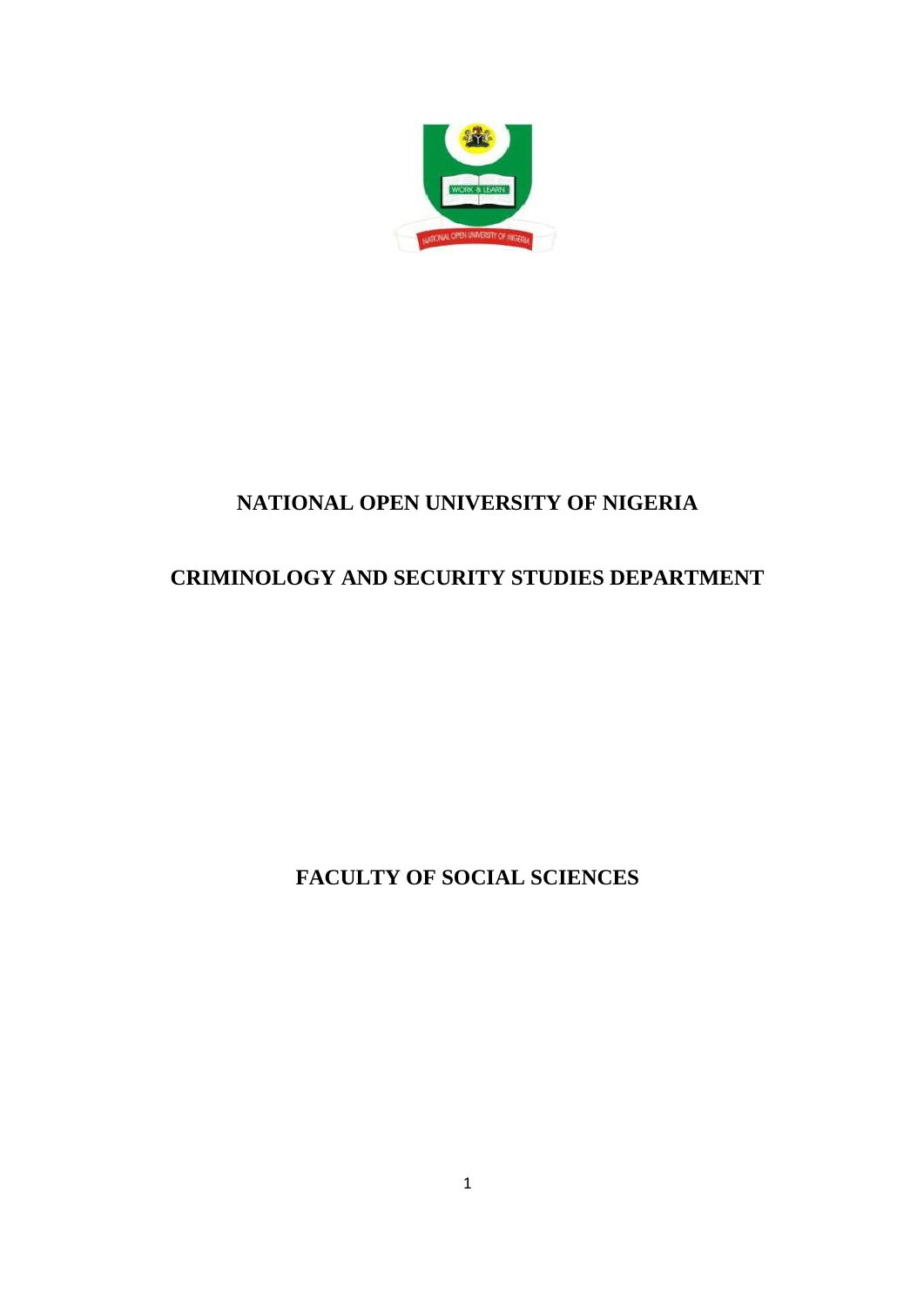## **COURSE CODE: CSS 861**

**COURSE TITLE: Restorative Justice, Victimization and Victim Assistance**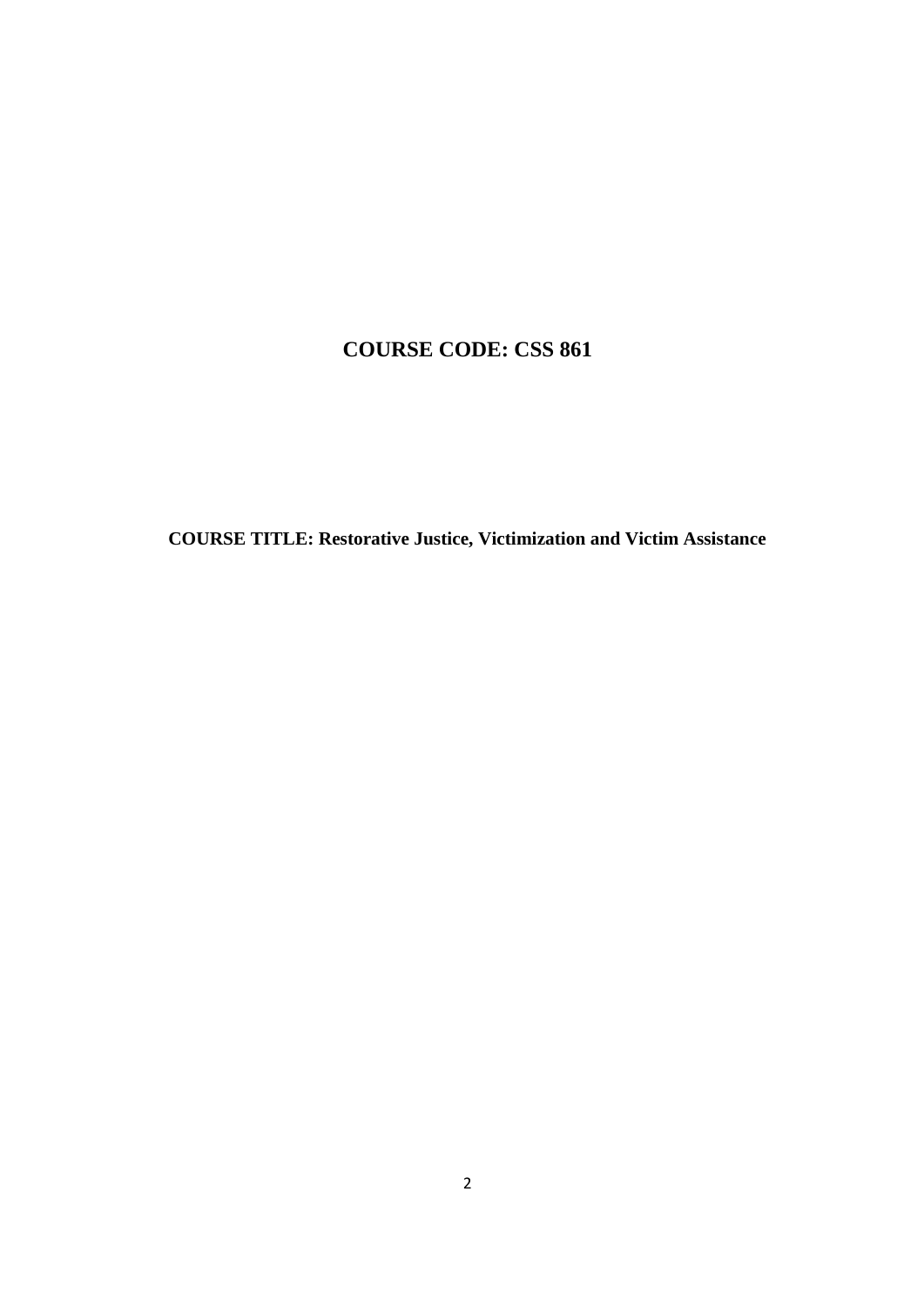NATIONAL OPEN UNIVERSITY OF NIGERIA CRIMINOLOGY AND SECURITY STUDIES FACULTY OF SOCIAL SCIENCES

COURSE CODE: CSS 861

COURSE TITLE:

**Restorative Justice, Victimization and Victim Assistance**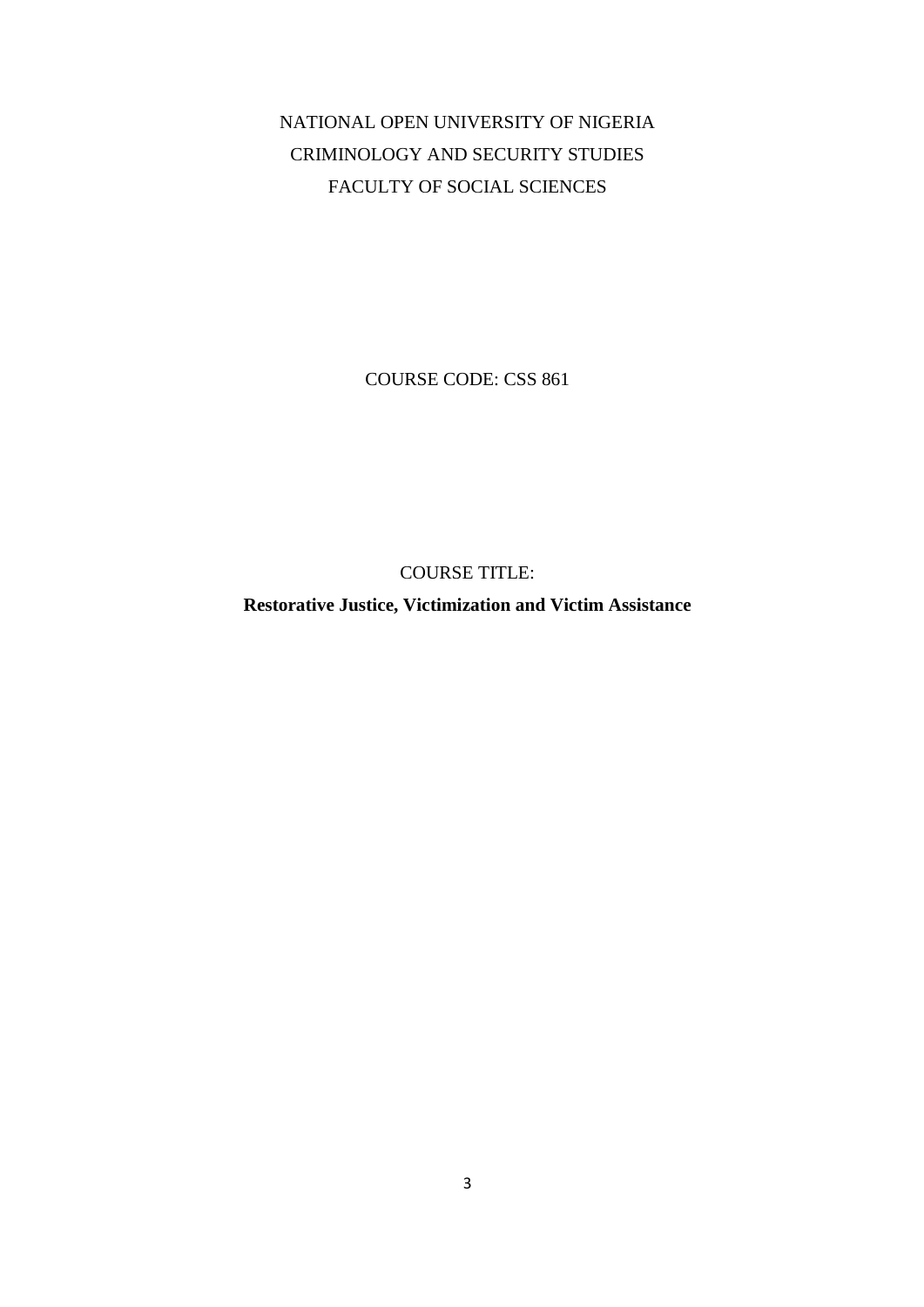## **Restorative Justice, Victimization and Victim Assistance**

# **COURSE GUIDE**

| Course Writer/Developer | <b>Dr. Adegboyega A. Karim</b> fsi<br><b>Research Fellow and Directing Staff</b><br><b>National Institute for Security Studies</b><br>Abuja |
|-------------------------|---------------------------------------------------------------------------------------------------------------------------------------------|
| Course Coordinator      | Prof. Sam Obadiah Smah<br>CSS, FSS NOUN.                                                                                                    |
| Course Editor           | Dr. Dickson Ogbonnaya Igwe<br>Ag. HOD, CSS, FSS NOUN                                                                                        |
| Programme Leader        | Dr. Dickson Ogbonnaya Igwe<br>Ag. HOD, CSS, FSS NOUN                                                                                        |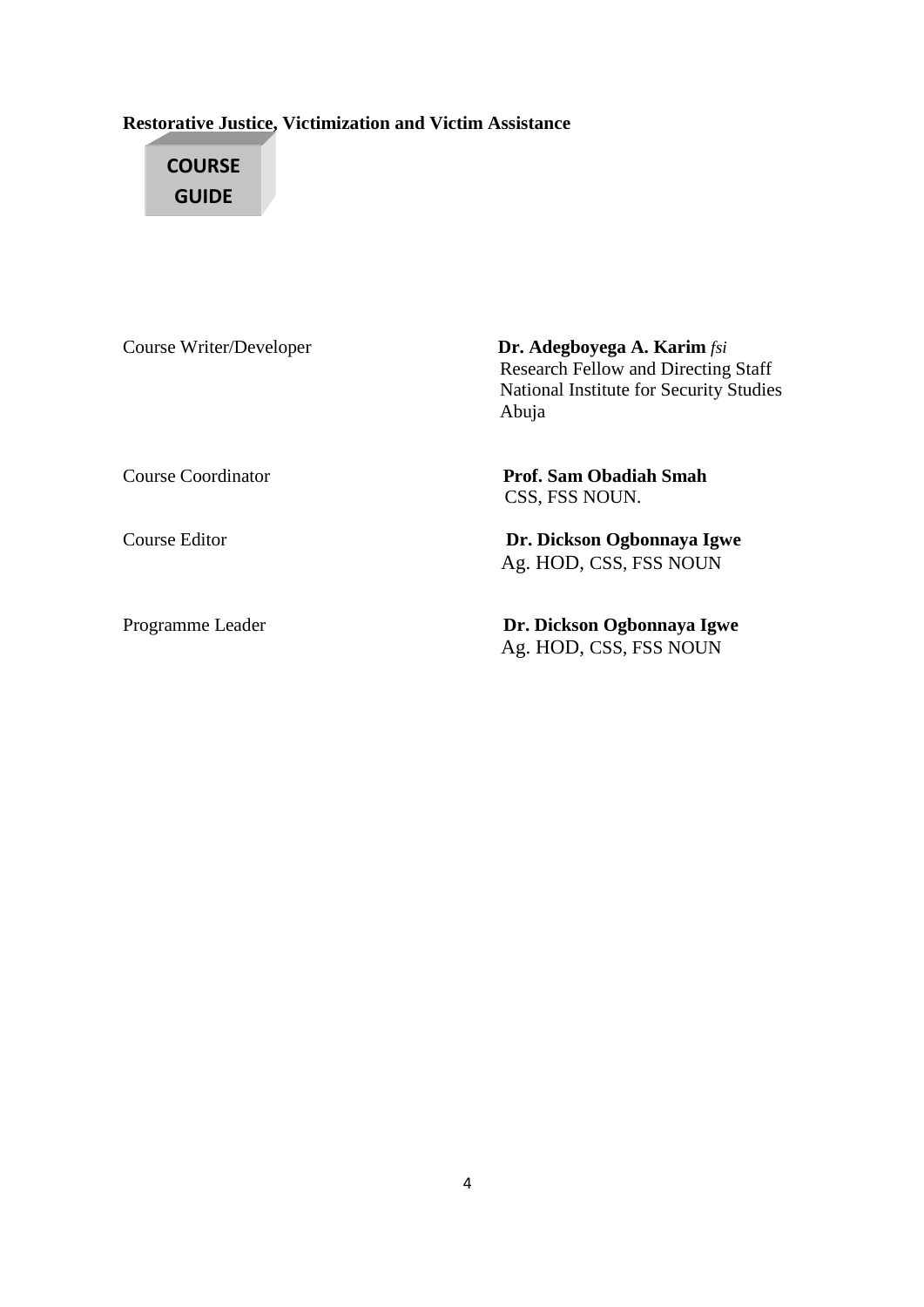## **CONTENTS PAGE**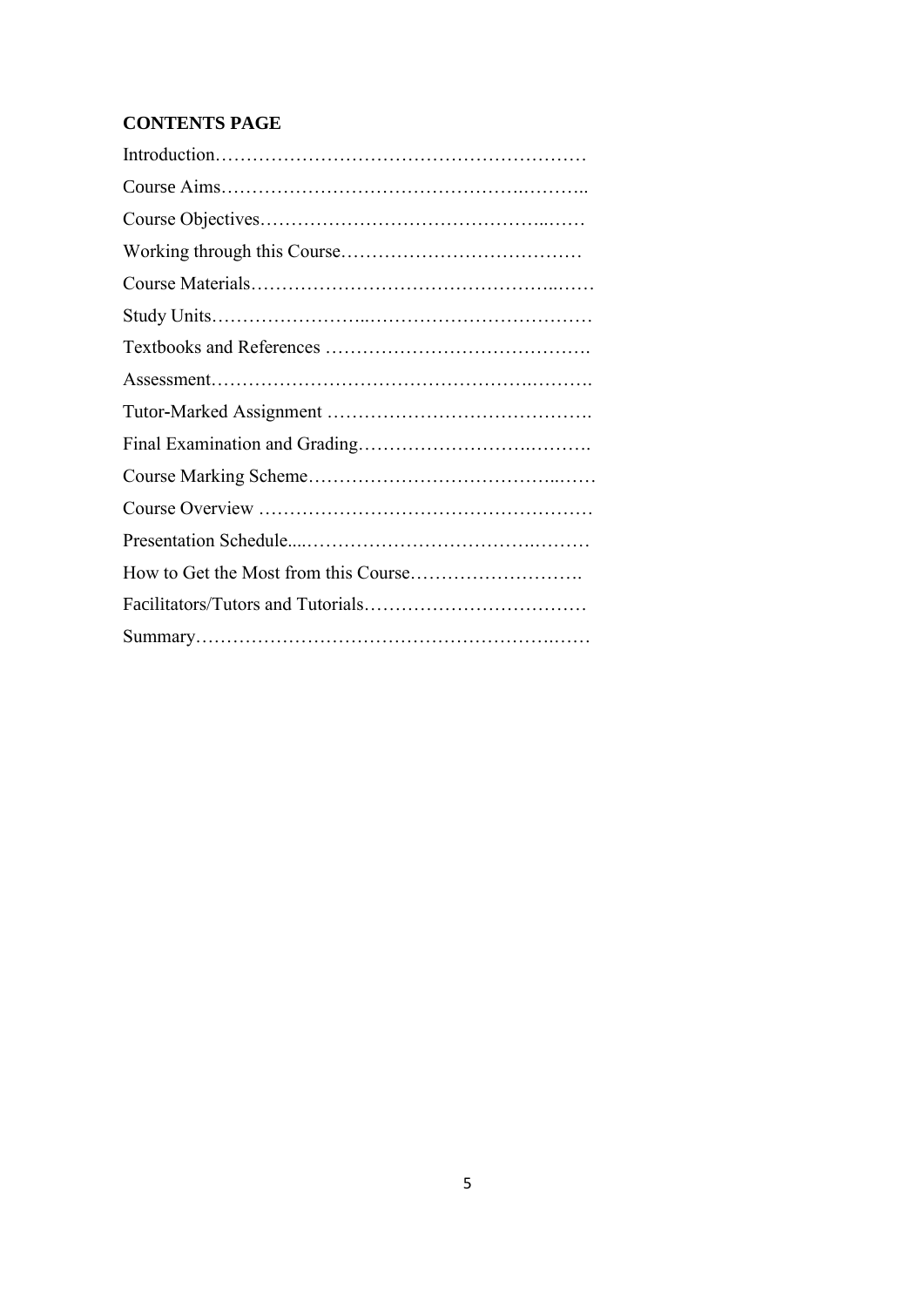#### **INTRODUCTION**

#### **Welcome to CSS 861: Restorative Justice, Victimization and Victim Assistance**

CSS 861 is a semester of 3 credit unit course that provides students with the various topics on the issues in Restorative Justice, Victimization and Victim Assistance. It is prepared for students in the first year of study in Criminology and Security Studies in the National Open University of Nigeria (NOUN).

Restorative justice has emerged over the past 35 years as an increasingly influential alternative to criminal justice practice around the world. Restorative justice is a field in the twin disciplines of victimology and criminology. Accepting that crime leads to injury to people and communities, restorative justice posits that justice repairs those injuries and that the victims of crime be allowed to involve in that process. This guide provides the students with straightforward understanding of the role of restorative justice in the analysis and response to victims of crime and victimization in the criminal justice process.

To study this course, and the various units, students need to be ready to think critically. They need to develop constructive minds and use situational analysis, case studies and other research oriented approaches carefully to support arguments in the study of restorative justice practice.

In this course, aims and objectives will be explained. The module provides some useful advice on the reading system, the role in using the course guide, the structure of the module, and guidance for the assessment.

## **AIMS**

- a) To demonstrate an understanding of the application of restorative justice techniques to the protection of victims of crime.
- b) To apply the main theories and concepts of restorative justice in victimology and criminology.
- c) To outline and critically analyze contemporary issues related to restorative justice, victimization and victim assistance.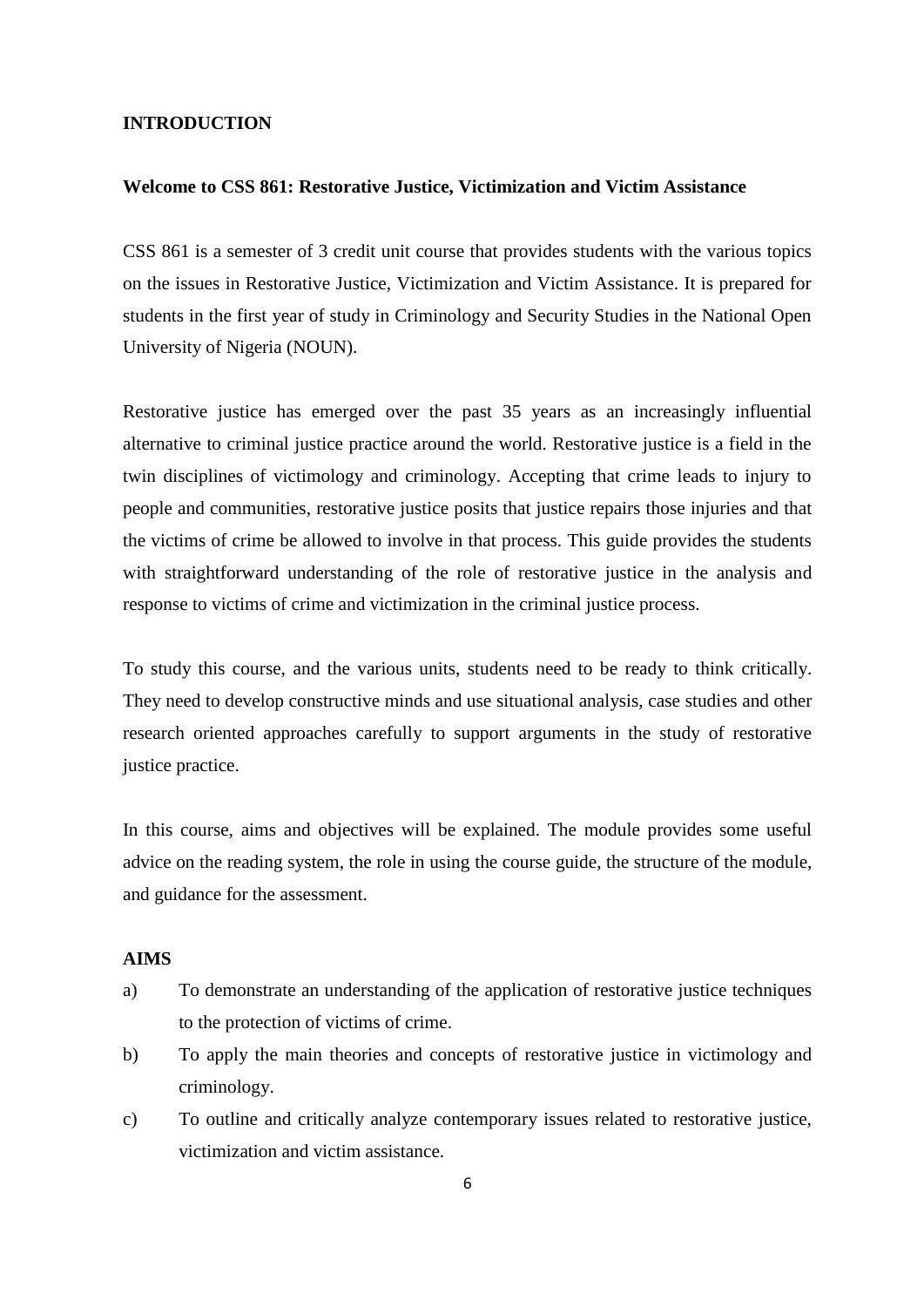- d) To examine the role of victims of crime in the Nigerian criminal justice system.
- e) To critically assess and demonstrate the ability to communicate students programme through a combination of written papers and oral presentations.

## **OBJECTIVES**

- i. To introduce students to the concept of restorative justice, victimization and victim assistance.
- ii. To expose students to the various methods of restorative justice in repairing harm caused to victims of crime.
- iii. To identify types of crime and victimization.
- iv. To teach students to be acquainted with the criminal justice system.
- v. To educate students how to develop restorative justice process in assisting victims of crime.
- vi. To underscore the salient challenges in the practice of restorative justice on victims of crime in different jurisdictions.

### **WORKING THROUGH THIS COURSE**

To complete this Course, you are required to check the study units, read the recommended books as well as other course materials provided by the NOUN. Each unit contains Self-Assessment Exercise (SAE) and Tutor Marked Assignments (TMAS) for assessment purposes. There will be a written examination at the end of the course. The course should take students about 26 weeks to complete. You will find all the components of the course listed below. Students need to allocate time to each unit to finish the course successfully.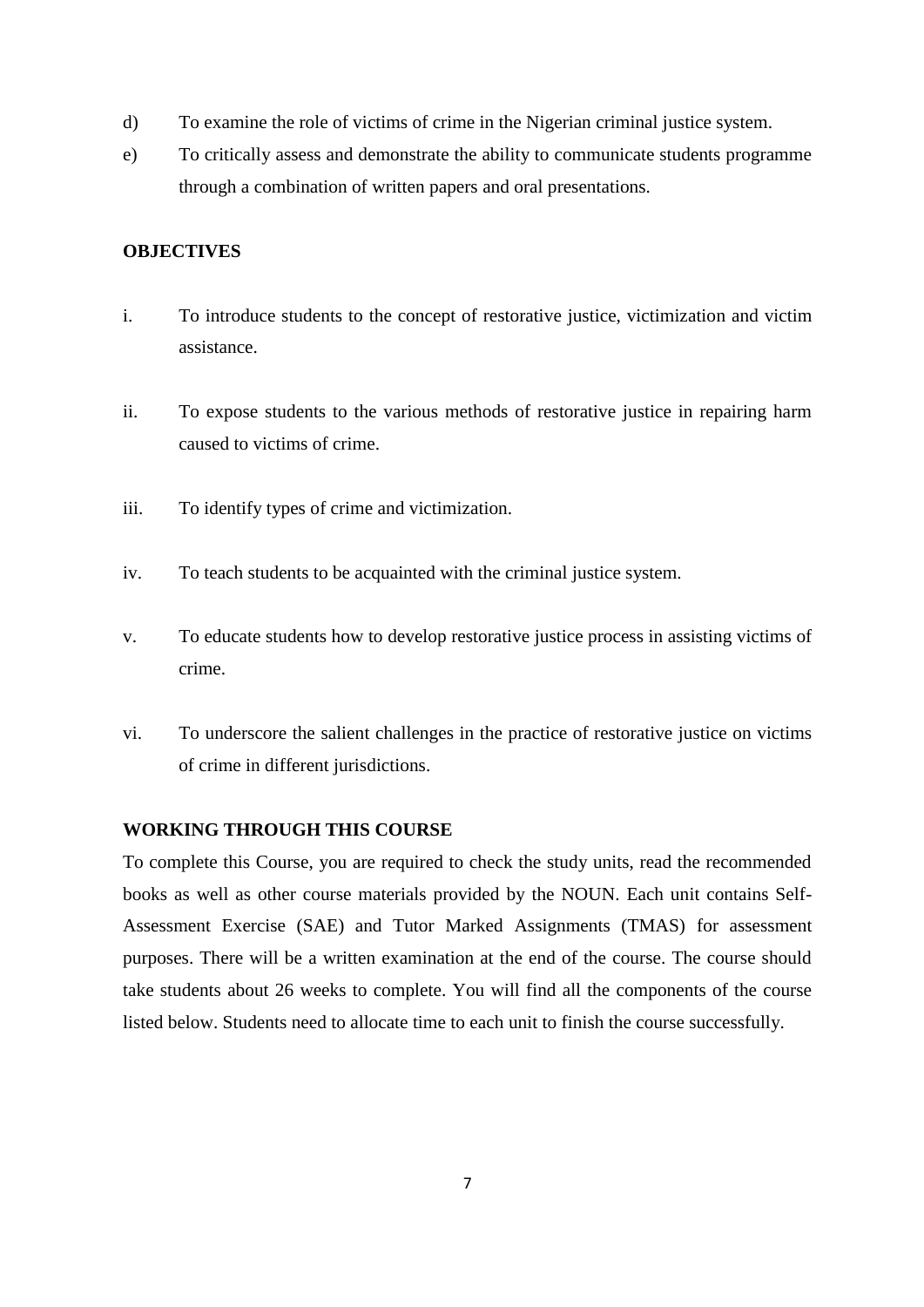#### **COURSE MATERIALS**

For this course, students will require the following materials:

- 1) The course guide;
- 2) Study units which are twenty-four (24) in all;
- 3) Textbooks recommended at the end of the units;
- 4) Assignment file where all the unit assignments are kept;
- 5) Presentation schedule.

## **STUDY UNITS**

There are twenty-four (24) study units in this course broken into 6 modules of 4 units each. They are as follows:

## **Module 1 Methods and Theories of Restorative Justice**

Unit 1 Introduction and General Background Unit 2 Characteristics and Importance of Restorative Justice Unit 3 Methods of Restorative Justice Unit 4 Theories and Practice of Restorative Justice

## **Module 2 Definition, Theories, History and Classification of Crime**

Unit 1 Defining Crime Unit 2 History of Crime Unit 3 Theories of Crime Unit 4 Classification of Crime

## **Module 3 Criminal Justice System and Restorative Justice**

Unit 1 Criminal Justice System Unit 2 Restorative Justice within Criminal Justice System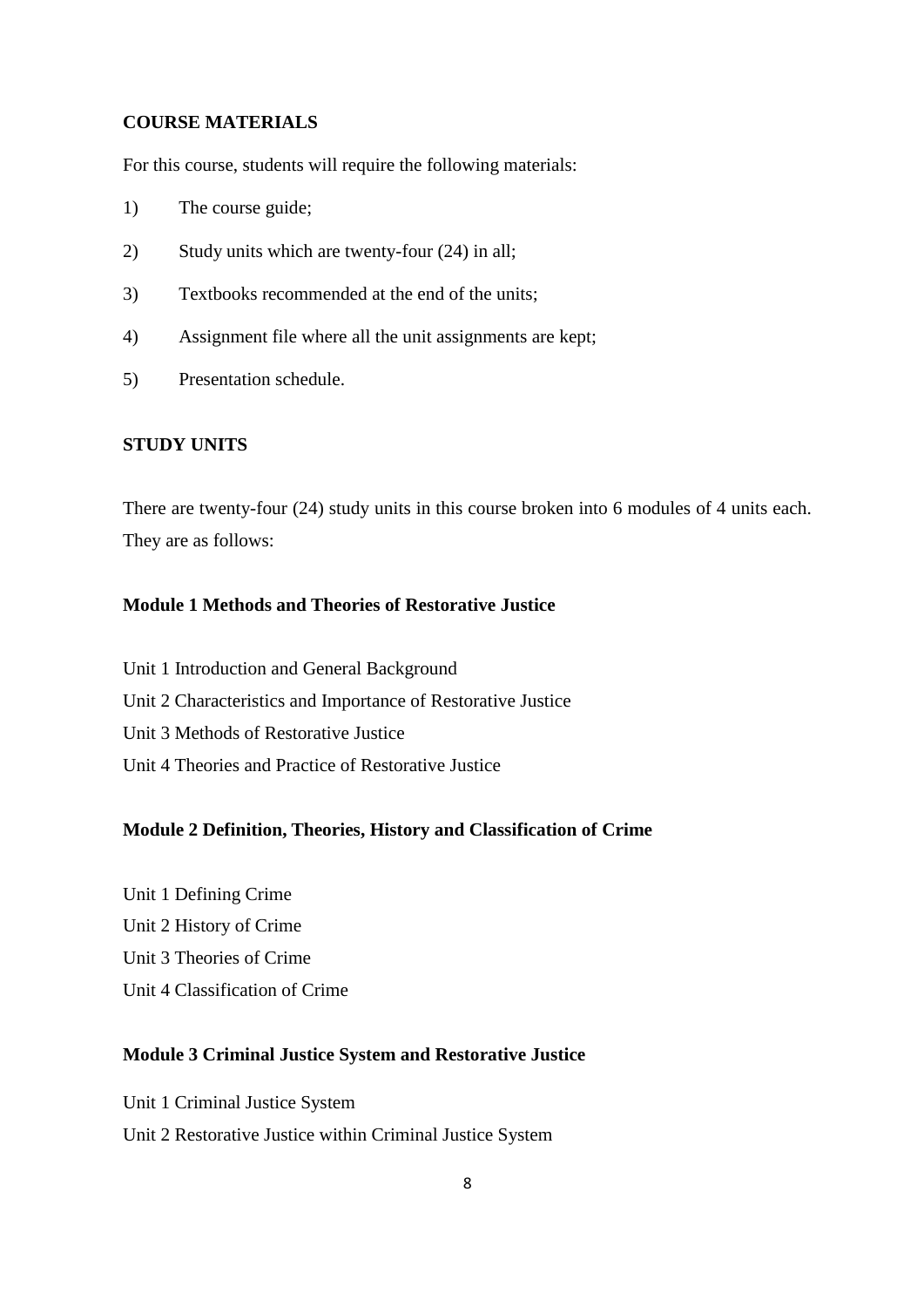Unit 3 Restorative Justice outside the Criminal Justice System Unit 4 Advantages and Criticisms of Restorative Justice

#### **Module 4 Victimization**

Unit 1 Victim Unit 2 Classification of Victims of Crime Unit 3 Victimization Unit 4 Victimology

#### **Module 5 Role, Treatment and Rights of Victims of Crime**

Unit 1 The Role of Victims of Crime Unit 2 Psychological Impact of Victimization Unit 3 Treatment of Victims in the Criminal Justice System Unit 4 Provisions, construction and enforcement of compensation to victims of crime

## **Module 6 Victim Assistance and Needs**

Unit 1 Victim Assistance Unit 2 International Rights of Victims Unit 3 Restitution and Crime Victims Unit 4 Victims Report Method

Each unit contains some exercises on the topic covered, and Students will be required to attempt the exercises. These will enable them evaluate their progress as well as reinforce what they have learned so far. The exercise, together with the tutor marked assignments will help students in achieving the stated learning objectives of the individual units and the course.

#### **TEXT BOOKS AND REFERENCES**

Certain books have been recommended in the course. You may wish to purchase them for further reading. Students may wish to consult the references and other books suggested at the end of each unit to enhance their knowledge of the material. This will enhance their understanding of the material.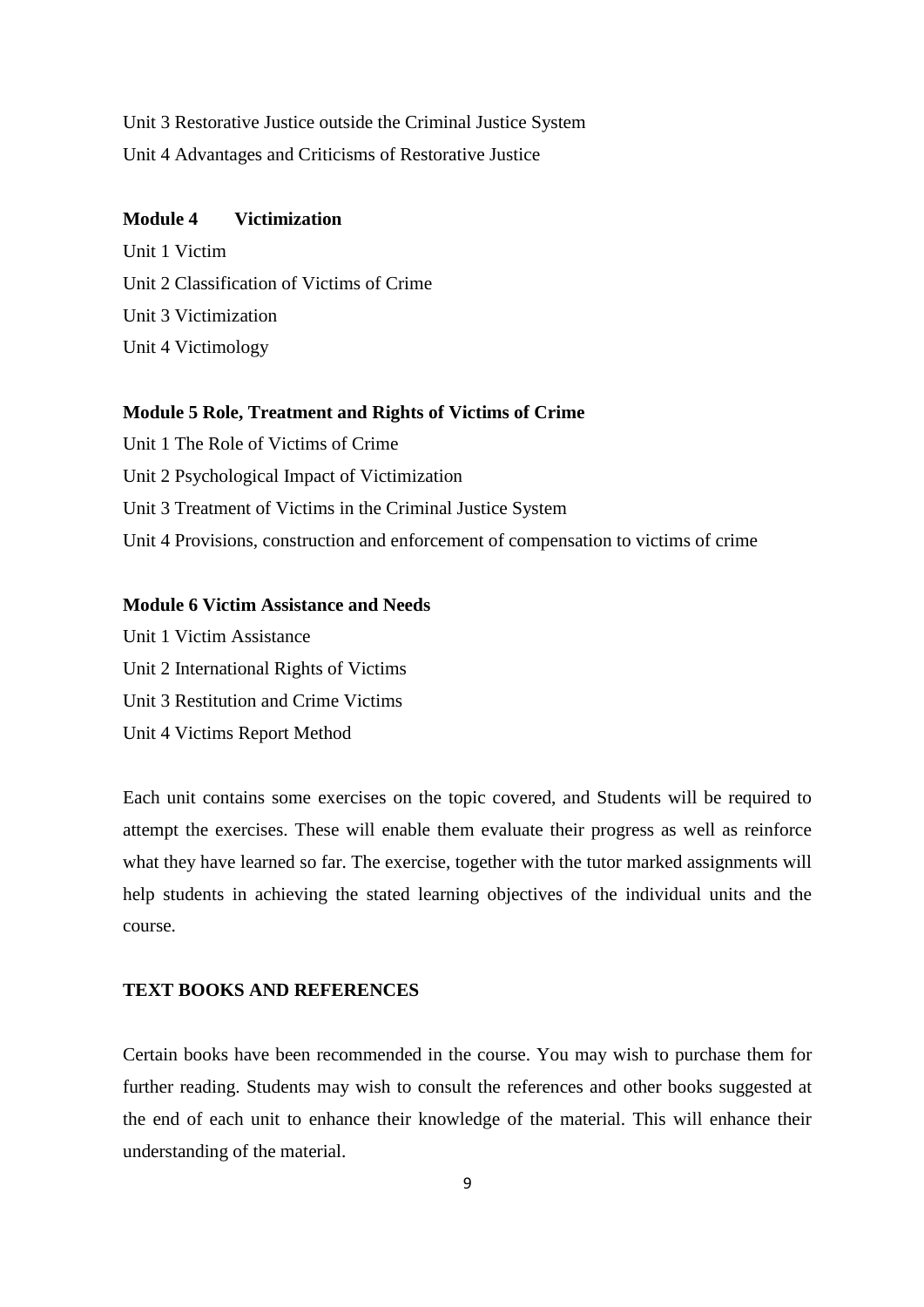#### **ASSESSMENT**

Assessment for this course is in two parts. Such as, the Tutor**-**Marked Assignments and a written examination. Students will be required to apply the information and knowledge gained from this course in completing their assignments. Students must submit their assignments to their tutor in line with submission deadlines stated in the assignment file. The work that you submit to your tutor for assessment will count for 30% of your total score.

#### **TUTOR MARKED ASSIGNMENTS (TMAS)**

In this course, you will be required to study fifteen (15) units, and complete tutor**-**marked assignment provided at the end of each unit. The assignments carry 10% mark each. The best three of your four assignments will constitute 30% of your final mark. At the end of the course, you will be required to write a final examination, which counts for 70% of your final mark.

The assignments for each unit in this course are contained in your assignment file.

You may wish to consult other related materials apart from your course material to complete your assignments. When you complete each assignment, send it together with a tutor marked assignment (TMA) form to your tutor. Ensure that each assignment reaches your tutor on or before the dead line stipulated in the assignment file. If, for any reason you are unable to complete your assignment in time, contact your tutor before the due date to discuss the possibility of an extension.

Note that extensions will not be granted after the due date for submission unless under exceptional circumstances.

#### **FINAL EXAMINATION AND GRADING**

The final examination for this course will be for two hours, and count for 70% of your total mark. The examination will consist of questions, which reflect the information in your course material, exercise, and tutor marked assignments. All aspects of the course will be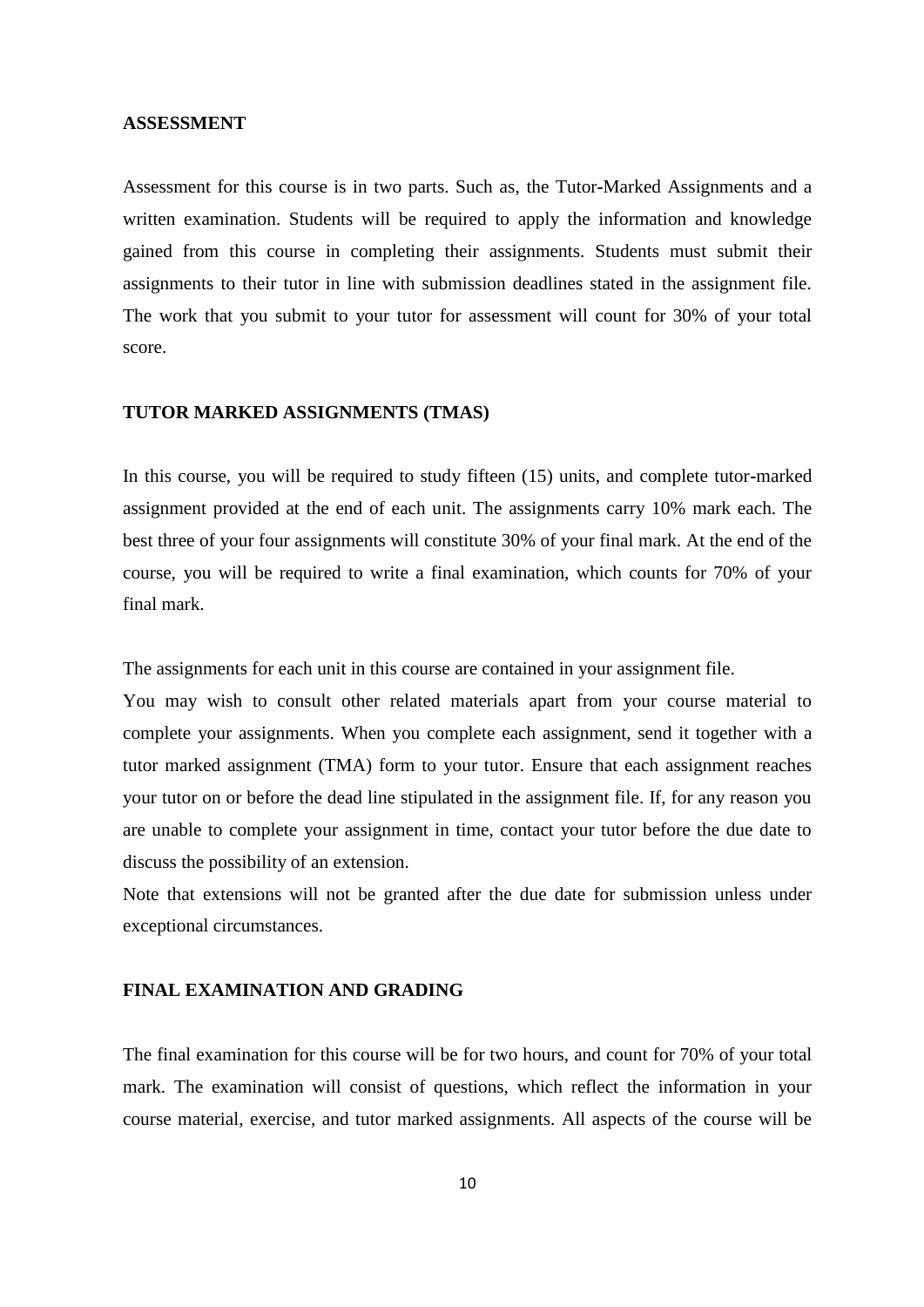examined. Use the time between the completion of the last unit, and examination to revise the entire course.

You may also find it useful to review your tutor marked assignments before the examination.

## **COURSE MARKING SCHEME**

The following table lays out how the actual course marked allocation is broken down.

| Assessment                                      | <b>Marks</b>                 |
|-------------------------------------------------|------------------------------|
| Assignments (best Three Assignments out of Four | $=30\%$                      |
| marked)                                         |                              |
| <b>Final Examination</b>                        | $=70\%$ of total course mark |
| Total                                           | 100% of course mark          |

## **COURSE OVERVIEW**

Assignment file consists of all the details of the assignments you are required to submit to your tutor for marking. The marks obtained for these assignments will count towards the final mark you obtain for this course. More information on the assignments can be found in the assignment file.

## **COURSE OVERVIEW AND PRESENTATION SCHEDULE**

|                | <b>Title of Work</b>                           | <b>Weeks Activity</b> | Assessment (End of |
|----------------|------------------------------------------------|-----------------------|--------------------|
| <b>Module</b>  | <b>Methods</b><br><b>Theories</b><br>and<br>of |                       | Unit)              |
| 1              | <b>Restorative Justice</b>                     |                       |                    |
| Unit           |                                                |                       |                    |
|                | Introduction and General Background            | Week 1                |                    |
| $\overline{2}$ | Characteristics and Importance of              | Week 2                |                    |
|                | <b>Restorative Justice</b>                     |                       |                    |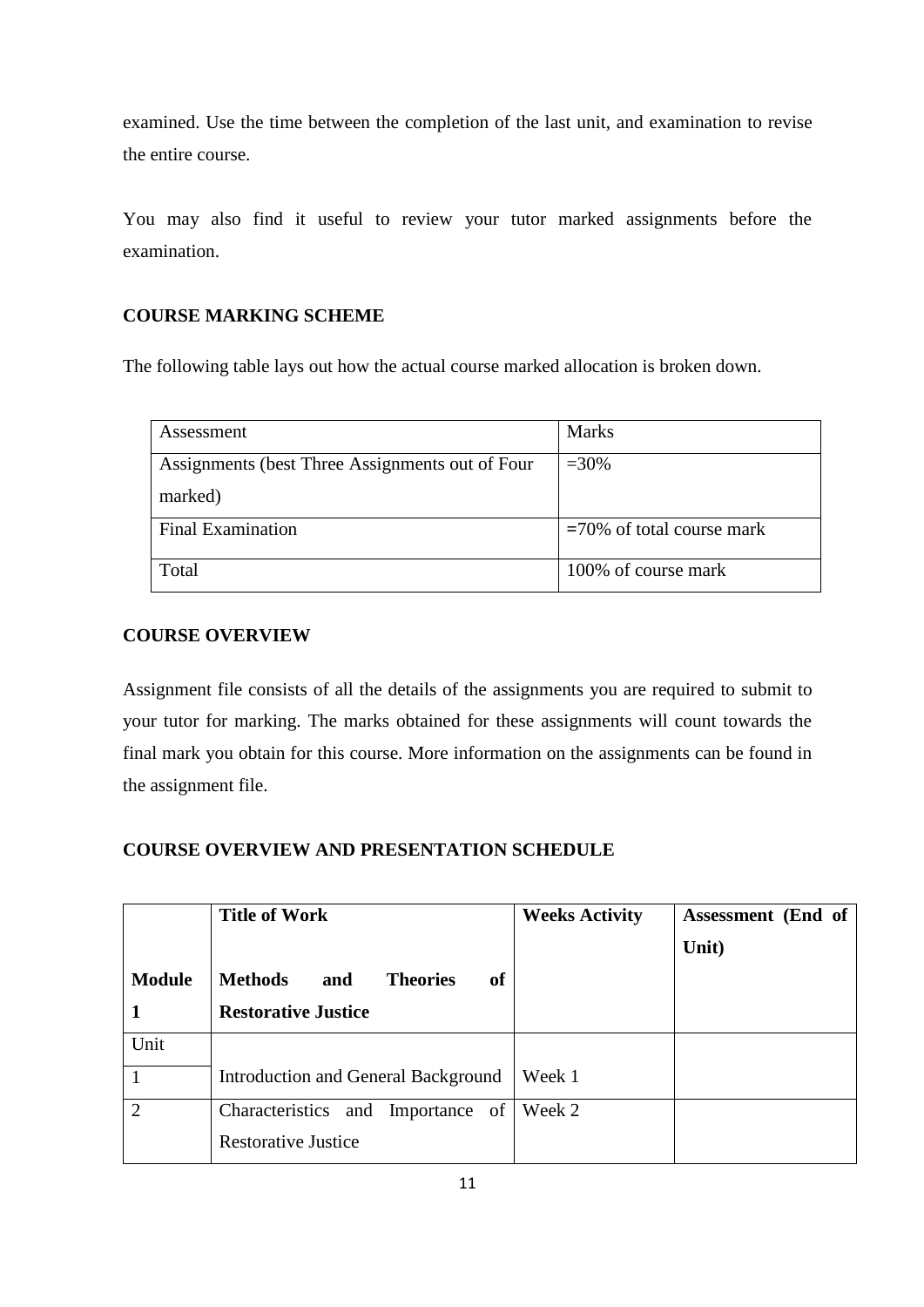| 3                       | Methods of Restorative Justice                            | Week 3     | Assignment 1 |
|-------------------------|-----------------------------------------------------------|------------|--------------|
| $\overline{4}$          | Theories and Practice of Restorative                      | Week 4     |              |
|                         | Justice                                                   |            |              |
|                         |                                                           |            |              |
| <b>Module</b>           | Definition, Theories, History and                         |            |              |
| $\overline{2}$          | <b>Classification of Crime</b>                            |            |              |
| Unit                    |                                                           |            |              |
| $\mathbf{1}$            | Defining Crime                                            | Week 5     |              |
|                         |                                                           |            |              |
| $\overline{2}$          | <b>History of Crime</b>                                   | Week 6     | Assignment 2 |
| 3                       | Theories of Crime                                         | Week 7     |              |
| $\overline{4}$          | <b>Classification of Crime</b>                            | Week 8     |              |
|                         |                                                           |            |              |
| <b>Module</b>           | <b>Criminal</b><br><b>Justice</b><br><b>System</b><br>and |            |              |
| 3                       | <b>Restorative Justice</b>                                |            |              |
| Unit                    |                                                           |            |              |
| $\mathbf{1}$            | <b>Criminal Justice System</b>                            | Week 9     |              |
| $\overline{2}$          | Restorative Justice within Criminal                       | Week 10    | Assignment 3 |
|                         | Justice System                                            |            |              |
| 3                       | outside<br>Restorative<br>Justice<br>the                  | Week 11    |              |
|                         | <b>Criminal Justice System</b>                            |            |              |
| $\overline{4}$          | Advantages<br><b>Criticisms</b><br>and                    | of Week 12 |              |
|                         | <b>Restorative Justice</b>                                |            |              |
|                         |                                                           |            |              |
| <b>Module</b>           | <b>Victimization</b>                                      |            |              |
| $\overline{\mathbf{4}}$ |                                                           |            |              |
| Unit                    |                                                           |            |              |
| $\mathbf{1}$            | Victim                                                    | Week 13    |              |
| $\overline{2}$          | <b>Classification of Victims of Crime</b>                 | Week 14    |              |
| 3                       | Victimization                                             | Week 15    | Assignment 4 |
| $\overline{4}$          | Victimology                                               | Week 16    |              |
|                         |                                                           |            |              |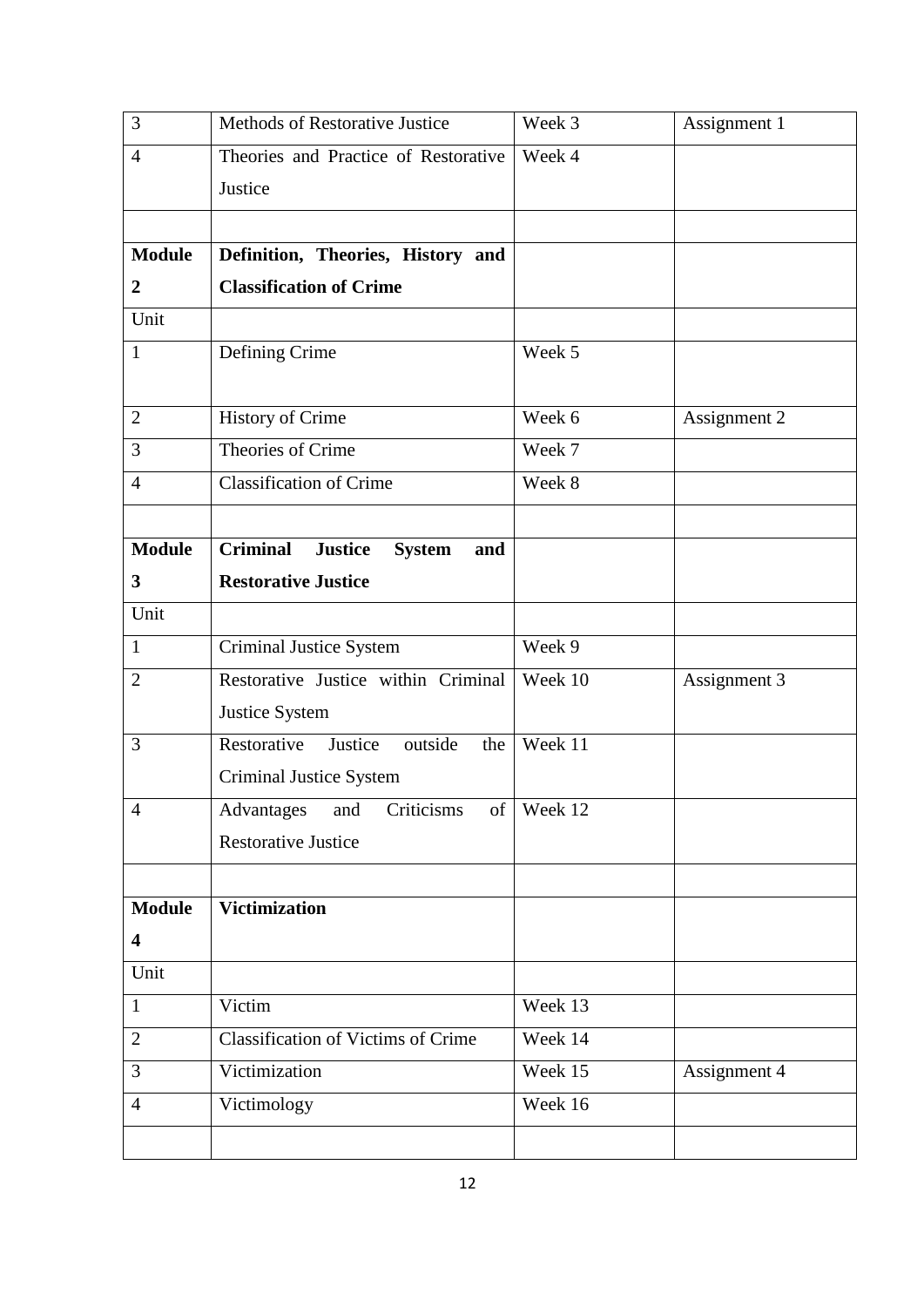| <b>Module</b>  | Role, Treatment and Rights of          |          |              |
|----------------|----------------------------------------|----------|--------------|
| 5              | <b>Victims of Crime</b>                |          |              |
| Unit           |                                        |          |              |
| 1              | The Role of Victims of Crime           | Week 17  |              |
| $\overline{2}$ | Psychological<br>of<br>Impact          | Week 18  | Assignment 5 |
|                | Victimization                          |          |              |
| 3              | Treatment of Victims in the Criminal   | Week 19  |              |
|                | Justice System                         |          |              |
| $\overline{4}$ | Provisions,<br>construction<br>and     | Week 20  |              |
|                | enforcement of compensation to         |          |              |
|                | victims of crime                       |          |              |
|                |                                        |          |              |
| <b>Module</b>  | <b>Victim Assistance and Needs</b>     |          |              |
| 6              |                                        |          |              |
| Unit           |                                        |          |              |
| $\mathbf{1}$   | Victim Assistance                      | Week 21  |              |
| $\overline{2}$ | <b>International Rights of Victims</b> | Week 22  |              |
| 3              | <b>Restitution and Crime Victims</b>   | Week 23  | Assignment 6 |
| $\overline{4}$ | Victims Report Method                  | Week 24  |              |
|                | <b>Revision</b>                        | Week 25  |              |
|                | <b>Examinations</b>                    | Week 26  |              |
|                | <b>Total</b>                           | 26 Weeks |              |

## **HOW TO GET THE MOST FROM THIS COURSE**

In distance learning, your course material replaces the lecturer. The course material has been designed in such a way that you can study on your own with little or no assistance at all. This allows you to work, and study at your place, and at a time and place that best suits you. Think of reading your course material in the same way as listening to the lecturer. However, you are advised to study with your course master in the same way a lecturer might give you some reading to do, the study units gives you information on what to read, and these form your text materials.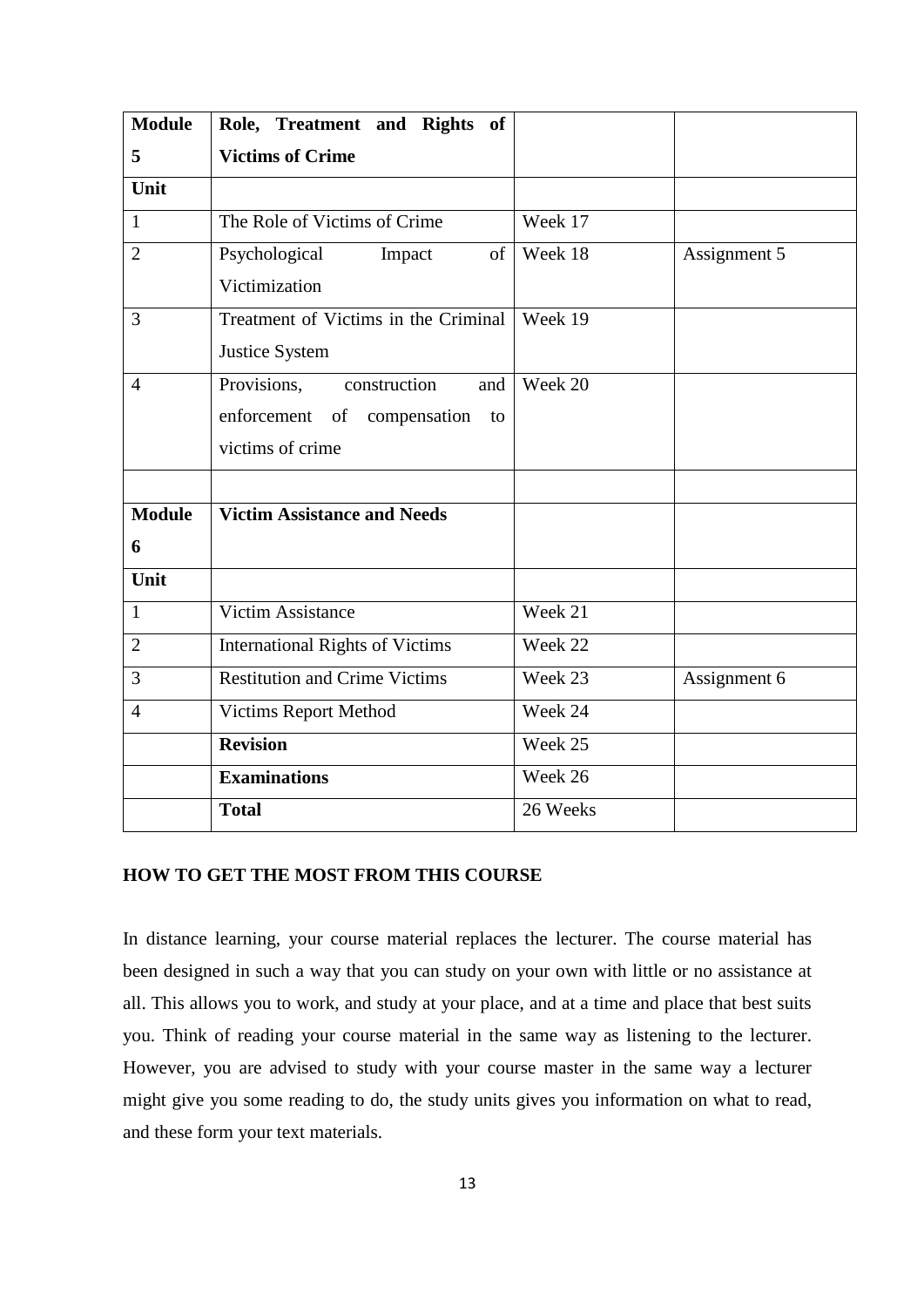You are provided exercise to do at appropriate points, just as a lecturer might give you an in-class exercise. Each of the study units follows a common format. The first item is an introduction to the unit, and how a particular unit is integrated with the other units and the course as a whole. Next to this, is a set of learning objectives. These objectives let you know what you are required to know by the time you have completed the unit. These learning objectives are meant to guide your study. The moment a unit is finished, you must go back and check whether you have achieved the objectives. If you make this habit, it will improve your chances of passing the course significantly.

The main body of the unit guides you through the required reading from other sources. This will usually be either from the reference books or from a reading section. The following is a practical strategy for working through the course. If you run into difficulties, telephone your tutor. Remember that your tutor's job is to help you when you need assistance, do not hesitate to call and ask your tutor for help or visit the study centre.

#### **Read this Course Guide thoroughly is your first assignment.**

- 1) Organize a study Schedule, Design a "Course Overview" to guide you through the course. Note the time you are expected to support on each unit and how the assignments relate to this unit. You need to gather all the information into one place, such as your diary or a wall calendar. Whatever method you choose to use, you should decide and write in your own dates and schedule of work for each unit.
- 2) Once you have created your own study schedule, do everything to be faithful to it. The major reason students fail is that they get behind with their course work. If you get into difficulties with your schedule, please, let your tutor know before it is too late for help.
- 3) Turn to unit 1, and read the introduction and the objectives for the unit.
- 4) Assemble the study materials. You will need the reference books in the unit you are studying at any point in time.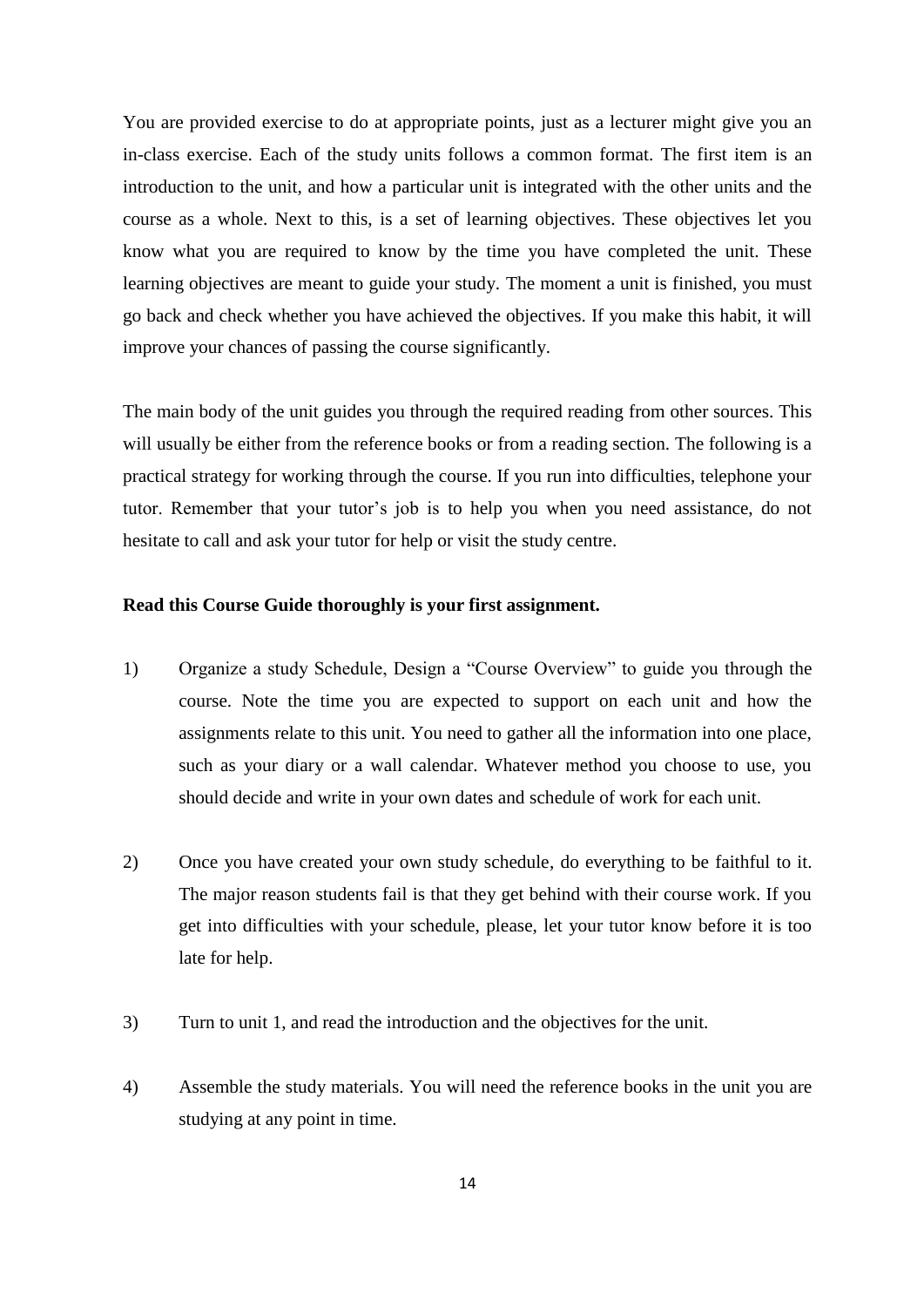- 5) Work through the unit. As you work through the unit, you will know what sources to consult for further information.
- 6) Before the relevant due dates (about 4 weeks before due dates), access the Assignment file. Keep in mind that you will learn a lot by doing the assignment carefully, they have been designed to help you meet the objectives of the course and pass the examination. Submit all assignments not later than the due date.
- 7) Review the objectives for each study unit to confirm that you have achieved them. If you feel unsure about any of the objectives, review the study materials or consult your tutor.
- 8) When you are confident that you have achieved a unit's objectives, you can start on the next unit. Proceed unit by unit through the course and try to pace your study so that you keep yourself on schedule.
- 9) When you have submitted an assignment to your tutor for marking, do not wait for marking before starting on the next unit. Keep to your schedule. When the Assignment is returned, pay particular attention to your tutor's comments, both on the tutor-marked assignment form and also the written comments on the ordinary assignments.
- 10) After completing the last unit, review the course and prepare yourself for the final examination. Check that you have achieved the unit objectives (listed at the beginning of each unit) and the course objectives (listed in the Course Guide).

## **TUTORS AND TUTORIALS**

There are 24 hours of tutorials provided to support this course. Tutorials are for problem solving and they are optional. You need to get in touch with your tutor to arrange date and time for tutorials if needed. Your tutor will mark and comment on your assignments, keep a close watch on your progress and on any difficulties you might encounter and provide assistance to you during the course. You must submit your tutor-marked assignments to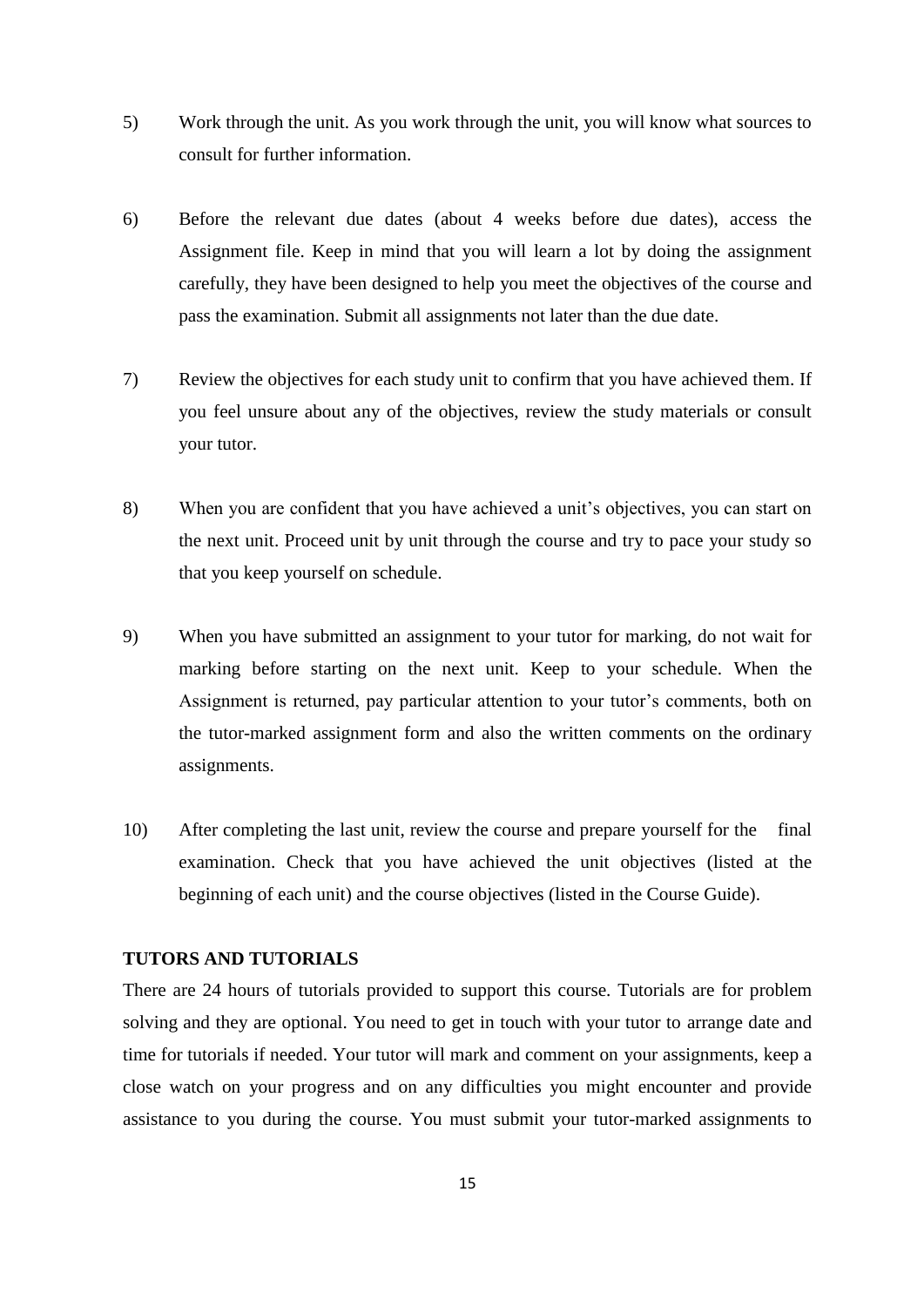your tutor well before the due date (at least two working days are required). They will be marked by your tutor and returned to you as soon as possible.

Do not hesitate to contact your tutor by telephone, e-mail, or discussion board. The following might be circumstances in which you will find necessary to contact your tutor. If:

- You do not understand any part of the study units or the designed readings.
- You have difficulties with the exercises.
- You have a question or problem with an assignment, with your tutor's comments on an assignment or with the grading of an assignment.

To gain maximum benefits from this course tutorials, prepare a question list before attending them. You will learn quite a lot from participating in the discussions.

## **SUMMARY**

The course guide has introduced you to what to expect in restorative justice, victimization and victim assistance. It examines the general background of restorative justice, history, benefits of restorative justice differences between restorative justice and criminal justice.

The course also discusses the field of victimology, rights of victims of crime, victim facilitation and victims report method among related themes and concepts.

Upon completion, you should be equipped with the foundation for analyzing and researching restorative justice, victimization and victim assistance and needs.

We wish you success with the course and hope you will find it both engaging and interesting.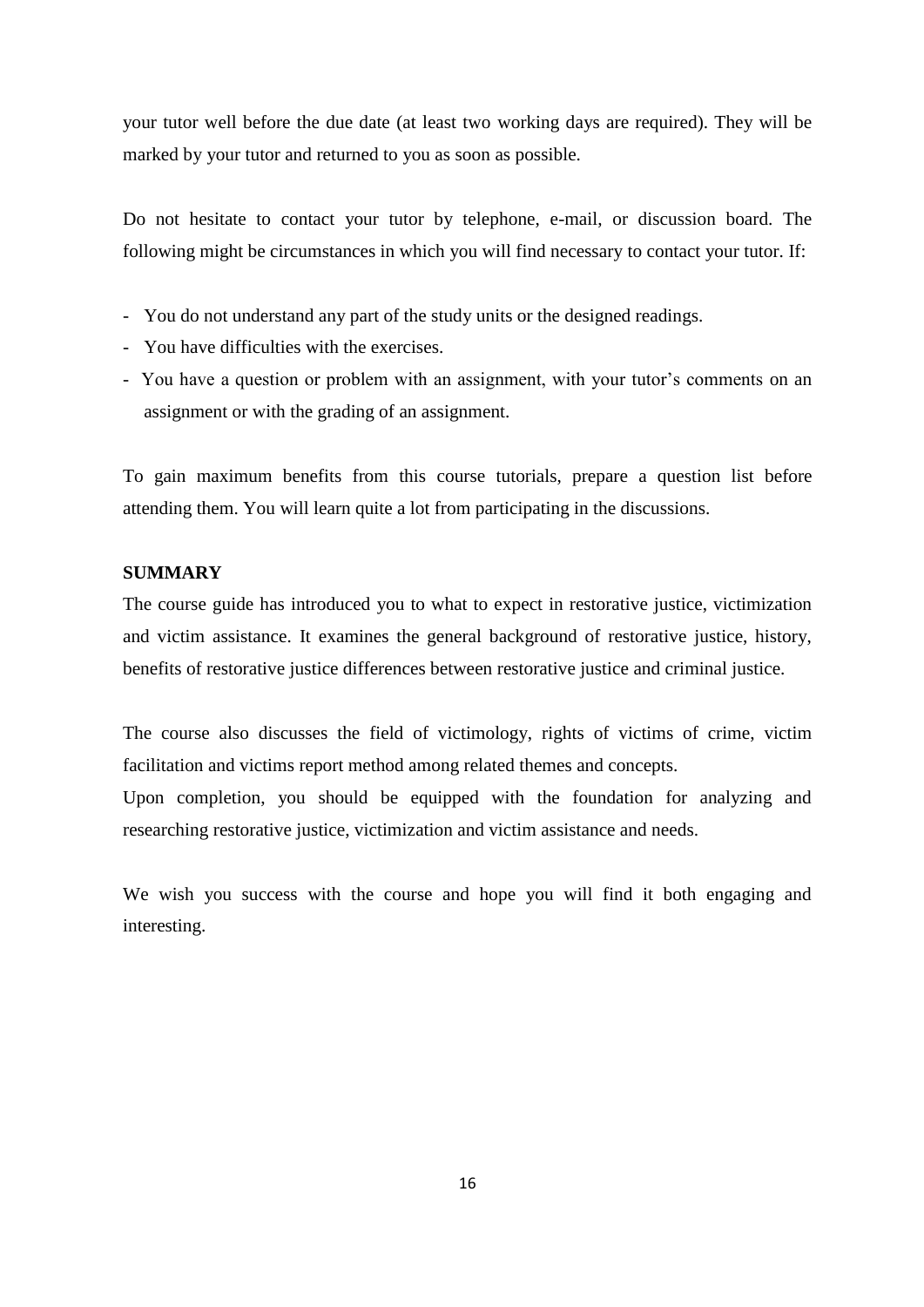COURSE CODE: CSS 861

## COURSE TITLE:

#### **Restorative Justice, Victimization and Victim Assistance**

Course Writer/Developer **Dr. Adegboyega A. Karim** *fsi*  Research Fellow and Directing Staff National Institute for Security Studies Abuja

Course Coordinator **Prof. Sam Obadiah Smah** CSS, FSS NOUN.

Course Editor **Dr. Dickson Ogbonnaya Igwe** Ag. HOD, CSS, FSS NOUN

Programme Leader **Dr. Dickson Ogbonnaya Igwe** Ag. HOD, CSS, FSS NOUN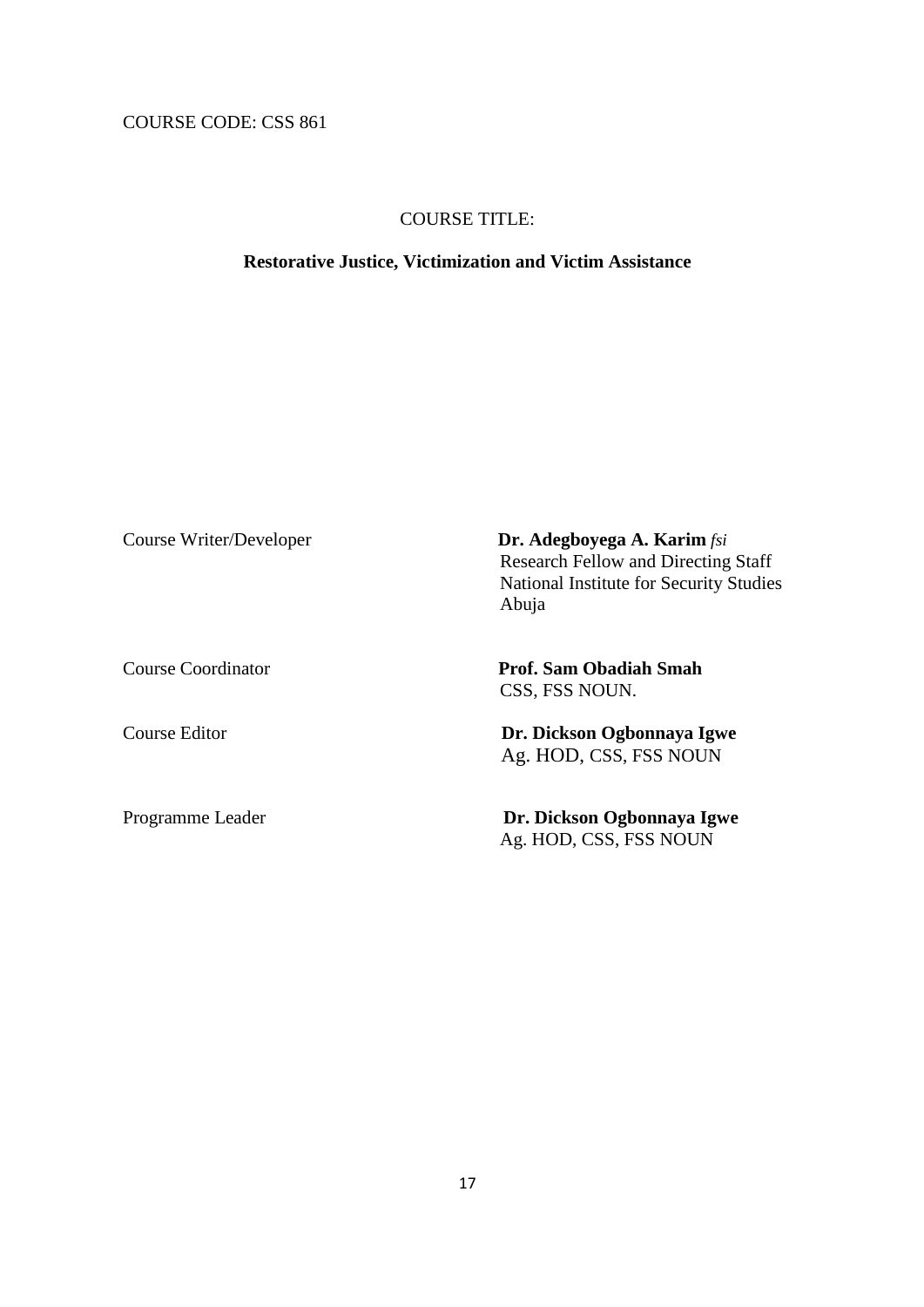## **MODULE 1**

Unit 1 Introduction and General Background Unit 2 Characteristics and Importance of Restorative Justice Unit 3 Methods of Restorative Justice Unit 4 Theories and Practice of Restorative Justice

## **UNIT 1 INTRODUCTION AND GENERAL BACKGROUND**

## **CONTENTS**

1.0 Introduction

## 2.0 Objectives

- 3.0 Main Content
	- 3.1 Definition of Restorative Justice
	- 3.1.1 Historical Background to Restorative Justice
	- 3.1.2 Principles of Restorative Justice
	- 3.1.3 Differences between Restorative Justice and Criminal Justice
	- 3.2 Process, Values and Goals
	- 3.3 Innovative Restorative Justice
- 4.0 Conclusion
- 5.0 Summary
- 6.0 Tutor-Marked Assignments
- 7.0 Reference/further readings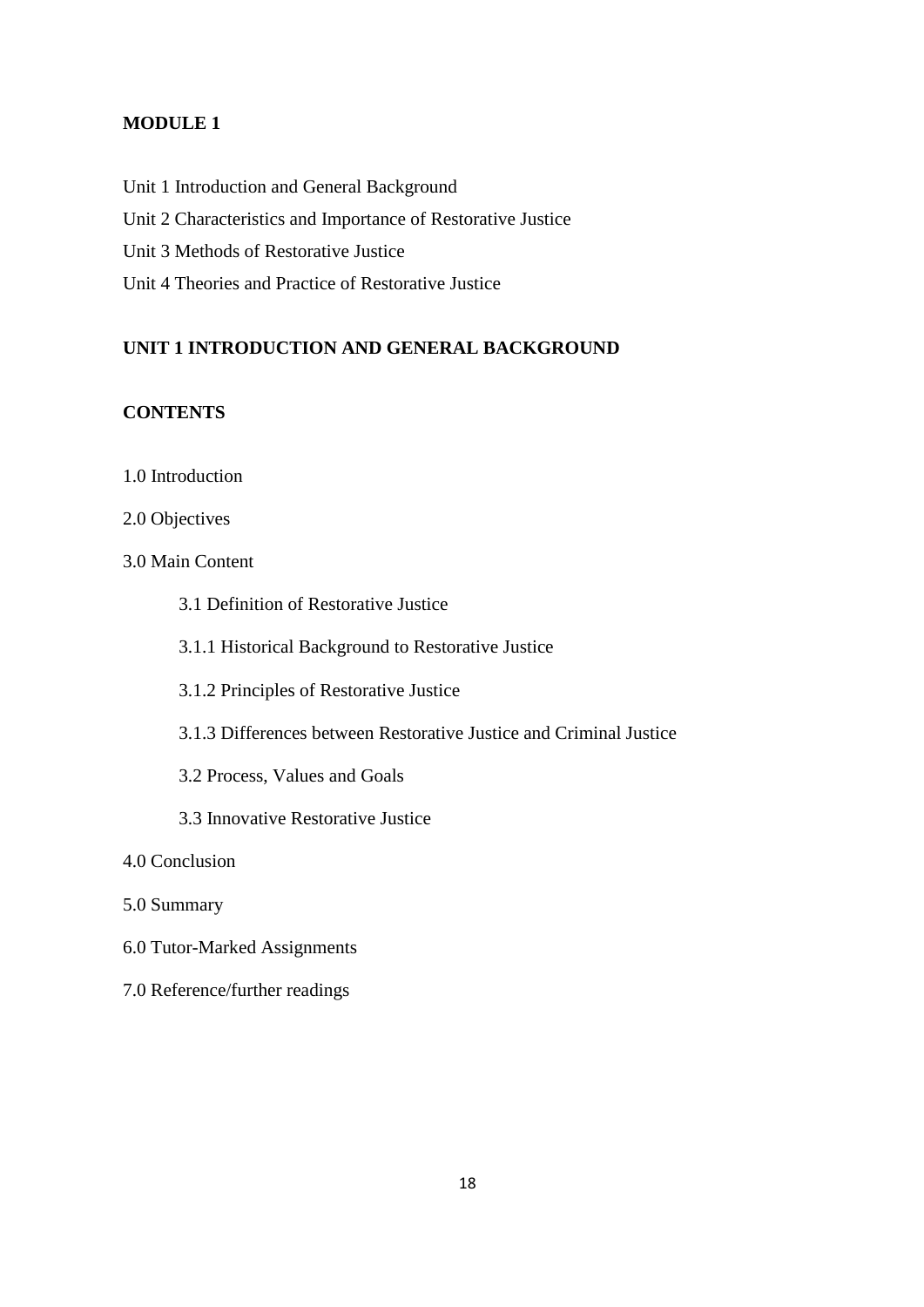#### **1.0 INTRODUCTION**

A way of understanding any subject is to know its definition, the history behind the concept, its nature, purpose and scope. To understand restorative justice, we must define what it is and the definition should be in such a way as to make meaning clear to all.

#### **2.0 OBJECTIVES**

By the end of the unit, you should be able to: understand that restorative justice sees crime as more than violating the law, it also causes harm to people, relationships, and the community. So, restorative justice can address those harms and crime. Victims take an active role in the process, while offenders are encouraged to take responsibility for their actions, "to repair the harm they've done—by apologizing, returning stolen money, or community service"

#### **3.0 MAIN CONTENT**

#### **3.1 Definition**

The definition of restorative justice should be preceded by the nuances surrounding retributive justice. Retribution justice is justice that is founded around punishment as a means of preventing vengeance from the victim. The philosophy behind this form of justice regime is that victims are thought to have natural proclivity to revenge which can only be assuaged if they see that the offender has been adequately punished.

The punishment of the offender gives the victim a sense of justice and relieve. The only goal in retributive justice is punishment. Whether it deters or restores is immaterial. Proportionality is an important concept in retributive justice. This does not mean that the punishment has to be equivalent to the crime. A retributive system must punish severe crimes harsher than minor crimes, and the severity of the crime is usually determined by amount of harm and the moral imbalance it creates (Abikan, 2017).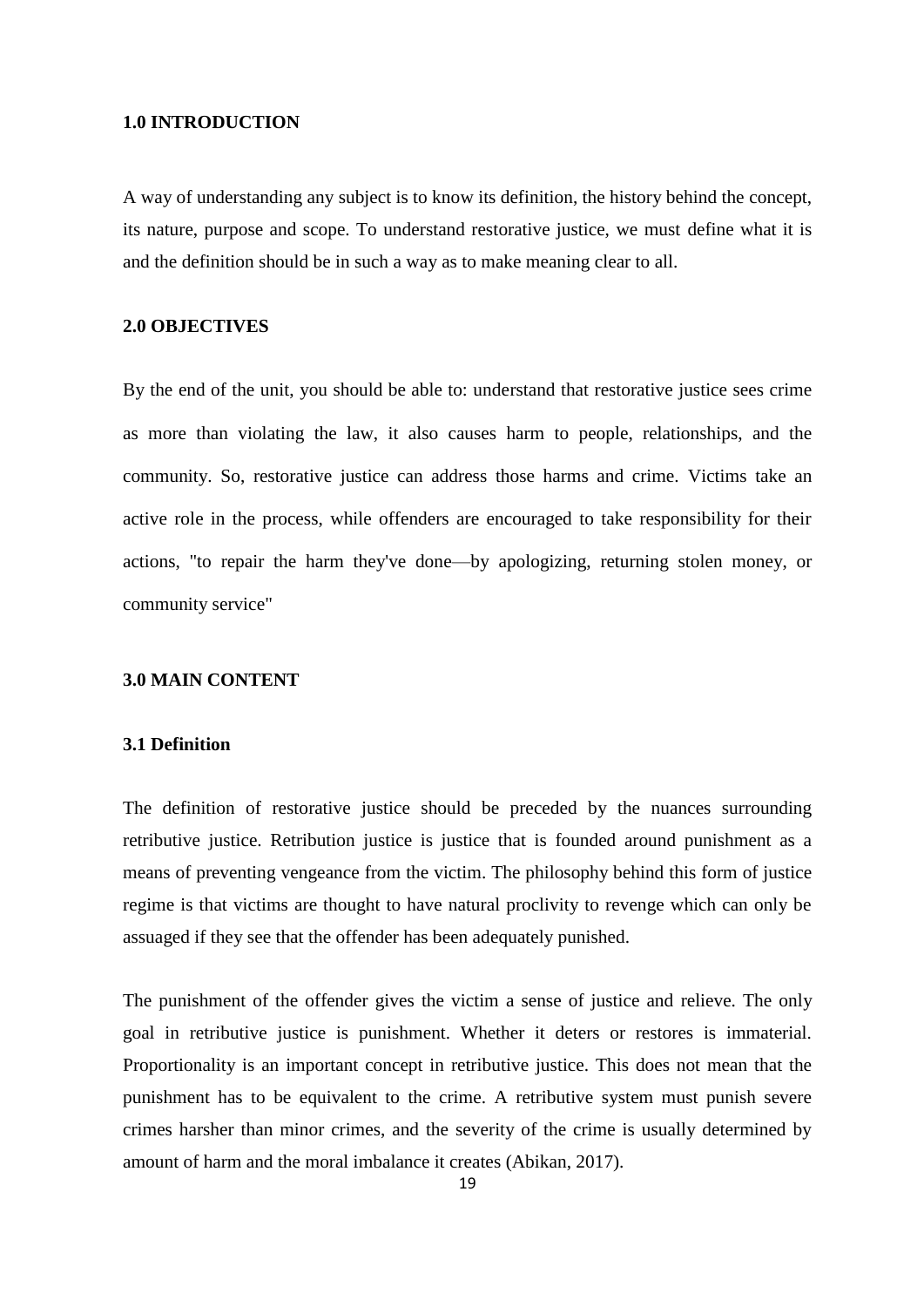Deterrence is considered a critical component of retributive justice system. When offenders are punished it is assumed that such punishment will serve to deter the offender and other prospective offenders from committing further crime. Deterrence is therefore aimed at preventing future crime by frightening the potential criminal or released felons. The concept of deterrence usually has two assumptions. The first is that specific punishments will deter offenders from committing further crimes, and the second is that the fear of punishment will deter others from committing such crimes (Abikan, 2017).

Defining restorative justice goes beyond the understanding of crime and conflict in the society, it sees how the society thinks about crime and at the same time responds to the crime, thereby restoring balance to the society. Restorative Justice (also sometimes called "reparative justice") is an approach to justice that focuses on the needs of victims, offenders, as well as the involved community, instead of satisfying abstract legal principles or punishing the offender.

Restorative justice (RJ) is an approach to trying to deal with the harm caused by crime and other conflicts. It involves bringing together victims and offenders in order to help find answers, and to help the offender to fit back into society. Restorative justice is a completely voluntary process and will only take place with the permission of participants (Centre for Justice & Reconciliation, 2017).

A philosophical framework and a series of programmes for the criminal justice system that emphasize the need to repair the harm done to crime victims through a process of negotiation, mediation, victim empowerment and reparation.

Restorative Justice is a theory of justice that emphasizes repairing the harm caused by criminal behavior. It is best accomplished through cooperative processes that allow all willing stakeholders to meet, although other approaches are available when that is impossible. This can lead to transformation of people, relationships and communities.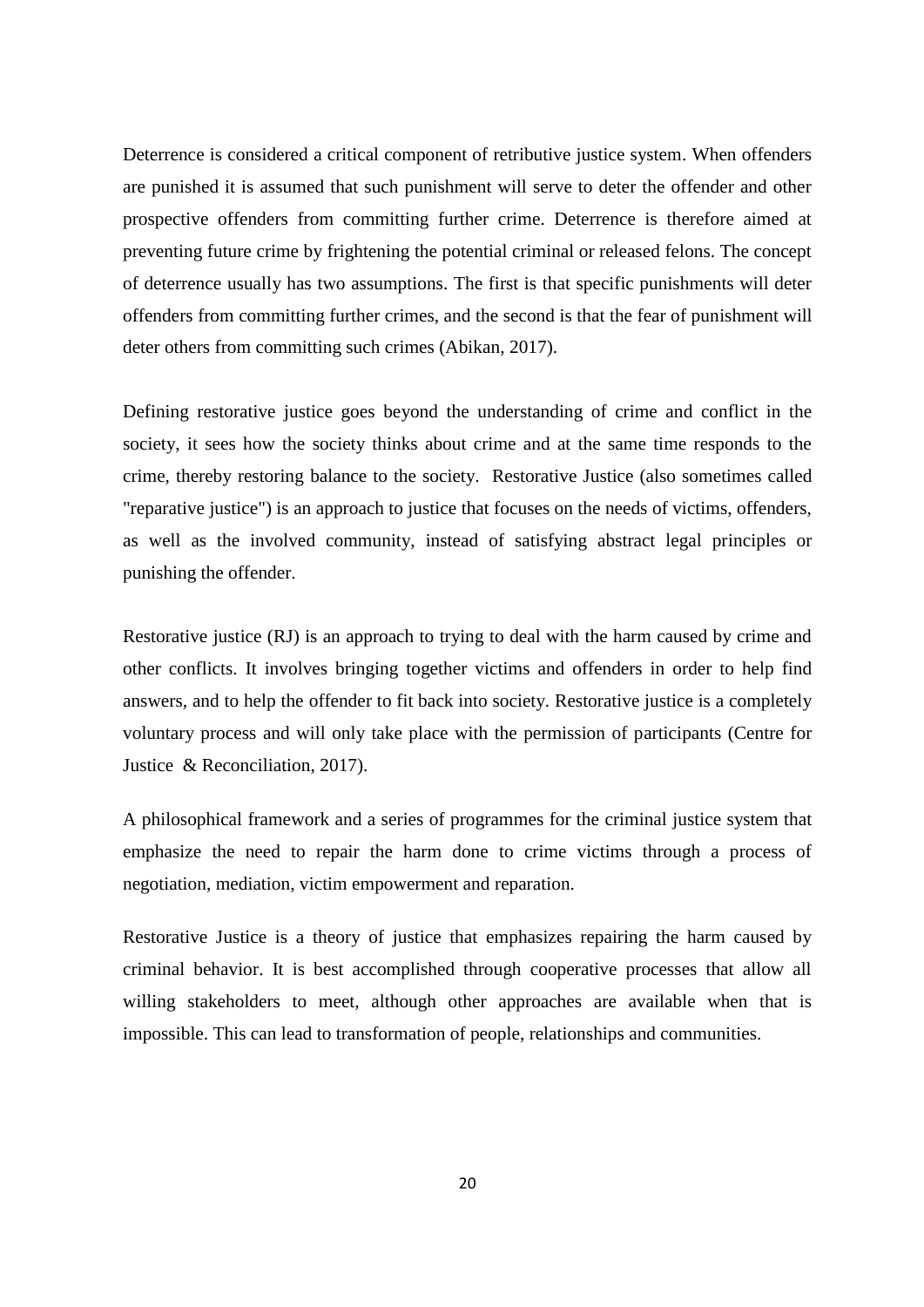#### In 2014, Carolyn Boyes**-**Watson defined restorative justice as:

...a growing social movement to institutionalize peaceful approaches to harm, problem-solving and violations of legal and human rights. These range from international peacemaking tribunals such as the South Africa Truth and Reconciliation Commission to innovations within the criminal and juvenile justice systems, schools, social services and communities. Rather than privileging the law, professionals and the state, restorative resolutions engage those who are harmed, wrongdoers and their affected communities in search of solutions that promote repair, reconciliation and the rebuilding of relationships. Restorative justice seeks to build partnerships to re-establish mutual responsibility for constructive responses to wrongdoing within our communities. Restorative approaches seek a balanced approach to the needs of the victim, wrongdoer and community through processes that preserve the safety and dignity of all" (Marty Price, 2001).

Restorative justice is a process whereby all the parties with a stake in a particular offense come together to resolve collectively how to deal with the aftermath of the offense and its implications for the future. In short, restorative justice is a process through which remorseful offenders accept responsibility for their misconduct to those injured and to the community that, in response allows the reintegration of the offender into the community. The emphasis is on restoration: restoration of the offender in terms of his or her self-respect, restoration of the relationship between offender and victims, as well as restoration of both offenders and victims within the community (Ibidapo, 2010).

Restorative justice provides a very different framework for understanding and responding to crime. Crime is understood as harm to individuals and communities, rather than simply a violation of abstract laws against the state. Those most directly affected by crime --victims, community members and offenders --are therefore encouraged to play an active role in the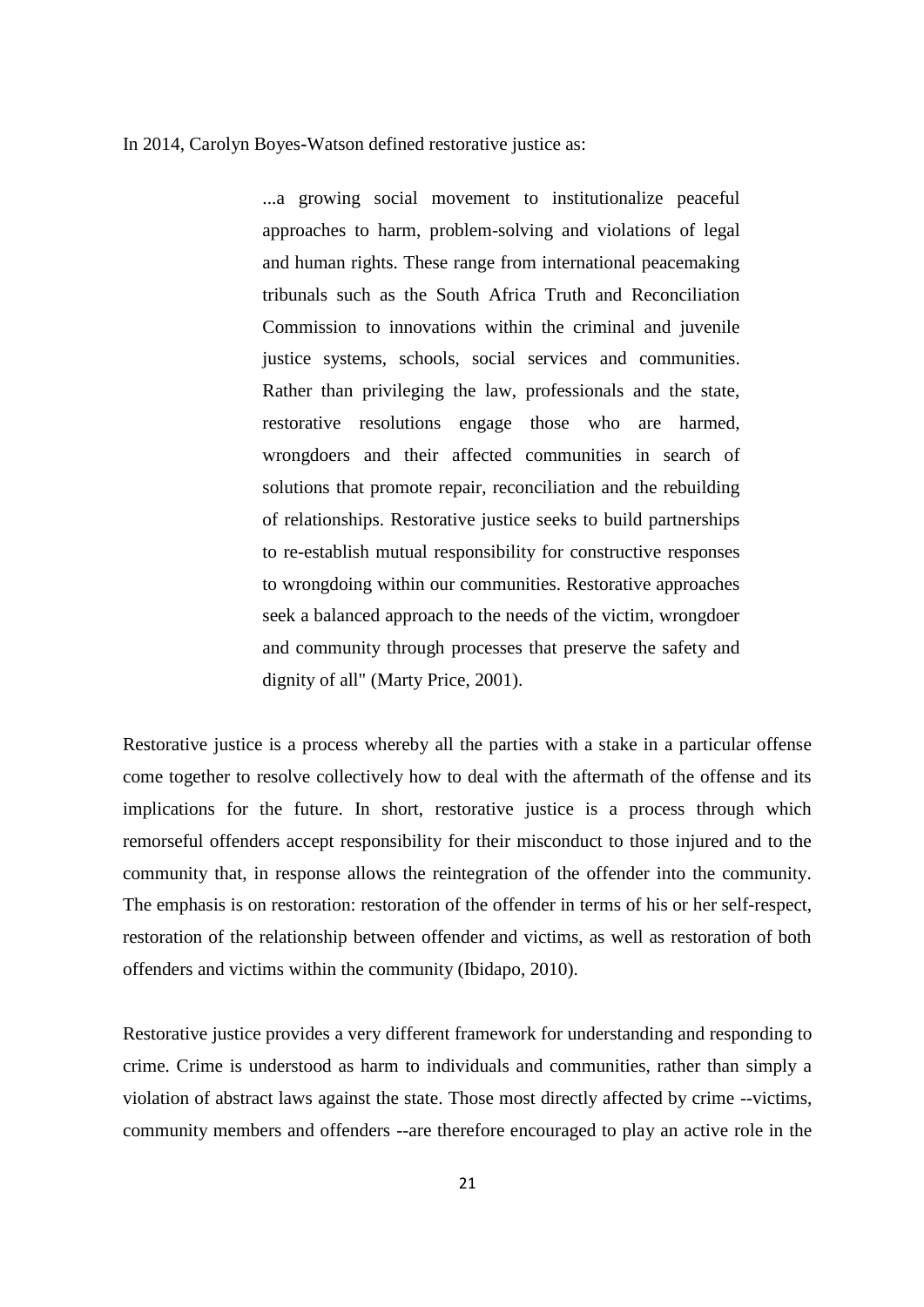justice process. Rather than the current focus on offender punishment, restoration of the emotional and material losses resulting from crime is far more important.

Restorative justice models are based upon several overarching principles. First, crime is primarily a conflict between individuals, resulting in harm to victims and communities and to offenders. It is only secondarily a transgression against the state. This simple notion has profound consequences as demonstrated by the previous discussion on defining crime. Second, the central goal of the criminal justice system should be to reconcile victims, offenders and their communities while repairing the harm caused by the criminal behaviour. That is not to say that public safety is not paramount. Rather, it is the method of achieving public safety that is under debate. Third, the criminal justice process should facilitate active participation by victims, offenders and their communities. This results in a diminished role for the state (Latimer and Kleinknecht, 2000).

For victims, restorative justice offers individuals a meaningful voice in the process. The victim may also experience satisfaction from playing a part in preventing future criminal behaviour and from receiving reparation. For offenders, the process can be therapeutic as they take responsibility or their actions and take steps to repair the harm. For community members, the process serves to humanise the criminal justice system and reduce fear of crime by providing more accurate information about offenders and crime in general. Restorative justice also provides community members with a voice in the criminal justice process. Restorative justice has been described as an empowering experience for all participants in the triad (Bazemore and Schiff, 2001).

## **3.1.1 Historical Background to Restorative Justice**

The phrase "restorative justice" has appeared in literature since the first half of the nineteenth century (Gade, 2013). The modern usage of the term was introduced by Albert Eglash, who in 1977 described three different approaches to justice:

- 1. "retributive justice", based on punishment;
- 2. "distributive justice", involving therapeutic treatment of offenders;
- 3. "restorative justice", based on restitution with input from victims and offenders.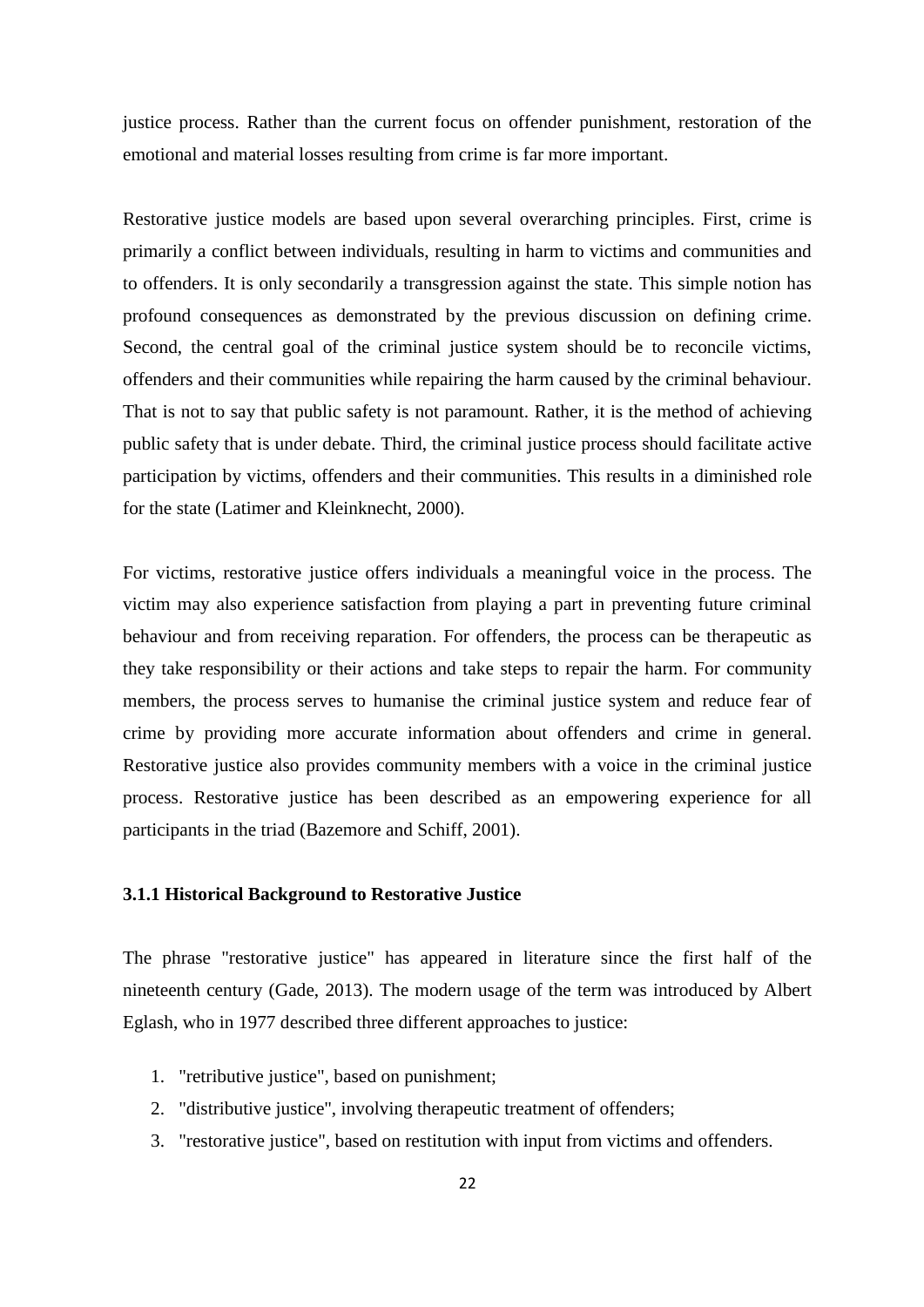The initial conceptualization of restorative justice began in the late 1970s and was first clearly articulated by Howard Zehr. At that time, the discussion of this new paradigm was based largely in North America, with a small network of academics and practitioners in Europe. Restorative justice was not being considered seriously by mainstream criminal and juvenile justice policymakers and practitioners (Umbreit, 2019).

By 1990, an international conference supported by NATO funds was convened in Italy to examine the growing interest in restorative justice throughout the world. Academics and practitioners from a wide range of countries (Austria, Belgium, Canada, England, Finland, France, Germany, Greece, Italy, Netherlands, Norway, Scotland, Turkey) presented papers related to the development and impact of restorative justice policies and practice.

International interest in restorative justice has continued to grow. In 1995, the New Zealand Ministry of Justice issued a working paper on restorative justice for serious consideration as a federal policy. During 1996 and 1997, a group of scholars in North America and Europe interested in restorative justice met in the United States and Belgium to further examine this emerging practice theory. Additional and much larger international conferences have been held in the United States and in Germany. The Council of Europe endorsed the concept of restorative justice through victim**-**offender mediation in 1999, and a subcommittee of the United Nations has also been examining the concept.

#### **3.1.2 Principles of Restorative Justice**

The foundational principles of restorative justice have been summarized as follows:

- 1. Crime causes harm and justice should focus on repairing that harm.
- 2. The people most affected by the crime should be able to participate in its resolution.
- 3. The responsibility of the government is to maintain order and of the community to build peace.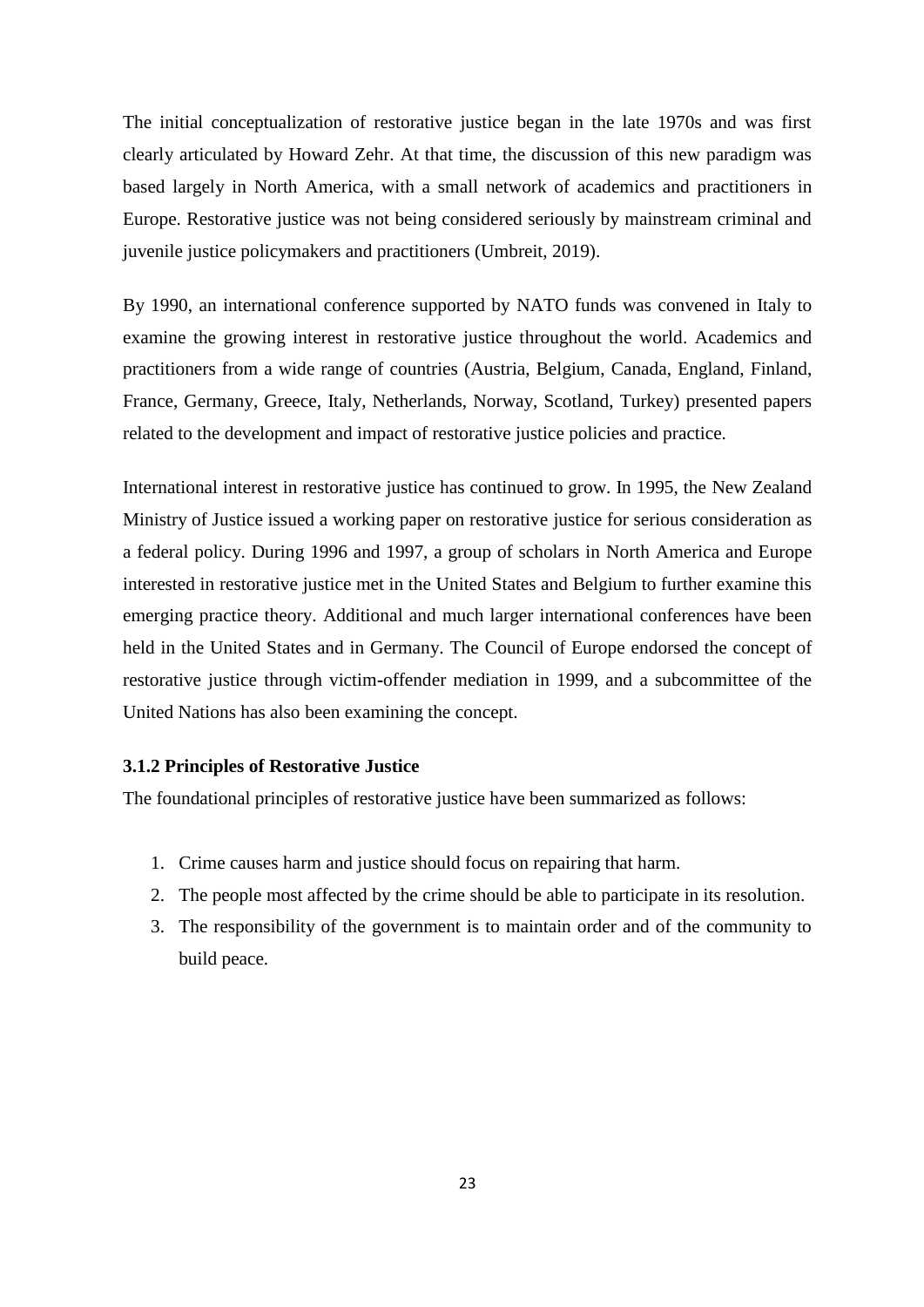As a corollary, the restorative approach is a process which involves the following:

- 1) The victim and the offender play remarkable role in the process which is usually anchored by relevant state institutions. The processes normally involve parties participating in meetings with each other as well as nominate supportive persons during the conference.
- 2) These conferences discuss how the crime was committed, the level of damage done to the victim and the society. The offender's perspective is evaluated together with the version of the victim.
- 3) Subsequently, if parties agree to settle, a plan with specific commitments on the part of the offender and the victim will be agreed upon and signed by the interested parties. The process is designed to be participatory, reconciliatory and restorative.

#### **Self Assessment Exercise (SAE) 1**

What is the concept of restorative justice? Explain its principles.

#### **3.1.3 Differences between Restorative Justice and Criminal Justice**

Restorative justice is diverse from criminal justice in numerous ways.

In the first instance, it views criminal acts more broadly rather than defining crime as simply law**-**breaking, it recognizes that offenders harm victims, communities and even themselves.

Secondly, it involves more parties in responding to crime rather than giving key roles only to government and the offender, it includes victims and communities as well.

Lastly, it measures success differently rather than measuring how much punishment is inflicted, it measures how much harm is repaired or prevented.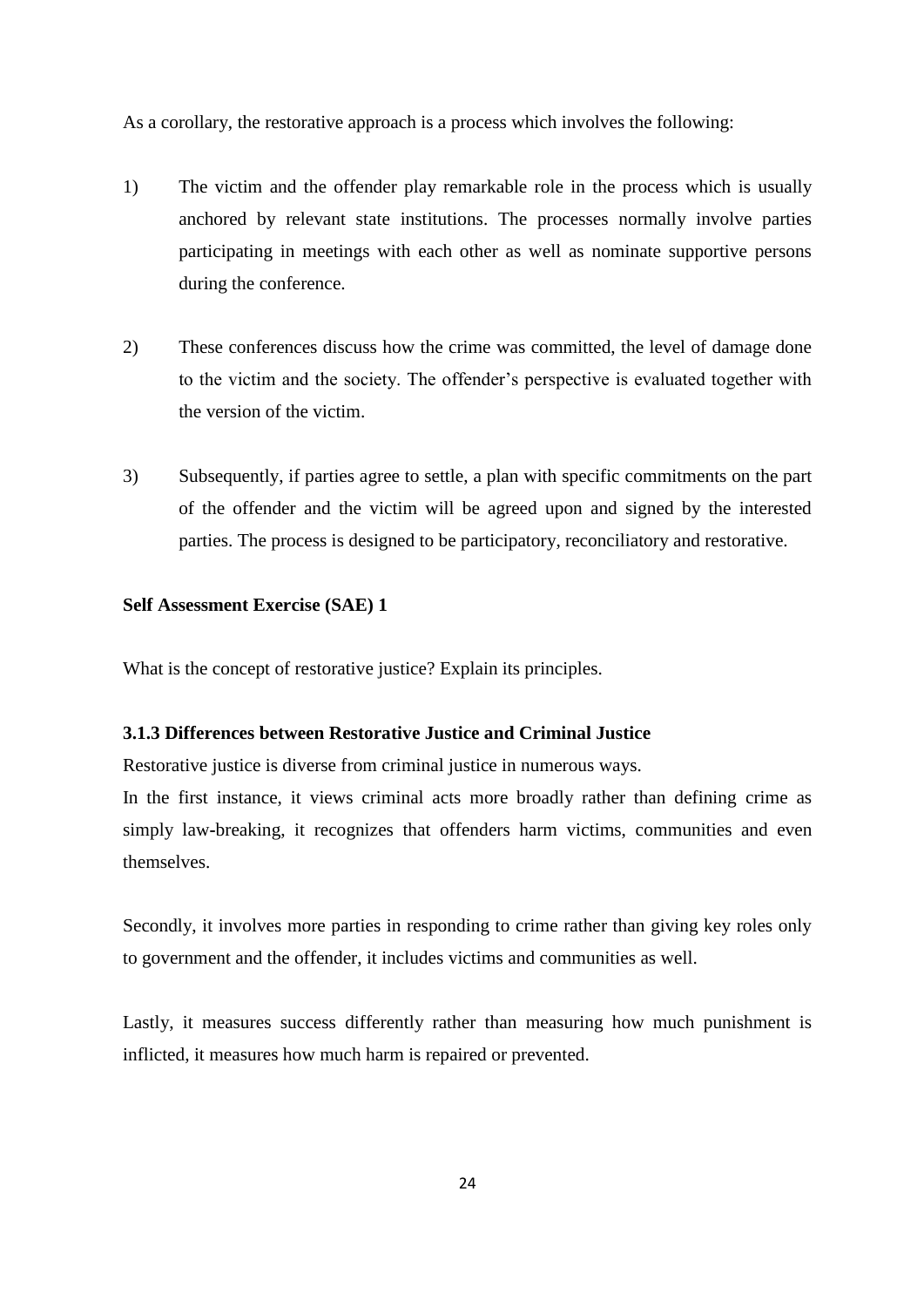#### **3.2 Process, Values and Goals**

There are at least four vital ingredients for a fully restorative process to achieve its objectives:

- (a) An identifiable victim;
- (b) Voluntary participation by the victim;
- (c) An offender who accepts responsibility for his/her criminal behaviour; and,
- (d) Non**-**coerced participation of the offender.

Most restorative approaches strive to achieve a specific interactive dynamic among the parties involved. The goal is to create a non-adversarial, non-threatening environment in which the interests and needs of the victim, the offender, the community and society can be addressed.

The objectives of restorative justice programmes and the kind of outcomes they purport to produce have led to the articulation of a number of process values reflected to a different extent in each of them.

Restorative Justice represents a truly different paradigm based upon the following values.

- 1. It is far more concerned about restoration of the victim and victimized community than with ever costlier punishment of the offender.
- 2. It elevates the importance of the victim in the criminal justice process, through increased involvement, input, and services.
- 3. It requires that offenders be held directly accountable to the person and/or community that they victimized.
- 4. It encourages the entire community to be involved in holding the offender accountable and promoting a healing response to the needs of victims and offenders.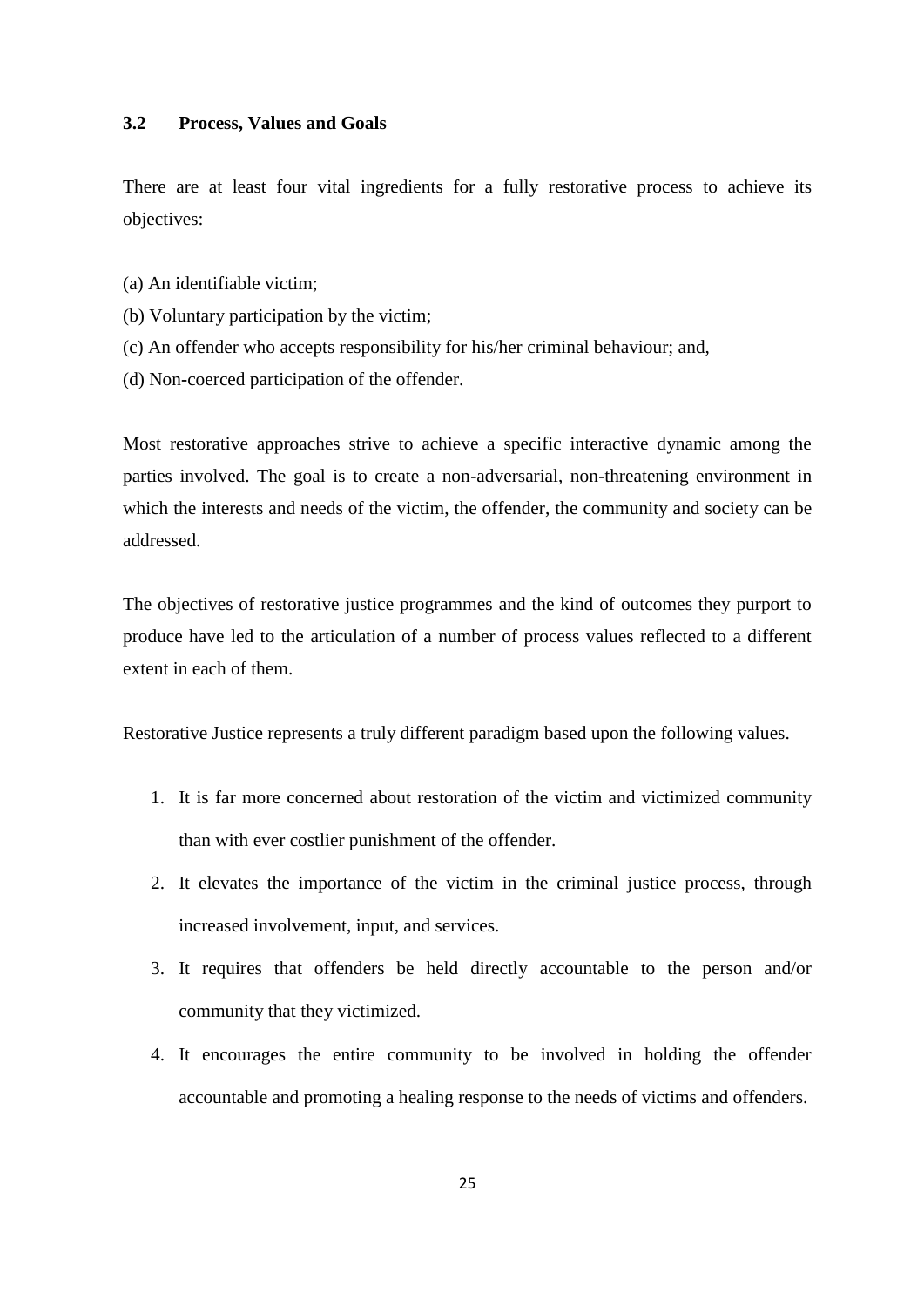- 5. It places greater emphasis on the offender accepting responsibility for his or her behaviour, and making amends whenever possible, than on the severity of punishment.
- 6. It recognizes a community responsibility for social conditions that contribute to offender behaviour.

Process goals include the following:

- i. Victims who agree to be involved in the process can do so safely and come out of it satisfied;
- ii. Offenders understand how their action has affected the victim and other people, assume responsibility for the consequences of their action and commit to making reparation;
- iii. Flexible measures are agreed upon by the parties which emphasize repairing the harm done and, wherever possible, also address the reasons for the offence;
- iv. Offenders live up to their commitment to repair the harm done and attempt to address the factors that led to their behaviour; and,
- v. The victim and the offender both understand the dynamic that led to the specific incident, gain a sense of closure and are reintegrated into the community.

## **Self Assessment Exercise (SAE) 2**

Discuss why Restorative Justice is better than criminal justice.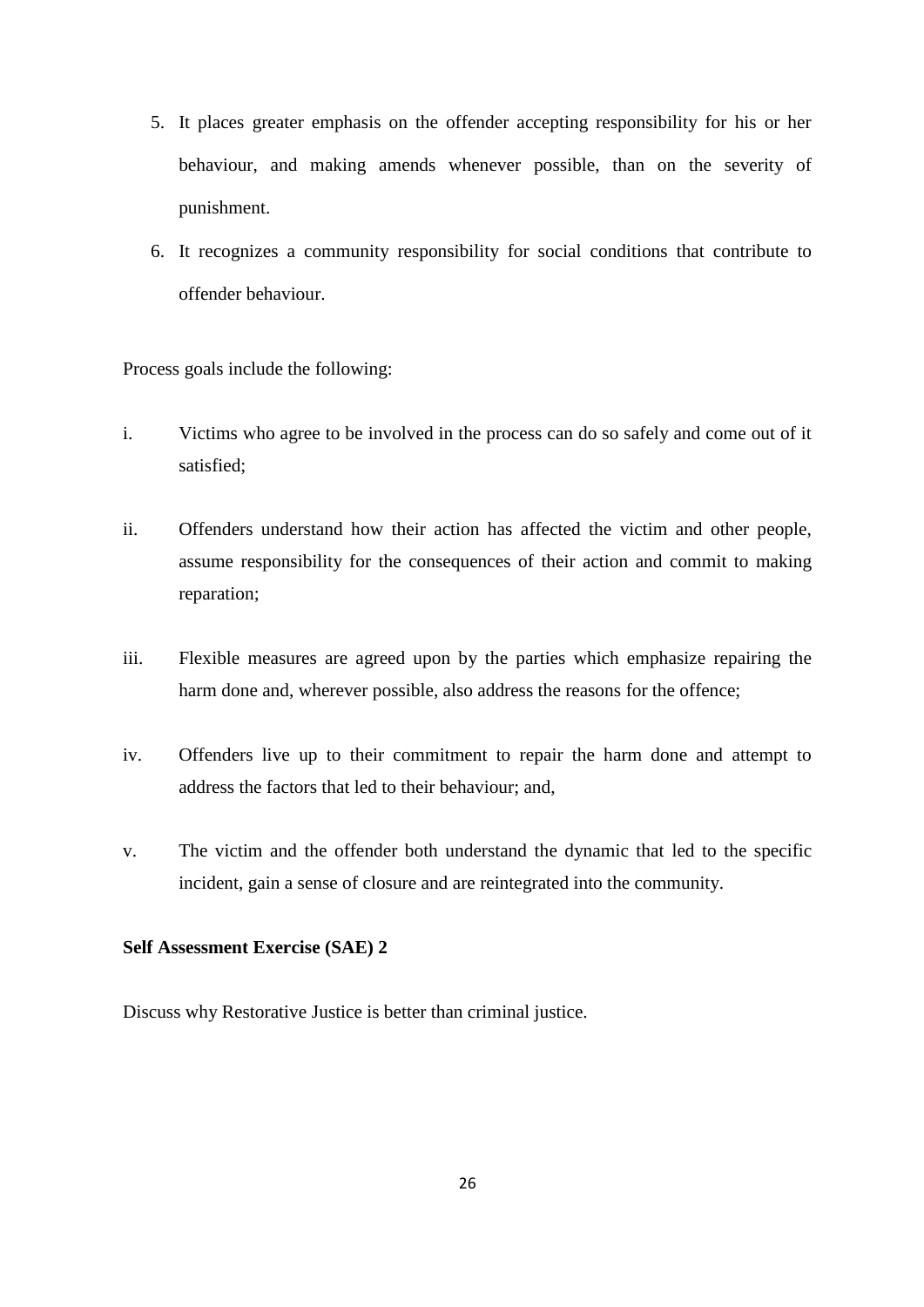#### **3.3 Innovative Restorative Practices**

The following are examples of innovative restorative practices:

- a. Indigenous practices are being modified for use in the criminal justice system. Examples of this include conferencing and circles.
- b. Victim**-**offender encounters are being employed inside correctional centres in Europe and North America. In isolated cases, this involves victims meeting with their offenders in a kind of "post sentencing mediation;" it is even used in this way on death row in Texas, USA.
- c. The programme increases safety of the public by establishing a reintegration plan with the offender, by regularly monitoring the behaviour of the offender, and by ensuring that community resources needed by the offender are made available.
- d. Unique prison regimes have developed in Latin America and elsewhere in which prisoners volunteer to stay at facilities run largely by volunteers and the prisoners. The regimes establish a particular spiritual or cultural ethos that involves learning through example and apprenticeship.
- e. Victim-offender-community meetings are being employed at many stages of the justice process. They are run by police prior to charge, by probation officers and on occasion by parole officers in Canada.
- f. Restorative processes are being utilized to tackle conflict between citizens and the government. Examples include the Truth and Reconciliation Commission in South Africa and the Treaty of Waitangi Commission in New Zealand.

## **4.0 CONCLUSION**

In this unit, we highlighted the definitions and concepts of restorative justice. We traced the history of restorative justice to the first half of the nineteenth century. The modern usage of the term was introduced by Albert Eglash in 1977 while the initial conceptualization of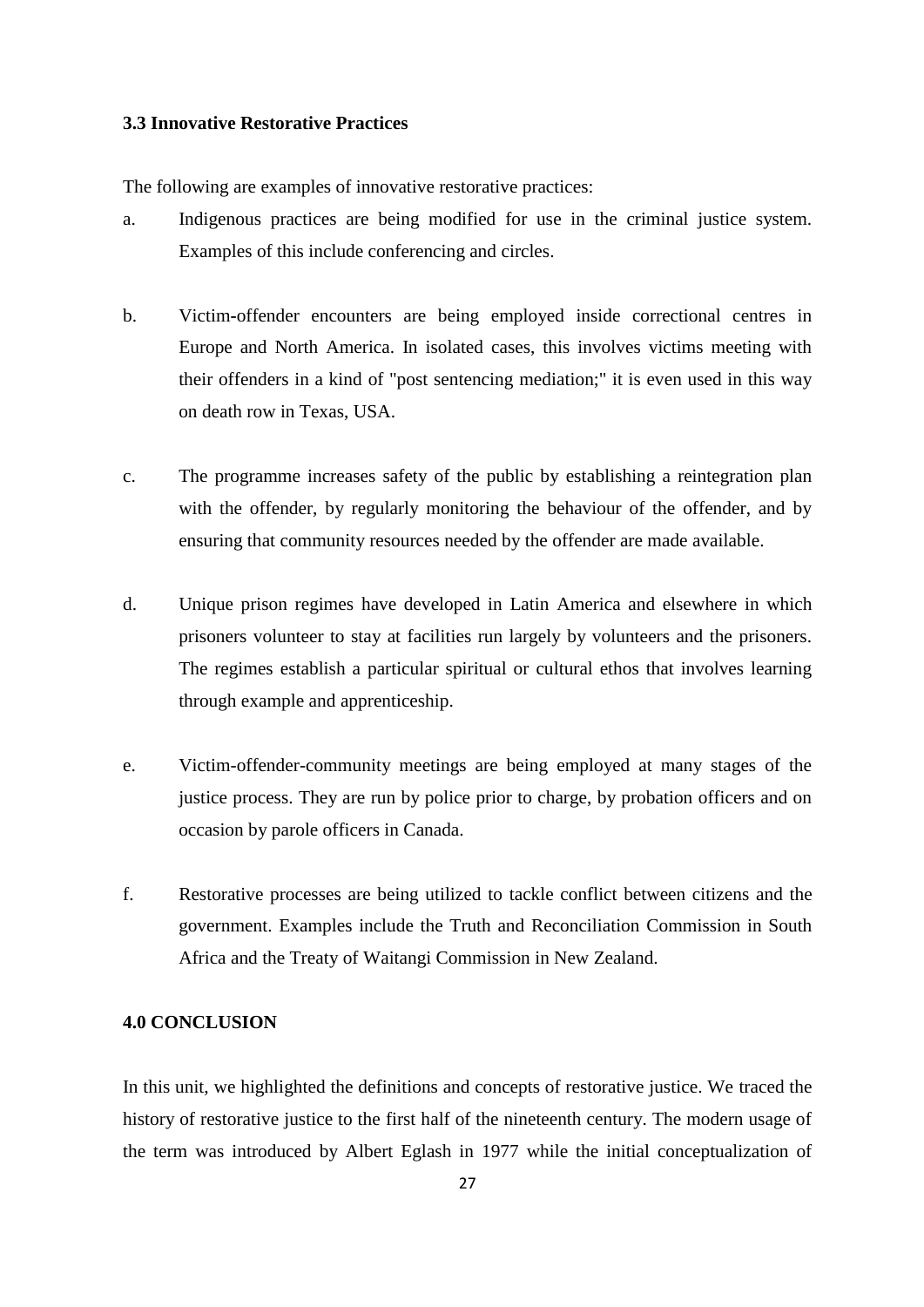restorative justice began in the late 1970s and was first clearly articulated by Howard Zehr. We also discussed the foundational principles of restorative justice as well as its objectives, values and goals.

## **5.0 SUMMARY**

In this unit we have come to know that restorative justice is an alternative to criminal justice. This stems from the fact that restorative justice sees crime as more than violating the law, it also causes harm to people, relationships, and the community. In this justice process, victims of crime take an active role in the process, while offenders are encouraged to take responsibility for their actions in order to repair the harm they have done by apologizing, returning stolen money, or community service.

#### **6.0 TUTOR- MARKED ASSIGNMENT**

- 1. Define Restorative Justice
- 2. Trace the historical journey of restorative justice
- 3. Describe the foundational principles of restorative justice
- 4. Explain the values and goals of restorative justice

#### **7.0 REFERENCE/FURTHER READINGS**

- Abajuo, R.M.(2016)An Appraisal of the Administration of Criminal Justice Act, 2015, http://ssrn.com/abstract=2665611. Accessed on 2nd November, 2018.
- Abikan, H, (2017) Debating the Criminal Justice System.http://voiceofreason.org.ng/wp/2017/10/12/debating-criminal-justicesystem/Accessed on 2nd November, 2018.
- Bazemore, G., & Schiff, M.(2001) Restorative community justice: Repairing harm and transforming communities. Cincinnati, OH: Anderson Publishing.
- Ibidapo–Obe, A. (2010).'Restorative Justice and Plea Bargaining Practices: A Tilt toward Customary Criminal Justice'. Gold Press Limited, Ibadan.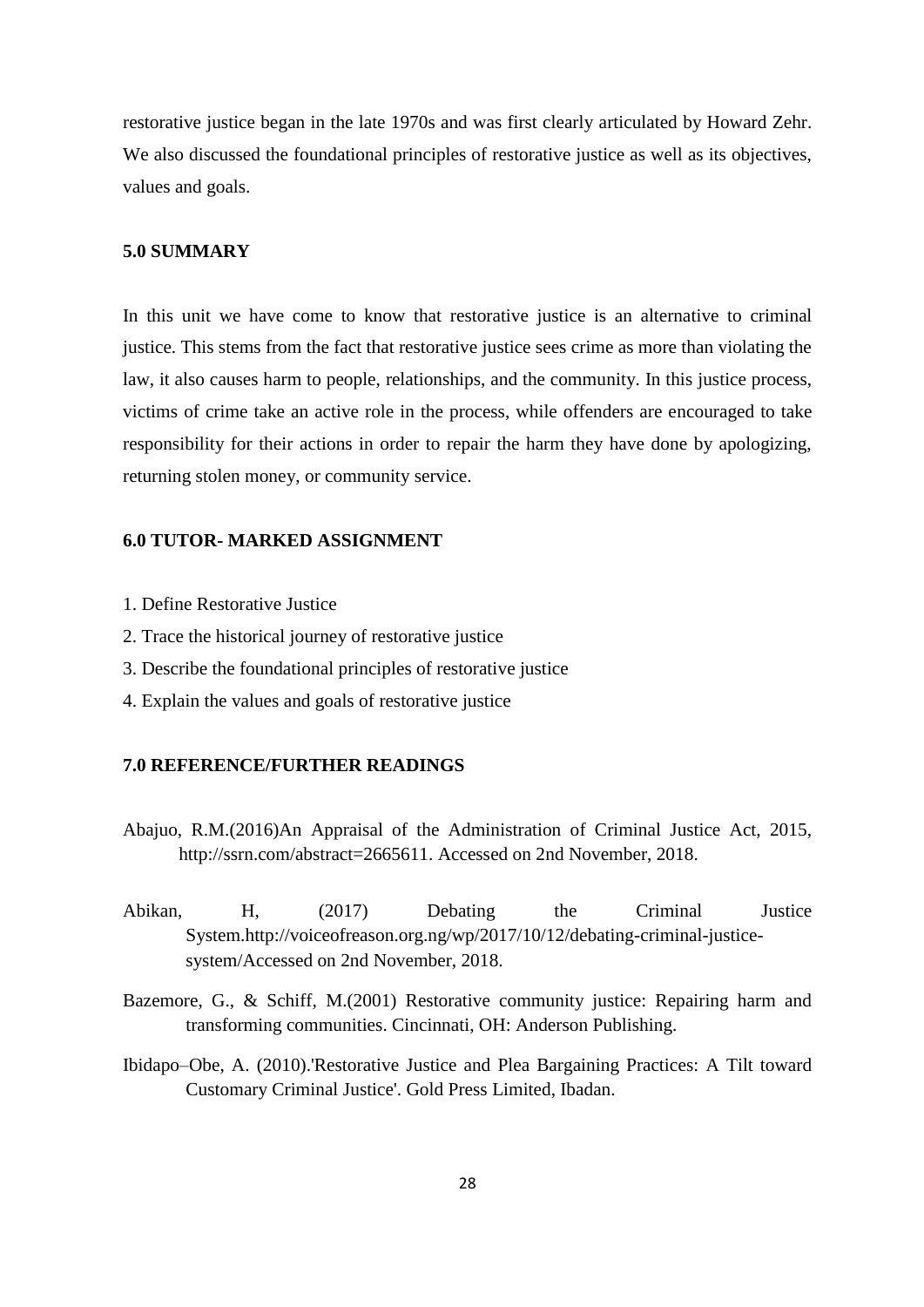- Centre for Justice & Reconciliation (2017) Restorative Justice. Programme of Prison Fellowship international.
- Gade, C.B.N. (2013) [Restorative Justice and the South African Truth and Reconciliation](http://pure.au.dk/portal/files/53264449/Restorative_Justice_and_the_South_African_Truth_and_Reconciliation_Process.pdf)  Process, *[South African Journal of Philosophy](http://pure.au.dk/portal/files/53264449/Restorative_Justice_and_the_South_African_Truth_and_Reconciliation_Process.pdf)* 32(1).
- Latimer, S., and Kleinknecht, S.(2000).The Effect of Restorative Justice programming: A review of the empirical? Canada: Department of Justice

Marty Price, J.D. (2001) "Personalizing Crime," *Dispute Resolution Magazine*, Fall.

- Umbreit, M. (2019) "Restorative Justice" Encyclopedia of Crime and Justice. *Encyclopedia.com.* 28 Nov. 2019.
- Van Ness, Daniel W., Karen Heetderks Strong (2010) *Restoring Justice – An Introduction to Restorative Justice.* 4th ed. New Province, N.J.: Matthew Bender & Co., Inc., 2010: 21–22.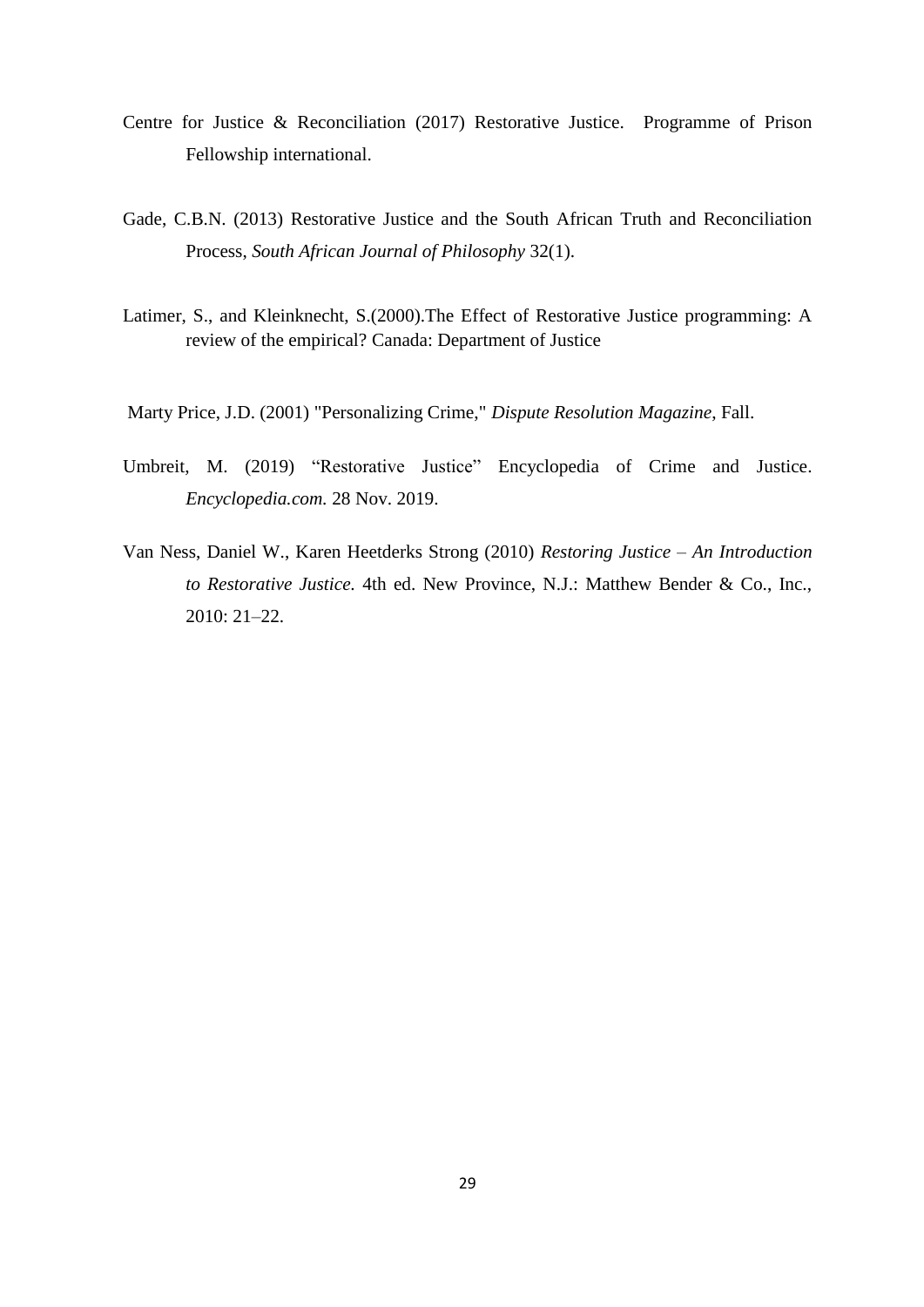## **UNIT 2 CHARACTERISTICS AND IMPORTANCE OF RESTORATIVE JUSTICE**

## **CONTENTS**

- 1.0 Introduction
- 2.0 Objectives
- 3.0 Main Content
	- 3.1 Characteristics of Restorative Justice
	- 3.2 Importance of Restorative Justice
	- 3.3 Challenges in Evaluating Restorative Justice
- 4.0 Conclusion
- 5.0 Summary
- 6.0 Tutor**-**Marked Assignments
- 7.0 Reference/further readings

### **1.0 INTRODUCTION**

Restorative justice is aimed at dealing with the harm caused by crime and other violent acts. It basically entails bringing the victims and offenders together in order to help find answers, and to help the offender to fit back into the society. Restorative justice is best accomplished through cooperative processes that allow all willing stakeholders to meet, through a process of negotiation, mediation, victim empowerment and reparation. This can lead to transformation of people, relationships and communities.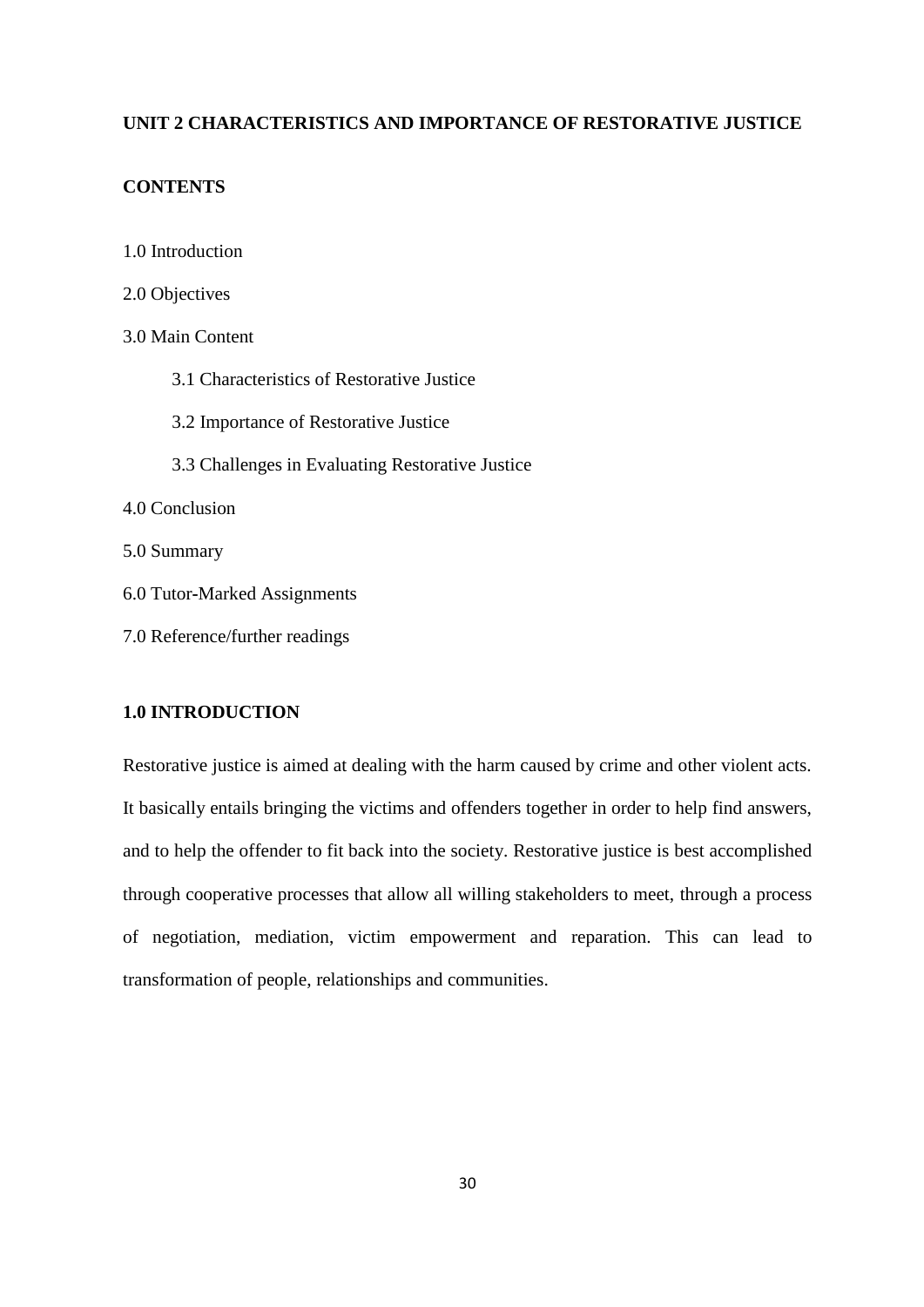#### **2.0 OBJECTIVES:**

By the end of the unit, you should be able to: understand the characteristics and importance of restorative justice as well as the challenges in evaluating this process.

## **3.0 MAIN CONTENT.**

#### **3.1 Characteristics of Restorative Justice**

Restorative justice is mostly different from contemporary criminal justice in several ways. Firstly, it views criminal acts more comprehensively: rather than defining crime as simply lawbreaking, it recognizes the tendencies that offenders harm victims, communities and even themselves. Secondly, it involves more parties in responding to crime: rather than giving key roles only to government and the offender; it includes victims and communities as well. Finally, it measures success differently: rather than measuring how much punishment is inflicted, it measures how much harm is repaired or prevented in the community (John, 2009).

From the premised above, the following can be deduced as distinguish features of restorative justice:

- a) Restorative justice is a different way of thinking about crime and how individual and the community response to crime;
- b) The concept of restorative justice focuses on the harm caused by crime: repairing the harm done to victims and reducing future harm by preventing crime;
- c) It requires offenders to take responsibility for their actions and for the harm they have caused;
- d) It seeks redress for victims, recompense by offenders and reintegration of both within the community;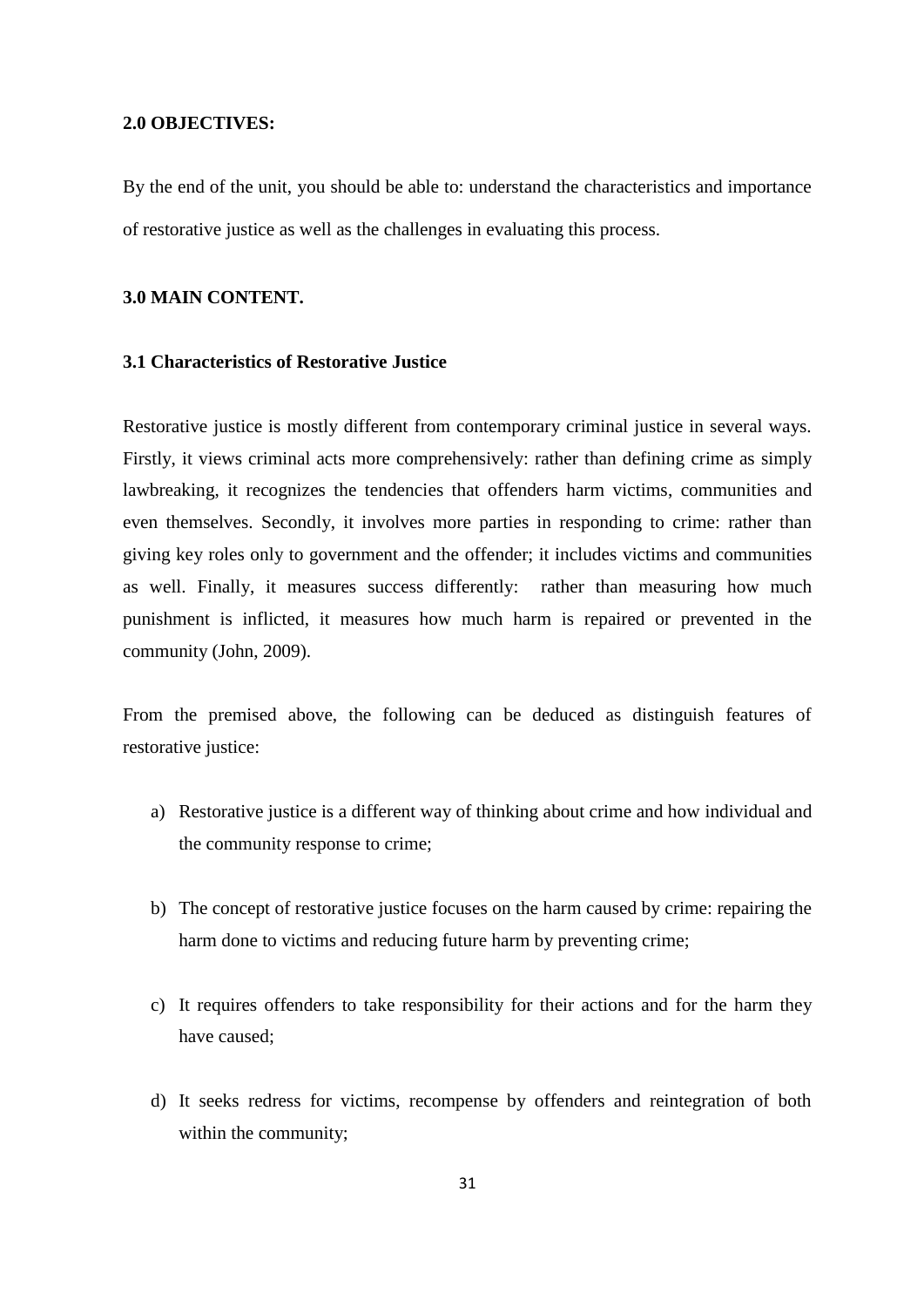e) Restorative justice is achieved through a co-operative effort by communities and the government.

United Nations (2006) further identified the following as features of restorative justice programmes:

- i. A flexible response to the circumstances of the crime, the offender and the victim, one that allows each case to be considered individually;
- ii. A response to crime that respects the dignity and equality of each person, builds understanding and promotes social harmony through the healing of victims, offenders and communities;
- iii. A viable alternative in many cases to the formal criminal justice system and its stigmatizing effects on offenders;
- iv. An approach that can be used in conjunction with traditional criminal justice processes and sanctions;
- v. An approach that incorporates problem solving and addressing the underlying causes of conflict;
- vi. An approach that addresses the harms and needs of victims;
- vii. An approach which encourages an offender to gain insight into the causes and effects of his or her behaviour and take responsibility in a meaningful way;
- viii. A flexible and variable approach which can be adapted to the circumstances, legal tradition, principles and underlying philosophies of established national criminal justice systems;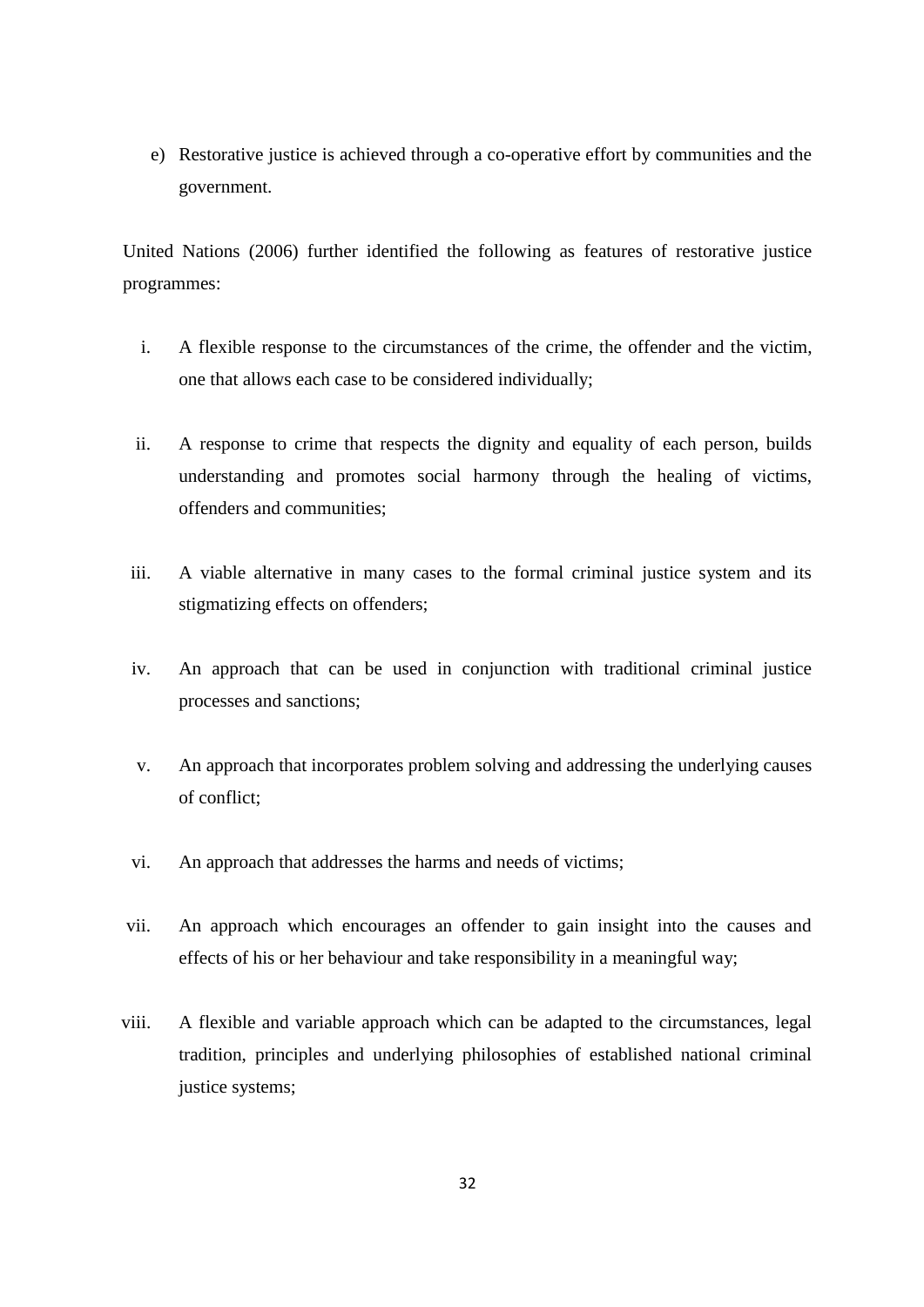- ix. An approach that is suitable for dealing with many different kinds of offences and offenders, including many very serious offences;
- x. A response to crime which is particularly suitable for situations where juvenile offenders are involved and in which an important objective of the intervention is to teach the offenders some new values and skills;
- xi. A response that recognizes the role of the community as a prime site of preventing and responding to crime and social disorder (UN, 2006).

At the end of the entire process, the following laudable outcome would be achieved, namely:

Reconciliation: Since the process is participatory and interactive in nature, it effectively creates avenue for positive interaction and socialization or encounter between the victim and the offender. The aim is to ensure that some of the fears and concerns of the victim are addressed and to also bring the offender in close experience with the extent of the harm caused by his conduct on a fellow citizen.

The process creates a rear opportunity for the offender to have hindsight experience of the damage caused and appreciate the effect of the harm on the victim. The reality of interacting with the victim infuses a sense of remorse and empathy on the offender. While full reconciliation between the victim and the offender may not be guaranteed in all cases, a guided meeting between them can serve as antidote to the concerns of the victim and trigger remorseful feelings, hence a change of attitude in the offender. This is valuable because of the possibility of some kind of future relationship between the parties after the disposal of the criminal case (Nwosu, 2011).

Restitution: A prime utility of restorative justice is its provision for the compensation of the victim of crime. This is an effort to restitute the victim, if possible to the pre-crime status.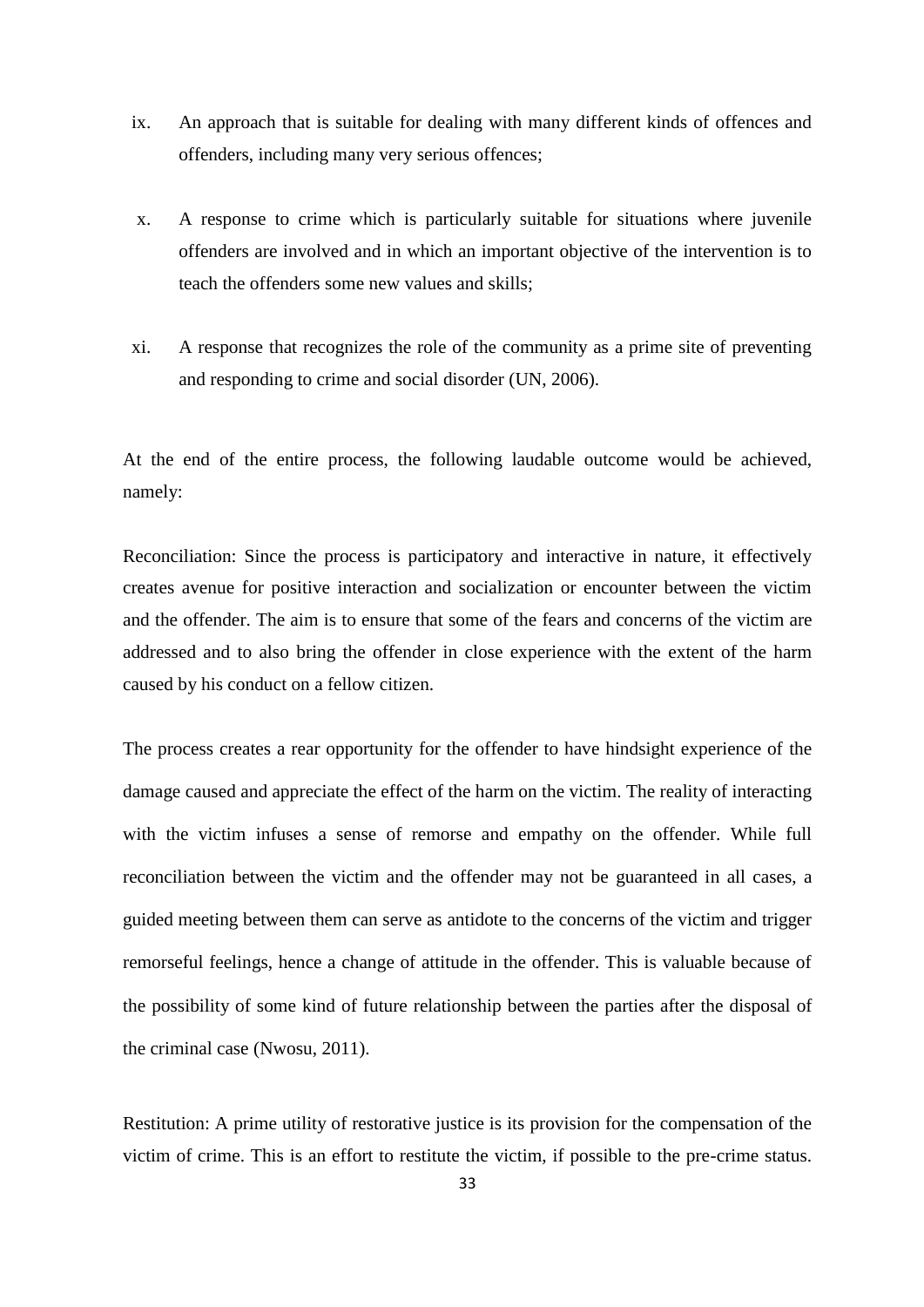The system is intended to reinstate the victim to the position he was before the crime by mending the harm produced by the victim by the offender. Full restoration of the victim may be impossible; it however serves the interest of victims of crime better than they can ever have under retributive justice.

Reintegration: Rehabilitation and reintegration of the offender back into the society is a critical component of restorative justice. It deemphasizes punishment and stigmatization of offenders and rather sees them as victims or prisoners ‗criminal tendencies that need help. Restorative justice therefore underscores disposal options such as community service, vocational training, compulsory education and other forms of correctional and constructive engagement that offer the offender real and genuine platform of rebuilding themselves to desist from crime and contribute positively to the society. If well-structured and implemented, restorative justice system is the most effective way of ensuring the veracity and reliability of any criminal justice system.

Restoration: At the end of the process, both the offender and victim are considerately restored to their pre-crime state. The community is assured against future occurrence of the offending conduct and the societal equilibrium distorted by the crime is redressed and repaired, while recidivism is reduced to the barest minimum. It helps the relevant authorities on research basis as to why that offence is being committed, how it is executed etc. Restorative justice essentially, aims to heal the victim's wounds; restores offenders to law abiding lives; repairs harm done in inter-personal relationships and the community; seeks to involve all stakeholders and provide opportunities for those most affected by the crime to be directly involved.

#### **Self Assessment Exercise (SAE) 1**

What are the characteristic features of restorative justice?

## **3.2 Importance of Restorative Justice**

Generally, the importance of restorative justice cannot be over**-**emphasized. It may be beneficial for victims' psychological wellbeing, by reducing symptoms of Post**-**Traumatic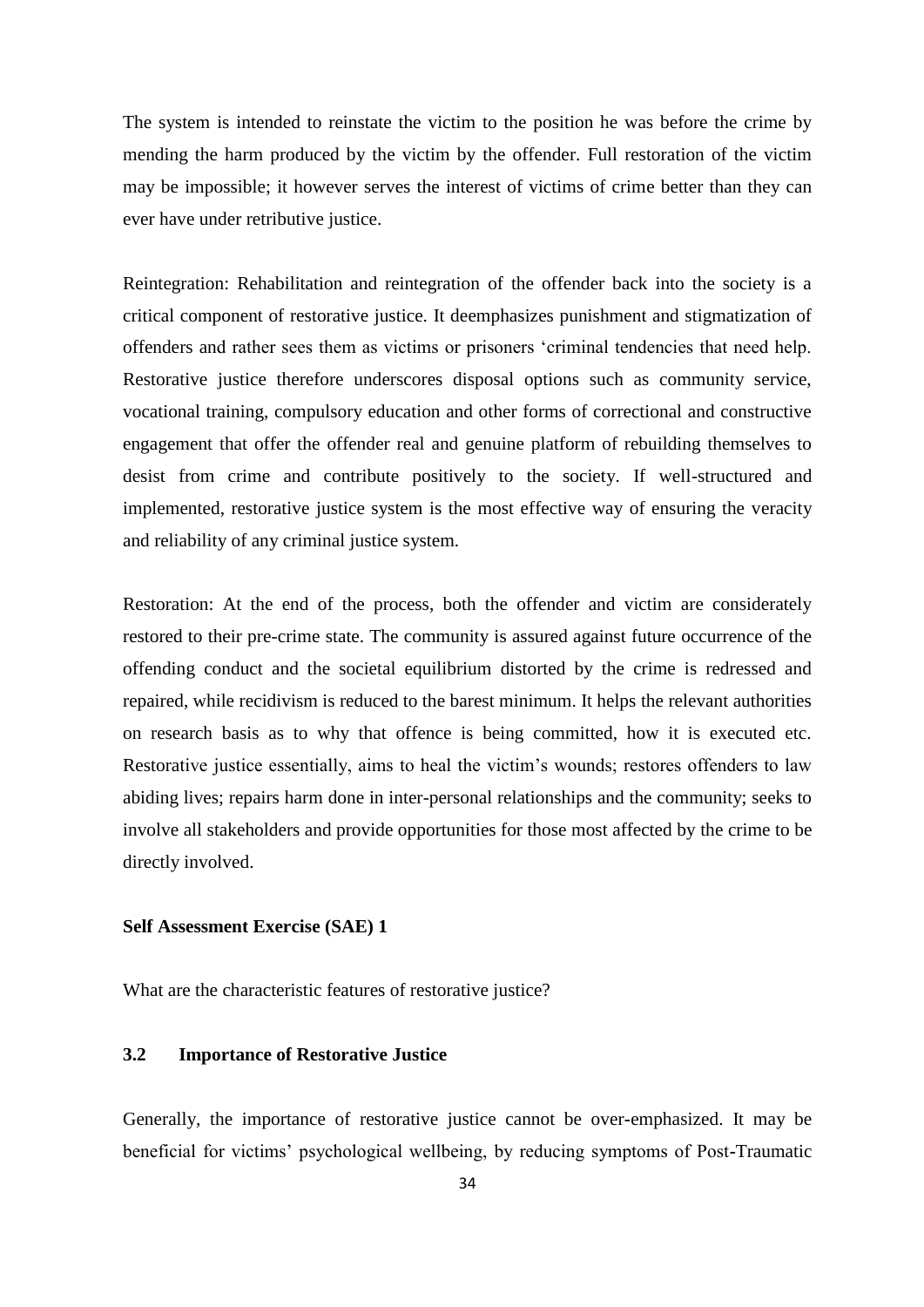Stress Disorder (PTSD) and stress and being empowered. Restorative justice compares well with traditional criminal justice:

- a. It substantially reduces repeat offending for some offenders, although not all,
- b. It reduces repeat offending more than prison for adults and at least as well as prison for youths,
- c. It doubles (or more) the offences brought to justice as diversions from criminal justice.
- d. When used as a diversion it helps reduce the costs of criminal justice,
- e. It provides both victims and offenders with more satisfaction that justice had been done than the traditional criminal justice,
- f. It reduces crime victims' post-traumatic stress symptoms and the related costs, and
- g. It reduces crime victims' desire for violent revenge against their offenders (Sherman and Strang, 2007).

With restorative justice processes, success is measured not by how much punishment is given, but by how much harm has been repaired or prevented. Restorative justice offers a multitude of benefits, from the empowerment of individuals to cost savings for communities.

*Reduced recidivism*: Restorative justice has a high rate of success in reducing repeat offenses. When communities reintegrate their citizens after harm has been repaired, the likelihood of recidivism is greatly reduced. People who have offended have the opportunity to make things right, learn from the process, and put the matter behind them, so they can more easily go on to lead a crime-free life.

*Increased safety*: With reduced recidivism comes a safer community. Restorative justice empowers individuals to make their neighborhoods and towns safer and more pleasant places to live.

*Cost effectiveness*: A restorative approach to crime saves the state money by preventing individuals from becoming part of the criminal justice system for offenses that can be resolved at the local level with community and victim participation.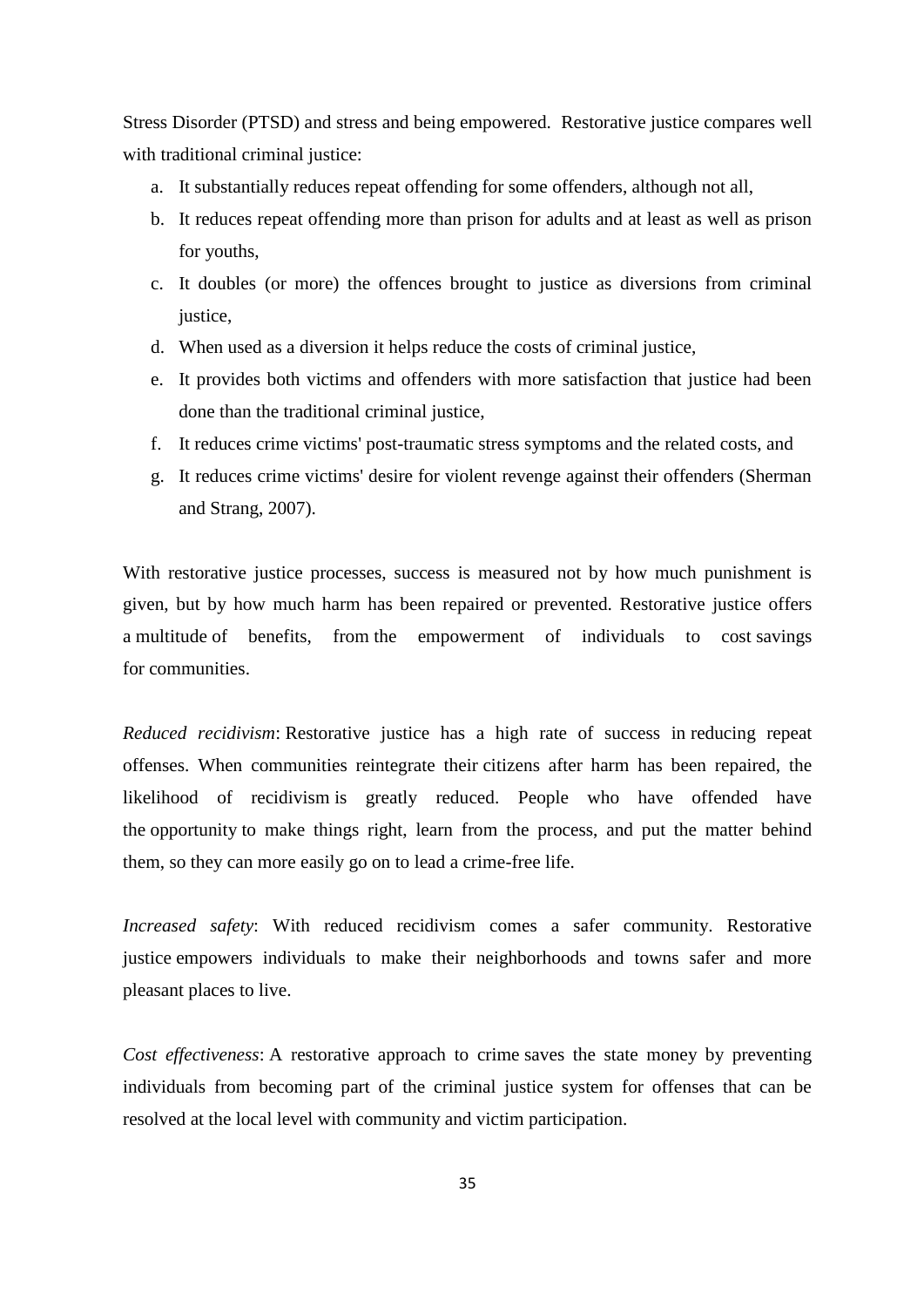*A stronger community*: In addition to enhancing the safety and well being of a town or region, community justice centers help to establish a more active citizenship. Volunteering has been shown to build stronger and more cohesive communities and increase the social networks within towns and neighborhoods.

Restorative Justice has the following benefits to victims of crime

*Empowerment*: When victims are offered the opportunity to have a safe and facilitated dialogue with the person who harmed them, they feel empowered and invested in the process. Victims' needs are acknowledged and considered, which gives them a voice in an often-impersonal system.

*Meaningful dialogue*: Victims are given the opportunity to explain how they were harmed, get answers to their questions, and state what they need the offender to do to make amends.

*Recovery and satisfaction*: Restorative justice boasts a high rate of victim satisfaction. Many are able to recover what was taken from them, whether be it material possessions or their sense of security and peace of mind. They are more likely to be able to move on from the incident and get back to their daily lives.

The benefits of restorative justice to the offenders include:

*An opportunity to make it right*: People who offend have the opportunity to express remorse and apologize for their actions, benefiting themselves as well as their victims.

*A way to put the incident behind them*: People who offend have the opportunity to make significant and appropriate amends and then move on. They are able to return to their communities knowing that the matter is settled.

*A timely resolution*: The process of restorative justice is swift in comparison to the criminal justice system, so that offenders can more quickly make meaningful changes in their lives.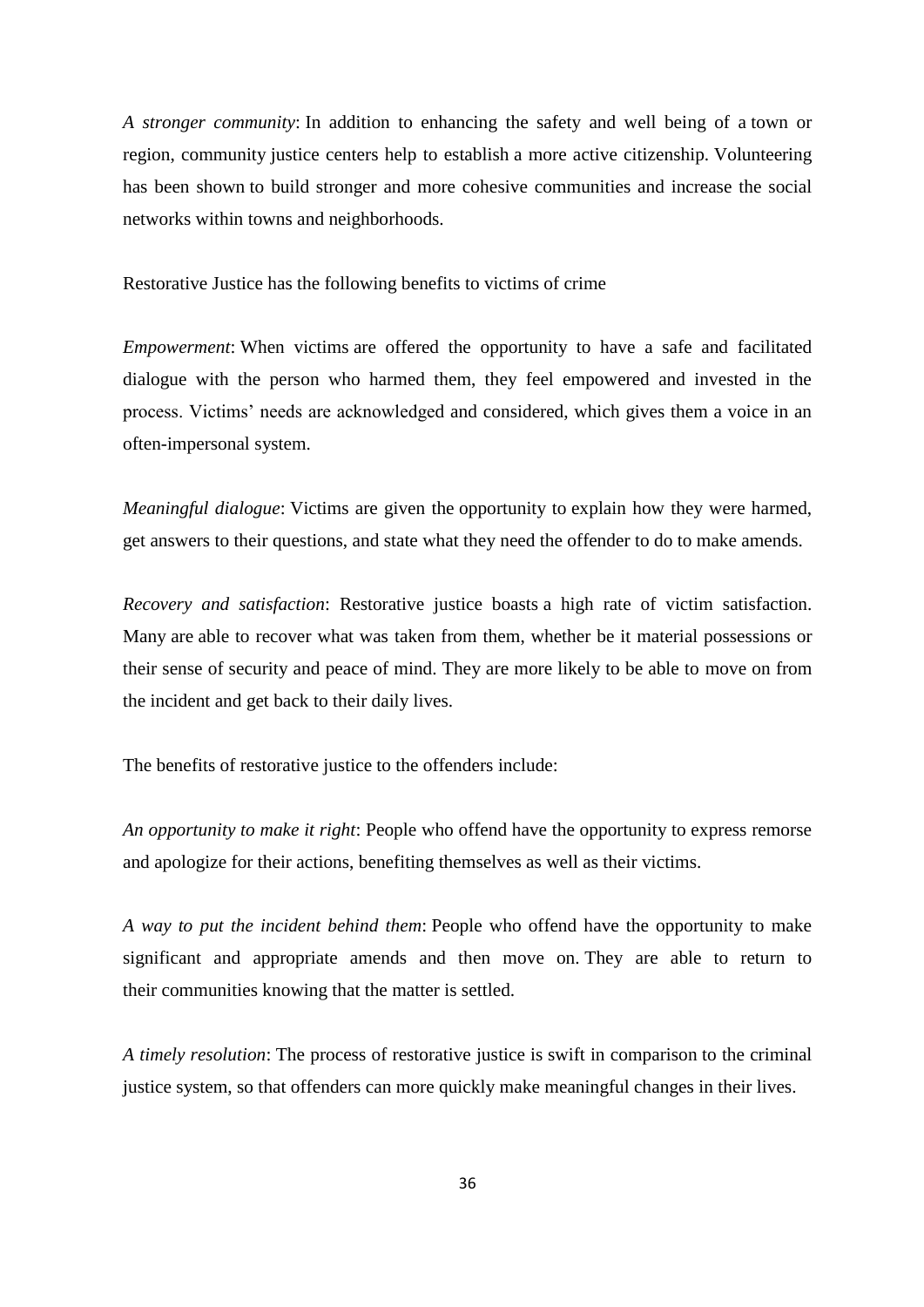*A high success rate*: Restorative justice has a high rate of compliance or completion. Within a voluntary and non-coercive process, people who have offended tend to follow through on agreements that they have a part in creating.

#### **Self Assessment Exercise (SAE) 2**

Discuss why Restorative Justice is beneficial to victims of crime, offenders and communities.

## **3.3 Challenges in Evaluating Restorative Justice**

There are a number of challenges in attempting to evaluate the effectiveness of restorative justice processes. These include, but certainly are not limited to, the following:

The difficulty of securing adequate control groups of crime victims and offenders who participated in the conventional criminal justice system.

The myriad of restorative programmes and the variety of goals and objectives of these programmes.

The wide variability among restorative programmes in the nature and number of cases processed.

The lack of adequate controls and comparability of the referral criteria, the competence and training of facilitators, the legislative and policy framework within which individual restorative programmes operate, and the various benchmarks that are used to assess outcomes.

The variability in the indicators that are used to measure programme success. Variations in the time period used to assess recidivism among offenders who participate in restorative programmes.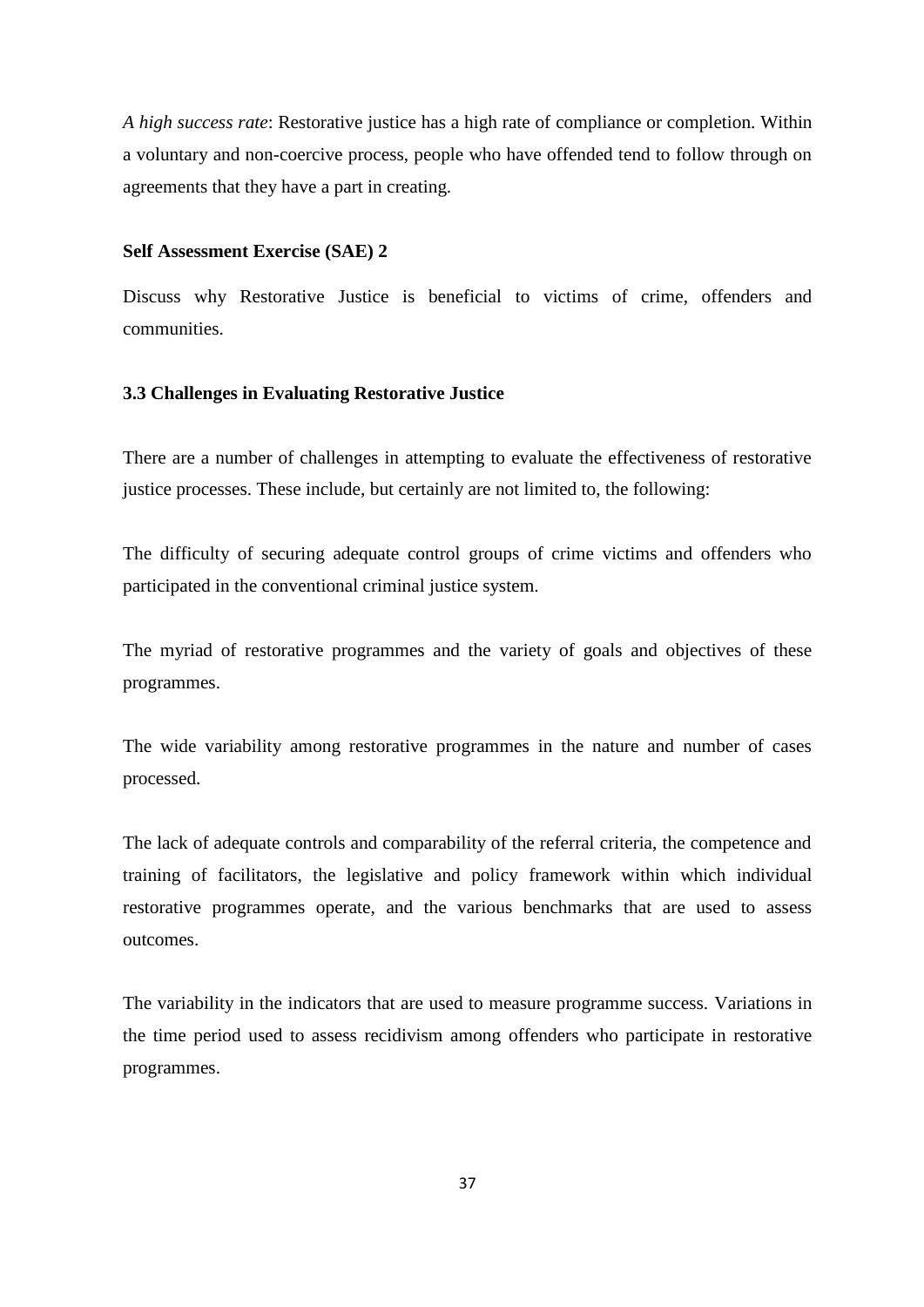The specific measures that are used by programme evaluations to assess crime victim and offender "satisfaction", the levels of "fear" among crime victims, and the expectations that offenders and victims had of the restorative process. There are, for example, a variety of indicators that can be used to assess victim satisfaction, including satisfaction with:

- (a) The way their case was handled;
- (b) The outcome of the case;
- (c) With the facilitator;
- (d) The fairness of the process; and,
- (e) The interactions with the offender.

The manner in which any assessments of crime victim and offender experience with the restorative process are conducted.

Controlling for the wide variety of contexts, i.e. urban/rural; highly troubled/highly integrated communities, in which restorative processes operate. Controlling for the diversity in the types of training that programme staff and facilitators receive.

Controlling for the variety of legislative and policy frameworks within which restorative processes operate.

Quantifying processes that are highly subjective, personal and interactive. Developing measures to assess the extent to which restorative processes enhance community, family and system capacities.

Developing measures to assess victim empowerment, offender remorse and rehabilitation.

As well, the majority of evaluations conducted to date have focused on the experiences of crime victims and offenders. Less attention has been given to the views of politicians and senior law enforcement and criminal justice personnel. Their decisions, actions or inaction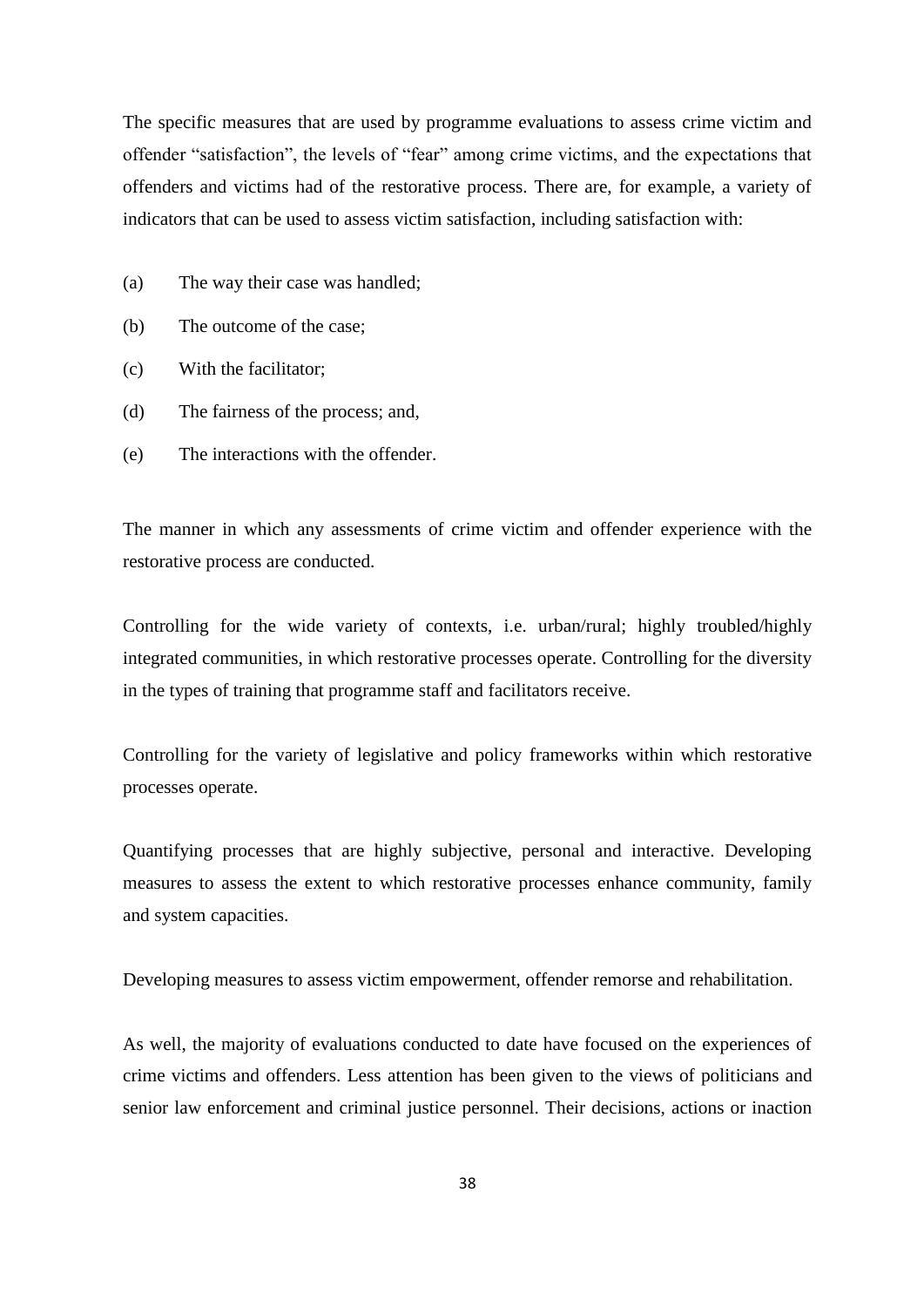can have a significant impact on the development and implementation, and ultimate success, of restorative justice processes.

# **Self Assessment Exercise (SAE) 3**

Discuss the challenges in evaluating restorative justice processes.

## **4.0 CONCLUSION:**

In this unit, we highlighted the characteristics, importance and the challenges of evaluating restorative justice.

#### **5.0 SUMMARY**

In this unit we have come to know that restorative justice provides a very different framework for understanding and responding to crime and victimization. Moving beyond the offender-driven focus, restorative justice identifies three clients: individual victims, victimized communities, and offenders.

## **6.0 TUTOR- MARKED ASSIGNMENT**

- 1. Mention the characteristics of restorative justice
- 2. Discuss the importance of restorative justice
- 4. Explain the challenges in evaluating restorative justice

# **7.0 REFERENCES/FURTHER READINGS**

- John, O .O. (2009) Restorative Justice as an Alternative Dispute Resolution Model: Opinions of Victims of Crime, And Criminal Justice Professionals in Nigeria. Unpublished, Thesis De Montfort University, Leicester
- Nwosu, K. (2011).' Nigerian Criminal Law and Procedure in Prospective' (National Strategic Training/Workshop on Fast Track Trials, Case Diversion Measures; Non –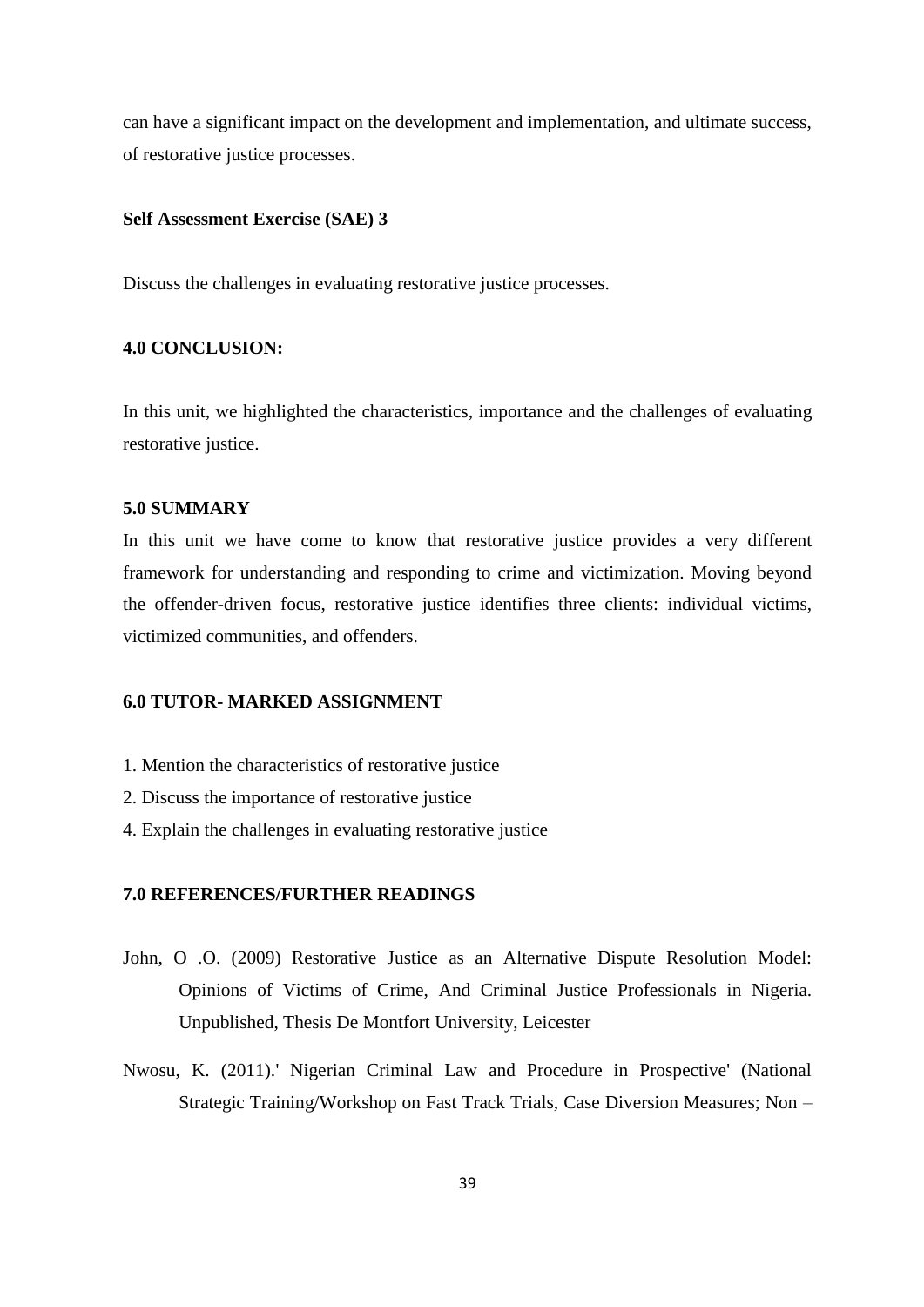Custodial Options; Plea Bargaining; Use of ADR for Crimes and Restorative Justice, Abuja, Nigeria, December 5-9.

- Sherman, L.W and Strang, H (2007) *Restorative Justice: The Evidence.* London: The Smith Institute.
- United Nations (2006) *Handbook on Restorative Justice Programmes. Criminal Justice Handbook Series.* New York: United Nations Office on Drugs and Crime.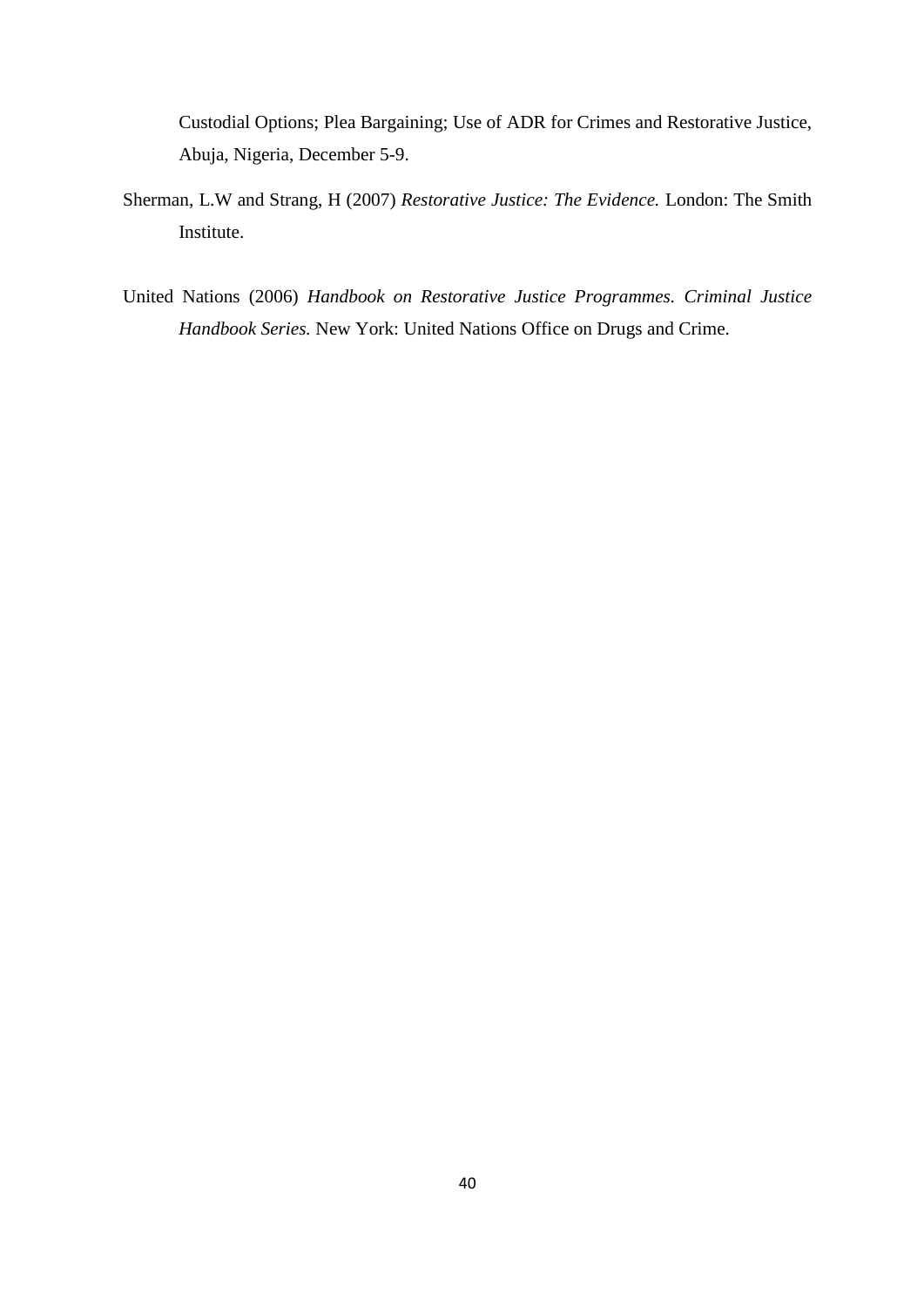# **UNIT 3 METHODS OF RESTORATIVE JUSTICE**

# **CONTENTS**

- 1.0 Introduction
- 2.0 Objectives
- 3.0 Main Content
	- 3.1 Methods of Restorative Justice
	- 3.2 Repairing the Harm Caused by Crime
	- 3.3 Restorative Justice Movement
- 4.0 Conclusion
- 5.0 Summary
- 6.0 Tutor-Marked Assignments
- 7.0 Reference/further readings

# **1.0 INTRODUCTION**

There are several methods or techniques adopted in restorative justice in different countries and jurisdictions.

# **2.0 OBJECTIVES:**

It is believed that by the end of this unit, you will come to know:

- i. The types of methods in restorative justice.
- ii. The application of methods in restorative justice in different jurisdictions.
- iii. How harm caused by crime can be restored.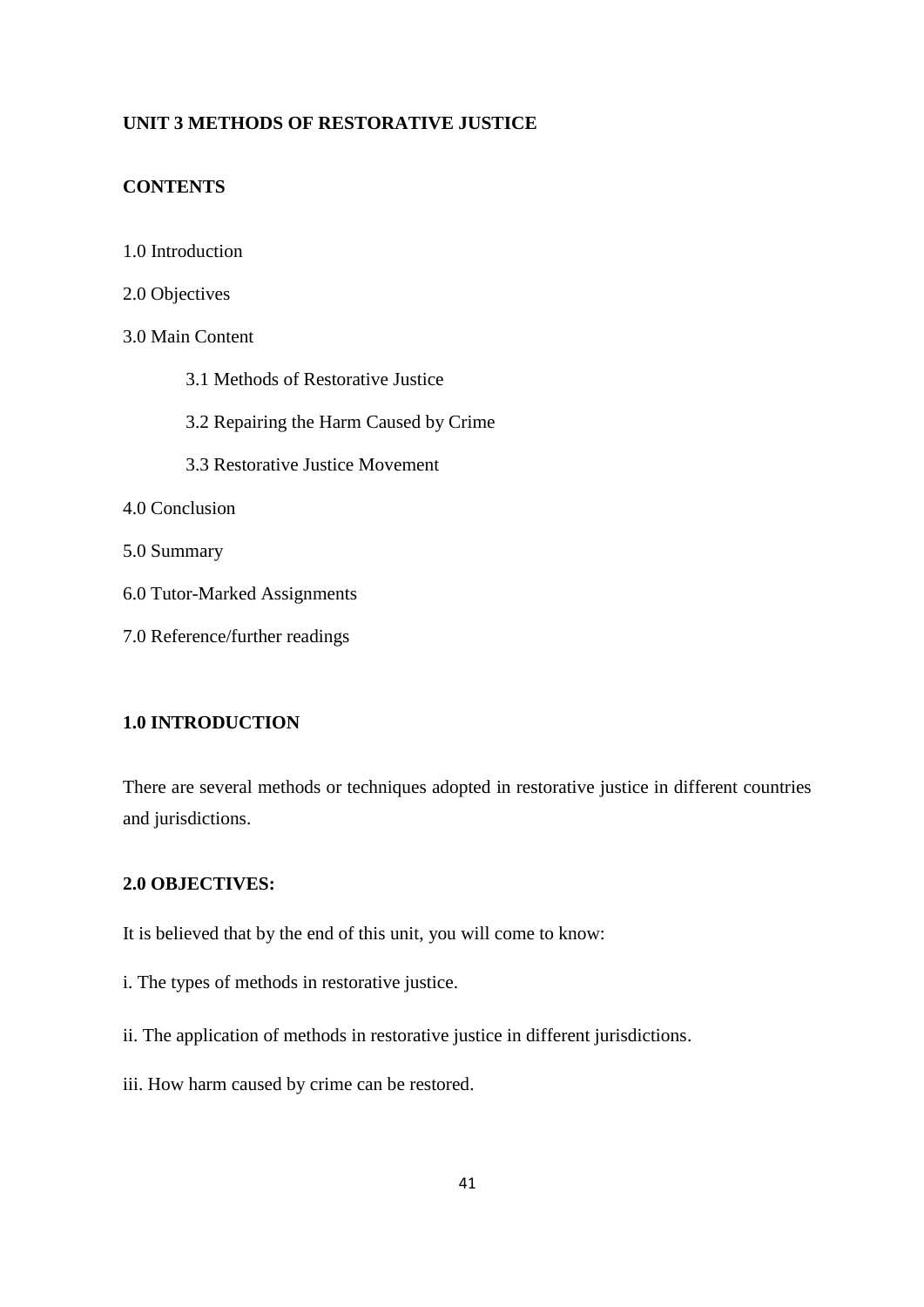## **3.0 MAIN CONTENT**

#### **3.1 Methods of Restorative Justice**

Restorative justice requires a form of meeting between the offender and the victim face**-**toface. Meeting between the offender and the victim can be effective because the offender has to learn about the harm they have caused to their victim, making it hard for them to justify their behaviour. Besides, the meeting offers a chance to discuss moral development to offenders who may have had little of it in their life. Offenders are more likely to view their punishment as legitimate.

#### **3.1.1 Victim-offender dialogue**

Victim**-**offender dialogue is also known as victim**-**offender mediation, victim**-**offender conferencing, victim**-**offender reconciliation, or restorative justice dialogue. It is usually a meeting, in the presence of one or two trained facilitators, between victim and offender. This system generally involves few participants, and often is the only option available to imprisoned offenders.

Victim Offender Dialogue originated in Canada as part of an alternative court sanction in a 1974 Kitchener, Ontario case involving two accused vandals who met face**-**to**-**face with their many victims. One of the first victim**-**offender mediation projects in the United Kingdom was run by South Yorkshire Probation Service from 1983**-**1986 (Williams, 1997).

## **3.1.2 Victim, Offender and Community Meetings:**

Meetings between victims, their offenders, and members of the affected community are important ways to address the relational dimension of crime and justice. It is accepted that the following three methods are hallmarks of restorative justice. Each requires that the offender claim responsibility for the offence.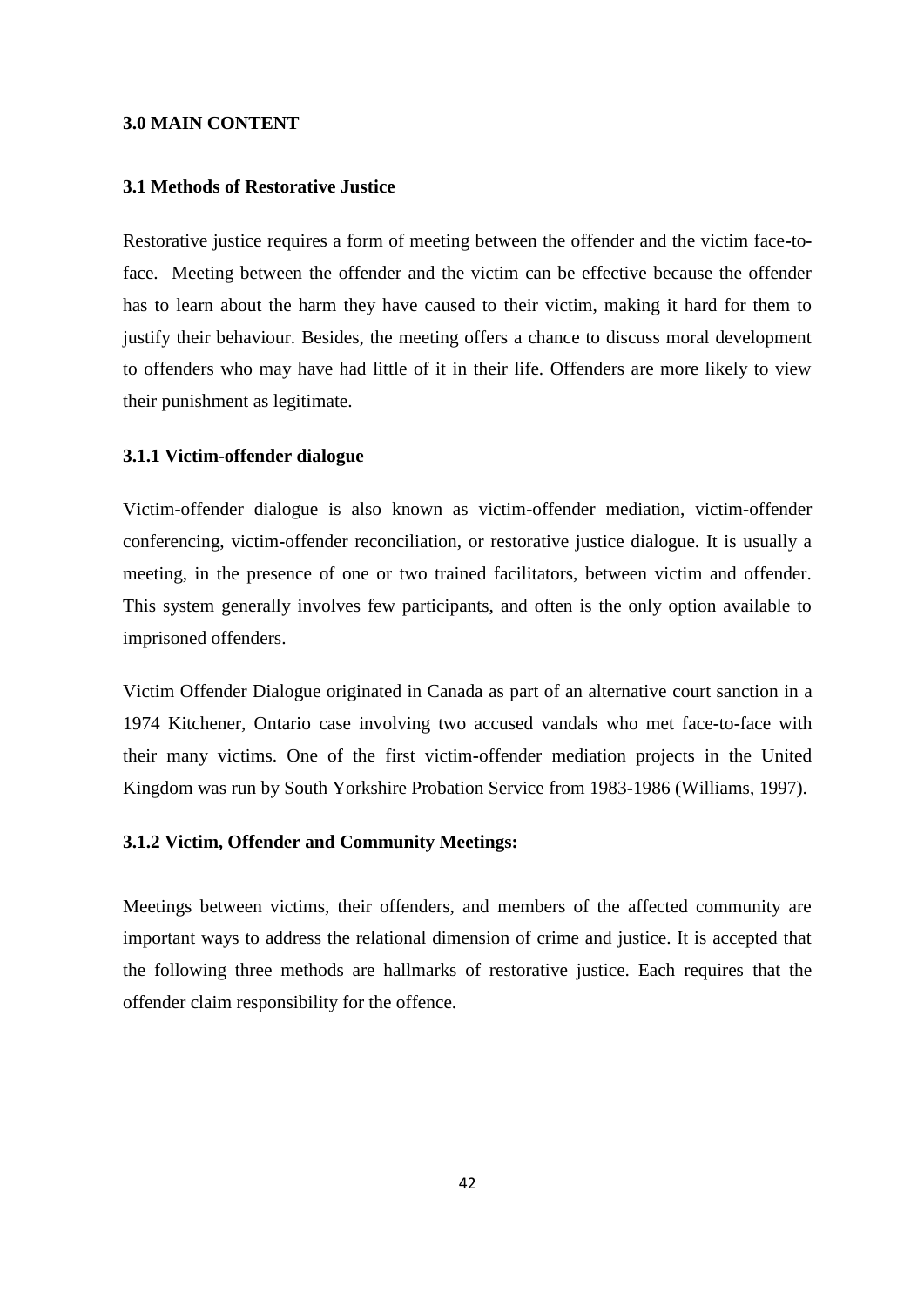#### **3.1.3 Victim offender mediation:**

This is a process that provides an interested victim the chance to meet his offender in a protected and structured setting, engaging in a discussion of the crime with the assistance of a trained mediator. The goals of victim offender mediation include: permitting victims to meet their offenders on a voluntary basis, encouraging the offender to learn about the crime's impact and to take responsibility for the resulting harm, and providing victim and offender the opportunity to develop a plan that addresses the harm.

## **3.1.4 Family or Community Group Conferencing:**

This process brings together the victim, offender, and family, friends and key supporters of both in deciding how to address the aftermath of the crime. The goals of conferencing include: giving the victim an opportunity to be directly involved in responding to the crime, increasing the offender's awareness of the impact of his or her behaviour and providing an opportunity to take responsibility for it, engaging the offenders' support system for making amends and shaping the offender's future behaviour, and allowing the offender and the victim to connect to key community support.

Conferencing was adapted from Maori traditional practices in New Zealand, where it is operated out of the social services department, and was further modified in Australia for use by police. It is now in use in North America, Europe, and southern Africa in one of those two forms. It has been used with juvenile offenders (most New Zealand juvenile cases are handled by conferencing) and with adult offenders. The New South Wales scheme has been favourably evaluated by the New South Wales Bureau of Crime Statistics and Research. Fiji uses this form of mediation when dealing with cases of child sexual assault.

#### **3.1.5 Peacemaking or Sentencing Circles:**

This is a process designed to develop consensus among community members, victims, victim supporters, offenders, offender supporters, judges, prosecutors, defense counsel, police and court workers on an appropriate sentencing plan that addresses the concerns of all interested parties. The goals of circles include: promoting healing of all affected parties, giving the offender the opportunity to make amend, giving victims, offenders, family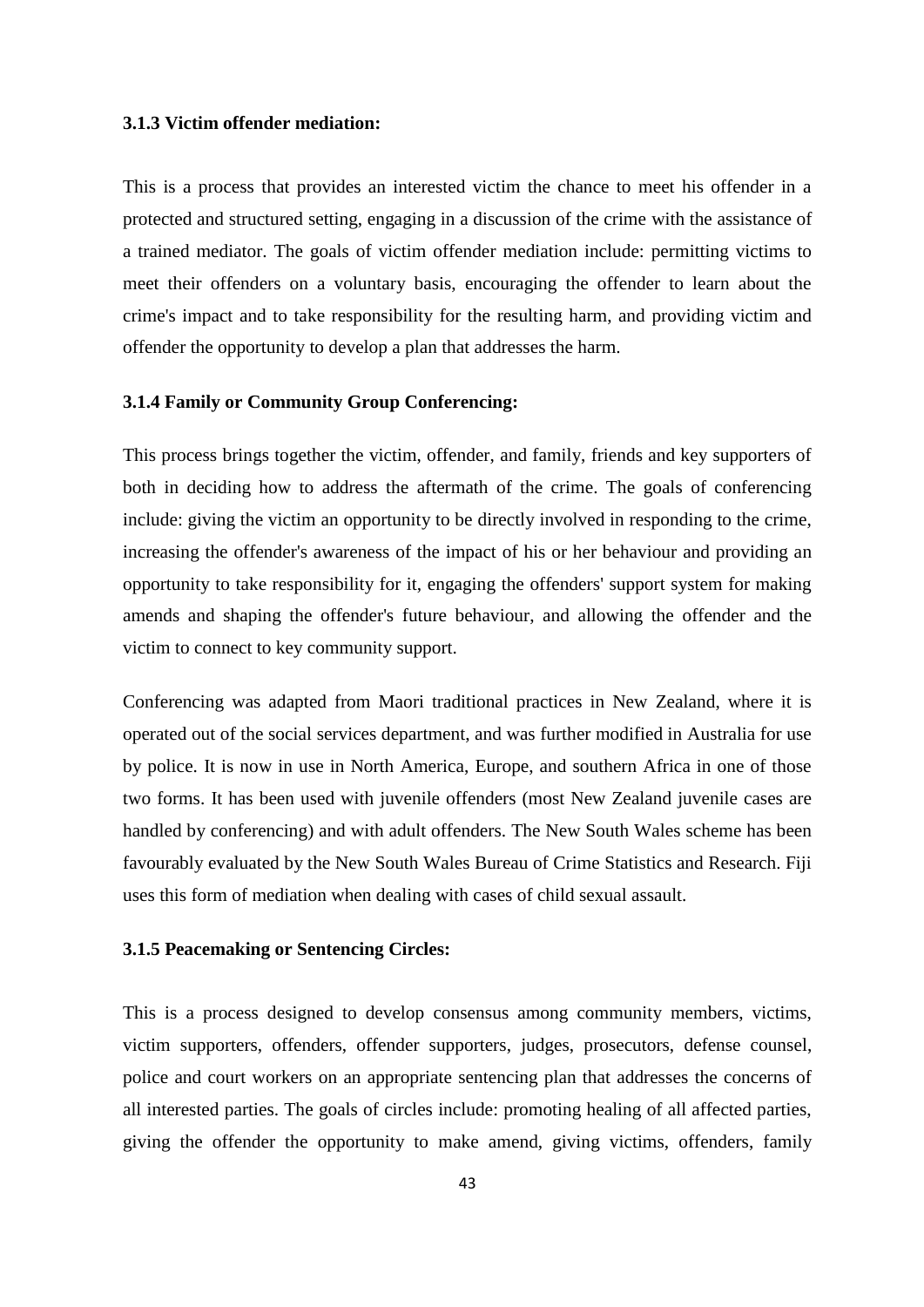members and communities a voice and shared responsibility in finding constructive resolutions, addressing underlying causes of criminal behavior, and building a sense of community around shared community values.

Many restorative justice systems, especially victim**-**offender mediation and family group conferencing, require participants to sign a confidentiality agreement. These agreements usually state that conference discussions will not be disclosed to nonparticipants. The rationale for confidentiality is that it promotes open and honest communication.

#### **Self Assessment Exercise (SAE) 1**

What are the restorative justice methods?

# **3.2 Repairing the Harm Caused by Crime**

Each of the restorative justice processes victim offender mediation, community or family group conferencing, and peacemaking or sentencing circles ends with an agreement on how the offender will make amends for the harm caused by the crime. Two traditional criminal justice sanctions are used in restorative responses to crime:

- 1. Restitution and
- 2. Community service.

**Restitution** is the payment by an offender of a sum of money to compensate the victim for the financial losses caused by the crime. It is justified in a restorative perspective as a method of holding offenders accountable for their wrongdoing, and as a method of repairing the victim's injury. Restitution can be determined in the course of mediation, conferencing or circles; it can also be ordered by a judge. In other words, it is a potentially restorative outcome that may result from either a restorative or a conventional process. Studies have shown that restitution increases victim satisfaction with the justice process.

**Community service** is work performed by an offender for the benefit of the community. It is justified in a restorative perspective as a method of addressing the harm experienced by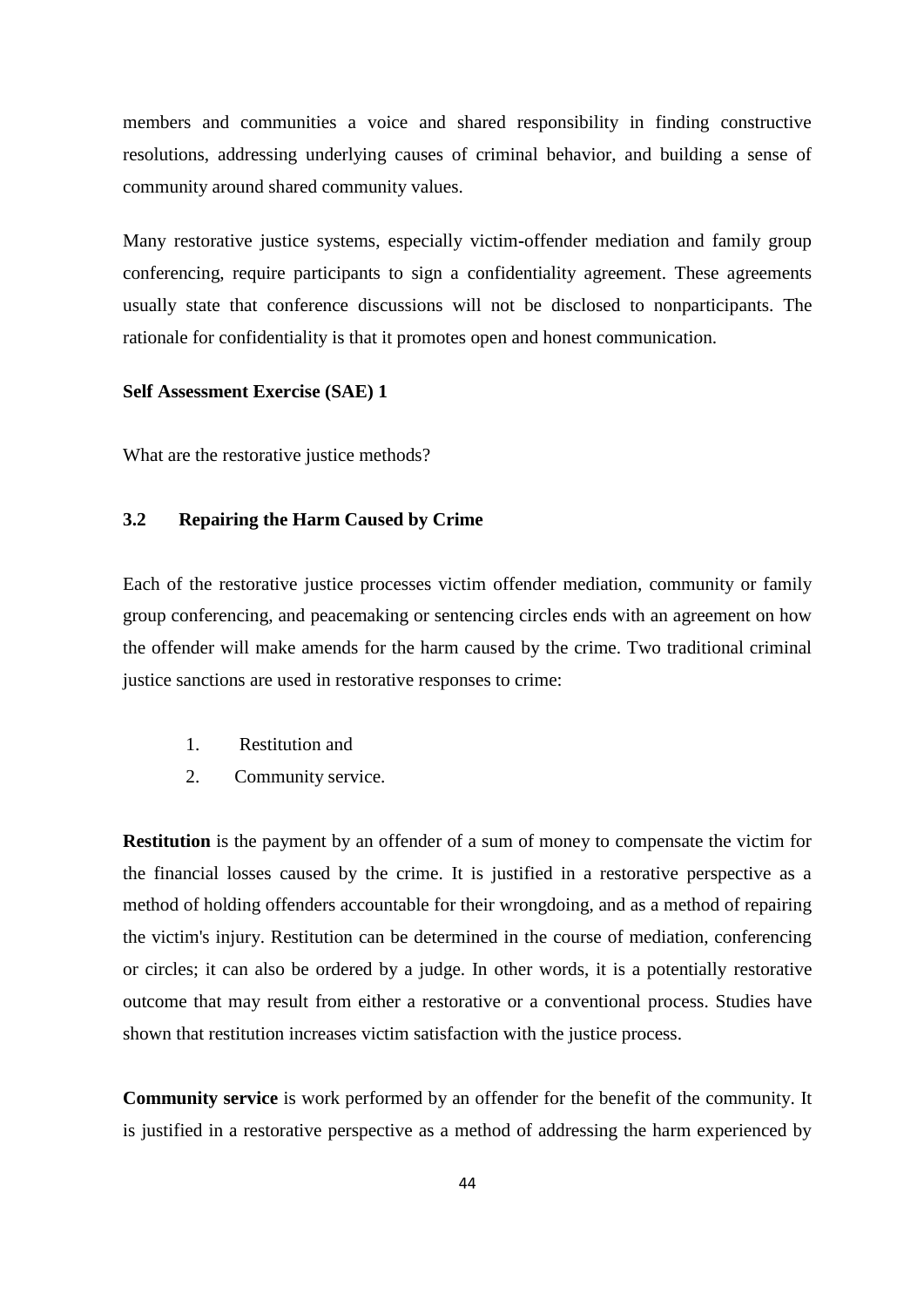communities when a crime occurs. However, it can be used instead for retributive reasons or as a means of rehabilitating the offender.

## **Self Assessment Exercise (SAE) 2**

Describe how to repair harm caused by crime

## **3.3 Restorative Justice Movement**

The restorative justice movement has gained momentum from a number of different sources. These include:

- i. the movement towards increased rights for victims in the criminal justice process;
- ii. alarm over increasing and high rates of incarceration, particularly among indigenous or minority populations;
- iii. the movement towards greater community involvement in crime prevention; and
- iv. concern about recidivist offending.

#### **Self Assessment Exercise (SAE) 3**

Write shot notes on Restorative Justice Movement.

## **4.0 CONCLUSION:**

In this unit, we highlighted the methods of restorative justice, how the harm can be repaired and restorative justice movement. We outlined that all the methods of restorative justice such as victim offender dialogue, victim offender mediation, community or family group conferencing, and peacemaking or sentencing circles are mainly aimed at repairing the harm caused by crime.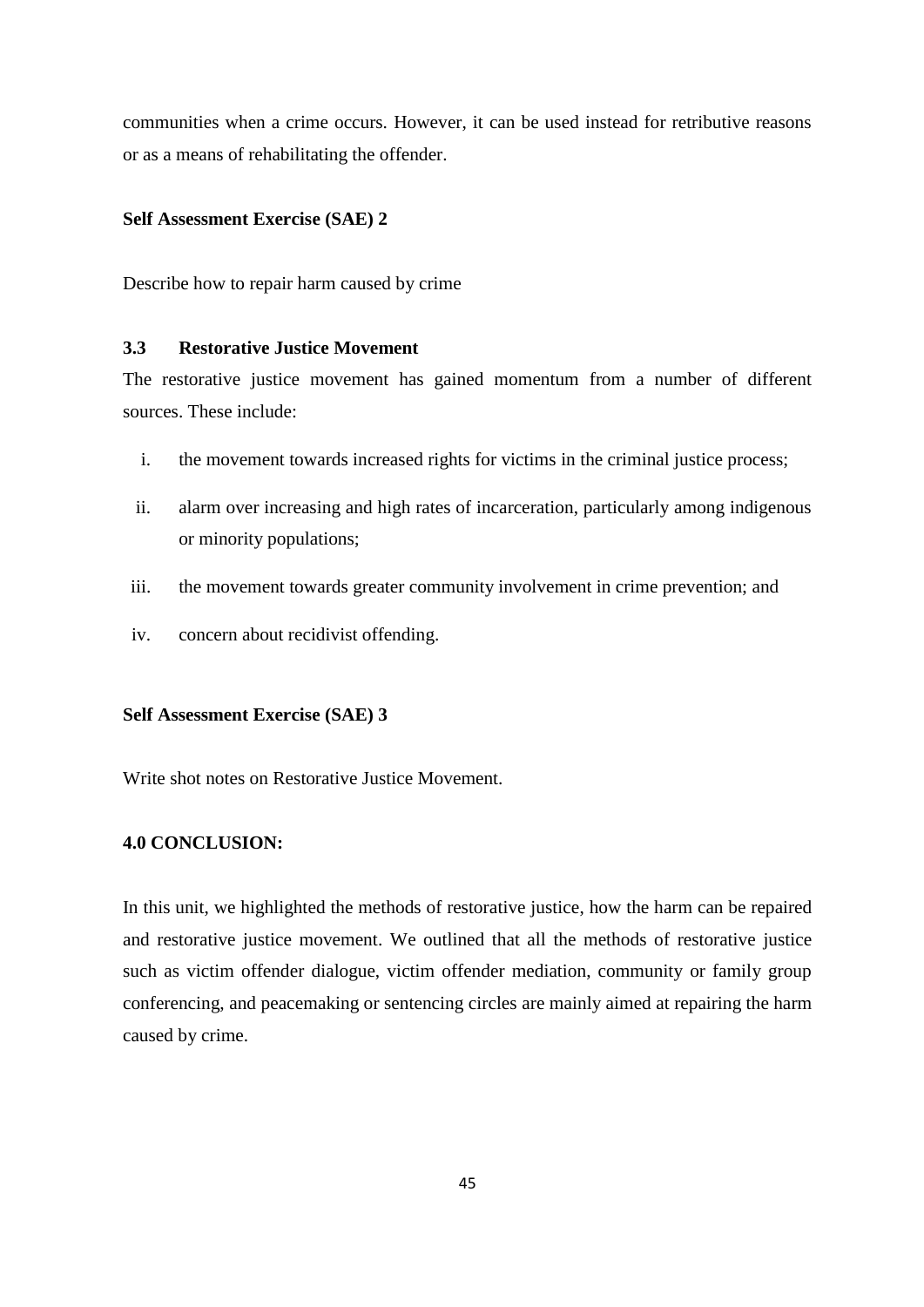#### **5.0 SUMMARY:**

In this unit we have come to know that restorative justice is an alternative to criminal justice. This stems from the fact that restorative justice sees crime as more than violating the law, it also causes harm to people, relationships, and the community. In this justice process, victims of crime take an active role in the process, while offenders are encouraged to take responsibility for their actions in order to repair the harm they have done by apologizing, returning stolen money, or community service.

# **6.0 TUTOR- MARKED ASSIGNMENT**

Give detailed methods of restorative justice methods

Write short notes on Restorative Justice Movement.

# **7.0 REFERENCE/FURTHER READINGS**

Williams, C. (1997) 'Offenders and Victims of Crime; Mediation and reparation in the criminal justice system, including case studies of mediation and reparation projects organized by the probation service' Unpublished PhD University of Bradford.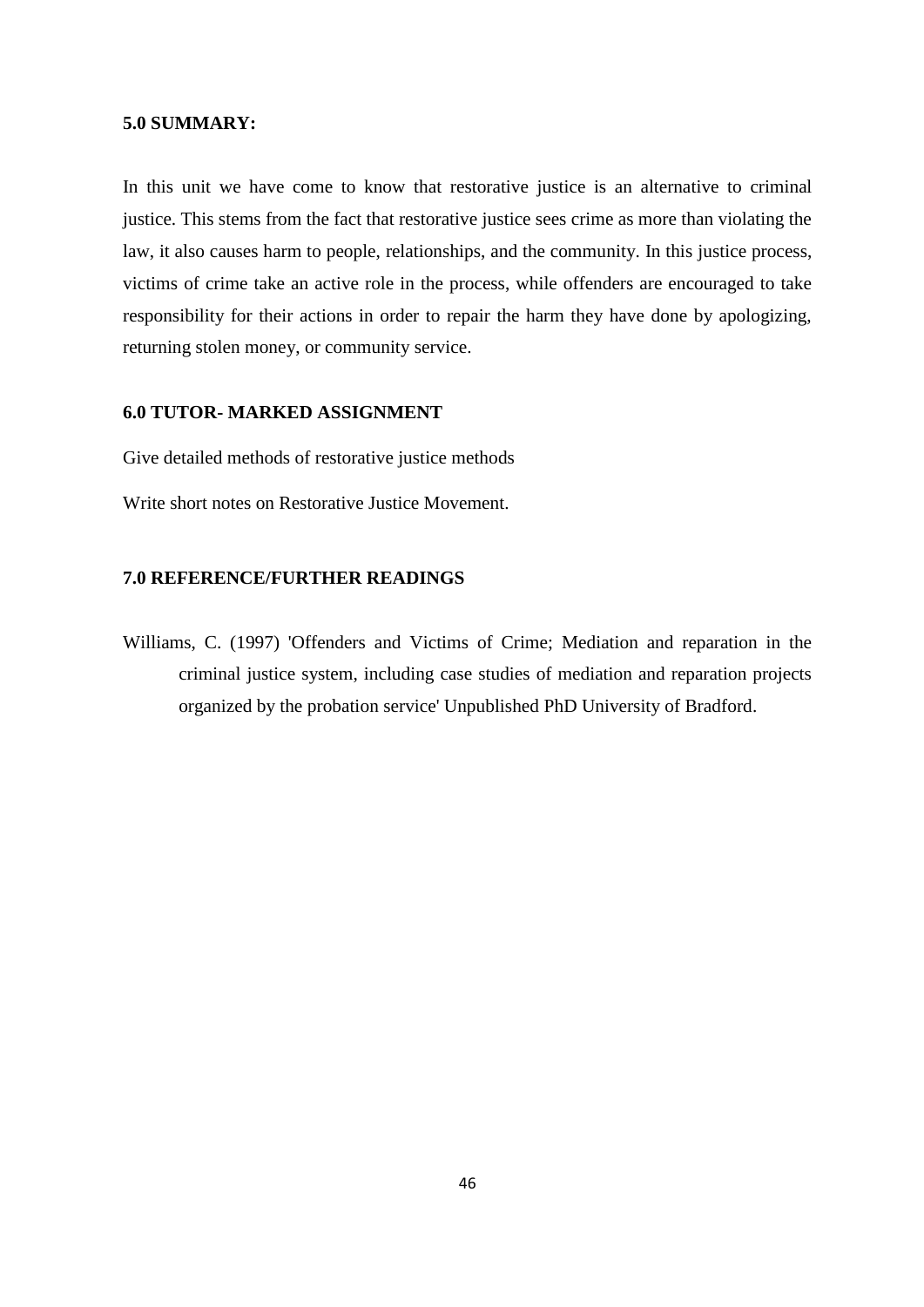# **UNIT 4 THEORIES AND PRACTICES OF RESTORATIVE JUSTICE**

# **CONTENTS**

1.0 Introduction 2.0 Objectives 3.0 Main Content 3.1 Theories of Restorative Justice 3.2 Practices of Restorative Justice 4.0 Conclusion 5.0 Summary 6.0 Tutor**-**Marked Assignments 7.0 Reference/further readings

# **1.0 INTRODUCTION**

Theories abound to explain the practices of restorative justice in the cotemporary criminal justice. The theory of restorative justice provides a blueprint for moving into the twentyfirst century by drawing upon much of the wisdom of the past.

# **2.0 OBJECTIVES:**

By the end of the unit, you should be able to: understand the theory and practices of restorative justice in different countries.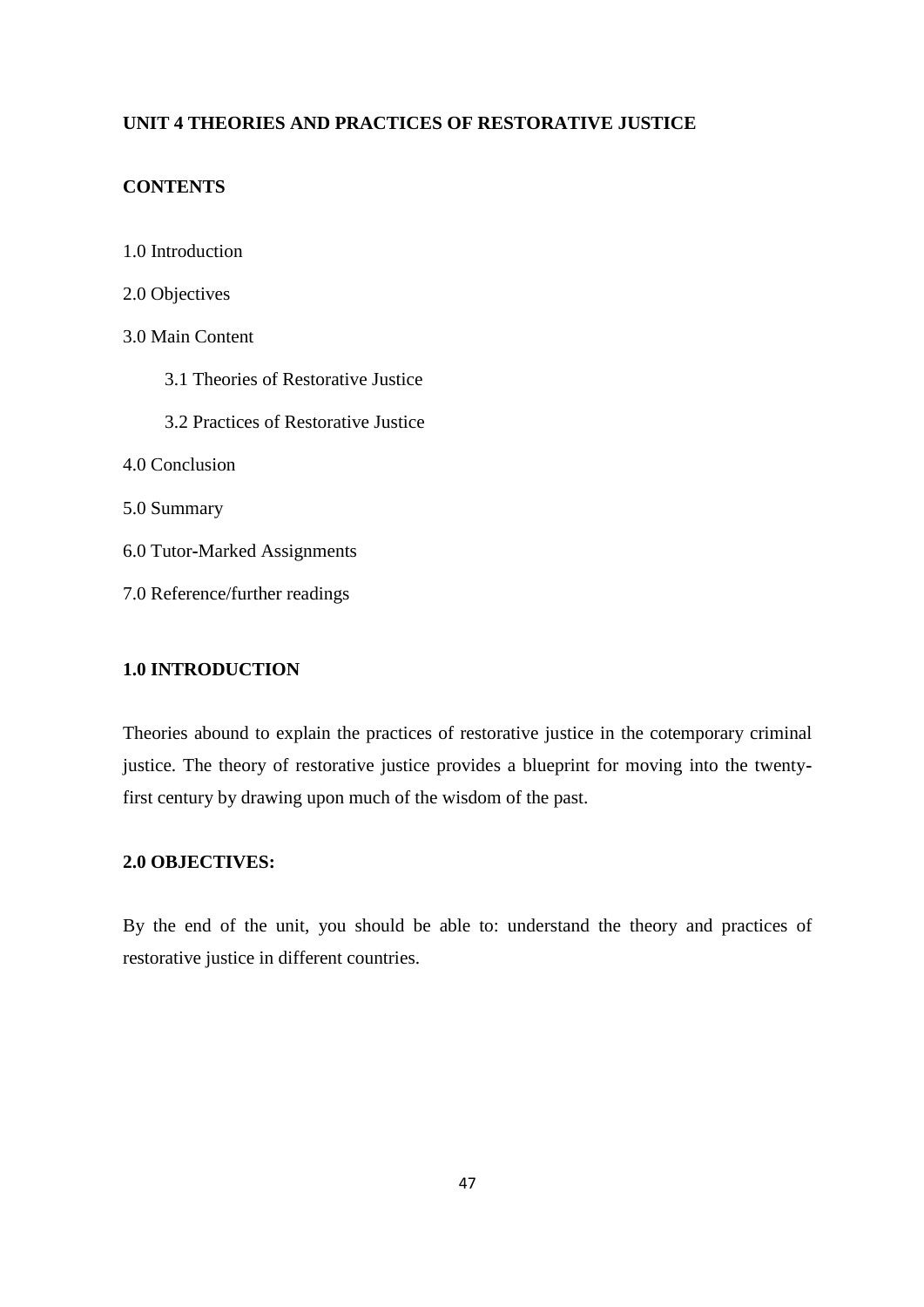#### **3.0 MAIN CONTENT.**

## **3.1 Theories of Restorative Justice**

Howard Zehr's (1990) Changing Lenses–A New Focus for Crime and Justice, first published in 1990, is credited with being "groundbreaking" (Dorne, 2008), as well as being one of the first to articulate a theory of restorative justice (Van Ness, Daniel and Karen, 2010). The title of this book provided an alternative framework for thinking about crime and justice (Dorne, 2008).

Changing Lenses juxtaposed a "retributive justice" framework, where crime is viewed as an offence against the state, with a restorative justice framework, where crime is viewed as a violation of people and relationships. The book made reference to the positive results of efforts in the late 1970s and 1980s at victim**-**offender mediation, pioneered in the United States by Howard Zehr, Ron Claassen and Mark Umbreit ((Van Ness, Daniel and Karen, 2010).

#### **Re-integrating Shaming Theory**

One of the theories often used in explaining the need for restorative justice in society is the Re**-**integrating Shaming theory propounded and popularized by John Braithwaite who is also a reliable investigator in the field of restorative justice. According to Braithwaite, when members of the community are the primary controllers through active participation in shaming offenders, and, having shamed them, through concerted participation in ways of reintegrating the offender back into the community of law abiding citizens, crime is best controlled.

Braithwaite then goes further to state that low crime societies are societies where communities prefer to handle their own crime problems rather than hand them over to professionals in the criminal justice system (Braithwaite, 1989). Braithwaite maintained that families are the most effective agents of social control in most societies.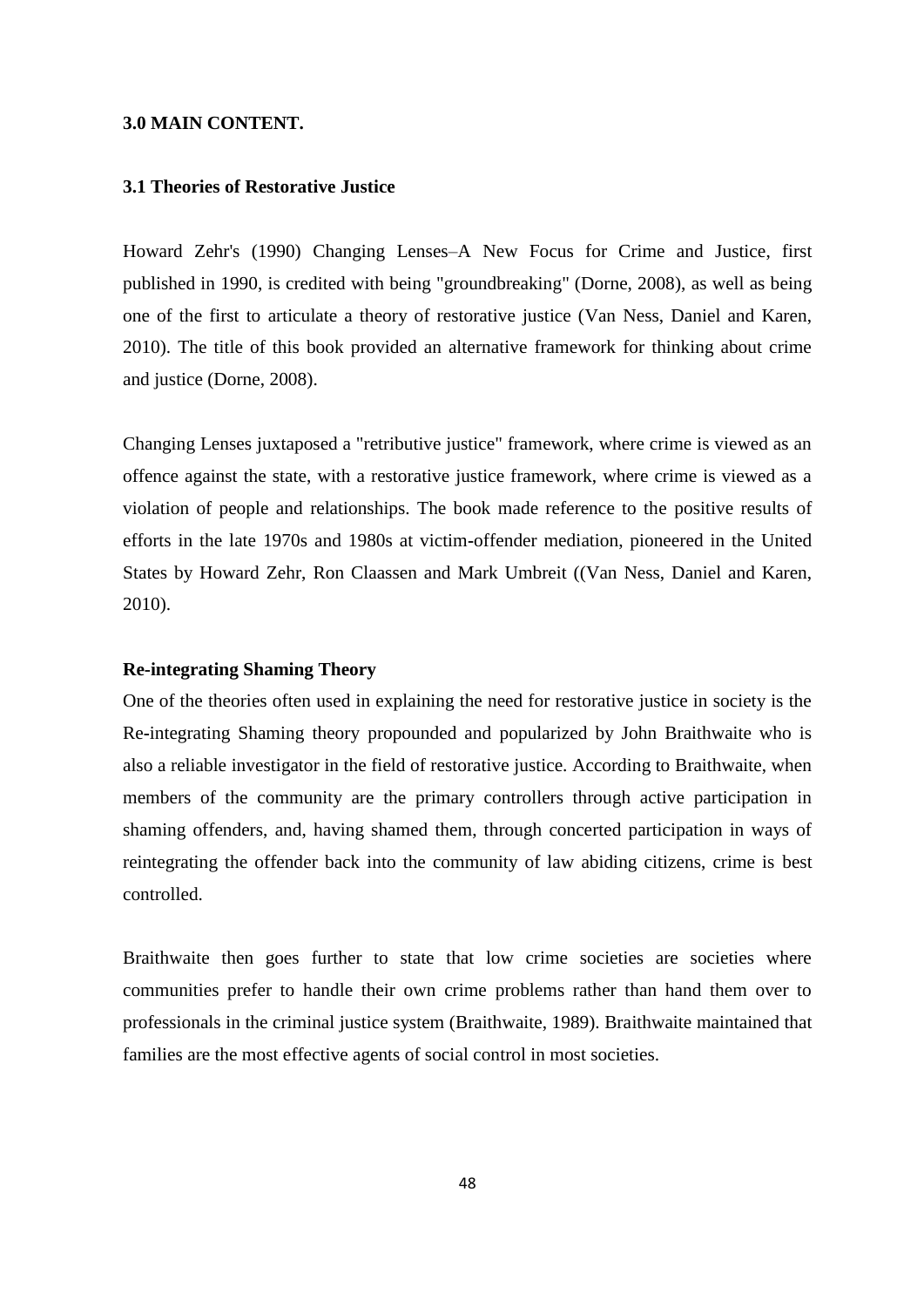In relation to Nigerian society where extended and nuclear family is practiced, no family member wants to bring shame to their families or communities because of the cultural values placed on individual conduct.

Moreover, while maintaining bonds of respect, family life teaches us that shaming, as well as punishment is possible, hence a properly understood re**-**integrative shaming by both participants and observers is vital to the success of restorative justice (Braithwaite & Braithwaite, 2001). This is true especially when influential and important people from the community and in the offenders' family life are present as active participants in the meeting.

As opined by Braithwaite (1989) in his theory, the essence of involving important people or members of the offender's family and friends, as well as their community in the conferences is to show their disapproval of the offender's behaviour while at the same time showing respect and acceptance towards the offender as a person, which will most likely make the offender to make a contrast between what they did and who they are with a view of incorporating and aligning themselves once again with their family and community, which is the first process towards restoration and healing.

One misconception and confusion about the re**-**integrative shaming theory need to be clarified as this confusion seems to have emanated from the word "shaming" which many have interpreted to mean the humiliation of the offender intentionally in the public and conferences, as well as in a meeting. To clear this confusion, Braithwaite (1989) makes a clear division between *disintegrative* or *stigmatizing shaming* on one hand, and *reintegrative shaming* on the other.

According to Braithwaite (1989), disintegrative shaming happens when *the person* is stigmatized, demeaned, and humiliated for what they did. Re**-**integrative shaming happens when the person's *behavior* is condemned but their self-esteem and confidence are upheld through positive comments about them and gestures of forgiveness and re-acceptance. Besides, Braithwaite is firmly opposed to stigmatic shaming and sees it as likely to be counter**-**productive in the restoration process.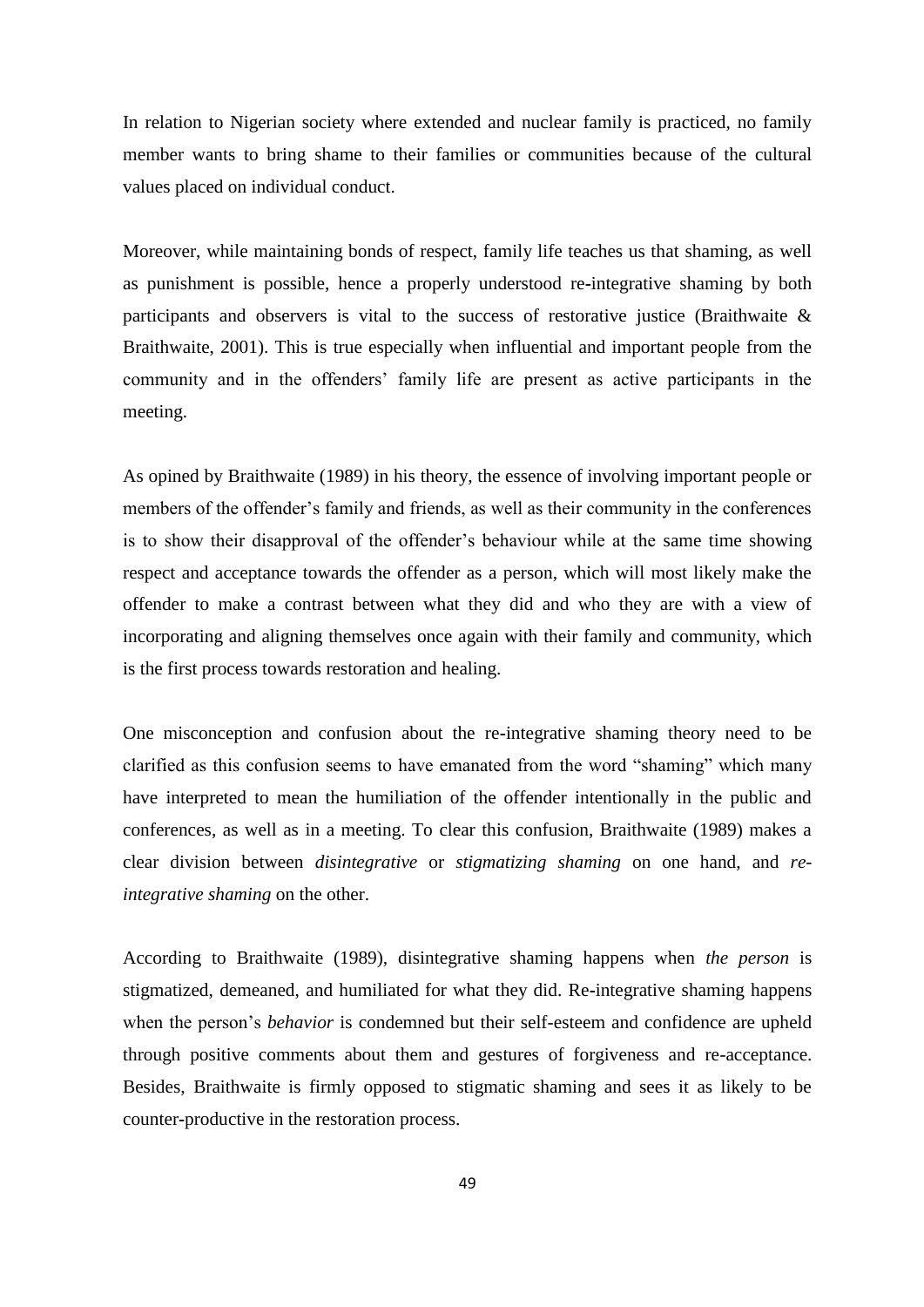Moreover, re**-**integrative shaming is seen as likely to be effective in controlling crime in that the offence rather than the offender is condemned and the offender is reintegrated with rather than rejected by society, adding that the shame which matters most is not the shame of judges or police officers but the shame of the people we most care about (Braithwaite, 1989).

Similarly, the role of culture in expediting restoration and re-integration has been studied (Braithwaite, 1989). Culturally, Braithwaite (1989) cites and uses the example of the Japanese culture that has a high degree of affinity with the Japanese society as the principal influences responsible for keeping crime rate low in Japan, especially after the Second World War. According to Braithwaite (2001), the justice system in Japan operates like a strong family where responsibility and morality is stressed in a way that no family member wants to bring shame to their family.

In essence, Braithwaite's re**-**integrating shaming theory points out the flaws in the conventional criminal justice system in that it disempowers stakeholders – offenders, victims, family members, and the society in the conflict and creates a feeling of isolation, confrontation, and unnecessary alienation between stakeholders in a conflict, thereby creating a feeling of helplessness, animosity, hatred, and fear between the victim and the offender, which gives no room for re-integration, restoration, and resolution of the conflict between and among the stakeholders.

## **Procedural Justice Theory**

The theory of re**-**integrative shaming is that condemnation is communicated within a continuum of respect for the lawbreaker. A key way to show respect is to be fair, to listen, to empower others with process control, to abstain from prejudice on the grounds of age, sex or race. Mostly, procedural justice disseminates respect.

Being one of the methods of restorative justice, conferences do not have all the procedural safeguards of court cases, yet there are hypothetical basis for predicting that offenders and victims will find them fairer. Why? Conferences are structurally fairer because of who participates and who controls the discourse. Criminal trials invite along those who can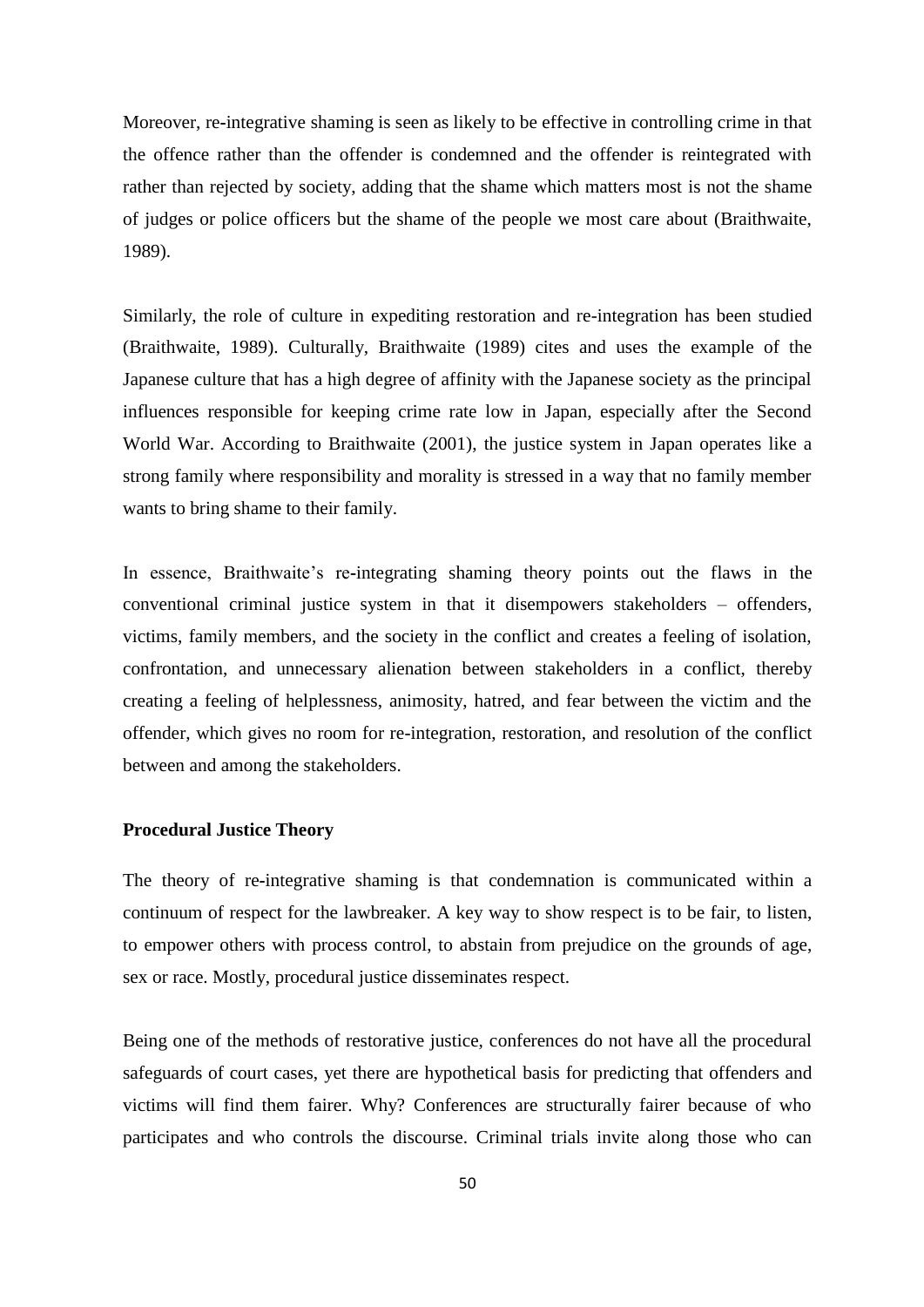impose highest damage on the other side; conferences invite those who can offer maximum support to their own side, be it the victim side or the offender side.

In other words, those present are expected to be fair and therefore tend to want to be fair. They tend not to see their job as doing better at blackening the character of the other than the other does at blackening theirs. Citizens are empowered with process control, rather than placed under the control of lawyers.

There is now quite a bit of evidence that procedural fairness predicts subsequent compliance with the law. For example, in the Milwaukee domestic violence trial (Bridgeforth 1990), "arrestees who said (in lockup) that police had not taken the time to listen to their side of the story were 36% more likely to be reported for assaulting the same victim over the next 6 months than those who said the police had listened to them" (Sherman 1993).

More broadly, in *Why People Obey the Law*, Tyler (1990) found that citizens were more likely to comply with the law when they saw themselves as treated fairly by the criminal justice system. Sherman (1993) reviewed subsequent supportive evidence on this question as did Tyler and Huo (2001).

The key questions are whether citizens feel they are treated more fairly in restorative justice processes than in courts and whether they are more likely to understand what is going on. The answer seems to be yes. Early results from the Canberra conferencing experiment show that offenders are more likely to understand what is going on in conferences than in court cases, felt more empowered to express their views, had more time to do so, were more likely to feel that their rights were respected, to feel that they could correct errors of fact, to feel that they were treated with respect and were less likely to feel in conferences that they were disadvantaged due to "age, income, sex, race or some other reason" (Barnes 1999; Sherman and Barnes 1997; Sherman et al. 1998). The NSW Youth Conferencing Scheme seems to be even more successful than the Canberra programme on these dimensions (Trimboli 2000).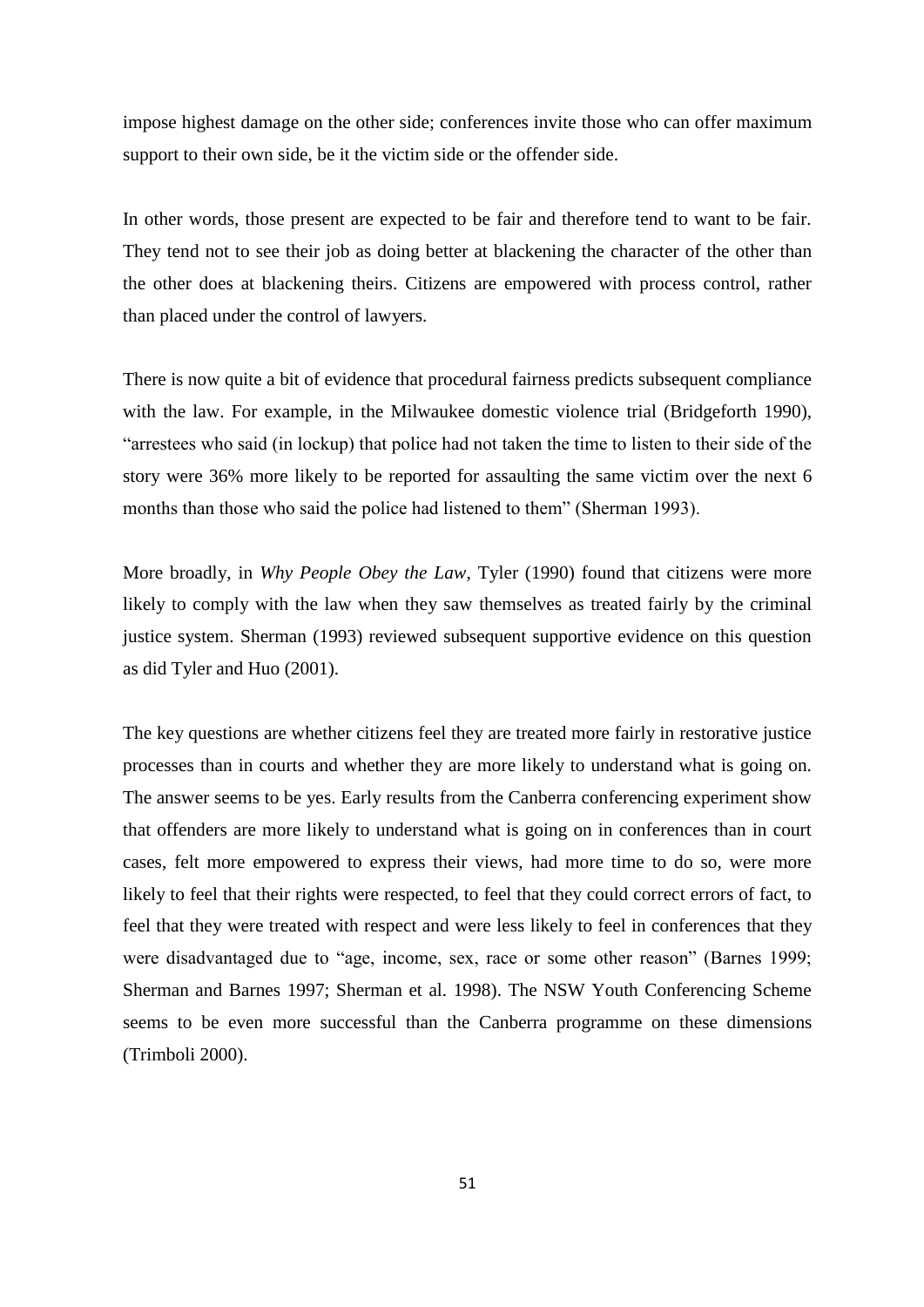Without the randomized comparison with court, a number of other studies have shown absolutely high levels of citizen satisfaction with the fairness of restorative justice processes, with such perceptions being higher the more restorative the programmes are.

Given that there is now strong evidence that restorative justice processes are perceived to be fairer by those involved and strong evidence that perceived procedural justice improves compliance with the law, it follows as a prediction that restorative justice processes will improve compliance with the law.

## **Defiance Theory**

Howard Zehr (1995) claims that "Disrespect begets disrespect "and few things communicate disrespect as efficiently as the criminal abuse of another human being. Lawrence Sherman (1993) has woven propositions from the above**-**mentioned sections about procedural justice, re**-**integrative shaming and unacknowledged shame into an integrated theory of defiance. It has three basic assumptions:

- 1. Sanctions aggravate or incite future *defiance* of the law (persistence, more frequent or more serious violations) to the extent that offenders experience sanctioning conduct as illegitimate, that offenders have weak bonds to the sanctioning agent and community, and that offenders deny their shame and become proud of their isolation from the sanctioning community.
- 2. Sanctions produce future *deterrence* of law**-**breaking (desistance, less frequent or less serious violations) to the extent that offenders experience sanctioning conduct as legitimate, that offenders have strong bonds to the sanctioning agent and community, and that offenders accept their shame and remain proud of solidarity with the community.
- 3. Sanctions become *irrelevant* to future law breaking (no effect) to the extent that the factors encouraging defiance or deterrence are fairly evenly counterbalanced (Sherman 1993).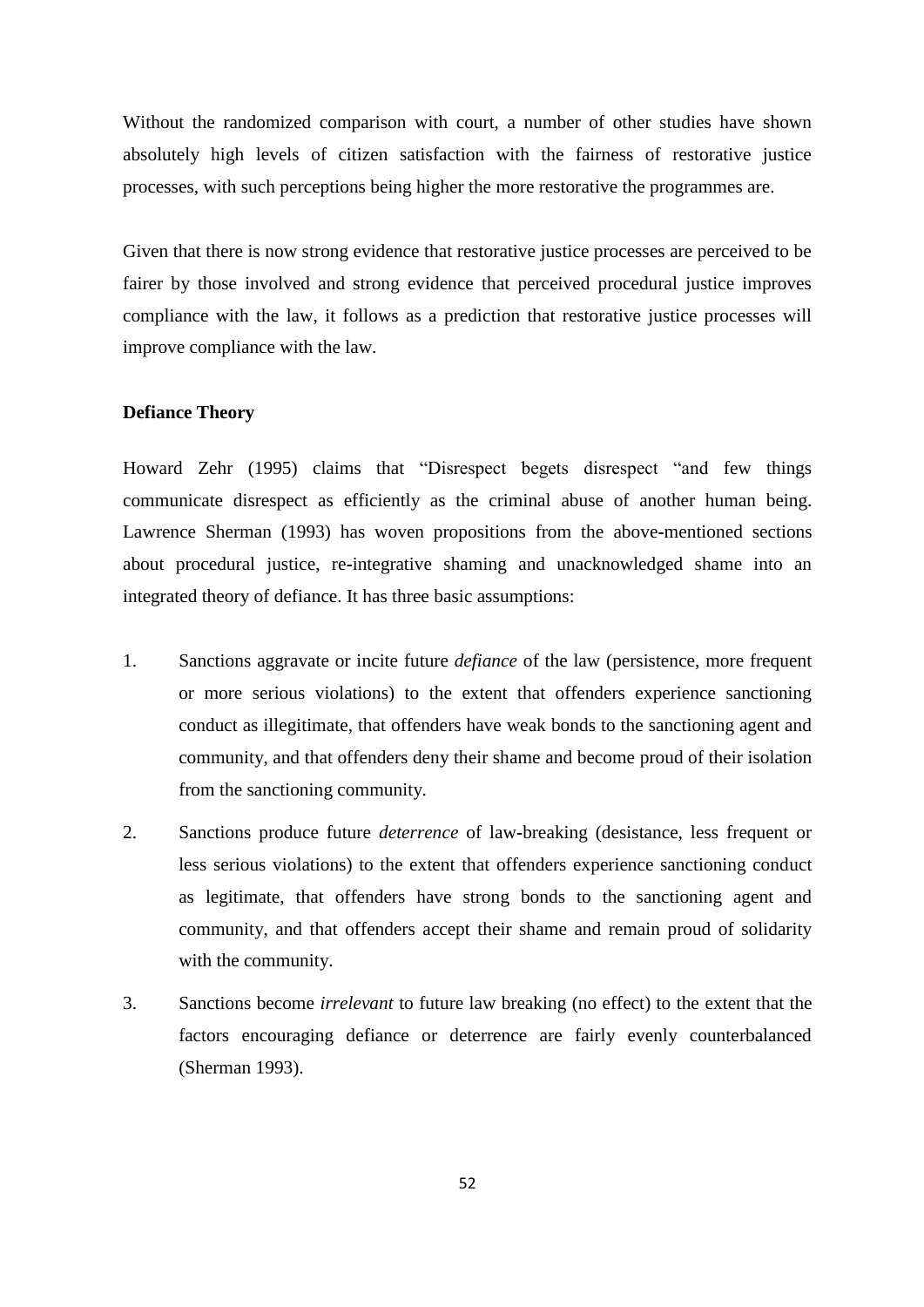Sherman hypothesizes that restorative justice processes are more likely to meet the conditions of proposition 2 than traditional disciplinary processes. The proof to date supports this. We have already seen that restorative processes are accorded high legitimacy by citizens, that they are better designed to empower those with strong bonds with the offender and that they outperform court in inducing the acknowledgement and discharging of shame for wrongdoing.

Hagan and McCarthy (1997) have experienced Sherman's defiance theory against the prediction that children who have been humiliated, treated unfairly and had bonds severed by virtue of being victims of sexual abuse or physical violence (with bruising or bleeding) will have their criminal behaviour enlarged by traditional criminal justice processing more than offenders who have not been abused.

## **Causal Theory**

This causal theory of restorative justice is founded in the original vision of Howard Zehr (1990) and by his two basic postulates;

- 1) that crimes harm people and relationships and
- 2) that justice requires efforts at healing those harmed, as much as possible (Zehr, 1990).

Zehr (1985) first described restorative justice as a new model of justice based on the goal of healing rather than sentence. The harm caused by crime could be healed by meeting the *needs* of victims, offenders, and the community.

Restorative justice is a process to involve, to the extent possible, those who have a stake in a specific offense and to collectively identify and address harms, needs, and obligations, in order to heal and put things as right as possible (Zehr, 2002).

It is the repair of the harm caused by the crime that is the goal of restorative justice, whether or not doing so actually prevents individual re**-**offending. Crime prevention as an outcome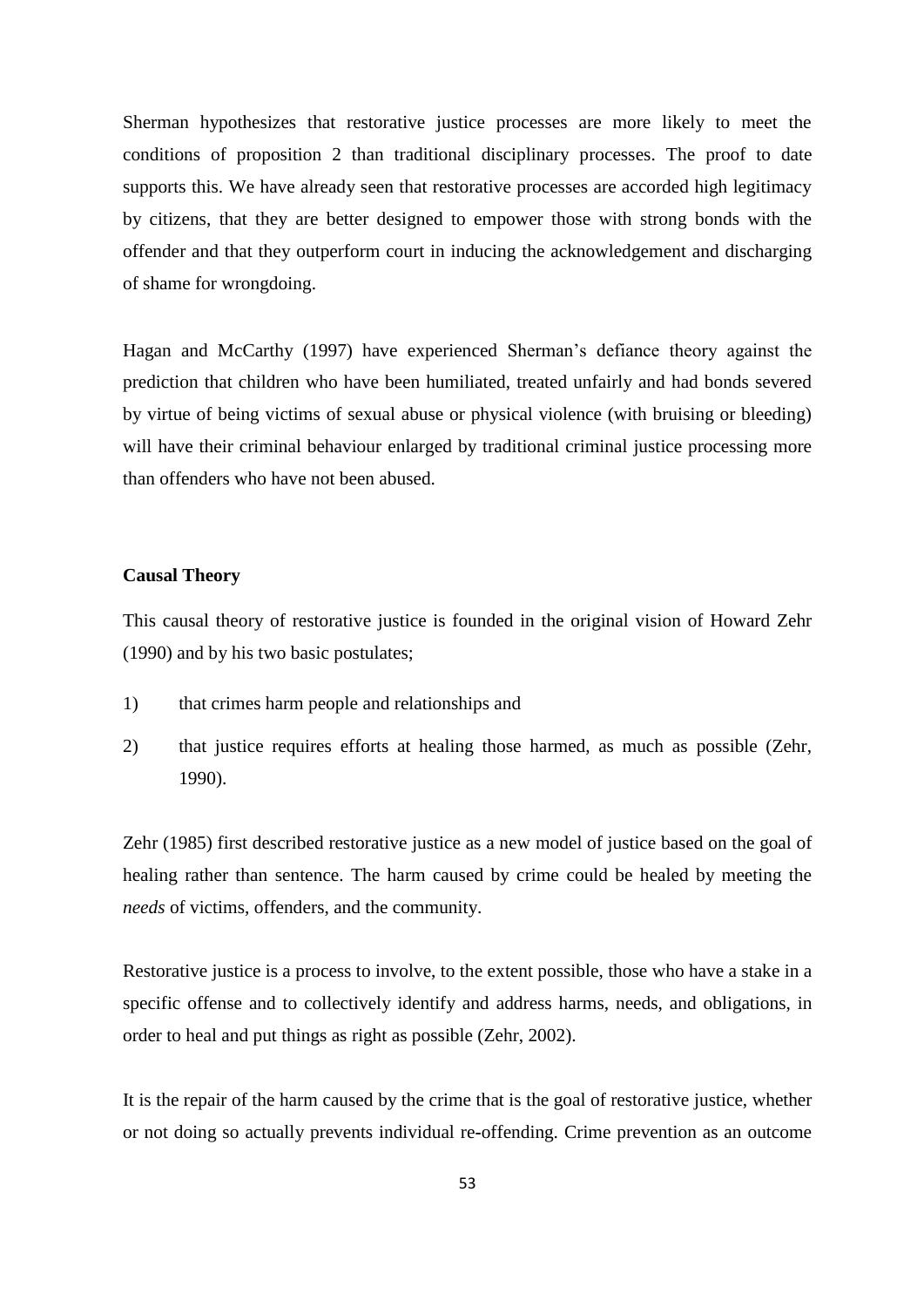is not necessary for theoretical reasons, though it may be necessary for practical reasons. Still, there are good theoretical reasons to think both specific and general crime prevention might be side-benefits of restorative practices.

Requiring offending individuals to be assume responsibility for the consequences of their behavior is likely to have some positive effect on that person's future behaviour, especially if this is consistently done. Engaging and empowering of the community of affected persons to respond to their own conflicts is likely to produce a strengthening of communal bonds, which may indirectly prevent future crime. However, the failure to empirically demonstrate either of these effects would not invalidate the causal theory proposed here. Restorative justice is not a deterrence theory, nor a rehabilitation theory.

Judging the merit of a theory by how well it meets the goals of other theories is out of place. Fundamentally, adding a crime prevention requirement creates something more than a barebones causal theory since the repair of harm is the goal, not the prevention of future harms. The barebones part of the theory is itself worthy consideration without the burden of requiring a utilitarian part—that is, restorative justice in its purist form (McCold, 2000).

Focusing effort on testing the ability of restorative encounters to reduce crime is a distraction from the need to test the essential parts of the casual chain of the theory. Whether or not restorative justice produces deterrent effects or rehabilitation effects as well as the current desert**-**based approach is not a test of the bare-bones structure. Whether restorative justice repairs the harms of crime better than the current system is the real test of the validity of the bare-bones theory ((McGold, 2005).

#### **Self Assessment Exercise (SAE) 1**

Explain and apply Re**-**integrating Shaming theory to restorative justice in any country

# **3.2 The Practices of Restorative Justice**

In several countries, displeasure and disappointment with the formal justice system has led to calls for alternative responses to crime. Many of these alternatives provide the parties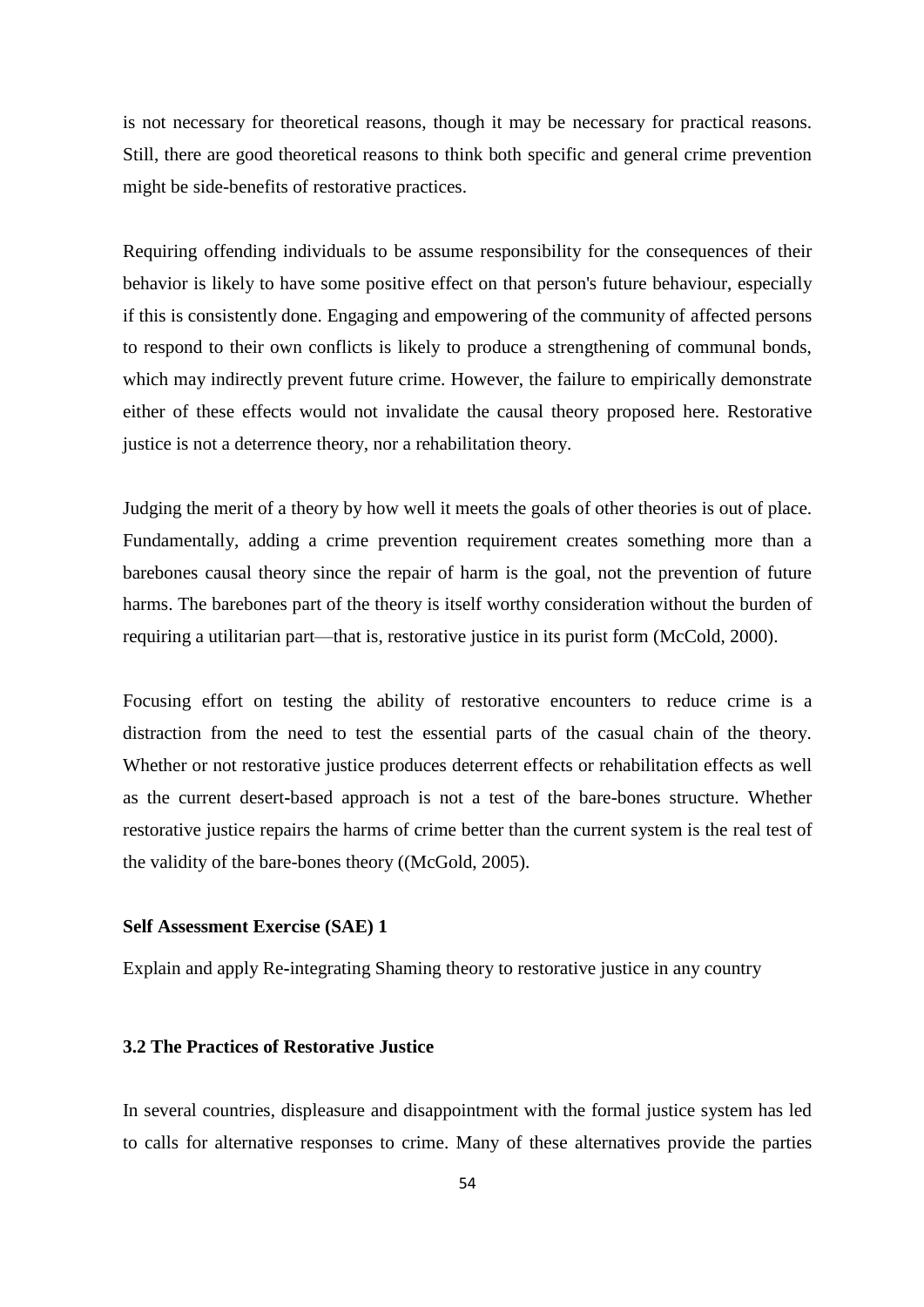involved, and often also the immediate community, an opportunity to participate in resolving conflict and addressing its consequences.

It is a truism that, what is being called restorative justice is profoundly entrenched in the traditional practices of many indigenous people throughout the world, such as American Indians, Pacific Islanders, the Maori in New Zealand, and First Nation people in Canada.

Restorative justice is being embraced by many communities within Alberta, Canada and internationally as a promising approach to criminal harm and victimization.

Several countries, including most notably New Zealand and Australia, have garnered international commendation over the last decade for restorative justice initiatives in their criminal justice systems. In particular, the New Zealand invention of the "Family Group Conference" (FGC) for youth offenders has been praised as a ground-breaking model of restorative justice.

Conferencing, adapted from the New Zealand family group conferencing model, was introduced into the Australian criminal justice system in the early 1990's. For example, in 1991 police in the city of Wagga Wagga, New South Wales adopted portions of the New Zealand conferencing idea but in the form of conferences coordinated and facilitated by police officers.

Circle sentencing is a type of restorative justice conferencing that is used in Canada. In 1992, Yukon Judge Barry Stuart convened the first circle conference in the case of Philip Moses. While circle sentencing was initially used for aboriginal offenders, it is now applied to aboriginal and non-aboriginal offenders.

Restorative and community justice conferences have been utilized in a number of state and local jurisdictions in the United States.

New South Wales (Australia) under the 1997 Young Offenders Act, and in New Zealand under the 1989 Children, Young Persons, and their Families Act.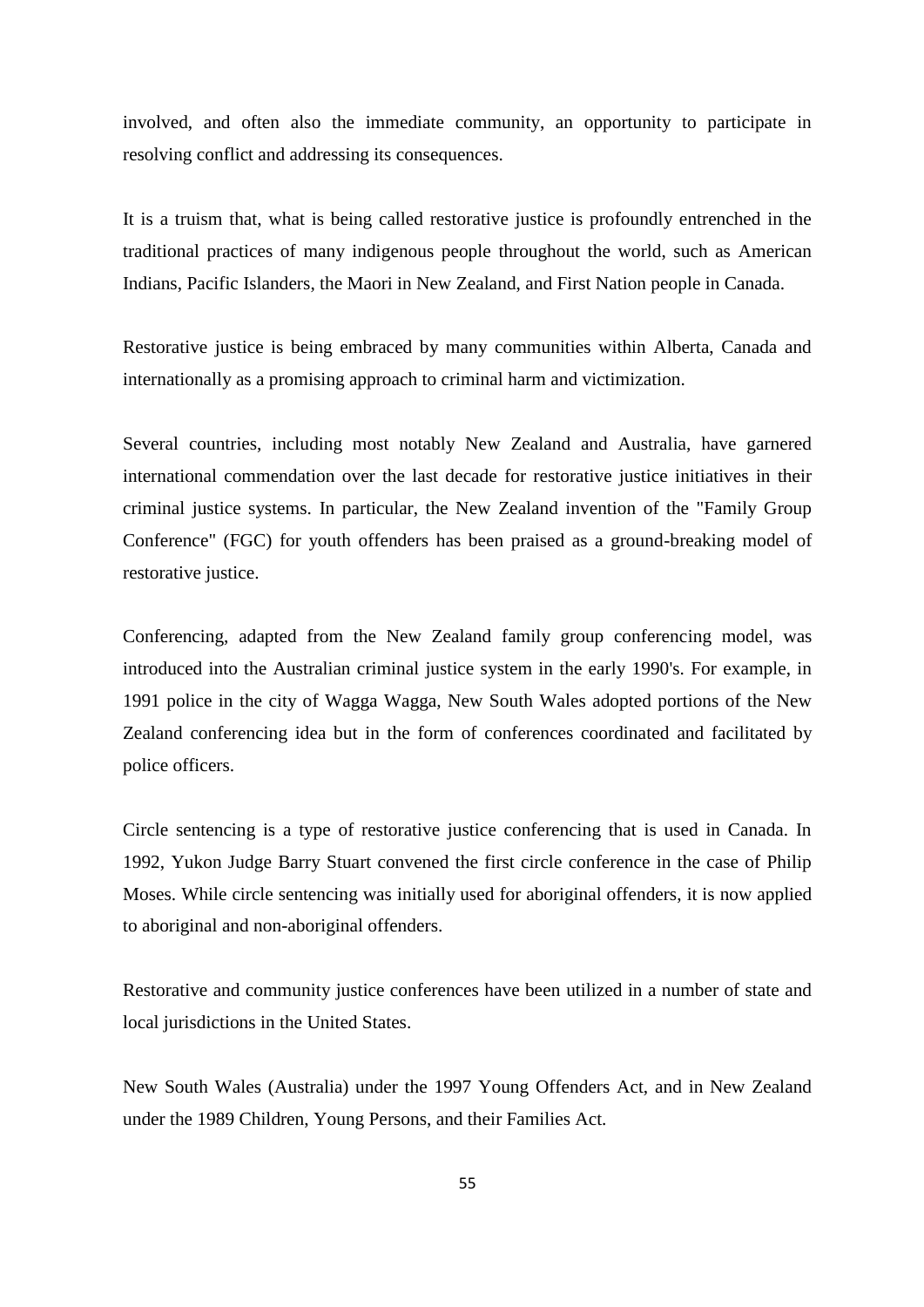Fiji uses this form of mediation when dealing with cases of child sexual assault.

Specific programmes have their own names, such as *Community Justice Committees* in Canada and *Referral Order Panels* in England & Wales. Restorative Circles refers to restorative justice conferences in Brazil and Hawaii, though can have a wider meaning in the field of restorative practices.

In many developing countries, restorative justice practices are applied through traditional practices and customary law. In doing so, these approaches may serve to strengthen the capacity of the existing justice system. A fundamental challenge for participatory justice is, however, to find ways to effectively mobilize the involvement of civil society, while at the same time protecting the rights and interests of victims and offenders (United Nations, 2006).

# **Restorative Justice in different Jurisdictions**

Restorative justice is currently being practiced across several common law jurisdictions. Several countries, including most outstandingly New Zealand and Australia, have garnered international applause over the last years for restorative justice initiatives in their criminal justice systems. In particular, the New Zealand invention of the "Family Group Conference" (FGC) for youth offenders has been praised as a pioneering model of restorative justice. Other examples of restorative justice have been piloted in other countries.

In Australia, conferencing, adapted from the New Zealand family group conferencing model, was introduced into the criminal justice system in the early 1990's. Different jurisdictions handle conferencing in slightly different ways. For example, in 1991 police in the city of Wagga Wagga, New South Wales adopted portions of the New Zealand conferencing idea but in the form of conferences coordinated and facilitated by police officers.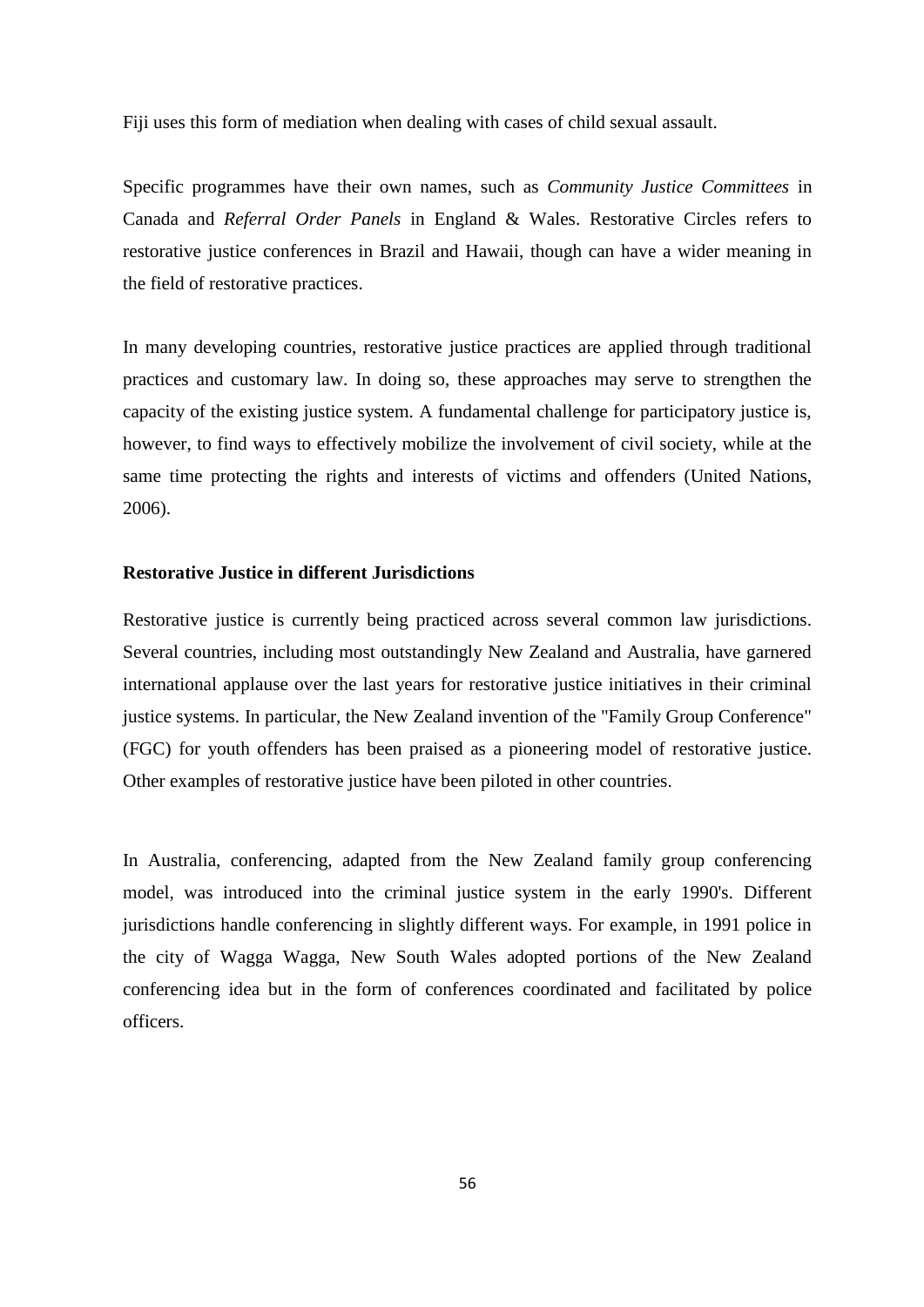Police in other Australian locations in the Australian Capital Territory (ACT) and were tried on a pilot basis in Western Australia, the Northern Territory, Queensland, and Tasmania also experimented with conferencing organized by the police. Other applications of the conferencing idea have been tried in schools and workplaces in New South Wales and Queensland beginning in 1994.

In Canada, circle sentencing is a type of restorative justice conferencing that was used. In 1992, Yukon Judge Barry Stuart convened the first circle conference in the case of Philip Moses. While circle sentencing was initially used for aboriginal offenders, it is now applied to aboriginal and non**-**aboriginal offenders.

In the Unites States, restorative and community justice conferences have been utilized in a number of state and local jurisdictions in the United States. For example, in July 1996, a two-year pilot programme using FGCs for juvenile offenders in 12 communities in the 1st Judicial District in Minnesota was begun (Fercello and Umbreit, 1988).

Conferencing used in Minnesota involved a mediation-type process coordinated by a neutral facilitator who assisted victims, offenders and other concerned parties (parents, relatives, friends, and other supporters of the victims or offenders) to engage in an open dialogue about the crime and its impact (Fercello and Umbreit, 1988).

The South African Truth and Reconciliation Commission is one example as are the Gacaca hearings in Rwanda.

In Nigeria, current trends in criminal justice administration indicates a paradigm shifts from retributive penal justice system towards creative problem-solving approaches as embodied in the concept of restorative justice, victim compensation and other non-custodial options for crime disposal. Despite the importance and widespread global acceptance of the efficacy of these emerging principles and practices in promoting effective criminal justice administration, attempts in Nigeria to integrate these concepts into the criminal justice system has yielded limited results (Odoh, 2015).

This means that the concept of restorative justice has not been totally institutionalized in the Nigerian criminal justice system. The more the criminal justice system cared about finding ways to deal with offenders through harsh legislation and tough policing, the less time and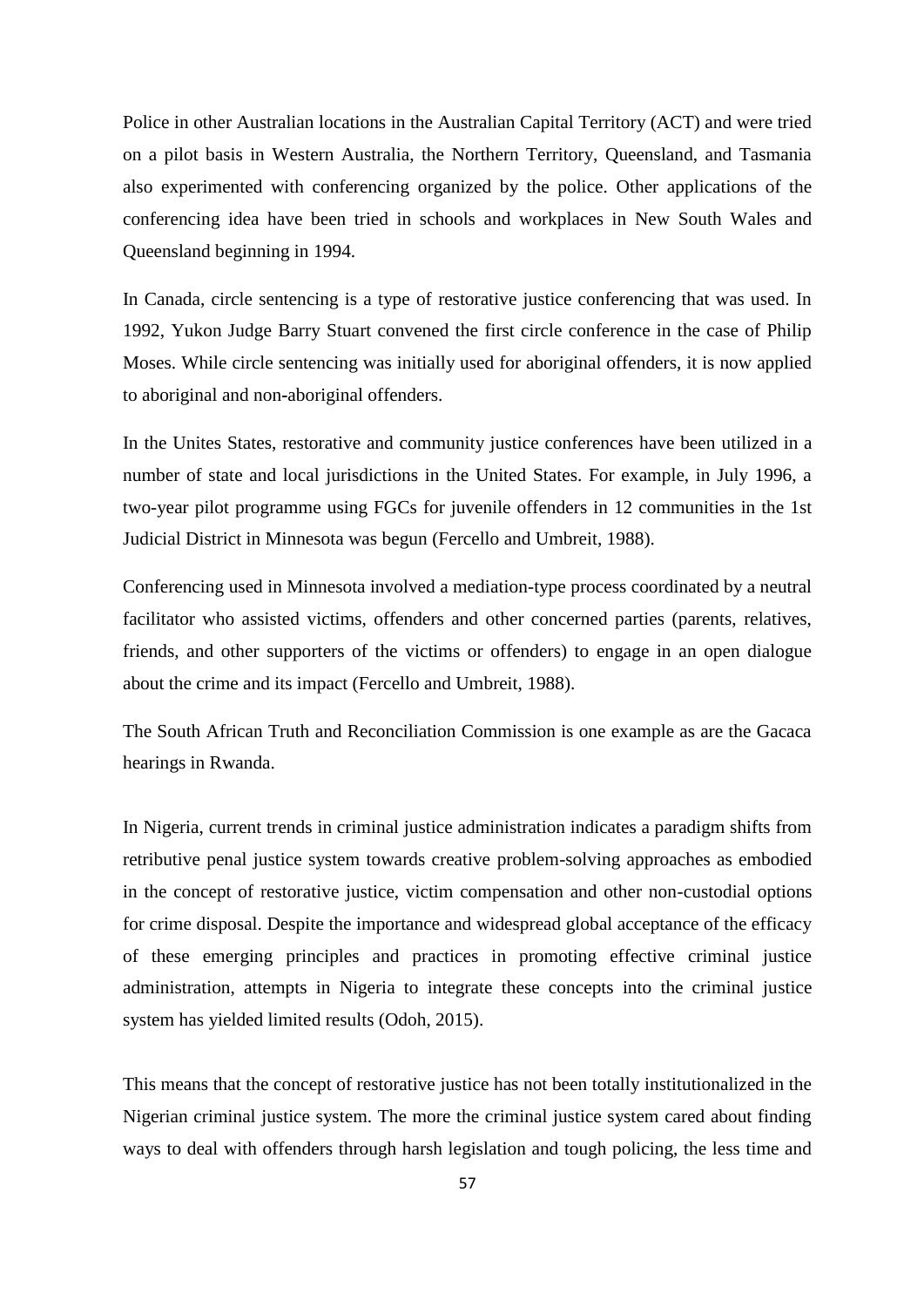energy is devoted to finding the root causes of crime, and crime control issues related to victims needs, interests, aspirations and expectations, and offenders behaviour modification, reformation and reintegration (Jame, 2007). To get around this predicament, the Administration of Criminal Justice Act was introduced in 2015. The Act covers the entire criminal justice process from arrest, investigation, trial, custodial matters and sentencing guidelines. The long title or explanatory memorandum of the ACJA captures the essence and utilitarian value of the law. It states thus:

This Act provides for the administration of criminal justice system which promotes efficient management of criminal justice institutions, speedy dispensation of justice, protection of the society from crimes and protection of the rights and interest of the suspect, the defendant and victims in Nigeria.

Administration of Criminal Justice Act (ACJA) was signed into law in May 2015. It is comprised of 495-sections divided into 49 parts, providing for the administration of criminal justice and for related matters in the courts of the Federal Capital Territory and other Federal Courts in Nigeria.

With the ACJA, Nigeria now has a distinctive and unified law applicable in all federal courts and with respect to offences contained in Federal Legislations. The law repeals the erstwhile Criminal Procedure Act as applied in the South and the Criminal Procedure (Northern states) Act, which applied in the North and the Administration of Justice Commission Act.

The purpose of the ACJA is a radical departure from the definition of the character of crime which confined its end point on punishment of the offender. This purpose encapsulates sufficiently the principle of restorative justice and it is by all means a lofty purpose. Conscious of the many troubles of our extant criminal justice system, the Administration of Criminal Justice Act 2015 purports a shift in the viewpoint of criminal justice from punishment to restorative justice and protection of society.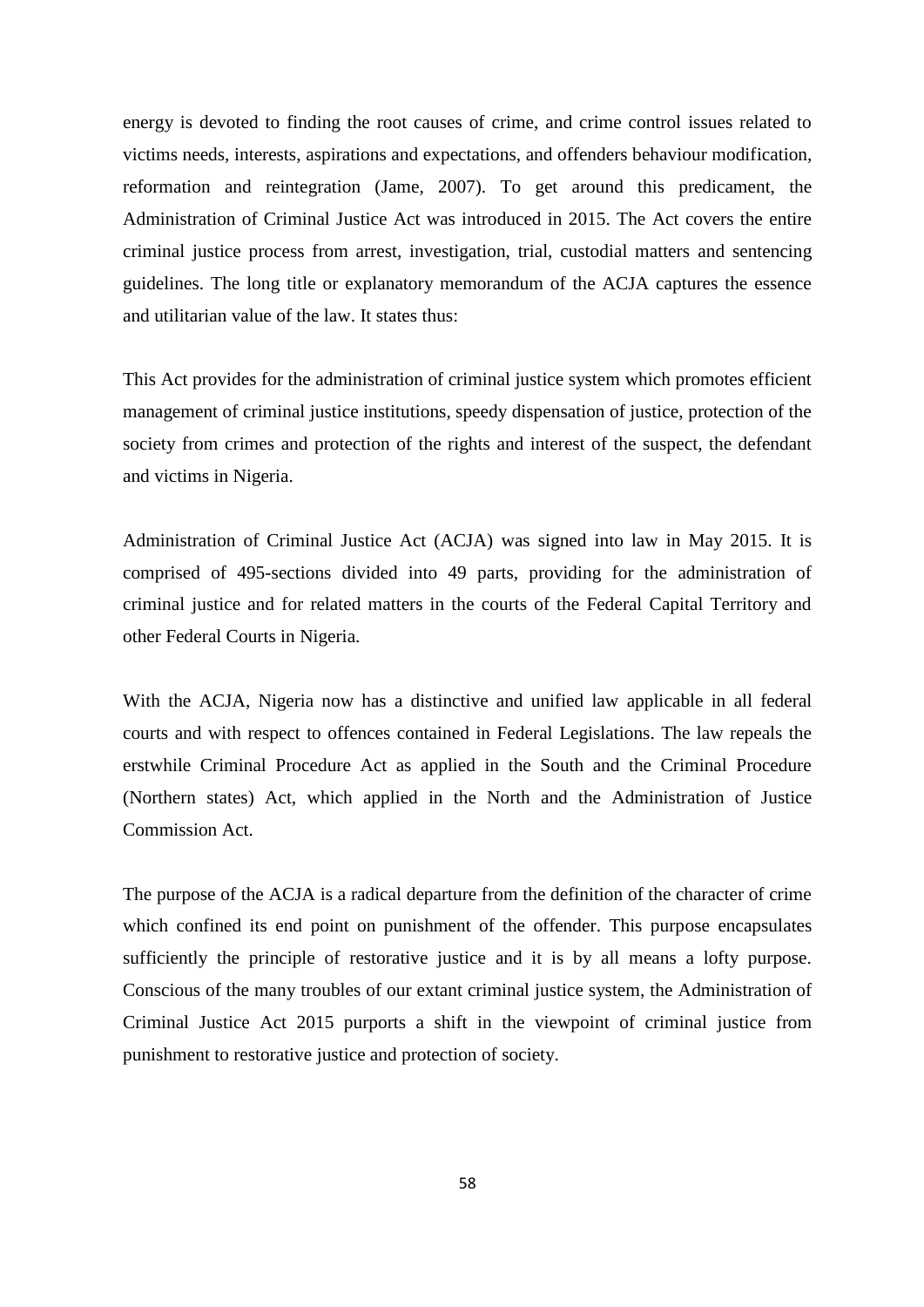It has made significant provisions aimed at ameliorating the pains of awaiting trial inmates with the provisions for detention timelines, abolition of holding charges, magisterial oversight of police stations to ensure compliance, the inclusion of restorative outcomes like victim restitution and return of property as well as use of non-custodial sentencing disposition like community service and parole (Omale, 2005).

It should be noted that prior to the passage of the ACJA, restorative justice principles were not lawfully entrenched in the Nigerian criminal justice system. Several of these restorative alternatives have now been included in the criminal justice system through statutory provisions in the ACJA as listed infra:

- Suspended sentence, Section 461;
- Community Service, Section 460 –466;
- Probation under Sections 453 –458;
- Compensation-under sections 454 (3) (a);
- Restitution-under sections 270 (2)(b), (5) (ix), (6) (b); 321,341,342,401 (g), 454 (4).
- Rehabilitation-under sections 401,467,468 (2).
- Treatment-under sections 298 (2); 311 (2); 319 (1)(c); 401(c).The practical implication of these provisions is that ACJA has endeavored to remedy the problem of prison congestion by offering other potent alternatives to imprisonment.

In particular, the ACJA in sections 453, 460 and 468 addresses the problem of extreme use of imprisonment as a disposal method by introducing some substitutes to imprisonment. One remarkable and restorative dimension of the ACJA is that it makes provision for the payment of compensation to the victim. Section 319(1)(a) of the ACJA provides thus:

A court may, within the proceedings or while passing judgment, order the defendant or convict to pay a sum of money: (a) as compensation to any person injured by the offence, irrespective of any other fine or other punishment that may be imposed or that is imposed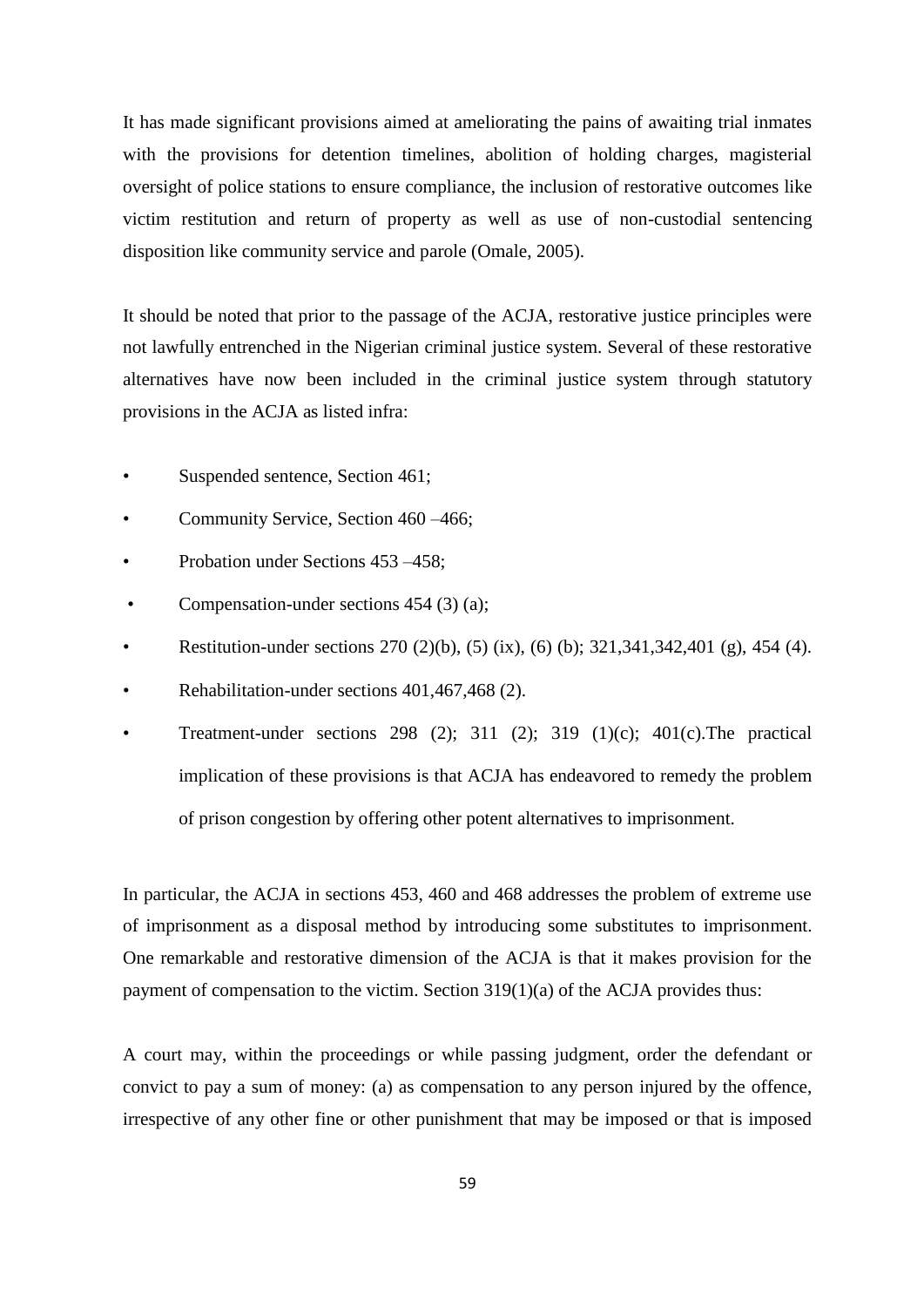on the defendant or convict, where substantial compensation is in the opinion of the court recoverable by civil suit.

Similarly, Section 321 of the ACJA vests the Court with power to order restitution to the extent of returning the property to the owner or to the owner's representative or to pay an amount equal to the value of the property.

Another important provision of the ACJA is on plea bargain that aims at reconciling the victim and the offender, and compensating the victim for his losses arising from the offence. Section 270 of the ACJA lays the outlines of Plea Bargain, provided some conditions are met. One of such condition as stated in paragraph (b) of the subsection is the consent of the defendant to return the proceeds of the crime or make restitution to the victim or his representative. Embedded in the guidelines for plea bargaining, is the attempt at reconciliation between the offender and the victim.

The provisions of the ACJA on suspended sentence and community service are directed at reintegrating and restoring the offender into the society. Also, a combined reading of the aforesaid Sections with Sections 401-405 leaves no illusion that the ACJA is entirely predicated on the principle of restorative justice. The provisions of Sections 401-405 are retributive. It is, therefore, submitted that the ACJA is a hybrid of both retributive justice and restorative justice. This piece of legislation fuses the values of the two principles.

From the foregoing, thus, it may be safe to assert that restorative justice is the underlying principle of the ACJA. The hybridization of both retributive justice and restorative justice in this piece of legislation is highly commendable. This is contrary to the opinion of some learned authors, like Abajuo (2016), canvassing for the expunging of the retributive justice principle from the ACJA. With due respect, those canvassing for this position have not averted their minds to the constitutional provision contained in section 36 (12), which otherwise will make the ACJA inconsistent with the Constitution, hence null and void to the degree of the inconsistency.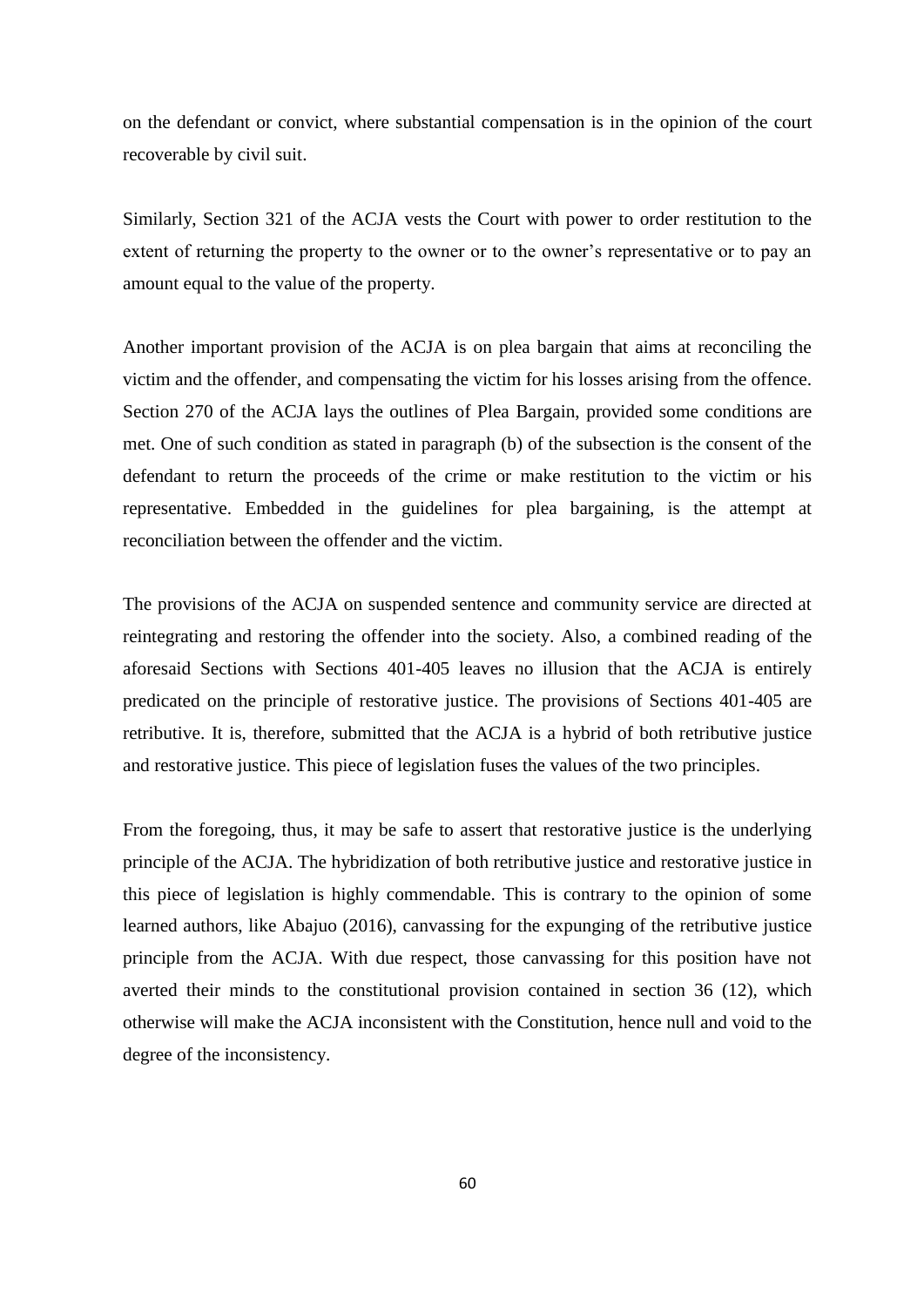Apart from the fact that retributive justice is a core constitutional requirement for the character and validity of our criminal justice system, our criminal jurisprudence has not developed to the point of leaning entirely on restorative justice. Unfortunately, and quite regrettably, the ACJA is only applicable in criminal trials for offences established by an Act of the National Assembly and other offences punishable in the Federal Capital Territory, Abuja. The Lagos State Government also enacted the Administration of Criminal Justice Law (ACJL). Both the ACJA and ACJL have embedded some innovative reforms that combine the current retributive justice system with a restorative / reparative approach.

It is however sad that all other States of the federation are still tied down with either the application of the CPA or the CPC depending on whether they are in the South or Northern Nigeria. The criminal justice system on the wheels of either the CPA or CPC is gravely confined to the notion of retributive criminal justice delivery only. It is of concern because bulks of the criminal trials are done in the States' courts, especially the Magistrate courts where either the CPA or CPC are still being applied wholesale (Lawal, 1990).

The adoption of restorative justice as part of the criminal justice system in all Federal and Lagos State's Courts is no doubt a tonic that has boosted the effectiveness of the criminal justice delivery in those jurisdictions. An effective criminal justice system involves the state, the society, the offender who commits the act and the victim(s) of the crime (Alobo and Inaku, 2018).

#### **Self Assessment Exercise (SAE) 2**

Discuss the practice of restorative justice in different jurisdictions

#### **4.0 CONCLUSION**

In this unit, we highlighted the theories and practices of restorative justice. Howard Zehr's (1990) book Changing Lenses–A New Focus for Crime and Justice, first published in 1990, is credited with being "groundbreaking" (Dorne, 2008), as well as being one of the first to articulate a theory of restorative justice. Re**-**integrating Shaming theory authored and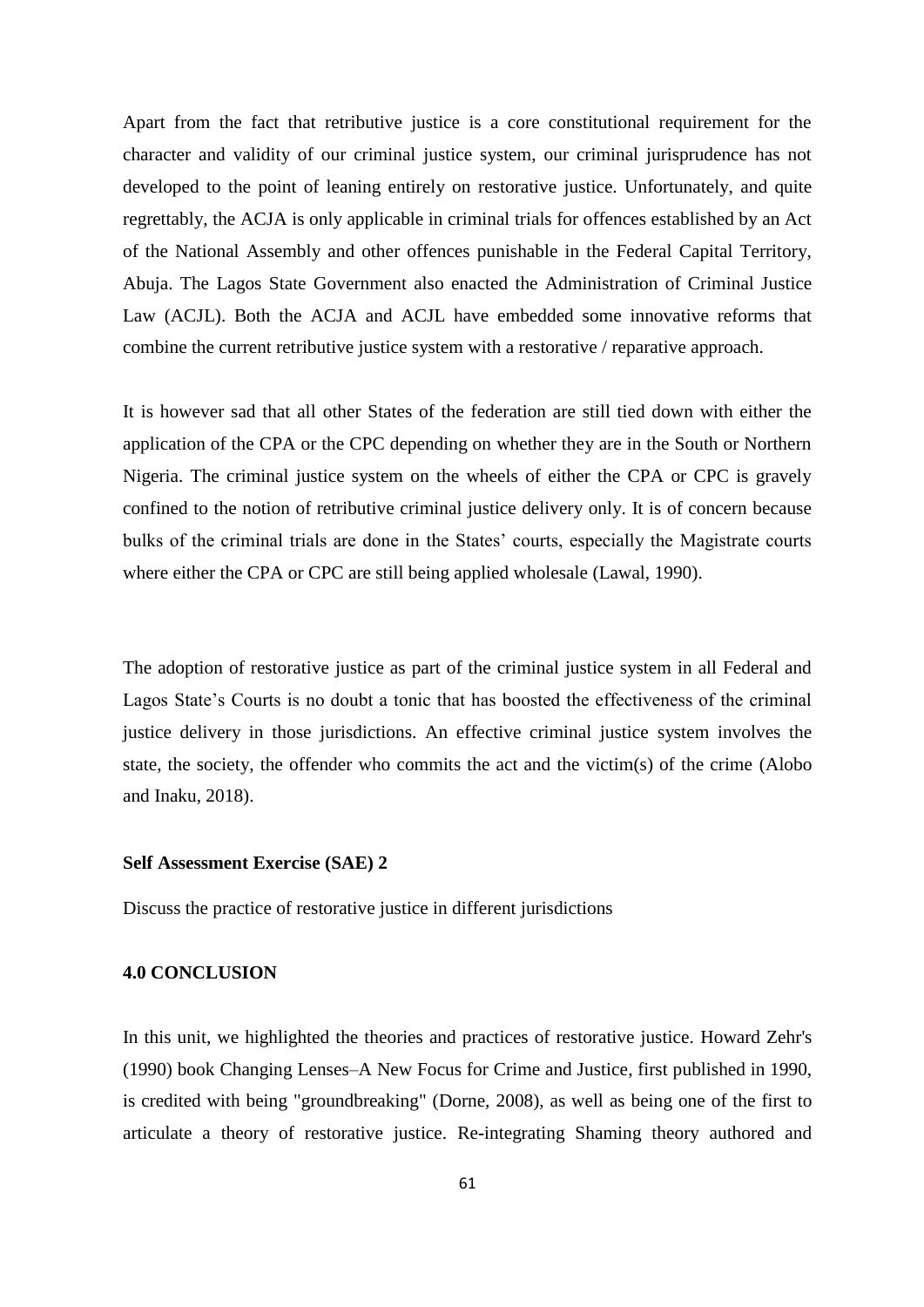popularized by John Braithwaite is also one of the theories often used in explaining the need for restorative justice in society.

# **5.0 SUMMARY**

In this unit we have come to know some theories of restorative justice and the practice of restorative justice in some countries. It is a truism that, what is being called restorative justice is profoundly entrenched in the traditional practices of many indigenous people across the world.

#### **6.0 TUTOR- MARKED ASSIGNMENT**

- 1. Design a theoretical framework for restorative justice
- 2. Discuss the practice of restorative justice

## **7.0 REFERENCE/FURTHER READINGS**

- Abajuo, R.M.(2016)An Appraisal of the Administration of Criminal Justice Act, 2015, http://ssrn.com/abstract=2665611. Accessed on 2nd November, 2018.
- Alobo, E.E. and Inaku, J. (2018) An Appraisal of the Principle of Restorative Justice in the Nigerian Criminal Justice System. International Journal of Engineering Technologies and Management Research, 5(12), 134-145. Vol.5 (Iss.12).
- Dorne, Clifford K. *Restorative Justice in the United States*. New Jercy: Pearson Prentice Hall, 2008: 8.
- Howard, Z. (1990) Changing Lenses–A New Focus for Crime and Justice.
- James H. (2018). Restorative Justice; A Panacea To Crime Prevention In Nigeriahttps://thenigerialawyer.com/restorative-justice-a-panacea-to-crimeprevention-in-nigeria-by-james-hope-esq/. Accessed on 2nd November, 2018.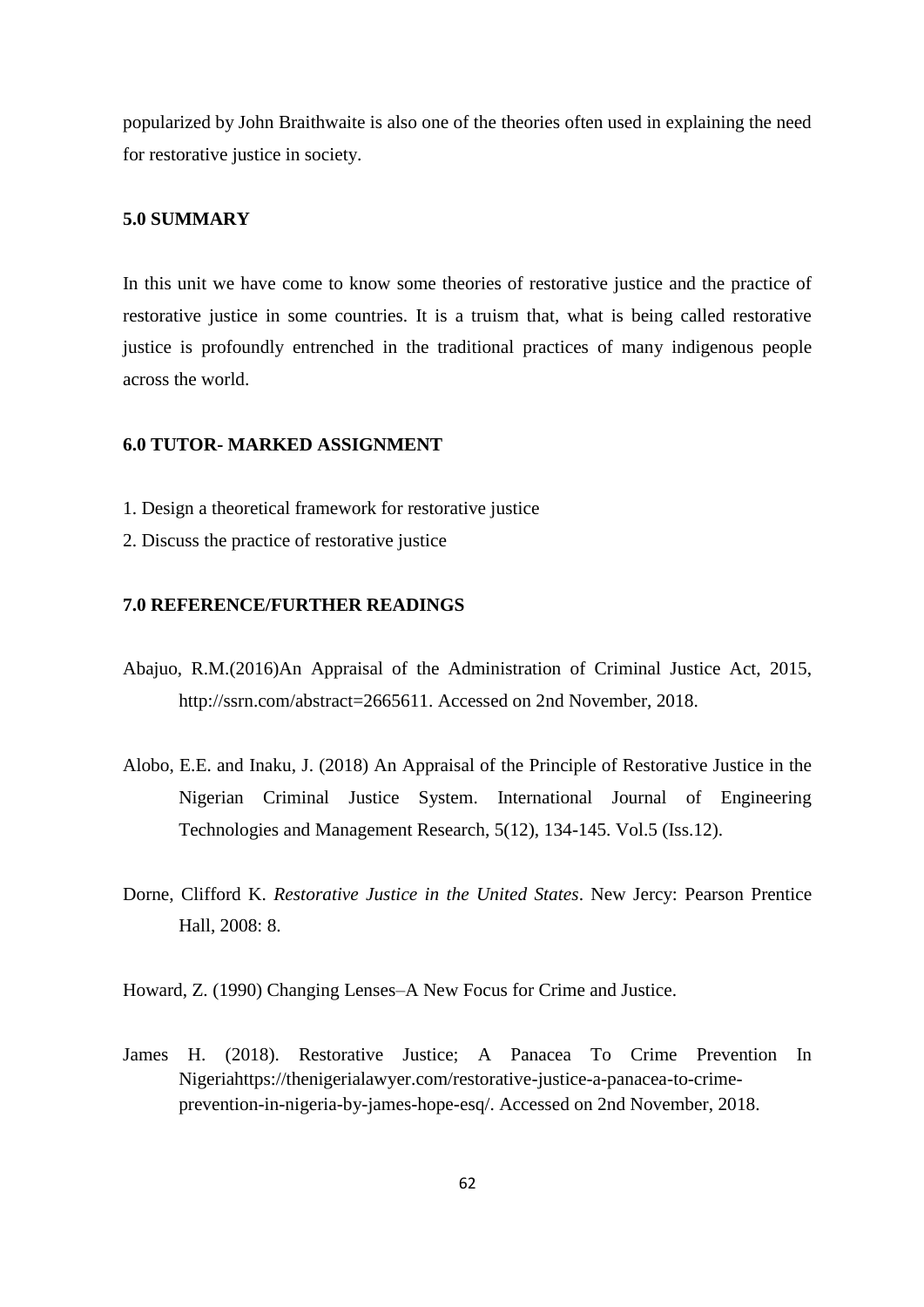- Lawal, P. (1990). "Criminal Jurisdiction of Magistrate Courts in Nigeria: A Need for Review" being a paper delivered at the 6th Edition of The Biannual National Convention and Delegates' Conference of Magistrates' Association of Nigeria, held in Lagos State.
- McGold, P. (2005) Barebones causal theory of restorative justice. Conference Paper. March.
- Odoh B. (2015). Creative Approaches to Crime: The Case for Alternative Dispute Resolution(ADR) in the Magistracy in NigeriaJournal of Law, Policy and Globalization Vol.36.
- Omale, D. (2005). Understanding Restorative Justice: A Handbook for Criminal Justice Stakeholders, (Trinity –Biz Publication, Enugu, Nigeria.
- United Nations (2006) *Handbook on Restorative Justice Programmes. Criminal Justice Handbook Series.* New York: United Nations Office on Drugs and Crime.
- Van Ness, Daniel W., Karen Heetderks Strong (2010). *Restoring Justice – An Introduction*  to Restorative Justice. 4<sup>th</sup> ed. New Province, N.J.: Matthew Bender & Co., Inc.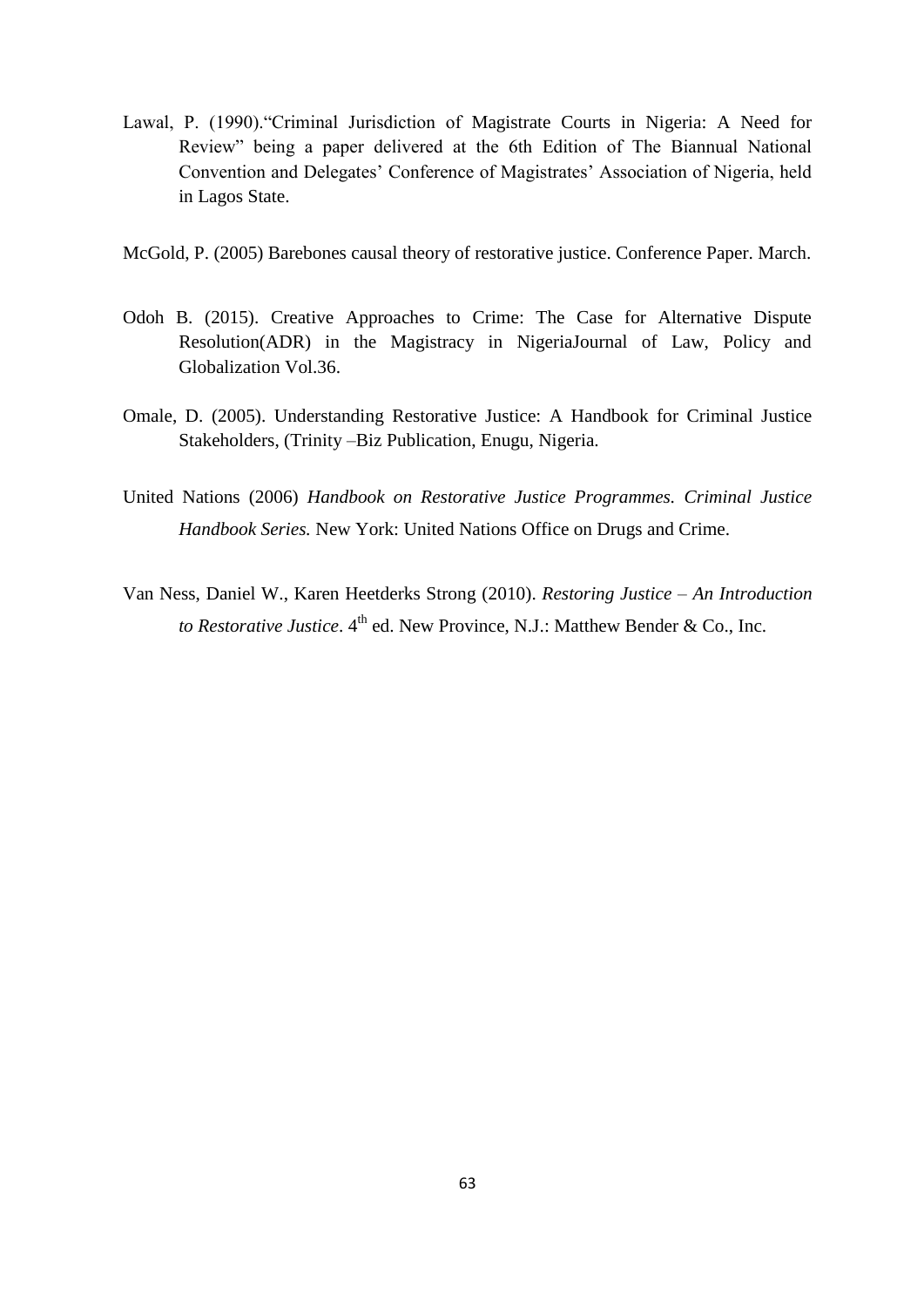# **MODULE 2 DEFINITION, THEORIES, HISTORY AND CLASSIFICATION OF CRIME**

Unit 1 Defining Crime

Unit 2 History of Crime

Unit 3 Theories of Crime

Unit 4 Classification of Crime

# **UNIT 1 DEFINING CRIME**

# **CONTENTS**

- 1.0 Introduction 2.0 Objectives 3.0 Main Content 3.1 Crime 3.2 What is Crime? 4.0 Conclusion 5.0 Summary 6.0 Tutor**-**Marked Assignments
- 7.0 Reference/further readings

# **1.0 INTRODUCTION**

Crime has been and will continue to remain a critical subject in human interaction. It has been in existence since the primitive to modern period, threatening lives and their properties.

In this unit, you will be exposed to the nuances and dynamics of crime. Students are also expected to know the evolution and classification of crime.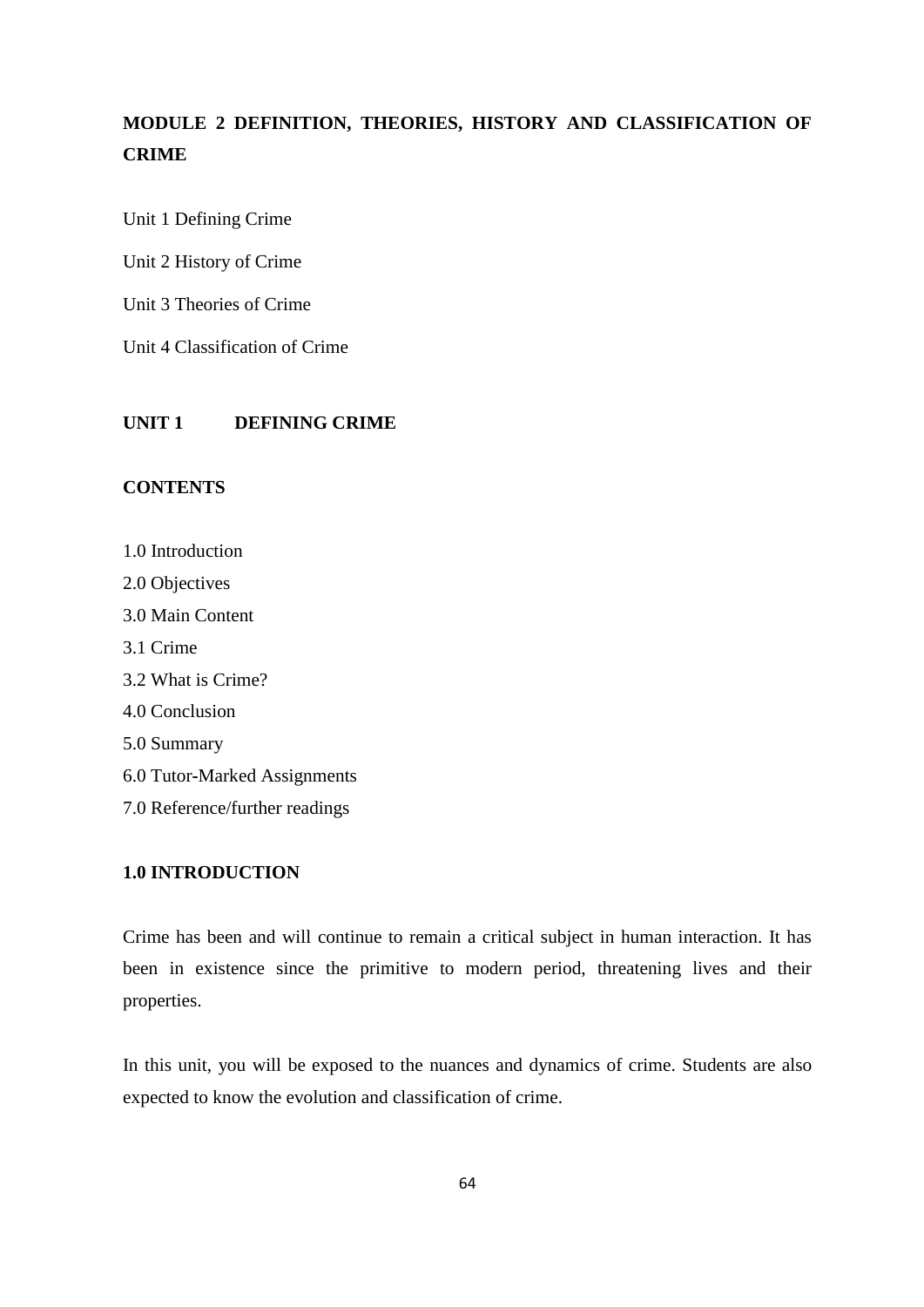#### **2.0 OBJECTIVES:**

At the end of this unit, you should be able to:

- i. Give concise definitions of crime
- ii. Identify the intricacies of crime
- iii. Have a better understanding of the reasons why crime exists in the human society;
- iv. Be able to use crime concepts and terminologies.

## **3.0 MAIN CONTENT.**

# **3.1 Nature of Crime**

Crime is understood primarily as an offense against people within communities, as opposed to the more abstract legal definition of crime as a violation against the State. Crime is the breach of a rule or law for which a punishment may ultimately be prescribed by some governing authority of force. However, not all breaches of the law are considered crimes, for example, breaches of contract and other civil law offences. The label of "crime" and the accompanying social stigma are normally reserved for those activities that are harmful to the general public of the State, including some that cause serious loss or damage to individuals.

The word crime originates from the Latin word, crimen (genitive criminis), from the Latin root, cernō and Greek κρινω = "I judge". Originally it meant "charge (in law), guilt, accusation."Informal relationships and sanctions have been deemed insufficient to create and maintain a desired social order, resulting in formalized systems of social control by the government, or the State.

With the institutional and legal machinery at their disposal, agents of the State are able to compel individuals to conform to behavioural codes and punish those that do not. Various mechanisms are employed to regulate behaviour, including rules codified into laws, policing people to ensure they comply with those laws, and other policies and practices designed to prevent crime. Remedies and sanctions constitute a criminal justice system. Not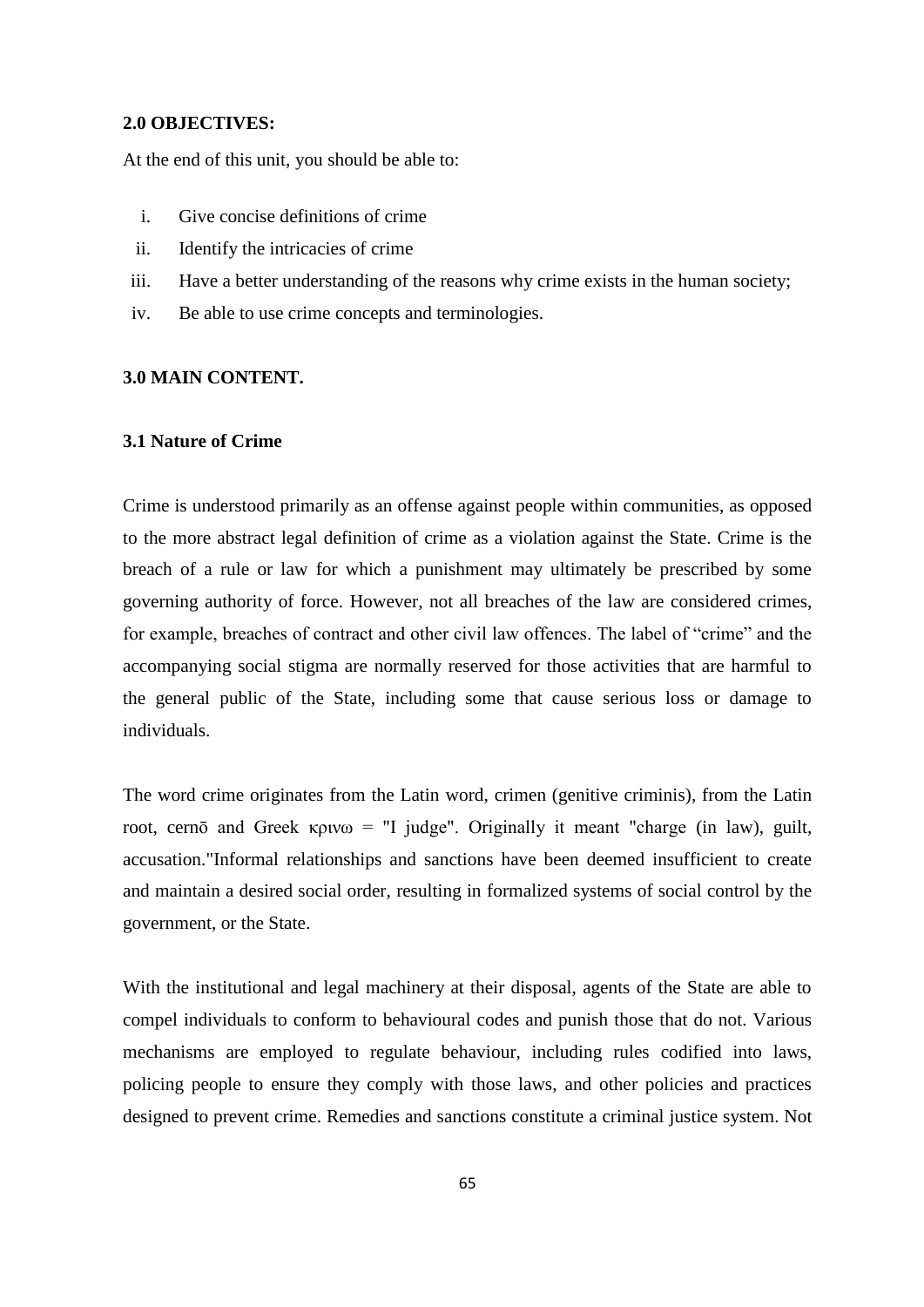all breaches of the law however, are considered crimes, for example, breaches of contract and other civil law offenses.

The label of "crime" and the accompanying social stigma are normally reserved for those activities that are injurious to the general population or the State, including some that cause serious loss or damage to individuals. The label is intended to assert hegemony of a dominant population, or to reflect a consensus of condemnation for the identified behavior and to justify a punishment imposed by the State, in the event that an accused person is tried and convicted of a crime.

The term "crime" can also technically refer to the use of criminal law to regulate minor infractions, such as traffic violations. Usually, the perpetrator of the crime is a natural person, but in some jurisdictions and in some moral environments, legal persons are also considered to have the capability of committing crimes. The State also commonly commits crimes, although this is underrepresented in the justice system.

From the legal point of view, a crime has not been committed unless all seven of the following elements are present. These are Harm, Legality, Actus reus, Mens rea, Causation, Concurrence, and Punishment. Let us look at each of these elements one after the other.

# **1. Harm**

For crime to occur, there must be an external consequence, or harm. The harm may be physical or verbal. For example, if someone punches another individual without reasonable legal cause, then it is considered physical harm. If a person threatens to beat up or kill another person, whether or not the threat is carried out, is verbal harm. Also, if a person slanders or bears false witness against another individual that dishonours or injures him/her, it is considered harm.

The question that readily comes to mind is whether the legal element of harm is present in all crimes. For instance, if one examines victimless offences such as prostitution, gambling, marijuana use, one may believe that engaging in these acts has an element of agreement and consent. The participants may not see their habits as acts of harm perpetrated in the society.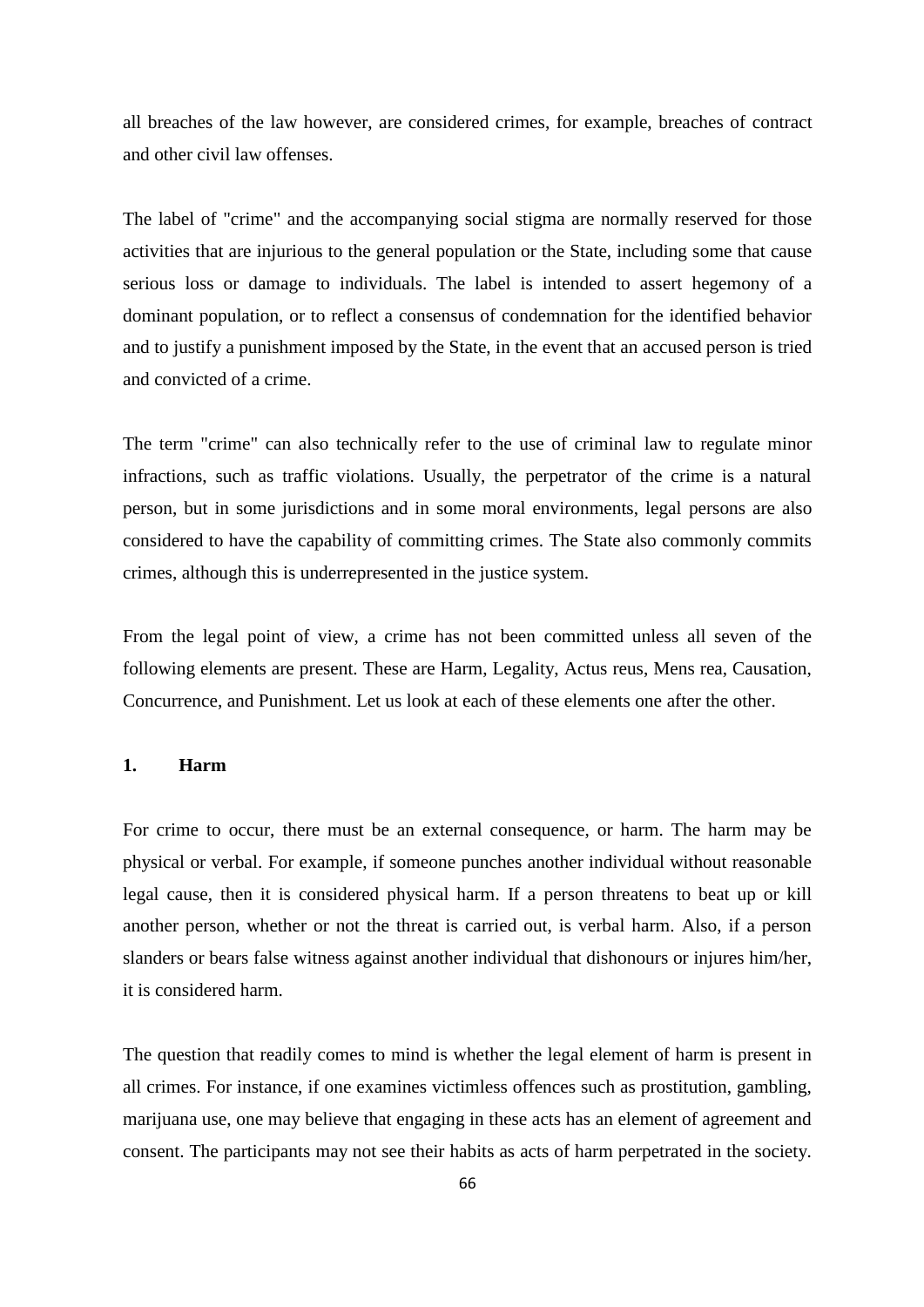However, the family of the participants and the moral fabric of the society are jeopardized by such behaviour (Bohn & Haley, 2002).

# **2. Legality**

Legality has two aspects. First, the harm must be legally forbidden for an act to be a crime. For example, robbing other citizens while armed is against the law in Nigeria. If caught, it is generally agreed that the individual has committed a crime and should be dealt with accordingly. This means that the individual has committed a crime from the view point of legality. The second aspect is that the criminal law must not be retroactive or ex post facto.

This can be seen in three ways:

- i) Declaring an act that was not illegal when it was committed as a criminal act.
- ii) Increasing the punishment for a crime after it is committed.
- iii) Altering the rules or evidences in a particular case after the crime is committed.

Out of these two aspects, the first is the most common.

# **3 Actus Reus**

This is a Latin word, which refers to criminal action or inaction that causes harm. If individuals do not act in situations where the law requires them to act, then they are legally committing a crime. We can therefore say that actus reus is the physical element of the guilty act, and it requires proof. Where there is no actus reus, there is no crime. This includes all the elements in the definition of the crime, with the exception of the mental element. Actus reus can also be seen to be made up of the conduct, its consequences and the circumstances in which the conduct takes place.

# **4. Mens rea**

This is a Latin word that refers to a criminal intent or a guilty state of mind. It is the mental aspect of a crime. Here, criminal conduct is limited to intentional, premeditated or purposeful action or inaction and not accidents or mistakes of omission and commission.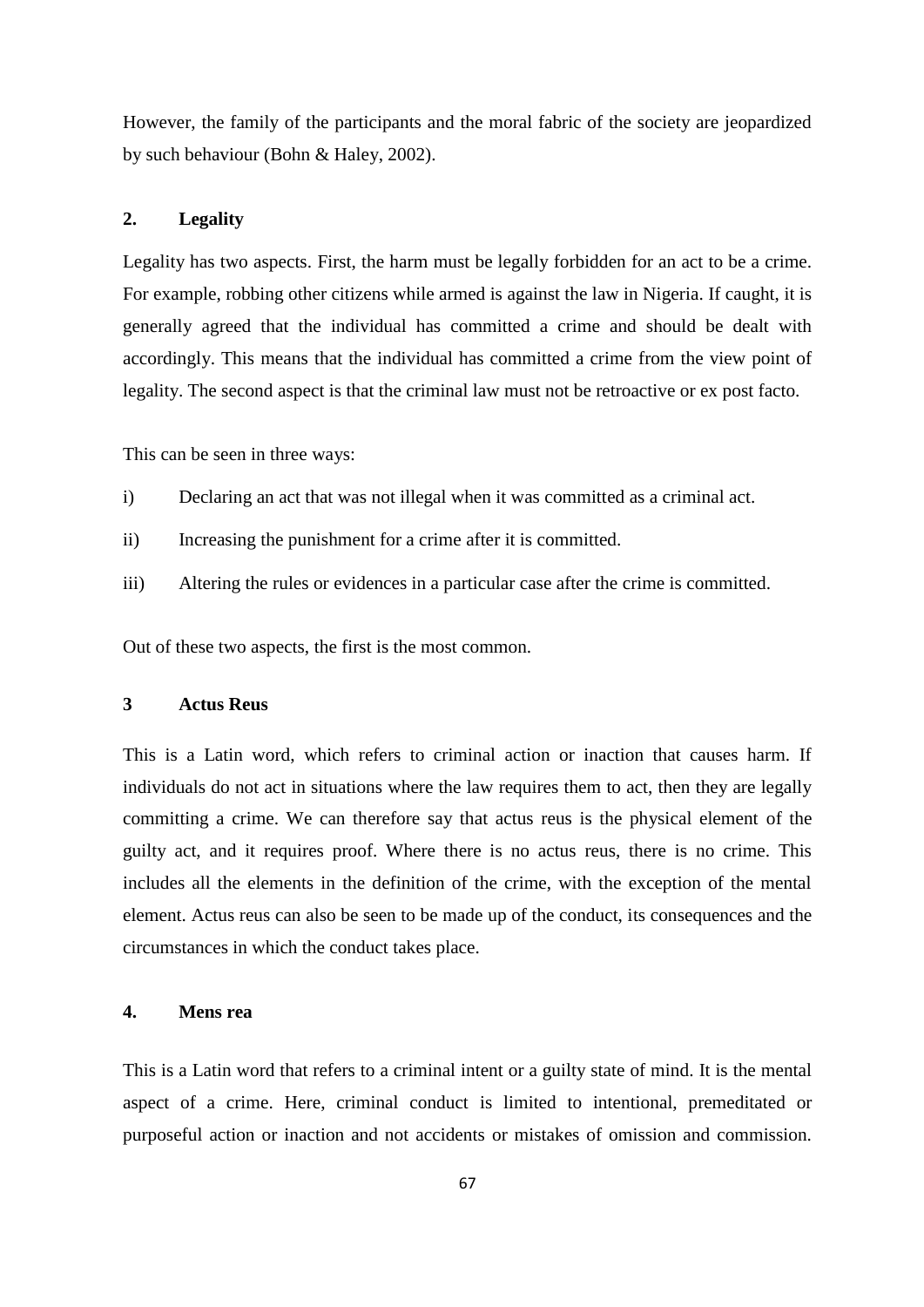For example, If one individual slaps another and the assaulted party does not retaliate immediately, but allowed a significant period (1**-**2 days) to pass before retaliating with a slap; such an action will be viewed as intentional and purposeful. As such, the individual will be criminally responsible for the outcome of his/her action. This is what is regarded as mens rea.

The case would have been different if the offended party had retaliated immediately; thus making it an act of provocation or self**-**defence. If an individual kills another in self defence, instead of being charged with murder in the court of law, the individual will be charged with manslaughter to reduce the punishment because of the circumstances surrounding the killing. This is because the individual is less criminally responsible.

One thing to be borne in mind is that mens rea is not required for all crimes. This is because, to demonstrate mens rea, it must be proved that an individual intentionally behaved in a given manner or caused a given result.

The following factors would negate criminal responsibility.

#### **Duress**

If a person did not want to commit crime but was forced or coerced to do so against his or her will, he or she committed the crime under duress and is generally excluded from criminal liability. For example, if a group of armed robbers compelled another person to drive them to where they want to rob a bank with a gun pointing at his head, if he did and in the process is caught along with them; he is not to be held criminally responsible, because he acted under duress.

## **Under-age**

This is another legal excuse or defence against criminal responsibility. The age at which a person is considered legally responsible for his or her actions, varies by jurisdiction. In most countries of the world, children less than 18 years are not considered entirely responsible for their criminal acts. It is assumed that their capacity to form mens rea is not fully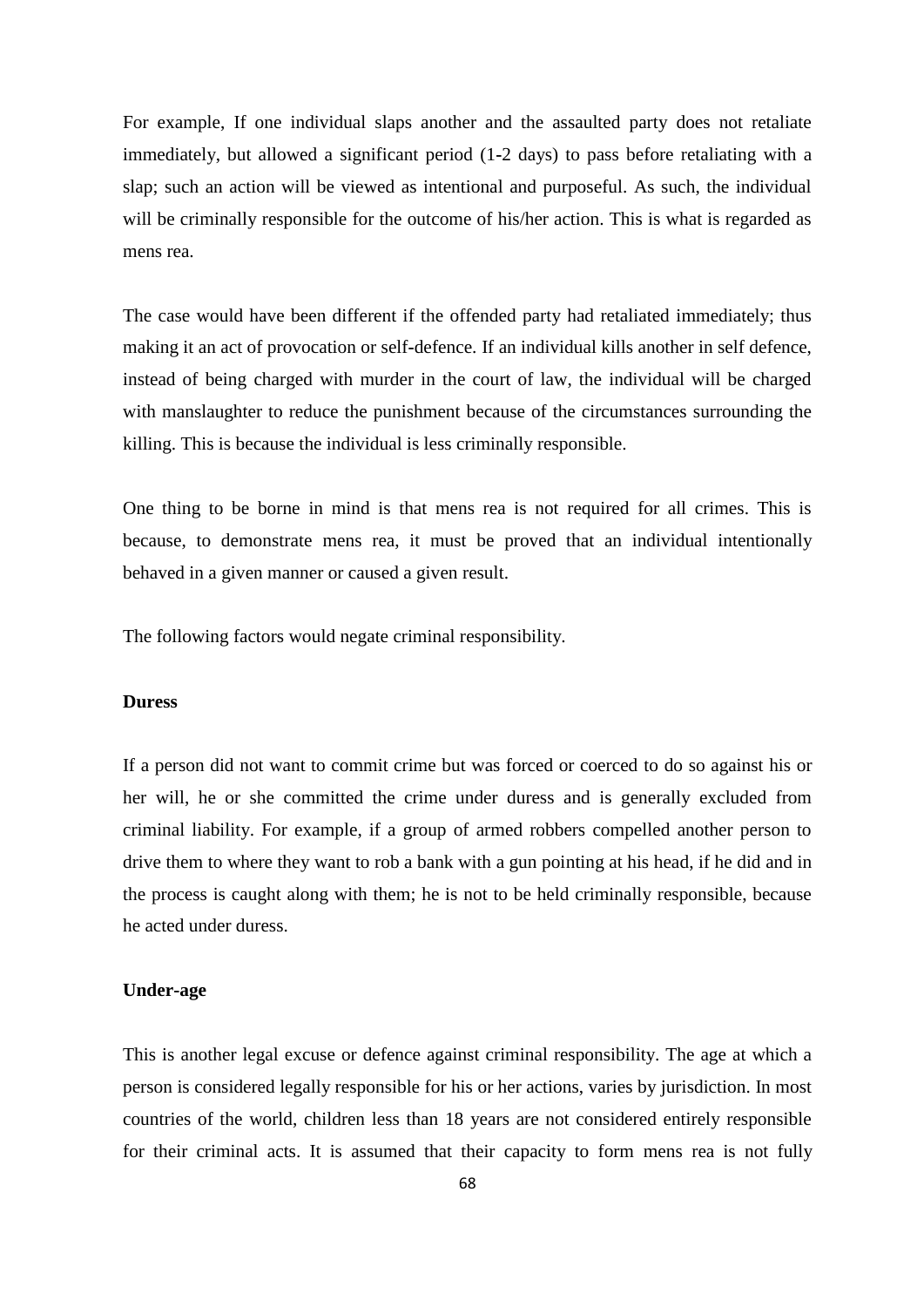developed. As a result, a special category of offence called juvenile delinquency has been created for those children.

## **Insanity**

Insanity is the third legal defence or legal excuse from criminal responsibility. Insanity is a legal term, not a medical one. Insanity simply means mental or psychological impairment or retardation. The argument here is that an insanity defence rests on the assumption that someone who is insane at the time of a crime lacks the capacity, or has diminished capacity, to act in a premeditated manner. In this case, it is expected that the person should not be held responsible or should be held less responsible for a given crime.

## **Self-Defence**

Self**-**defence is a situation where people are relieved of criminal responsibility. This is because they have only acted in defence of their person or property. But you must use only the amount of force reasonably necessary to defend yourself or others against an apparent threat of unlawful and immediate violence. The reason why people are not held legally responsible for acting in self defence or in defence of a third party, is that, due to extenuating circumstances, they do not act with mens rea (Bohn & Haley, 2002).

## **Entrapment**

This is a situation where people are generally considered either not responsible or less responsible for their crimes if they were trapped or induced into committing them, by a law enforcement officer or by someone acting as an agent of Law Enforcement.

#### **Necessity**

The final legal defence or legal excuse from criminal responsibility is necessity. A necessity defence can be used when a crime has been committed to prevent a greater or more serious crime. Necessity defence has been evoked occasionally, especially in cases of "Law enforcement brutality". For example, if innocent civilians die in the course of maintenance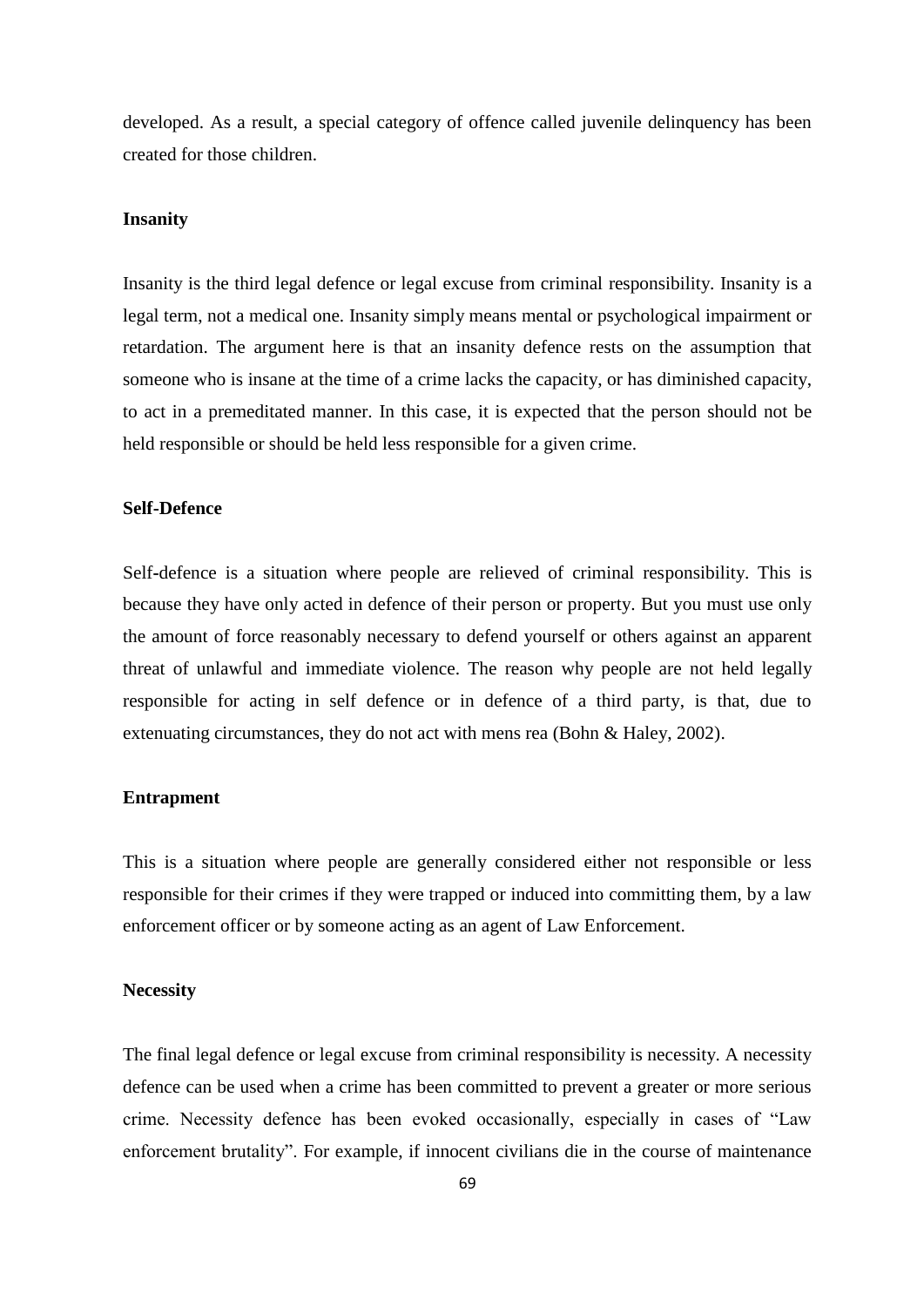of law and order by law enforcement agents, such law-enforcement agents can be made to be less responsible for the crime of killing them as it was done in the process of discharging their duty. As such, they will not be criminally responsible.

## **5. Causation**

This is a process where the criminal act must lead directly to harm without a long delay. It is a causal relationship between the legally forbidden harm and the actus reus. The purpose of the requirement of causation is to prevent people from facing the threat of criminal charges for the rest of their lives. When the cause of a crime is known, it makes it possible to understand the intricacies surrounding its commission.

#### **6. Concurrence**

For any act to be considered crime there must be concurrence between actus reus and mens rea. In other words, the criminal conduct and the criminal intent must occur together. For example, if you invite a plumber to your house to repair your water closet, and that plumber on his way out, picks your property (mobile phone/silverware) and leaves. In this situation, you cannot accuse the plumber of being guilty of entering your house illegally (trespass), because that was not his initial intention. However, the plumber can be found guilty of stealing the mobile phone.

#### **7. Punishment**

This is the last of the ideal legal elements of crime. For any behaviour to be considered a crime there must be a statutory provision for a punishment or at least the threat of punishment. The threat of punishment and actual punishment is usually directed at crime and illegal acts and not innocent behavior.

#### **Self Assessment Exercise (SAE) 1**

What does the term crime mean to you?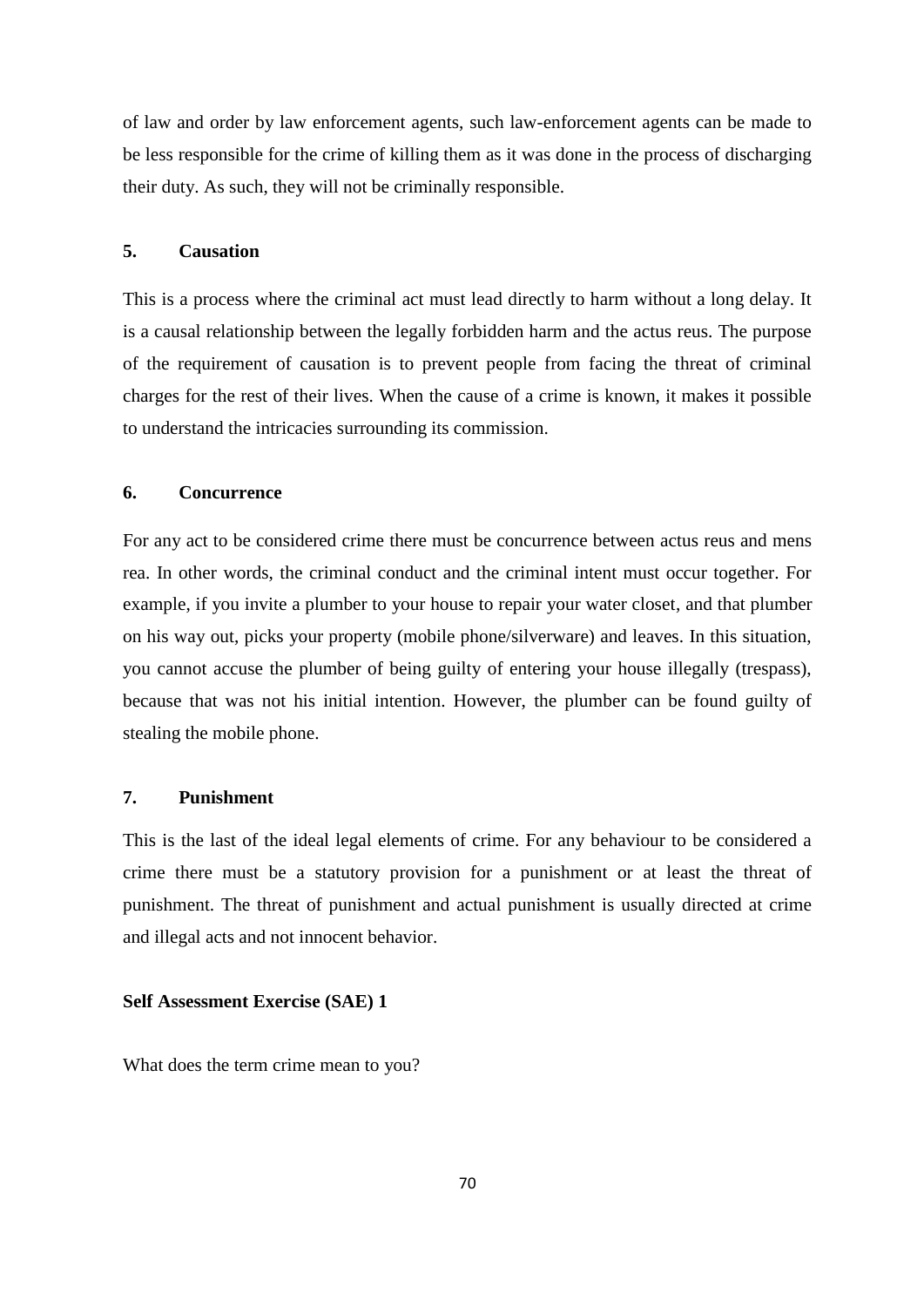#### **3.2 Definition of Crime**

The definition of the word "Crime may vary at particular periods in the same country or in different countries. Criminologists have agreed broadly however that a crime is what each society by its laws says is a conduct which breaches the social, moral or other norms of the society and is therefore resented by the said society. In order to express the resentment or criticism of the conduct, the society punishes in one form or another such conduct under the criminal law of the society.

Dambazau (1994) defined crime as an act or omission against public interest and which is prescribed by law enacted by the legislature in the overall interests of the society, and to which prescribed punishment is attached in the event of violation. According to him, it involves four major principles which are public wrong, moral wrong, legally pronounced and punishment for the criminals.

Crime is also seen as a violation of the rules agreed to be respected by all members of the society, and upon which the rest members of the society sanction those guilty of the violation. It is for the same reason that the legal system views crime as a public and moral wrong (Dambazau, 1994).

A normative definition views crime as deviant behaviour that violates prevailing norms, specifically, cultural standards prescribing how humans ought to behave. This approach considers the complex realities surrounding the concept of crime and seeks to understand how changing social, political, psychological, and economic conditions may affect the current definitions of crime and the form of the legal, law enforcement, and penal responses made by the State. These structural realities are fluid and often contentious. For example, as cultures change and the political environment shifts, behavior may be criminalized or decriminalised, which will directly affect the statistical crime rates, determine the allocation of resources for the enforcement of such laws, and influence the general public opinion.

From the sociological point of view, a crime is seen as an "antisocial" behaviour and encompasses in its preview many acts the conventional lawyer may not regard as anything more than minor deviation behaviours.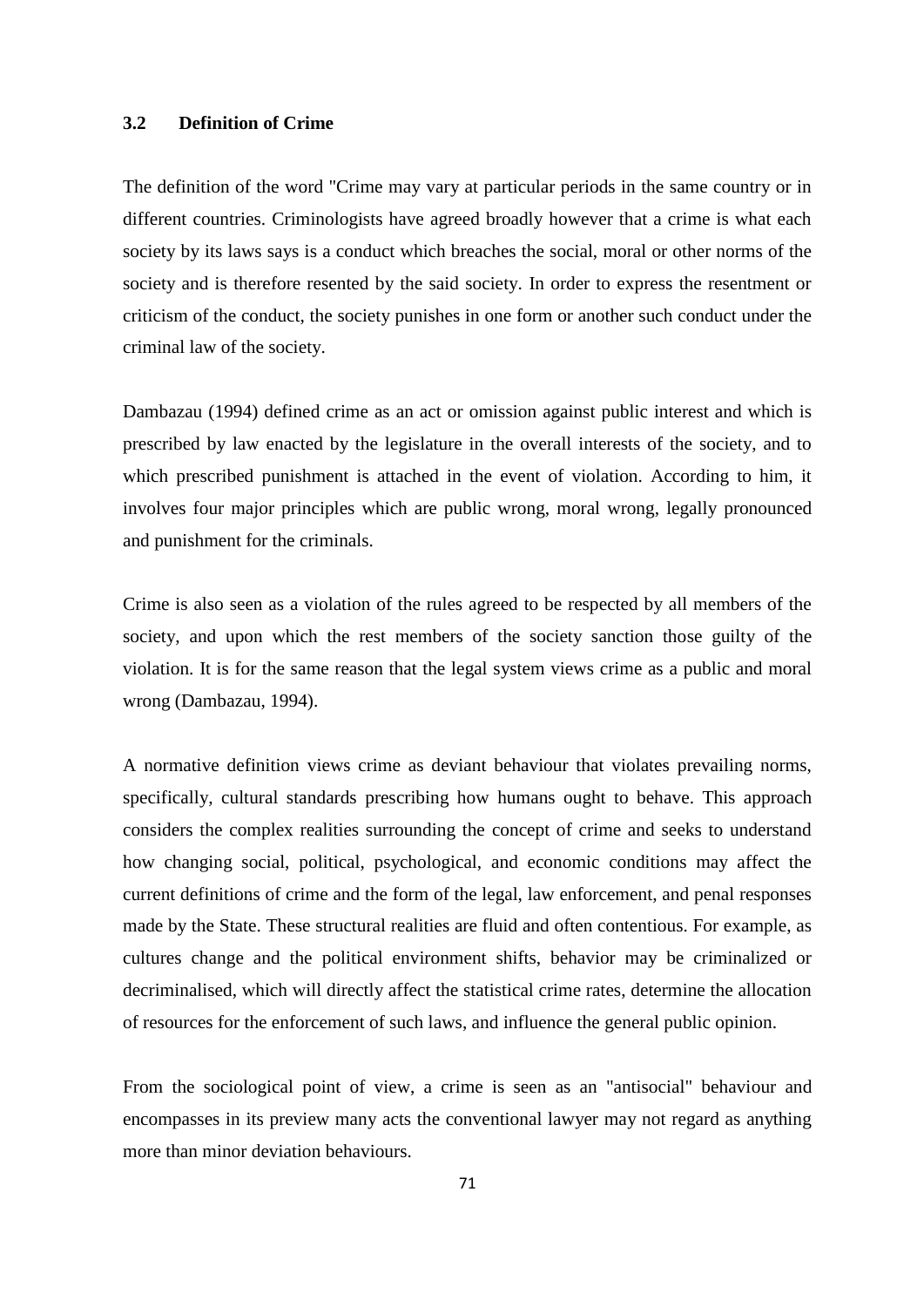From the legal approach, crime is treated or defined as essentially a legal concept and therefore best understood by reference to law.

It is submitted that the second approach is preferable as it eliminates from serious consideration other vices that rightly belong to and should be the concern of other disciplines. For instance, lying simpliciter is undoubtedly a vice and a sin against all religions but short of stirring public disorder, it should not be an area for legal legislation.

Taking, therefore, as our reference point the second approach we find section of the Criminal Code defining offences (or crimes) as: "acts or omissions which render the person doing the act or making the omission liable to punishment under this code".

Recidivism: By estimating crime rates we want to predict recidivism. Recidivism is the future criminal offences following a previous offence and is defined through new arrests, new charges and new convictions. In general the best single predictor of recidivism is number and type of previous criminal offences, and these rates will vary due to age, gender and type of crime. Items such as prior youth or adult offences, present offences, charges or and arrests under the age of 16. As well, offence history is important -such as the use of a weapon, an assault on authority, sexual assault and impaired driving -in predicting future offences.

#### **Self Assessment Exercise (SAE) 2**

Discuss the various definitions of crime?

#### **4.0 CONCLUSION**

We have been able to explain what crime is or what constitutes a crime. The definition here may not be an exclusive one, reason being that most legal terms lack or suffer definitional problem. However, we made attempt to give working definition of the word Crime. Our major source was the criminal code, judicial pronouncements and other legal materials.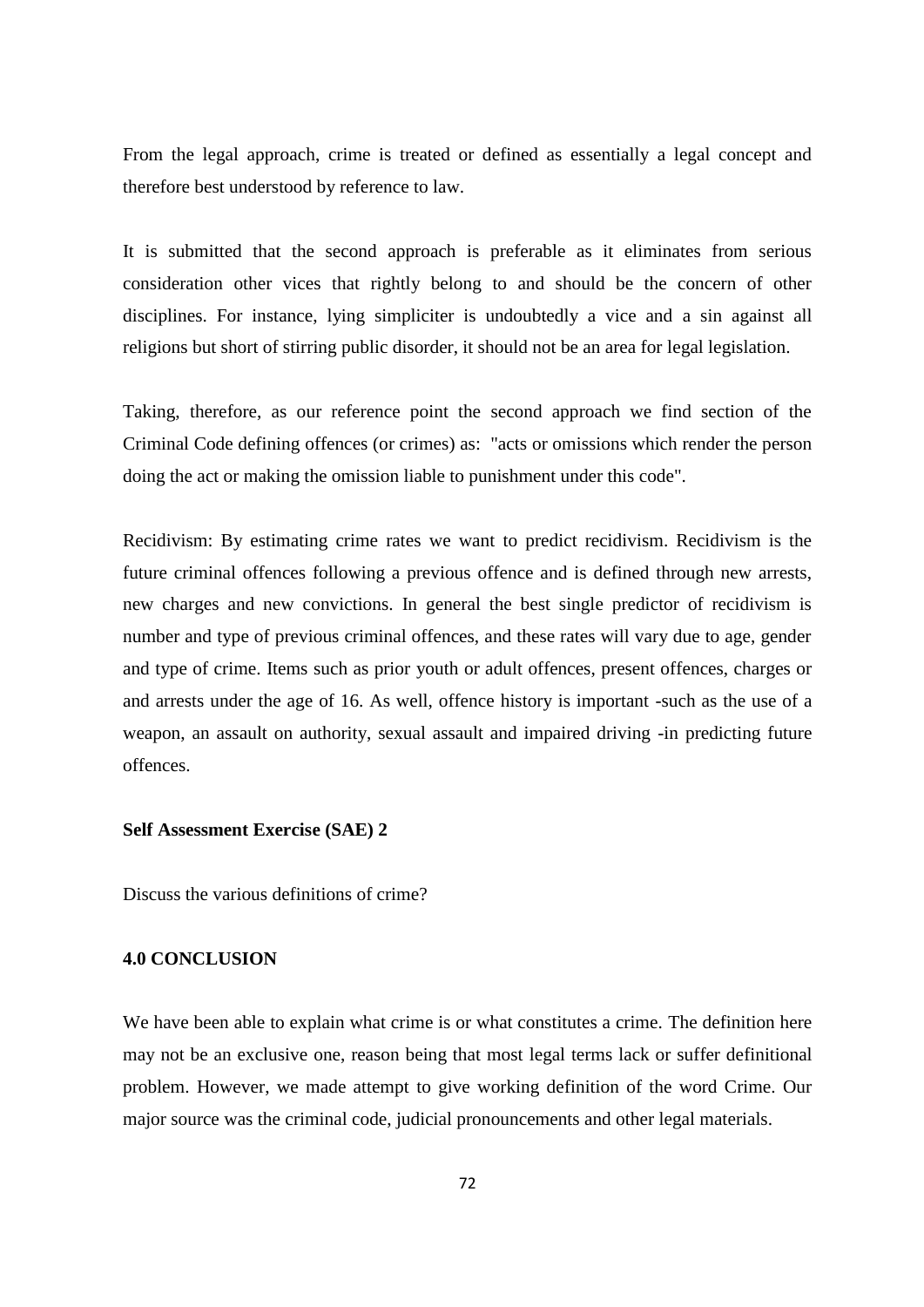### **5.0 SUMMARY**

In this unit, we dealt with the meaning or definition of Crime, the scope of criminal law, the elements of a crime. We concluded by examining the parties to a crime and the various methods of participating in criminal activities.

## **6.0 TUTOR- MARKED ASSIGNMENT**

- 1. Attempt a statutory and judicial definition of the word Crime.
- 2. Discuss and proffer solutions to how Criminal activities can be eliminated from the Nigerian society.

## **7.0 REFERENCE/FURTHER READINGS**

Dambazau, A (1994). Evaluation of past policy Measures for solving Unemployment problems. Bullion publication of the Central Bank of Nigeria 25 (4) 6-12.

Manhelm, H. (1946) Criminal Justice and Social Reconstruction London: p. 5

Okonkwo & Naish (1980) Criminal Law in Nigeria, London p. 19

Mills, John Stuart (1899) Essays on Liberty, London: Chapter 1

The Nigerian Constitution of the Federal Republic (1999)

Chukkol, Kharisu Sufiyan (1989), The Law of Crimes in Nigeria. Zaria: Ahmadu Bello University Press.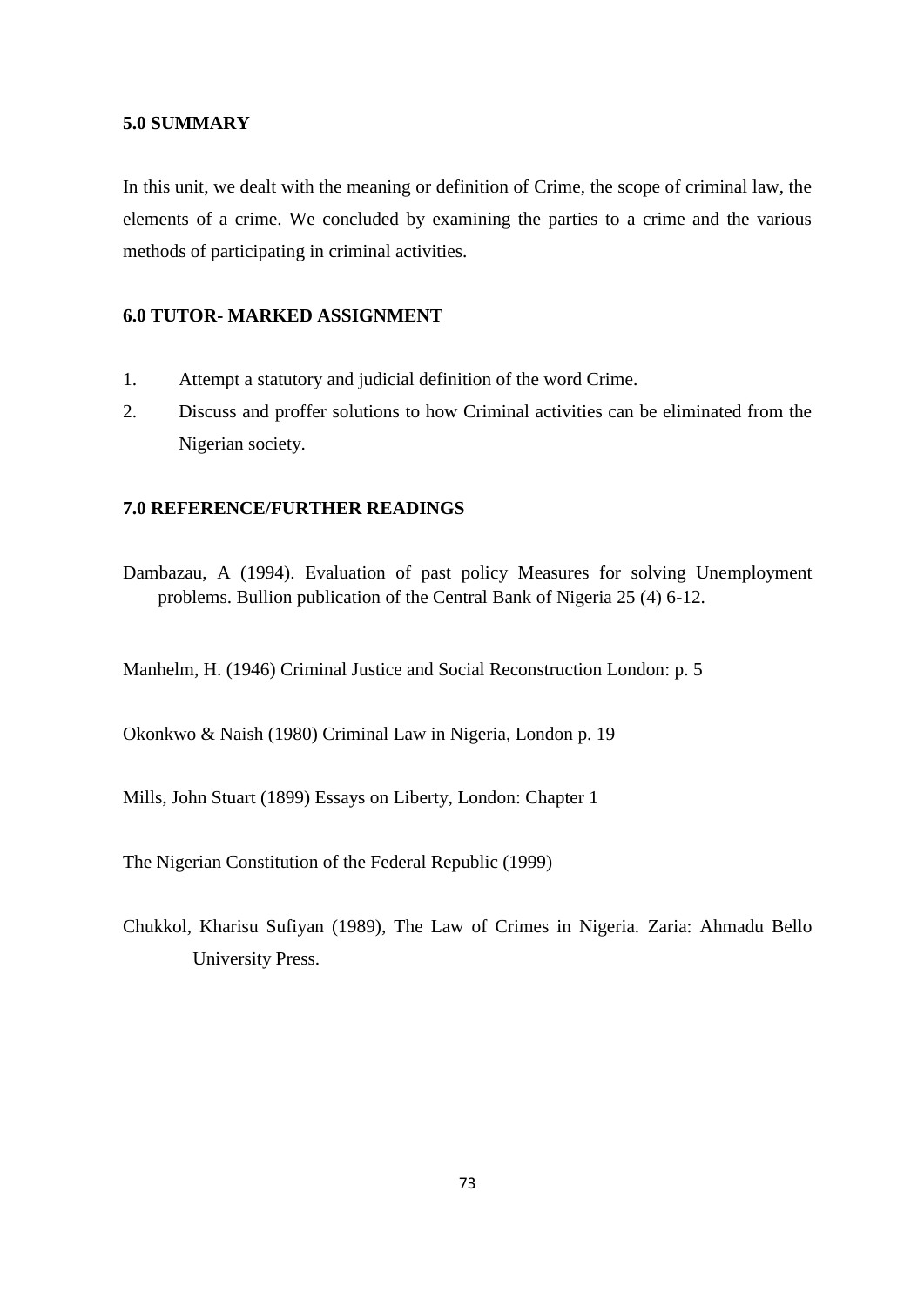### **UNIT 2 HISTORY OF CRIME**

### **CONTENTS**

- 1.0 Introduction
- 2.0 Objectives
- 3.0 Main Content
	- 3.1 History of Crime
	- 3.2 Reasons for Crime
	- 3.3 Risk Factors
- 4.0 Conclusion
- 5.0 Summary
- 6.0 Tutor**-**Marked Assignments
- 7.0 Reference/further readings

## **1.0 INTRODUCTION**

Crime is an ever**-**present incident that occurs everywhere and at the same time a crucial issue in human existence, spans time, age and space. Crime has local, national and international variants. In this unit we will critically examine the nuances surrounding the source of crime, its precursors and risk factors for its existence in human society.

\Crime is an ever**-**present incident that occurs everywhere and at the same time a crucial issue in human existence, spans time, age and space.

## **2.0 OBJECTIVES:**

At the end of this unit, you shall be able to: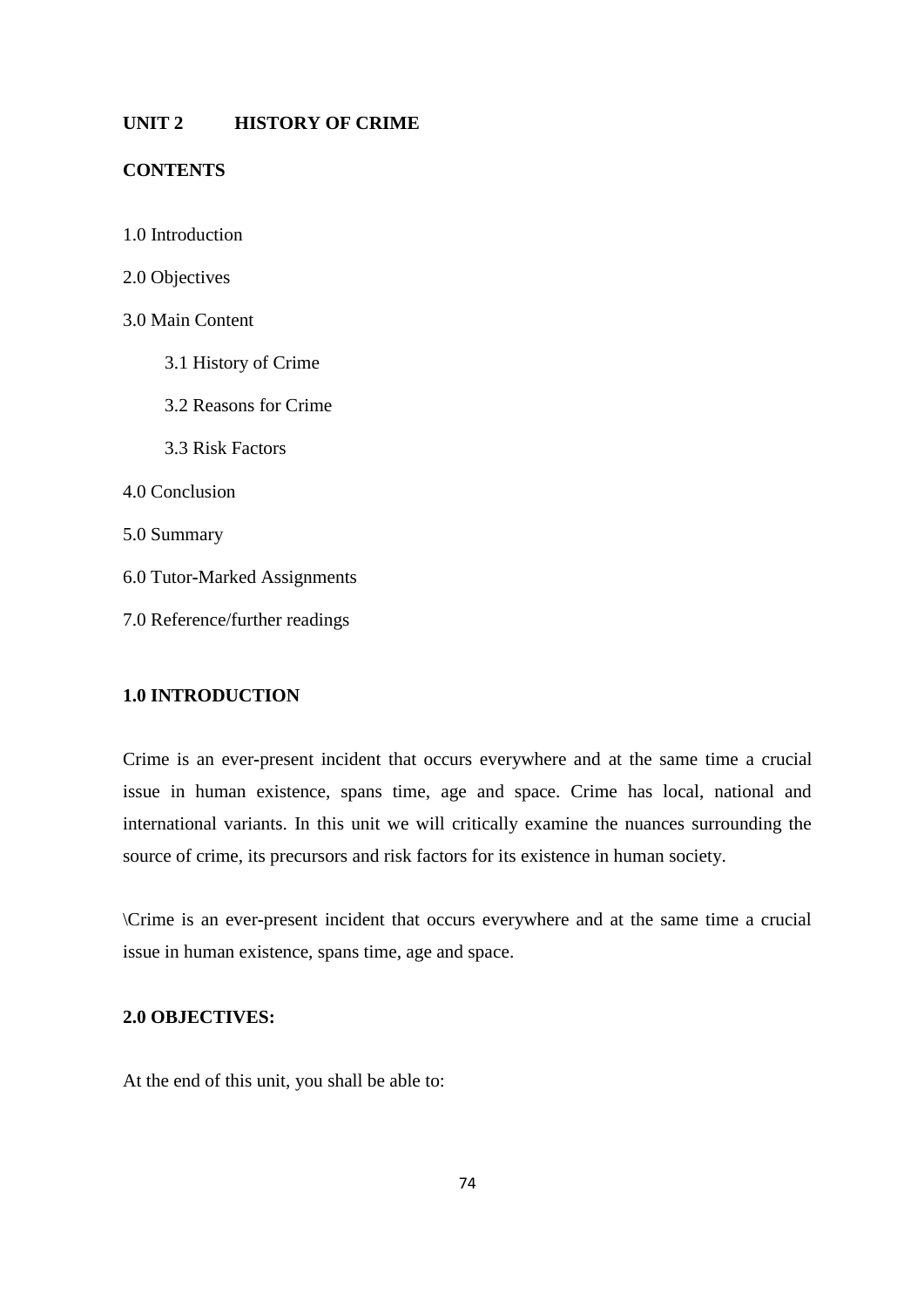Explain the origin of crime. Identify the causes of crime and have a better understanding of the type of crime in human society; and the precursors of crime in society.

## **3.0 MAIN CONTENT**

#### **3.1 History of Crime**

Crime is as old as man itself, from the primitive to modern period. Early thoughts about illegal behaviour were either linked to religion or property. Sin, morality and sacrilege were the business of the church who took a key role in a societal regulation which focused on biblical ideas. On this basis the origin of crime is connected with religious beliefs.

According to biblical accounts, the first crime was committed by Adam and Eve when they disobeyed God and ate the fruit of the knowledge of good and evil thus contravening a law. The second crime was the murder of Abel by Cain. Other crimes followed which led to the destruction of the earth by a flood. Other religious literatures seem to have similar stories about how crime started.

Some religious communities regard sin as a crime; some may even highlight the crime of sin very early in legendary or mythological accounts of origins, for examples the story of Adam and Eve and the theory of original sin.

However, the earliest known civilizations had codes of law, containing both civil and penal rules mixed together, though not always in recorded form. The Sumerians produced the earliest surviving written codes. Successive legal codes in Babylon, including the code of Hammurabi (c. 1790 BC), reflected Mesopotamian society's belief that law derived from the will of the gods (Oppenheim, 1964). Many states at this time functioned as theocracies, with codes of conduct largely religious in origin or reference. In the Sanskrit texts of Dharmasastra (c. 1250 BC), issues such as legal and religious duties, code of conduct, penalties and remedies, etc. have been discussed and forms one of the elaborate and earliest source of legal code (Olivelle, 2004).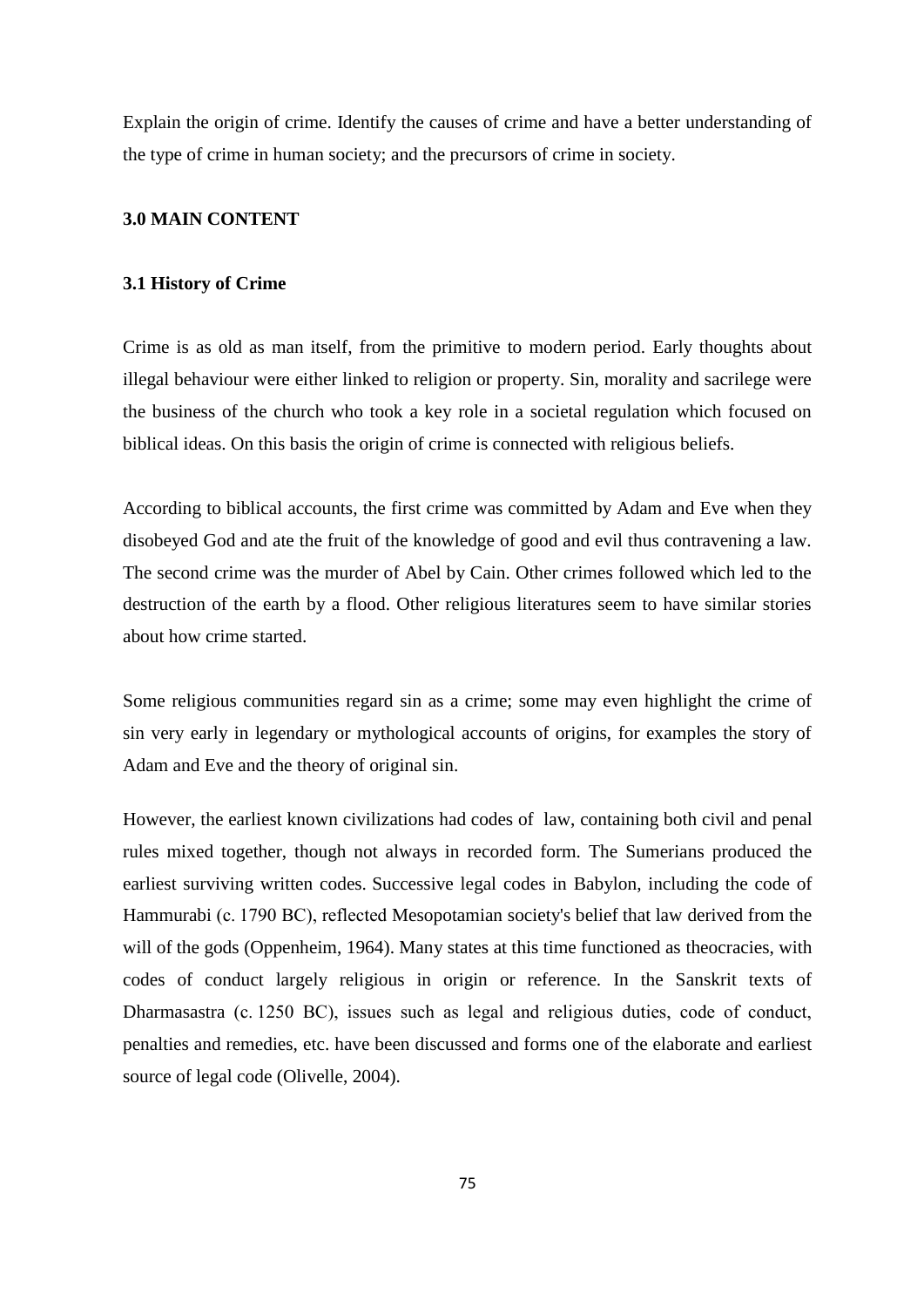Sir Henry Maine studied the ancient codes available in his day, and failed to find any criminal law in the "modern" sense of the word. While modern systems distinguish between offences against the "state" or "community", and offences against the "individual", the socalled penal law of ancient communities did not deal with "crimes" (Latin: *crimina*), but with "wrongs" (Latin: *delicta*). Thus the Hellenic laws treated all forms of theft, assault, rape and murder as private wrongs, and left action for enforcement up to the victims or their survivors. The earliest systems seem to have lacked formal courts (Gagarin, 1986).

The Romans systematized law and applied their system across the Roman Empire. Again, the initial rules of Roman law regarded assaults as a matter of private compensation. Assault and violent robbery involved trespass as to the *pater's* property.

The development of sociological thought from the 19th century onwards prompted some fresh views on crime and criminality, and fostered the beginnings of criminology as a study of crime in society. In the 20th century, Micheal Foucault in Discipline and Punishment made a study of criminalization as a coercive method of state control.

### **Self Assessment Exercise (SAE) 1**

Give a brief history about the origin of crime

#### **3.2 Reasons for Crime**

Various reasons have been adduced for the prevalence of crime in the society. Some of these reasons are:

Poverty Criminal tendencies of some individuals Pubic normlessness/environmental instability Poor administration of justice Religious fanaticism **Greed** Poor law enforcement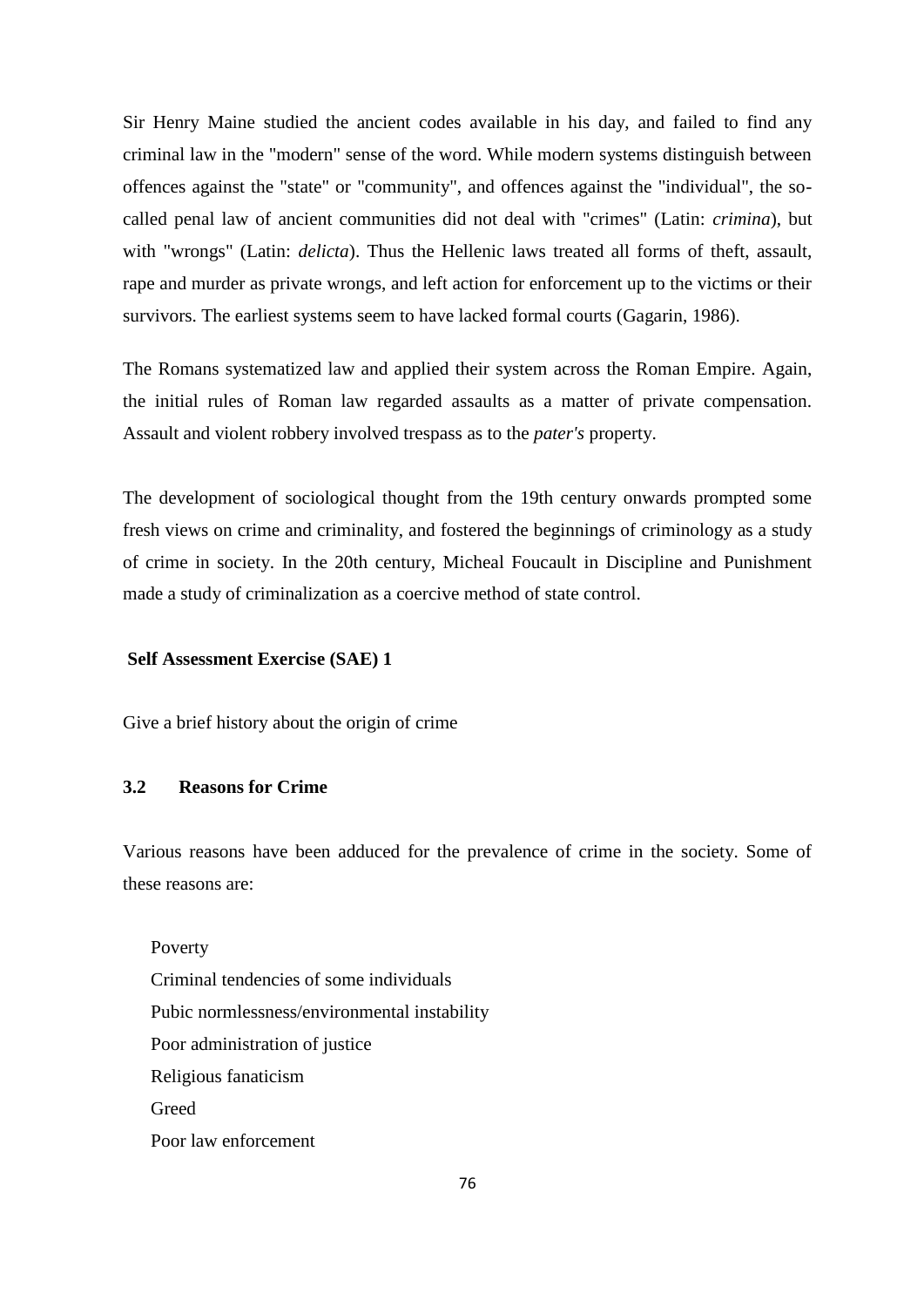Weak laws Poor socialization Mental instability Ignorance of the law

There are many complex and interconnected reasons for crime, which are summarized in three main categories:

### **Economic Factors/Poverty**

This is possibly one of the most tangible reasons why people commit crimes. Economic deprivation is seen as a major instigator in this regard. The problem of poverty apparently accounts for the bulk of crime due to such problems as unemployment and inadequate housing, physical and social infrastructures.

In addition to lack of financial resources, poverty manifests itself in a lack of educational opportunities, lack of gainful employment, poor housing, lack of hope etc. In a country where economic deprivation is rampant, it is common for people to engage in criminal acts. The hunger and poor economic conditions are what leads many people to invest themselves in criminal cases.

## **Social Environment**

Social root causes of crime are: inequality, lack of support to families/neigbourhoods, real or perceived inaccessibility to services, low value placed on children and individual's wellbeing and over exposure to television as a means of reaction.

## **Family Structures**

The families are exclusively placed in contributing to raising healthy responsible members of society. Family influence plays an undeniable role in shaping the society. The quality of family life is reflected in social behaviour. In families where violence is a way of life, a reflection of it is seen in the violent behaviour of children. Children living in violent homes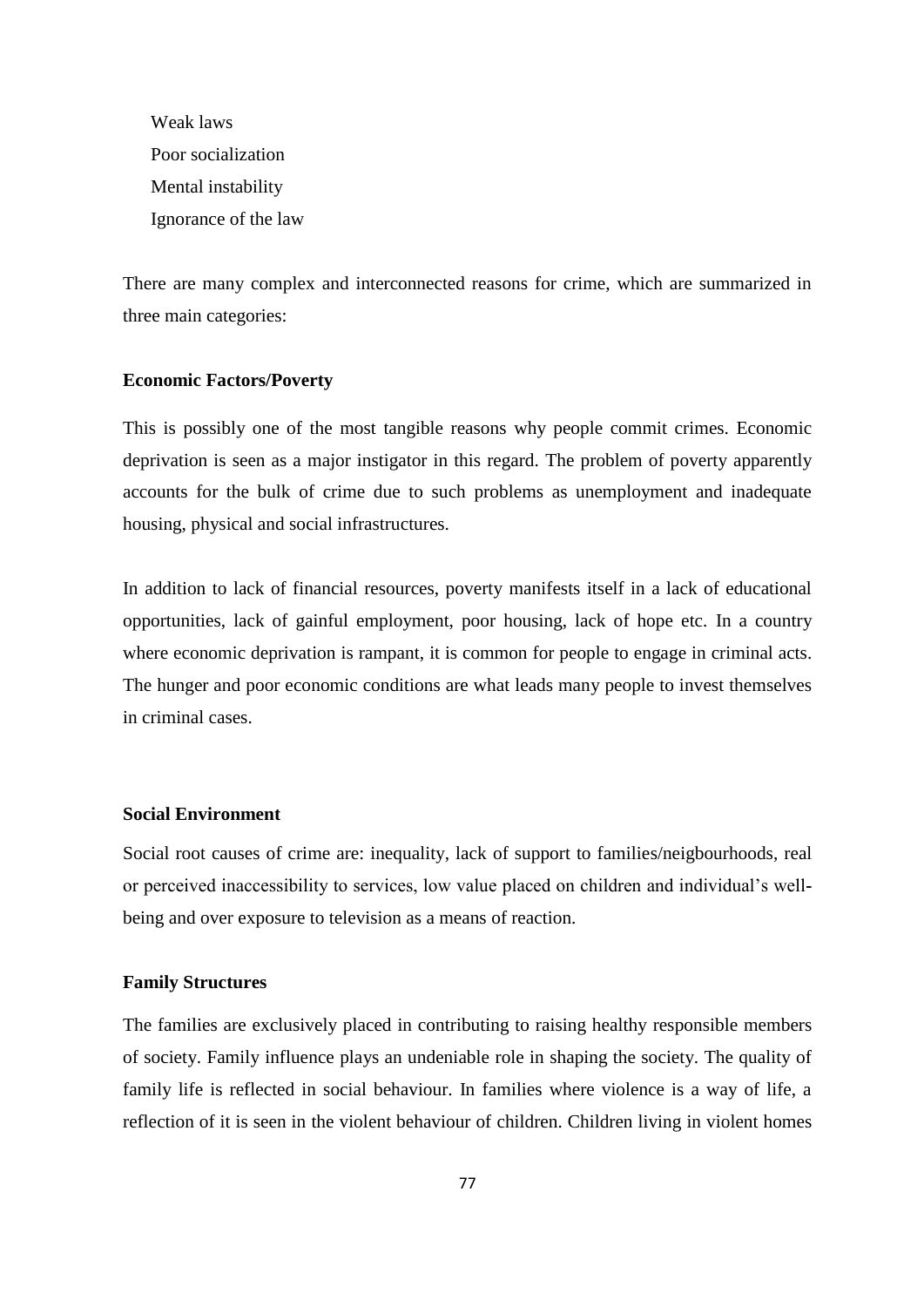are themselves more likely to become agents of violence as they grow up. These children naturally see violence as an instrument of inter**-**group relations

#### **Peer Pressure**

Pressure group is a new type of concern in the contemporary world. A lot of people commit crimes because they see a lot of their peers involving in such acts. Therefore, peer pressure is another infamous motive for why young people are compelled into joining the bandwagon. Peer group pressure and the age factor play an important role in determining youth involvement in crime.

The average age group of youth is between 15 and 25 years. Many youths of this age grade are at their most impressionistic and they tend to imitate easily. Thus, they are more easily manipulated and influenced by their peers, who encourage them to commit delinquent acts on the grounds that it enhances their status and commitment in the society (Tamuno, 1991).

#### **Drugs**

The prevailing culture of drug abuse has in no small way contributed to the upsurge in youth crime. Hard drugs such as heroin, marijuana and cocaine are often found in the possession of youths. Violent clashes often occur under the influence of alcohol and other mind disturbing drugs. There is no doubt that abuse of drugs, such as cocaine, and overindulgence in alcoholic drinks, such as gin and whisky, alter the state of the user's mind and predispose it to crime.

#### **Unemployment**

Unemployment in many countries is often the main reason why so many people commit crimes. Unemployment is not just an issue relevant to the developing countries but equally common in developed countries. Unemployment rate in Nigeria especially among the youths is alarming with obvious effect on crime.

The large scale unemployment among youths is encouraging the development of street youths in Nigeria. The street youths, denied of legitimate means of livelihood, grow up in a culture that encourages criminal behaviour. More so, these youths are instrument of political thuggery used by politicians in the course of actualizing their political careers. This is also a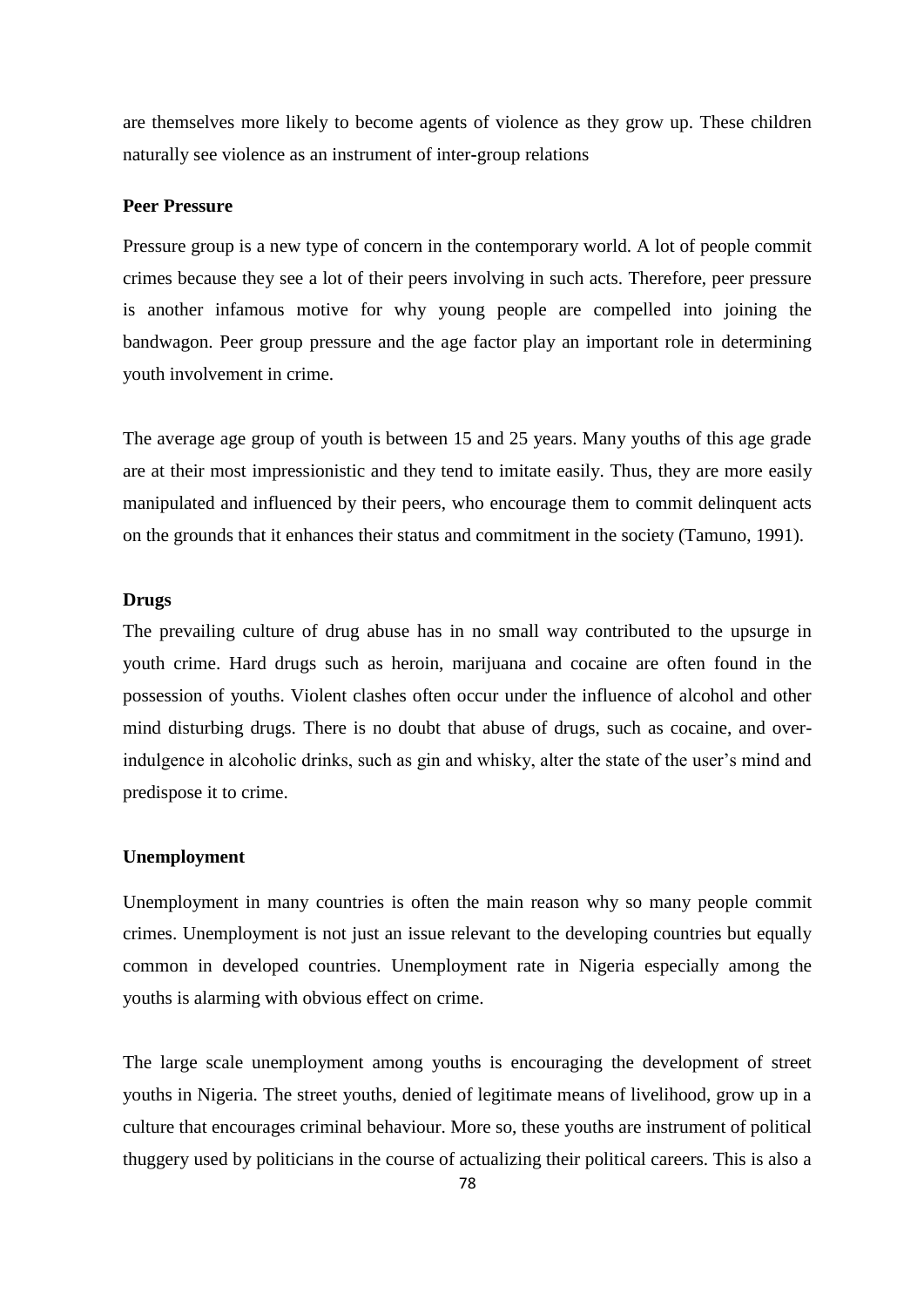result of unemployment. Armed robbery, stealing, pick pocketing, prostitution etc. are all manifestations of unemployment among youths.

### **Education**

Education plays a role in what becomes of an individual in their adulthood. Those who have the necessary education possess the skills needed to be employed and to fit in the ongoing society. Thus, many of the uneducated may find themselves unemployed, living in substandard housing and in impoverished conditions, and as money becomes scarce, and many of them might be tempted to engage in criminal activities.

#### **Social and moral decadence**

Crime appears to be the symptoms of the social and moral decadence of the society in general. This decay manifests itself in the form of various social vices and ills epitomized by corruption, indiscipline, moral laxity and many other ills in the society.

Therefore, since youths in Nigeria, who do not exist in a vacuum, observe this unhealthy social environment and the breakdown in societal values and norms, it is from what they observe and the signals they perceive that they, in order to achieve what they perceive as societal goals, emulate the behaviour of the society. Thus, the society in this way can be seen as the source of crime for the youths merely reflect societal behaviour. In a society where persons who have achieved success through corruption are lauded, the signal sent to the youths is that corruption is an acceptable means of achieving success. This is of course reflected in crime.

### **Deprivation**

This is another major reason for crime rates increasing every day. In countries where there is economic deprivation of even the basic rights, it is common for people to revolt and transition into doing notorious activities. Furthermore in small communities it is common for people to engage in fights over land, property, wealth etc. Therefore to get their voices heard, many people commit crimes for the world to see what they've done. Especially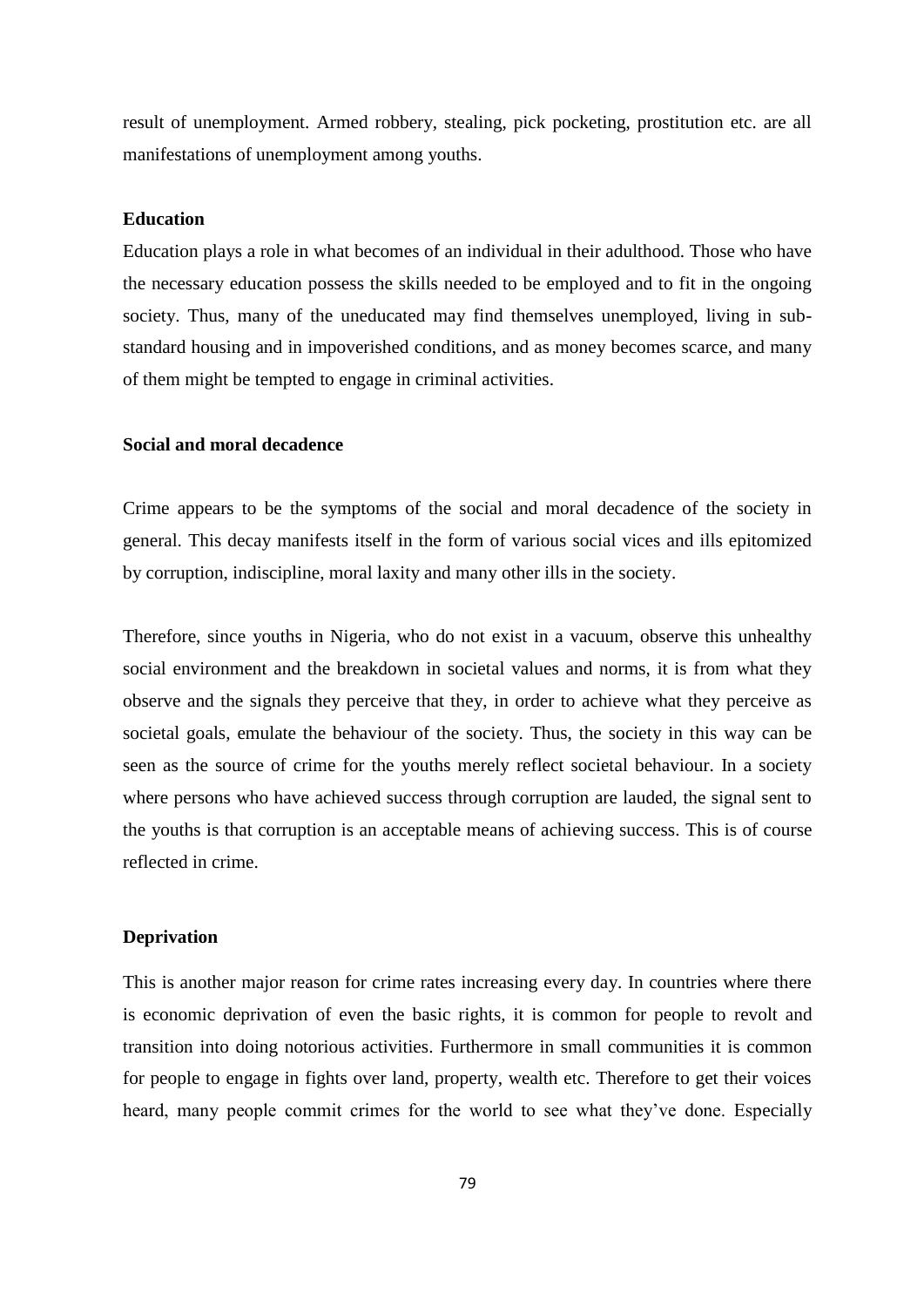during election campaigns, it is common for angry people to destroy cars, houses and properties to tell the government how cruel they can be if not entitled to their rights.

#### **Unfair judicial system**

People who are not served justice become hostile and often engage in crimes. Though most of the courts of law try to do their best in the light of available evidence and all, but sometimes the innocent are proven guilty in the court which compels them to show the ugly side of their personality to the world. As many as thousands of people blame the judicial system as unfair and commit crimes. Many often kill the members of the winning party when justice is not served to them. In many developing countries, it is common for people in small communities to kill each other based on simple issues.

#### **Self Assessment Exercise (SAE) 2**

Write short notes on the reasons for crime.

## **3.3 Risk factors for Crime**

A risk factor for criminality is anything in a person's psychology, developmental or family history that may increase the likelihood that he/she will become involved at some point in criminal activities. A protective factor is anything in a person's biology, psychology, developmental or family history that will decrease the likelihood that e/she will become involved in criminal activity.

Risk factors generally include: lower class origin, family of origin, poor personal temperament, lower aptitude, early behavioural histories, poor parenting, school based factors, poor educational/vocational/socioeconomic achievement, poor interpersonal relationships, antisocial associates which support crime, antisocial attitudes/values/beliefs and feelings and psychopathology.

When several risk factors are combined, there is a higher probability that crime occurs. The following are some of the risk factors for commission of crime in the society.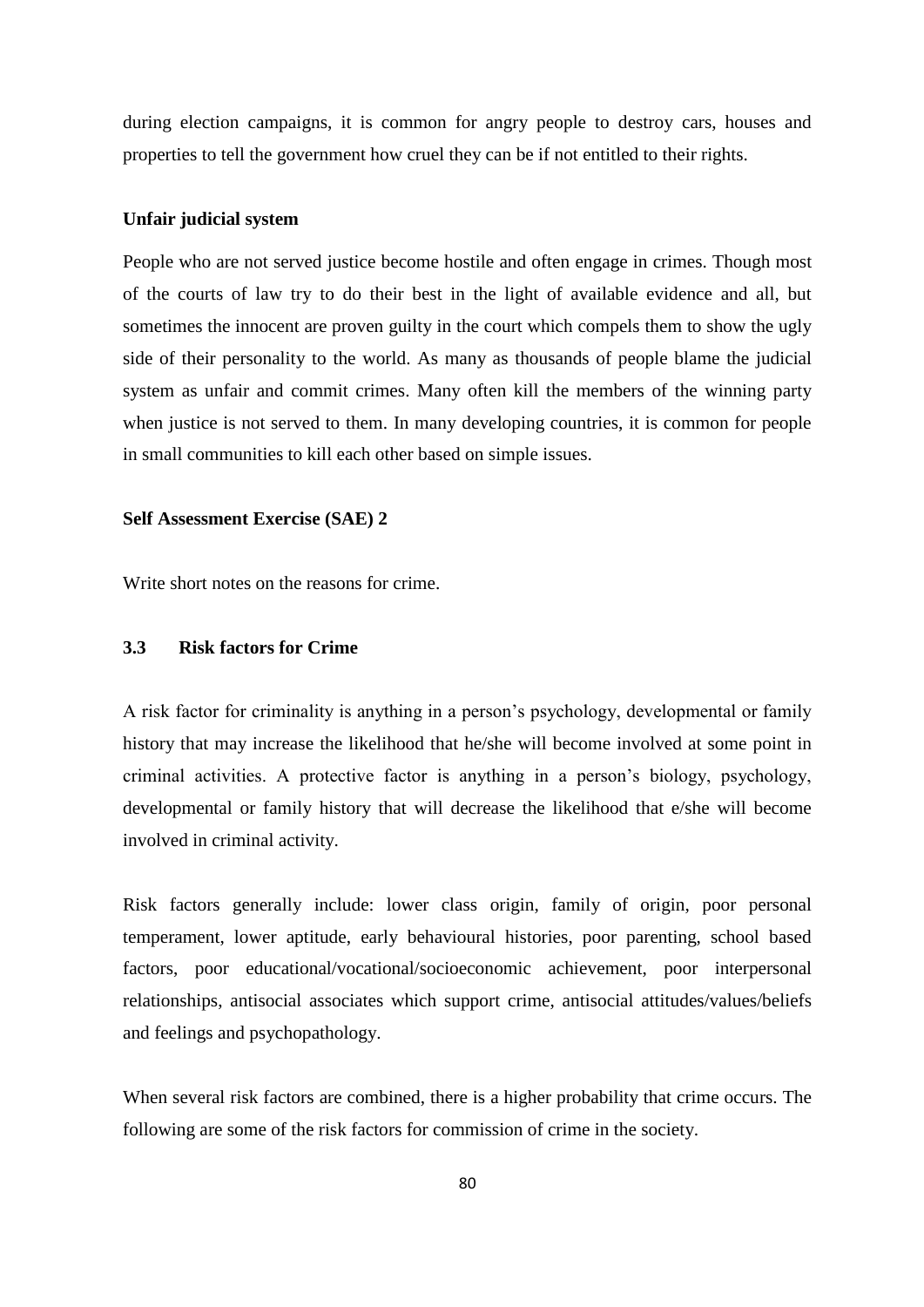- 1. Occasional and Persistent Delinquents: Persistent offenders engage in criminal behaviour earlier and continue longer.
- 2. High Crime Areas: Cities are more prone to crime than the rural areas.
- 3. Gender: Males have tendencies to commit crime than females.
- 4. Persistent Unemployment: This often creates a sense of despair and can provoke angry expression including theft, substance and alcohol abuse.
- 5. Frustration: The chances are high that frustration leads to crime. A frustrated individual is likely to inflict his aggression on the society.
- 6. Social and moral decadence: prevalence of crime appears to be the symptoms of the social and moral decadence of the Nigerian society in general. This decay manifests itself in the form of various social vices and ills epitomized by corruption, indiscipline, moral laxity and many other ills in the society.
- 7. Peer group influence: Peer group pressure and the age factor play an important role in determining involvement in crime.
- 8. Drug Abuse: The prevailing culture of drug abuse has in no small way contributed to the upsurge in crime. Hard drugs such as heroin, marijuana and cocaine are often found in the possession of criminals.

## **Self Assessment Exercise (SAE) 3**

Write short notes on the risk factors responsible for crime.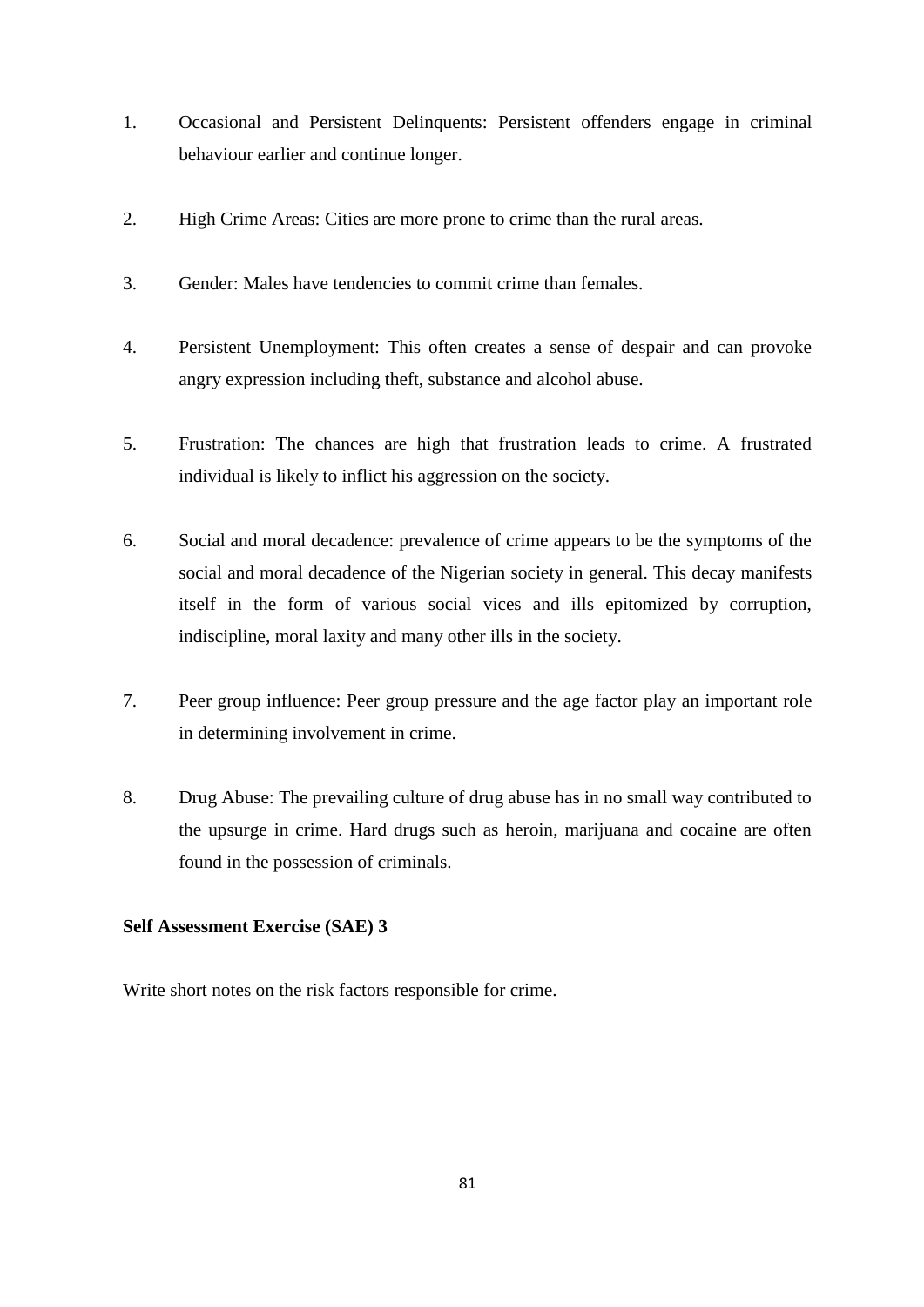### **4.0 CONCLUSION**

Crime variables are numerous. These variables are usually topical problems that affect the safety and security of the citizenry in different ways. It is necessary to have an idea of how these issues affect humanity and how they are applicable to the Nigerian context.

## **5.0 SUMMARY**

In this unit, we have been able to discuss crime from historical dimensions. We delved into issues ranging from history, causes and risk factors of crime. In the next unit, we shall critically examine the classification of crime.

## **6.0 TUTOR- MARKED ASSIGNMENT**

- 1. In your own words describe the origin of crime.
- 2. Write short notes on the reasons for crime.
- 3. What are the risk factors responsible for high crime rate in the society?

#### **7.0 REFERENCE/FURTHER READINGS**

Gagarin, M. (1986) Early Greek Law. London: University of California Press.

Olivelle, Patrick. 2004. The Law Code of Manu. New York: Oxford UP.

- Oppenheim, A. Leo (and Reiner, Erica as editor). (1964). Ancient Mesopotamia: Portrait of a Dead Civilization. Revised edition (September 15, 1977). Chicago: University of Chicago Press.
- Tanimu, B. (2006) Convicts" View of the Criminal Justice System in Nigeria, in the National Question and Some Selected Topical Issues on Nigeria, pp. 294 – 309.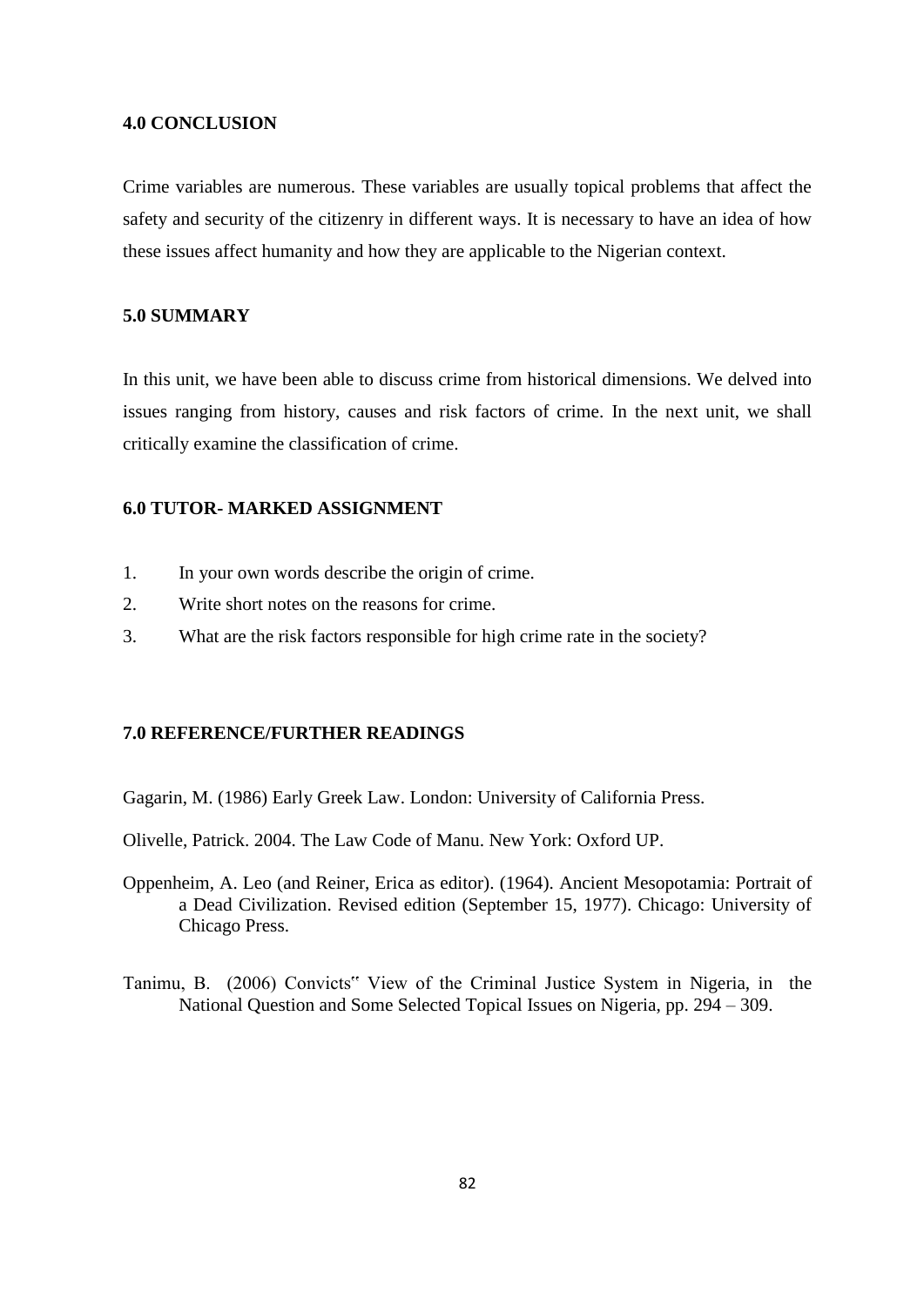## **UNIT 3 THEORIES OF CRIME**

## **CONTENTS**

- 1.0 Introduction
- 2.0 Objectives

## 3.0 Main Content

- 3.1 Anomie Theory
- 3.2 Social Learning Theory
- 3.3 Differential Association Theory
- 3.4 Rational Choice Theory
- 3.5Routine activity theory

#### 4.0 Conclusion

- 5.0 Summary
- 6.0 Tutor**-**Marked Assignments
- 7.0 Reference/further readings

## **1.0 INTRODUCTION**

Several theories abound on crime in the society. Such theories help in better understanding of the reasons and risk factors for crime. In this unit, you will be exposed to the different related theories of crime and their application.

## **2.0 OBJECTIVES**

At the end of this unit, you should be able to:

- i. Know related theories of crime
- ii. Identify the basic assumptions in crime theories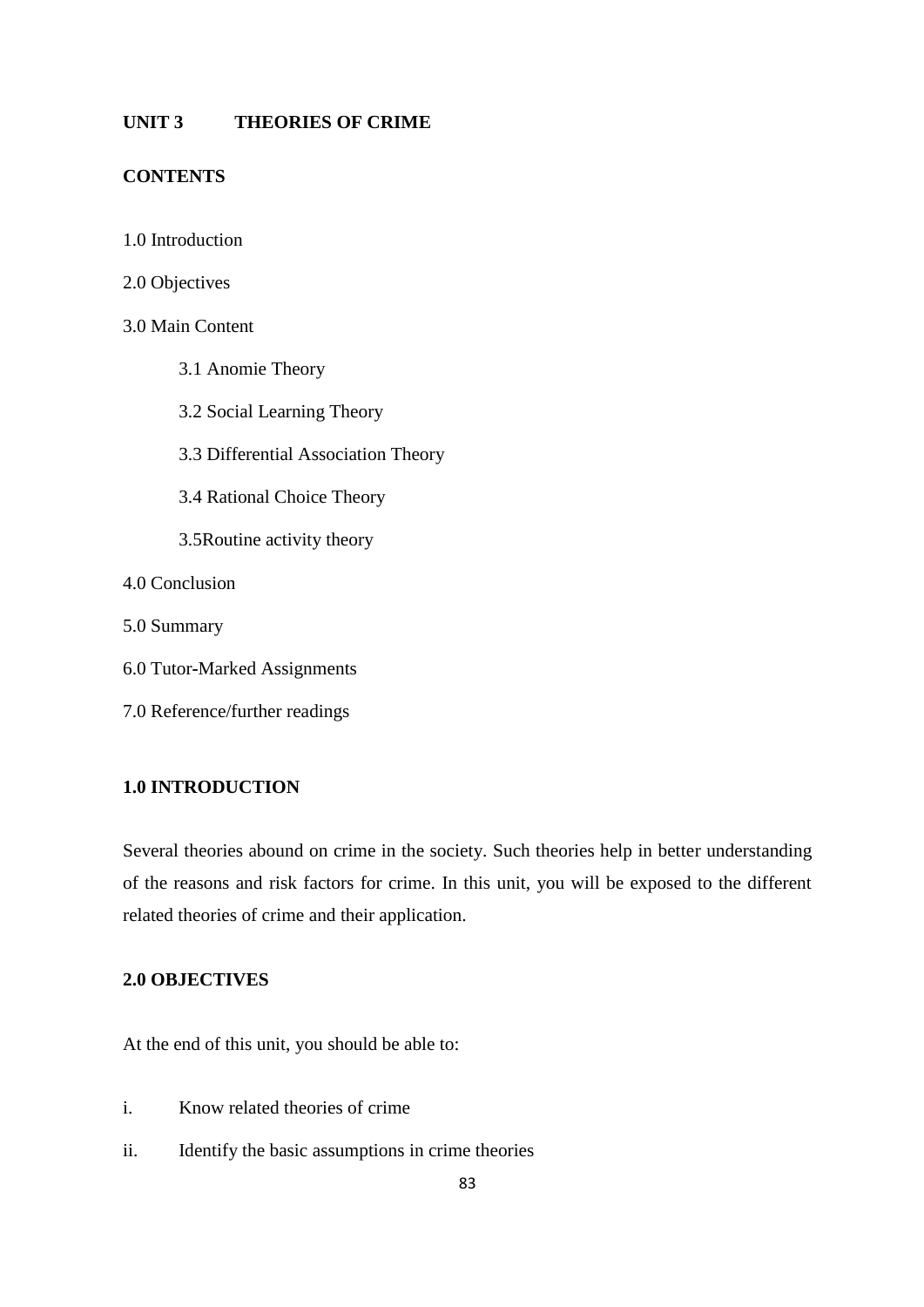- iii. Have a better understanding of reasons for crime;
- iv. Be able to apply theories to crime.

#### **3.0 MAIN CONTENT.**

#### **3.1 Anomie Theory**

Anomie theory was propounded by Merton (1963). He stated that all social and cultural structures are characterized by two elements that are inseparable in reality but may be categorized for analysis. First, the goals, which are the aspirations of all individuals in the society. These goals are those things that are worth striving for. Second are the means by which these goals may be obtained.

These are socially approved methods and involve the element of norms which are culturally defined. He further explained that when there is a focus on the goals to the virtual exclusion of the norms and when the socially approved means for obtaining those goals are not equally available to all, many will turn to unapproved and unacceptable means in order to achieve those goals. Merton thus designed a typology to describe the modes of adaptation that were available to those who react to society's goals and means. He identified five modes. They are; conformity, innovation, ritualism, retreatism and rebellion.

Conformity describes the acceptance of a society's goals and also its means. Innovation represents acceptance of the goals but rejection of the means for obtaining the goals. Ritualism is rejection of the goals but acceptance of the means. Retreatism is the rejection of both the goals and the means of society while rebellion is characterized by a rejection of the goals and means of the society and an attempt to establish a new social order.

Merton suggests that people may respond to a discrepancy between approved goals and approved methods of reaching them in one of five different ways, depending on their acceptance or rejection of the goals or the means (see the table below).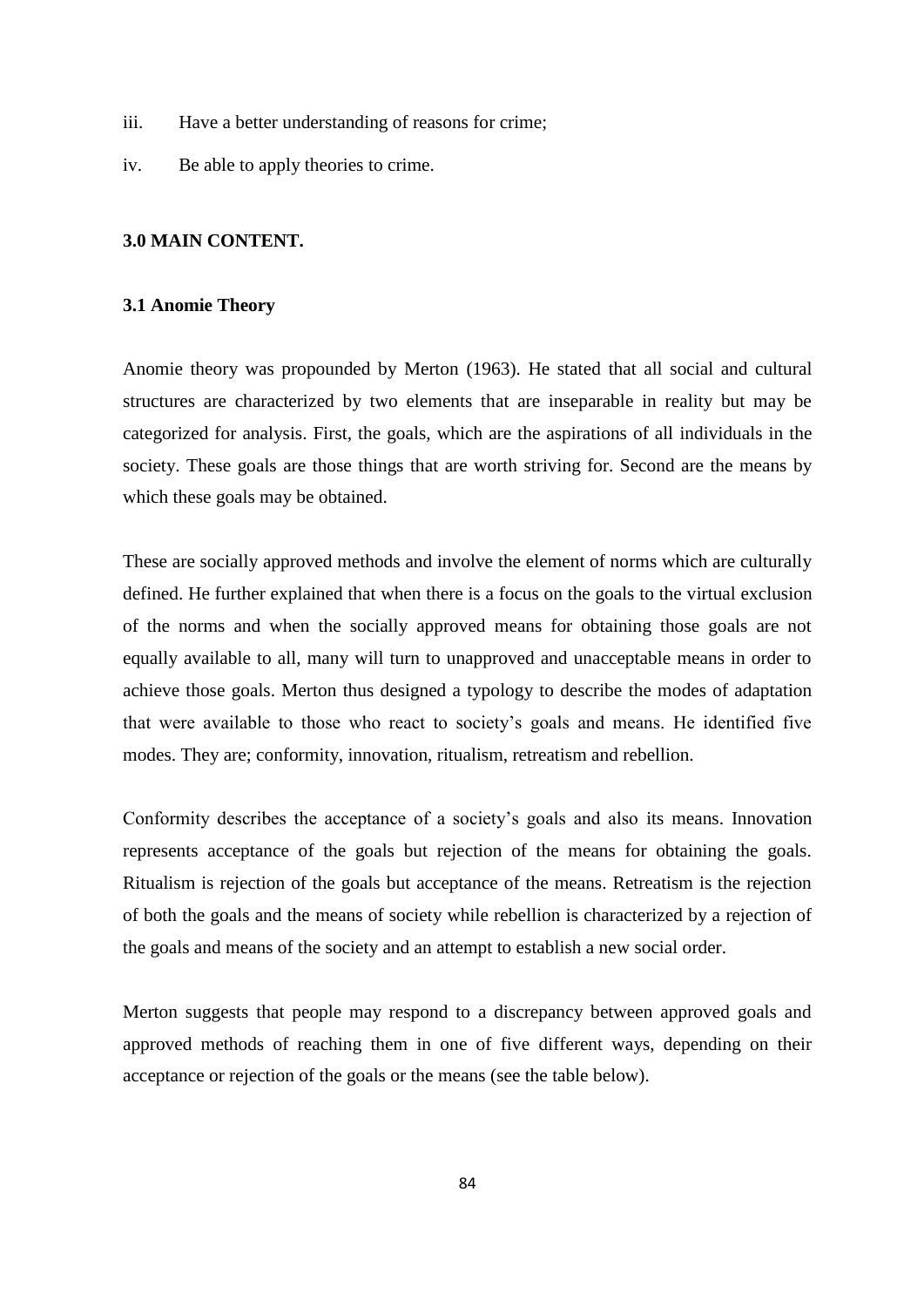| Modes of<br>adaptation | Accepts culturally approved goals | culturally<br>Accepts<br>approved means             |
|------------------------|-----------------------------------|-----------------------------------------------------|
| 1 Conformity           | $Yes +$                           | $Yes +$                                             |
| 2 Innovation           | $Yes +$                           | $No -$                                              |
| 3 Ritualism            | $No -$                            | $Yes +$                                             |
| 4 Retreatism           | $No -$                            | $No -$                                              |
| 5 Rebellion            | $No +$ -(creates new goals)       | $\text{No} + \text{-}$ (creates new means<br>goals) |

### **Typology of Adaptation**

Source: Adapted from Robert, K.M. (1968) Social Theory and Social Structure. New York: Free Press, p.194.

Based on Merton's theory, the following explanation is relevant. Conformity occurs when people accept both the approved goals and the approved means as success and generally use approved means even if they are unsuccessful. Innovation occurs when people accept the approved goals but resort to disapproved means. Thus, the most common form of deviance occurs, for example, when a student wants to pass a test but resorts to cheating or when a woman wants to earn money but becomes a prostitute.

Ritualism occurs when people abandon the goals as irrelevant to their lives but still accept and compulsorily enact the means. The classic example is the bureaucrat who becomes obsessed with petty rules and procedures, losing sight of the objectives that the rules are designed to achieve. Retreatism occurs when people abandon both the approved goals and the approved means of achieving them. The retreatist is the "double failure" in the eye of society-the vagrant, the chronic narcotics addict, the "skid-row bum." Rebellion occurs when people reject both the approved goals and means and then substitute with new but disapproved ones, instead. The rebel, for example, may reject the goal of personal wealth and a business career as the way to achieve it and turn instead to a goal of social equality to be achieved through revolution.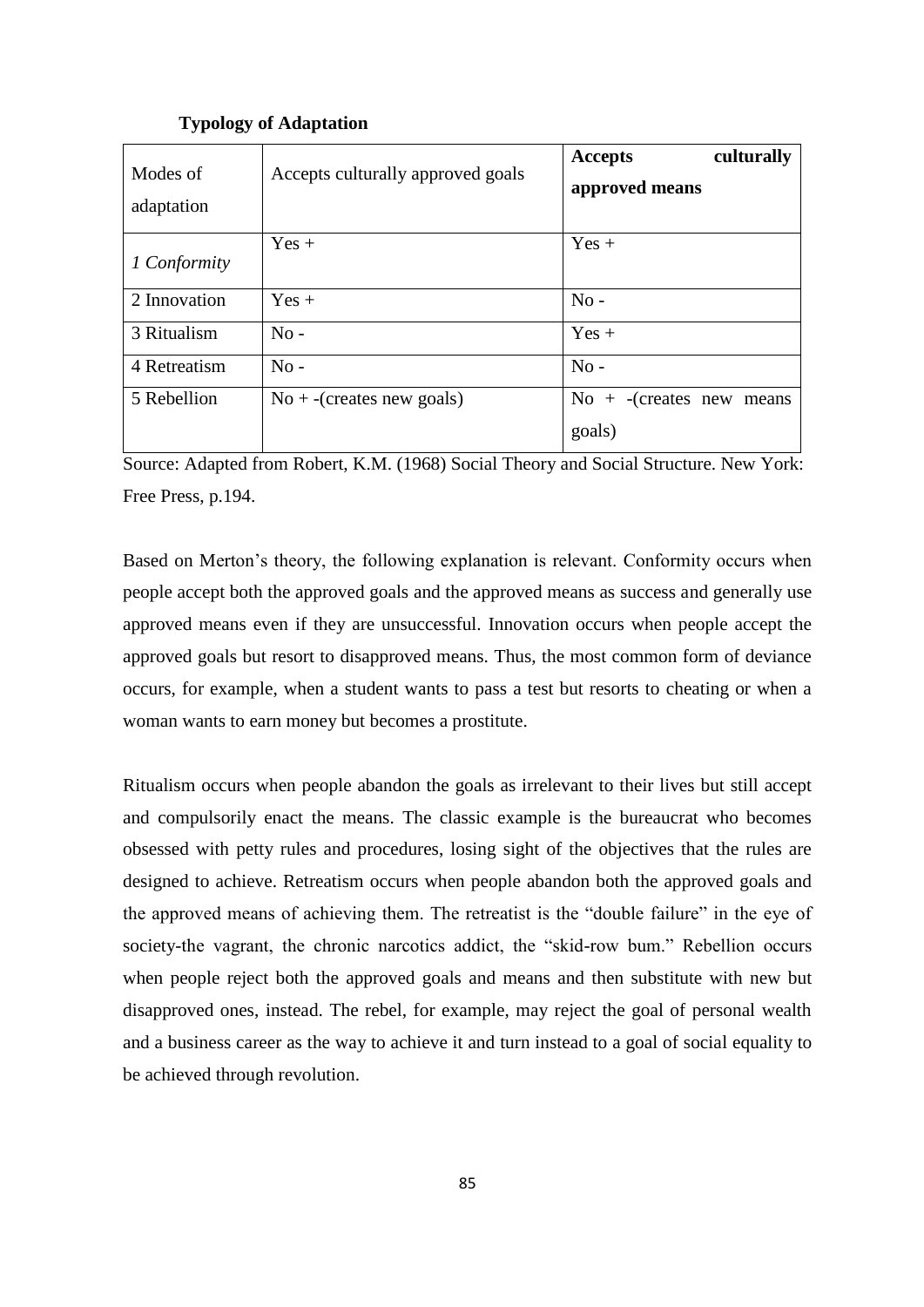As aforementioned, Merton suggests that people might respond to a discrepancy between approved goals and approved methods of reaching them in one of five different ways. However, the number two, "innovation," occurs when people accept the approved goals but resort to disapproved means. This is applicable to the family, children and the society. For instance, parents accept the approved goals of money, rich home, a better living standard, but they may resort to disapproved means of acquiring these goals. Some parents may not send their children to school, instead their children may be sent to hawk on the street, work at a plantation farm or work in a factory because of little wages they are paid. In this way, they (the parents) innovate a way to acquire the approved goals but disagree with the means of acquiring the goals.

The effect of this is that children may be exposed to other risk factors that may undermine their normal development. The result of this is abnormal behaviour. For example, a child may learn to be a criminal in the process of hawking or the girl child may become a prostitute or be impregnated. However, as parts of the weaknesses of the theory is that it over looks several key factors including the important role of factors such as the place of mentor, resilience of the abused child or the child coping strategies.

#### **Self Assessment Exercise (SAE) 1**

Briefly discuss Anomie theory of crime

### **3.2 Social Learning Theory**

Albert Bandura (1977), influenced by Hull and Skinner's social learning experiences, propounded the Observational/Social Learning Theory. According to the theory, the majority of the habits we form during our lifetimes are acquired by observing and imitating other people. According to Bandura, much complex behaviour could never be learned unless people are exposed to some other humans who modelled them. Thus, observational learning permits human to acquire many new responses in settings where their 'models' are simply pursuing their own interests and are not trying to teach anyone anything.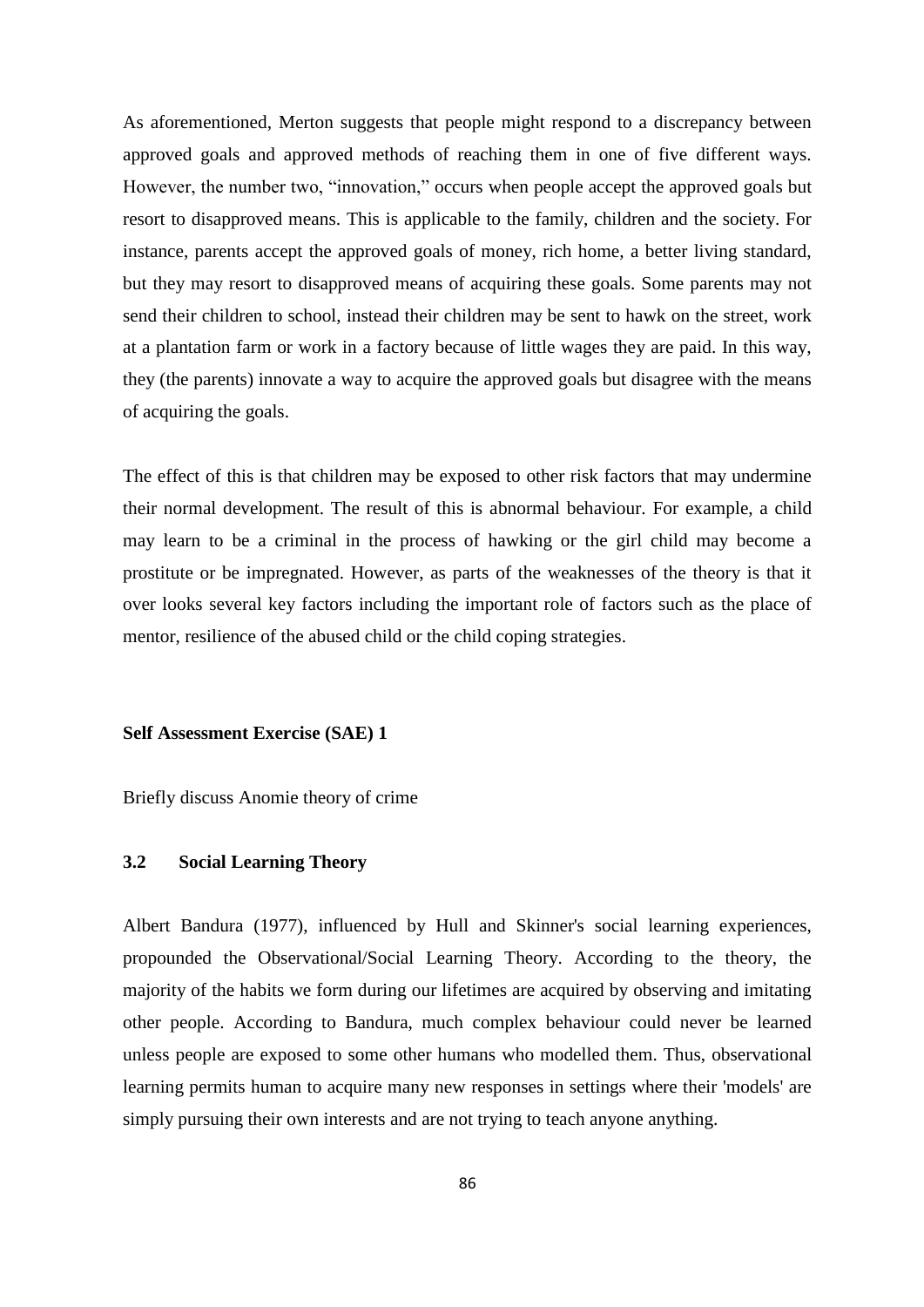In Bandura's attempt to explain the dynamics of imitative learning where a 'model' is no longer present and yet component responses involved in an act are acquired, he contend that the acquisition of modeled behaviour is governed by four interrelated processes of: attention, retention, motoric reproduction and motivation. Bandura explained that a child, for example, attends carefully to a model to learn by observation and the child also commit the model's behaviour to memory; if the child must have to reproduce the responses later, when the model is no longer present to serve as a guide, reproducing such responses, apparently, requires some symbolic coding activities of either verbalizations or images, so that, translation of symbolized images and verbal codes into action can become less cumbersome. Thus, a child who is able to effectively translate symbolic representations or a modelled sequence into action is said to have imitated the model's behaviour.

In using Bandura's observational learning theory to explain the prevalence of corruption in Nigeria, there is no gain saying that many Nigerians, even on a daily basis, witness cases of corruption everywhere. In both public and private organization, employees are daily stared in the face with the realities of 'kick backs' from contracts awarded. We often see public servants who, by every standard, live above their salaries and cruise around town in sleekly and expensive cars, live in palatable mansions of their own, and send their wards to highly expensive schools. These individuals are revered and 'worshipped' as the high and mighty.

### **3.3 Differential Association Theory**

Sutherland (1934), proposed one of the first sociological theories on deviant behaviours. To Sutherland, all behaviour is learned through differential exposure to situation that influences a person's definition of appropriate and in appropriate behaviour; socialization to deviance is stronger than socialization to conformity. Sutherland further stressed that exposure to deviant pattern of behaviour and isolation from anti-deviant pattern is the essence of the differential association theory. Individual engages in deviant behaviour when "he acquires" an excess definition favourable to violations of law over definition unfavourable to violation of law‖, that is, there is more association and closer interaction with people who favour deviance than those who oppose it, attempts have been made over the years by scholars to extend differential association theory and to make it more comprehensive by combining it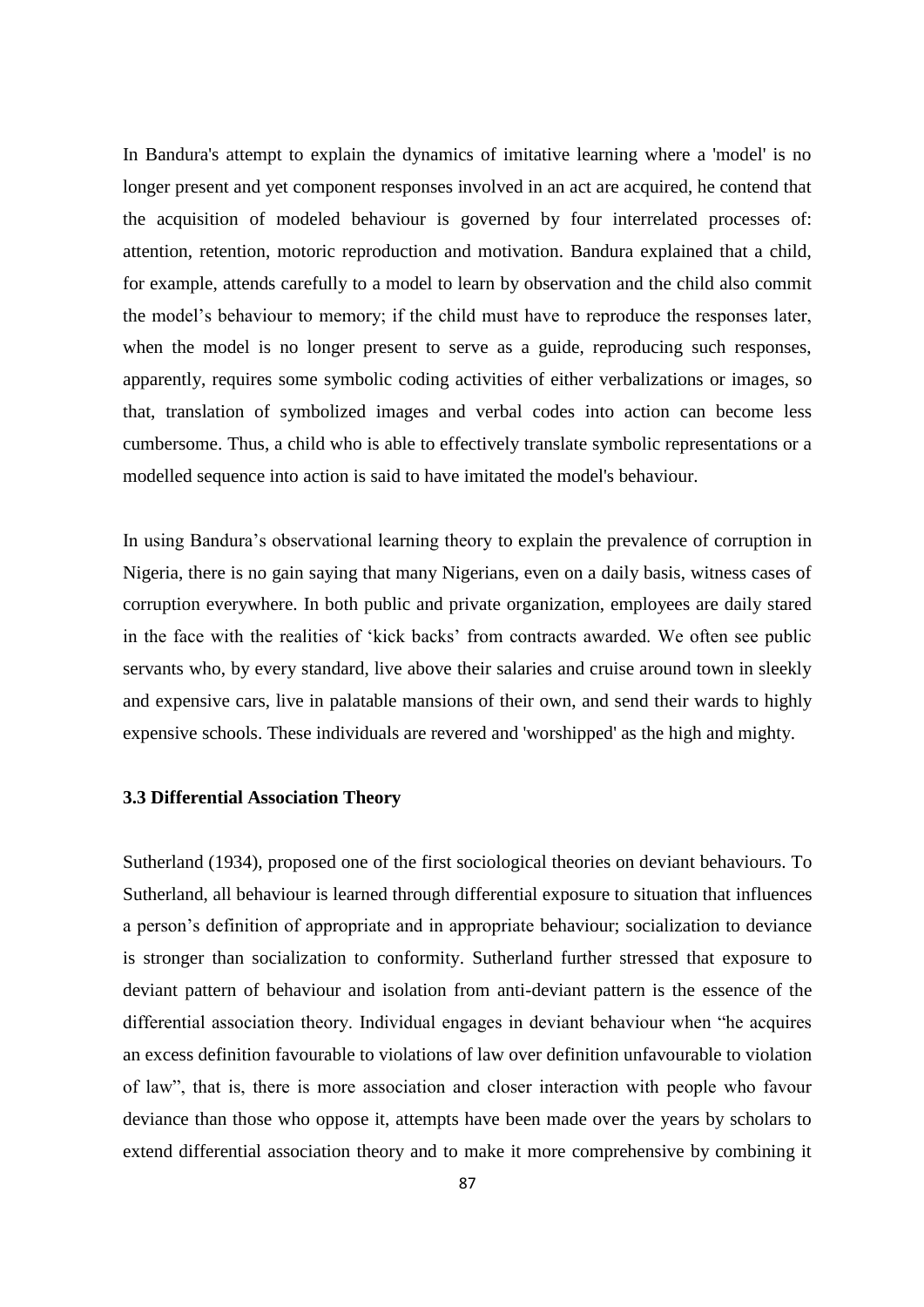with certain principles of behaviouristic psychology and operant reinforcement theory, such effort have served to specify the mechanism by which deviant attitude and actions are learned and sustained.

Cressey (1994) defines what sort of association favours violation of laws.

- a. Most criminal acts are committed in the company of other people i.e. youth or children.
- b. Young people living in a high delinquency area or attending delinquency school are more likely to become criminal than other youth living in the less delinquent area.
- c. Youth who take criminal as friend are more likely to admit crime than youth who do not take criminal as friend.
- d. The probability of a youth committing a special criminal act has been found to be significantly dependent upon the commission of similar act, by other members of his group.
- e. The numbers of criminal acts committed by a person's friend and acquaintance are predictive of his own future convictions.

One of the basic premise for the differential association and theoretical modification is that individual will continue to engage in deviant act. If in the past such act has resulted in more positive re-enforcement than his continual behaviour.

## **3.4 Rational Choice Theory**

Through Rational Choice Theory, Cornish and Clarke (1986) describe crime as an event that occurs when an offender decides to risk breaking the law after considering his or her own need for money, personal values or learning experiences and how well a target is protected, how affluent the neighborhood is or how efficient the local police are. Before committing a crime, the criminal weighs the chances of getting caught; the severity of the expected penalty; the value to be gained by committing the act and his or her immediate needs for that value.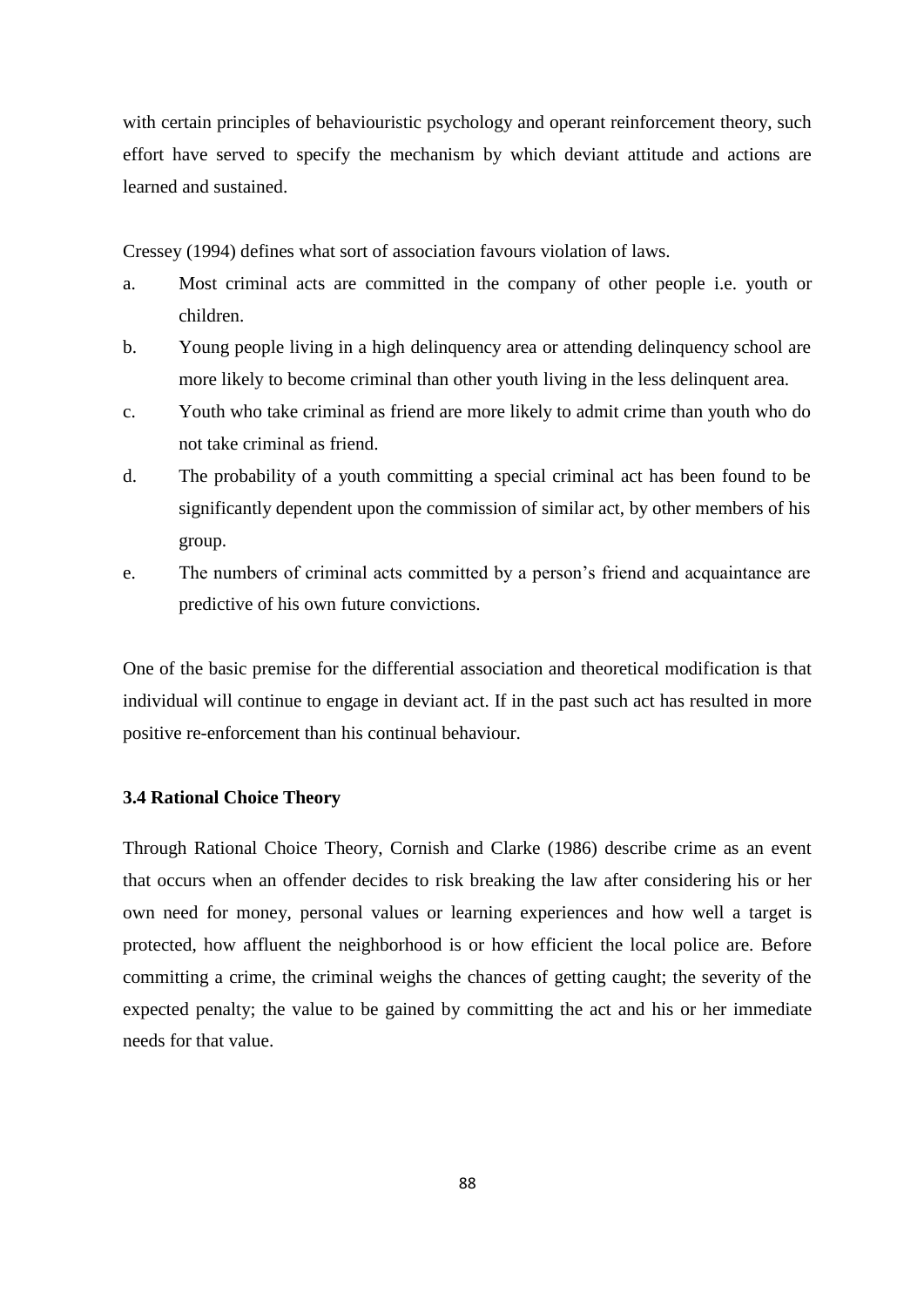Sutton describes how Clark links Crime Prevention Theory to Rational Choice Theory by his proposed set of opportunity reduction techniques. The intention is to increase the perceived effort necessary to commit a crime, or increase the perceived risks of apprehension, or reduce the anticipated rewards of a crime, or remove the excuses to compliance with the law (Clarke, 1997: 15-25).

The intention would be to design out crime, i.e. to make the disincentives to the commission of crime consistently outweigh the potential benefits. This would involve concerted efforts by the manufacturers of standard equipment prone to theft, to design in-built security systems so that stolen goods cannot be used without a PIN or can be tracked. It also involves the adoption of surveillance technology to tag goods in stores electronically, install camera systems to monitor behavior, improve street lighting, have more police officers on patrol, assist householders to improve their home security, etc.

A co-ordinated strategy would potentially prevent more crime and so be more cost-effective than imprisoning the few offenders that are currently apprehended. This theory is predicated on the assumption that humans have sets of hierarchically ordered preferences, or utilities. By reducing the opportunities for the commission of crimes and "target hardening", i.e. making it more difficult to break into houses or to steal from shops, and encouraging more authority figures to assume responsibility, potential offenders will be deterred.

There is some criticism that better protecting one area will simply displace crime into a less well protected area but the evidence is as yet equivocal on whether displacement does occur. However, the main problem is in re-ordering political priorities away from a penalorientated strategy towards a crime prevention strategy. At present, many states have invested heavily in the former and see no immediate need to change their policies,

### **3.5 Routine Activity Theory**

Routine activity theory is a sub-field of rational choice criminology, developed by Marcus Felson. Routine activity theory says that crime is normal and depends on the opportunities available. If a target is not protected enough, and if the reward is worth it, crime will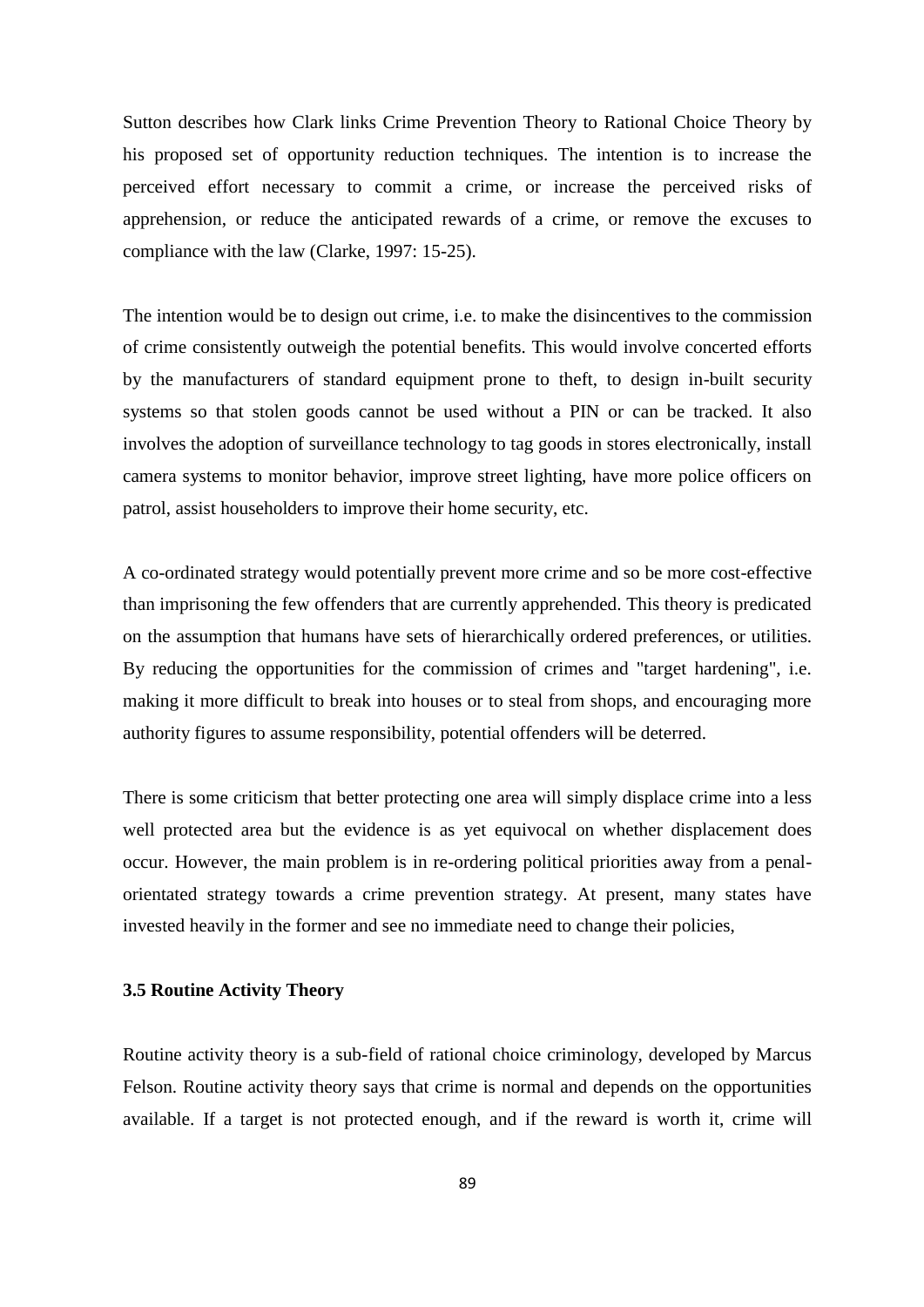happen. Crime does not need hardened offenders, super-predators, convicted felons or wicked people.

Crime just needs an opportunity. The basic premise of routine activity theory is that most crimes are petty theft and unreported to the police. Crime is not spectacular nor dramatic. It is mundane and happens all the time.

Another premise is that crime is relatively unaffected by social causes such as poverty, inequality, unemployment. For instance, after World War II, the economy of Western countries was booming and the Welfare states were expanding. During that time, crime rose significantly. According to Felson and Cohen, this is because the prosperity of contemporary society offers so much opportunities of crime: there is much more to steal.

Routine activity theory is controversial among sociologists who believe in the social causes of crime. But several types of crime are very well explained by routine activity theory: copyright infringement related to peer-to-peer file sharing-employee theft-corporate crime.

#### **Self- Assessment exercise (SAE) 2**

Briefly discuss Differential Association Theory

### **4.0 CONCLUSION**

Theories are indispensable aspect needed for a clearer understanding of crime in the society. The development of theories of crime cannot be divorced from the theories of delinquency. It should be noted they are basically similar. We have been able to explain different theories of crime and applied them to crime in Nigeria context. Having knowledge of theories of crime makes for a better understanding on the occurrence of crime in human society.

### **5.0 SUMMARY**

In this unit, we examined theories explaining criminal behaviour in a simplistic form.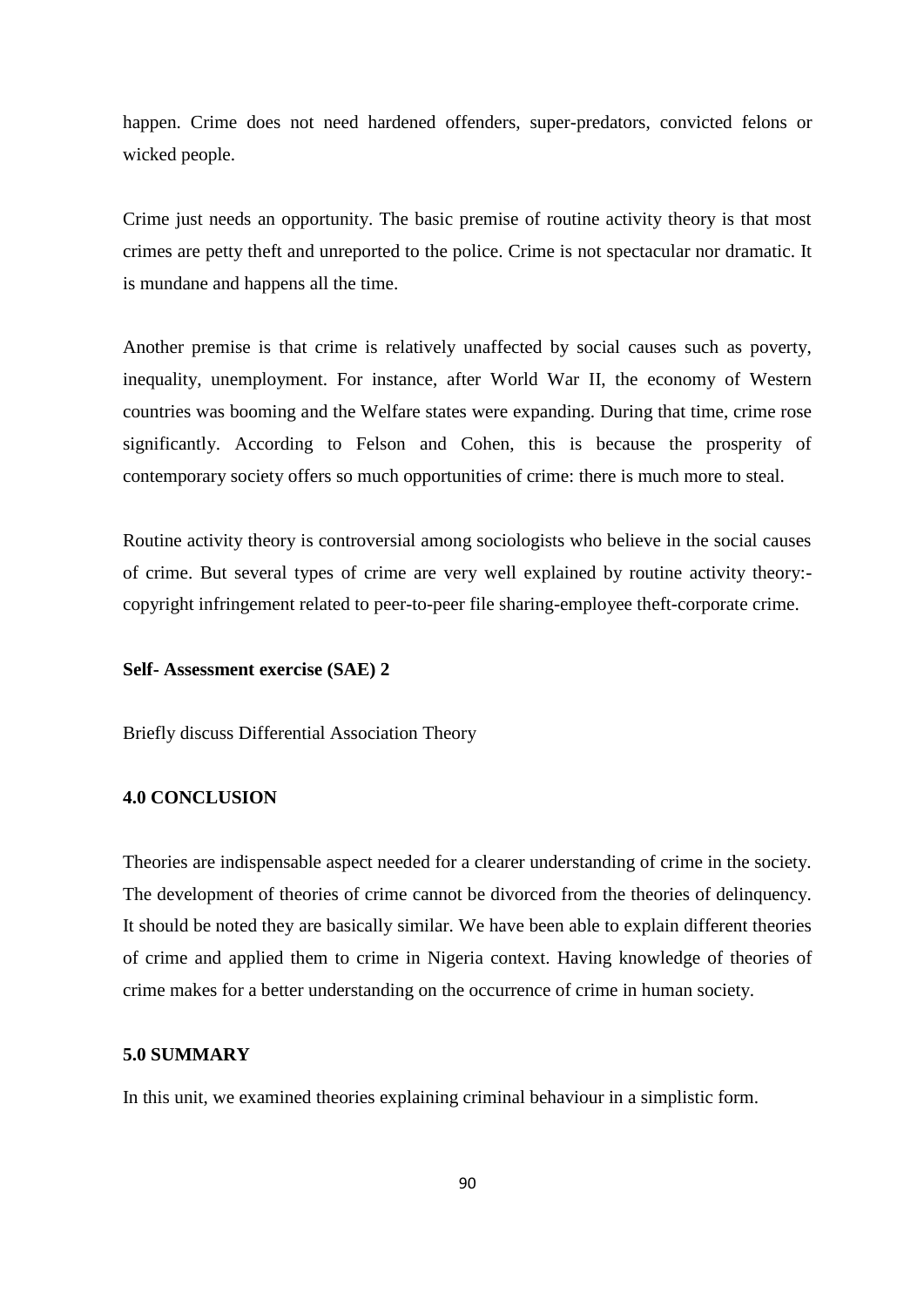### **6.0 TUTOR- MARKED ASSIGNMENT**

- 1. Differentiate between Anomie and Differential association theories of crime.
- 2. Write short notes on five theoretical explanations for crime.
- 3. Chose a theory and apply it to crime in Nigeria.

### **7.0 REFERENCE/FURTHER READINGS**

- Bandura, A. (1965), Influence of Models Reinforcement Contingencies on The acquisition of Imitative response, Journal of Personality and Social psychology 1,589-595.
- Cornish, Derek & Clarke, Ronald V. (1986). "Introduction" in The Reasoning Criminal. Cornish, Derek and Ronald Clarke (eds.). New York: Springer-Verlag. pp 1-16.
- Felson, M. (1998). Crime and Everyday Life, Second Edition. Thousand Oaks, CA: Pine Forge Press.
- Felson, M.& Clarke, R. V. (1998). "Opportunity Makes the Thief."Police Research Series, Paper 98. Policing and Reducing Crime Unit, Research, Development and Statistics Directorate.. London: Home Office.
- Merton, R.K. (1957) *Social Theory and Social Structure*. Glencoe: Free Press.

Sutherland, E.H. (1947) *Principles of Criminology*. Philadelphia: J.B. Lippincott.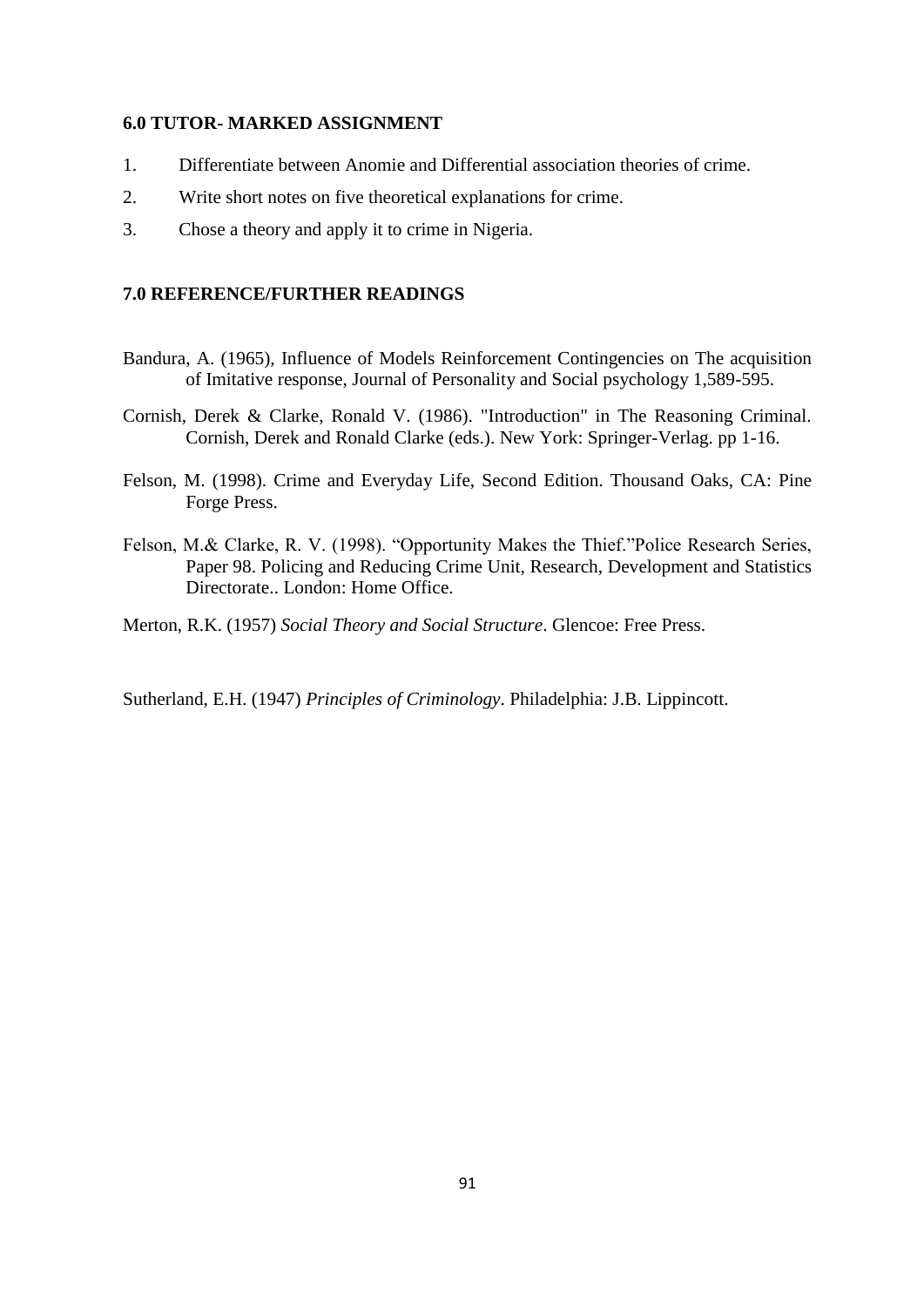## **UNIT 4 CLASSIFICATION OF CRIME**

## **CONTENTS**

- 1.0 Introduction
- 2.0 Objectives
- 3.0 Main Content
	- 3.1 Type of Crime
	- 3.2 International Crimes
	- 3.3 Racial Crimes
- 4.0 Conclusion
- 5.0 Summary
- 6.0 Tutor**-**Marked Assignments
- 7.0 Reference/further readings

## **1.0 INTRODUCTION**

Crime occurs in various forms and can be exhibited in a variety of ways. In law, there are major and minor crimes. In this unit, students will know the different types of crimes in the society.

## **2.0 OBJECTIVES**

At the end of this unit, you should be able to:

- i. Identify the types of crime in human society
- ii. Explain what the crime against humanity means
- iii. Recognize the basis of racial crimes.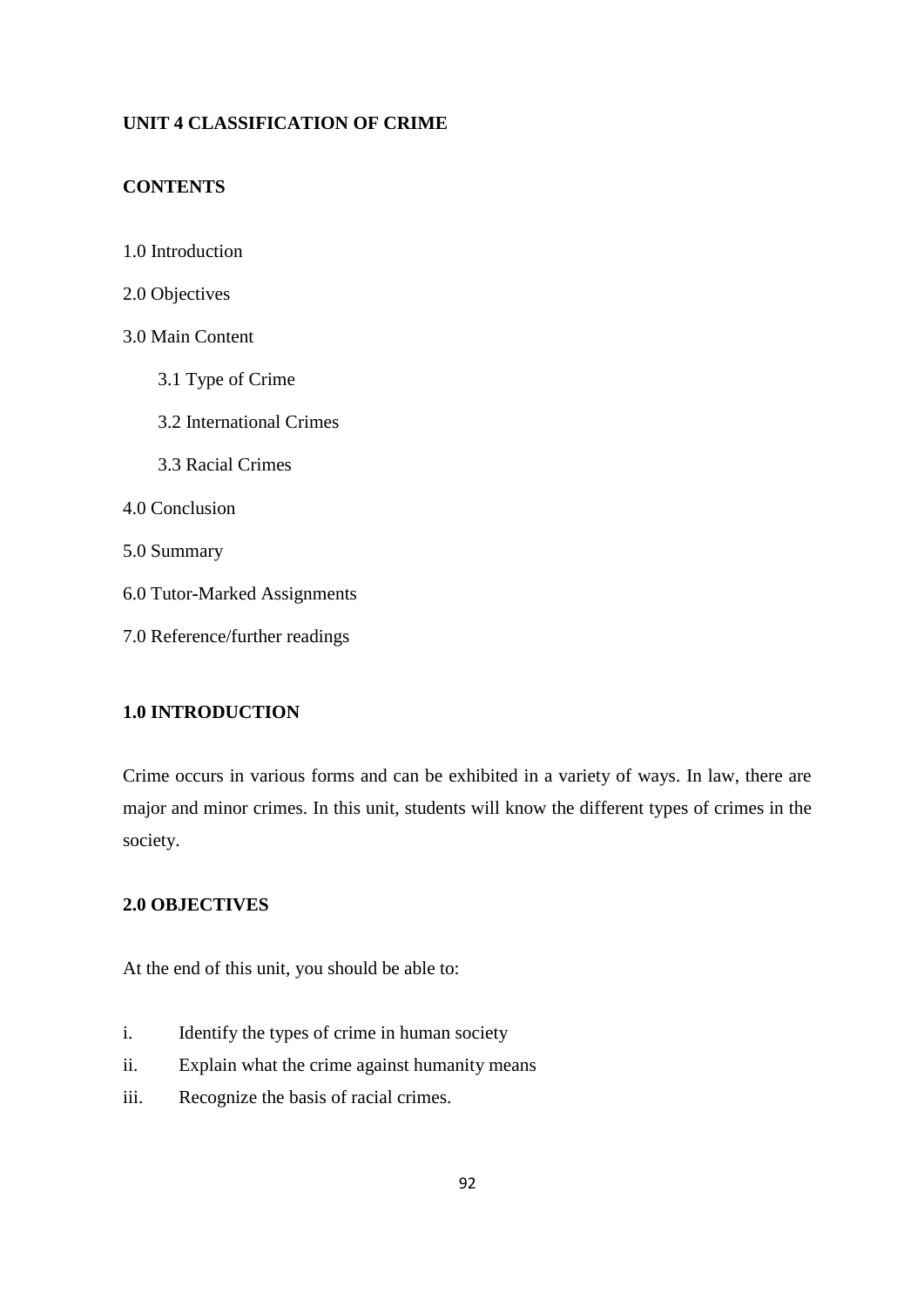#### **3.0 MAIN CONTENT.**

#### **3.1 Types of Crime**

Nigeria has a hydra headed crime problem. Crimes come in different shades and forms. The types of crime are categorized and explained below:

**Conventional Crime**: This type refers to crime such as robbery, burglary and stealing or larceny.

**Corporate Crime**: This crime is committed by persons in a corporate organization. It includes all forms of fraud, extortion and other computer fraud.

**Occasional Property Crime**: This category includes acts against society's properties. Examples include arson, vandalism, and theft among others.

**Occupational Crime**: This is also referred to as white collar crime. Examples include; embezzlement, forgery, fraud, extortion etc.

**Organized** Crime: This involves crimes such as drug trafficking, illegal gambling operation. These crimes are organized by members who collide and collaborate in illegal deals that involve millions of monies.

**Political Crime**: This category includes those crimes such as addiction, treason, sabotage and military draft violation. They are called political crimes because people who commit or engage in them have no conscience, they are egoistic, selfish and they are not committed to collective goals. Political goals motivate political criminals.

**Professional Crime**: Crime of this group is committed with some technical know**-**how or skills e.g. save cracking, pick pocketing, shoplifting, professional larceny.

**Public Order Crimes**: These are crimes sometimes referred to as victimless crime. It includes; drunkenness, drug addiction, commercial vices, prostitution and gambling.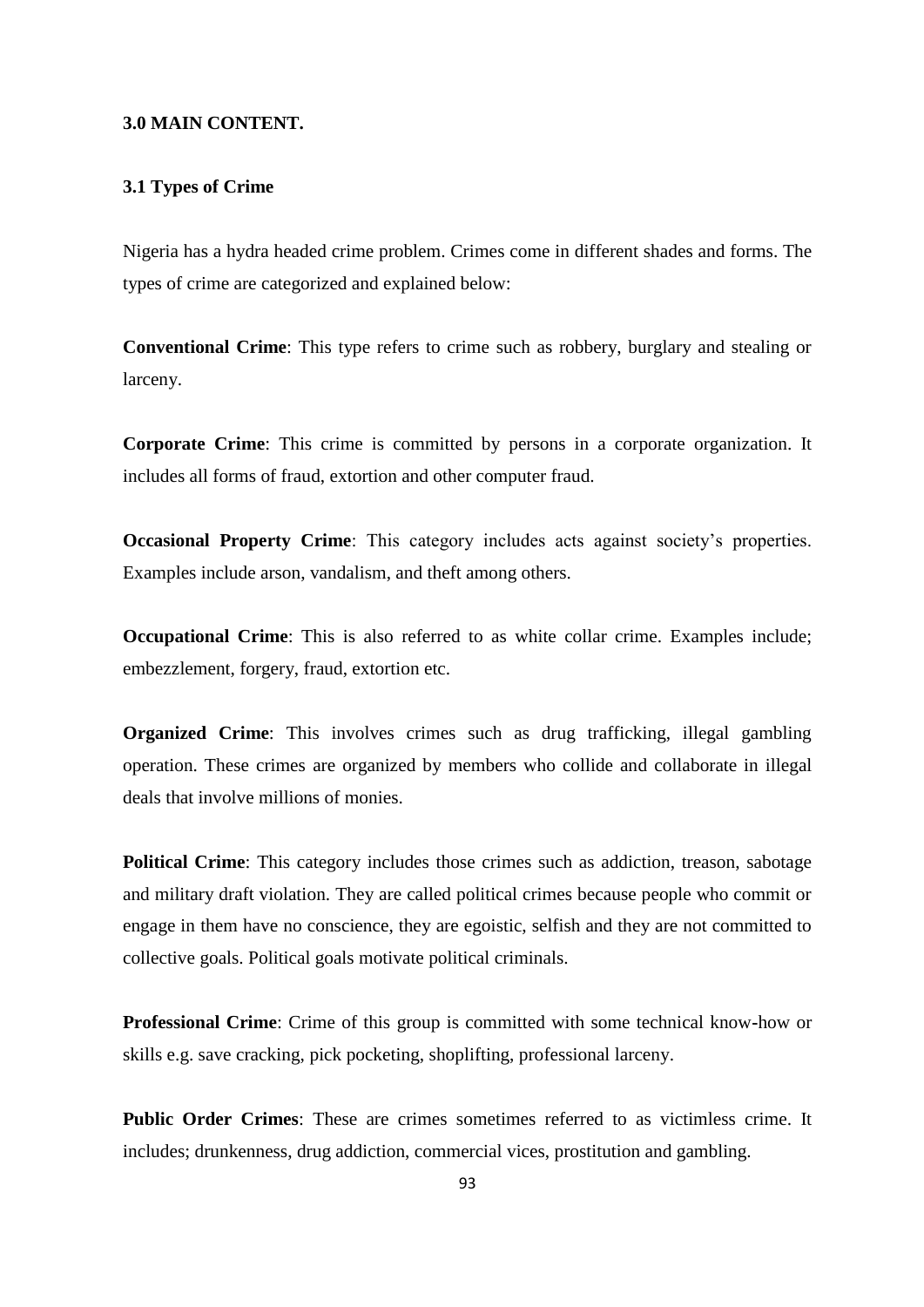**Victimless crime:** Consensual acts and violations I wish only the perpetrator is hurt, such as the personal use of illegal drugs.

**Violent Personal Crime**: This includes the criminal act directed to a person and against a person's physical, emotional or psychological well being. Such crime includes; murder, child molestation, assault, forcible rape among others.

**White-collar crime:** These are offences that persons commit while acting in their legitimate jobs or professions. Victims of this crime include the employers, consumers and the environment.

It deserves to be noted that some of the criminal behaviours perpetrated in Nigeria are not exclusive of the aforementioned criminal behaviours.

#### **Self Assessment Exercise (SAE) 1**

Write short notes on five types of crime.

### **3.2 Crime against Humanity**

Crime against humanity according to international law is an act of persecution or any largescale atrocities against a body of persons, and is regarded as the highest level of criminal act against humanity. The Rome Statute Explanatory Memorandum states that crimes against humanity "are particularly odious offences in that they constitute a serious attack on human dignity or grave humiliation or a degradation of one or more human beings. They are not isolated or sporadic events, but are part either of a government policy (although the perpetrators need not identify themselves with this policy) or of a wide practice of atrocities tolerated or condoned by a government or a de facto authority.

Crimes against humanity consist of various acts—murder, extermination, enslavement, torture, forcible transfers of populations, imprisonment, rape, persecution and enforced disappearance, among others—when, according to the ICC, those are "committed as part of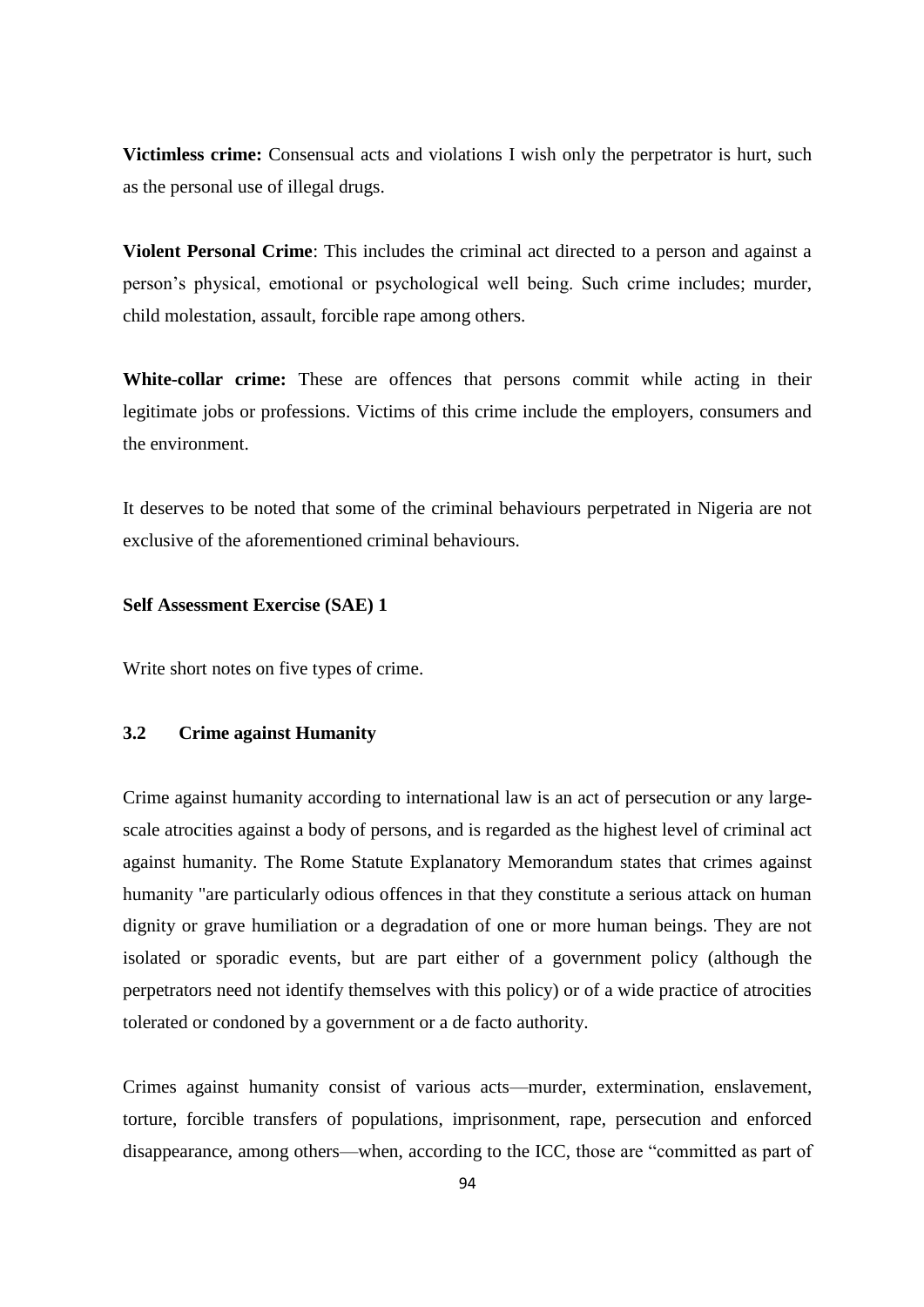a widespread or systematic attack directed against any civilian population." The term also has a broader use in condemning other acts that, in a phrase often used, "shock the conscience of mankind." World poverty, human-made environmental disasters, and terrorist attacks have thus been described as crimes against humanity. The broader use of the term may be intended only to register the highest possible level of moral outrage, or the intention may be to suggest that such offenses be recognized, formally, as legal offenses.

Unlike war crimes, crimes against humanity can be committed during peace or war. Genocide is an example of a crime against humanity. The Holocaust that took place during World War II was a crime against humanity. Crimes against humanity are typically motivated by the target group's religion, ethnicity, or some other trait that is not the direct result of anything one individual did in particular.

Historically, the origin of crime against humanity can be traced to American Civil War soldier, politician, and writer, George Washington Williams in 1890. He used it to describe the practices of the Belgian King, Leopold II.

In modern practice, while history looks back to Nazi Germany for its example of crimes against humanity, the truth is, many modern conflicts see some combination of displacement, torture, sexual violence, and death against civilians. In fact, the number of civilian deaths in modern conflicts far exceeds that of armed combatants.

The cruelty of violence committed against civilians sickens the rest of the world, as women are forced into sexual slavery, children are abducted and used as slaves or child soldiers; political rebels or dissenters are killed or imprisoned, tortured, and murdered. All this because the targeted people occur to be members of the "wrong" group. This may be due to their religious beliefs, ethnicity, social class, or political beliefs.

Perhaps some of the most well**-**known examples of crimes against humanity are those that were investigated during the Nuremberg Trials, which took place from 1945 to 1949. The very purpose of these 13 trials was to try Nazi Party officials, as well as the German lawyers, doctors, and businessmen who were connected with them, for the crimes they had committed against humanity during WWII. The trials became famous for establishing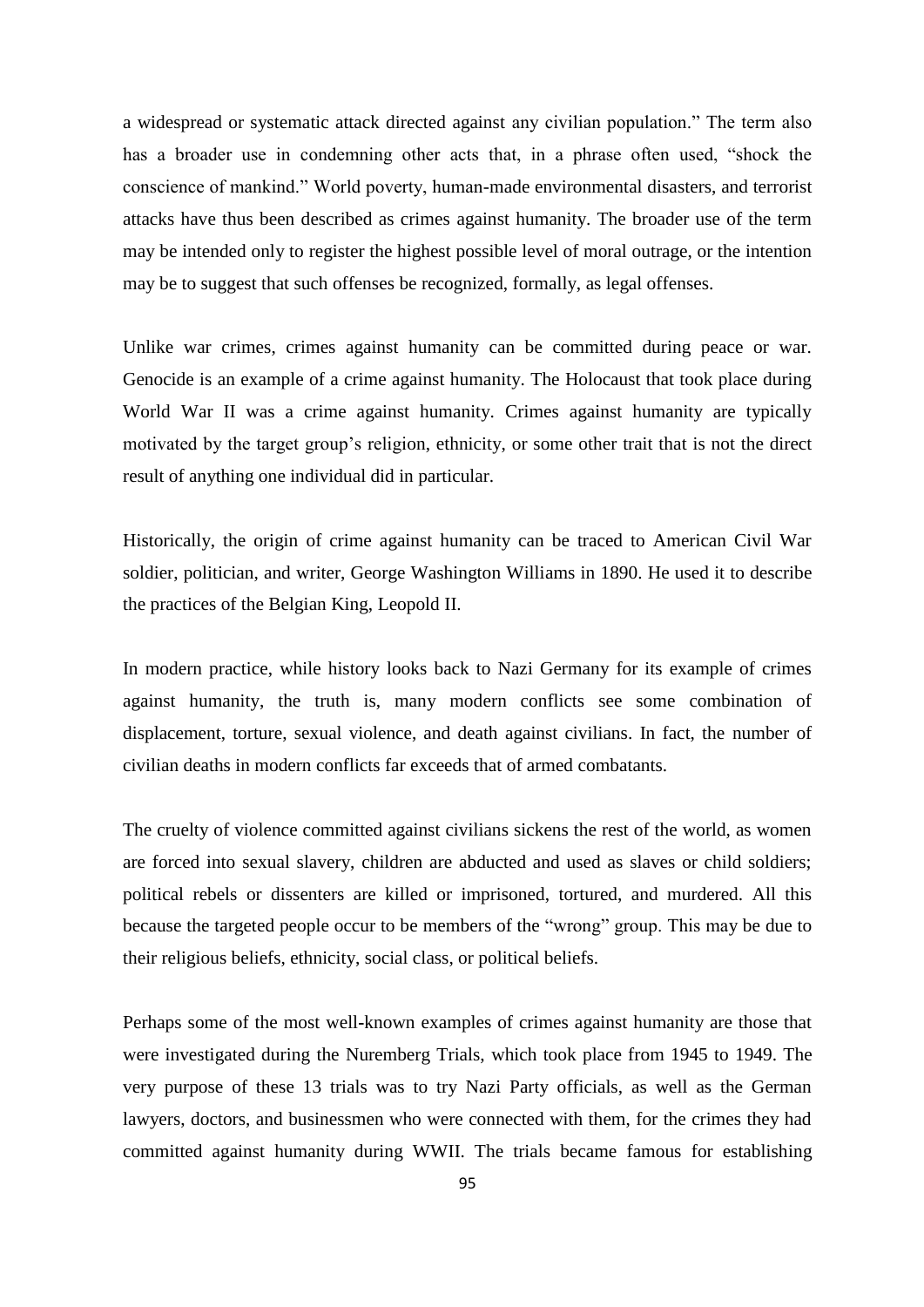standard in how international courts should deal with issues like genocide and other examples of crimes against humanity.

## **Self Assessment Exercise (SAE) 2**

Briefly explain what you understand by crime against humanity. Give examples.

### **3.3 Racial Crimes**

The systematic persecution of one racial group by another, such as the South African apartheid, which was recognized as crime against humanity by the United Nations General Assembly in 1976. Apartheid was a system of institutionalized racial segregation that existed in South Africa and South West Africa from 1948 until the early 1990s.

The Charter of the United Nations (Article 13, 14, 15) makes actions of the General Assembly advisory to the Security Council. In regard to apartheid, the UN General Assembly has not made any findings, nor have apartheid-related trials for crimes against humanity been conducted.

#### **United Nations**

The United Nations has been primarily responsible for the prosecution of crimes against humanity since it was chartered in 1948. The UN has been where all modern prosecutions for crimes against humanity have occurred. The International Criminal Court (ICC) was recently organised by the Rome Statute and the UN has delegated several crimes against humanity cases to the ICC. Because these cases were referred to the ICC by the UN, the ICC has broad authority and jurisdiction for these cases.

The ICC acting without a UN referral lacks the broad jurisdiction to prosecute crimes against humanity, and cannot prosecute many cases, particularly if they occur outside of ICC-member nations. The most recent 2005 UN referral to the ICC of Darfur has not progressed well, according to many commentators. The first person to be handed over to the ICC was Thomas Lubanga. His trial has still not been completed. The ICC still is seeking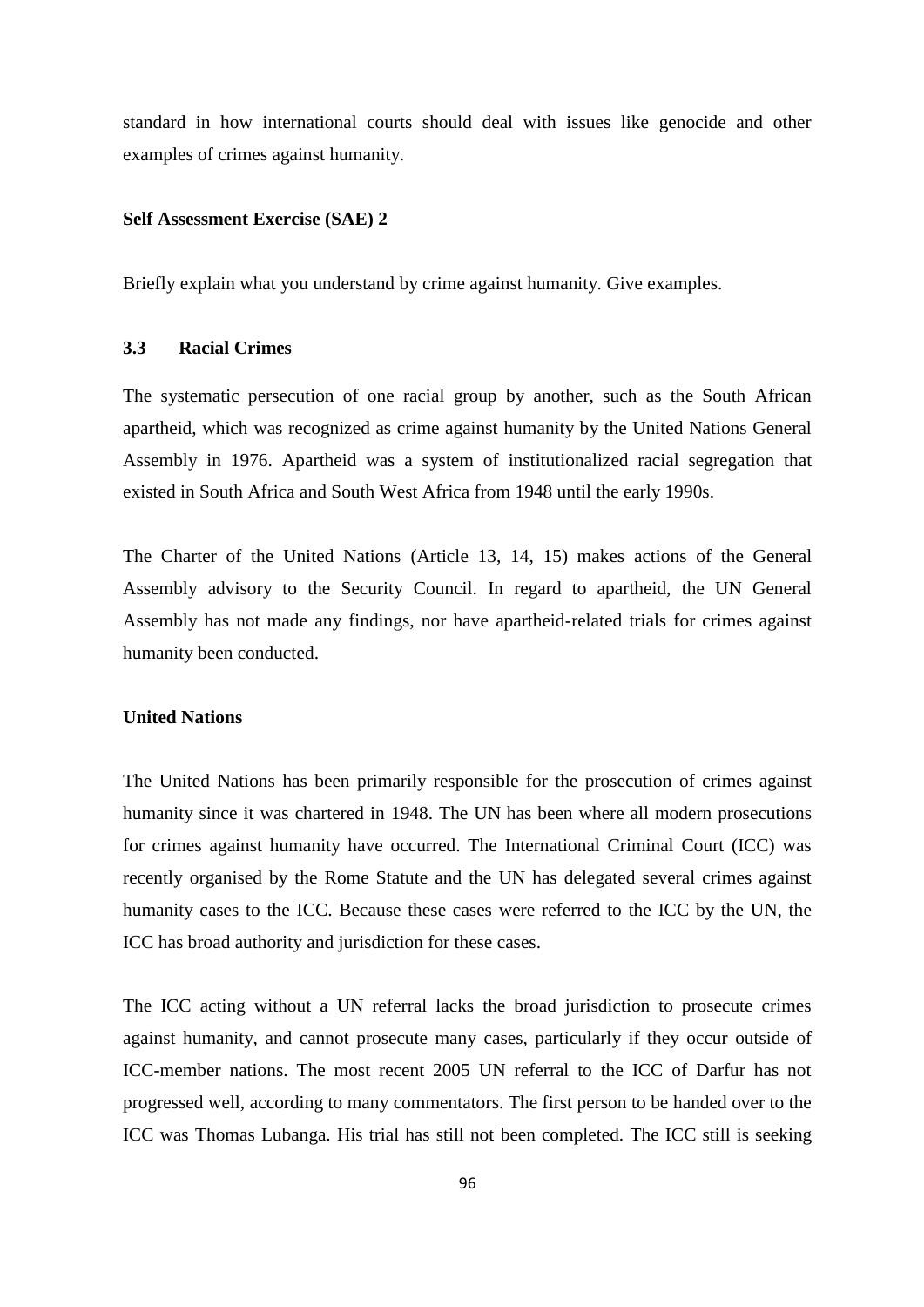Joseph Kony. When the ICC President reported to the UN regarding its progress handling this crime against humanity case, Judge Phillipe Kirsch said:

> "The Court does not have the power to arrest these persons. That is the responsibility of States and other actors. Without arrests, there can be no trials. The UN has not referred any further crimes against humanity cases to the ICC since March 2005.UN Security Council responsibility Security Council Resolution 1674, adopted by the United Nations Security Council on 28 April2006, "reaffirms the provisions of paragraphs 138 and 139 of the 2005 World Summit Outcome Document regarding the responsibility to protect populations from genocide, war crimes, ethnic cleansing and crimes against humanity".

The resolution commits the Council to action to protect civilians in armed conflict. In 2002, the International Criminal Court (ICC) was established in The Hague (Netherlands) and the Rome Statute provides for the ICC to have jurisdiction over genocide, crimes against humanity and war crimes.

The definition of what is a "crime against humanity" for ICC proceedings has significantly broadened from its original legal definition or that used by the UN, and Article 7 of the treaty stated that: For the purpose of this Statute, "crime against humanity" means any of the following acts when committed as part of a widespread or systematic attack directed against any civilian population, with knowledge of the attack:

- (a) Murder;
- (b) Extermination;
- (c) Enslavement;
- (d) Deportation or forcible transfer of population;
- (e) Imprisonment or other severe deprivation of physical liberty in violation of fundamental rules of international law;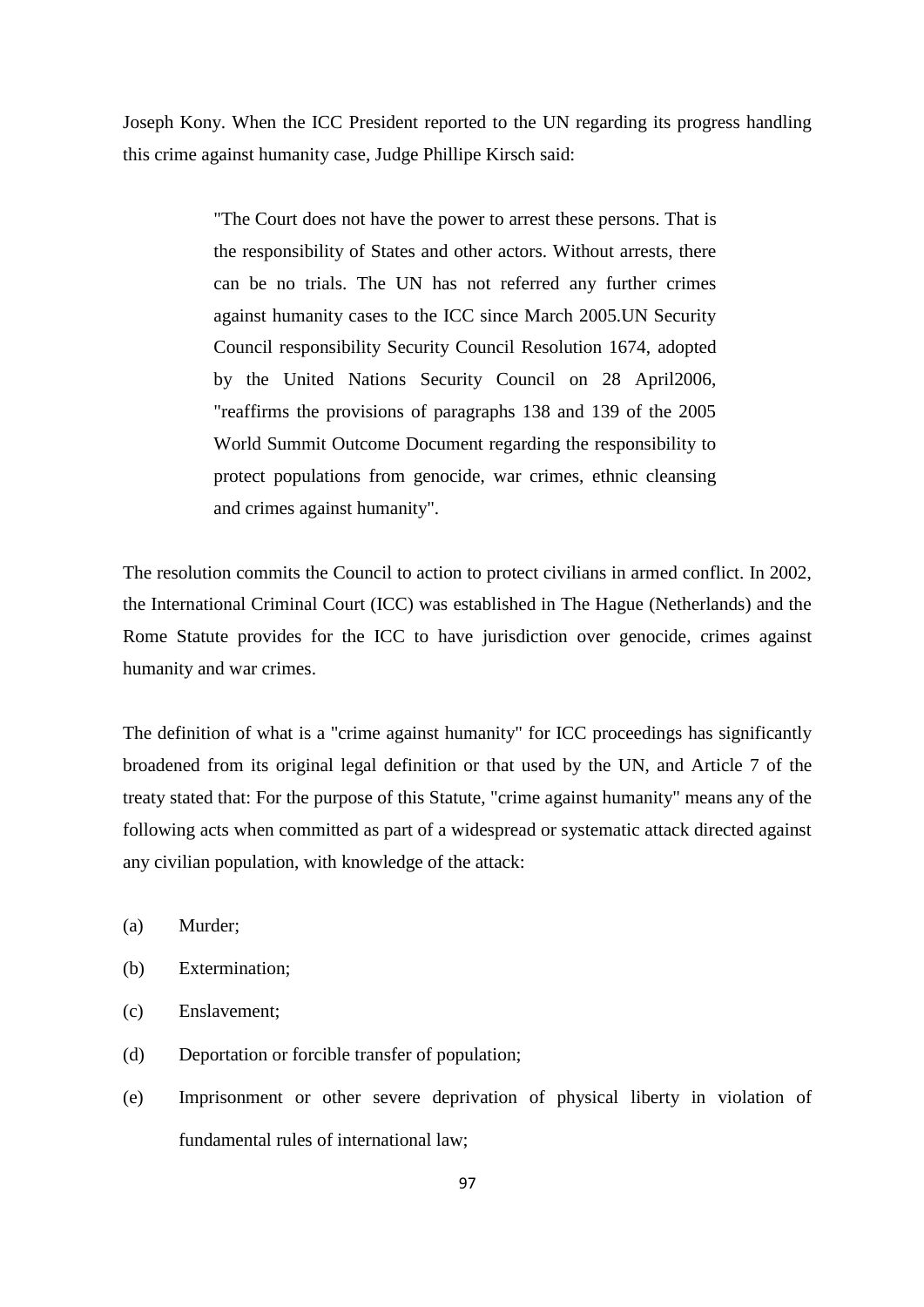- (f) Torture;
- (g) Rape, sexual slavery, enforced prostitution, forced pregnancy, enforced sterilization, or any other form of sexual violence of comparable gravity;
- (h) Persecution against any identifiable group or collectivity on political, racial, national, ethnic, cultural, religious, gender as defined in paragraph 3, or other grounds that are universally recognized as impermissible under international law, in connection with any act referred to in this paragraph or any crime within the jurisdiction of the Court;
- (i) Enforced disappearance of persons;
- (j) The crime of apartheid; (k) Other inhumane acts of a similar character intentionally causing great suffering, or serious injury to body or to mental or physical health.

The Rome Statute Explanatory Memorandum states that crimes against humanity are particularly odious offences in that they constitute a serious attack on human dignity or grave humiliation or a degradation of one or more human beings. They are not isolated or sporadic events, but are part either of a government policy (although the perpetrators need not identify themselves with this policy) or of a wide practice of atrocities tolerated or condoned by a government or a de facto authority.

However, murder, extermination, torture, rape, political, racial, or religious persecution and other inhumane acts reach the threshold of crimes against humanity only if they are part of a widespread or systematic practice. Isolated inhumane acts of this nature may constitute grave infringements of human rights, or depending on the circumstances, war crimes, but may fall short of meriting the stigma attaching to the category of crimes under discussion.

On the other hand, an individual may be guilty of crimes against humanity even if he perpetrates one or two of the offences mentioned above, or engages in one such offence against only a few civilians, provided those offences are part of a consistent pattern of misbehavior by a number of persons linked to that offender (for example, because they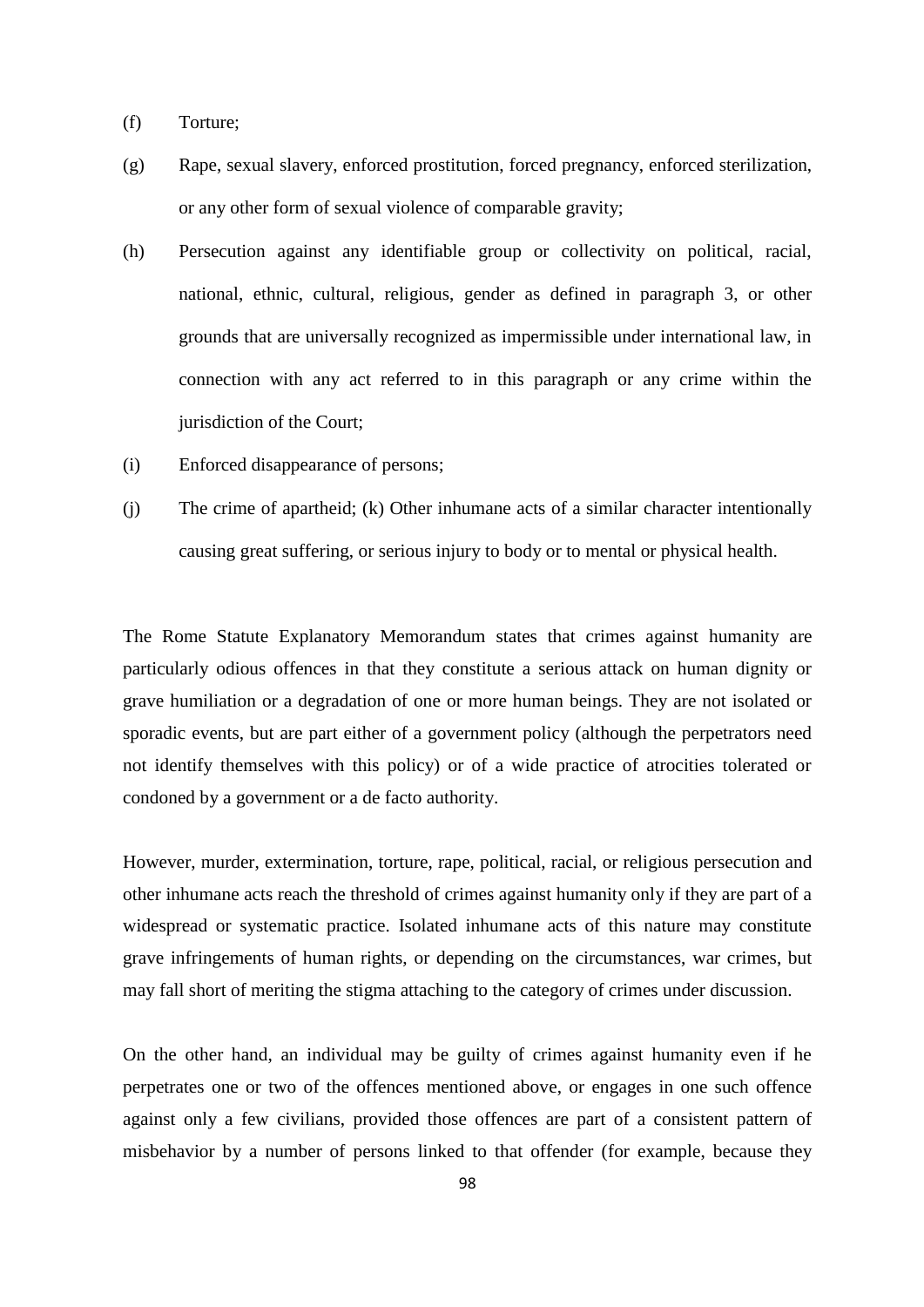engage in armed action on the same side or because they are parties to a common plan or for any similar reason).

Consequently when one or more individuals are not accused of planning or carrying out a policy of inhumanity, but simply of perpetrating specific atrocities or vicious acts, in order to determine whether the necessary threshold is met one should use the following test: one ought to look at these atrocities or acts in their context and verify whether they may be regarded as part of an overall policy or a consistent pattern of an inhumanity, or whether they instead constitute isolated or sporadic acts of cruelty and wickedness.

#### **Council of Europe**

The Committee of Ministers of the Council of European 30 April2002 issued a recommendation to the member states, on the protection of women against violence. In the section "Additional measures concerning violence in conflict and post-conflict situations", states in paragraph 69 that member states should: "penalise rape, sexual slavery, forced pregnancy, enforced sterilisation or any other form of sexual violence of comparable gravity as an intolerable violation of human rights, as crimes against humanity and, when committed in the context of an armed conflict, as war crimes;"

In the Explanatory Memorandum on this recommendation when considering paragraph 69: Reference should be made to the Statute of the International Criminal Tribunal adopted in Rome in July 1998. Article 7 of the Statute defines rape, sexual slavery, enforced prostitution, forced pregnancy, enforced sterilisation or any other form of sexual violence of comparable gravity, as crimes against humanity.

Furthermore, Article 8 of the Statute defines rape, sexual slavery, enforced prostitution, forced pregnancy, enforced sterilisation or any other form of sexual violence as a serious breach of the Geneva Conventions and as war crimes. To fall under the Rome Statute, a crime against humanity which is defined in Article 7.1 must be "part of a widespread or systematic attack directed against any civilian population".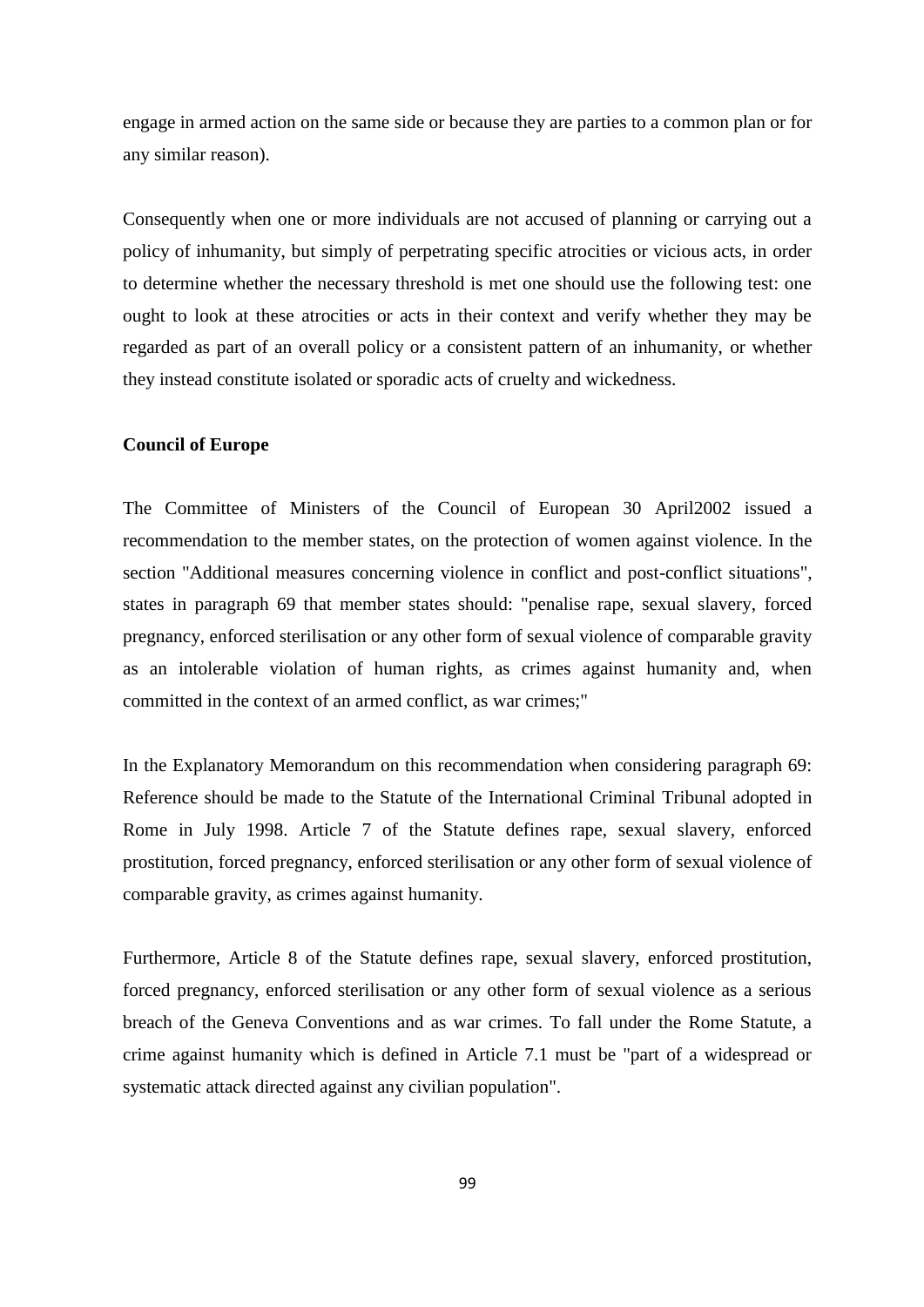Article 7.2.a states "For the purpose of paragraph 1: "Attack directed against any civilian population means a course of conduct involving the multiple commission of acts referred to in paragraph 1 against any civilian population, pursuant to or in furtherance of a State or Oganisational policy to commit such attack." This means that an individual crime on its own, or even a number of such crimes, would not fall under the Rome Statute unless they were the result of a State policy or an Oganisational policy.

This was confirmed by Luis Moreno-Ocampoin an open letter publishing his conclusions about allegations of crimes committed during the invasion of Iraq in March 2003 which might fall under the ICC. In a section entitled "Allegations concerning Genocide and Crimes against Humanity" he states that "the available information provided no reasonable indicia of the required elements for a crime against humanity, i.e. 'a widespread or systematic attack directed against any civilian population".

### **Self-Assessment exercise (SAE) 3**

Why is apartheid a crime against humanity?

## **4.0 CONCLUSION**

Crime is expressed in several ways. These expressions of crime spans time and space. It is necessary to have an idea of various types of crime and how they are applicable in human society.

## **5.0 SUMMARY**

In this unit, we have been able to explain various types of crime. The typology of crime

#### **6.0 TUTOR- MARKED ASSIGNMENT**

- 1. Categorize crime in a simplistic manner.
- 2. Write explanatory notes on two examples of crime against humanity.
- 3. What is apartheid and how does it represent a racial crime?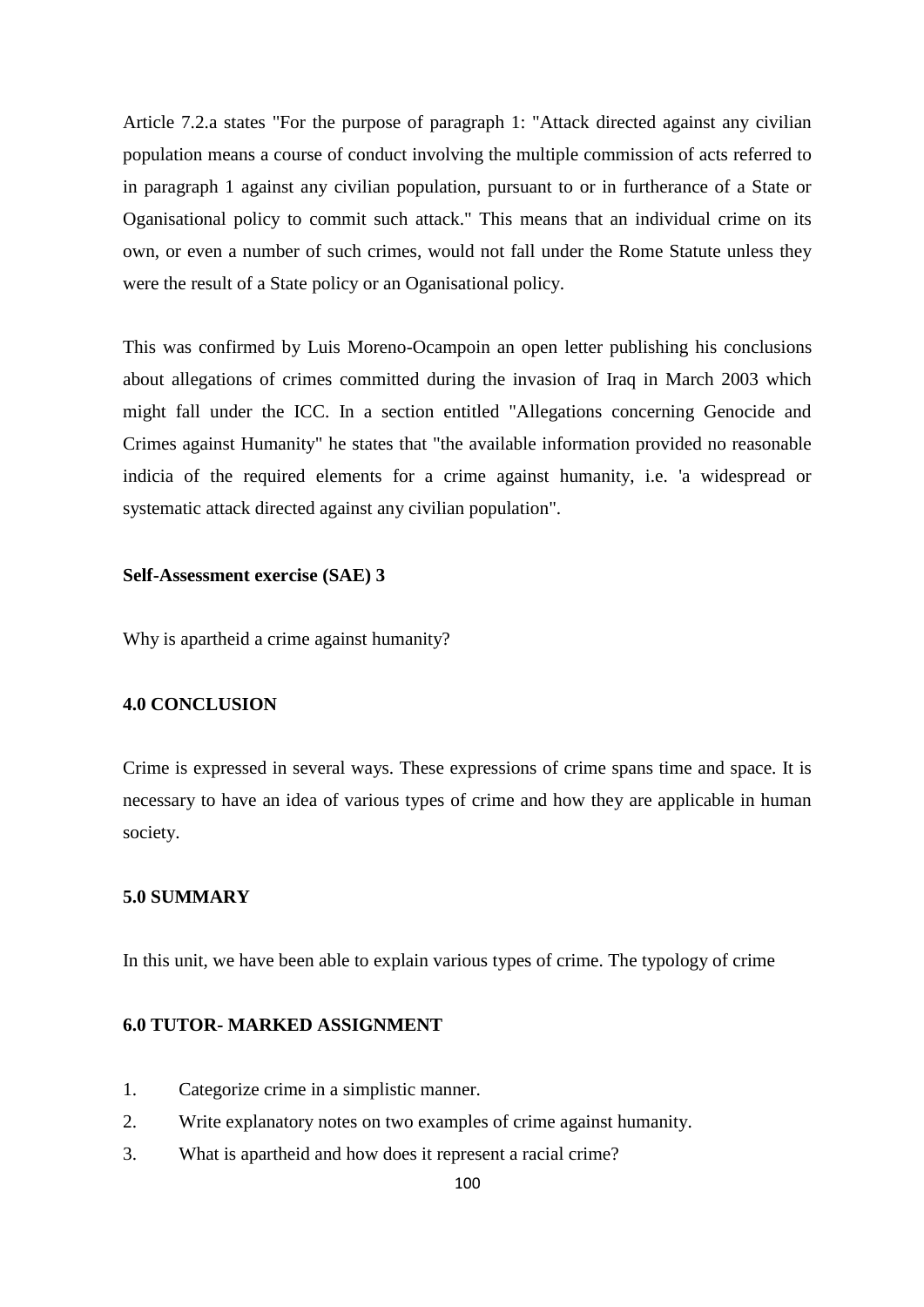# **7.0 REFERENCE/FURTHER READINGS**

Schaefer, R.T. (2005) *Sociology* 8<sup>th</sup> ed. New York: Mc Graw Hill Company Inc.

Schabas, William A. (2000) Genocide in International Law: The Crimes of Crimes. New York: Cambridge University Press.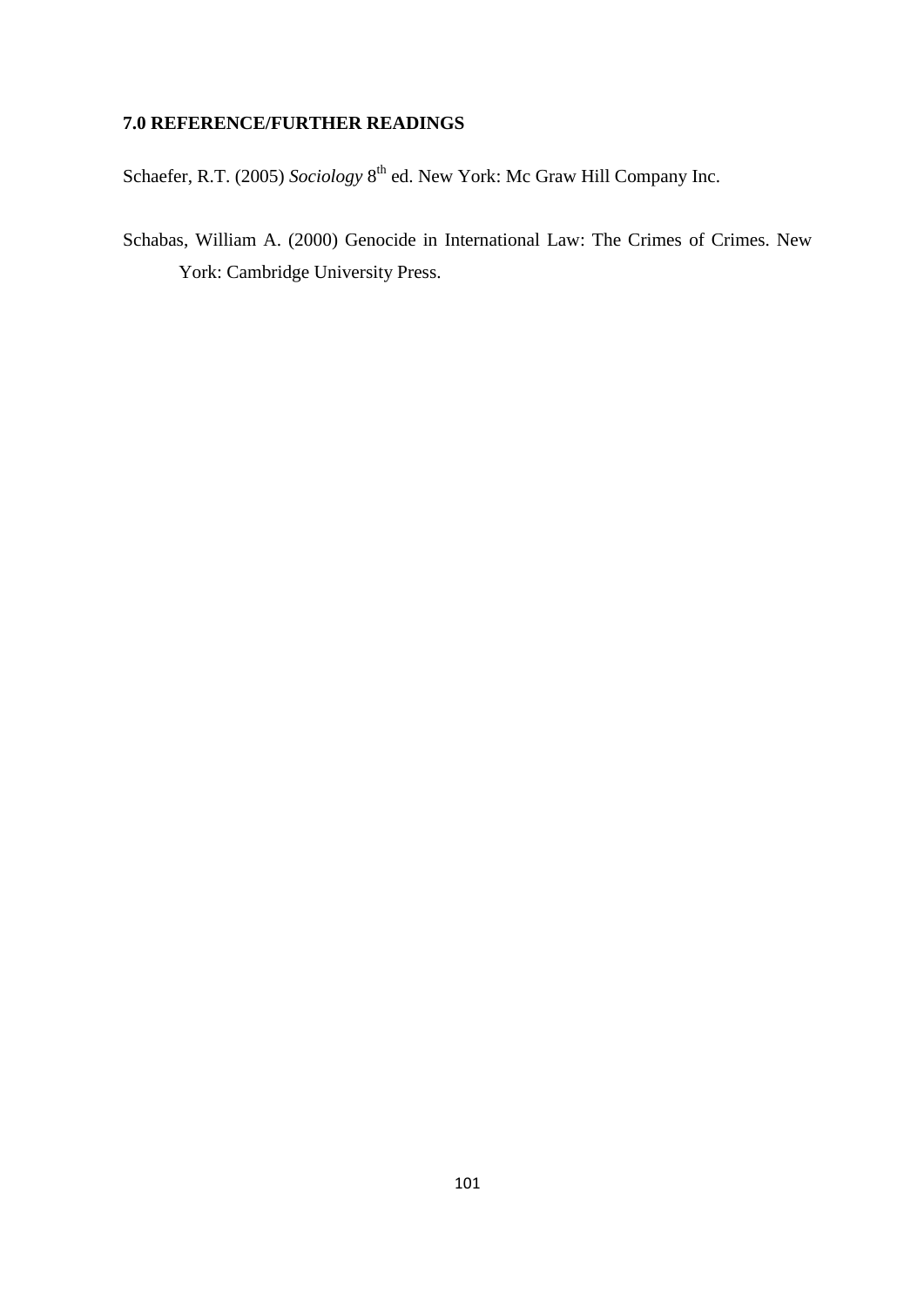### **MODULE 3 CRIMINAL JUSTICE SYSTEM AND RESTORATIVE JUSTICE**

Unit 1 Criminal Justice System

Unit 2 Restorative Justice within Criminal Justice System

Unit 3 Restorative Justice outside the Criminal Justice System

Unit 4 Advantages and Criticisms of Restorative Justice

## **UNIT 1 CRIMINAL JUSTICE SYSTEM**

## **CONTENTS**

1.0 Introduction 2.0 Objectives 3.0 Main Content 3.1 Definition of Criminal Justice System 3.2 Components of Criminal Justice System 4.0 Conclusion 5.0 Summary 6.0 Tutor**-**Marked Assignments 7.0 Reference/further readings

### **1.0 INTRODUCTION**

Governments respond to crime through the criminal justice system. Throughout history, criminal justice has taken on many different forms which often reflect the cultural norms of society. In this unit, we will describe the arms of criminal justice system and the application of restorative justice within and outside the criminal justice.

## **2.0 OBJECTIVES**

At the end of this unit, you should be able to:

i. define criminal justice system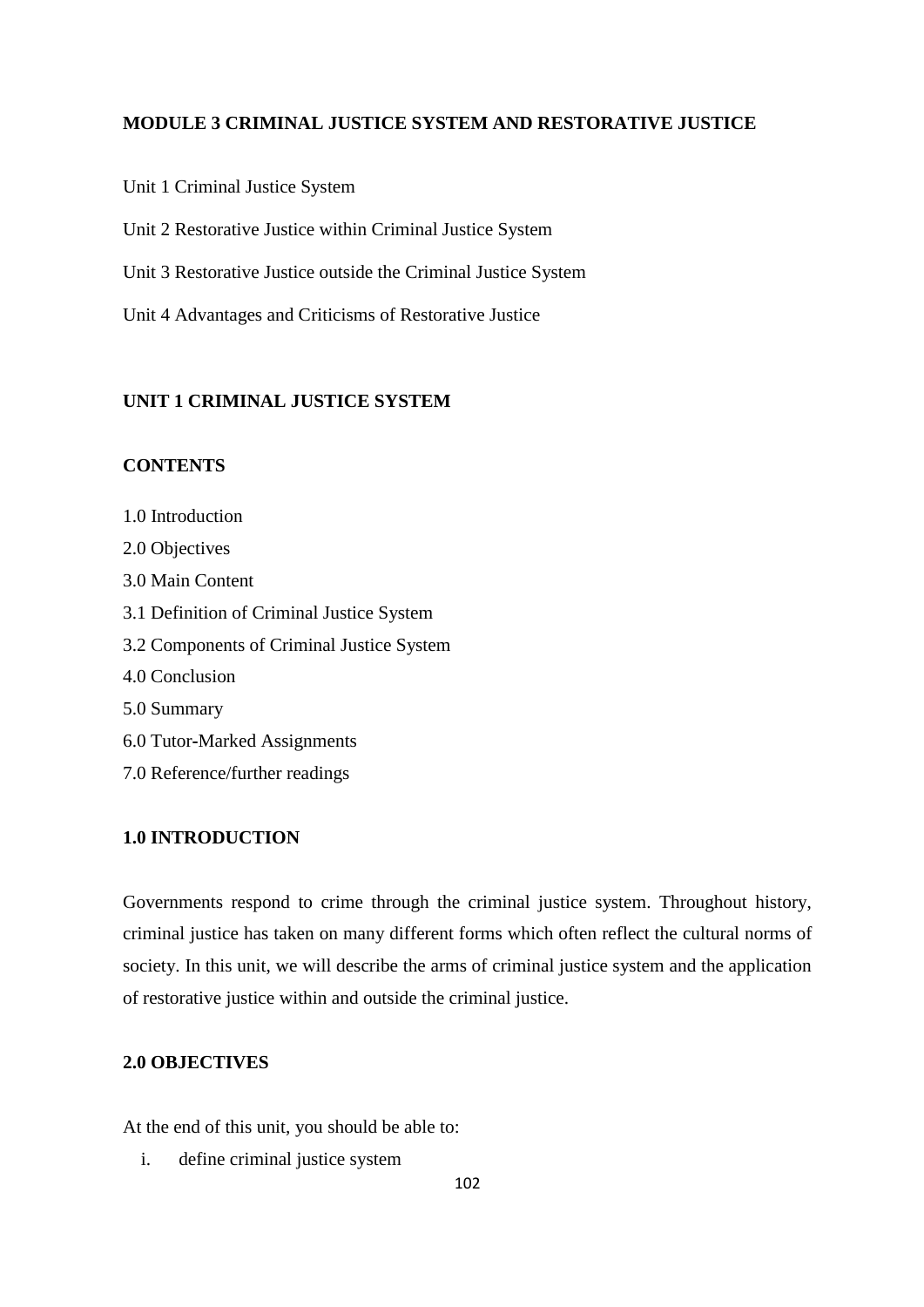ii. classify criminal justice institutions

#### **3.0 MAIN CONTENT**

#### **3.1 Definition of Criminal Justice System**

A proper understanding of criminal justice system must be preceded with the concept of criminal law. Criminal law is that body of substantive law that deals with conducts considered harmful to society as a whole which is prohibited by statute, prosecuted and punished by the government. Criminal law therefore defines those conducts which are forbidden by the state and prescribes punishment for the breaches.

The principal aims of criminal law is to preserve public order and decency and to protect the citizens from what is offensive and injurious as well as to provide sufficient safeguards against the exploitation and corruption of the more vulnerable members of the society. Acts like attempted murder, rape, stealing, murder, manslaughter, attempted suicide, kidnapping, corruption, bribery, obtaining money under false pretenses, forgery, bigamy, perjury, armed robbery, robbery, arson, examination malpractices, cultism and so on are classified as crimes (Alobo, 2016).

Criminal justice system refers to the collective institutions through which the accused offender passes until the accusations have been disposed of or the assessed punishment concluded (Garner, 2001). It is also seen as loose federation of agencies separate wells and each a professional unto itself (New, 1978).

Criminal justice system also connotes the system of practices and organizations used by governments, directed at maintaining social control, deter and controlling crime and sanctioning those who violate laws with criminal penalties.

The primary agencies charged with these responsibilities are law enforcement (police and prosecutors), courts, defence attorneys, local jails and prisons which administer the procedures for arrest, charging, adjudication and punishment of those found guilty. When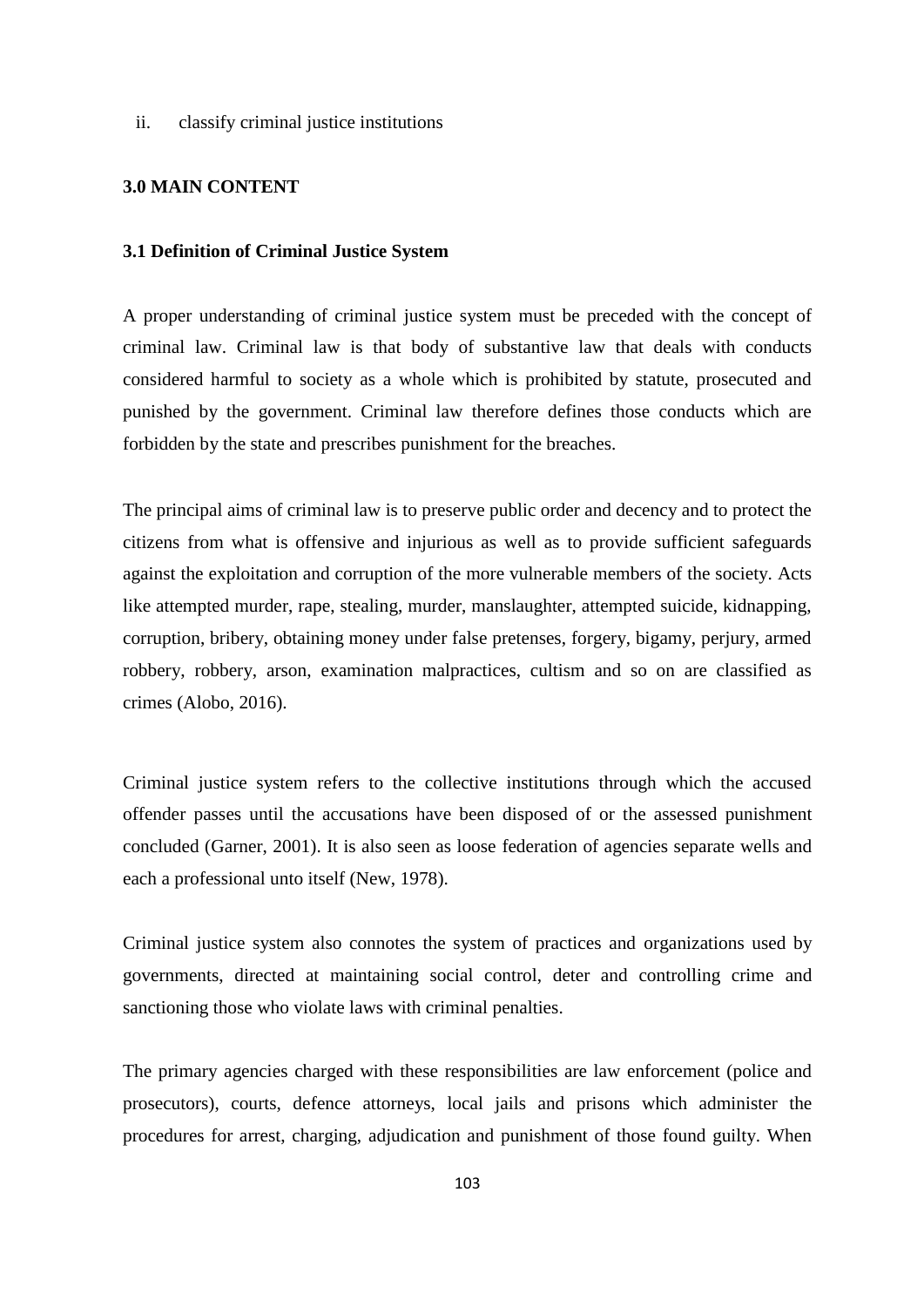processing the accused through the criminal justice system, government must keep within the framework of laws that protect individual rights.

The pursuit of criminal justice is like all forms of "justice," "fairness" or "process," essentially the pursuit of an ideal. Throughout history, criminal justice has taken on many different forms which often reflect the cultural norms of society.

Criminal justice system is the means for society to enforce the standards of conduct necessary to protect individuals and the community from the activities of undesirable members of the society."

Criminal justice system comprises the entire collection of criminal law and procedure ranging from the moment when a criminal complaint is laid before a police officer or any law enforcement agent and continues through arrest, arraignment, trial, conviction and sentence of the person who is guilty of the crime. It also extends to any possible appeal flowing there from.

The criminal justice system in Nigeria, as in any nation of the world begins with a process and with three components comprising the enactment of law criminalizing an act and/or omission, the police, the courts, and corrections prisons, with each component impacting the overall process of the system. The criminal justice system therefore defines every phase of procedure once an offence has been committed, from the investigation, through the trial, to the type and length of punishment if there is a conviction (Nwosu, 2011).

The criminal justice system envisages at least 3 components, viz: the law enforcement, judicial process and reformatory institutions. It is defined as the collective institutions through which the accused offender passes until the accusations have been disposed of or the assessed punishment concluded (Garner, 2001).

### **Self Assessment Exercise (SAE) 1**

What is criminal justice system?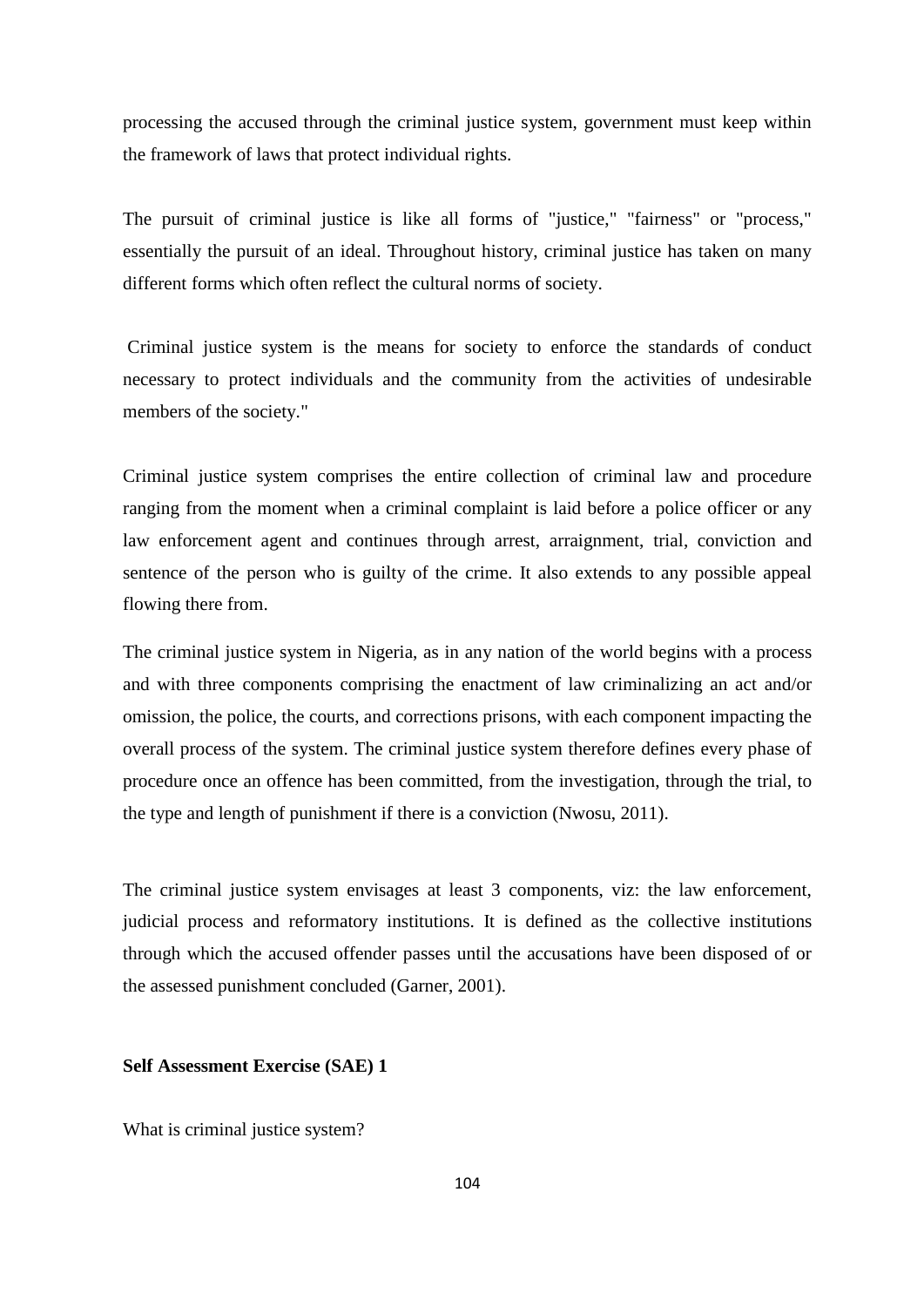#### **3.2 Components of the Criminal Justice System**

The criminal justice system consists of law enforcement (police), courts, prosecutors, defense attorneys and corrections. Criminal justice agencies are intended to operate within the rule of law.

Criminal justice system envisages at least three components, viz: the law enforcement, judicial process and reformatory institutions.

#### **Law Enforcement or Police Force**

Police is usually the first point of contact of an offender or criminal with the criminal justice system. This stems from the fact that police investigate and make the arrest. Police or law enforcement agencies are empowered to use force and other forms of legal coercion or means to effect public and social order.

Police or law enforcement agencies and officers are empowered to use force and other forms of legal coercion or means to effect public and social order. The term is most commonly associated with police departments of a state that are authorized to exercise the police power of that state within a defined legal or territorial area of responsibility. The word comes from the Latin word politia (civil administration), which itself is derived from the Ancient Greek, for polis("city") (Alastair, 2003). The first police force comparable to the present-day police was established in 1667 under King Louis XIV in France, although modern police usually trace their origins to the 1800 establishment of the Marine Police in London, the Glasgow Police, and the Napoleonic police of Paris (Walker, 1977).

The notion that police are primarily concerned with enforcing criminal law was popularized in the 1930s with the rise of the Federal Bureau of Investigation as the pre-eminent "law enforcement agency" in the United States; this, however, has constituted only a small portion of policing activity (Brodeur et al, 1992). Policing has included an array of activities in different contexts, but the predominant ones are concerned with order maintenance and the provision of services (Neocleous, 2004).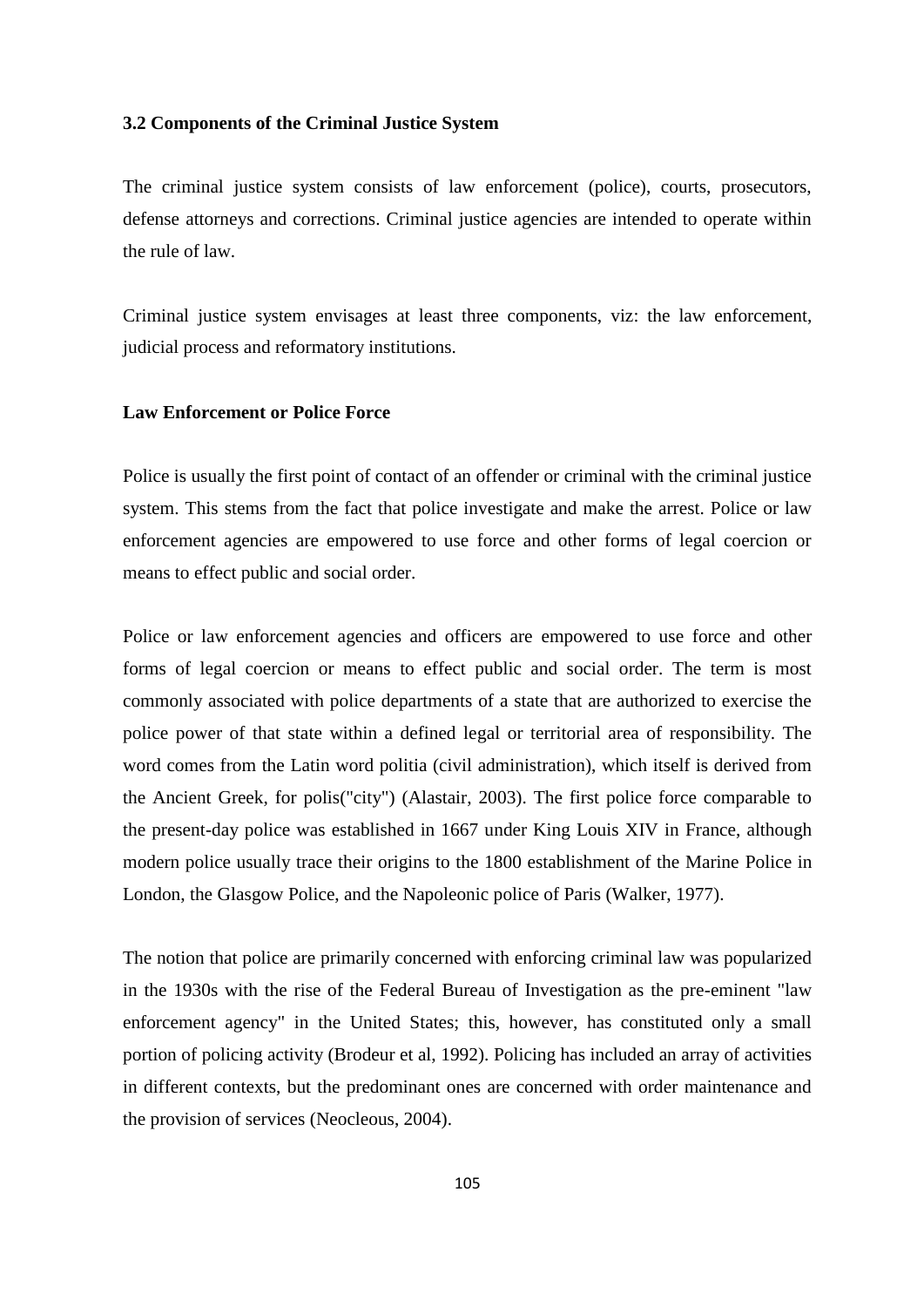Within the Nigerian milieu we have the Police Force. This body engages in arresting criminals and providing security for Nigerians. The Civil Defense Corp has also been empowered by the Nigerian government to engage in policing activities in order to maintain societal order.

#### **Courts of Law**

In the criminal justice system, the court is usually the second point of contact after the arrest and prosecution of offenders by law enforcement agents or officers. The courts serve as the venue where disputes are settled and justice is administered.

With regard to criminal justice, there are a number of critical people in any court setting. These include the judge, prosecutor, and the defense attorney. The judge, or magistrate, is a person who should be knowledgeable in the law, and whose function is to objectively administer the legal proceedings and offer a final decision to dispose of a case (Garland, 2002).

In America and a growing number of nations, guilt or innocence is decided through the adversarial system. In this system, two parties will both offer their version of events and argue their case before the court (sometimes before a judge or panel of judges, or a jury). The case is decided in favor of the party that offers the most sound and compelling argument based on the law as applied to the facts of the case.

The prosecutor is the lawyer who brings charges against an individual or corporation. It is the prosecutor's duty to explain to the court what crime was committed and the detail what evidence has been found which incriminates the accused. The prosecutor should not be confused with a plaintiff or plaintiff's counsel.

Although both serve the function of bringing a complaint before the court, the prosecutor is a servant of the state who makes accusations on behalf of the state in criminal proceedings, while the plaintiff is the complaining party in civil proceedings. A defense attorney counsels the accused on the legal process, likely outcomes for the accused and suggests strategies. The accused, not the lawyer, has the right to make final decisions regarding a number of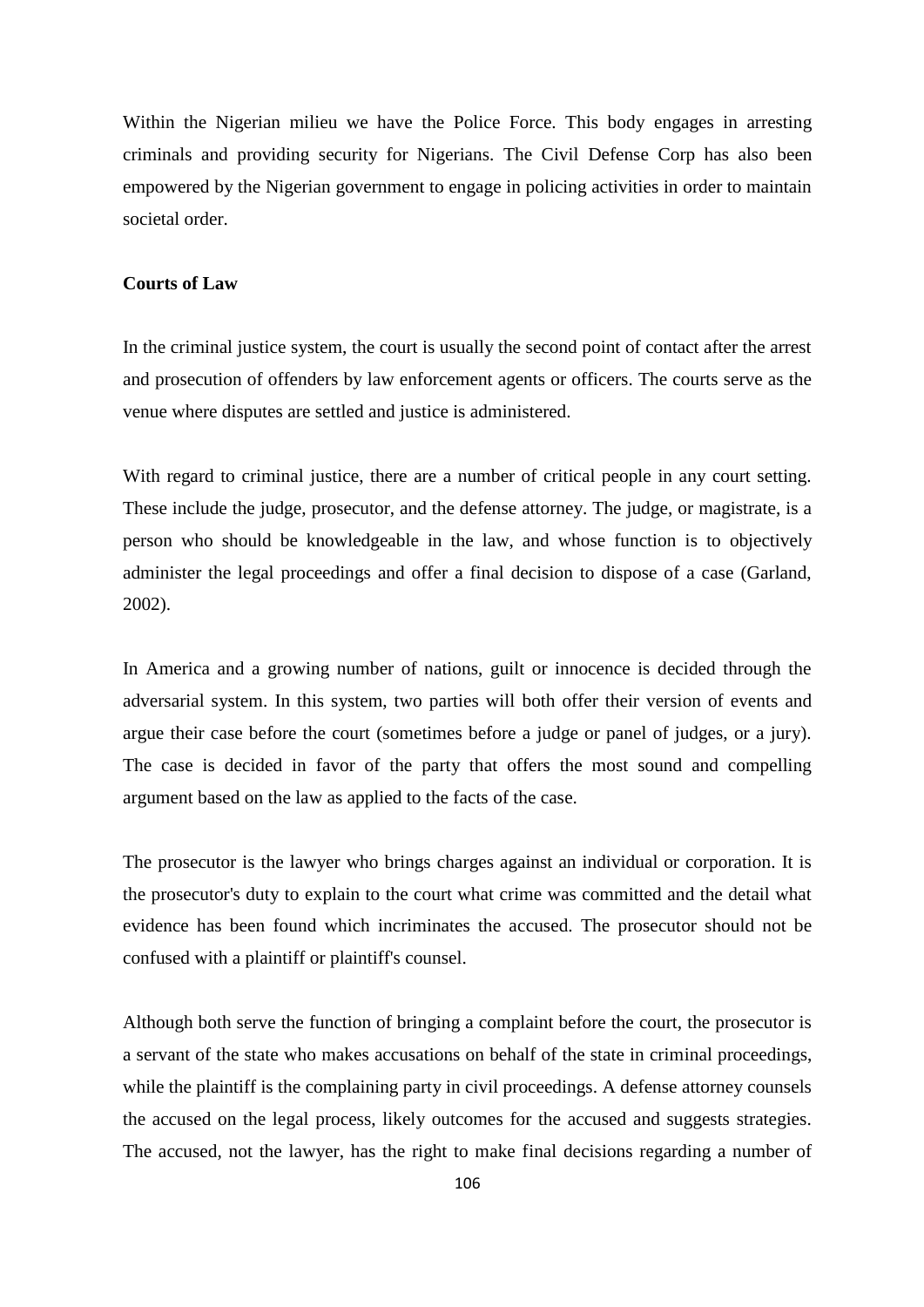fundamental points, including whether to testify, and to accept a plea offered or demand a jury trial in appropriate cases. It is the defense attorney's duty to represent the interests of the client, raise procedural and evidentiary issues, and hold the prosecution to its burden of proving guilt beyond a reasonable doubt.

Defense counsel may challenge evidence presented by the prosecution or present exculpatory evidence and argue on behalf of their client. At trial, the defense attorney may attempt to offer a rebuttal to the prosecutor's accusations. In modern America, an accused person is entitled to a government**-**paid defense attorney if he or she is in jeopardy of losing his/her liberty. Those who cannot afford a private attorney may be provided one by the state.

Historically, however, the right to a defense attorney has not always been universal. For example, in Tudor, England criminals accused of treason were not permitted to offer arguments in their defense. In many jurisdictions, there is no right to an appointed attorney, if the accused is not in jeopardy of losing his or her liberty.

The final determination of guilt or innocence is typically made by a third party, who is supposed to be disinterested. This function may be performed by a judge, a panel of judges, or a jury panel composed of unbiased citizens. This process varies depending on the laws of the specific jurisdiction. In some places the panel (be it judges or a jury) is required to issue a unanimous decision, while in others only a majority vote is required.

In America, this process depends on the state, level of court, and even agreements between the prosecuting and defending parties. Other nations do not use juries at all, or rely on theological or military authorities to issue verdicts. Some cases can be disposed of without the need for a trial. In fact, the vast majority are. If the accused confesses their guilt, a shorter process may be employed and a judgment may be rendered more quickly. Some nations, such as America, allow plea bargaining in which the accused pleads guilty, nolo contendre or not guilty, and may accept a diversion program or reduced punishment, where the prosecution's case is weak or in exchange for the cooperation of the accused against other people. This reduced sentence is sometimes a reward for sparing the state the expense of a formal trial.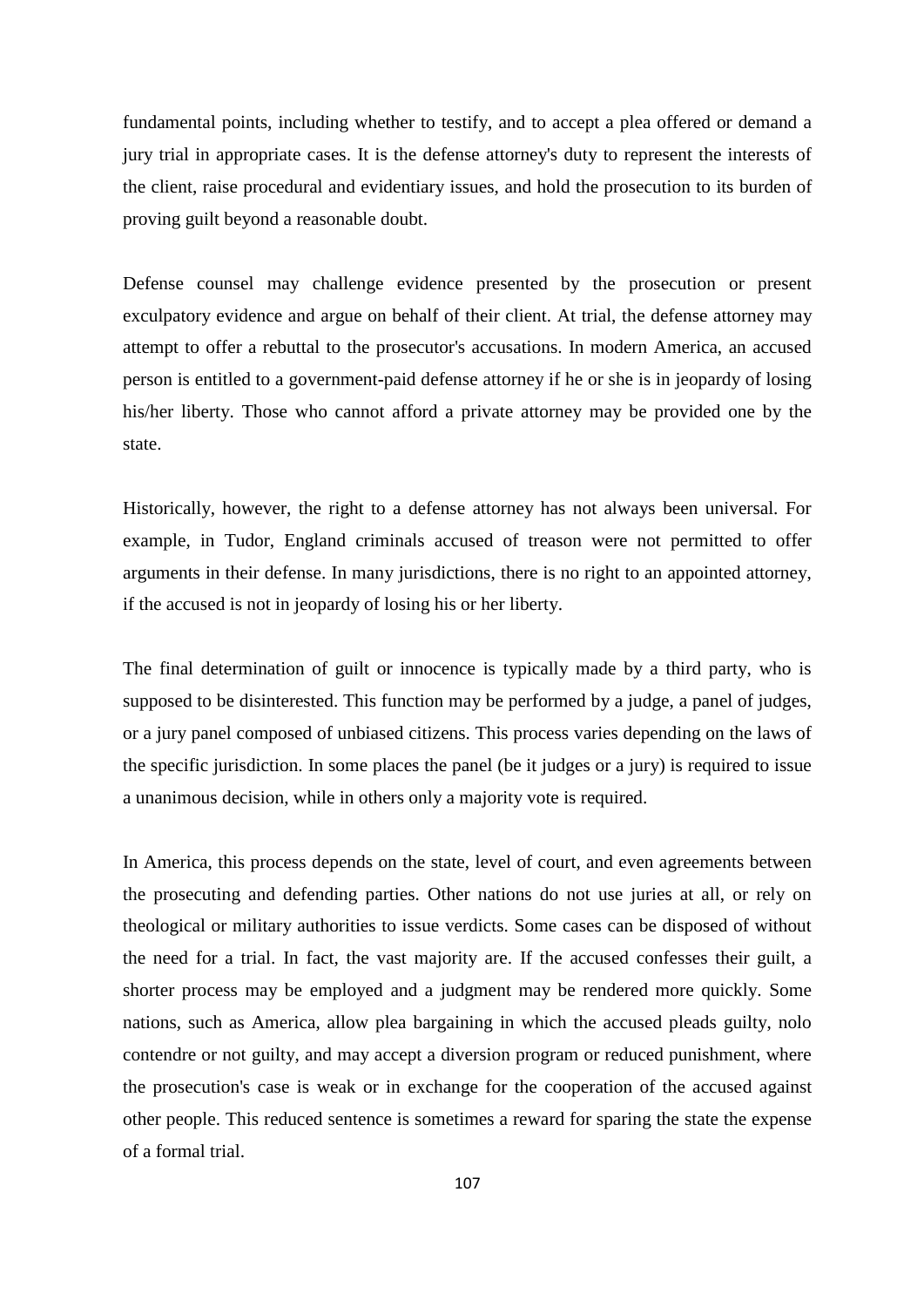Many nations do not permit the use of plea bargaining, believing that it coerces innocent people to plead guilty in an attempt to avoid a harsh punishment. The entire trial process, whatever the country, is fraught with problems and subject to criticism. Bias and discrimination form an ever-present threat to an objective decision. Any prejudice on the part of the lawyers, the judge, or jury members threatens to destroy the court's credibility. Some people argue that the often Byzantine rules governing courtroom conduct and processes restrict a layman's ability to participate, essentially reducing the legal process to a battle between the lawyers.

In this case, the criticism is that the decision is based less on sound justice and more on the lawyer's eloquence and charisma. This is a particular problem when the lawyer performs in a substandard manner. The jury process is another area of frequent criticism, as there are few mechanisms to guard against poor judgment or incompetence on the part of the layman jurors.

Within the Nigerian context, courts of law exist at different levels ranging from the Supreme Court, Courts of Appeal, Federal High Courts, High Courts, Magistrate Courts etc to process criminal elements. These courts try their best to sort the innocent from the guilty under the auspices of the law.

### **Correctional Institutions (Prisons and Remand Homes)**

This is the final stage in the criminal justice system. Offenders are then turned over to the correctional institutions, from the court after the accused has been found guilty. Correctional institutions serve as detention centres for prisoners after trial.

Like all other aspects of criminal justice, the administration of punishment has taken many different forms throughout history. Early on, when civilizations lacked the resources necessary to construct and maintain prisons, exile and execution were the primary forms of punishment.

Historically shame punishments and dismemberment have also been used as forms of censure (Wolfgang, 1990).The most publicly visible form of punishment in the modern era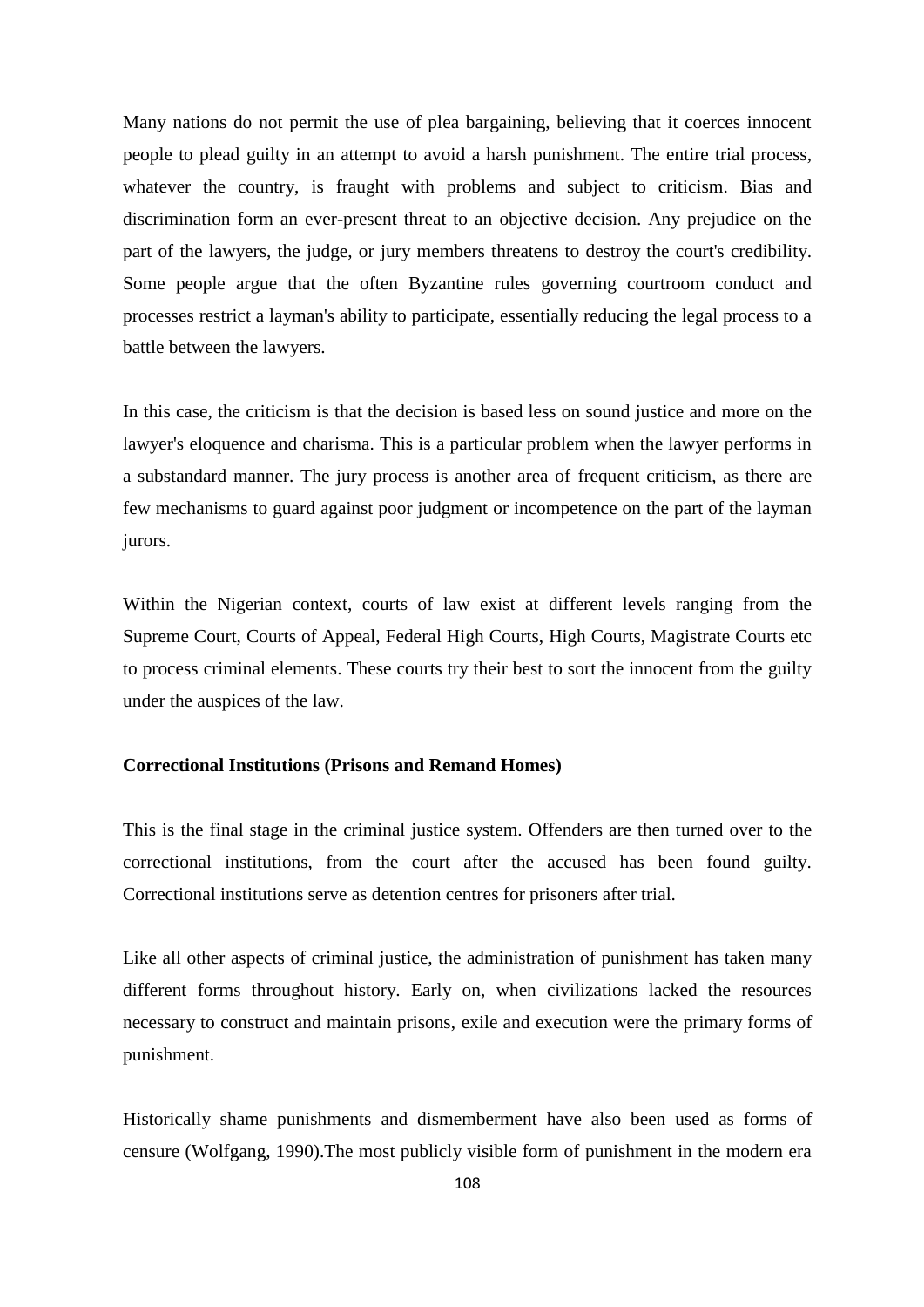is the prison. Prisons may serve as detention centers for prisoners after trial. For containment of the accused jails are used. Early prisons were used primarily to sequester criminals and little thought was given to living conditions within their walls. In America, the Quaker movement is commonly credited with establishing the idea that prisons should be used to reform criminals. This can also been seen as a critical moment in the debate regarding the purpose of punishment.

Punishment (in the form of prison time) may serve a variety of purposes. First, and most obviously, the incarceration of criminals removes them from the general population and inhibits their ability to perpetrate further crimes. Many societies also view prison terms as a form of revenge or retribution, and any harm or discomfort the prisoner suffers is "payback" for the harm he/she caused his/her victims.

A new goal of prison punishments is to offer criminals a chance to be rehabilitated. Many modern prisons offer schooling or job training to prisoners as a chance to learn a vocation and thereby earn a legitimate living when they are returned to society. Religious institutions also have a presence in many prisons, with the goal of teaching ethics and instilling a sense of morality in the prisoners. There are numerous other forms of punishment which are commonly used in conjunction or in place of prison terms. Monetary fines are one of the oldest forms of punishment still used today. These fines may be paid to the state or to the victims as a form of reparation.

Probation and house arrest are also sanctions which seek to limit a person's mobility and their opportunities to commit crimes without actually placing them in a prison setting. Many jurisdictions may require some form of public service as a form of reparations for lesser offences. Execution or capital punishments still used around the world. Its use is one of the most heavily debated aspects of the criminal justice system. Some societies are willing to use executions as a form of political control, or for relatively minor misdeeds. Other societies reserve execution for only the most sinister and brutal offenses. Others still have outlawed the practice entirely, believing the use of execution to be excessively cruel or hypocritical.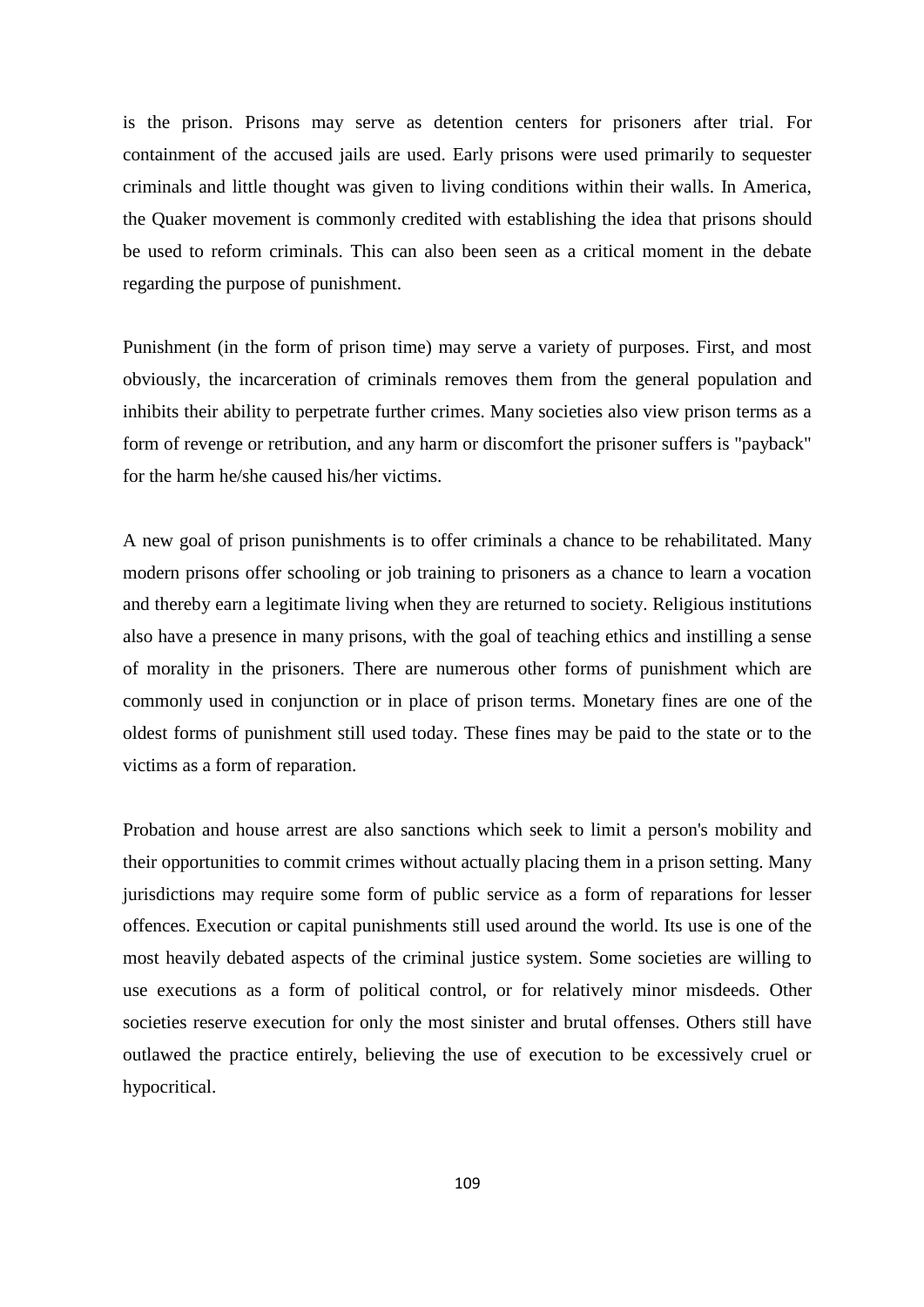In Nigeria, correctional institutions can be found at Federal and State levels and are dichotomized into prison and remand homes. More often than not, one finds adolescents in some Nigerian correctional centres than in remand homes.

### **Self Assessment Exercise (SAE) 2**

Write short notes on the arms of the criminal justice system.

Discuss why Restorative Justice is better than criminal justice. **4.0 CONCLUSION**

The understanding of the criminal justice system is indispensable for deterring and controlling crime in the society. The knowledge derived will go a long way in assisting security and crime control institutions in performing their duties with a level of proficiency.

## **5.0 SUMMARY:**

In this unit we have been able to discuss the criminal justice system and its components within the Nigerian context.

# **6.0 TUTOR- MARKED ASSIGNMENT**

- 1. Define the criminal justice system.
- 2. Write short notes on the components of the criminal justice system.

# **7.0 REFERENCE/FURTHER READINGS**

Alobo, E. (2016). Criminal Law and Sexual Offences. Princeton & Associate Publishing Co. Ltd, Lagos.

Garner B.A. (2001) Blacks Law Dictionary, 7 Edition, London; Sweet and Maxwell Ltd.

New D.J. (1978) Introduction to Criminal Justice, New York, Leppircott.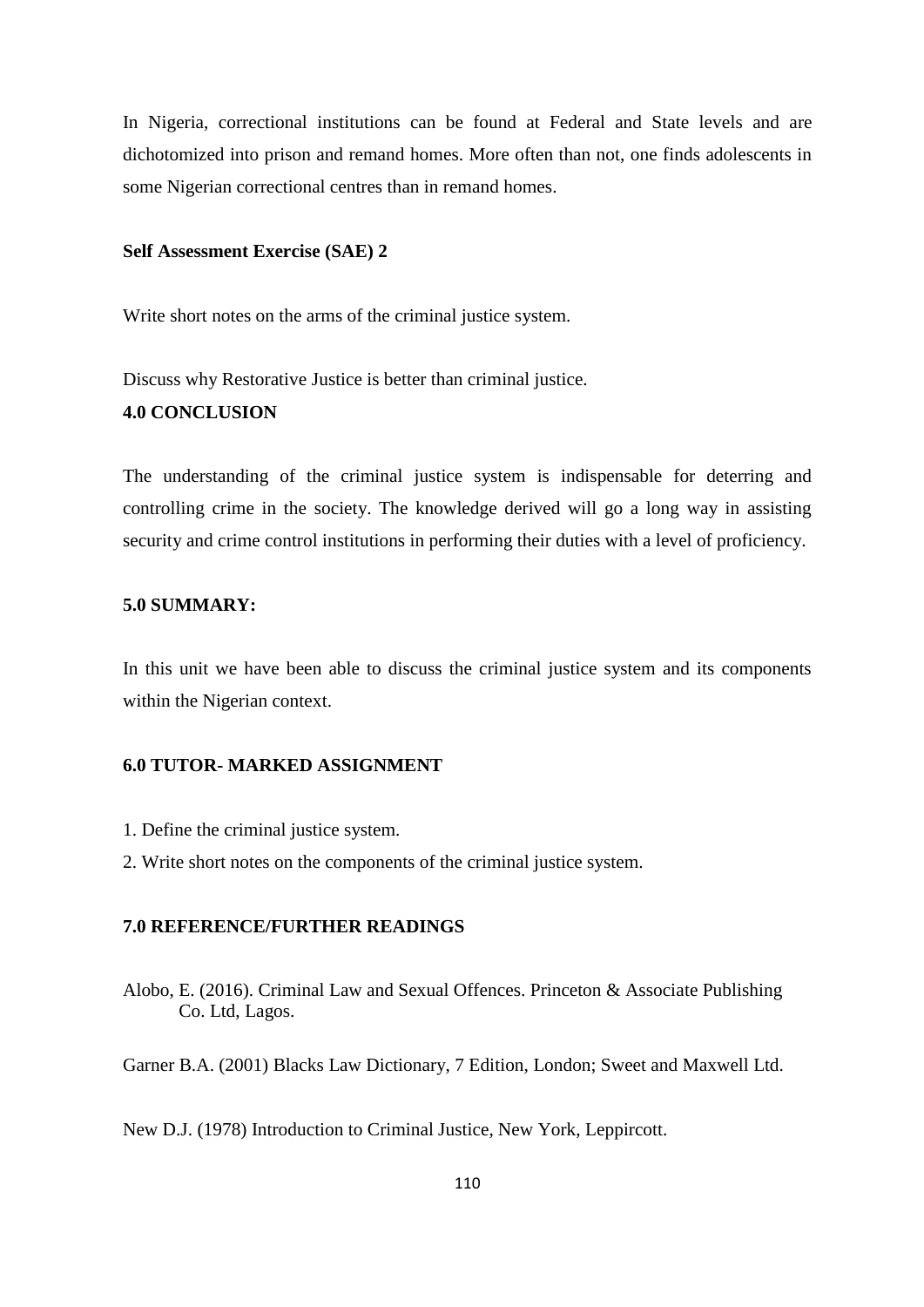# **UNIT 2 RESTORATIVE JUSTICE WITHIN THE CRIMINAL JUSTICE SYSTEM**

# **CONTENTS**

1.0 Introduction 2.0 Objectives 3.0 Main Content 3.1 Criminal codes 3.2 Law Enforcement 3.3 Courts 3.4 Correctional institutions (Prisons) 4.0 Conclusion 5.0 Summary 6.0 Tutor**-**Marked Assignments 7.0 Reference/further readings

# **1.0 INTRODUCTION**

Restorative justice is much more than a programme, it is a philosophy of justice that can guide public policy in a number of ways.

In this unit, we will describe restorative justice within the criminal justice system. It addresses some of the public policy dimensions of restorative justice. These range from questions of whether there is a legal basis in different jurisdiction for using restorative processes and programmes to how the entire criminal justice system might be reoriented to reflect restorative principles and values.

## **2.0 OBJECTIVES**

At the end of this unit, you should be able to:

- i. explain law enforcement within restorative justice
- ii. know the role of courts within restorative justice
- iii. explain restorative justice within the context of criminal justice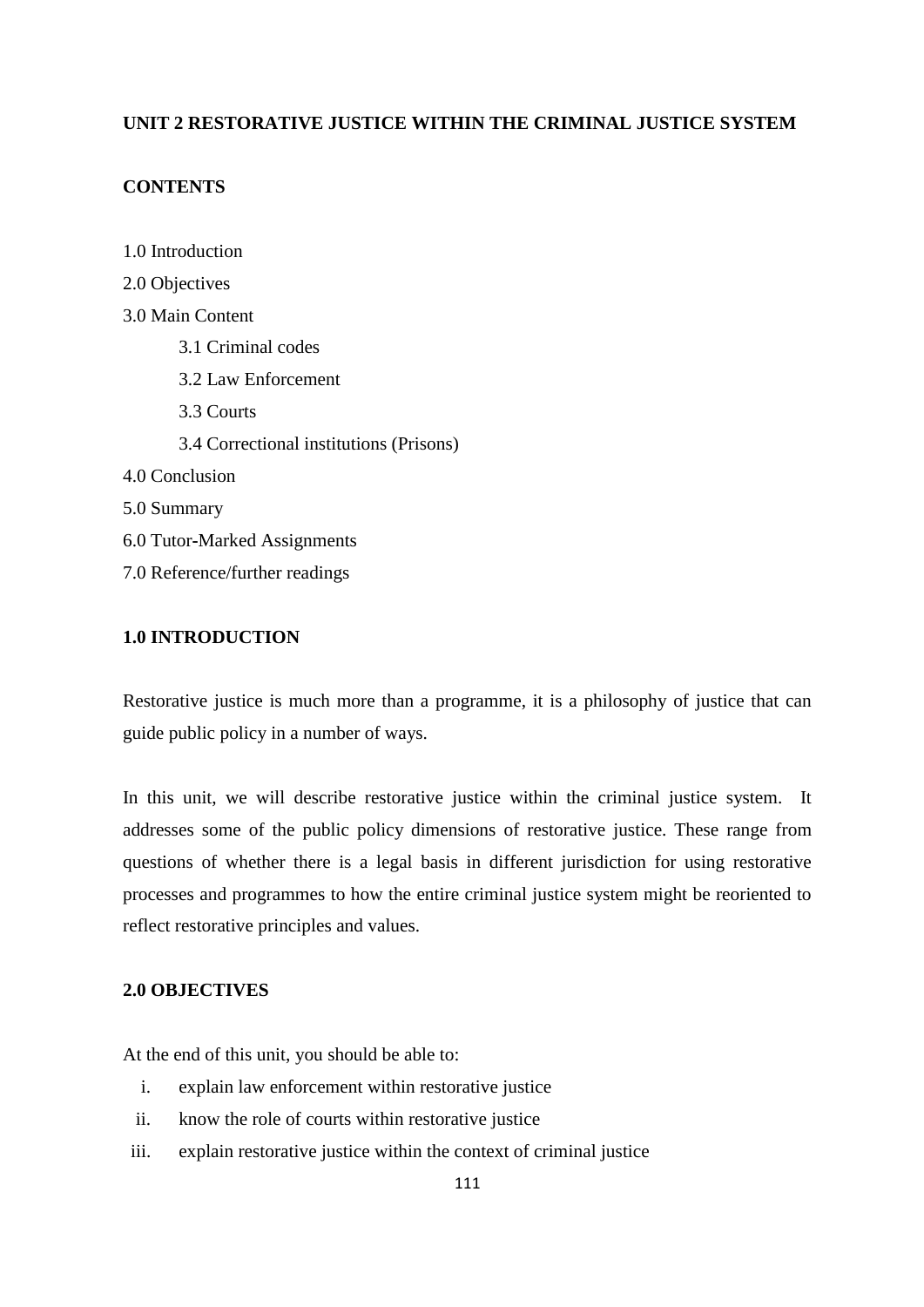#### **3.0 MAIN CONTENT**

## **3.1 Criminal Codes**

A number of jurisdictions have adopted legislation concerning restorative justice. Intergovernmental organizations, such as the United Nations and Council of Europe have adopted recommendations, handbooks and other resources to guide their member states in effective use of restorative justice.

## **Self Assessment Exercise (SAE) 1**

Briefly explain restorative justice within the legislation

# **3.2 Law Enforcement**

Some of the early justice system involvement with restorative justice came in police stations, particularly where cautioning is used as a response to crime and juvenile offending. It has the potential not only of responding more efficiently to victims and offenders, but also of helping address chronic system problems such as overcrowding.

Restorative justice has been blended with similar movements toward community justice and community or neighbourhood policing. Some have questioned whether a branch of the justice system that is authorized to use deadly force in appropriate situations can be actively involved with restorative justice programmes, which are supposed to be non**-**coercive.

## **Self Assessment Exercise (SAE) 2**

Explain restorative justice within the context of law enforcement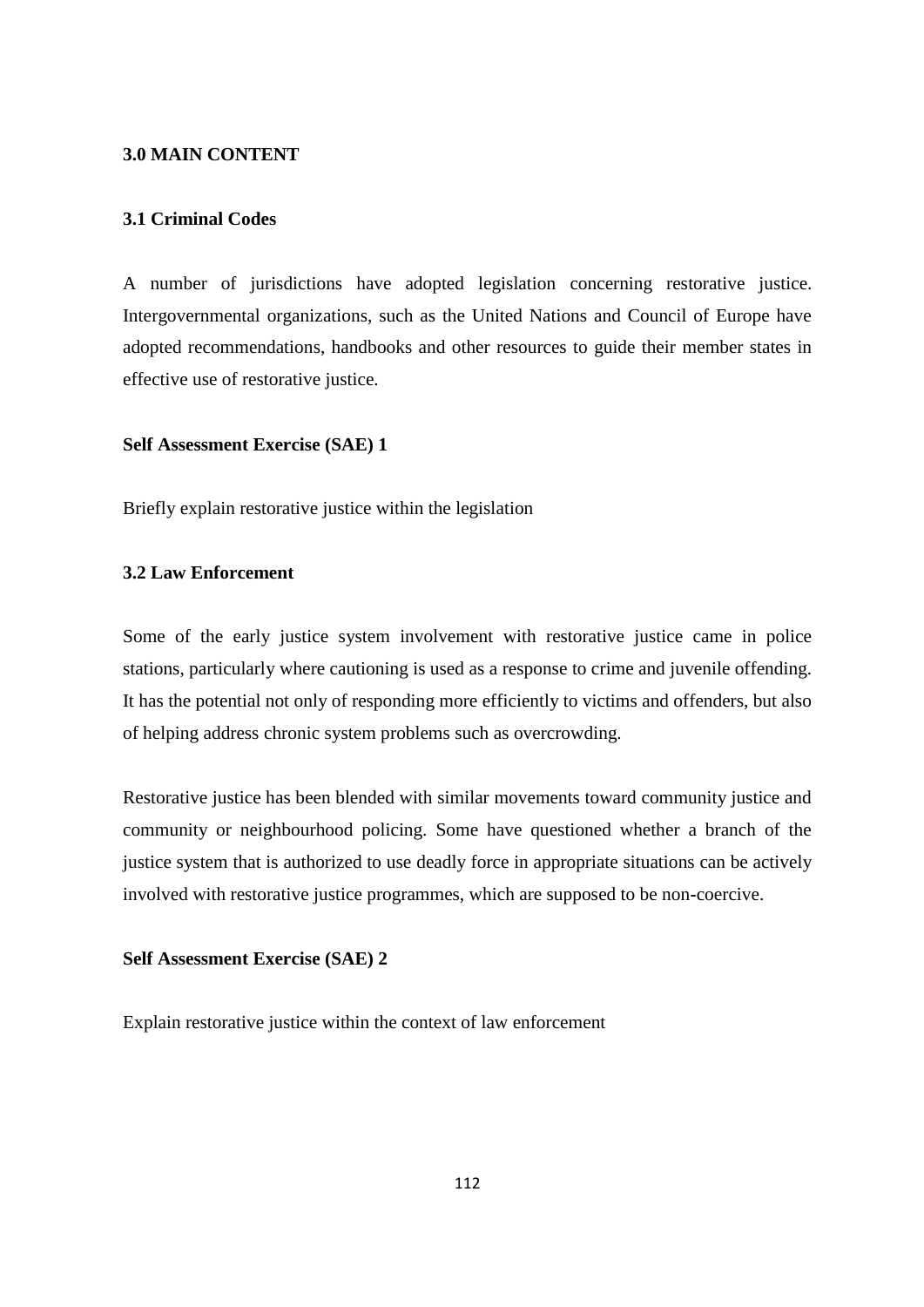## **3.3 Courts**

Restorative justice is increasingly visible in courtrooms around the world. Prosecutors, judges and defense attorneys make use of it. Probation officers are often involved in its implementation or monitoring.

Human rights questions about restorative justice become most obvious at this stage of the process. The rules about fairness in court are quite clear, many of them emphasizing the need for transparency. Restorative meetings, on the other hand, usually take place in private settings. How can judges and lawyers reassure themselves that the parties' legal interests are honoured? A courtroom process might employ pre**-**trial diversion, dismissing charges after restitution. In serious cases, a sentence may precede other restitution.

## **Self Assessment Exercise (SAE) 3**

Explain restorative justice within the context of courts

#### **3.4 Correctional institutions (Prisons)**

Prisons may possibly not materialize to be a normal venue for restorative justice programme because they are crammed with offenders who have been sentenced, usually without having been invited to partake in any restorative processes. The popular view of prisoners is that they are dangerous people whose victims are unlikely to want contact, restorative or otherwise. However, there are a number of restorative initiatives taking place in prisons. Some relate to the victim**-**offender relationship; others to conflict resolution among prisoners and the operation of prisons themselves.

Restorative processes can also be used within correctional institutions to ease the more negative attributes of life inside correctional institutions, including providing forums for inmates to resolve their differences peacefully and to create an alternative means of conflict resolution. Besides serving as an alternative to civil or criminal trial, restorative justice is also thought to be applicable to offenders who are being incarcerated.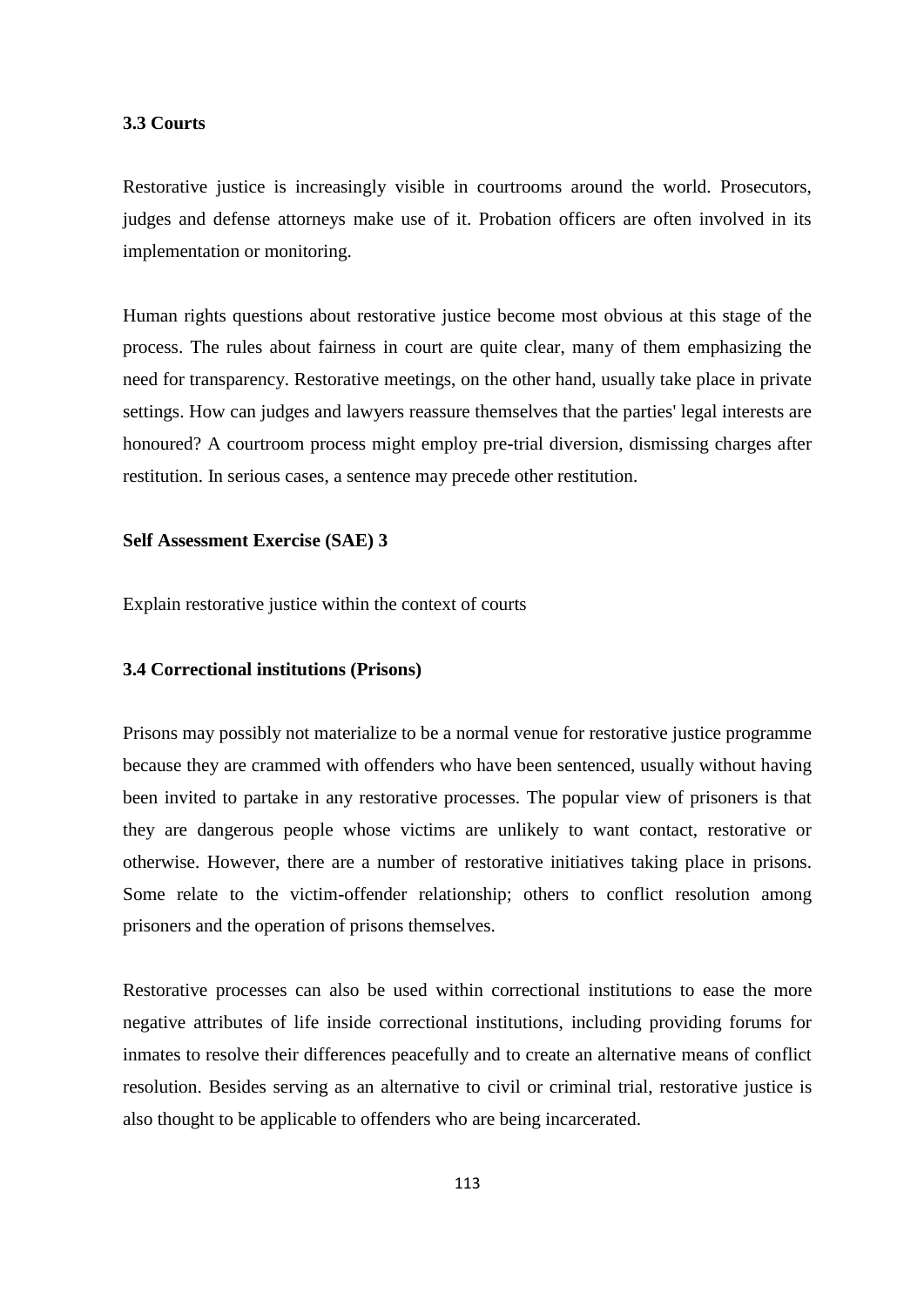The purpose of restorative justice in prisons is to assist with the prisoner's [rehabilitation,](https://en.wikipedia.org/wiki/Rehabilitation_(penology)) and eventual [reintegration](https://en.wikipedia.org/wiki/Social_integration) into society. By repairing the harm to the relationships between offenders and victims, and offenders and the community that resulted from the crime, restorative justice seeks to understand and address the circumstances which contributed to the crime. This is thought to prevent [recidivism](https://en.wikipedia.org/wiki/Recidivism) (that is, that the offender repeats the undesirable behaviour) once the offender is released.

#### **Self Assessment Exercise (SAE) 4**

Briefly explain the purpose of restorative justice in correctional institutions.

What are the interests and needs of prosecutors, defense attorneys, judges and probation officers?

# **4.0 CONCLUSION**

The understanding of restorative justice within the criminal justice system is indispensable for repairing harms done to the victims of crime and community. The knowledge derived will go a long way in assisting stakeholders performing their duties with a level of proficiency.

#### **5.0 SUMMARY**

In this unit we have been able to discuss the application of restorative justice within the criminal justice system.

# **6.0 TUTOR- MARKED ASSIGNMENT**

- 1. Explain the rationale for restorative justice in law enforcement
- 2. Why do you think restorative justice is relevant in courts?
- 3. Write short notes on restorative justice in prisons.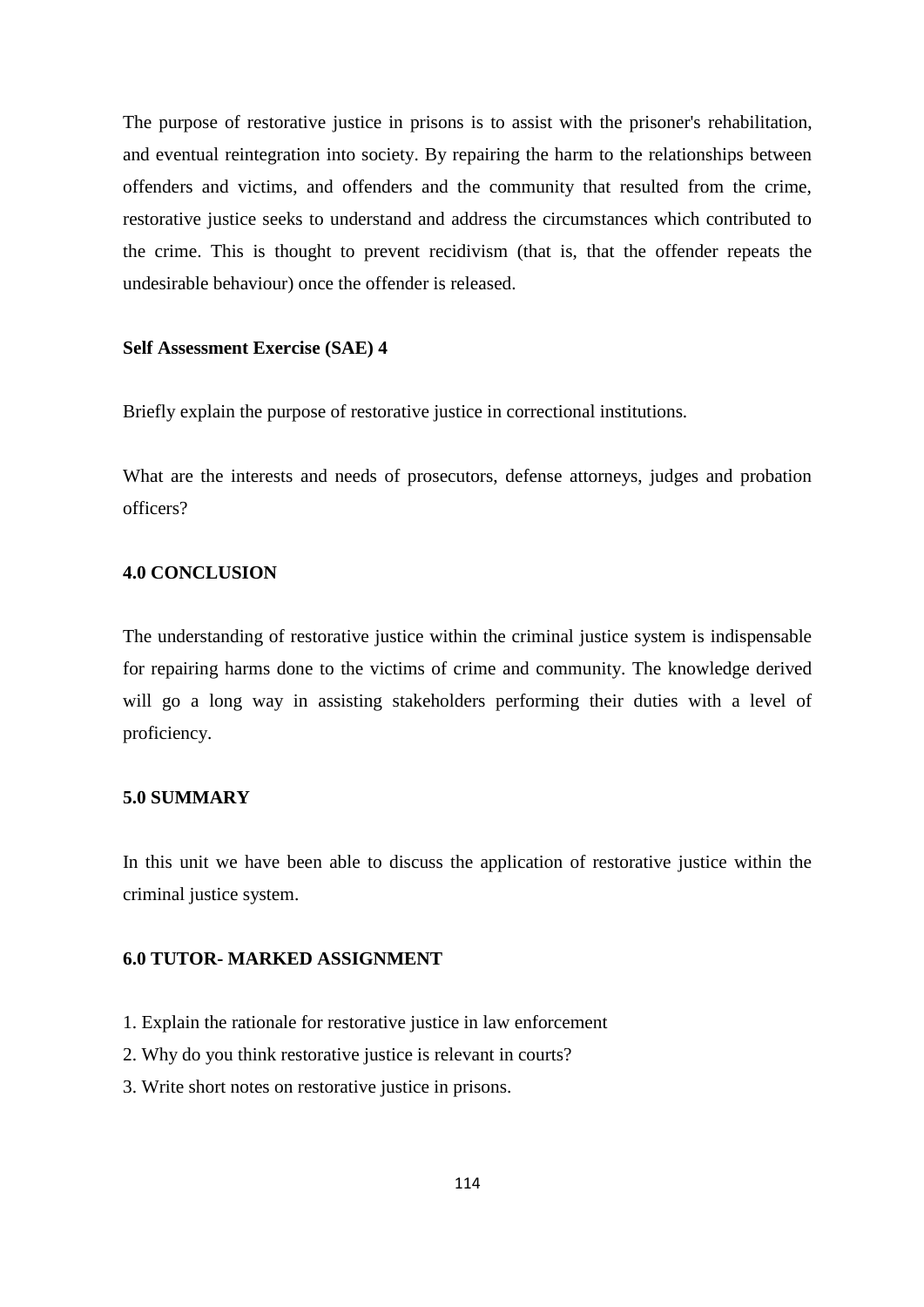# **7.0 REFERENCE/FURTHER READINGS**

Toews, B. (2006) The Little Book of Restorative Justice for People in Prison–Rebuilding the Web of Relationships.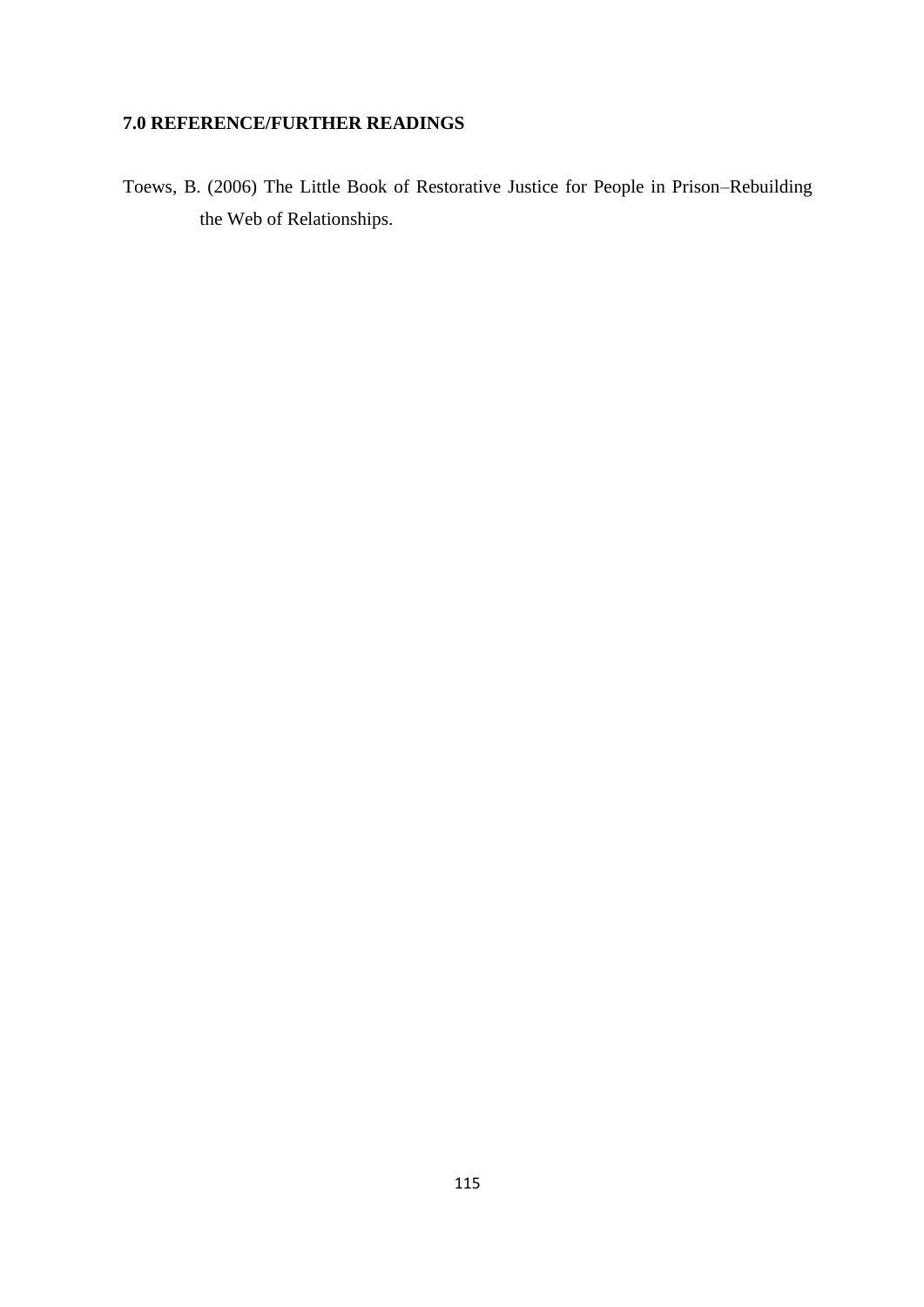# **UNIT 3 RESTORATIVE JUSTICE OUTSIDE THE CRIMINAL JUSTICE SYSTEM**

# **CONTENTS**

1.0 Introduction

- 2.0 Objectives
- 3.0 Main Content
	- 3.1 Neighbourhood
	- 3.2 Community members
	- 3.3 Faith communities
	- 3.4 Peace Commissions
	- 3.5 Schools
- 4.0 Conclusion
- 5.0 Summary
- 6.0 Tutor**-**Marked Assignments
- 7.0 Reference/further readings

# **1.0 INTRODUCTION**

Restorative justice outside the criminal justice system is conducted within the families, communities, schools, workplaces and faith communities. They also have formed an important part of post**-**conflict transition for countries addressing former oppressive governmental actions or the results of civil war.

In this unit, we will describe restorative justice outside the criminal justice system.

# **2.0 OBJECTIVES**

At the end of this unit, you should be able to:

- i. explain the purpose of restorative justice in the neighbourhood
- ii. know the role of Faith communities in the use of restorative justice
- iii. explain restorative justice within the schools.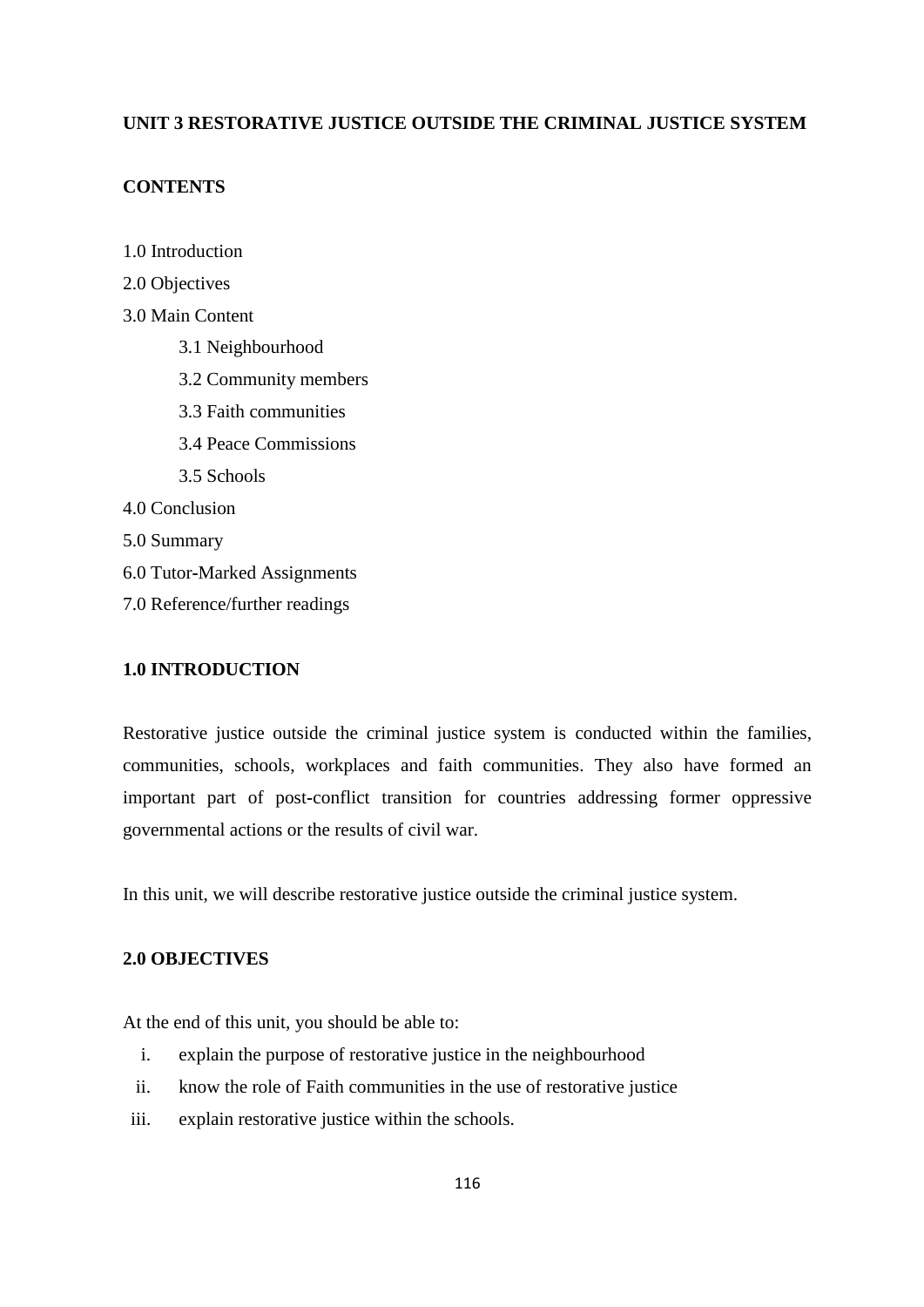## **3.0 MAIN CONTENT**

## **3.1 Neighbourhood**

Restorative processes provide an opportunity for neighbours to develop their own solutions to their conflicts while building more appreciative and stronger interaction.

### **Self Assessment Exercise (SAE) 1**

Briefly explain restorative justice in the neighbourhood

## **3.2 Community members**

Many restorative justice methods provide for an expanded role for community members in the resolution of conflict and in constructing agreements to be adhered to by offenders and sometimes also by other parties.

In the community, concerned individuals meet with all parties to assess the experience and impact of the crime. Offenders listen to victims' experiences, preferably until they are able to empathize with the experience. Then they speak to their own experience: how they decided to commit the offense. A plan is made for prevention of future occurrences, and for the offender to address the damage to the injured parties. All agreed community members hold the offender(s) accountable for adherence to the plan.

## **Self Assessment Exercise (SAE) 2**

Describe the role of community members in restorative justice

# **3.3 Faith communities**

Faith communities use restorative processes to resolve their own conflicts. Their members may be victims, offenders and/or family members of both. They may seek to influence their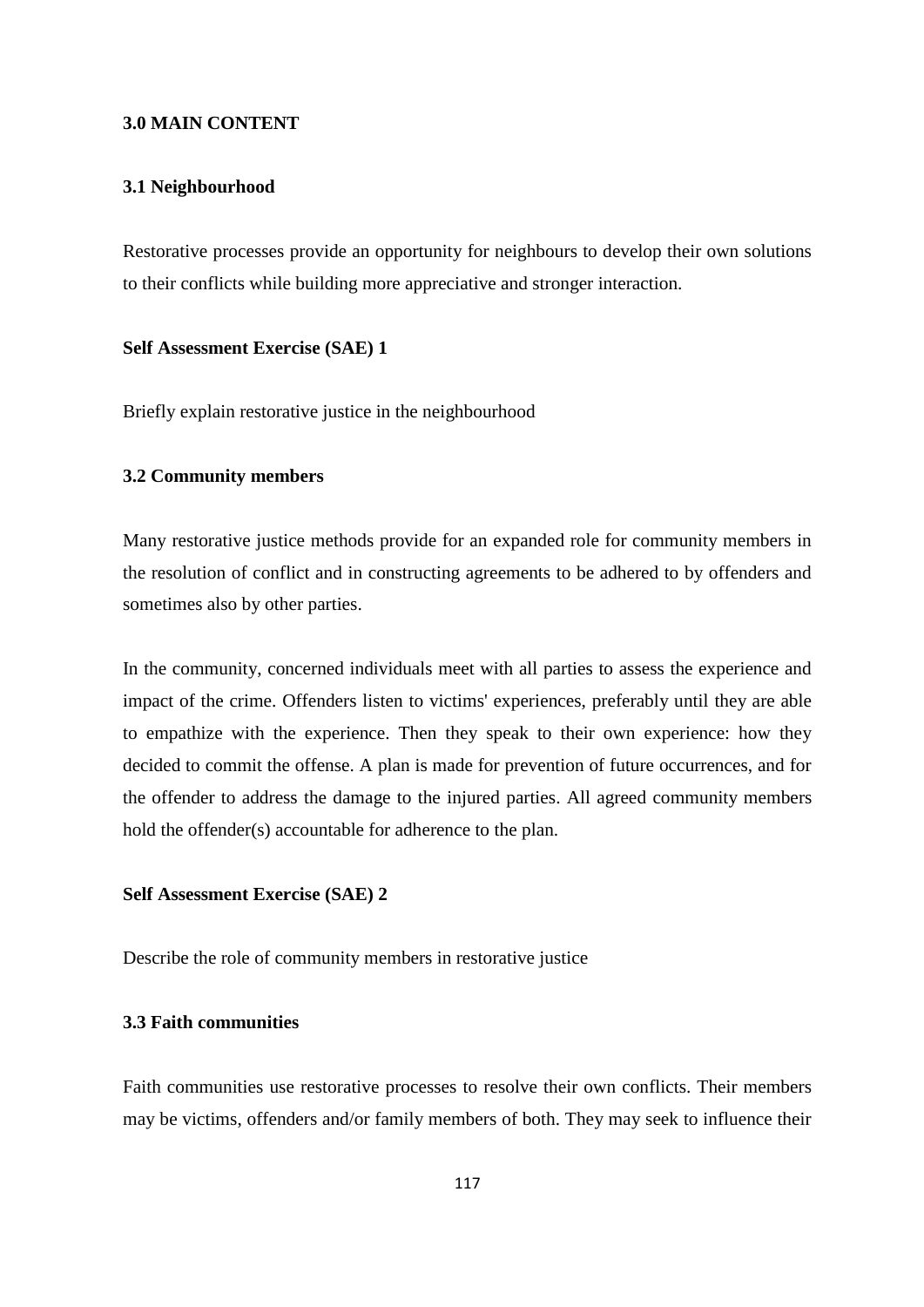communities to support restorative initiatives. They may sponsor, or their members may participate in those initiatives.

#### **Self Assessment Exercise (SAE) 3**

Explain restorative justice within the faith communities

# **3.4 Peace Commissions**

Restorative processes have been employed to deal with conflict between governments and their citizens as well as between ethnic groups within a country. The South African Truth and Reconciliation Commission is one example and the Gacaca hearings in Rwanda.

#### **Self Assessment Exercise (SAE) 4**

Briefly explain the place of peace commission in restorative justice with example.

#### **3.5 Schools**

Schools also employ restorative justice to enforce discipline. Restorative justice uses a related model to programmes used by the criminal justice system *(*Jeanne; Gordon and Nancy, 2006). Restorative practices can "also include preventive measures designed to build skills and capacity in students as well as adults" (Smith, 2015). Some examples of preventative measures in restorative practices might include teachers and students devising classroom expectations together or setting up community building in the classroom ((Smith, 2015).

Restorative justice also focuses on justice as needs and obligations, expands justice as conversations between the offender, victim and school, and recognizes accountability as understanding the impact of actions and repairing the harm (Alvis, 2015). In this approach, teachers, students and the community can reach agreements to meet all stakeholders' needs (Alvis, 2015). Collectivity is emphasized as the group must create an action plan to heal the harm and find a way to bring the offender back into the community (Robbins, 2014).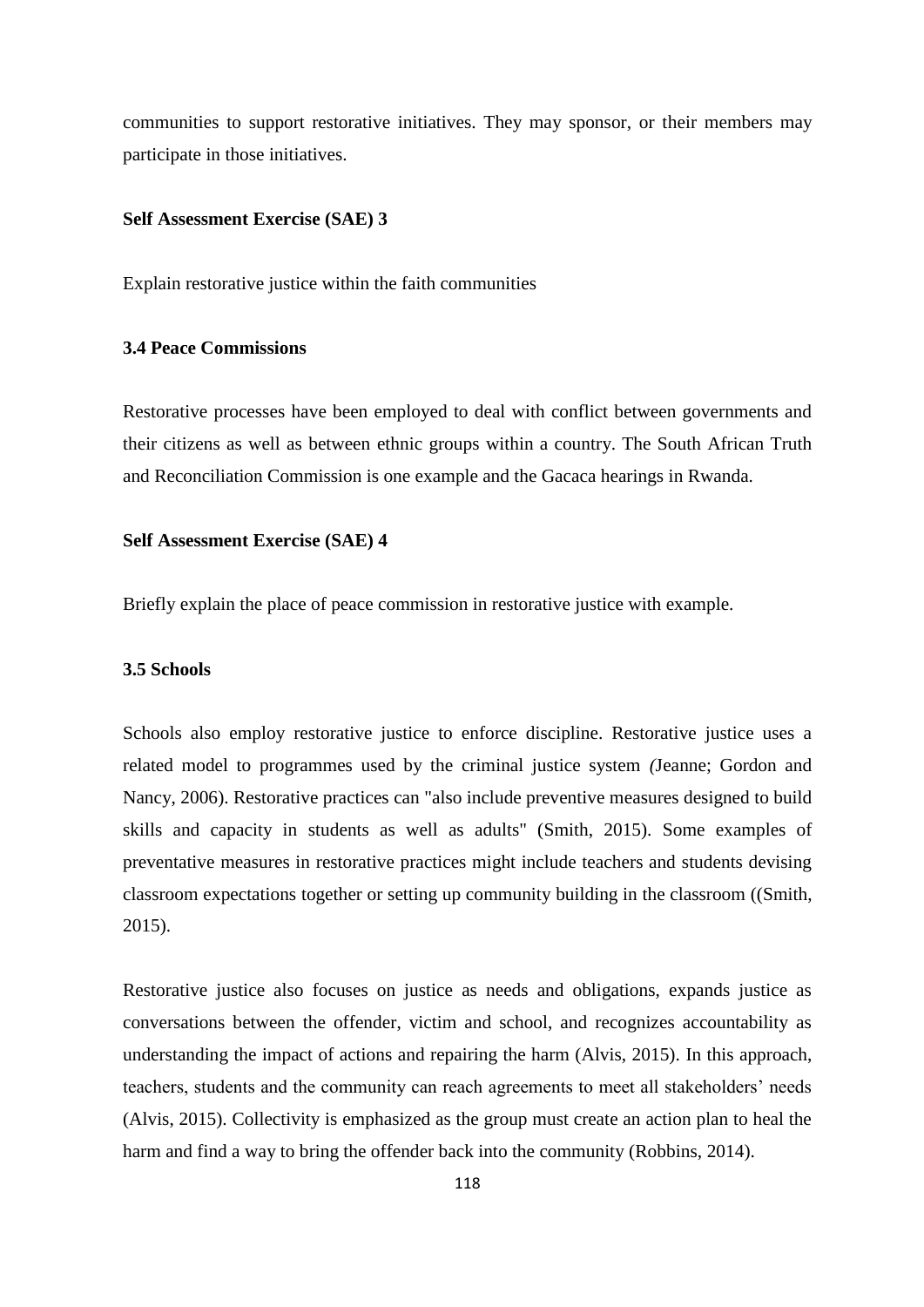## **4.0 CONCLUSION**

The understanding of restorative justice outside the criminal justice system is necessary for repairing harms done to the victims of crime and community. The knowledge derived will go a long way in assisting stakeholders in performing their duties with a level of expertise.

## **5.0 SUMMARY**

In this unit we have been able to discuss the application of restorative justice outside the criminal justice system.

# **6.0 TUTOR- MARKED ASSIGNMENT**

- 1. Explain the rationale for restorative justice in different communities
- 2. Why restorative justice necessary in Peace Commission?
- 3. Write short notes on the role of restorative justice in schools.

### **7.0 REFERENCE/FURTHER READINGS**

- Alvis, M. (2015) "Teachers' perceptions about using restorative practices based on programs in school". The College at Brockport: State of University of New York.
- Jeanne, S. Gordon, B. and Nancy, R. (2006) ["Beyond Zero Tolerance: Restoring Justice in](https://www.ncjrs.gov/App/Publications/abstract.aspx?ID=234985)  [Secondary Schools".](https://www.ncjrs.gov/App/Publications/abstract.aspx?ID=234985) Youth Violence and Juvenile Justice 4(2).
- Robbins, B. (2014) "A study of the implementation of restorative justice at a public high school in southern California". Claremont College: 1–60.
- Smith, D. (2015) Punitive or Restorative: The Choice Is Yours.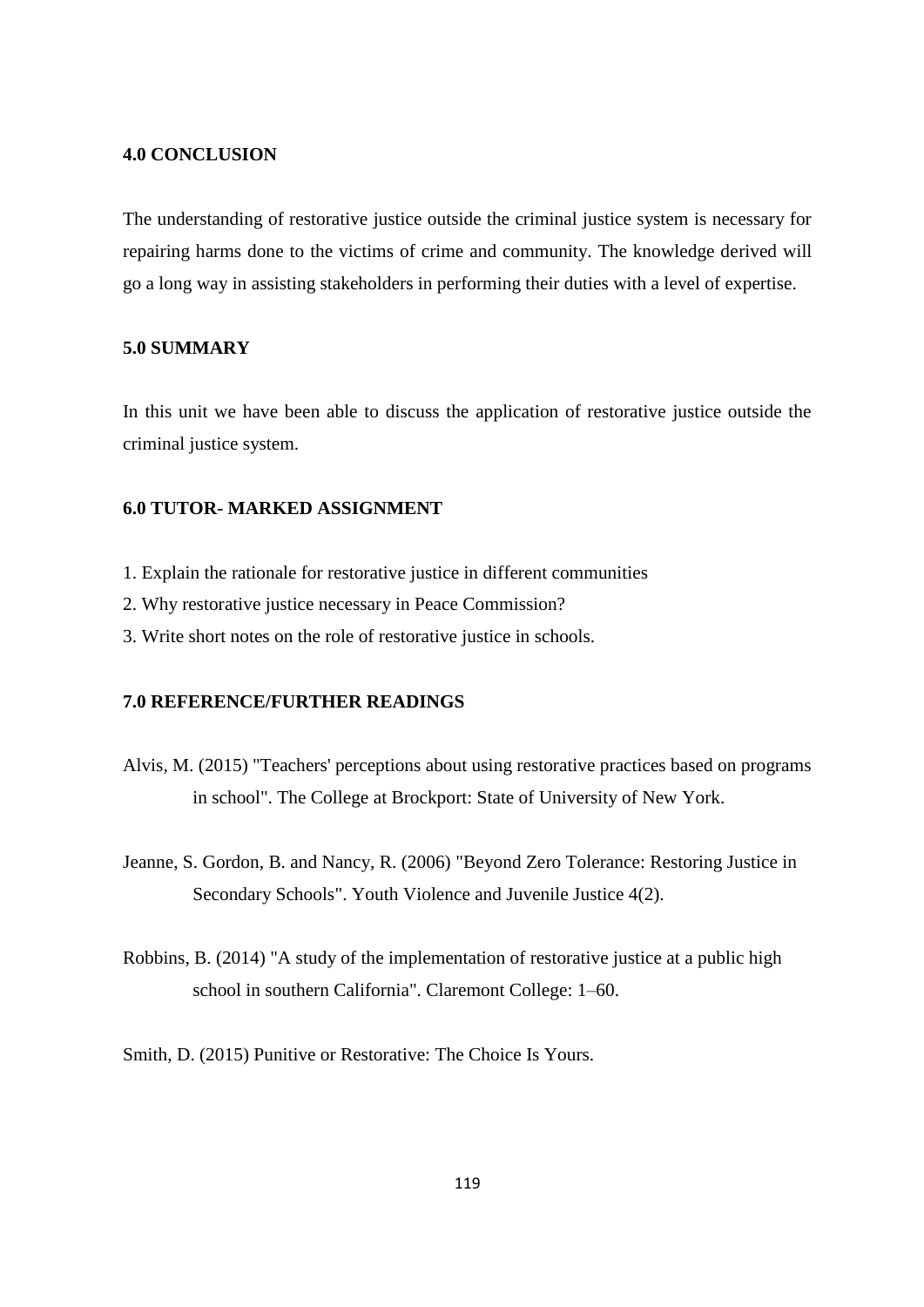# **UNIT 4 ADVANTAGES AND CRITICISMS OF RESTORATIVE JUSTICE**

# **CONTENTS**

1.0 Introduction 2.0 Objectives 3.0 Main Content 3.1 Advantages of Restorative Justice 3.2 Criticisms of Restorative Justice 4.0 Conclusion 5.0 Summary 6.0 Tutor**-**Marked Assignments 7.0 Reference/further readings

# **1.0 INTRODUCTION**

Restorative justice addresses the impact of crime on victims and communities more than criminal justice system. In this unit, we will describe the various advantages of restorative justice over the prevailing criminal justice.

# **2.0 OBJECTIVES**

At the end of this unit, you should be able to:

- i. explain the impact of restorative justice on the victims of crime and communities.
- ii. clarify the importance of restorative justice on the victims of crime.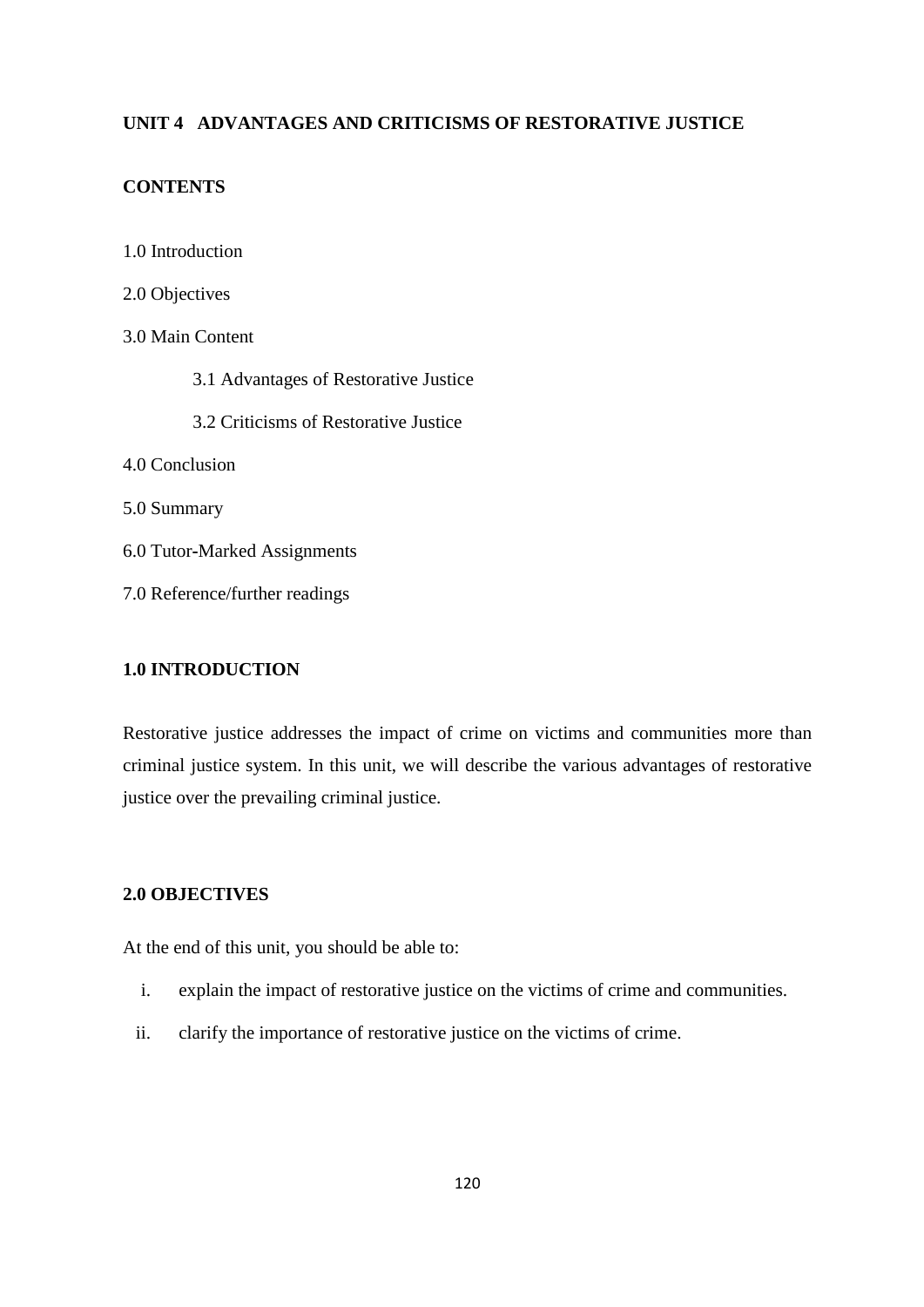## **3.0 MAIN CONTENT**

## **3.1 Advantages of Restorative Justice**

#### **Participation of Victim**

The huge resources in traditional criminal justice systems are focused on the criminal. This is not surprising in one sense given the apparent need in the first place to identify offenders. Once an offender is identified, substantial resources are exhausted to make sure that the rights of the accused are protected and not abridged in any way. Police and prosecutors, for example, spend significant time and effort investigating a matter so that the fact of the crime can be proved beyond a logical conclusion.

As part of the process, the accused is permitted to have a lawyer or, if monetarily needed, a lawyer is appointed to stand for the accused in the criminal case. The right to counsel protects all of the due process rights of the accused. The accused has access to the courts with the ability to file motions with the courts to stifle or destroy evidence. The state bears the entire cost of the jury trial.

By contrast, valuable few resources are spent by the state on the victim of a criminal offence (Donald, 2002). Up until a few years ago, victims were simply sources of information for the police and prosecutors investigating offending conduct. Once a case was filed against an accused, victims became potential witnesses at preliminary court hearings, criminal trials, and sentencing hearings.

In short, what happens with traditional criminal justice processes is that the victim is virtually forgotten (Nicholl, 1999). Judges, probation officers, and defense lawyers focus on the offender as the victim because of the criminal process that the offender has endured and the criminal punishment that the person is about to endure.

Contrarily, restorative justice practices have considerable potential to increase the resources spent on the care and healing of victims. This is because the participation of victims is at the heart of most restorative justice schemes. In fact, some would argue that a scheme is not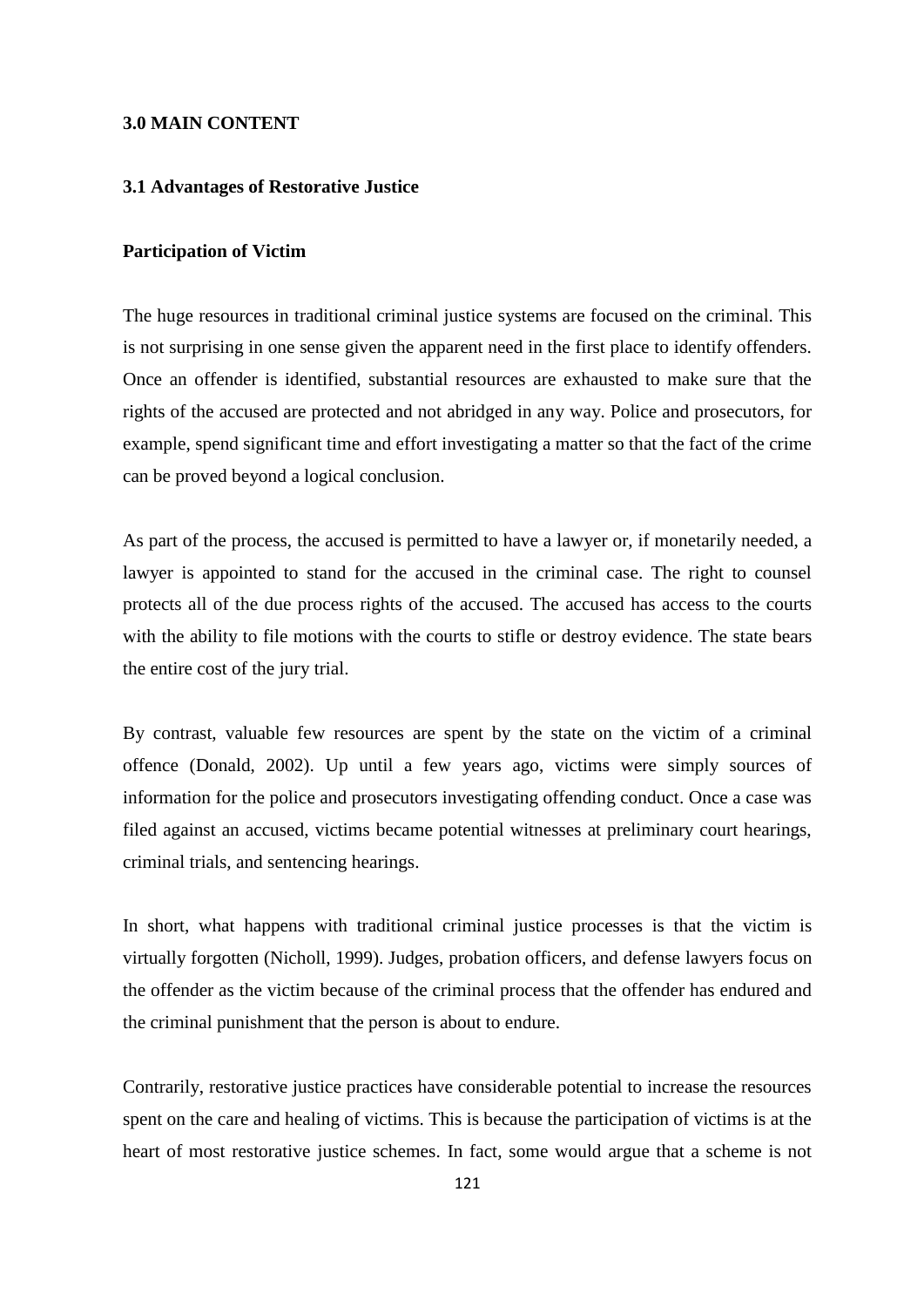actually part of the restorative justice "umbrella" unless victims are part and parcel of the process.

## **Better Satisfaction**

One remarkable difficulty with criminal justice system is the low levels of satisfaction experienced by those participating in it. Contrarily, participants in restorative justice processes experience reasonably high levels of satisfaction.

## **Admittance of Responsibility**

Not only do offenders refuse to plead guilty even when they have committed the offence with which they are charged but even those offenders who choose to plead guilty are most often not fully held accountable.

Restorative justice conferences along with other restorative methods can encourage offenders to admit responsibility more often and more fully in several ways. Because restorative justice processes can move the primary importance from sentence to accountability, restoration and healing, offenders will be able to see that the significant pace in their own healing and reintegration is accepting responsibility for what they have done (Judge, 1995).

## **Self Assessment Exercise (SAE) 1**

Explain the reason why victim participation is advantageous in restorative justice.

## **Reduction of Recidivism**

Research over the past several years point to important possibility for restorative justice programme to reduce recidivism, i.e. decrease the likelihood of offenders to commit further offence.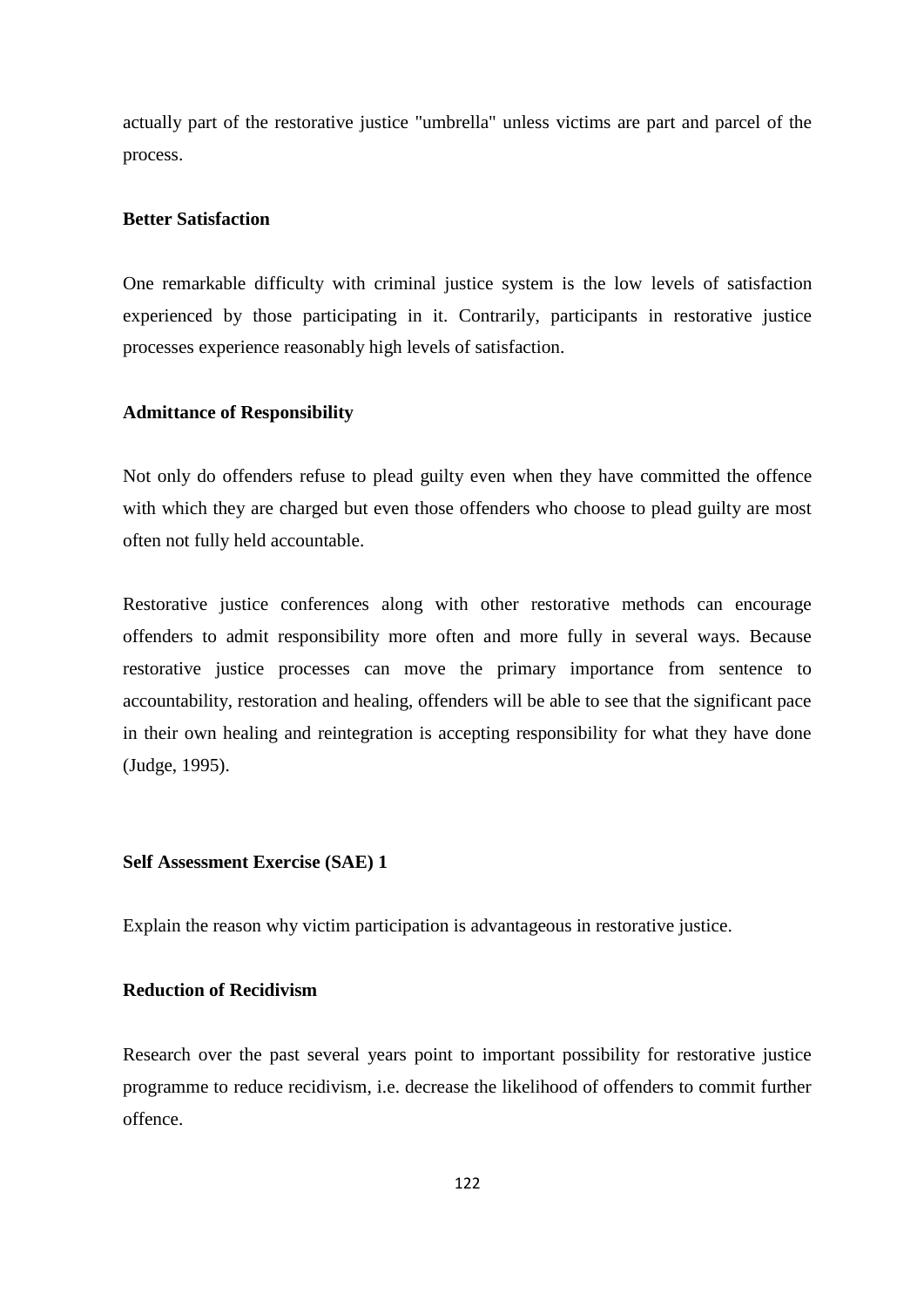Restorative justice processes emphasize reintegrative as opposed to disparaging shaming. This is because condemning the criminal act while acknowledging the basic worth of the offender is much more effective in reducing the chance for recidivism than shaming the offender because he has engaged in criminal behaviour.

#### **Problem-solving Approach to Crime**

It is a truism that restorative justice is problem-solving approach to crime. For example, restorative justice conferences are in the first instance concerned with dealing with the outcome of criminal behaviour mainly from the perspectives of the victim and the offender.

# **Spirituality**

Tom Marshall, has emphasized that true healing and forgiveness cannot be achieved without the intervention of God.183 Canadian Judge Barry Stuart has written that people experience conflict in four dimensions: mental, emotional, physical and spiritual (Stuart, 2001).

Restorative justice processes and definitely conferences in particular are flexible and dynamic enough to create a space for the spirituality that strengthens or in some people's view enables healing and restoration.

## **Increased Perceptions of Police**

In many areas and among many groups, perceptions about police have reduced considerably. Whatever the cause, restorative justice has the potential to change and improve on the public's perception of the police, possibly even significantly so.

One basis for the enhanced perceptions in police performance from restorative justice processes is that police almost unavoidably get deeper and truer understandings of their community through their involvement in restorative justice processes. It is true that restorative justice conferences allow for honest relations between the police, offenders, offenders' families, and victims that offer the police with bigger insights into why and how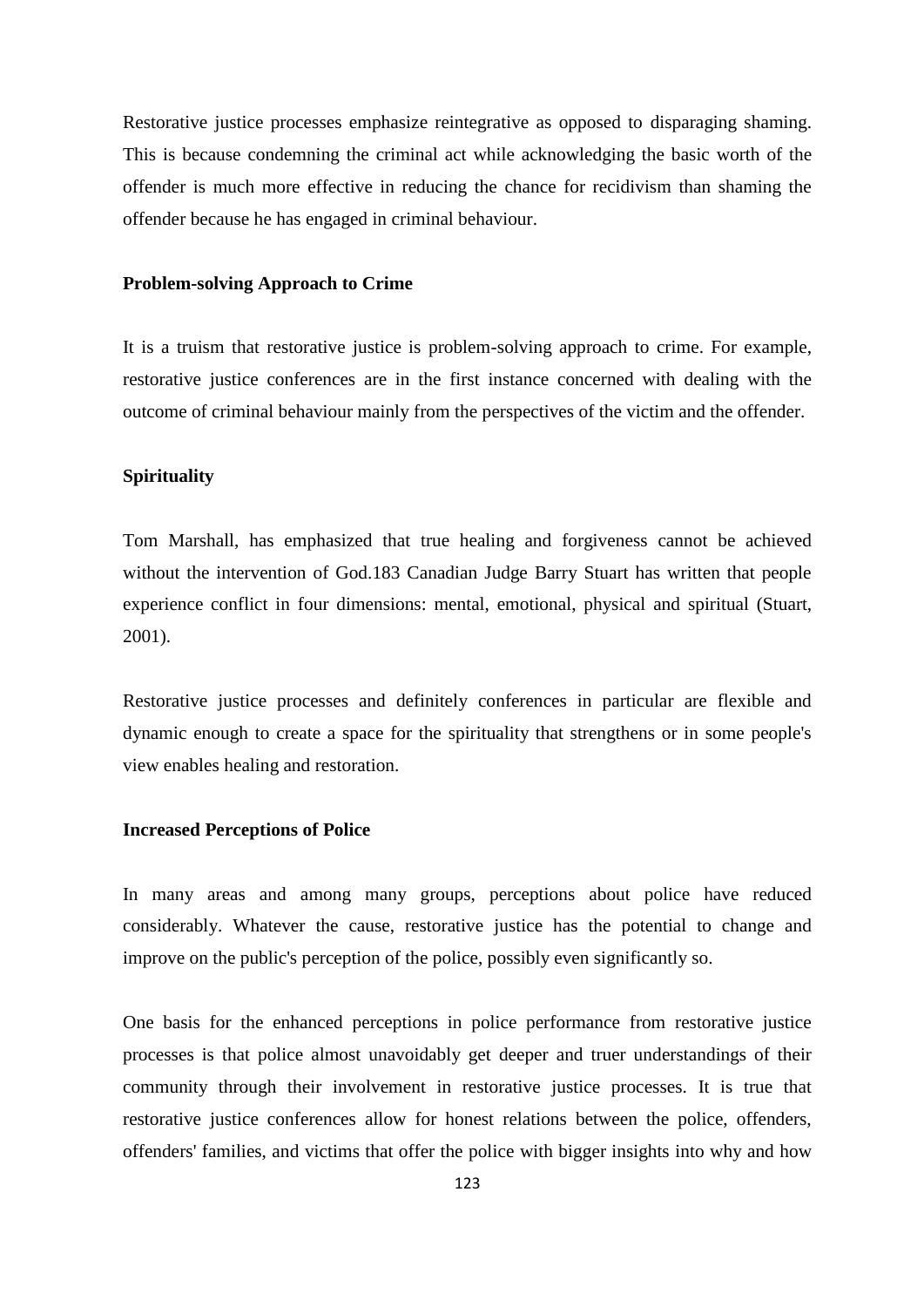crimes have been committed. Police can in turn use this information to respond more suitably in their communities.

## **Self Assessment Exercise (SAE) 2**

Discuss why restorative justice improves perceptions of police.

## **3.2 Criticisms of Restorative Justice**

Restorative justice has been criticized for the following reasons:

## 1. Lenient on Offenders

There has been a feeling that restorative justice approaches are too compassionate or "soft" on offenders. But this concern has been solved with the fact that restorative justice processes and outcome are not simple or lenient as an initial matter.

# 2. Net**-**Widening

Another criticism against restorative justice processes is that they increase the types and numbers of offenders who are involved in the justice process and thereby expand the incursion of governmental authority. However, the common reaction to the net-widening criticism is that restorative justice does not result in net**-**widening as discovered in many studies.

### 3. Outcome Disparity

Another criticism levelled on restorative justice is that it may lead to outcome disparity, that is, offenders involved in like offending end up with different sanctions.

# 4. Potential Re**-**victimization

Because of the central role played by victims at restorative justice conferencing and other restorative justice programmes, an apparent worry is that victims may be further harmed by participating in restorative justice processes. This concern has also been condemned.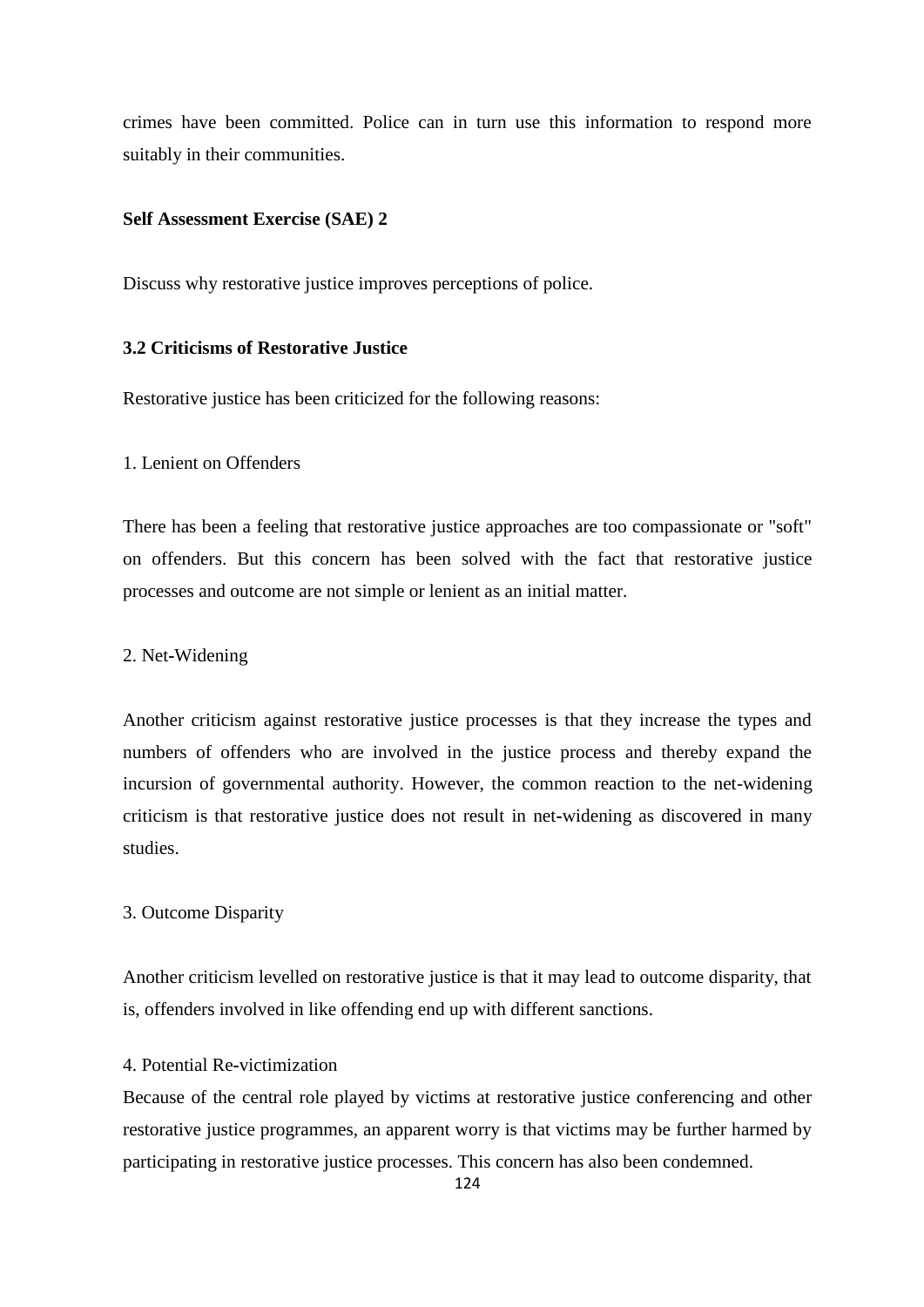5. Infringement on the Rights of Offenders

There has also been concern that an offender's fundamental rights of due process are prone to be infringed through restorative justice practices. The fear is fundamentally that, because lawyers are not always present and do not manage the process, an offender's basic rights may be ignored or otherwise forfeited. This criticism has equally been countered that offenders' rights are not likely to be infringed through restorative justice.

#### **Self Assessment Exercise (SAE) 3**

Explain some concerns about restorative justice processes

## **4.0 CONCLUSION**

The conclusion to be drawn from this discourse is that restorative justice processes have the vantages of victim participation, increase satisfaction among the participants, acceptance of responsibility by the offenders, decrease recidivism and enhance perceptions of police etc. Restorative justice is not a solution, nor can it replace entirely conventional criminal court processes. But in some countries, it is a tool that has continually confirmed to be effective.

#### **5.0 SUMMARY**

In this unit we have been able to discuss the advantages of restorative justice over the criminal justice system. There is real potential for restorative justice programs to exist alongside court**-**based criminal justice systems.

#### **6.0 TUTOR- MARKED ASSIGNMENT**

- 1. Explain some advantages of restorative justice
- 2. In your own words, explain the reasons why you prefer restorative justice to criminal justice
- 3. Explain the reason why victim participation is advantageous in restorative justice.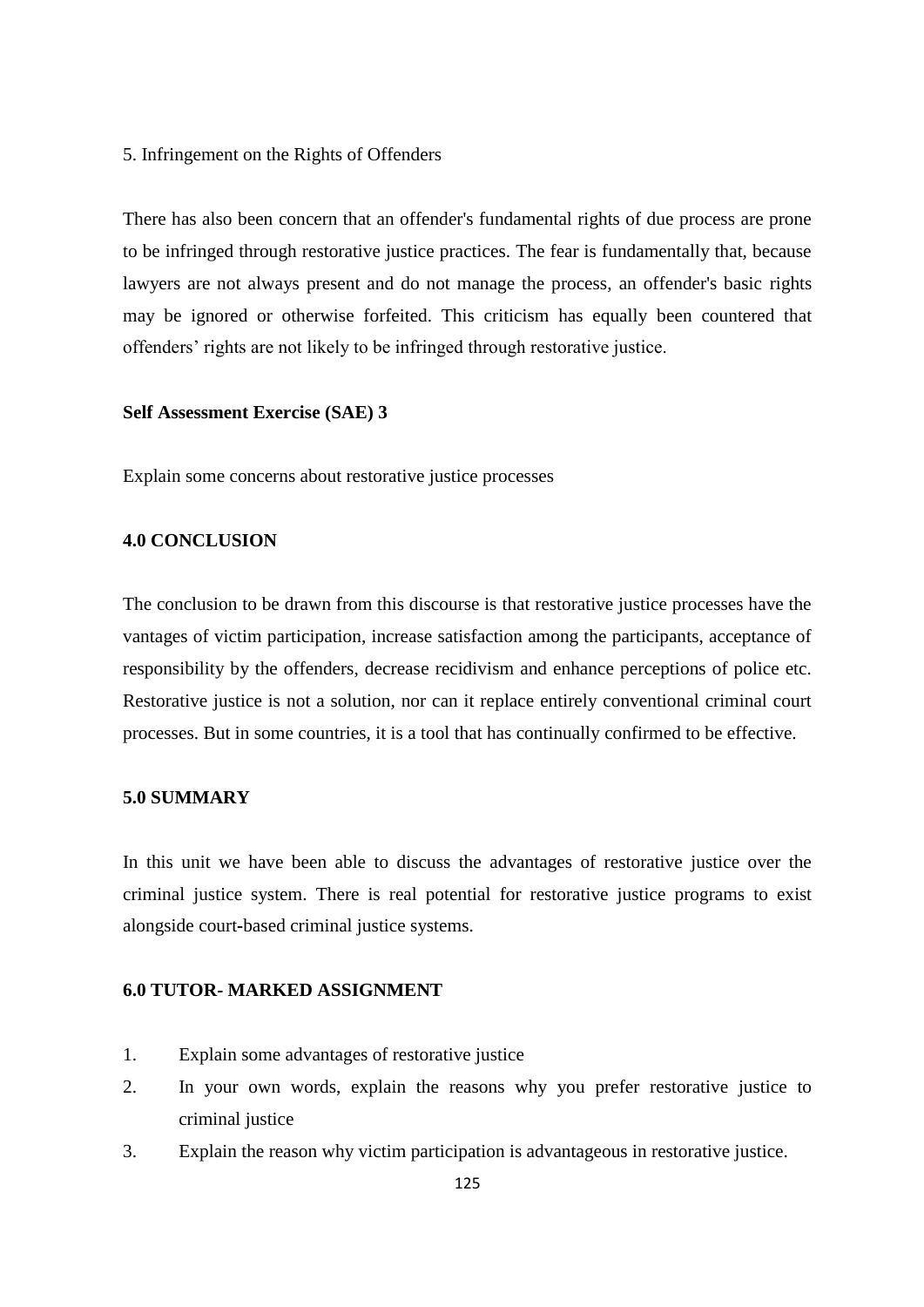4. Why do you think restorative justice is soft on the offenders?

# **7.0 REFERENCE/FURTHER READINGS**

- Donald, J. Schmid (2002) Restorative Justice: A New Paradigm for Criminal Justice Policy. 34 VUWLR.
- Judge FWH McElrea (1995) "Accountability in the Community: Taking Responsibility for Offending" in Re**-**Thinking Criminal Justice Vol I (Legal Research Foundation, Auckland, 64.
- Nicholl, C. G. (1999) Community Policing, Community Justice, and Restorative Justice. 75:
- Stuart, B. (2001) "Guiding Principles for Peacemaking Circles" in Gordon Bazemore and Mara Schiff (eds) Restorative Community Justice, 233.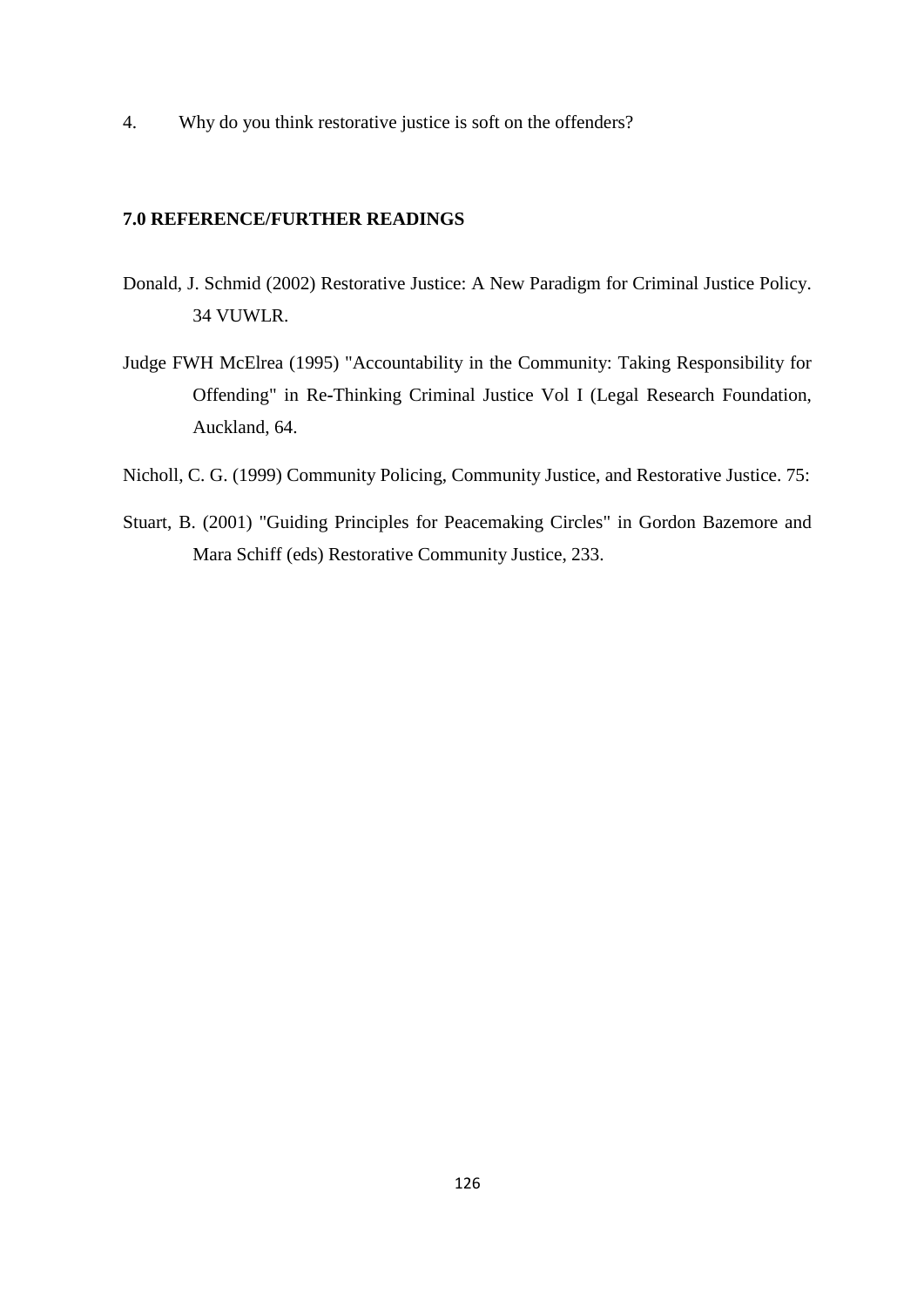## **MODULE 4 VICTIMIZATION**

Unit 1 Victim

Unit 2 Classification of Victims of Crime

Unit 3 Victimization

Unit 4 Victimology

# **UNIT 1 VICTIM**

# **CONTENTS**

1.0 Introduction 2.0 Objectives 3.0 Main Content 3.1 Victim 3.1.1 The word Victim 3.1.2 Victims of Crime 3.2 Victims of Crime and Criminal Justice Administration 4.0 Conclusion 5.0 Summary 6.0 Tutor**-**Marked Assignments 7.0 Reference/further readings

# **1.0 INTRODUCTION**

The role of victims of crime in prosecuting the offender cannot be overprized. This stems from the fact that it is the victim who had suffered emotional, psychological torture during the criminal incident, so the victim would be in a better position to relate precisely what transpired at the time of the crime. So the various issues that will be examined in this unit are the nuances surrounding victims of crime and the role of victims in criminal justice administration.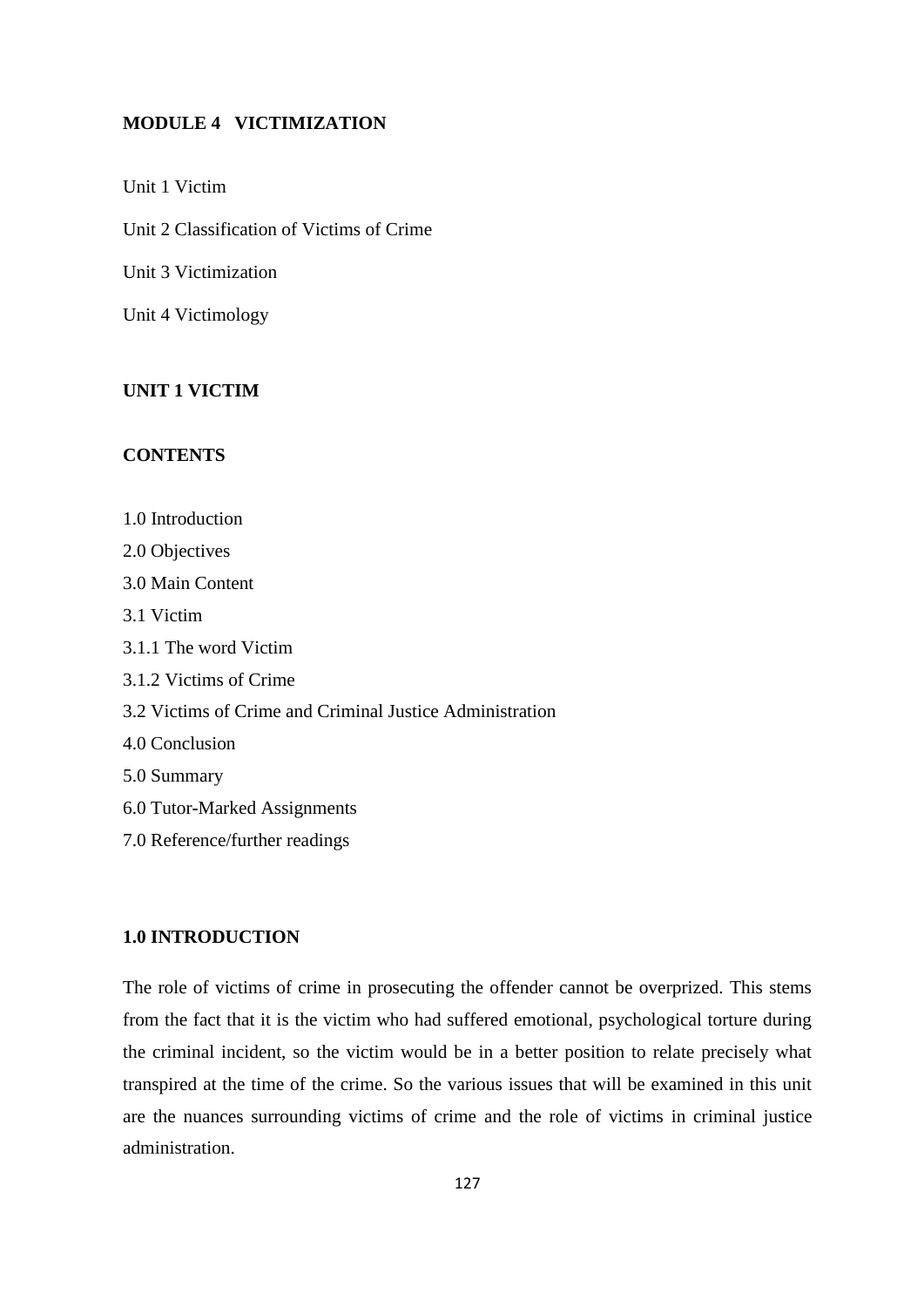### **2.0 OBJECTIVES**

By the end of the unit, you should be able to:

- i. understand the etymology of the word victim;
- ii. define the term victim of crime;
- iii. classify victims of crime, and
- iv. Identify the role of victims of crime.

## **3.0 MAIN CONTENT**

#### **3.1 Victim**

## **3.1.1 The word Victim**

Victim comes from the Latin word *victima*, which referred to a living creature sacrificed to a deity as part of a religious rite. The first recorded use of victim in English occurred in 1497; by 1781, the word had begun to refer to "one who suffers some injury, hardship, or loss, is badly treated or taken advantage of" (Oxford Dictionary 1989). According to Van Dijk (2009), the ancient connotation of scapegoat – someone sacrificed for the greater good of the group – underlies our treatment of victims today.

Society tends to devalue someone identified as a victim because of the associated negative connotations of suffering and sacrifice. Some people, especially victims of sexual assault, prefer instead the term survivor, which is widely considered to be a more positive label (Dunn, 2010). To become a survivor, however, one must first suffer victimization (Wemmers, 2017). Being a victim is not a permanent state, however, and it is only after recognition of the victimization that recovery begins.

Research shows that persons who give the impression of being shy, weak and vulnerable are more likely to be considered victims than persons who seem aggressive, strong or powerful. Someone who does not exhibit the behaviour expected of a victim – such as advocating loudly for change – is not readily accepted as a victim (Doe 2003; Strobl 2004). When this happens, society's response often changes from sympathy to antipathy, and the person's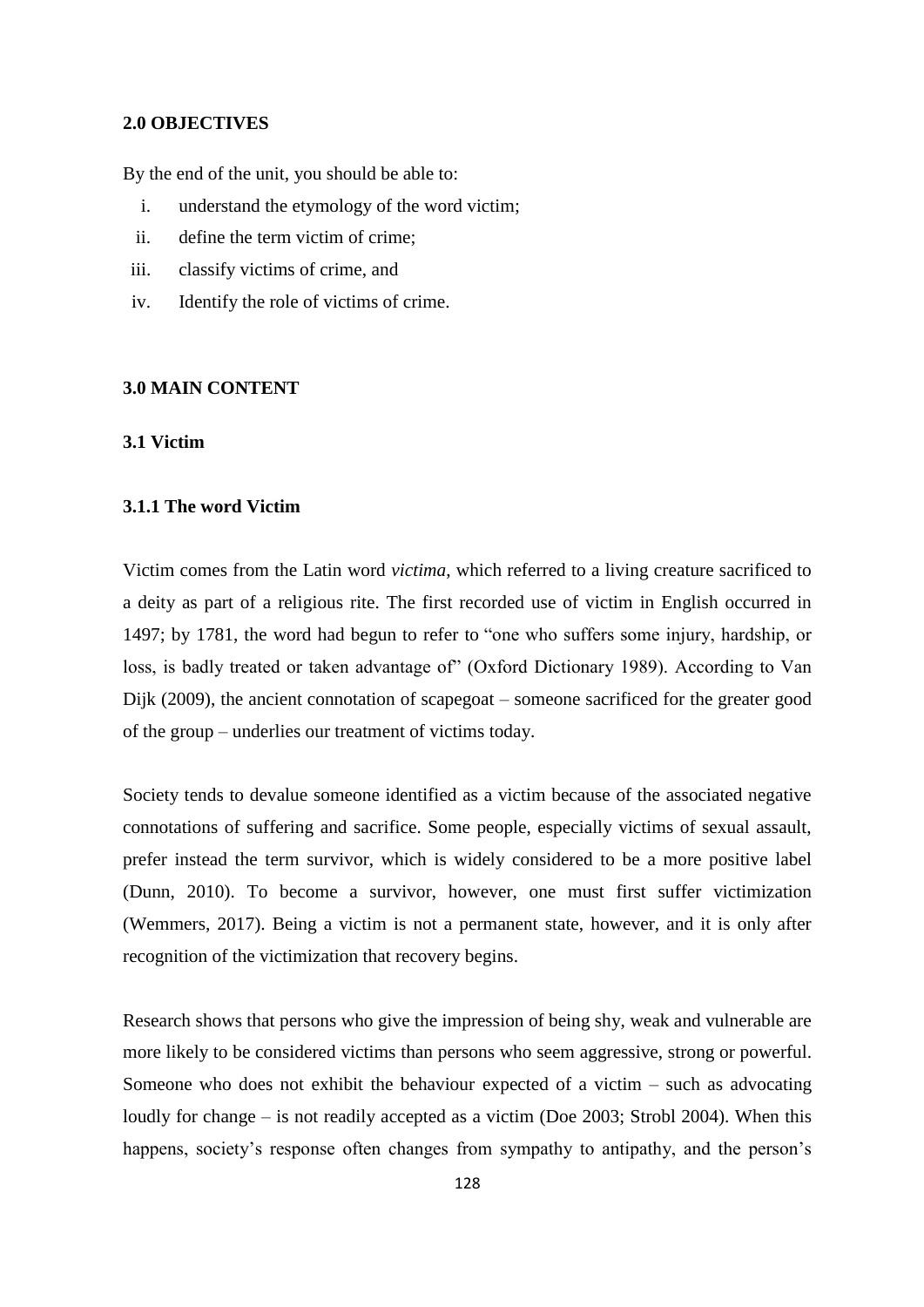status as a victim may be rejected (Holstein and Miller 1990; Shichor 2007; Van Dijk 2009).

Underlying the word victim is the assumption that another person is responsible for what happened. Another common assumption is that the perpetrator is bigger and stronger than the victim and a stranger to the victim (Holstein and Miller 1990).

#### **Self Assessment Exercise (SAE) 1**

Explain the etymological meaning of victim.

# **3.1.2 Victims of Crime**

Victims of crime pertinently form an integral part of the subject matter of victimology or criminology. Nevertheless, they have really never been accorded that due recognition. A victim is a person who suffers direct or threatened physical, emotional or financial harm as a result of an act by someone else, which is a crime.

From ideal point of view, a victim is viewed as "any person or a category of individualswhen hit by crime—most readily are given the complete and legitimate status of being a victim‖ (Fattah, 1986). The ideal victim in this context is a sort of public status of the same type and level of abstraction as that for example, of a hero" or a "traitor". It is difficult to count these victims just as it is difficult to heroes. But they can be exemplified.

Fattah (1986) further identified some attributes of an ideal victim by making reference to one simple example of a little old lady on her way home in the middle of the day after taking care of her sick sister. That she is hit on the head by a big man who thereafter grabs her bag and uses the money for liquor or drugs**-**in that case we come close to the ideal victim.

The United Nations Declaration of Basic Principles of Justice for Victims of Crime and Abuse of Power define crime victim as "persons who, individually or collectively, have suffer harm, including mental injury, emotional suffering, economic loss or substantial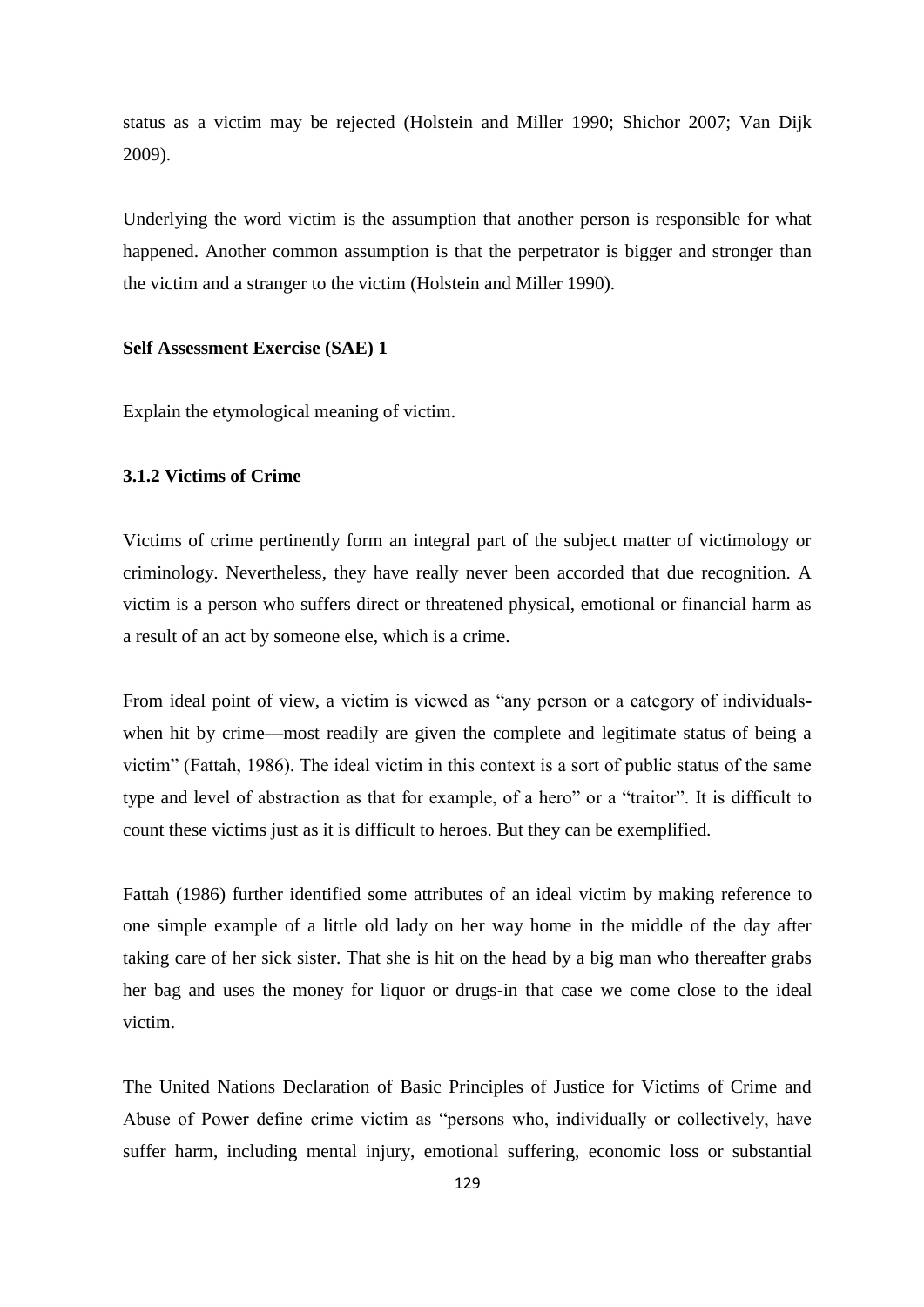impairment of their fundamental rights, through acts or omissions that are in violation of criminal law operatives within the members states".

A crime victim is a person who suffered anything as personal injury, death or loss of or injury to personal or real property, as a result of crime. In legal context, crime victim is defined in the following ways:

- 1. A person who suffered direct or threatened physical, emotional or primary harm as a result of commission of crime.
- 2. An institution or entity that had suffered any of the same harm by an individual or authorized representative of another entity (Karmen, 1992).

# **Self Assessment Exercise (SAE) 2**

Who is a victim of crime, and what should the society do in order to help them overcome their trauma.

# **3.2 Victims of Crime and Criminal Justice Administration**

It is only in recent times that the role of the crime victim in the criminal justice system has risen into prominence. It is in line with this that there is plethora of studies in the world, especially in the developed societies, considering the victims experience, his views and his attitudes. Basically, there are two contradictory facets of the role of the victim—his practical importance and, in contrast, an ignorance of and ignoring of his attitudes and experiences by the professional in the criminal justice system. It is this paradox which is fundamental to our understanding of the victim's attitudes to the system.

First and foremost, it is argued that victims of crime are significant to the criminal justice system in the area of crime detection and reporting. In a study of victims of violent crimes, it was found that victims were vital in the reporting and investigation of cases and were also essential as providers of evidence for the courts (Shapland, 1986).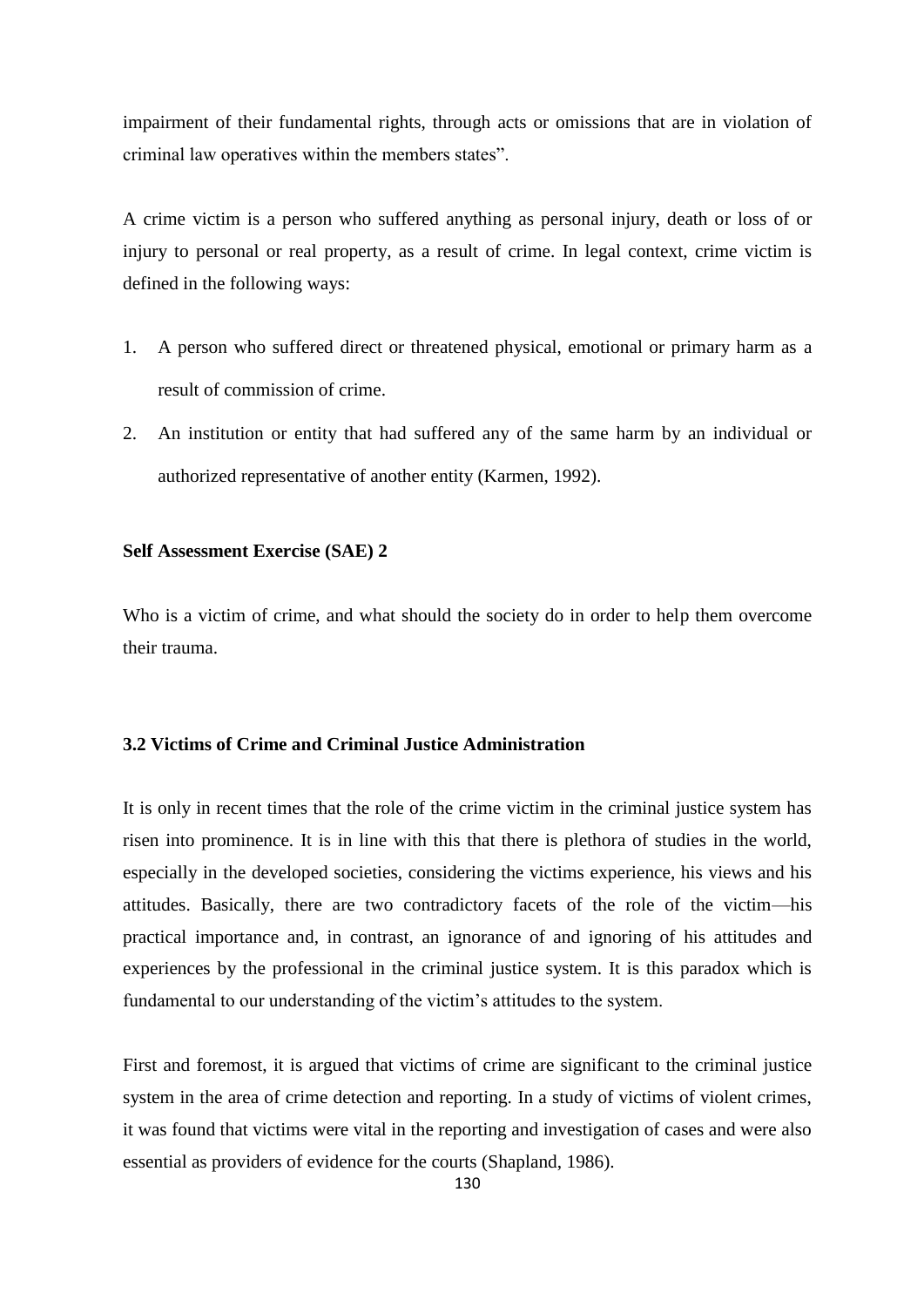Some studies also revealed that the victims are important not only in crime but also in detection of crime and offenders (Maguire, 1982; Shapland, 1986). However, this is not of course, to deny a role for the police. Because without quick response by the police where victims have themselves apprehended, the offender, or fast action a name or address has been supplied, offenders would not be caught. The police may not be a major detection agency in these offences, but they are responsible for gathering evidence such that the offender, once caught, can be prosecuted.

Igbo (2006) has tried to summarize the role play or functions of crime victims in the criminal justice administration. He thus stated:

The functions which victims perform are three-fold; to report the crime to the police, to assist the police in carrying out their investigations by providing vital information about the crime and the offender; and to assist the courts in prosecuting offender by providing witness testimony against accused persons (Igbo, 2006).

These contributions are fundamental inputs into the criminal justice process, and they go a long way to determine the degree of success achieved by the criminal justice system in its crime prevention and control task.

On the other hand, crime victim is said to be neglected or ignored in the criminal justice process. The crime victims are not given that official recognition by the criminal justice system, just like their counterpart-the offender/victimizer.

Dambazzau (1999) opined that "the crime victim is an observer or a passive participant in the criminal justice process. He is always represented by the state, and as such acts as a prosecution witness. He is rarely consulted in any decision-making during the process. However, emphasis is so much laid on the rights of the accused, who enjoys some fundamental protection in order to ensure fair trial.

The victim of crime does not enjoy such legal protection, and in fact, he is made vulnerable to other victimization whenever he stands as a prosecution witness." This clearly reveals the fact that the legal process does not consider interests, rights, welfare, and all other needs of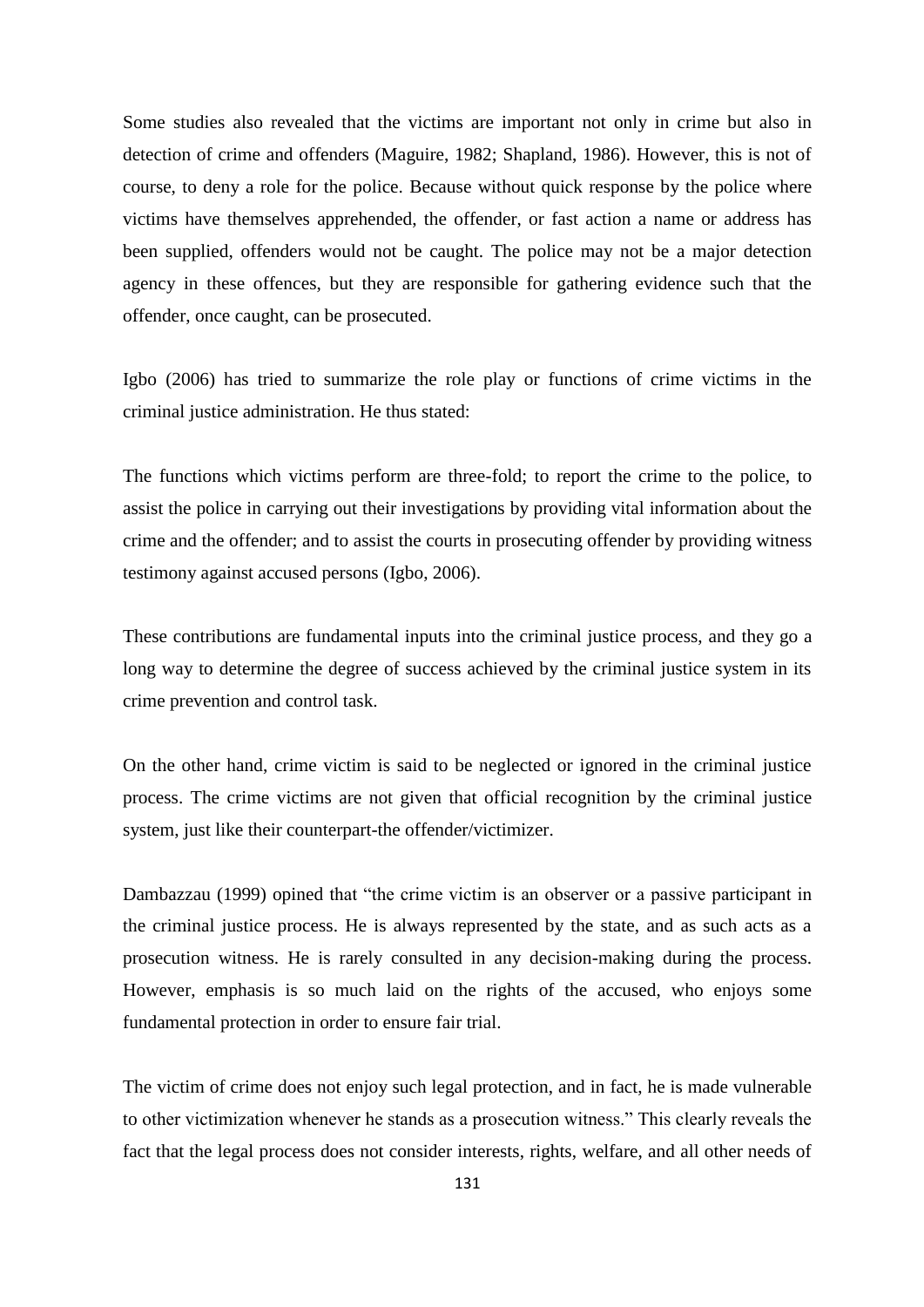a crime victim which are usually informed by the impact of their victimization, but rather concentrates substantially on the needs and interests of the crime suspect or offender.

In the criminal justice process, the victims are always obsessed with the need for information. Victims will like to know whether the offender is caught, what the charges are, whether he is in custody or bail, when the court appearances would be, whether the victim would have to give evidence, whether the offender is convicted, and what the sentence are. The most important of these is however, the outcome, whether it be conviction and sentence or just that the offender has not be caught, the police have no further leads and are filing the case (Usman & Sarkinnoma, 2014).

Criminal justice system can make more positive response to victims by keeping victims better informed, improving social service for victims, requiring restitution more frequently, and treating offender appropriately.

### **Self Assessment Exercise (SAE) 3**

Discuss in brief the role of the victim in criminal justice administration.

### **4.0 CONCLUSION**

Victim comes from the Latin word *victima*, which referred to a living creature sacrificed to a deity as part of a religious rite. Victims of crime pertinently form an integral part of the subject matter of victimology or criminology. A crime victim is a person who suffered anything as personal injury, death or loss of or injury to personal or real property, as a result of crime. It is only in recent times that the role of the crime victim in the criminal justice system has risen into prominence. It is in line with this that there is plethora of studies considering the victims experience, his views and his attitudes.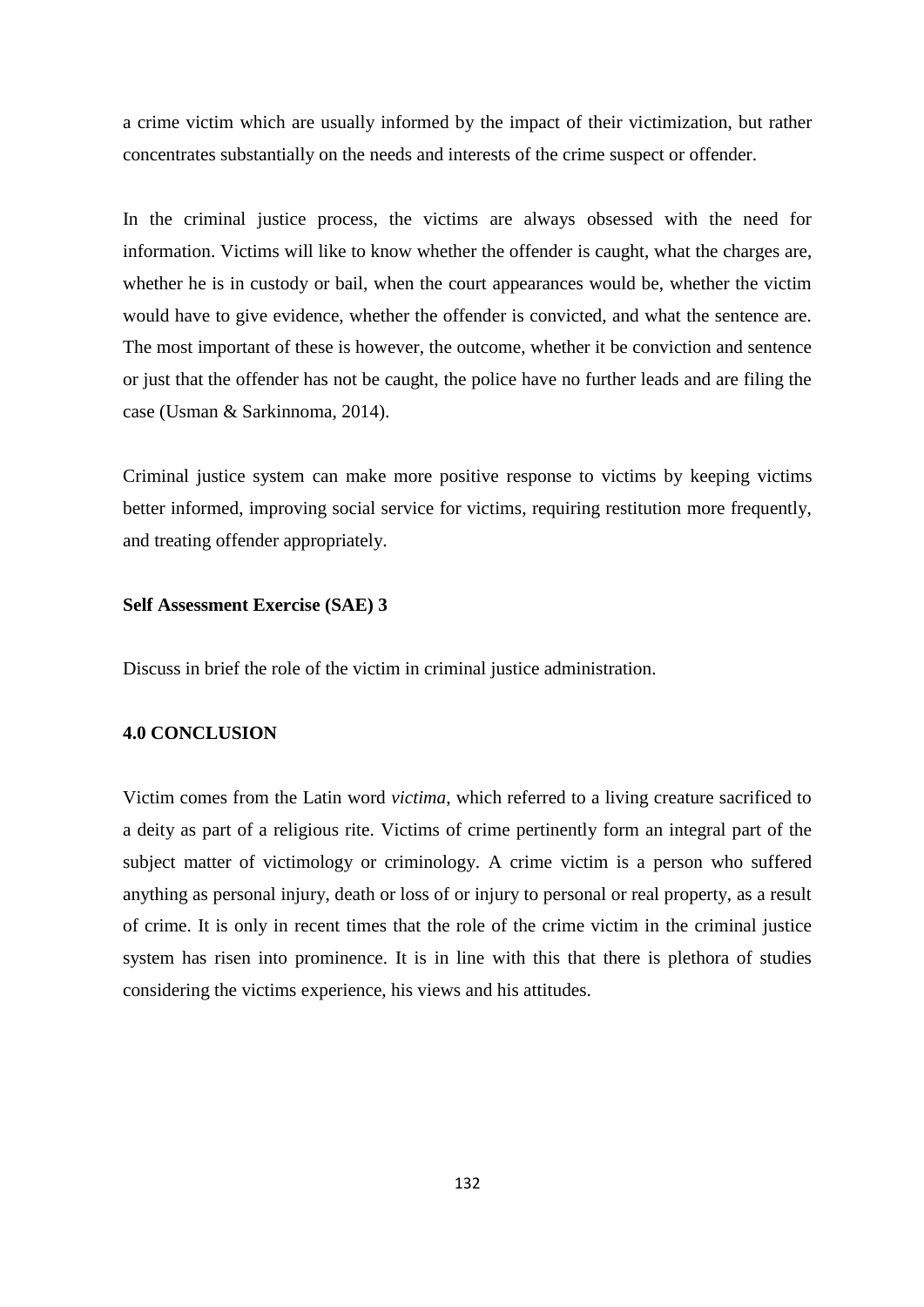### **5.0 SUMMARY**

In this unit we have been able to discuss topics concerning the issues of victims of crime vis**-**a**-**vis their position in the criminal justice administration. In the next unit, we shall examine the classification and attributes of victims.

# **6.0 TUTOR- MARKED ASSIGNMENT**

- 1. Explain the etymological meaning of victim.
- 2. Who is a victim of crime, and what should the society do in order to help them overcome their trauma.
- 3. What is the connection of victim in criminal justice administration?

## **7.0 REFERENCE/FURTHER READINGS**

- Dambazau, A. B. (1999) *Criminology and Criminal Justice* Kaduna: Nigerian Defense Academy Press.
- Doe, Jane. 2003. *The Story of Jane Doe*. Toronto: Random House Canada.
- Dunn, Jennifer L. (2010). *Judging Victims: Why we stigmatize survivors, and how they reclaim respect*. Boulder, CO: Lynne Riener Publishers.
- Fattah, E. A. (ed)(1986) From Crime Policy to Victim Policy: Reorienting the Justice System. London: Macmillan Press Ltd.
- Holstein, James A. and Miller, Gale (1990). Rethinking Victimization: An interactional approach to victimology. *Symbolic Interaction*, 13 (1), 103-122.

Igbo, E.M. (2006) *Criminology: A Basic Introduction,* Enugu: Jock-Ken Publishers.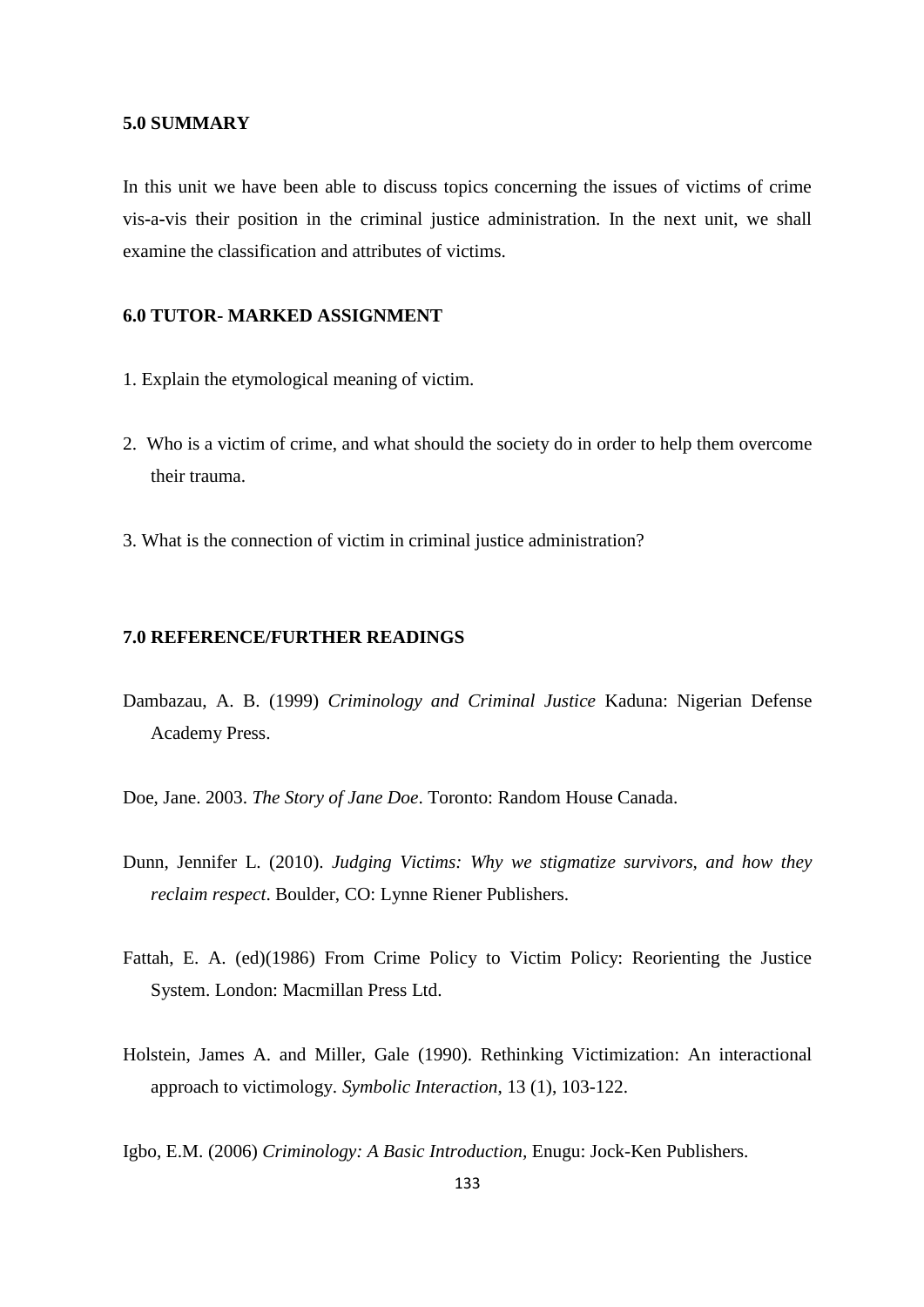- Maguire, M. (1982) *Burglary in a Dwelling: the offence, the offender and the victim.*  London: Heinemann.
- Oxford Dictionary. (1989). *The Concise Oxford Dictionary*. Oxford: Oxford University Press.
- Shapland, J. (1986) "Victims Assistance and the Criminal Justice System: The Victim's Perspective" in Fattah, E. A. (ed) *From Crime Policy to Victim Policy: Reorienting the Justice System.* London: Macmillan Press.
- Strobl, Rainer. 2004. Constructing the Victim: Theoretical reflections and empirical examples. *International Review of Victimology*, 11, 295-311.
- United Nations (2006) Handbook on Restorative Justice Programmes. Criminal Justice Handbook Series. New York: United Nations Office on Drugs and Crime.
- Usman, A. Y. & Sarkinnoma, S. Y. (2014) Crime Victims and Criminal Justice Criminal Administration in Nigeria. G.J.I.S.S.,Vol.3(5):48-52 (September-October).
- Van Dijk, Jan J.M. (2009). Free the Victim: A critique of the western conception of victimhood, *International Review of Victimology*, 16, 1-33.
- Wemmers, Jo-Anne. (2017). *Victimology: A Canadian Perspective*. Toronto: University of Toronto Press.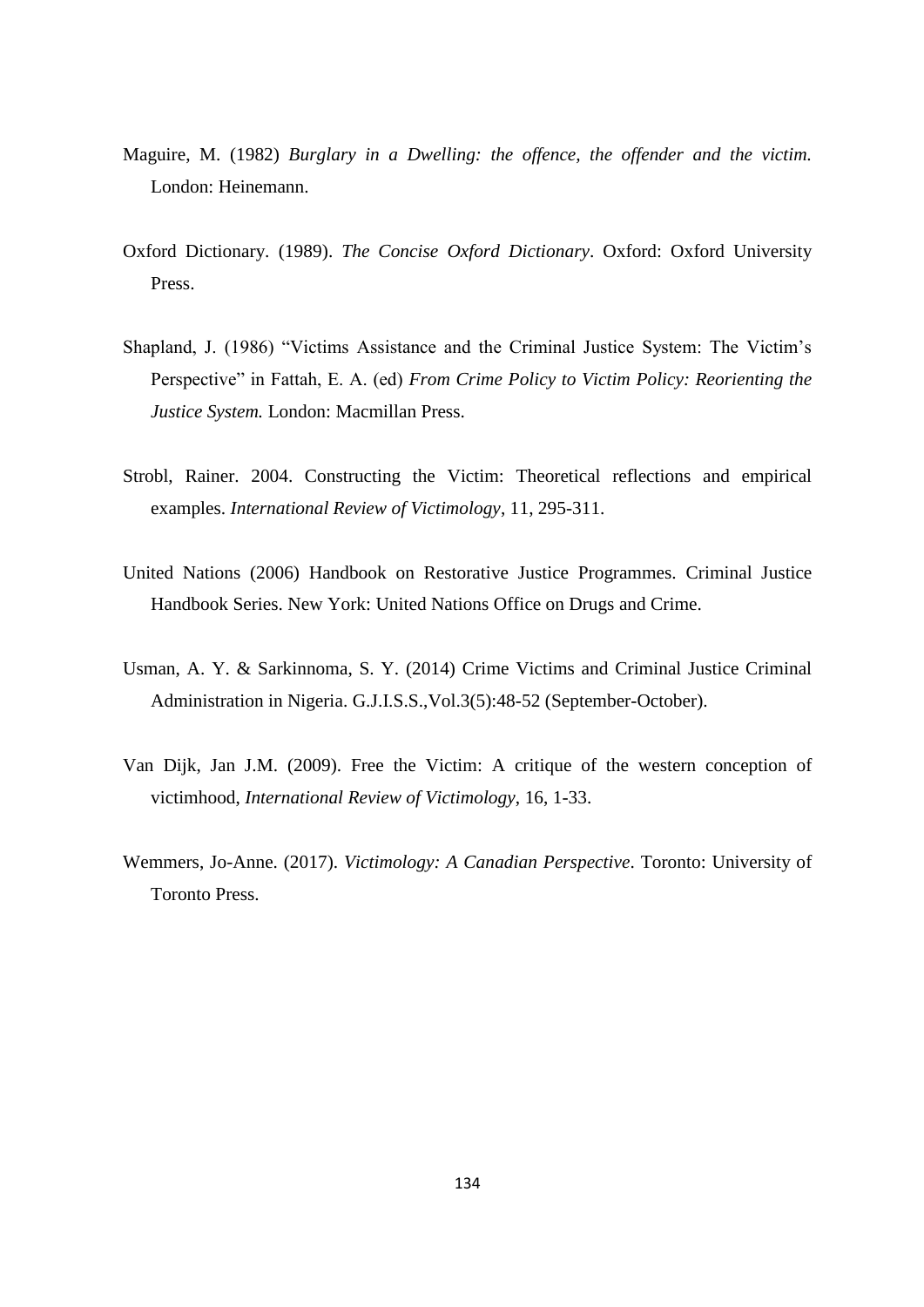# **UNIT 2 CLASSIFICATION AND ATTRIBUTES OF VICTIMS OF CRIME**

# **CONTENTS**

1.0 Introduction

- 2.0 Objectives
- 3.0 Main Content
	- 3.1 Classification of Victims of Crime
	- 3.2 Attributes of Victims of Crime

4.0 Conclusion

- 5.0 Summary
- 6.0 Tutor**-**Marked Assignments
- 7.0 Reference/further readings

# **1.0 INTRODUCTION**

Crime victim has been classified based on the degree of harms resulting from criminal conduct.

# **2.0 OBJECTIVES:**

By the end of the unit, you should be able to: classify victims of crime and understand the attributes of victims of crime.

# **3.0 MAIN CONTENT**

# **3.1 Classification of victims of Crime**

Fundamentally, crime victim can be classified into primary, secondary and tertiary crime victim. "Primary crime" victims constitute those who suffered the direct or threatened harm/injury first.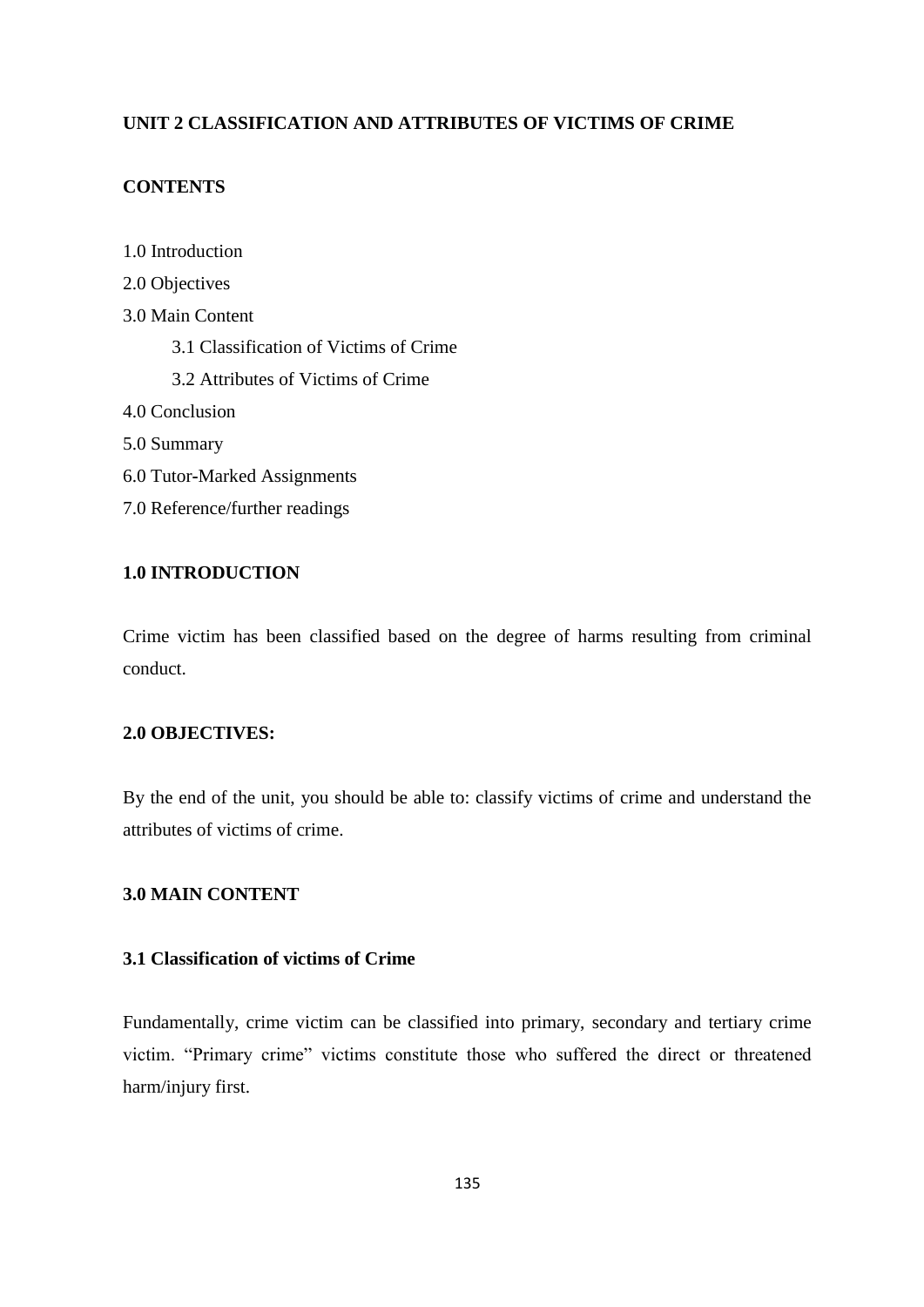Second victims are those who experienced the harm second hand, such as intimate partners or significant others of the rape victims or children of battered woman.

Tertiary crime victims experience the harm vicariously such as through media accounts or from watching television (Karmen, 1992). The implication of this classification is that at any point in time, everyone is victim of one crime or the other.

## **Self Assessment Exercise (SAE) 1**

Classify the types of crime victims

# **3.2 Attributes of Victims of Crime**

Fattah (1986) identified the following attributes of victim of crime:

- 1. The victim is sick, weak, old, or very young people are particularly well suited as ideal victims.
- 2. The victim was carrying out a respectable project—caring for her sister.
- 3. She was where she could not possibly be blamed for being in the street during the day time.
- 4. The offender was big and bad.
- 5. The offender was unknown and in no personal relationship to her.

It means then to say that whenever an individual or group of individual is carrying out a respectable project where the chance of being victimized is not provided, and when hit by a crime from an unrelated offender, the individual(s) become ideal victim(s).it implies that whenever one engage in an activities that exposes him to chances of victimization, he will not be regarded an ideal victim when victimized.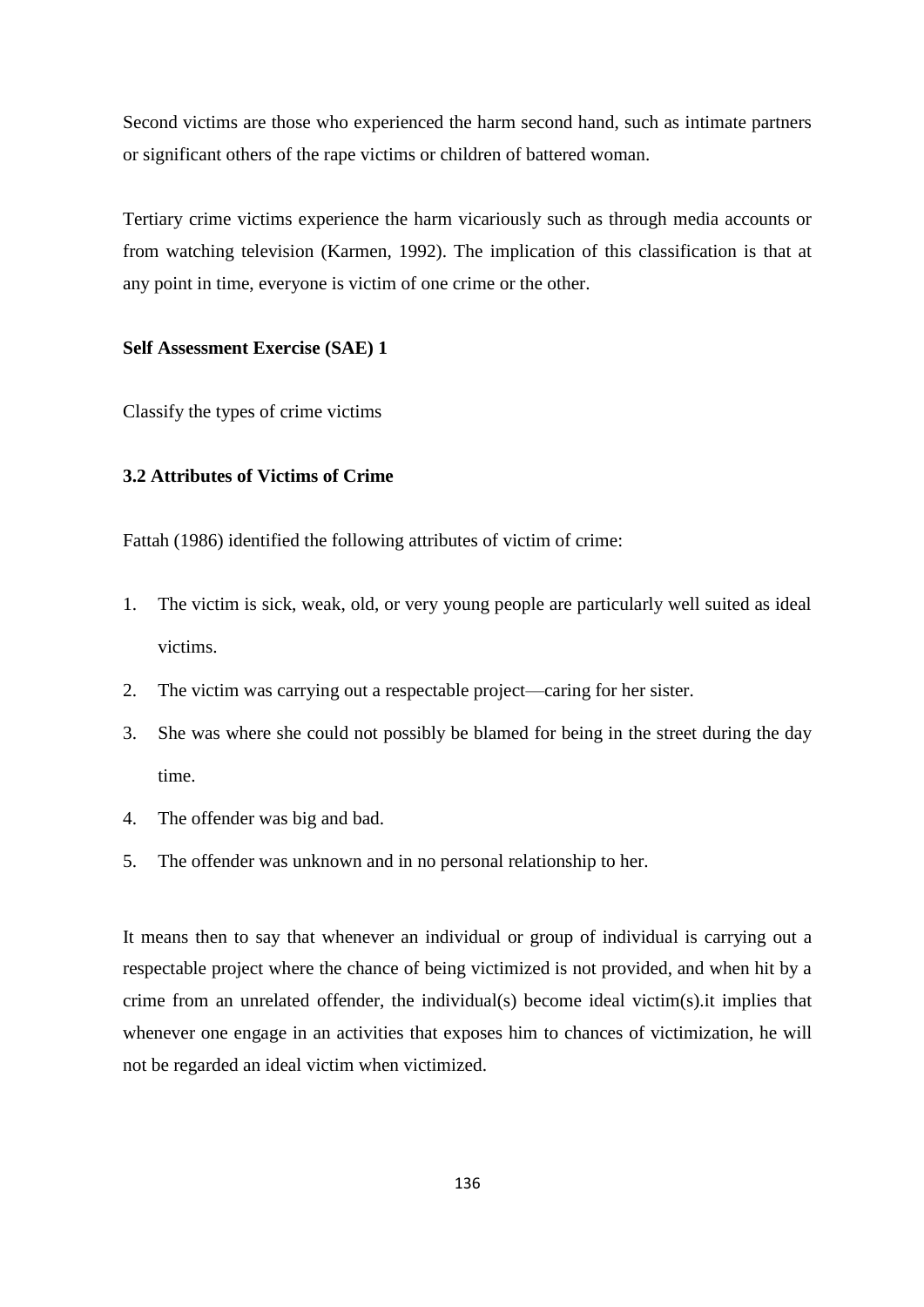Most importantly, an ideal victim is said to be weak compare to the unrelated offender, as well as having put a reasonable energy into protecting himself or herself against becoming a victim. These are necessary conditions, but not always sufficient.

## **Self Assessment Exercise (SAE) 2**

Highlight the attributes of crime victims.

## **4.0 CONCLUSION**

In this unit, we highlighted the classification of victims of crime and their attributes.

# **5.0 SUMMARY**

Victim of crime has been classified into three namely, primary, secondary and tertiary crime victims. The major attribute of victims of crime is that an ideal victim is said to be weak compare to the unrelated offender, as well as having put a reasonable energy into protecting himself or herself against becoming a victim.

# **6.0 TUTOR- MARKED ASSIGNMENT**

- 1. Mention the characteristics of victims of crime.
- 2. Discuss the attributes of crime victims

# **7.0 REFERENCE/FURTHER READINGS**

Fattah, E. A. (1986) From Crime Policy to Victim Policy: Reorienting the Justice System. London: Macmillan Press Ltd.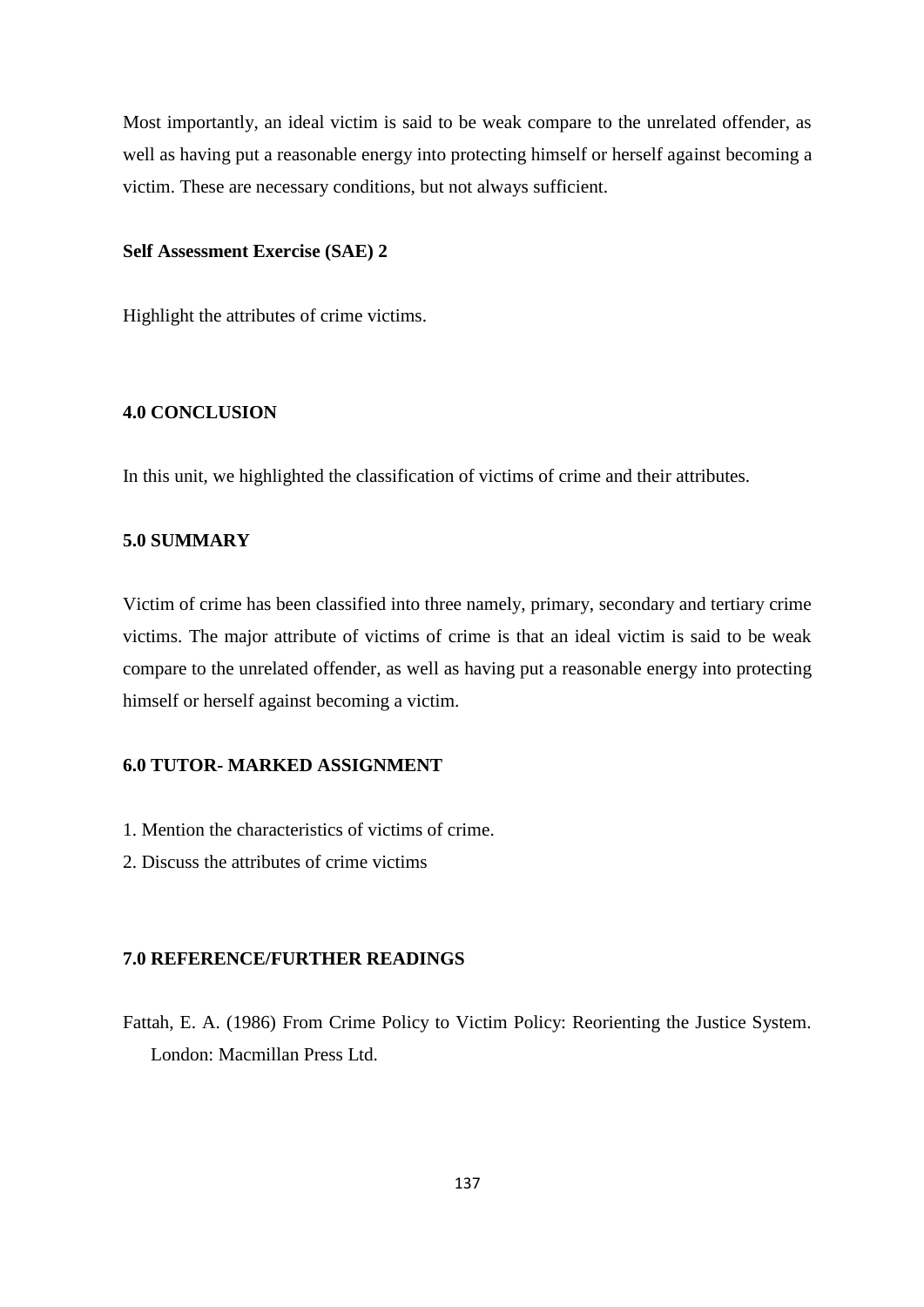# **UNIT 3 VICTIMIZATION**

# **CONTENTS**

1.0 Introduction

2.0 Objectives 3.0 Main Content 3.1 Definition of Victimization 3.1.1 Re**-**victimization 3.2 Typology of Victimization 3.3 Victimization Surveys 3.4 Victimization Rate 4.0 Conclusion 5.0 Summary 6.0 Tutor**-**Marked Assignments 7.0 Reference/further readings

# **1.0 INTRODUCTION**

Many words have evolved from the word victim. A victim study is called victimization. Of course, victimization remains one of the most controversial sub**-**topics within the broader topic.

# **2.0 OBJECTIVES**

It is believed that by the end of this unit, you will come to know:

- i. what victimization is.
- ii. the meaning of re**-**victimization
- iii. the typology of victimization, and
- iv. global rate of victimization and surveys.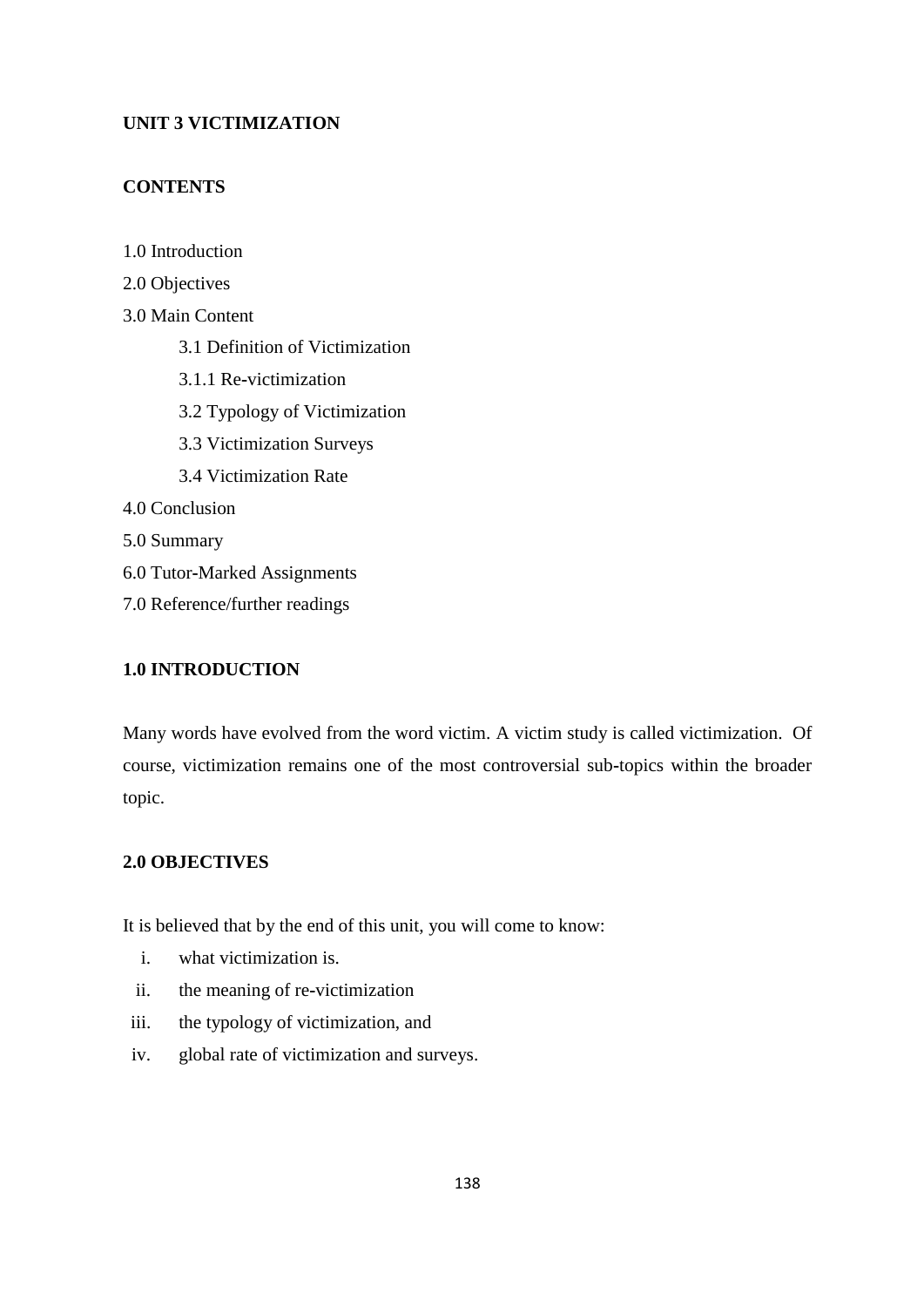### **3.0 MAIN CONTENT**

## **3.1 Definition of Victimization**

Victimization is a derivative of the word victim. Victimization is the upshot of an imbalance between forces applied against an individual, and forces used in defense of that individual, such that the individual is overcome, cannot survive and is harmed or killed. Victimization is the process of being victimized or becoming a victim.

## **3.1.1 Re-victimization**

The term re-victimization refers to a pattern wherein the victim of abuse and/or crime has a statistically higher tendency to be victimized again, either shortly thereafter (Finkelhor, Ormrod, Turner, 2007) or much later in adulthood in the case of abuse as a child.

### **Self Assessment Exercise (SAE) 1**

Explain the differences between victimization and re**-**victimization

## **3.2 Typology of Victimization**

i. Primary or Peer victimisation

Primary victimization refers to the first experience of crime by victim. Hawker and Boulton (2000) however referred to peer victimization as the experience among children of being a target of the aggressive behaviour of other children, who are not siblings and not necessarily age**-**mates.

ii. Secondary victimization

Secondary victimization also called post crime victimization (Comprehensive Criminal Justice Terminology, 2013) or double victimization (Doerner, 2012) refers to further victim**-**blaming from criminal justice authorities following a report of an original victimization. When institutions or criminal justice system personnel fail to support the victimized individual, victims are vulnerable to secondary victimization.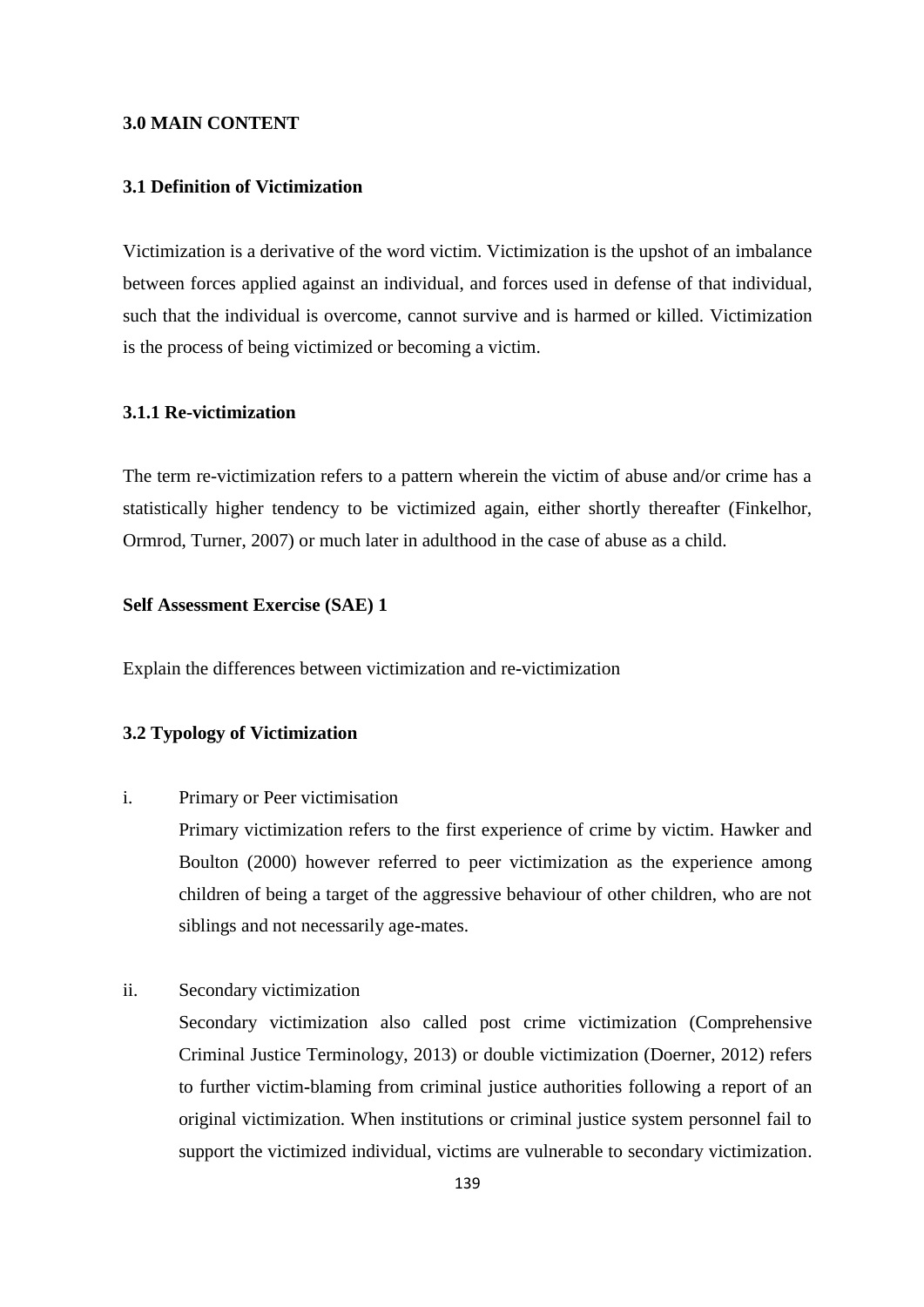While the appropriate and legal way to respond to primary victimization is to report the event (Campbell & Raja, 1999; Campbell & Raja, 2005). In turn, up to 90% of victims report experiencing negative social reaction and attribute the incident as a "second rape" or "second assault" (Filipas & Ullman, 2001).

Victims of crime often have to deal not only with victimization, but also with the insensitive reactions of others. Known as secondary victimization, insensitive, unsupportive and judgmental reactions can augment the victim's suffering. When victims react to their victimization in ways that do not meet society's expectations, they risk disapproval. This includes when victims of sexual violence choose restorative justice rather than conventional criminal justice.

Furthermore, secondary victimization has been defined as negative social or societal reaction in consequence of the primary victimization and is experienced as further violation of legitimate rights or entitlements by the victim.

Unfavorable outcomes may violate several important expectations of crime victims, such as retaliation, security, and recognition of their victim status. The victim's evaluation of the criminal proceedings has to be taken into account as potential causes of secondary victimization as well.

Secondary victimization was measured by assessing effects of criminal proceedings, as perceived by the victims, on coping with victimization, self**-**esteem, faith in the future, trust in the legal system, and faith in a just world. Negative effects on trust in the legal system and faith in a just world were considerably stronger than effects on coping with victimization, self**-**esteem and faith in the future. Powerful predictors of secondary victimization were outcome satisfaction and subjective procedural justice.

## **Self Assessment Exercise (SAE) 2**

Briefly explain the types of victimization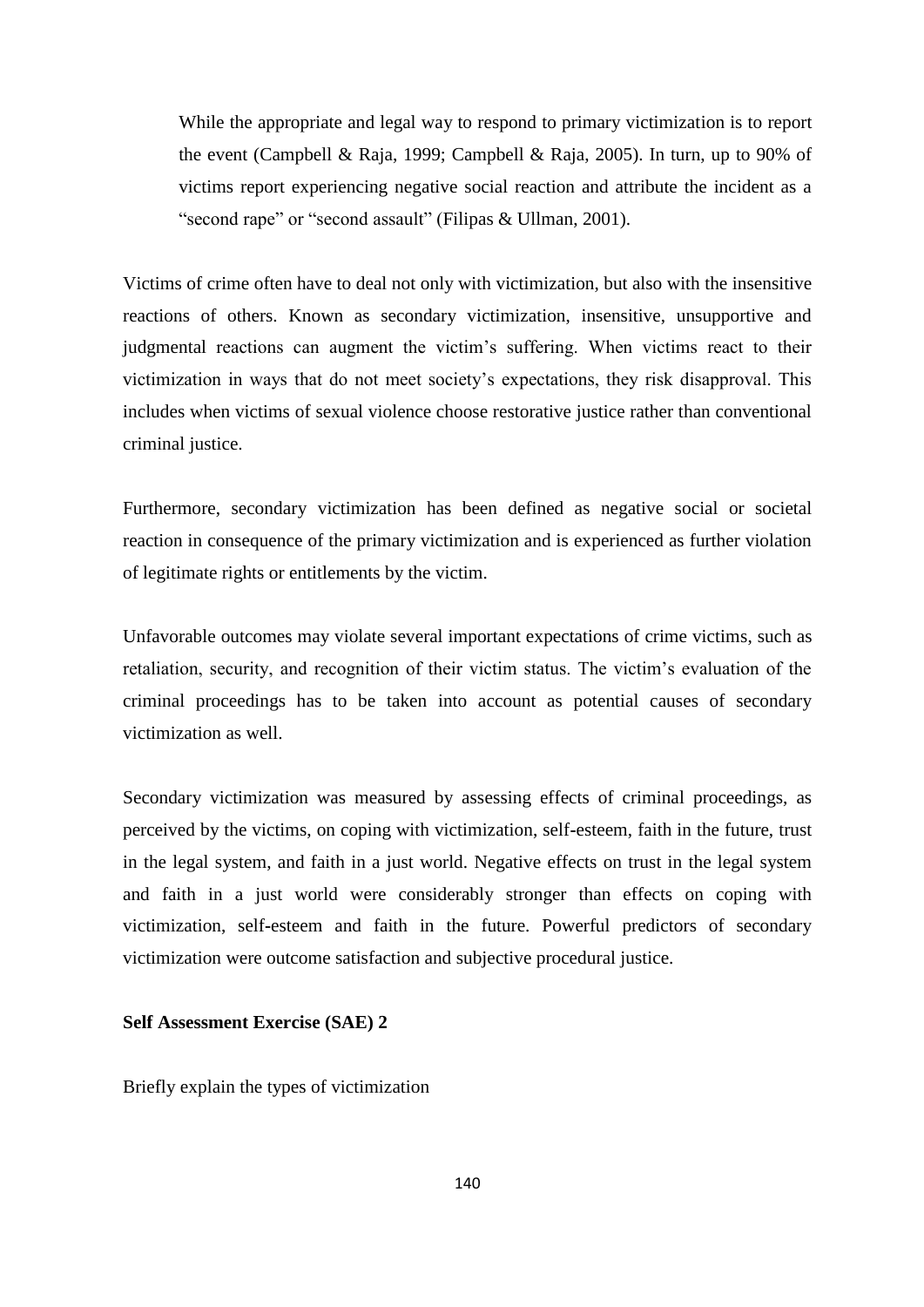### **3.3 Victimization Surveys**

Victimization survey provides useful information for understanding the level, trend and pattern of crime victimization in a community or nation. It also provides data on the nature and perception of crime and disorder problems. Victimization surveys provide the government with information on citizens' perception of the quality and problems of security, policing and governance.

The types of victimization surveys include:

- i. National Survey: This is a survey of a whole country in which people are asked to provide information on crimes which have been perpetrated against them. Examples are the United States National Crime Victimization Survey and British Crime Survey.
- ii. Area or Neighbourhood Survey: In this, a specific (usually inner city) neighbourhood is targeted and criminologists or sociologists engage in a more detailed study of the same issues. Example abound, in 2005, Alemika and Chukwuma carried out a victimization study in Lagos, Nigeria.
- iii. Self**-**Report Crime Survey involves the study of a sample of the population as regards the types and number of crimes, which they committed during a particular period, usually during the past year **-** whether or not detected or reported by or to the police. The method uses questionnaire to collect relevant information. The survey is characterized by many weaknesses: First, the questionnaire tends to contain more questions on minor crimes with which the respondents are more comfortable while questions on more serious and sensitive crimes are avoided. Second, respondents may not accurately recall their criminal activities, and third, respondents also tend to underreport serious crimes that they may have committed. Notwithstanding the deficiencies, self report crime surveys have provided broader view of the extent and pattern of crimes and social characteristic of offenders. In addition, self report crime survey provides public perceptions of crime; feeling of safety and perception of criminal law enforcement in society.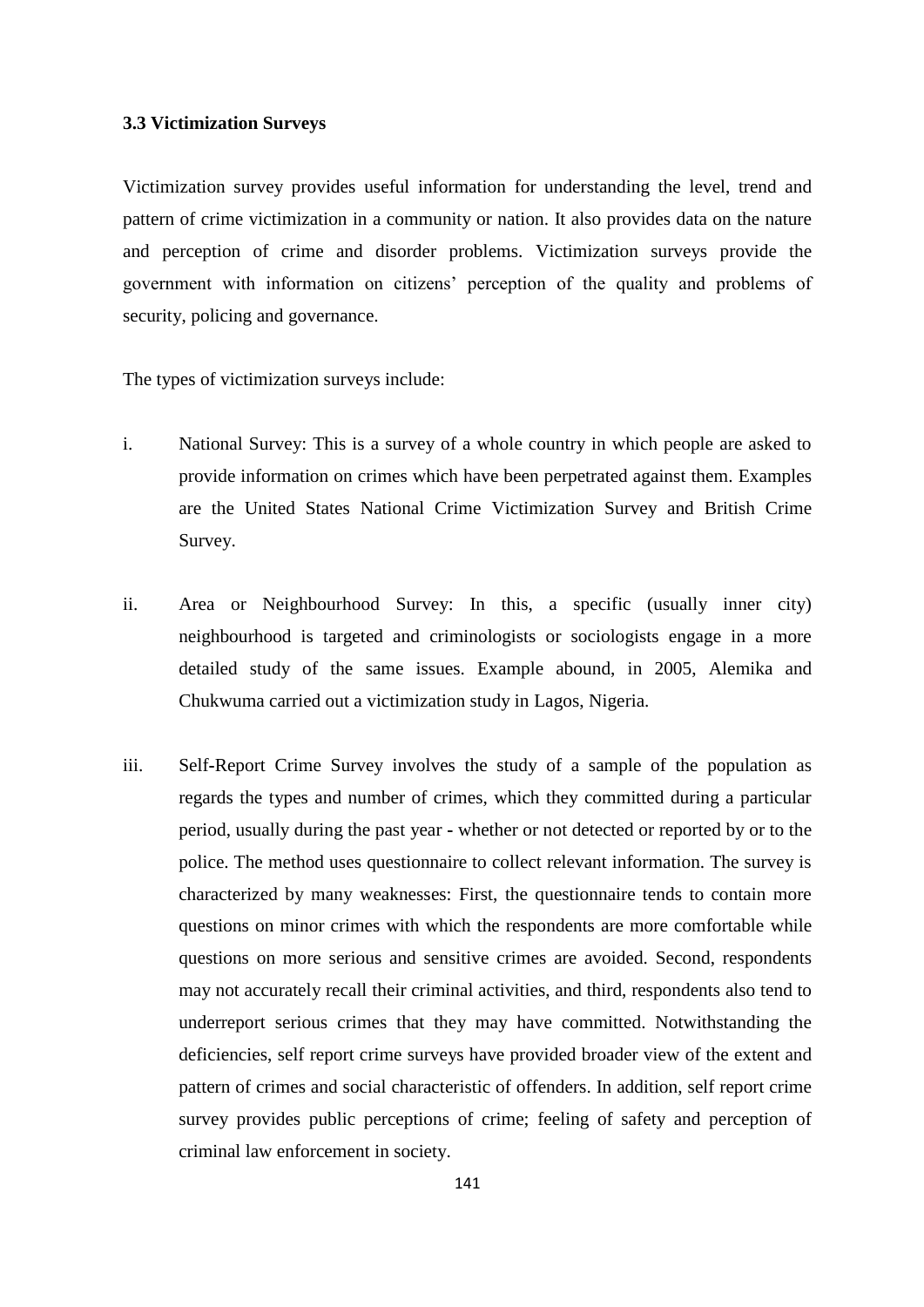v. Victim Survey is used to acquire data on the extent of criminal victimization. Unlike crime survey, which is used to obtain data on the extent and patterns of crimes committed by members of society, victim survey is used to measure the extent and pattern of victimization in a community or nation. Questionnaires are designed and administered to gather information on respondents' experience of criminal victimization; their household members' victimization experience, and public perception of crime and disorder as well as criminal justice administration.

The method also suffers several deficiencies, including inability of the respondents to accurately report events during the period covered by the survey. However, several advantages have been attributed to victim survey. Principally, it provides rich data for understanding the distribution of criminal victimization and the sociodemographic characteristics of victims and criminals; offers better information for building theories on criminality and victimization. It also promotes understanding of the consequences of victimization and the extent of fear of crime among different groups in different locations (Gottfredson & Hindelang, 1981 and Cantor & Lynch, 2000).

## **3.4 Victimization Rate**

Criminal victimization may inflict economic costs, physical injuries, and psychological harm. Many countries have established national crime victimization surveys to get information or data on the rate of victimization. Such surveys give a much better account for the volume of crimes but are less accurate for crimes that occur with a (relatively) low frequency such as homicide, or victimless crimes such as drug abuse.

Victimisation rate in United States: The National Crime Victimisation Survey (NCVS) is a tool to measure the existence of actual, rather than reported crimes (the victimisation rate). The NCVS is the United States': "primary source of information on crime victimisation. Each year, data are obtained from a nationally represented sample of 77,200 households comprising nearly 134,000 persons on the frequency, characteristics and consequences of criminal victimisation in the United States.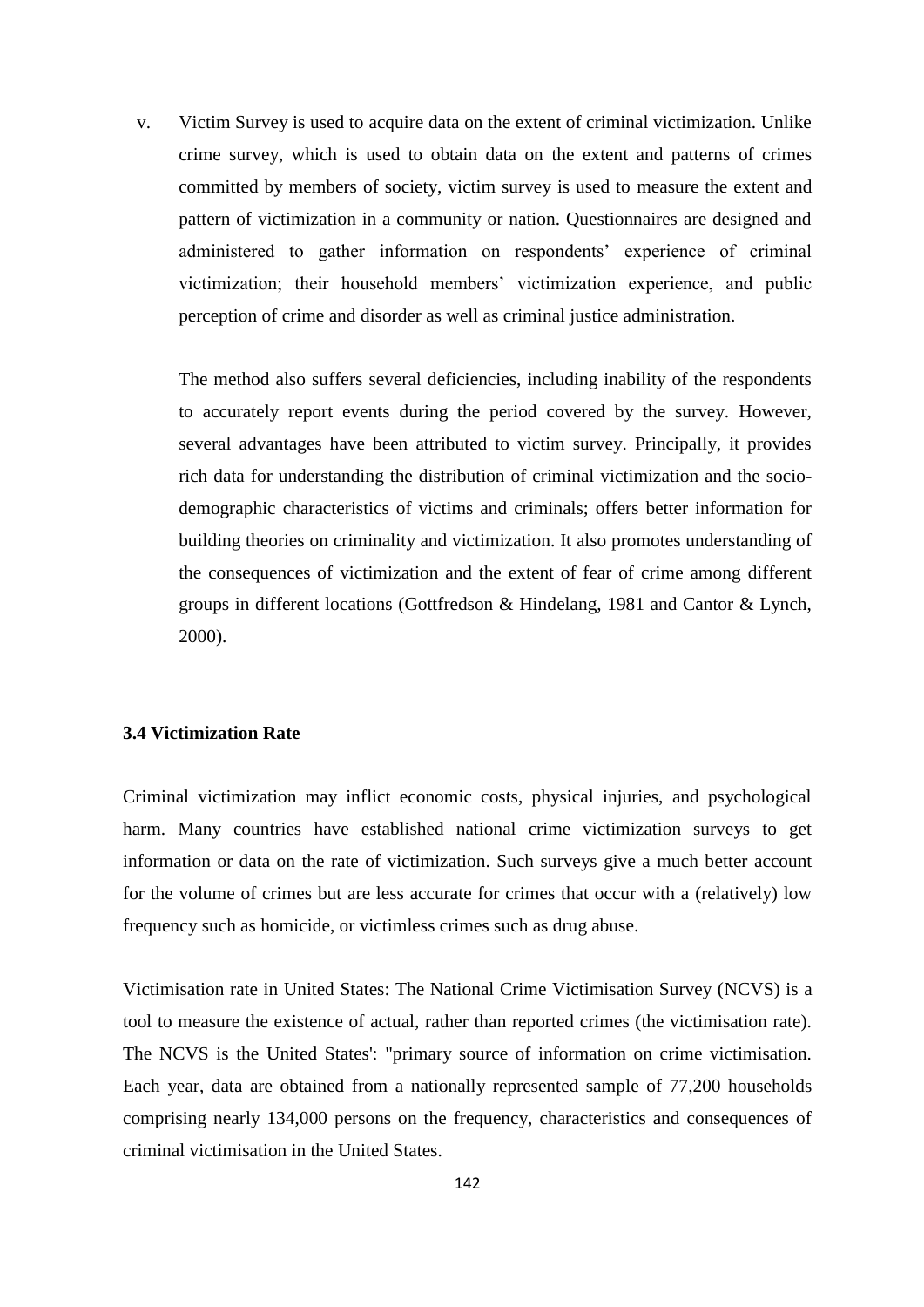This survey enables the government to estimate the likelihood of victimisation by rape, sexual assault, robbery, assault, theft, household burglary, and motor vehicle theft for the population as a whole or segments of the population such as women, the elderly, members of various racial groups, city dwellers, or other groups.

According to the Bureau of Justice Statistics (BJS), and the NCVS, from 1994 to 2005, violent crime rates have declined, reaching the lowest levels ever recorded though property crimes continue to decline. Many countries have such victimisation surveys. They give a much better account for the volume of crimes but are less accurate for crimes that occur with a (relatively) low frequency such as homicide, or victimless crimes such as drug abuse. Attempts to use the data from these national surveys for international comparison have failed.

## **Self Assessment Exercise (SAE) 3**

Describe the types of victimization surveys with examples.

## **4.0 CONCLUSION**

In this unit, victimization has been seen as the process of being victimized or becoming a victim. It has been classified into primary and secondary victimization. Victimization is determined through the national and area surveys. These surveys provide data on the rate of victimization.

# **5.0 SUMMARY**

This unit has brought to the fore the definitions of victimization and re-victimization. It also examined the typology of victimization, victimization surveys and victimization rate. In the next unit, we shall examine the nature and focus of victimology.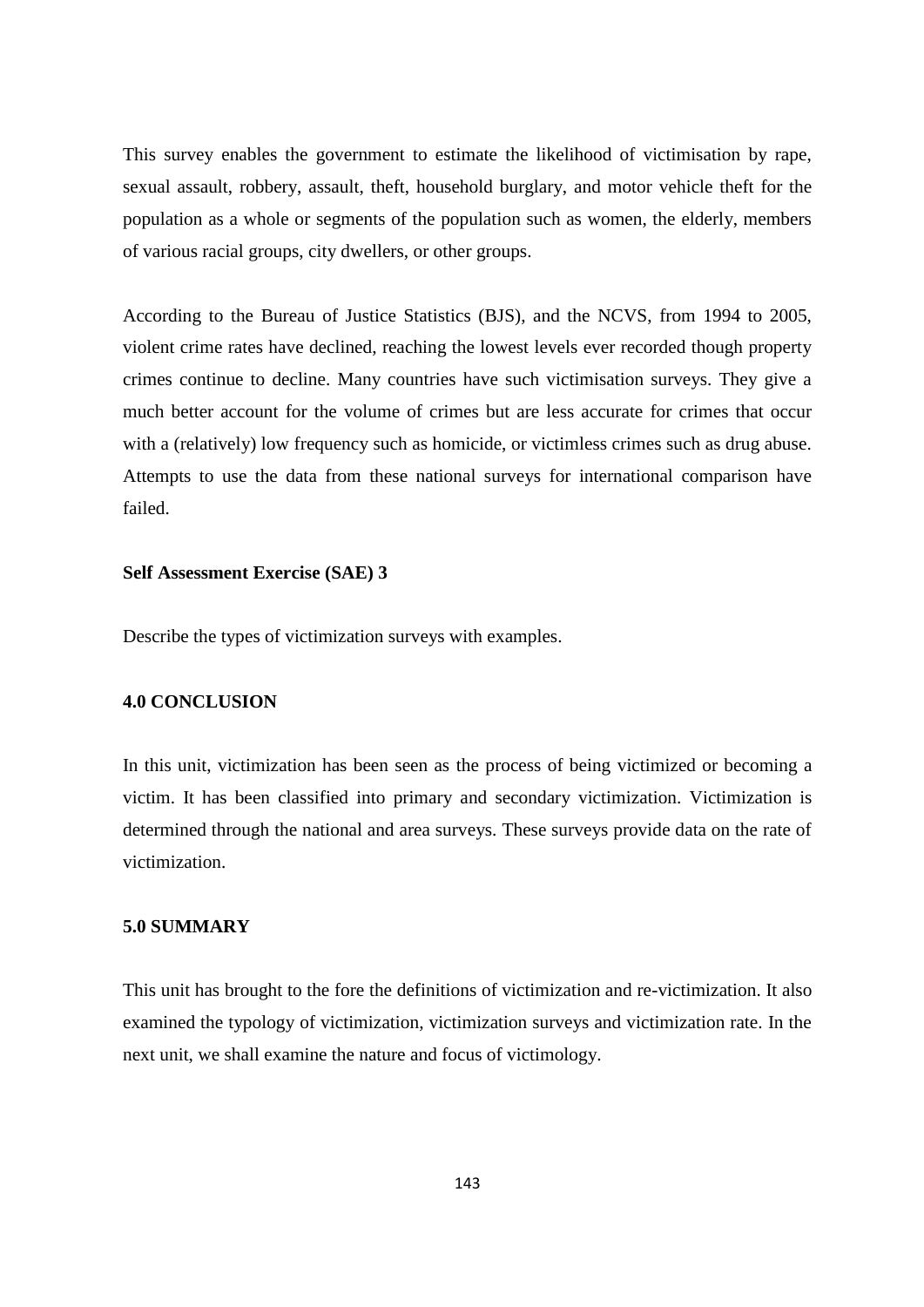#### **6.0 TUTOR- MARKED ASSIGNMENT**

- i. Explain the terms victimization and re-victimization.
- ii. Describe the meaning of area neighbourhood survey with example from Nigeria.
- ii. In your own word, explain the primary and secondary victimization.

## **7.0 REFERENCE/FURTHER READINGS**

- Cantor, D. and Lynch, J. P. (2000) "Self-Report Surveys as Measures of Crime and Criminal Victimization" Criminal Justice, 2000, vol. 4: 87-138.
- Comprehensive Criminal Justice Terminology (2013) "post-crime victimization or secondary victimization". Prentice Hall.

Doerner, William (2012) Victimology. Burlington, MA: Elseiver, Inc.

- Finkelhor, D.; Ormrod, RK.; Turner, HA. (2007) "Re-victimization patterns in a national longitudinal sample of children and youth". Child Abuse Negl. 31 (5): 479–502.
- Gottfredson, M.R and Hindelang, M.J. (1981) "Sociological Aspects of Criminal Victimization‖; Annual Review of Sociology, Vol. 7: 107**-**128.
- Hawker D.S.J.; Boulton M.J. (2000) "Twenty years' research on peer victimisation and psychosocial maladjustment: a meta-analytic review of cross-sectional studies". Journal of Child Psychology and Psychiatry. 41 (4): 441–455.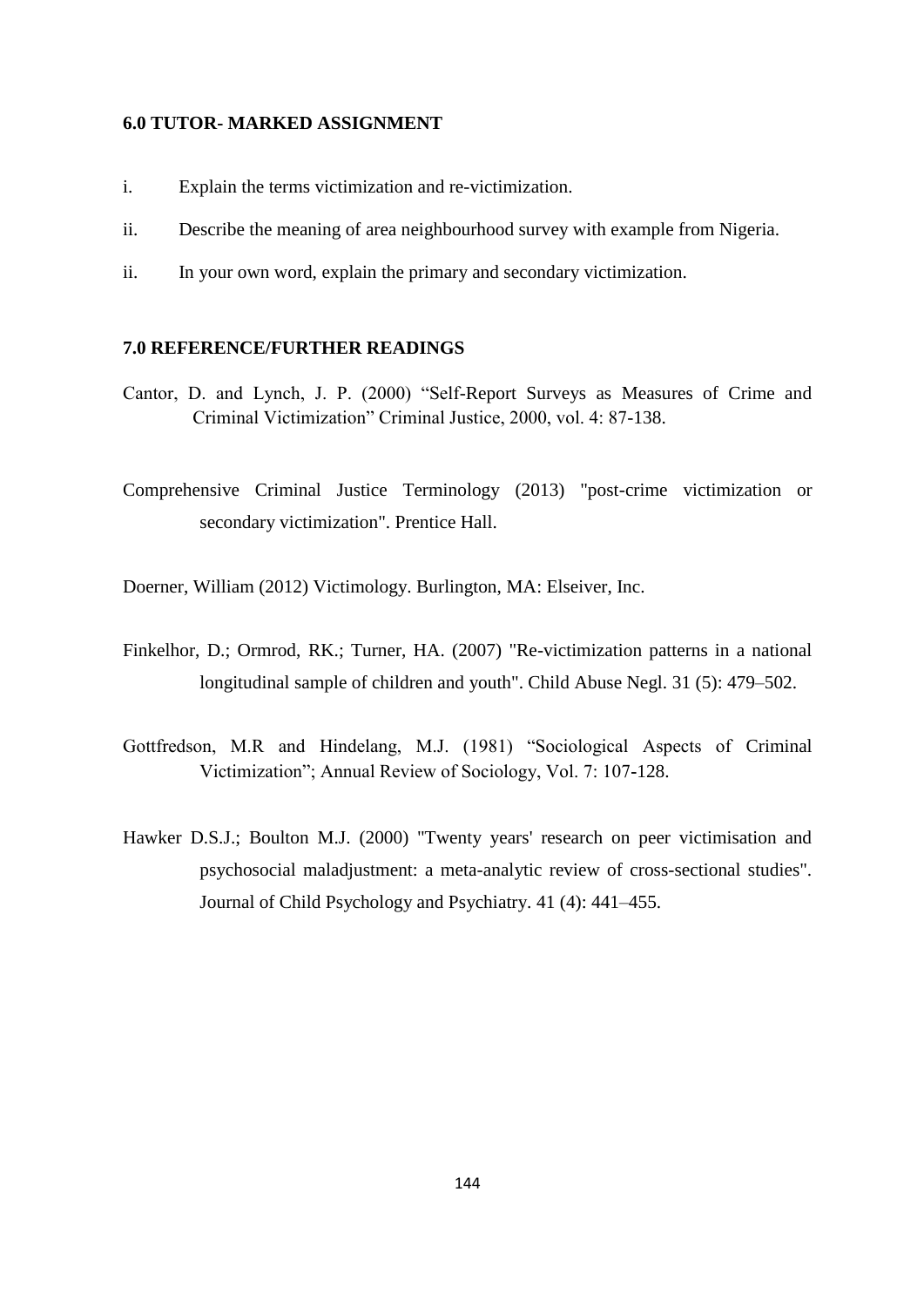# **UNIT 4 VICTIMOLOGY**

# **CONTENTS**

1.0 Introduction

- 2.0 Objectives
- 3.0 Main Content
	- 3.1 Definition and Theories of Victimology
	- 3.2 Nature and Scope Victimology
	- 3.3 Focus of Victimology
- 4.0 Conclusion
- 5.0 Summary
- 6.0 Tutor**-**Marked Assignments
- 7.0 Reference/further readings

# **1.0 INTRODUCTION**

The field that studies the process, rates, incidence, effects and prevalence of victimisation is known as victimology.

# **2.0 OBJECTIVES:**

At the end of this unit, you will be able to:

- i. Define the term victimology.
- ii. Understand the focus of victimology.

### **3.0 MAIN CONTENT**

# **3.1 Definition of Victimology**

Criminology is the science that studies the social phenomenon of crime, its causes and the measures which society directs against it (Howard, 1969). This definition, proposed by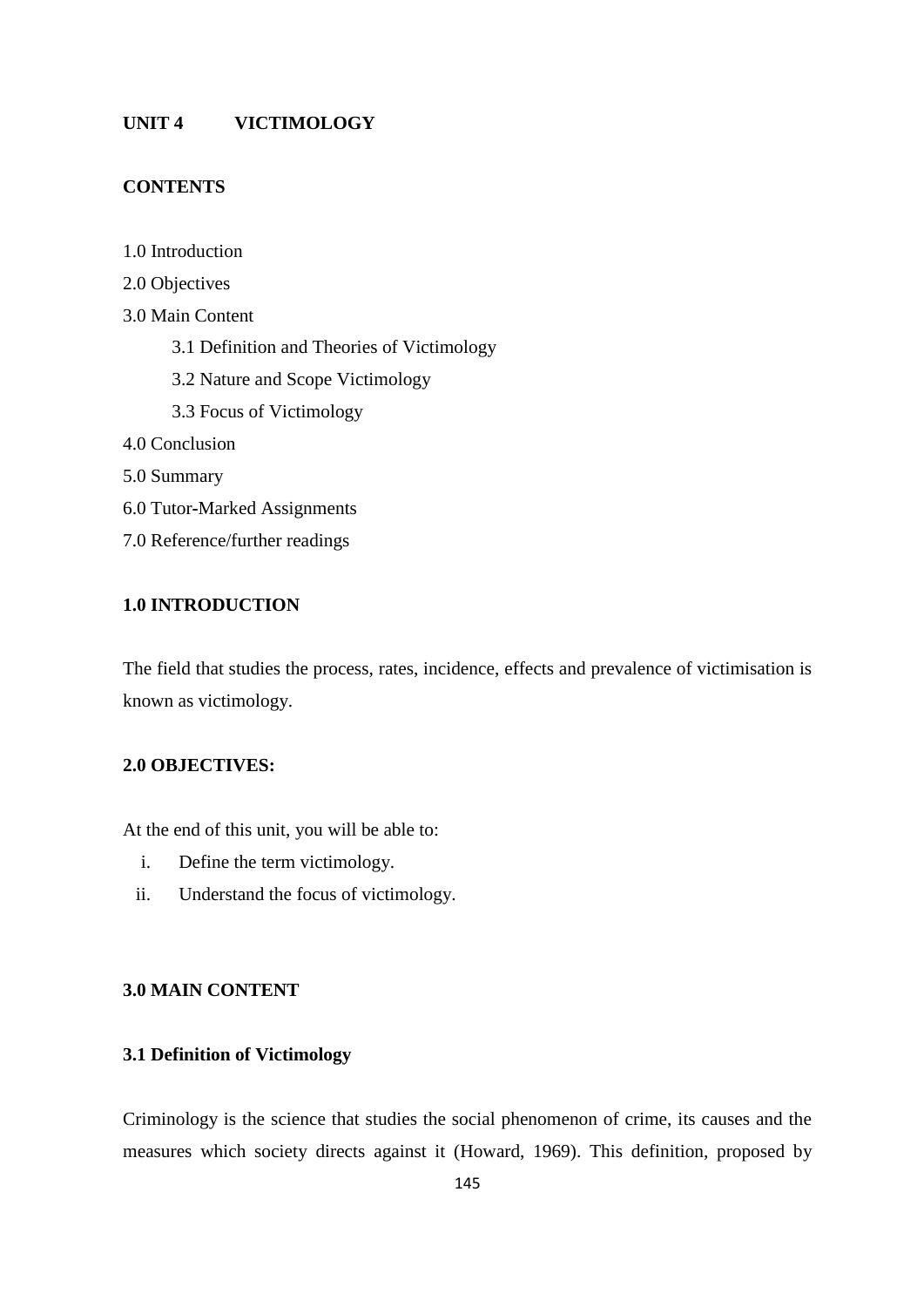Howard Jones, is a fairly complete and simple definition of criminology. Thus criminology comprises the science of facts and causes, in addition, to the science of responses. The study of crime is one aspect of criminology which is incomplete without the study of criminal. The criminologists look at the crime**-**criminal situation as a unit. Those related to the crimecriminal situation are the criminals, the first parties and the victims, the second parties. The study of victims as a sub**-**field of criminology is called victimology.

Victimology is a branch of criminology that scientifically studies the connection between an injured party and an offender by examining the causes and the nature of the consequent suffering. The scientific study of the physical, emotional and financial harm people suffer because of criminal activities (Karmen, 2019). However, victimology is not restricted to the study of victims alone but may cater to other forms of human rights violations that are not necessarily crime.

Victimology is the scientific study of victimisation, including the relationships between victims and offenders, the interactions between victims and the criminal justice system (the police, courts and correctional officials) and the connections between victims and other social groups and institutions, such as the media, businesses and social movements (Karmen, 2003).

The field of victimology may also include the "culture of victimhood", wherein the victim of a crime revels in his status, proclaiming that self**-**created victimhood throughout a community by winning the sympathy of professionals and peers.

Schafer (1977) defines victimology as "the study of criminal**-**victim relationship. The study of criminal**-**victim relationship emphasizes the need, to recognize the role and responsibility of the victim, who is not simply the cause of and reason for the criminal procedure, but has a major part to play in the search for an objective criminal justice system and functional solution to the crime problem. The criminal justice system should consider the dynamics of crime and treat criminals as members of their total group which includes the victim. According to Schafer, victimology also claims that the offender has responsibility for the reparation of any harm, injury or other disadvantages caused to his victim.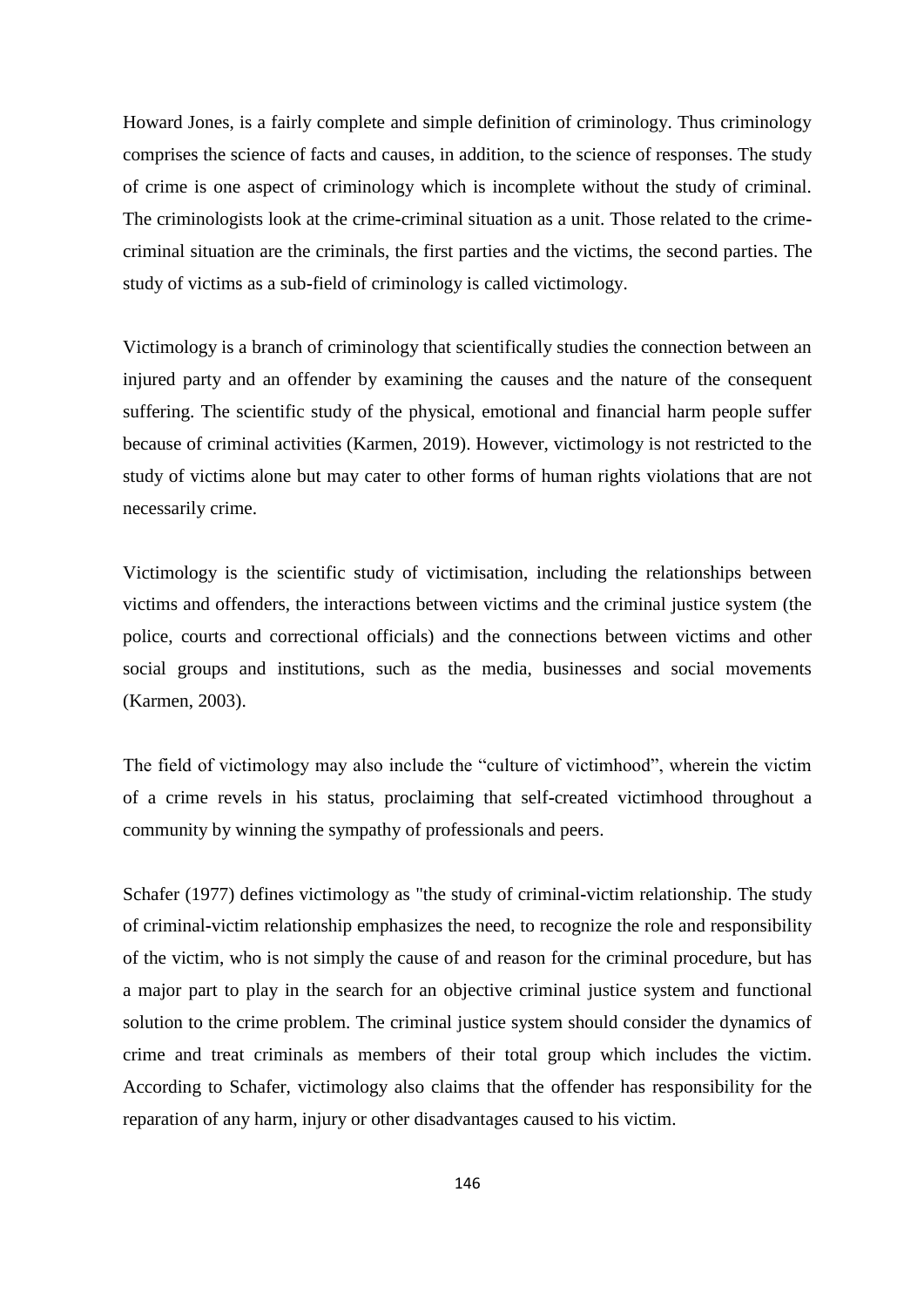Thus, victimology is the study of victims of crime in general **-** their personal and social characteristics, their relationship with the criminals and their degree of responsibility for criminal behaviour. Victimology also claims that the offender has responsibility for the reparation of any harm, injury or other disadvantages caused to his victim. The contribution of the victim to the genesis of crime and the responsibility of the criminal to the reparation of his offence are the central problems of victimology.

#### **3.2 Nature and Scope of Victimology**

It is a truism that an enormous volume of information has been accumulated about crime, but little is known about the criminal and much less about the victim and his connection to the crime and criminal. One of the most neglected subjects in the study of crime is its victims.

The subject matter of victimology can broadly be classified into two parts: first, is victim's participation in crime, and second is compensation to victims of crime. Earlier victimology focused its attention on the role of the victim in the study of criminal behaviour. Victim is a major contributor to a crime.

Three areas of study within victimology include the following:

# **Victim Precipitation Theory**

The victim precipitation theory suggests that the characteristics of the victim precipitate the crime. That is, a criminal could single out a victim because the victim is of a certain ethnicity, race, sexual orientation, gender or gender identity.

This theory does not only involve hate crimes directed at specific groups of people. It might also involve occupations or activities. For example, someone who is opposed to his or her views may target a political activist. An employee may target a recently promoted employee if he or she believes they deserved the promotion.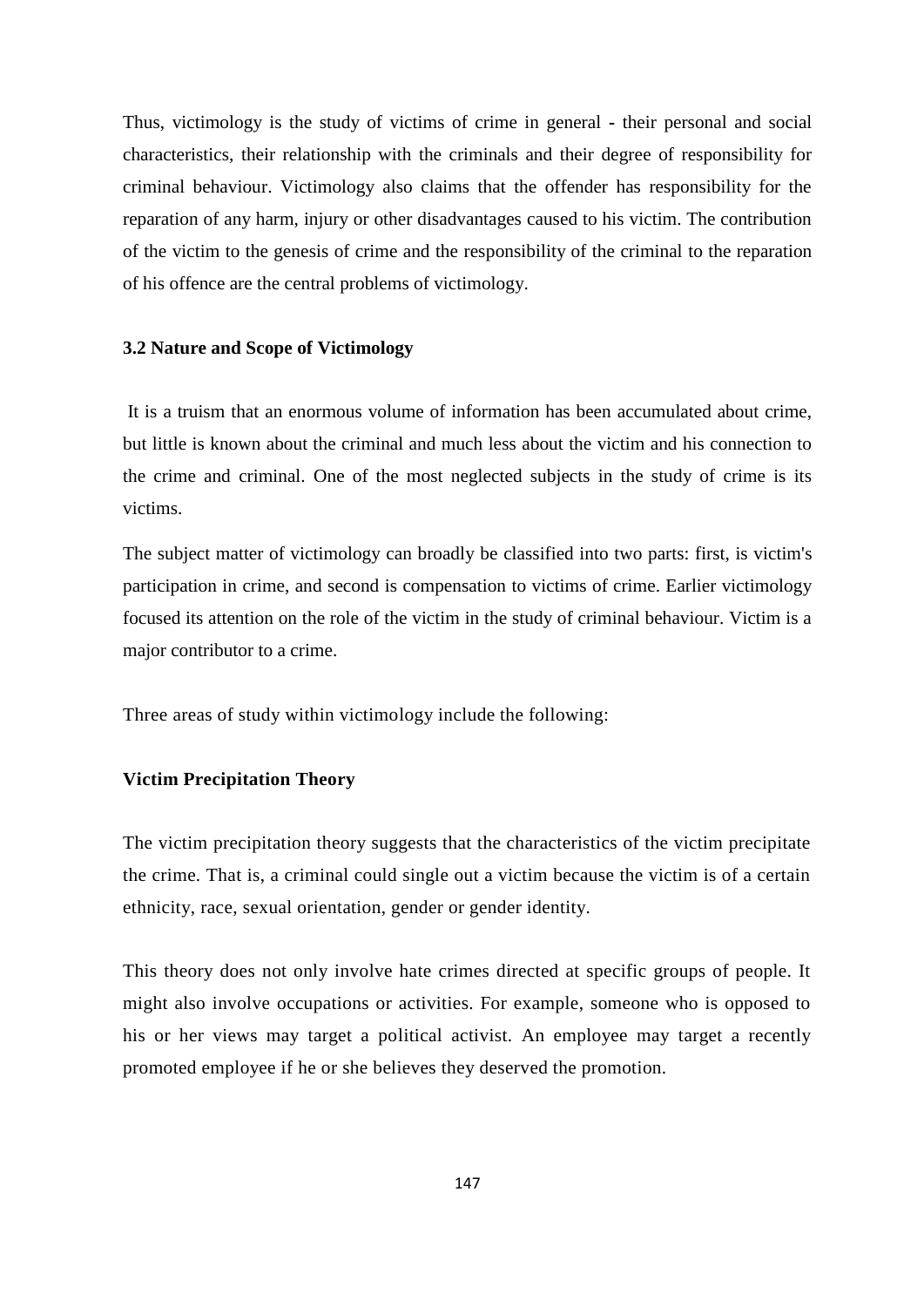#### **Lifestyle Theory**

Lifestyle theory suggests that certain people may become the victims of crimes because of their lifestyles and choices. For example, someone with a gambling or substance addiction could be as an "easy victim" by a con artist. Walking alone at night in a dangerous area, conspicuously wearing expensive jewelry, leaving doors unlocked and associating with known criminals are other lifestyle characteristics that may lead to victimization.

### **Deviant Place Theory**

There is some overlap between the lifestyle theory and the deviant place theory. The deviant place theory states that an individual is more likely to become the victim of a crime when exposed to dangerous areas. In other words, an assaulter is more likely to target a person walking alone after dark in a dreadful neighborhood. The more frequently a person ventures into bad neighborhoods where violent crime is common, the greater the risk of victimization.

There is also some overlap between the deviant place theory and socio-economic approaches to victimization. Low-income households are more likely to be located in or near dangerous areas of town, and individuals from poor socio-economic backgrounds are less capable of moving away from these dangerous areas.

### **Self Assessment Exercise (SAE) 1**

What do you understand by the term victimology?

# **3.2 Focus of Victimology**

The focus of victimology has centred on identifying and measuring the frequency (both annual incidence and lifetime prevalence rates) of various types of victimizations, such as stalking, date rape and carjacking.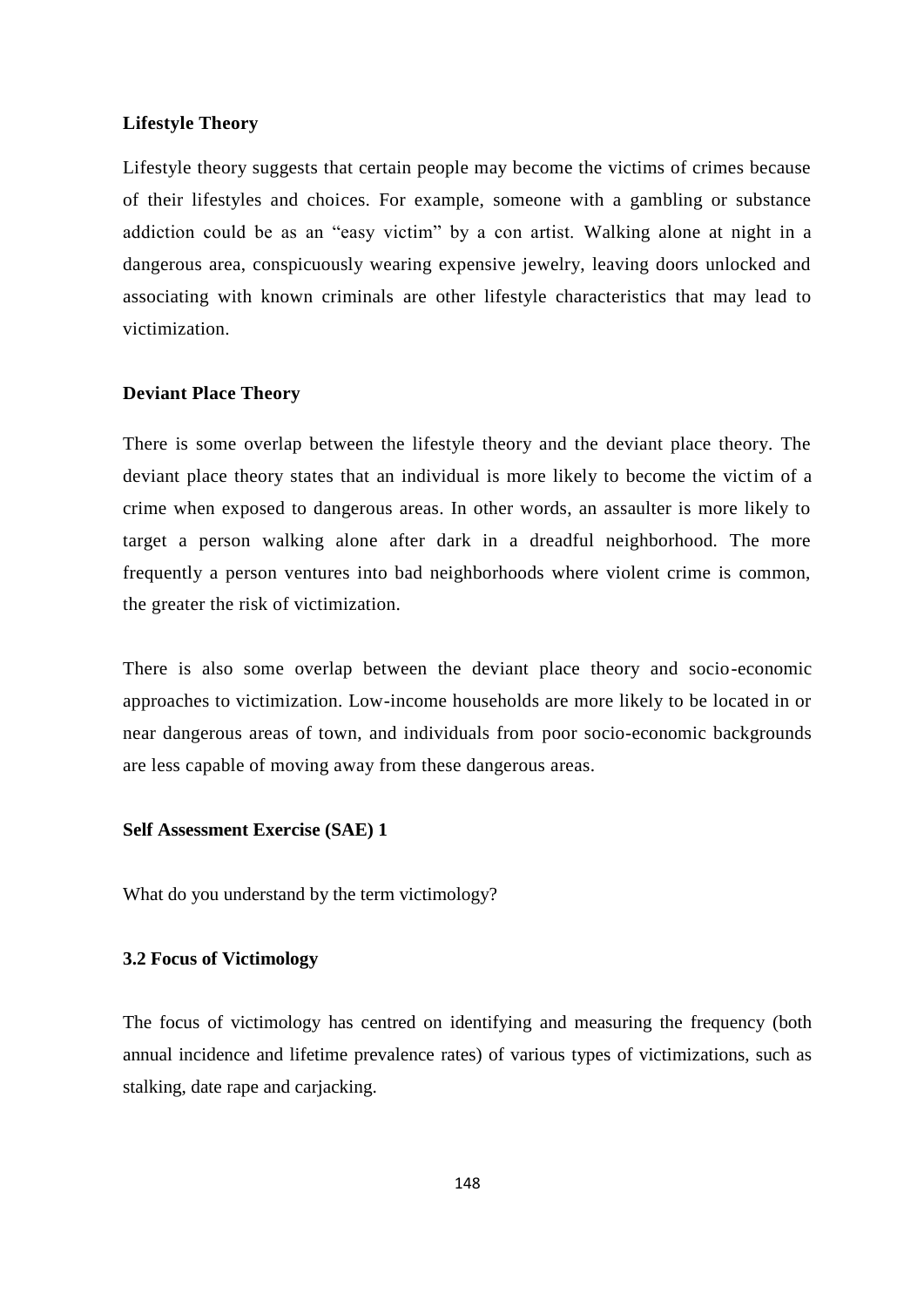Some research has focused on the related challenge of explaining why the risks of violent victimization vary so dramatically from group to group, especially by age, gender, social class, race, ethnicity and area of residence (mostly as a result of exposure to dangerous persons because of routine activities as well as lifestyle choices).

Specifically, victimology focuses on whether the perpetrators were complete strangers, mere acquaintances, friends, family members, or even intimates and why a particular person or place was targeted.

Another area of concern to victimologists is how the legal system (e.g., detectives in specialized squads, victim-witness assistance programs administered by the offices of prosecutors, and state**-**administered financial compensation programs) deals with victims in their capacity as witnesses for the government.

The study of victimology also seeks to understand why criminals target specific victims. Victimology can be regarded as a more holistic approach than criminology, acknowledging the systemic injustices that may lead former victims to become perpetrators themselves. It also helps reduce the likelihood that perpetrators will commit additional offenses, because it can help them reframe how they think about the individuals they might otherwise victimize.

#### **Self Assessment Exercise (SAE) 2**

Explain the importance of victimology

### **4.0 CONCLUSION**

Victimology is a branch of criminology that scientifically studies the connection between victim and offender. It goes beyond the victims but covers other human rights violations that are not necessarily crime. It also includes culture of victimhood.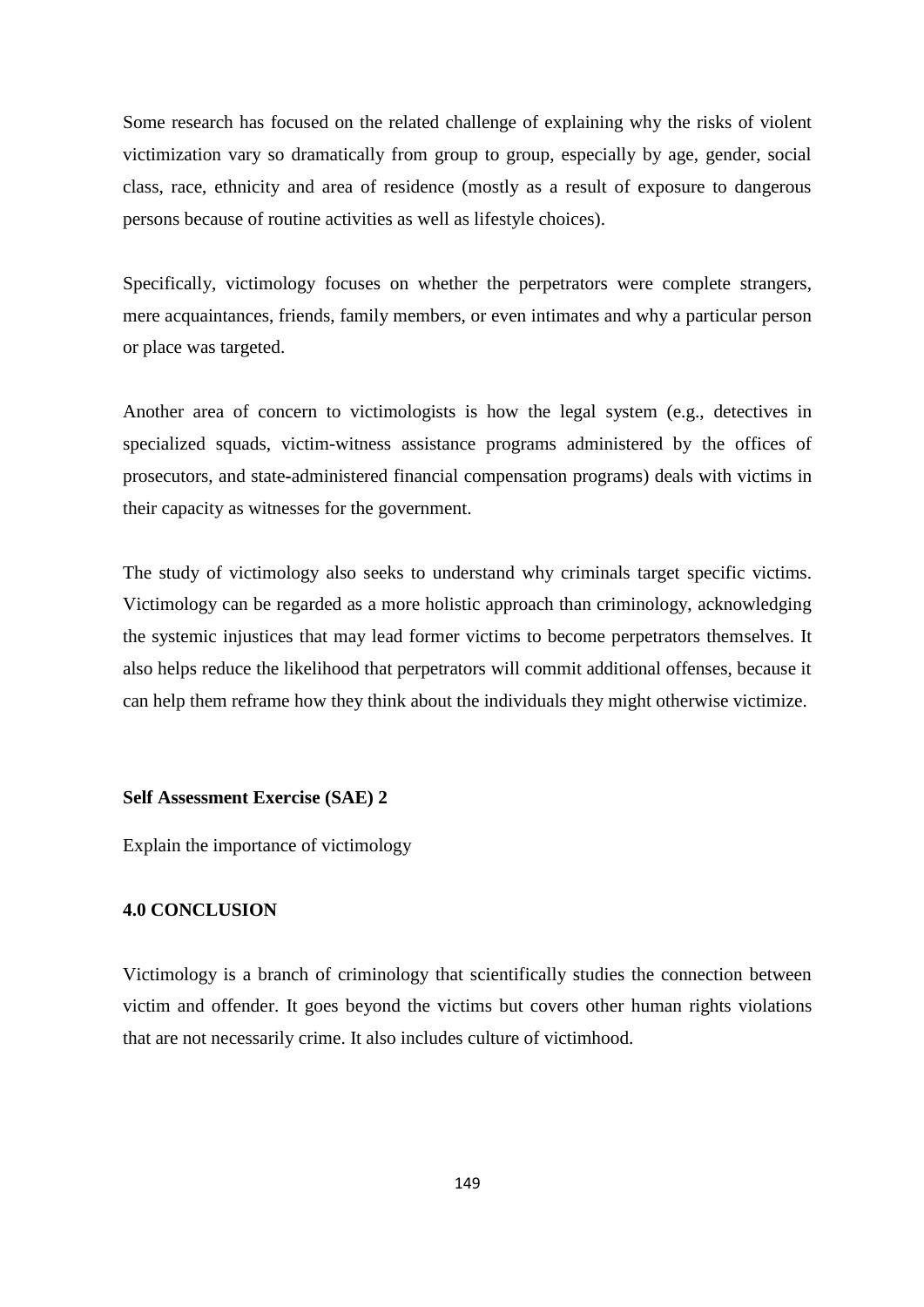#### **5.0 SUMMARY**

In this unit we have come to know that victimology focused on the related challenge of explaining why the risks of violent victimization and seeks to understand why criminals target specific victims. Victimology can be regarded as a more holistic approach than criminology, acknowledging the systemic injustices that may lead former victims to become perpetrators themselves.

### **6.0 TUTOR- MARKED ASSIGNMENT**

- 1. What do you understand by the term victimology? Is it present in Nigeria?
- 2. Explain the focus of victimology.
- 3. Why the need for victimology?

# **7.0 REFERENCE/FURTHER READINGS**

Howard, J. (1969) Crime and the Penal System. (London, 1965) cited in G.Peter Hoefnagels, The Other Side of Criminology. Holland.

Karmen, A. (2003) Crime Victims: An Introduction to Victimology. Wadsworth Publishing.

Schafer, S. (1977) Victimology: The Victim and His criminal. Virginia: Reston Publishing Company.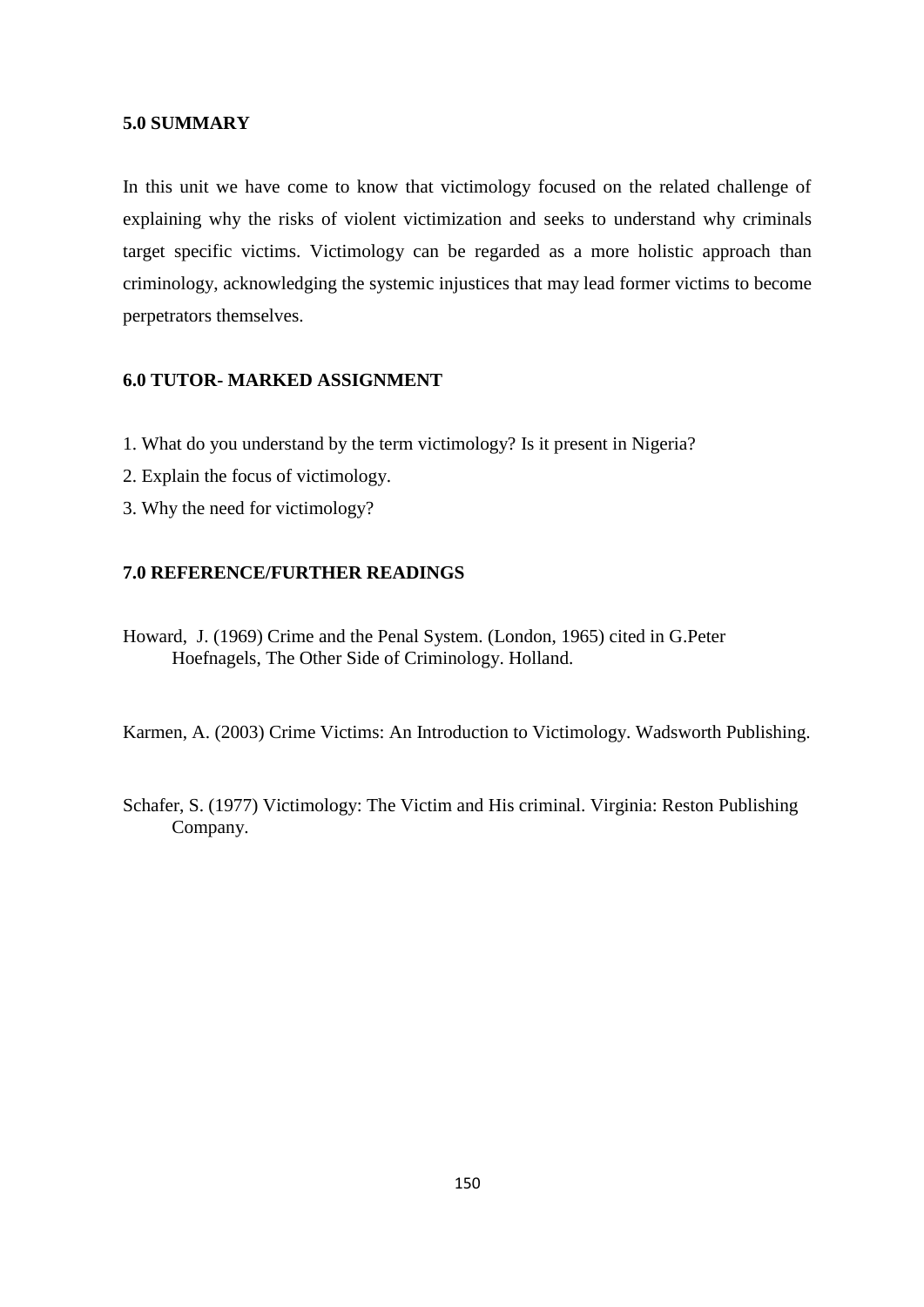# **MODULE 5 ROLE, TREATMENT AND RIGHTS OF VICTIMS OF CRIME**

- Unit 1 The Role of Victims of Crime
- Unit 2 Psychological Impact of Victimization
- Unit 3 Treatment of Victims in the Criminal Justice System
- Unit 4 Provisions, construction and enforcement of compensation to victims of crime

### **UNIT 1: THE ROLE AND CHARACTERISTICS OF VICTIMS OF CRIME**

- 1.0 Introduction
- 2.0 Objectives
- 3.0 Main Content
- 3.1 Justice in a criminal case
- 3.2 Problems of Identification by victims
- 3.3 Problem of Delay in Trial and Restitutions: Effects on victims
- 3.4 Compensation for Victims
- 4.0 Conclusion
- 5.0 Summary
- 6.0 Tutor**-**Marked Assignments
- 7.0 Reference/Further Readings

# **1.0 INTRODUCTION**

The role of victims of crime in prosecuting the offender cannot be overemphasized. This is because it is the victim who had suffered emotional, psychological torture during the criminal incident, so the victim would be in a better position to relate exactly what transpired at the time of the crime. So the various issues that will be examined in this unit are the role and characteristics of victim of crime, who a victim of crime is, justice in a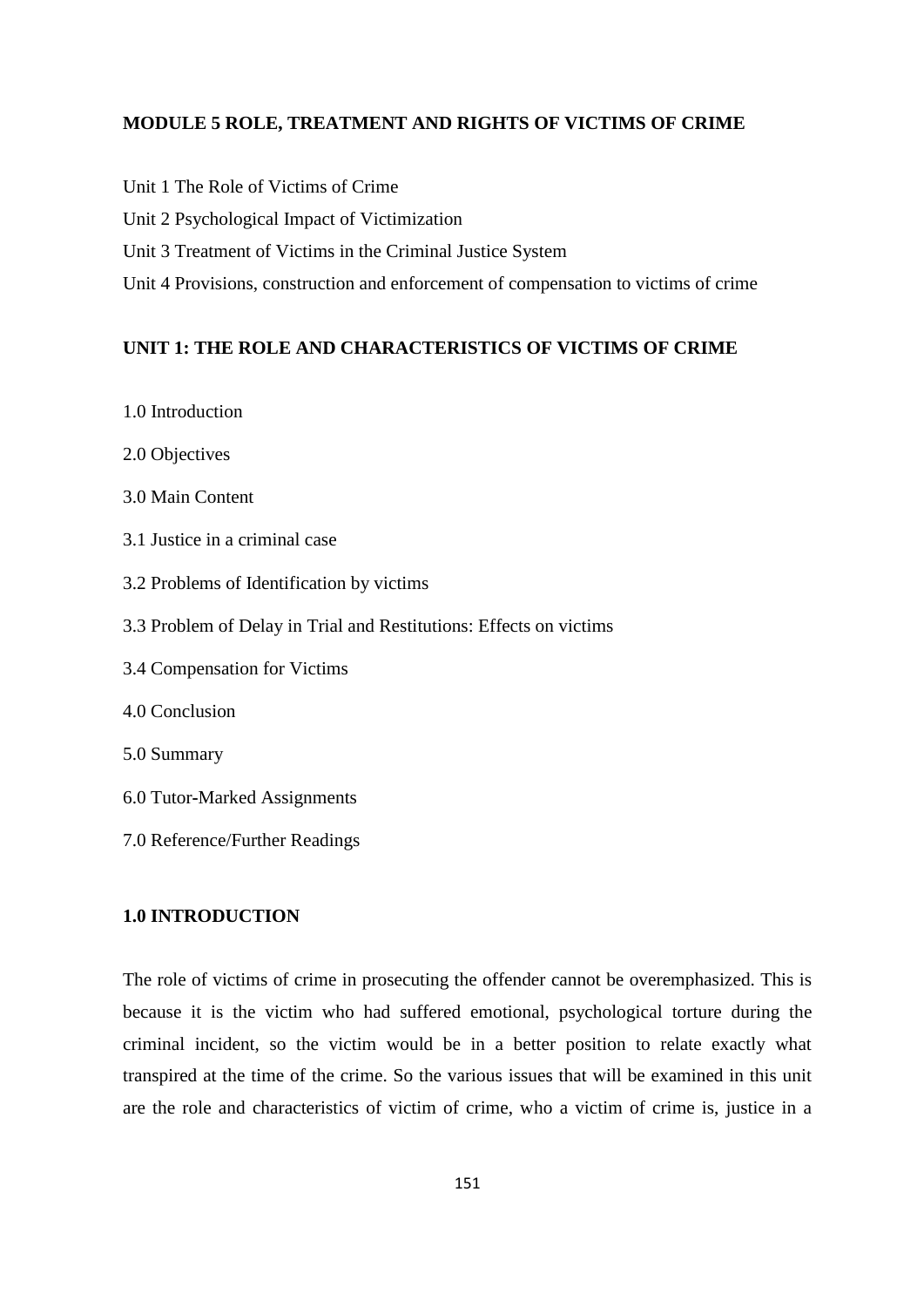criminal case, problems of identification of offenders by victims, delays in trials and of course, compensation for victims of crime.

# **2.0 OBJECTIVES**

At the end of this unit, you should be able to:

- i. Identify the role of victims of crime
- ii. Know how victims are compensated
- iii. Appreciate the problems of victims identifying offenders,
- iv. Know the delays in prosecuting the offenders

#### **3.0 MAIN CONTENT**

#### **3.1 Justice in a Criminal Case**

The administration of justice demands parity of treatment. In a criminal case, it begins right from the investigation of the crime upon the police requiring or inviting a suspect or offenders upon being taken into custody to make a statement. Parity of treatment in the administration of justice demands the maintenance of complete balance in the scale of justice. The law recognizes the right of every person, victims and offenders alike, in the trial of cases. The courts have been established to protect the right of people. It has been established in respect of criminal cases to protect the right of the accused, the right of the victim of crime and the right of the society. It is implicit in the concept of fair hearing as an aspect of natural justice that the court should give equal opportunities to both sides to the conflict, and in a criminal trial under our adversary system, to presume the innocence of the accused until he is proved guilty.

In the case of **Sunday Okoduwa vs The State**, the court stated that "there are certain fundamental norms in the system of administration of justice we operate. The system is the adversary system, in contradistinction to the inquisitorial system. In that adversary system, parties, with their counsel, and the judge have their respective roles to play. Basically, it is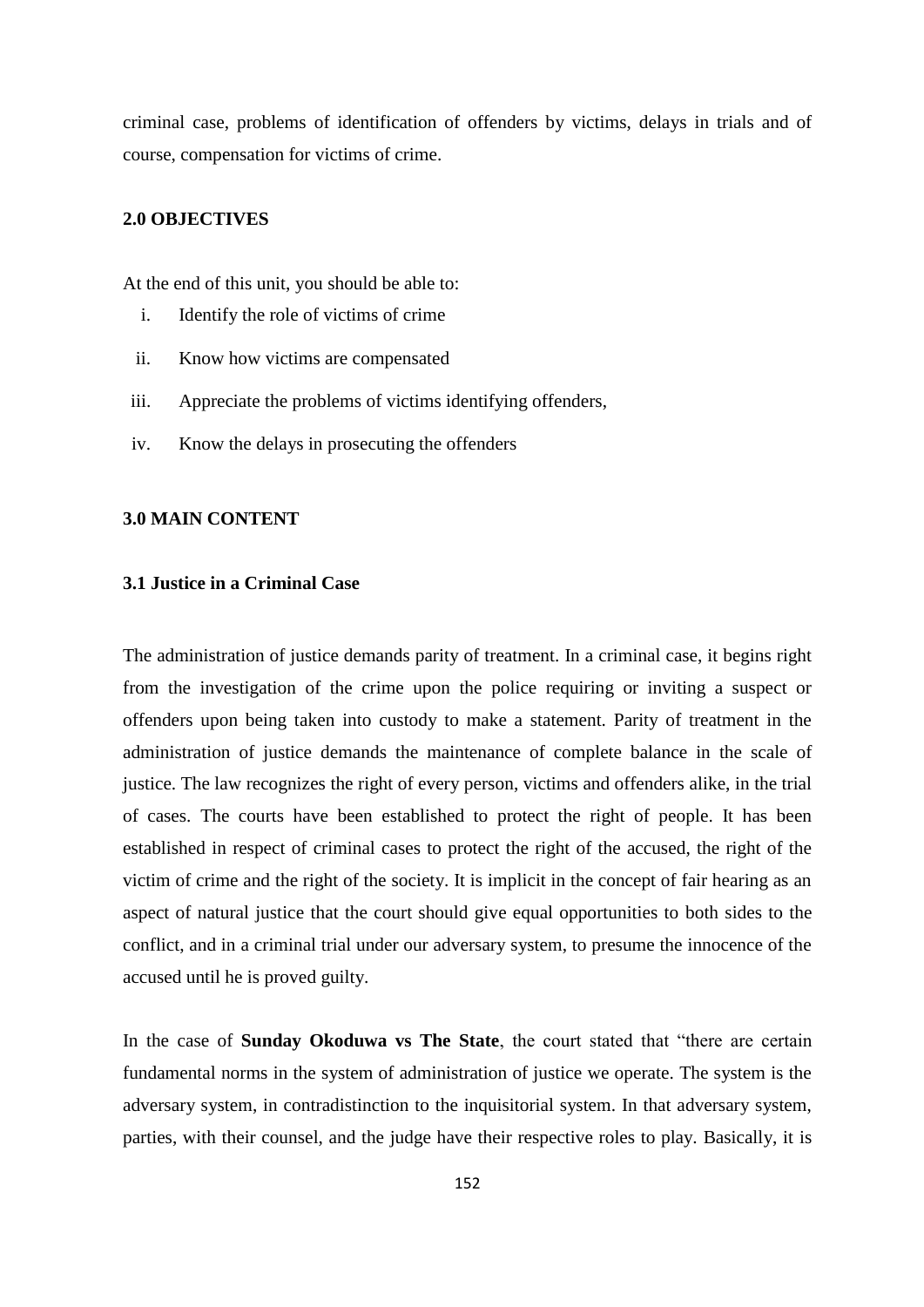the role of the judge to hold the balance between the contending parties and to decide the case on the evidence brought by both sides and in accordance with the rules of the particular court and the procedure and practice chosen by the parties in accordance with those rules. Under no circumstances must a judge under the system do anything which can give the impression that he descended into the arena of conflict, as obviously his sense of justice will be absurd...

The above observations make it clear that a criminal trial conducted in the context of our adversary system of administration of criminal justice does not authorize a trial judge to take sides in the conflict by usurping the function of either the prosecutor or the defense or to turn an investigator or an inquisitor or to protect the interests of the victim beyond the role permissible in that system.

The differences between an inquisitorial method of trying an accused person and the accusatorial method is that in the later system of criminal trial which we operate in Nigeria, the judge as umpire is not expected to descend into the arena of conflict. It is both the Constitutional duty imposed o n the court and the right conferred o n the accused by the constitution to ensure the purity of our criminal justice administration that the presumption of innocence of the accused is maintained inviolate.

There is that possibility and it has happened in a number of cases, where the victim is not only wrongly arrested but prosecuted and convicted. One of the problems of a victim could be that of identifying the criminal and this at times could involve an identification parade, in which the victim is required to identify the person who attacked him or who otherwise committed the offence in question. But because of the secrecy with which criminals perpetrate their crimes, this has in many cases deprived the prosecution of eye witnesses who could identify the criminals.

This has also in many cases, resulted in the non-detection of the crime or the criminal to the annoyance or dissatisfaction of the victim who in such occasions considers that our administration of criminal justice is unsatisfactory or that the police have not carried out their investigation thoroughly. In other cases, where the accused is arrested and tried, but he is discharged or acquitted by the court because the prosecution has failed to prove the case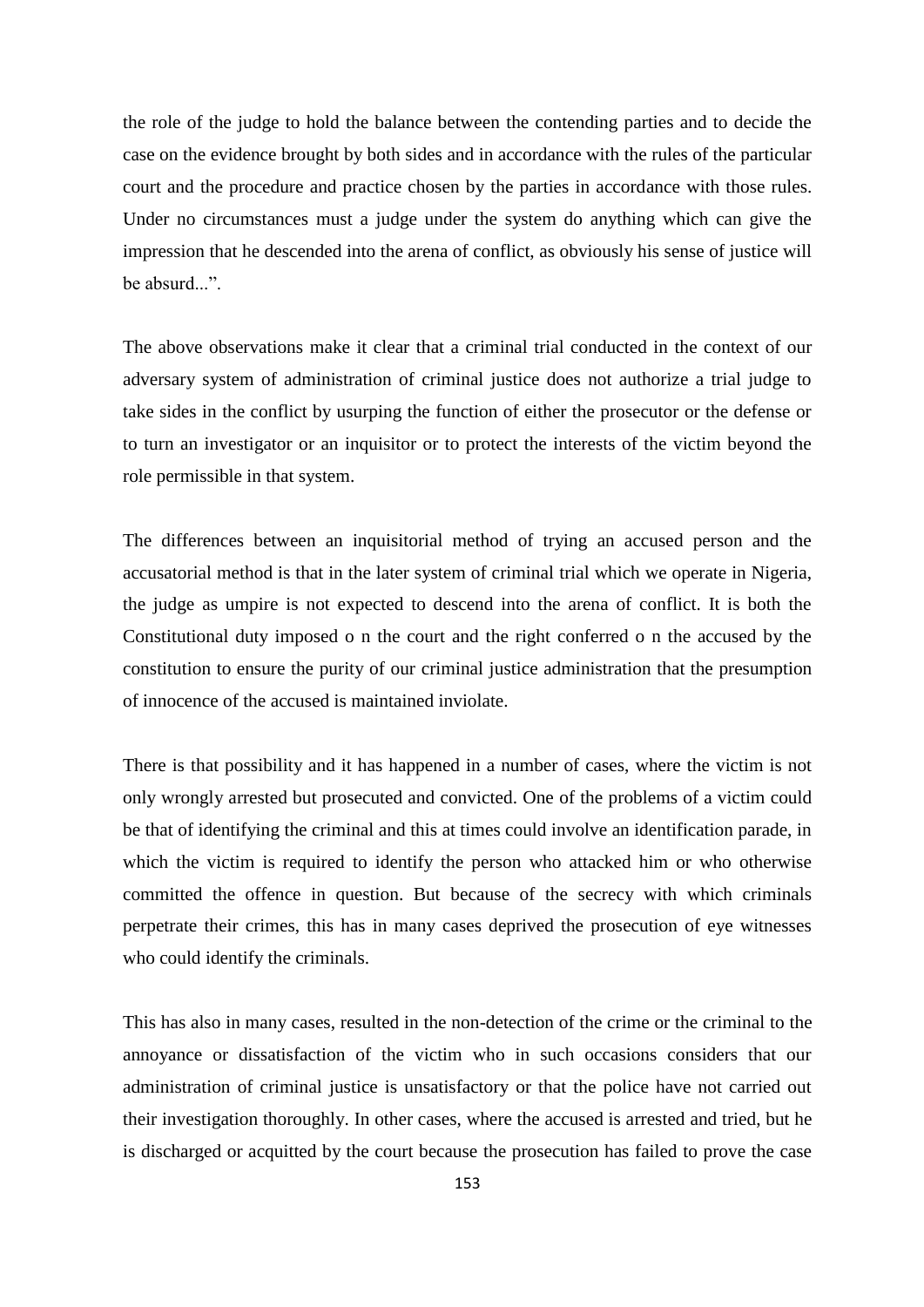beyond reasonable doubt, or because the charge is dismissed by the court on a technical ground, the victim in many cases considers that justice has not been done to him. In this regard, it has been said that:

> ―Prosecuting counsel should look on themselves not as advocates but as ministers of justice and their task is not to secure convictions but to help in the administration of justice"

This must be so because there is a presumption in law in favour of the liberty and innocence of the subject until he is proved guilty and the right to silence. Cases do occur when one person sees another in the very act of committing a crime or who is the victim on whom or against whom a crime have been committed, is accused of having committed a crime, and arrested and charged.

In such a case the normally expected re**-**action of the person so wrongly arrested, is not to keep silent but to open his mouth at the earliest opportunity and explain that he was mistakenly accused and identified. It will be wrong and dangerous that he, the victim so arrested and charged in those circumstances, should through the exercise of arrest, police investigation and charge and arraignment before the court remain silent without speaki ng, or giving an indication that he was wrongly identified, and for him not to name t he true criminal if he can.

Nonetheless, the courts should therefore always see that justice is never defeated by technical rules of procedure. If justice is defeated, this could create problems for the victim. Those rules should be seen as subservient hand maids to justice not as omnipotent masters at war with justice.

In order that many victims of crime could be made to find great satisfaction with criminal administration of justice, and not suffer from maladministration thereof, few example, where an accused rests his case on a no case submission, the prosecution's case calls for some explanations which only the accused person can give, and the accused decides to rest on a no case submission, the trial court must not be deterred by the incompleteness of the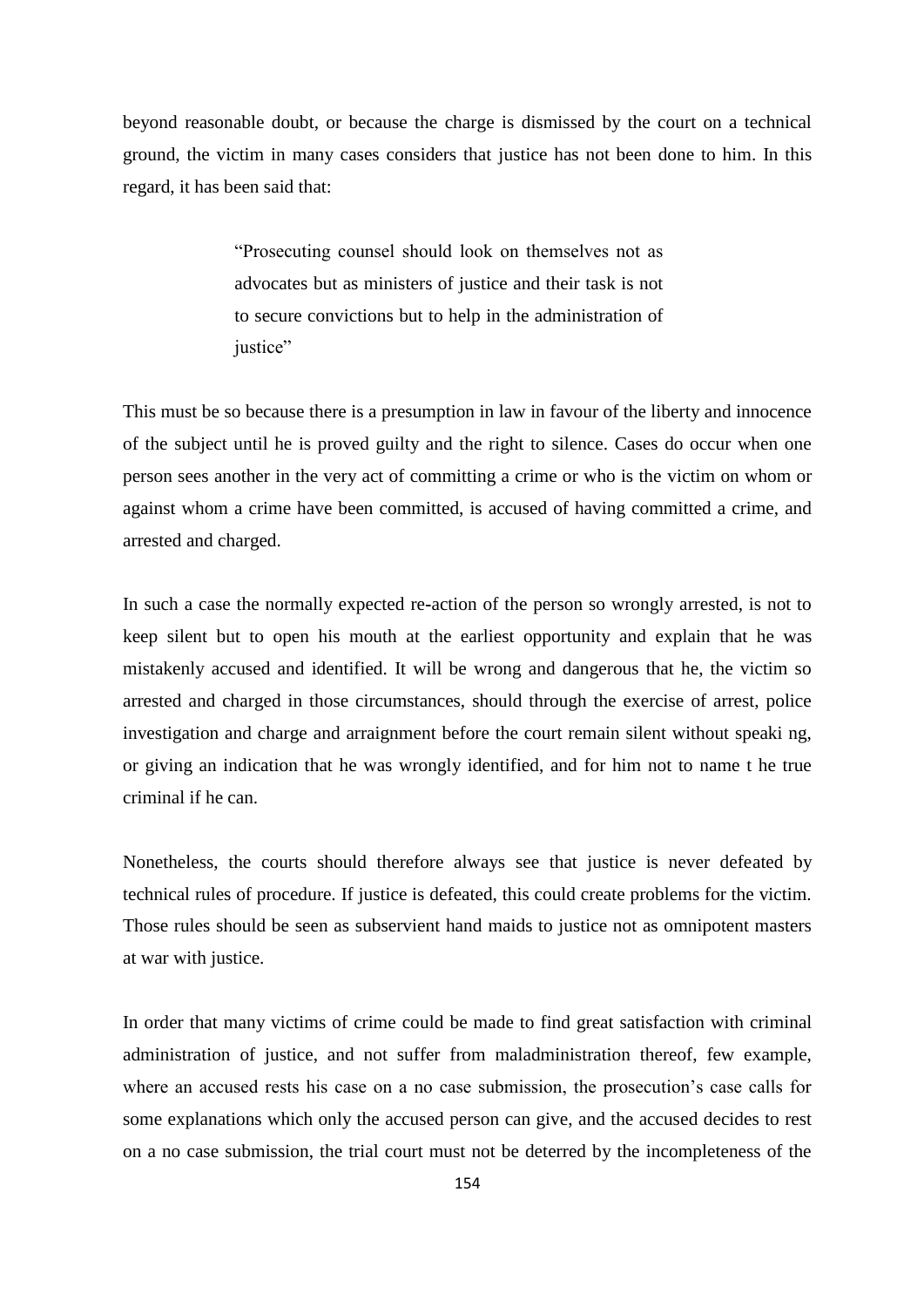tale resulting from the unwillingness of the accused to testify and from his exercising his right of silence, from drawing the inferences that properly flow from the evidence it has got, not dissuaded from reaching a firm conclusion by speculation on what the accused might have said had he testified (Edewor, 2017).

#### **Self Assessment Exercise (SAE) 1**

Briefly explain the role of court in criminal cases.

#### **3.2 Problems of Identification by Victims**

One of the major issues in criminal cases is the problem of identification of the criminal by the victim. It is settled law that since the burden of proving the guilt of an accused person beyond reasonable doubt lies on the prosecution, and does not shift once the defense sets up an alibi, it is for the prosecution to lead evidence to disprove it.

A court of trial faced with evidence tending to show that the accused person was somewhere else at the time of the commission of the crime is under a duty to test such evidence against the evidence led by the prosecution in rebuttal; and if on the whole the court is in doubt as to the guilt of the accused, such accused must enjoy the benefit of such doubt and be acquitted.

In the case of **Samuel vs. The State**, where the victims of a robbery had not mentioned the names of the persons who robbed them to the police when they first made their statements and a bogus identification parade was conducted by the police, Oputa JSC, as he then was, in castigating the police that they were not entitled to assist the identification of suspected person already under arrest observed as follows:

> ―… Here, the appellant was under arrest after being beaten up by members of the Civil Defense as an armed robber. The prosecution witnesses were then brought to the police station and asked is this the man" what will be the natural answer but  $Yes'$  – another case of *res ipsa loquitor* (the facts speak for itself) but now in the criminal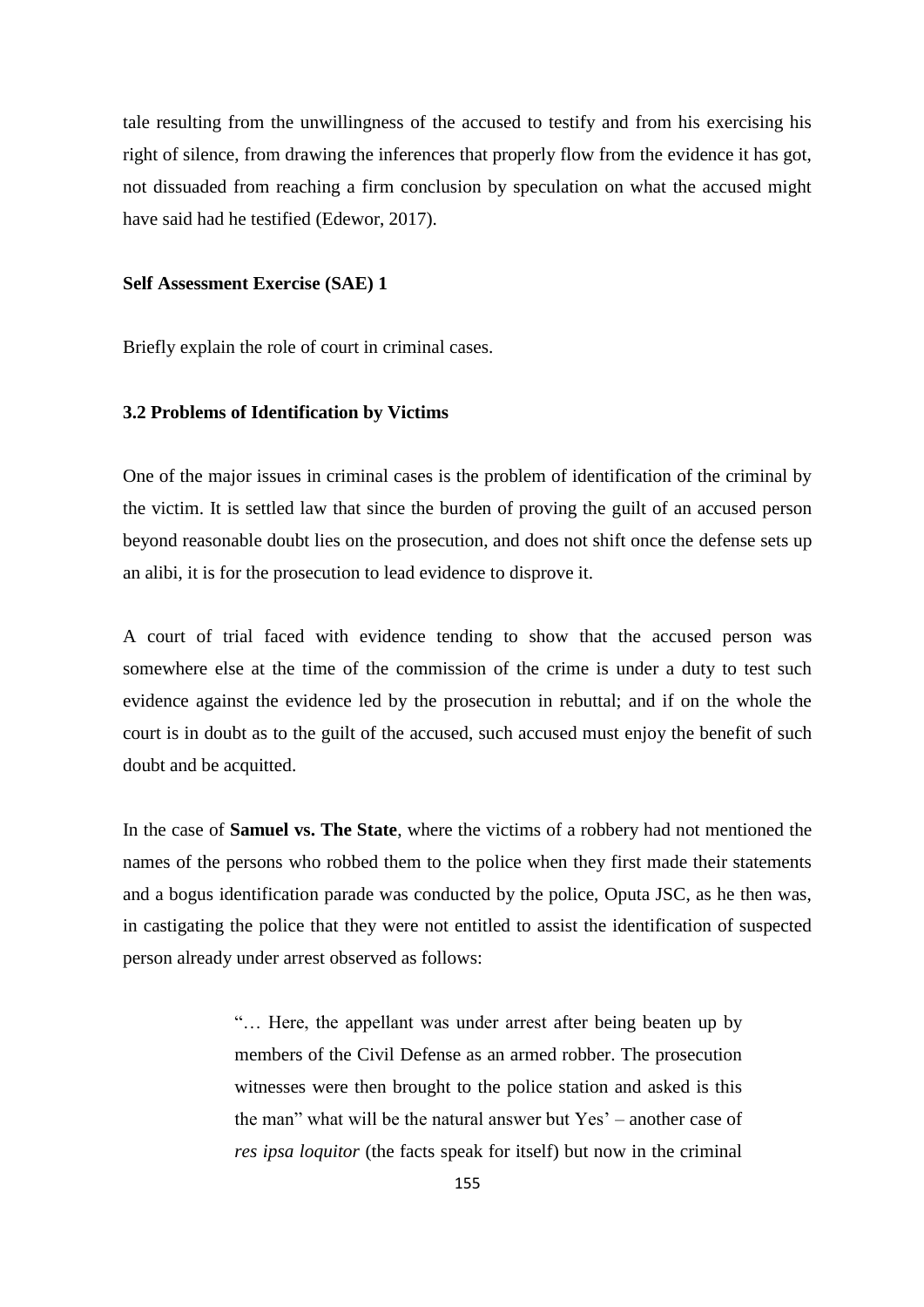law. The impropriety of the method used in the identification of the appellant was reduced into a farce when he considers the evidence of the 2nd P. W. William Emeurude about what happened on the night of the robbery; "Policeman... came in a beetle car and asked if we know Samuel Bozin and we replied Yes? They asked if we could identify him if we saw him. We replied "Yes".

What was it that was being identified: The Robber or Samuel Bozin?

―The identification of suspected persons must be very carefully conducted and it is very wrong to point out the suspected person and ask "is that the man?" The usual and proper way is to place the suspected person with a sufficient number of others and to have the identifying witness pick out the accused without any assistance… This is what is called identification parade. I simply cannot put into any legal compartment what was done in this case. A parade with only the appellant on parade is definitely not an identification parade known to the law… Also it is highly improper to invite witnesses to identify the appellant not mixed up with other people."

Dealing with the failure of the victims to name the appellant to the police at the earliest opportunity, **Obaseki JSC** as he then was said:

> ―It is therefore a surprise that in the light of the evidence that the robbers were not marked and that the appellant played an active part in the robbery… not one of the prosecution witnesses 1-6 mentioned his name to the police at the earliest opportunity. Not even the  $1<sup>st</sup>$  batch of policemen came to the scene of the robbery and asked whether they know Samuel Bozin and any of them jump up and say ‗Ah! He was one of the four persons who came to rob us? It was not even until they saw him in the police custody before the P. Ws 1-6 identified him and accused him of being one of the robbers. The logical deduction or inference from such identification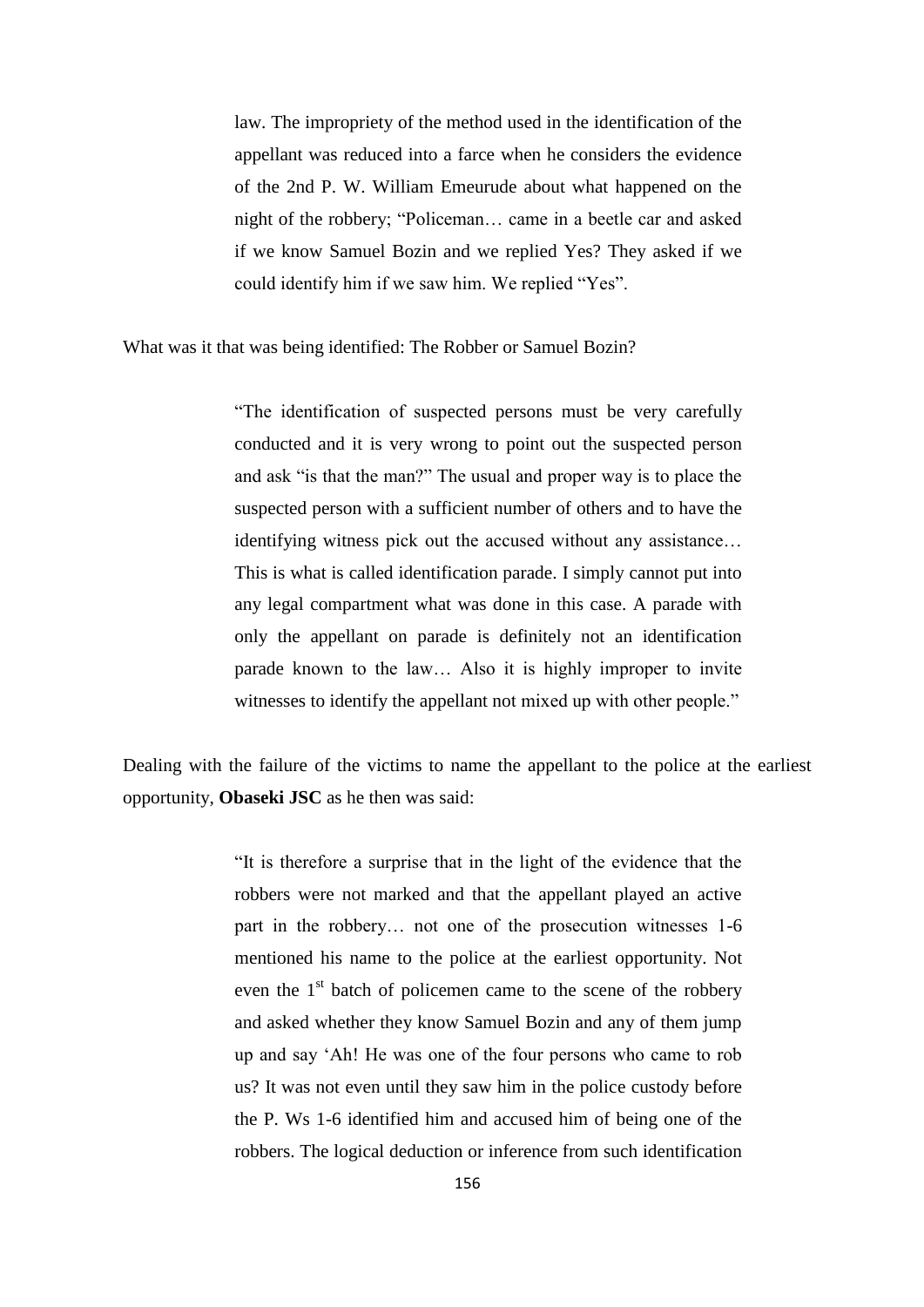in the circumstances described is that the identification is faulty and unsatisfactory. Its evidential value is reduced to nil".

There are occasions where a failure by the police to check an alibi may cast doubt on the reliability of the case for the prosecution. But in a case where the accused is identified by an eye witness who has an opportunity of knowing him thereby, and who points the accused out in an identification parade and also testifies at the trial, there will be a straight issue of credibility and the judge will consider both the evidence of alibi and the prosecution's evidence in rebuttal, and determine whether or not the prosecution has proved its case beyond reasonable doubt. In some cases, where a witness sees a suspected person and calls the police to arrest him, identification is not only unnecessary but a superfluous formality (Edewor, 2017).

### **Self Assessment Exercise (SAE) 2**

Briefly explain the legal and proper procedure to follow before, during and after identification parade.

#### **3.3 Problems of Delay in Trial and Restitution: Effect on Victims**

The delay in the trial of criminal cases arising in the administration of justice in our courts creates enormous problems for victims of crimes. Such delay could affect the return or delivery to him upon conclusion of the trial and upon an order of the court or tribunal, of any moveable property or document produced before the court or tribunal to which a victim is entitled (Edewor, 2017).

By virtue of the provisions of section 357(1) of the Criminal Procedure Code, the court has power when an enquiry or trial in any criminal case is concluded to make such order as it thinks fit for the disposal by destruction, confiscation or delivery to any person appearing to be entitled to possession thereof of any moveable property or document before it or in its custody or regarding which an offence appears to have been committed or which has been used in the commission of any offence.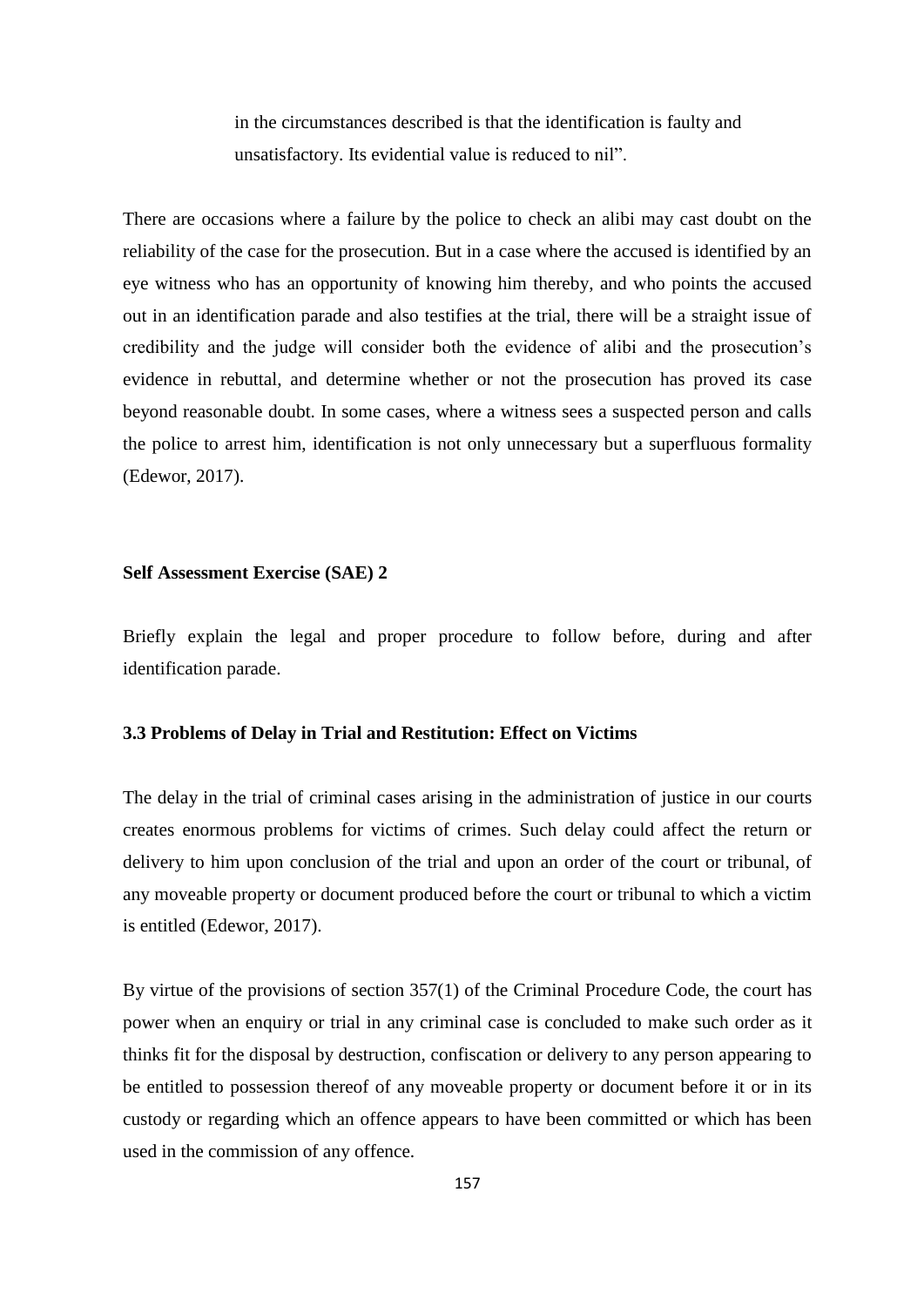The effect of the provision is that if some monies or goods of the victim are recovered by the police during investigation and are produced or tendered in evidence at the trial or are otherwise in the custody of the court, it is only when the criminal case is concluded that an order for its return or delivery to any person appearing to be entitled thereto could be made by the court or tribunal. In some cases even when there had been delay in the trial, and the trial is at long last concluded, the court fails to make an order for such return or delivery of the monies or properties to the victim who it finds entitled thereto, or makes inappropriate order in that behalf.

#### **Self Assessment Exercise (SAE) 3**

Explain the effects of delay in trial and restitution on victims.

# **3.4 Compensation for Victims**

Up till now, our laws have not made any 'adequate' provisions for the compensations of victims of crimes, as distinct from 'restitution'. Justice, it has always been said, has not got two weights and measures, one for the accused and another for the victims, who in a criminal case are represented by the state, i.e. the Prosecution. The question however, is this: Has the state provided adequate social justice to the victims of crimes by merely providing for the trial and punishment of the suspect and the restoration of the recovered property of the victims of crime? The answer is "No" (Edewor, 2017).

Our society has not done so. It has failed to provide adequate or satisfactory social justice to the victims of crimes, in so far as a scheme for the compensation of victims has not been established. A beginning ought to be made. There is need for criminal injuries compensations under which victims of crime who sustain injuries could be awarded exgratia award of public bounty from public funds at the discretion of the Board establishment to manage and control the scheme. More and more crimes are committed every day in our country and injuries are caused to innocent citizens.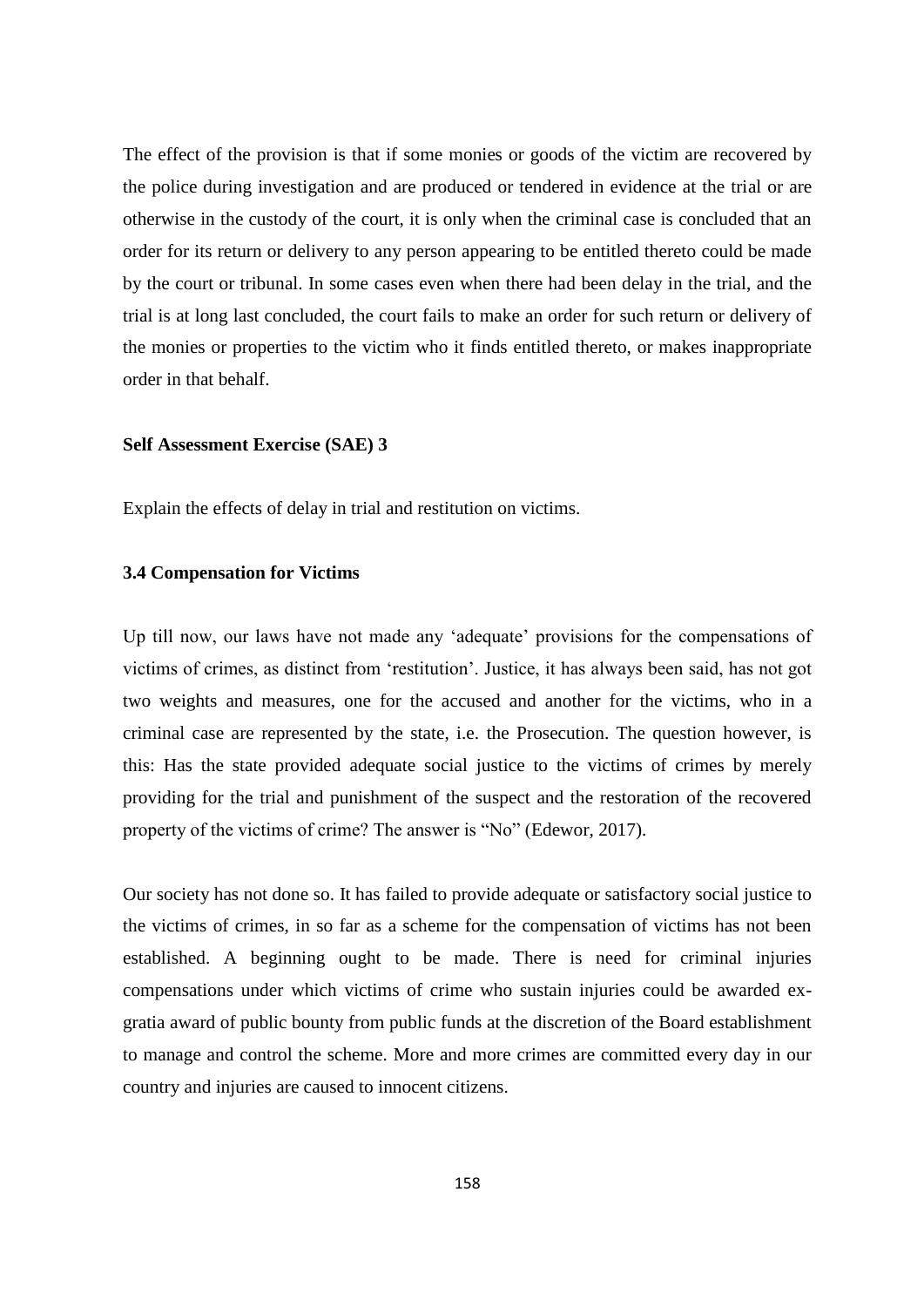In England, the Criminal Inquires Compensation Scheme was established in 1964 under the royal prerogative to make compensation to the victims of crime of violence. The compensation is made ex-gratia out of public purse, and the scheme is administered under the Criminal Inquiries Compensation Board.

The Board is charged by the crown, with the duty of distributing the bounty of the crown to those who sustain injury directly attributable to a crime of violence or to assisting in apprehending an offender or preventing an offence. The Board has discretion in making or refusing to make an award, when a victim applies for such award. But its decision is subject to judicial review by the courts. The time is ripe, in fact, now, we think, for such a scheme to be established in this country and we recommend that a Board be set up by the Federal and State Government to study the Scheme as it operates in other jurisdictions, especially in the U.K, and make recommendations. There should be a Criminal Inquires Compensation Board in each State of the Federation and in Abuja the Federal Capital Territory (Edewor, 2017).

In making the recommendation for the establishment of such a Board, we must emphasize that the character, way of life and other circumstances of a victim, apart from the injuries received from the crime, will be taken into account. This is to ensure that the scheme, intended to provide compensation for criminals. In the case of R vs. Criminal Inquires Compensation Board exparte Thomp-stone and exparte Crowe, the applicants who applied for compensation under the scheme were found to be victims of unprovoked attacks on separate and unconnected occasions. Both of them had a long list of previous convictions which they disclosed in their applications to the Board when looking for ex-gratia compensation.

The Board found that there was no connection between the attacks in question and the applicant's previous criminal way of life, but it rejected their claims, on the ground that by virtue of provision in the scheme, it was inappropriate to award compensation from public funds to them, having regard to the "character, conduct and way of life of the applicants".

The applicant applied for judicial review of the Board's decision contending that the Board had no jurisdiction on those grounds to reject the claim in so far as there was no connection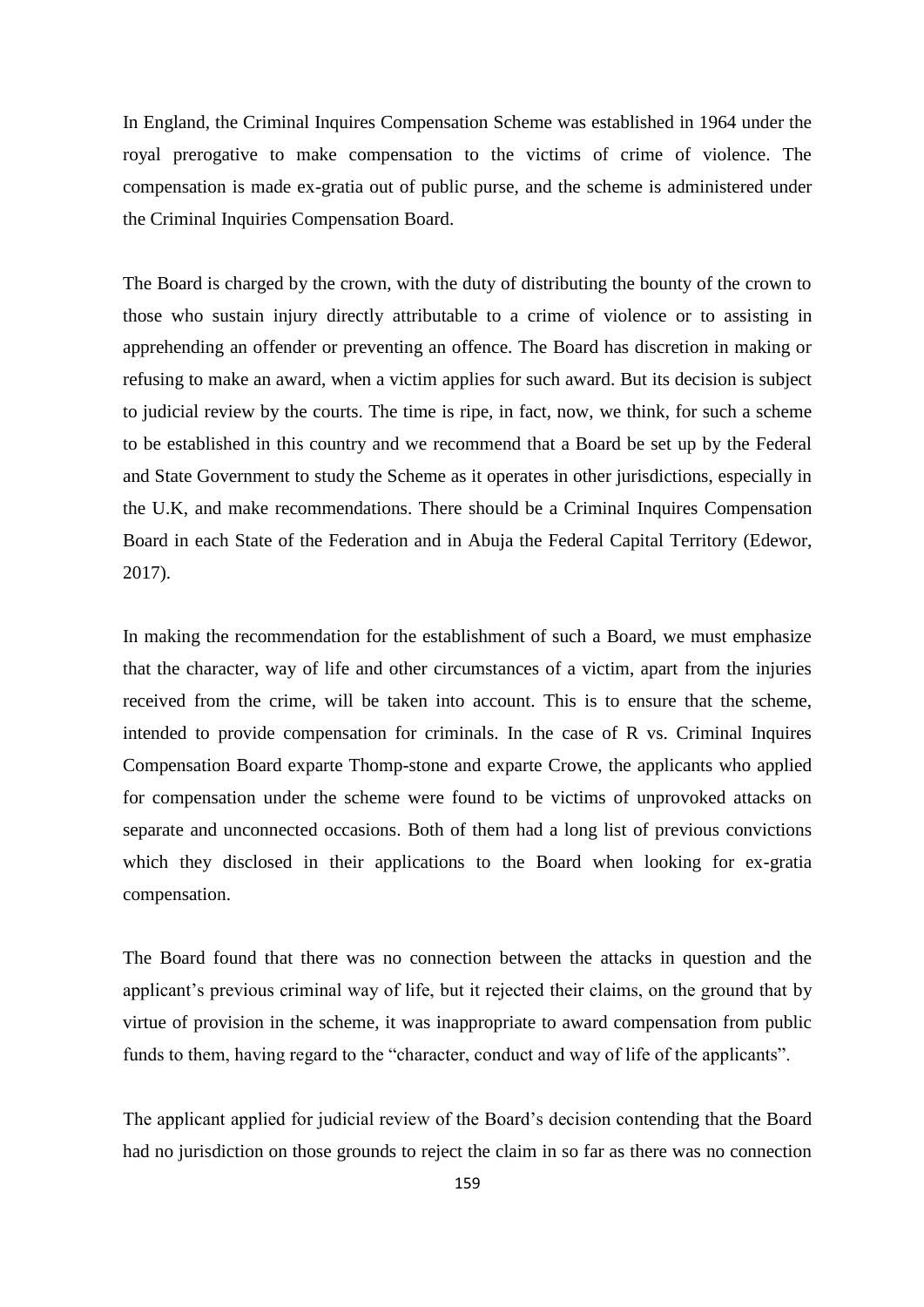between the injury complained of and the victim's character, conduct and way of life. The judge dismissed their application. On appeal to the court of Appeal; the decision of the judge was up held. Sir John Donald M. R. (Master of the Roll), after reviewing each applicant's record of convictions for dishonesty before and since the injury (which he said is a bad one) observed thus in concluding his judgment; to wit:

> ―In each case, although different categories of circumstances can be taken into account, the issue is the same. Is the applicant an appropriate recipient of an exgratia compensatory payment made at public expense? As with all discretionary decision, there will be cases where the answer is clear one way or the other and cases which are on the border line and in which different people might reach different decisions. T he cour t has left the decisions to the Board and the court can and should only intervene if the Board has misconstrued its mandate or its decision is plainly wrong. Neither can in my judgment be said in the present appeals".

### **4.0 CONCLUSION**

The victims of crimes have been revealed in this unit are faced with various problems in the administration of justice, problems of identification of suspects, restitution of goods, delays in trial in particular. But those among them who sustain injuries directly attributable to a crime or to assisting in apprehending an offender or preventing an offence, deserve compensation from government.

#### **5.0 SUMMARY**

We have explained justice in criminal case, the problems of identifying a particular suspect by the victim of crime, delays in the criminal justice administration and the possible compensations for the victims. We also suggested that at the Federal and State levels there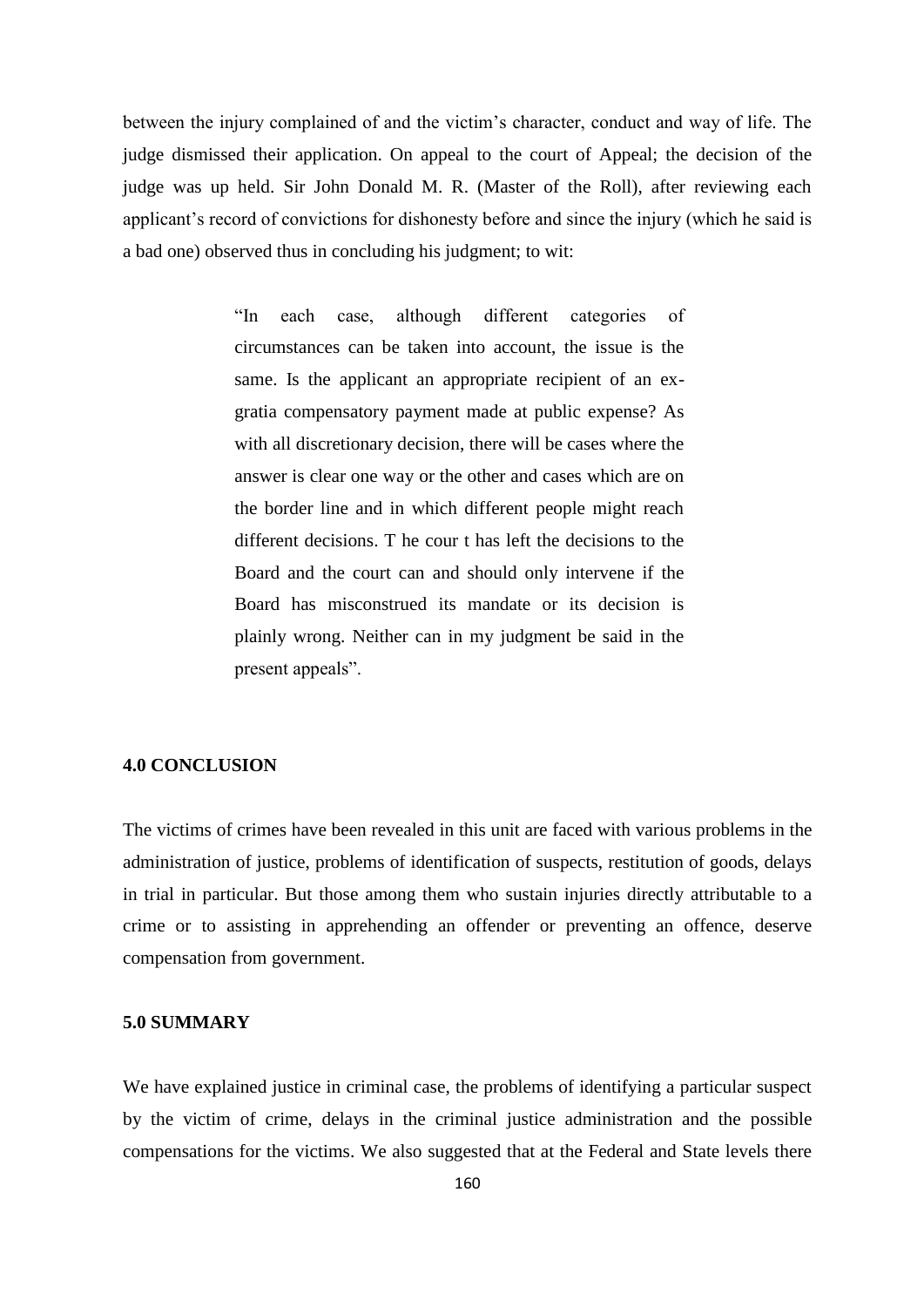should be an established Criminal Injuries Compensation Board to compensate victims of crime.

# **6.0 TUTOR-MARKED ASSIGNMENTS**

- i. Briefly explain the role of court in criminal cases.
- ii. Discuss the factors that are responsible for delay in the trial of criminal cases in Nigeria.
- iii. Explain the effects of delay in trial and restitution on victims.

#### **7.0 REFERENCES/ FU RTHER READINGS**

- Adetiba, S. (1990) Compensation and Remedies for Victims of Crimes. Federal Ministry of Justice.
- Edewor, D.O. (2017) CSS 352: Theory of Crime and Crime Control. Abuja: National Open University of Nigeria (NOUN).
- Edewor, D.O. et. al (2013) CSS 242: Measurements and Patterns of Crime and Delinquency. Abuja: National Open University of Nigeria (NOUN).

Samuel Bozin vs. The State (1985), 2, N.W.L.R, 465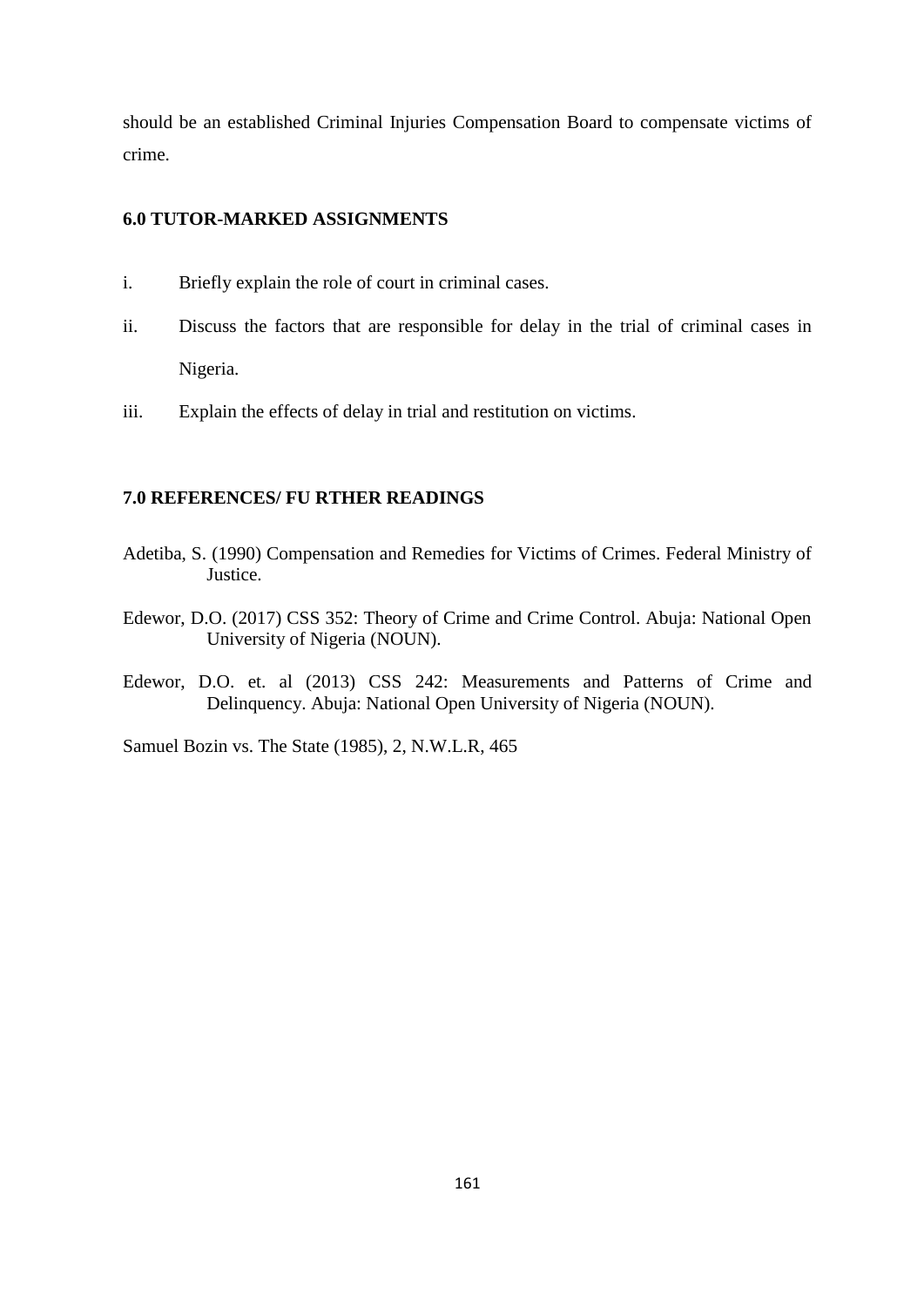# **UNIT 2 PSYCHOLOGICAL IMPACT OF VICTIMIZATION**

| 2.0 Objectives                            |
|-------------------------------------------|
| 3.0 Main Content                          |
| 3.1 Victims of Loss or Damage to Property |
| 3.2 Voluntary Organizations               |
| 3.3 Compensating victims of crimes        |
| 4.0 Conclusion                            |
| 5.0 Summary                               |
| 6.0 Tutor-Marked Assignments              |
| 7.0 Reference/Further Readings            |

# **1.0 INTRODUCTION**

1.0 Introduction

Victims of crime include not only persons but also institutions and organizations, but when we talk of psychological problems, we are limited to inter**-**personal offences, as we know more about psychology of human beings; and both victims and offenders can be more readily identified. This is necessary and relevant especially in the context of restitution.

# **2.0 OBJECTIVES**

At the end of this unit, you should be able to know:

- i. The psychological trauma victims of crime go through;
- ii. Victims of loss or damage to property;
- iii. What voluntary organization can do in preventing crime;
- iv. How victims of organized crimes are compensated.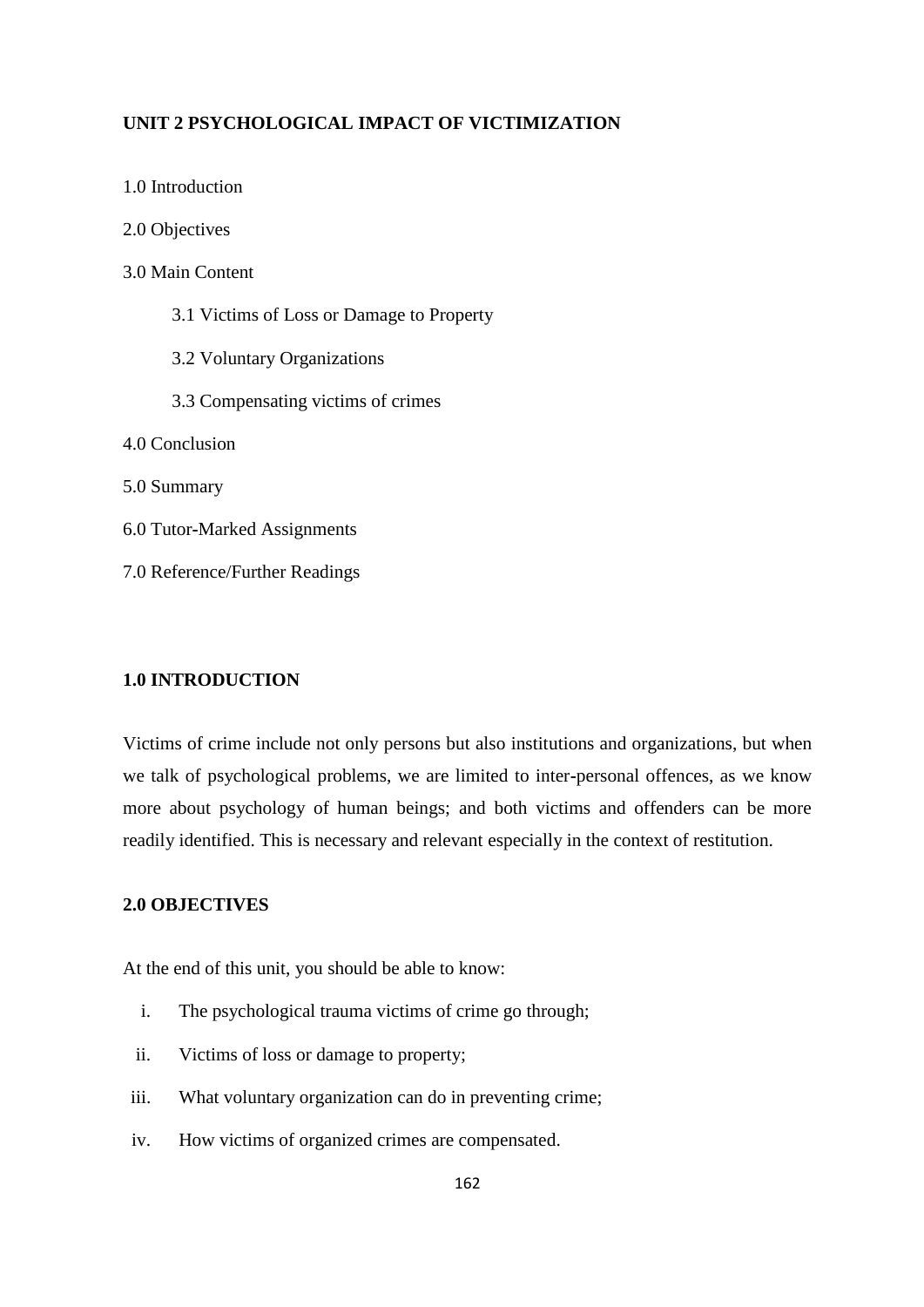#### **3.0 MAIN CONTENT**

#### **3.1 Victims of Loss or Damage to Property**

The psychological sense of loss differs in extent depending on how much the property is an extension of the person in the victim's perception. Damage to a fence or loss of money may not carry the same impact as loss of a wedding ring or heirloom –which may be less in terms of monetary value. Breaking into a bedroom will be regarded more psychologically traumatic than breaking into a sitting room as a bedroom connotes more privacy, security and intimacy than a sitting room.

Therefore in addition to what material loss that may be sustained, the psychological shock will be more severe in the case of breaking into a bedroom. Where the self esteem of a person depends on his material wealth, as it indeed contributes significantly to self esteem, and standing in the community, the loss or appreciable reduction of such material wealth through criminal act of someone else like robbery, constitute serious psychological trauma and diminished material security.

Another dimension is added to this if it is a case of armed robbery – as this may lead to violation of the person and threat to life, which constitutes the second category of victims. This category ranges from physical harm to sexual assault and murder. Sex is the most intimate of human physical and emotional inter-personal relationship. To be sexually raped by a strange person is the most severe psychological trauma of all –apart from the physical pain of forced coitus which may involve bruises all over the body and laceration of the introitus (Edewor, 2017).

There are different points in time at which psychological problems of victims can be considered, and this relates particularly to inter-personal offences especially rape. The offence itself, what happens immediately after and what happens during the court proceedings. The offence itself makes the victims fearful, angry, shocked and helpless. The episode as indicated above will involve physical pain as well as psychological trauma.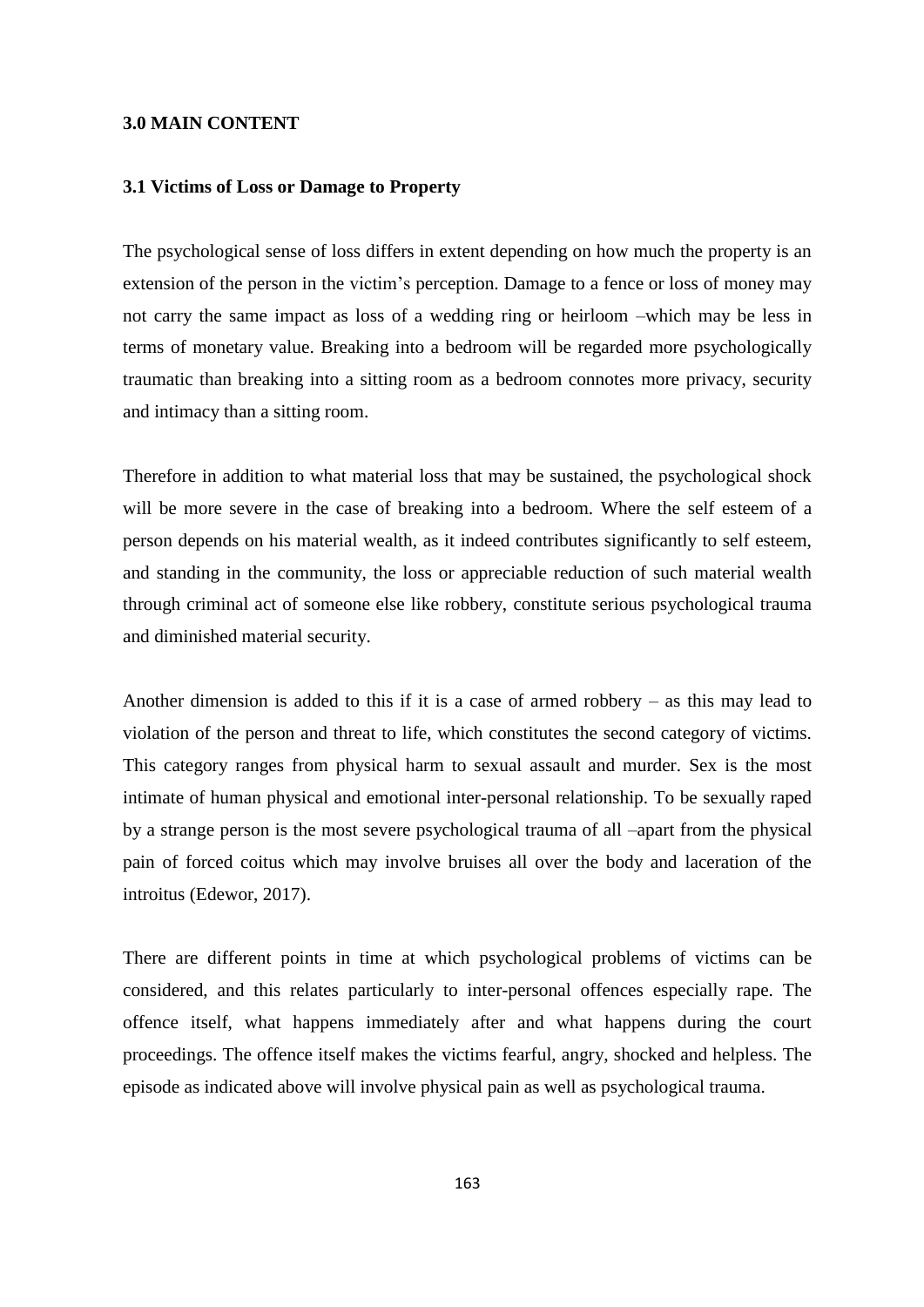Immediately after, there is the feeling of loss of virtue, feeling of being defiled, anger, depression, anxiety, and shame. This state of emotional anguish can linger for varying period depending on what support the victim receives from sympathizers. Where the victim lives alone, she suffers from insomnia and severe anxiety both of which may be reduced by appropriate medication and social network support. There will be the fear and shame of going out because one may be identified as the victim of rape; there is at the same time fear of being alone in the house, lest the offenders came again.

It is not only the victim who suffers. For instance, neighbours of a house-hold which has been the victim of armed robbery also suffer. They are afraid lest it is their turn next. They suffer from insomnia, such that every little noise at night sets them agog. Because of this mental state and insomnia, their performance at work is adversely affected. There are those who are indirectly victimized by the violent death of family members who are direct victims of crime. They suffer from intense emotional trauma of sudden bereavement, and they go through the process of mourning and grieving in addition to the physical and material loss.

The direct victims of crime are also secondarily victimized by the process of the criminal justice system both materially and emotionally. The operators of the system often appear to be insensitive to the suffering and needs of the victims especially the defence counsel in cases of sexual assault and rape. It is painful enough to have to recall the tragic incident, but to suggest that the victim is a prostitute-which is the usual play of the defence counsel, is adding insult to injury. Few victims understand their role in court.

The whole setting and procedure are intimidating to those who are not familiar with them, especially victims of crime. Some victims feel not only that they have been denied a service, but also that they have been challenged when they are most vulnerable. I was a victim of road accident on one occasion when the defence counsel took advantages of his personal knowledge of me to suggest that I was careless. This is the type of experience of secondary victimization which does not encourage most victims of crime to report to the police. This is why we have focused on the psychological problems of victims in this unit. This is not to play down the material loss including time loss which is involved in the criminal justice process.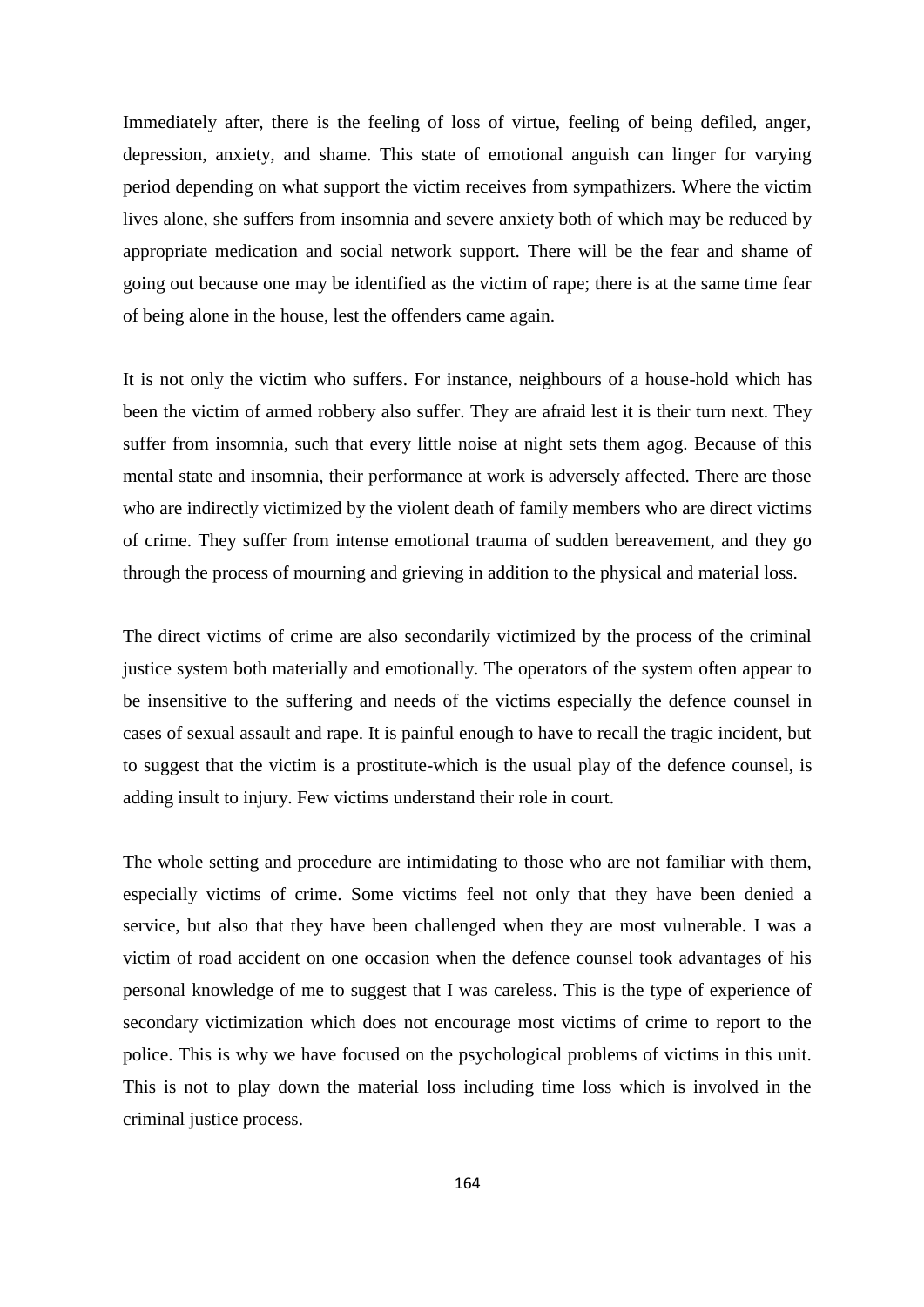#### **Self Assessment Exercise (SAE) 1**

Narrate the experience of a victim of crime known to you and how you were affected by the incident.

#### **3.2 Voluntary Organizations**

The role of voluntary organizations in other parts of the world in providing for the needs of the victims of crime and in constituting pressure groups on the government is remarkable. Their advocacy role has been most effective. The formation of such organizations needs to be encouraged and such organization like the Nigerian Society of Criminology which can play even a much wider role can be resuscitated and revitalized. This is pertinent at this point of economic meltdown when we are being constantly reminded that government efforts no matter how great cannot suffice for the enormous needs and demands in this and other sectors, and there is need to supplement this with voluntary support.

### **Self Assessment Exercise (SAE) 2**

Explain the role of voluntary organizations in assisting the victims of crime.

### **3.3 Compensating Victims of Crimes**

In compensating victims of crime, the following suggestions based on law enforcement perspective should be considered:

1. The state should give substantial financial assistance to victims generally and special aid to some categories of victims such as those involved in rape, family abuse and armed robbery. The special aid should be through the provision of victims and witnesses' services e.g. rape crisis centre and battered wives or husbands centre. These services could also be provided by non-criminal justice agencies like State or Local Departments of Health or other Private Organizations;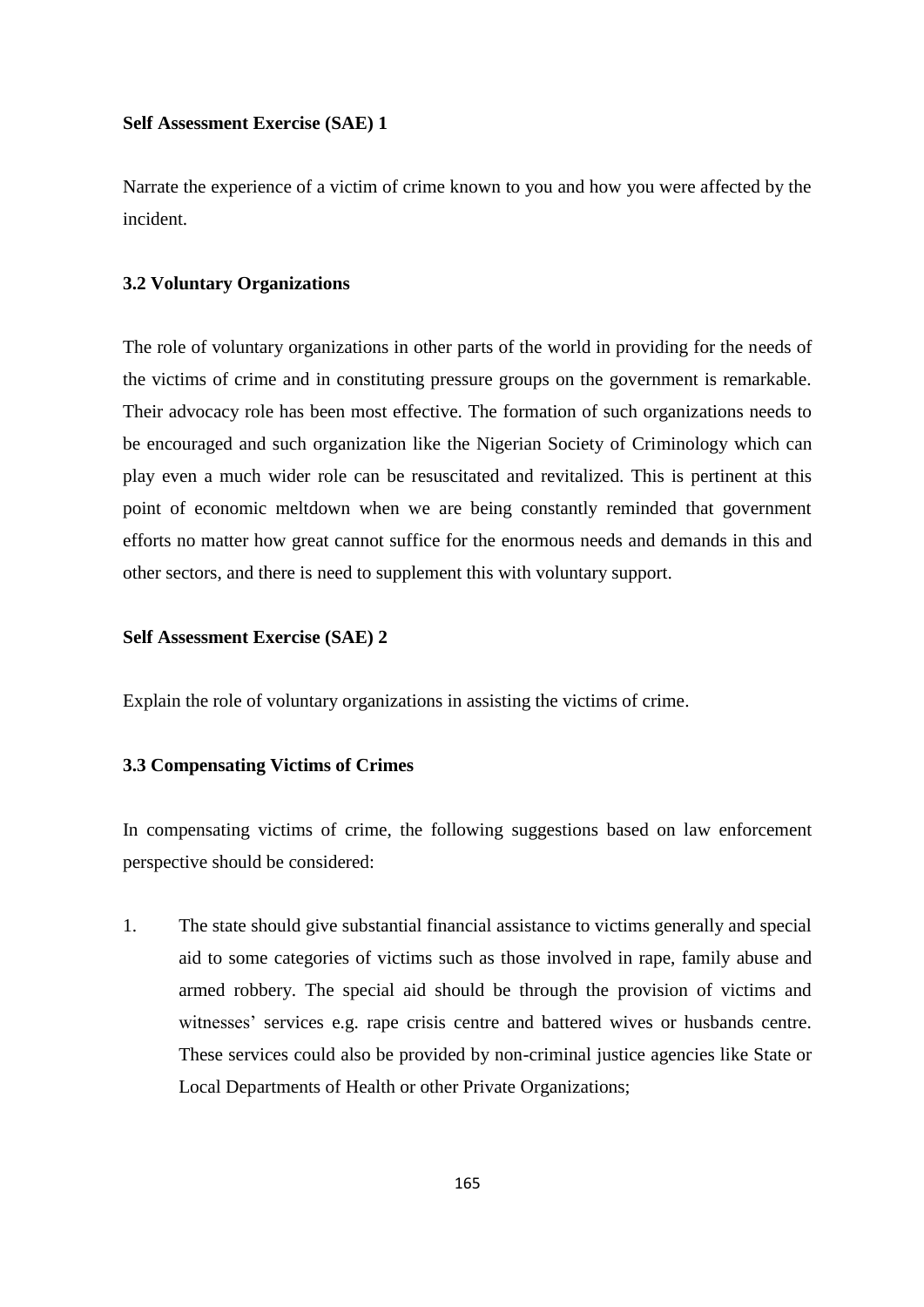- 2. If a victim dies, monetary compensation to cover burial and related expenses should be available to his dependants;
- 3. Our laws should be reviewed so that they can provide some measures of personal relief to victims from payments derived from fines in criminal cases;
- 4. Criminal investigations when interviewing emotionally disturbed victims should be able to provide some support during the victims' emotional crisis through guidance;
- 5. Victims must be notified of case progress, key decisions taken during the trial and the sentencing of the offenders;
- 6. The victims should be notified of the release or escape of the offender;
- 7. Victims of crime will be more willing to contribute to the apprehensive and conviction of criminals when the costs to them are negligible or borne by the state; and
- 8. Police/public relations must improve so as to bring about confidence and trust for one another.

# **Self Assessment Exercise (SAE) 3**

Suggest ways of compensating victims of crime.

# **4.0 CONCLUSION**

We have been able to explain several terms in this unit, from victims of loss or damage to property, voluntary organization, and compensation for victims of crime.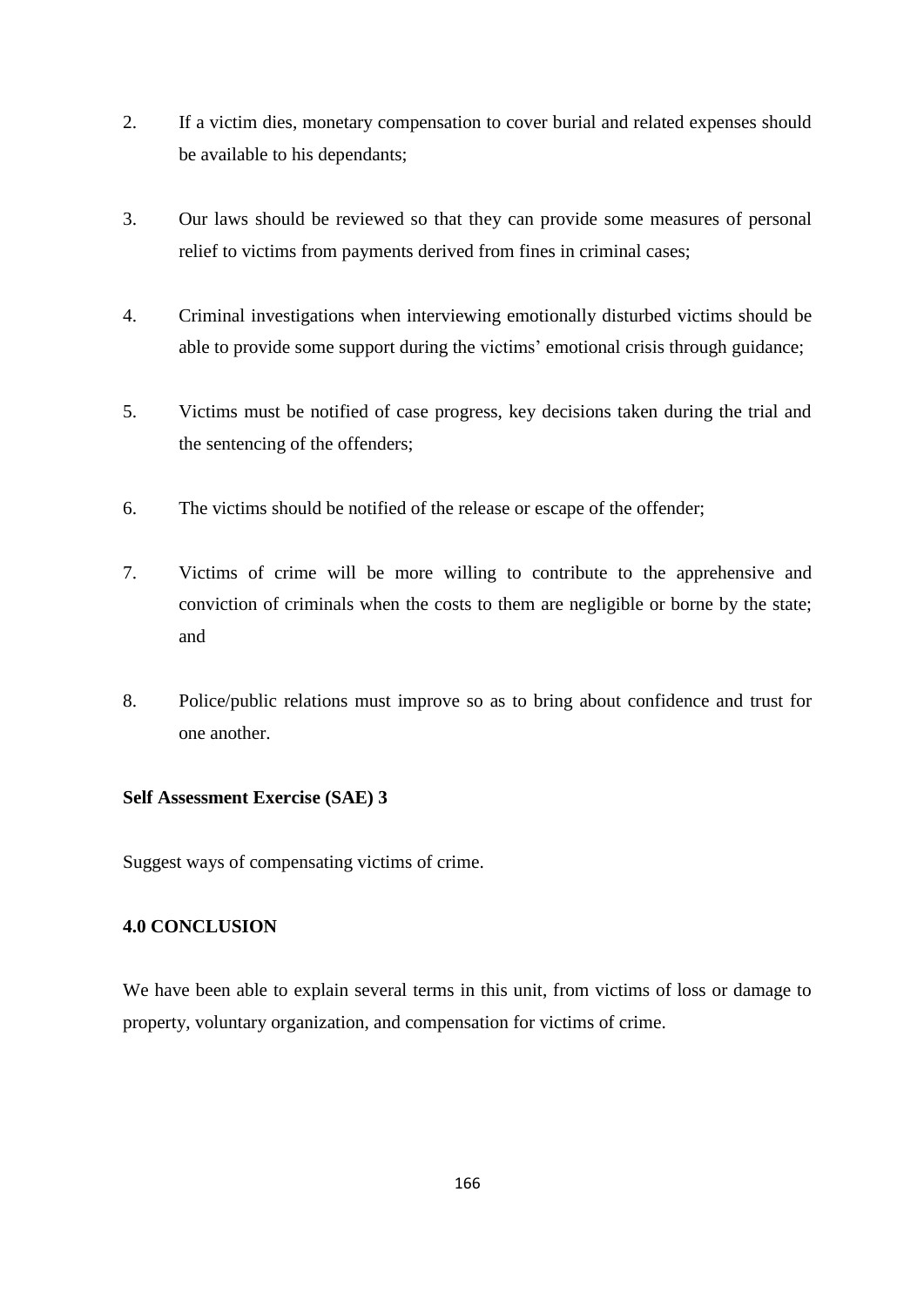#### **5.0 SUMMARY**

In this unit, we examined the psychological impact of crime on victims, voluntary organizations providing for the needs of the victims of crime and the law enforcement perspective on crime victim compensation.

# **6.0 TUTOR- MARKED ASSIGNMENTS**

- 1. Narrate the experience of a victim of crime known to you and how you were affected by the incident.
- 2. How can voluntary organizations assist the victims of crime?
- 3. Suggest ways of compensating victims of crime.

# **7.0 REFERENCES/ FURTHER READINGS**

- Edewor, D.O. (2017) CSS 352: Theory of Crime and Crime Control. Abuja: National Open University of Nigeria (NOUN).
- Edewor, D.O. et. al (2013) CSS 242: Measurements and Patterns of Crime and Delinquency. Abuja: National Open University of Nigeria (NOUN).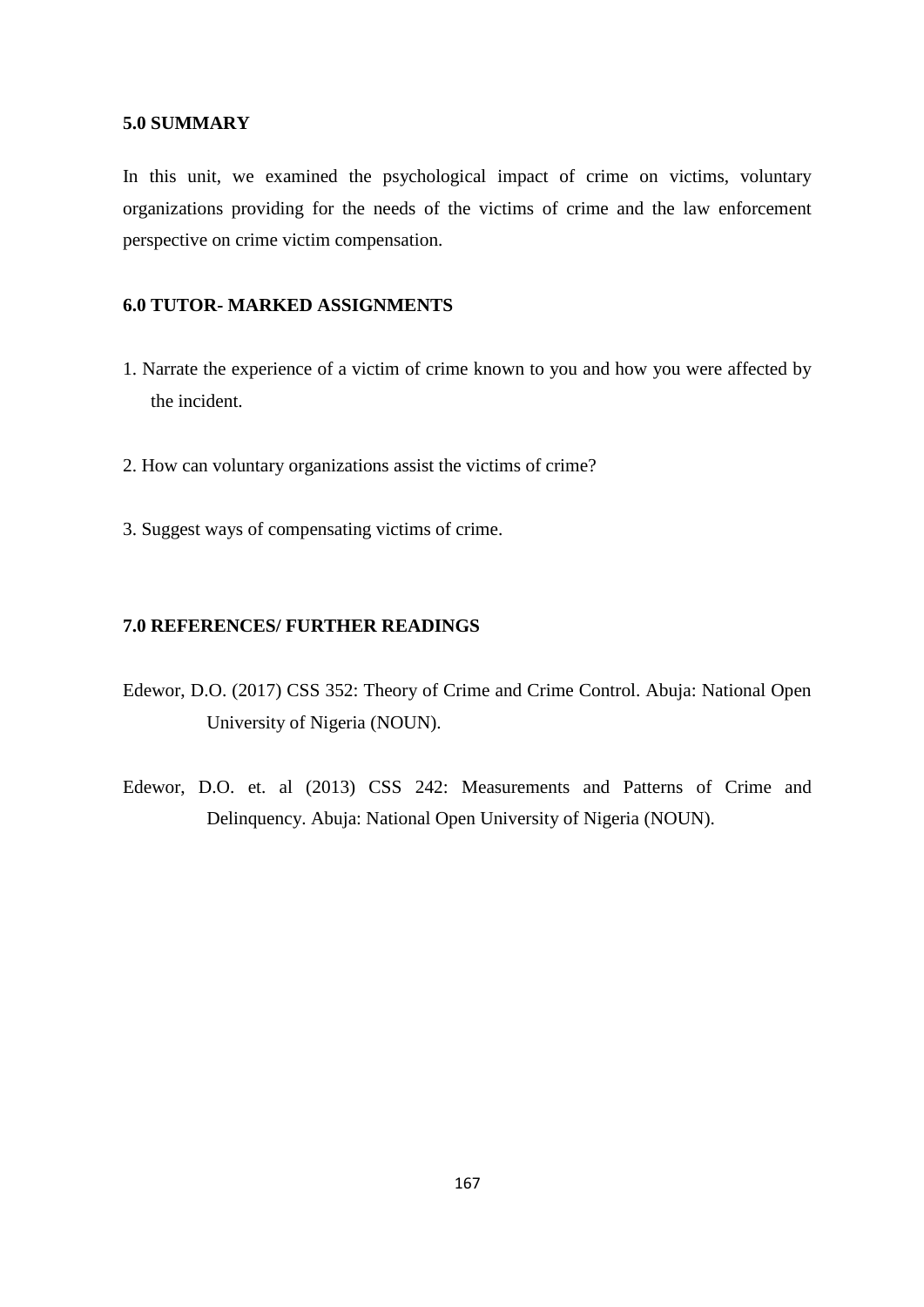# **UNIT 3: TREATMENT OF VICTIMS IN THE CRIMINAL JUSTICE SYSTEM**

| 2.0 Objectives                                  |
|-------------------------------------------------|
| 3.0 Main Content                                |
| 3.1 Victims Right before Trial                  |
| 3.2 Victims Right during Trial                  |
| 3.3 Victims Rights at Sentencing                |
| 3.4The Constitutionalisation of Victim's Rights |
| 3.5International Standards Regarding Victims    |
| 4.0 Conclusion                                  |
| 5.0 Summary                                     |
| 6.0 Tutor- Marked Assignments                   |
| 7.0 Reference/Further Readings                  |

# **1.0 INTRODUCTION**

1.0 Introduction

The present global attention in improving the condition of victims of crime is often credited to the efforts of Margery Fry, a British social reformer. Fry started a movement for the establishment of a special programme of compensation of crime victims by the state. In this unit, we want to consider how victims of crime are treated in our criminal justice system, before, during and after trial, and how adequate compensations are made for them by the state, if any.

# **2.0 OBJECTIVES**

The major objectives of this unit are to:

i. Examine the treatment of victims of crime from the beginning of trial of the accused until sentence is pronounced by a court of competent jurisdiction.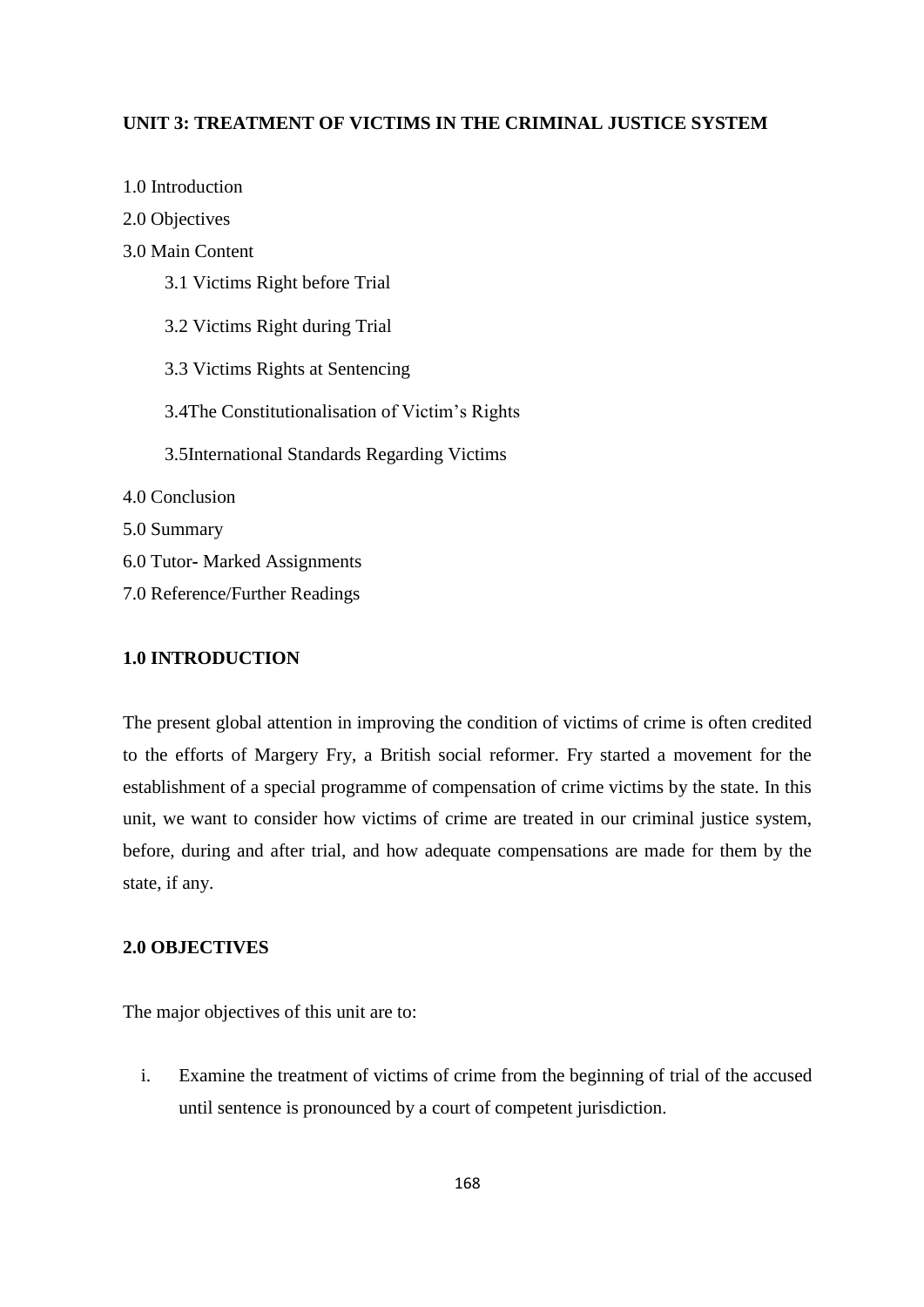ii. Find out how Nigeria can join the League of Nations in establishing programmes as means of caring for victims of crime.

# **3.0 CONTENTS**

#### **3.1 Victims Rights before Trial**

Charges in the criminal justice process on behalf of the victim at the pretrial stage include the establishment of requirements that victims receive protection and assistance; that they be informed of their rights; that they have alternatives to the criminal justice system; and that any necessary participation in it be less onerous and more meaningful.

To this end, the protection of the victim, it is expected that bystanders at the scene of an emergency give reasonable assistance to persons exposed to or who have suffered grave physical harm, or at least report serious crimes e.g. rapes, murder, or armed robbery to the police as soon as is reasonably practicable.

Moreover, in as much as meaningful participation of victims in the criminal justice process requires that they be safe and free from intimidation, several states give them a statutory right of reasonable efforts at police protection. Although threats and injuries to victims are punishable as general assault crimes, most states punish the intimidation of retaliation against victims and witnesses as a separate offence with an enhanced penalty.

This concern for the safety of victims is accompanied by sensitivity toward their needs in recovering from the victimization and in coping with the criminal justice process. In some jurisdictions, e.g. the United States of America, some states require that Police Officers or prosecutors provide victims with information about state compensation program and social services. This first encounter with the police may also be the last involvement of many victims with the traditional criminal justice system, for many communities have established as an alternative a citizen dispute or mediation centre, like Lagos State.

Victims who remain involved in the traditional criminal justice system are the intended beneficiaries of various victim/witness assistance programs that are sponsored by the state.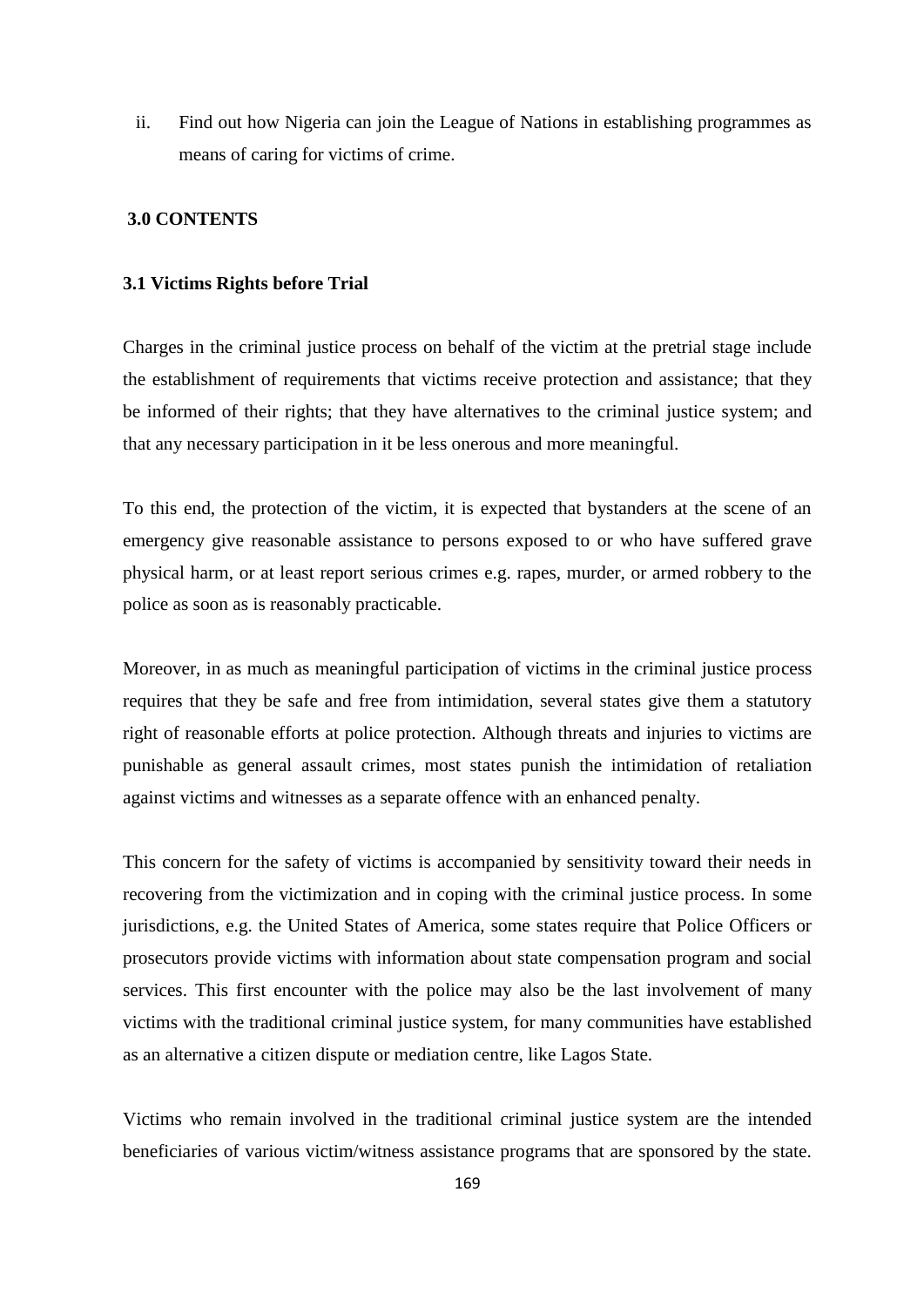These programs offer assistance in seeking the prompt return of recovered stolen property, witness fees, and the cooperation of employers and creditors transportation to the court, orientation to court procedures, preparation for testimony, escorts through the court house, and notification of court appearances and cancellations in order to minimize waiting and unnecessary travels. Equally important, victims and witnesses are informed of the progress of the case.

#### **Self Assessment Exercise (SAE) 1**

Explain the rights of victims before trial.

## **3.2 Victims Rights during the Trial**

Another set of changes in the criminal justice process affects the victim during the trial. For example, in Alabama, the statute changes the law that allowed the exclusion of the victim from the trial of the accused, granting the victim the right not only to be present throughout the trial but also to sit at the prosecutor's table.

Some laws give victims the right to a prompt disposition of the case in which they are involved. In California for instance, a citizen-initiated "Victims Bills of Rights" abolished the exclusionary rule and the defense of diminished capacity. Some other laws promote the prompt return of recovered stolen property to the victim by authorizing the prosecution to use a photograph of it as evidence in the trial regarding its theft.

### **Self Assessment Exercise (SAE) 2**

Explain the rights of victims during trial.

### **3.3 Victims Rights at Sentencing**

Another change in the criminal justice process affects victims during the sentencing of the convicted offender. There is the need to inform victims of any contemplated plea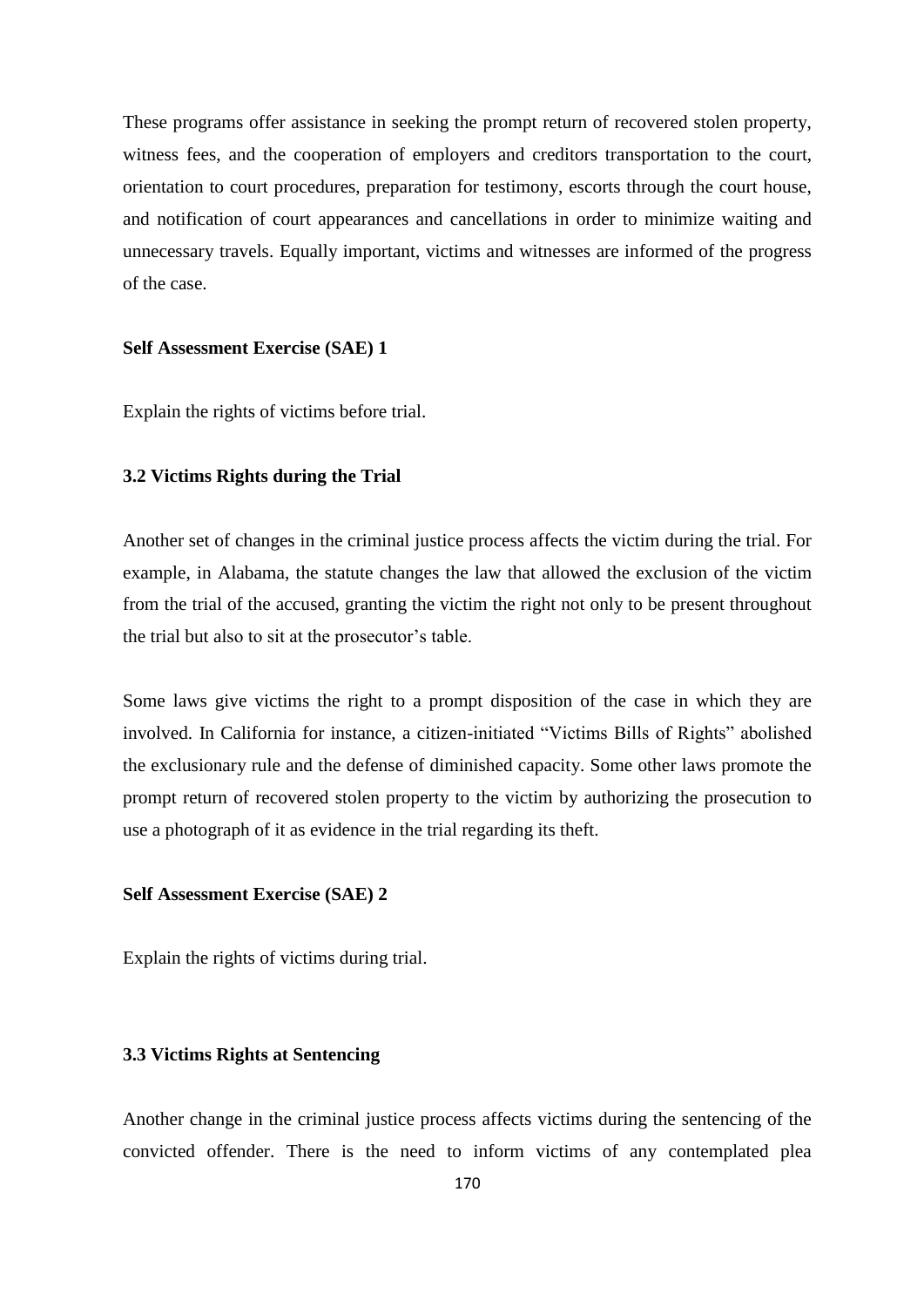agreement, so that they can inform the prosecutor of their views and be present and hear when the judge considers the prosecutor's recommendation. Some courts voluntarily consider the recommendations of advisory sentencing panels, which at times include the victims of the crimes.

It is advisable that the sentencing judge receive and consider a "victim impact statement" that is, a summary of an interview with the victim or a written statement submitted by him to the prosecuting attorney, who has the obligation of soliciting the victim's views. The victim's statement should include inter alia in the pre-sentence report "an assessment of the financial, social, psychological, and medical impact upon, and cost to, any individual against whom the offence has been committed.

The requirement of consideration of the victim's injuries, however, is not the most important issue in the law of sentencing that affects victims. Rather, it is the law and practices regarding restitution by the offender that should be of utmost importance to the victim. Although, restitution as a condition of probation has long been a sentencing option in some jurisdictions.

Until recently, it has been little used, perhaps because of the failure of many probation laws to specify it as a choice, the difficulties of determining appropriate terms, the indigene of most offenders and the problems of enforcement; perhaps because of judicial insensitivity to the needs of victims. Publicity about restitution prompted some states in the U.S.A. to make administrative and legislative changes, including the express authorization of restitution as a condition of probation, parole or work release.

In order to ensure judicial awareness of sentencing options, a law in the U.S. A. requires that the pre-sentence report set forth "any compensatory benefit that various sentencing alternatives would confer on "the victim. Many states in the U.S. and the Federal government even require that the sentencing judge who grants probation order restitution as a condition thereof or state the reasons for not doing so, the California Constitution mandating restitution in every case, regardless of the sentence or disposition imposed, in which a crime victim suffers a loss, unless compel ling and extra-ordinary reasons exist to the contrary.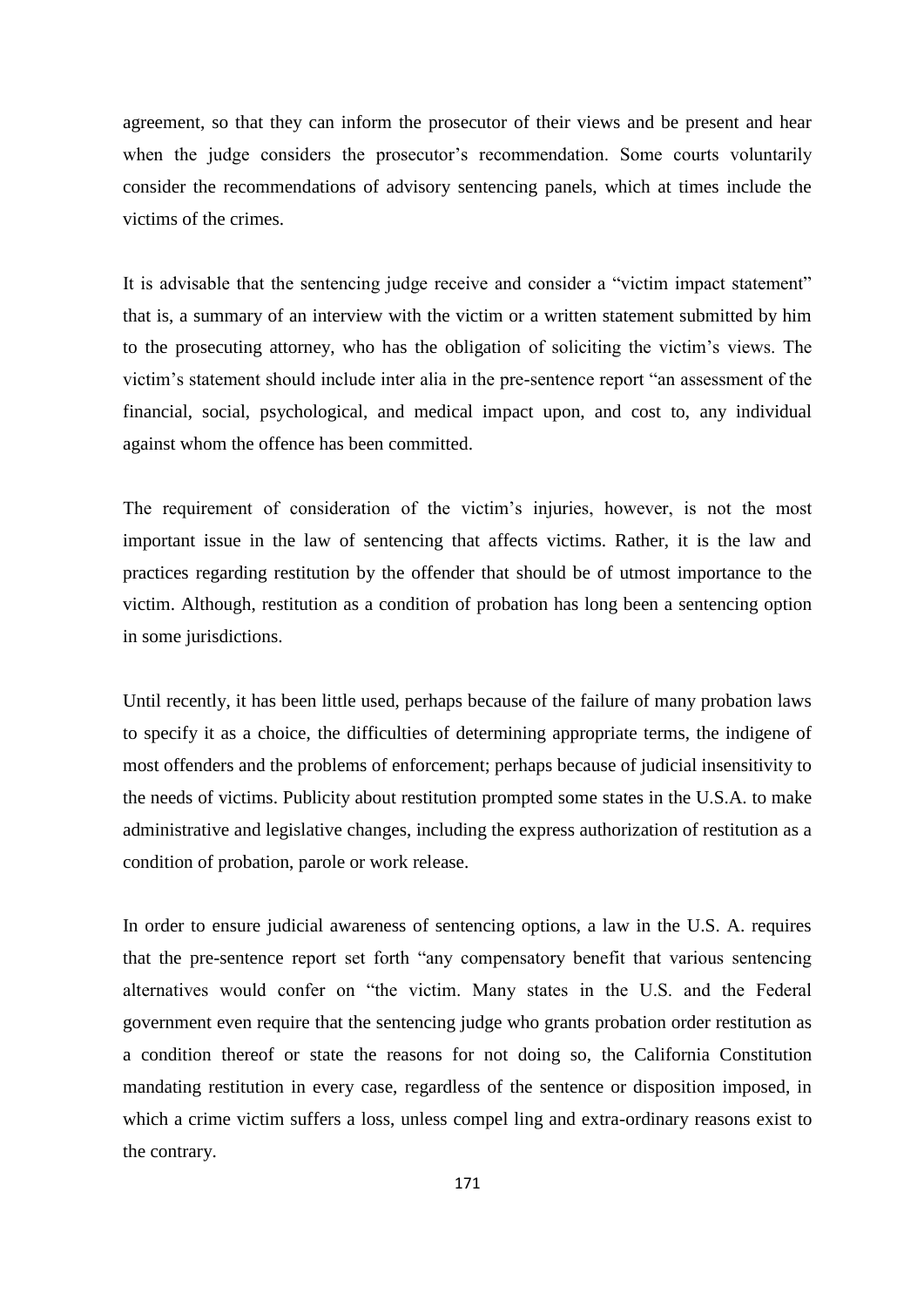In other instances, many new restitution programs emphasize service to the victim or the community by offenders without means to make monetary restitution. These programs sometimes involve the victim in the process of determining the amount and nature of the restitution, even to the extent of negotiation with the offender.

In rendering assistance to crime victims in the restitution programs , it should be a requirement of the law that persons convicted of crime be assessed to fee, in addition to any time or term of imprisonment, for the support of state crime compensation. Though, this fee may have small adverse co nsequences for each offender but it will be used for the benefit of all victims who are eligible for compensation or assistance. It differs from restitution in that, usually it is merely a nominal amount, either a flat fee or a percentage of any fine; as assessed on all offenders, without regard to t he amount of any damage inflicted.

#### **Self Assessment Exercise (SAE) 3**

Do you think that courts should seek the opinions of victims of crime before imposing the appropriate sentence on the offender?

### **3.4 The Constitutionalization of Victim's Rights**

The Victims bills of right which appear to grant extensive rights to victims in the criminal justice process in the U.S. look deceptive. This is so because the bill virtually nullifies those apparent "right" by the vagueness of language in the bill, by extending them only to the extent reasonably possible and subject to available resources; by providing no enforcement mechanisms or by specifying that no cause of action arises for violations thereof.

The unenforceability of the victim's bills of rights and a desire to give the victim the same symbolic standing as the accused**-**led to a movement to amend the U.S. Constitution on behalf of the victims. As a result of this amendment in the Constitution, it was said and included that "Likewise, the victim, in every criminal prosecution shall have the right to be present and heard at all critical stages of judicial proceedings". Constitutional amendments on behalf of the victim have been adopted in California, Florida, Michigan and Rhode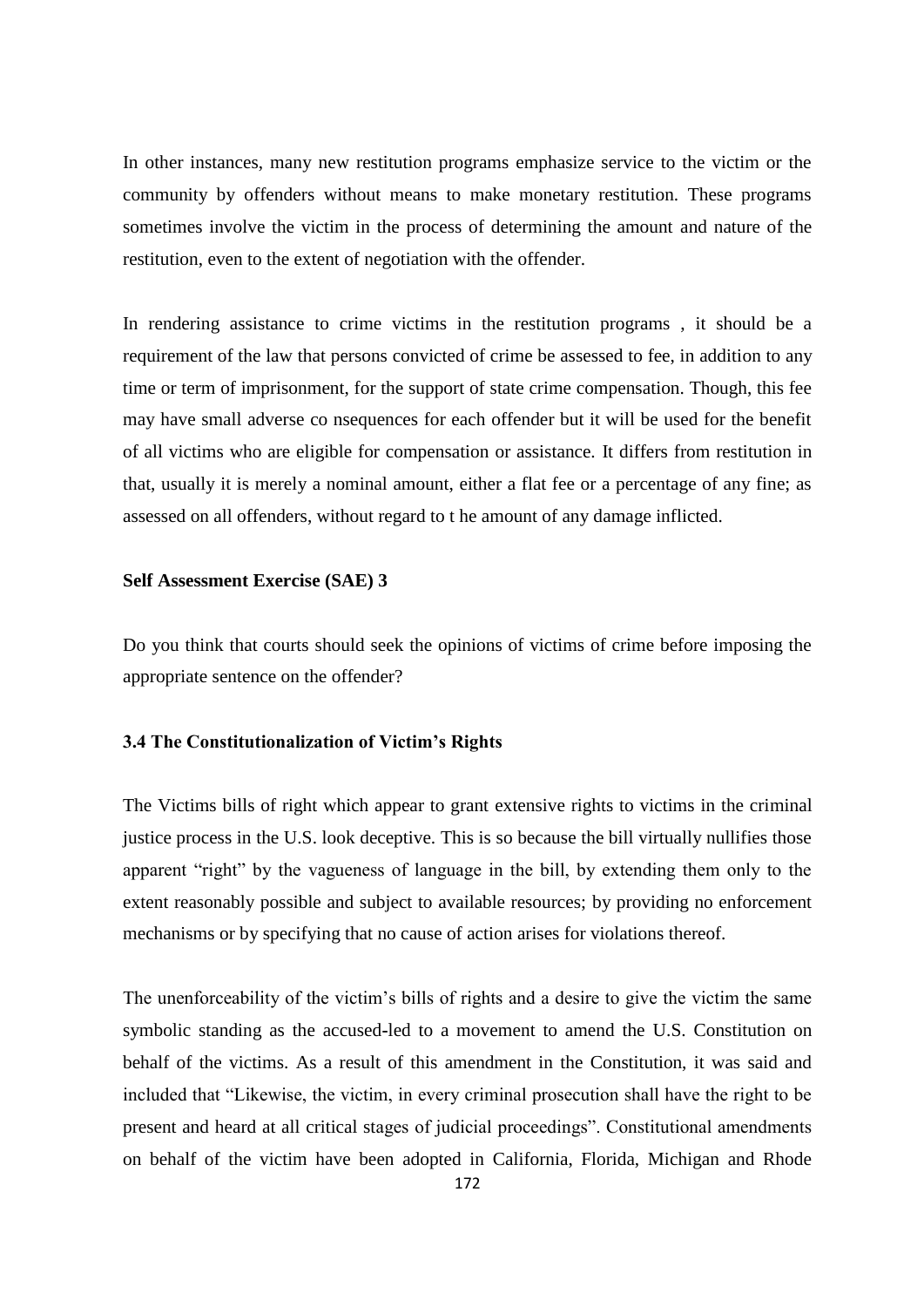Island. It will certainly not be a bad idea if Nigeria adopts constitutional amendments on behalf of victims of crime.

#### **Self Assessment Exercise (SAE) 4**

Constitutionalization of Victims' Right in the 1999 Constitution of the Federal Republic of Nigeria is in the right direction. Discuss.

#### **3.5 International Standards Regarding Victim**

Although the discussion above has been on the developments in the U.S.A., the movement for improvement of the situation of the victim of crime has made important advances in many Countries, Nigeria is not an exception. For example, regional and international standards have been established on behalf of the victim. For instance, the committee of Ministers of the Council of Europe has issued recommendations of the "position of the victim in the framework of Criminal law and procedure".

These recommendations concern legislation and practices at the police 59level, and in respect of prosecution, questioning the victim, court proceedings at the enforcement stage, the protection of privacy, and special protection of the victim.

The Council of Europe has also issued recommendations regarding assistance to victims and prevention of victimization. Furthermore, the United Nations has adopted the Declaration of Basic Principles of Justice for Victims of Crime and Abuse of Power. This Declaration establishes Standards concerning the prevention of victimization, access of the victim to justice and fair treatment, restitution from the offender, compensation from the state, and social assistance toward recovery.

Moreover, the Declaration provides standards regarding the victims of abuse of power. To this end, any country desiring to improve the situation of victims can consider not only the experience with such efforts in a variety of individual lands, but also standards that have been developed through the cooperation of many states. Nigeria has to wake up to these international standards as far as victims of crime rights are concerned.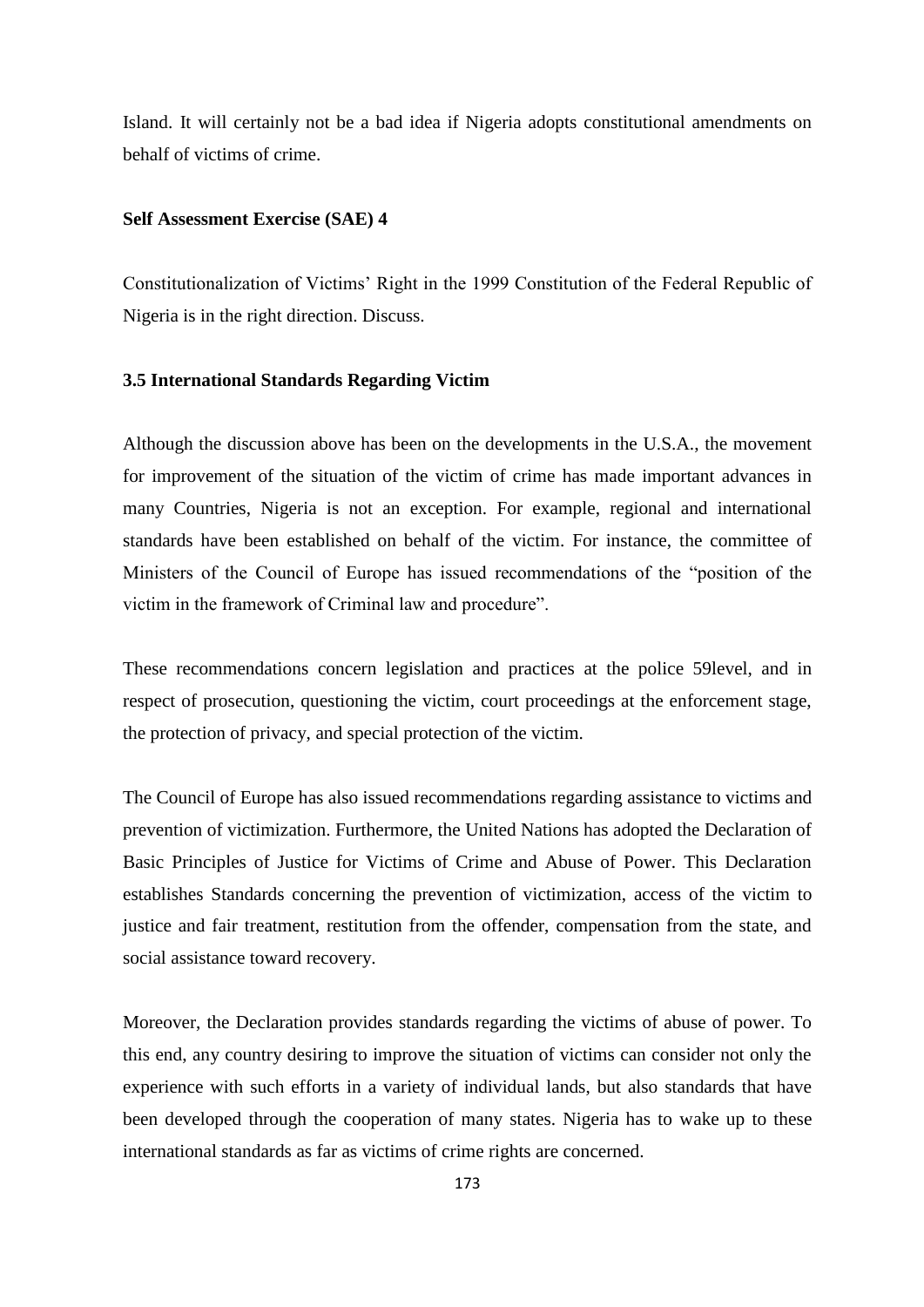### **4.0 CONCLUSION**

We have been able to take a look at the rights of the victim before, during and at sentencing levels at the time of trial of the offender.

# **5.0 SUMMARY**

In this unit, we dealt with the issues of victims rights at the various levels of trial of the offender. The treatment of the victim of crime is very crucial before, during and after trial, otherwise a court may be alleged of prejudice.

# **6.0 TUTOR-MARKED ASSIGNMENTS**

- i. Briefly explain the rights of victims before trial.
- ii. With relevant example, what are the rights of victims during trial?
- iii. Do you think that courts should seek the opinions of victims of crime before imposing the appropriate sentence on the offender?

#### **7.0 REFERENCES/ FU RTHER READINGS**

- McGillis, D. & Smith, P. (1983) Compensating Victims of Crime: An Analysis of American Programs. Washington, D. C: National Institute of Justice.
- Imiera, P. Anwo, J. Adegoke, A.T. and Akeusola, O. (2018) CSS 452: Victims of Crime and Human Rights Violations. Abuja: National Open University of Nigeria (NOUN).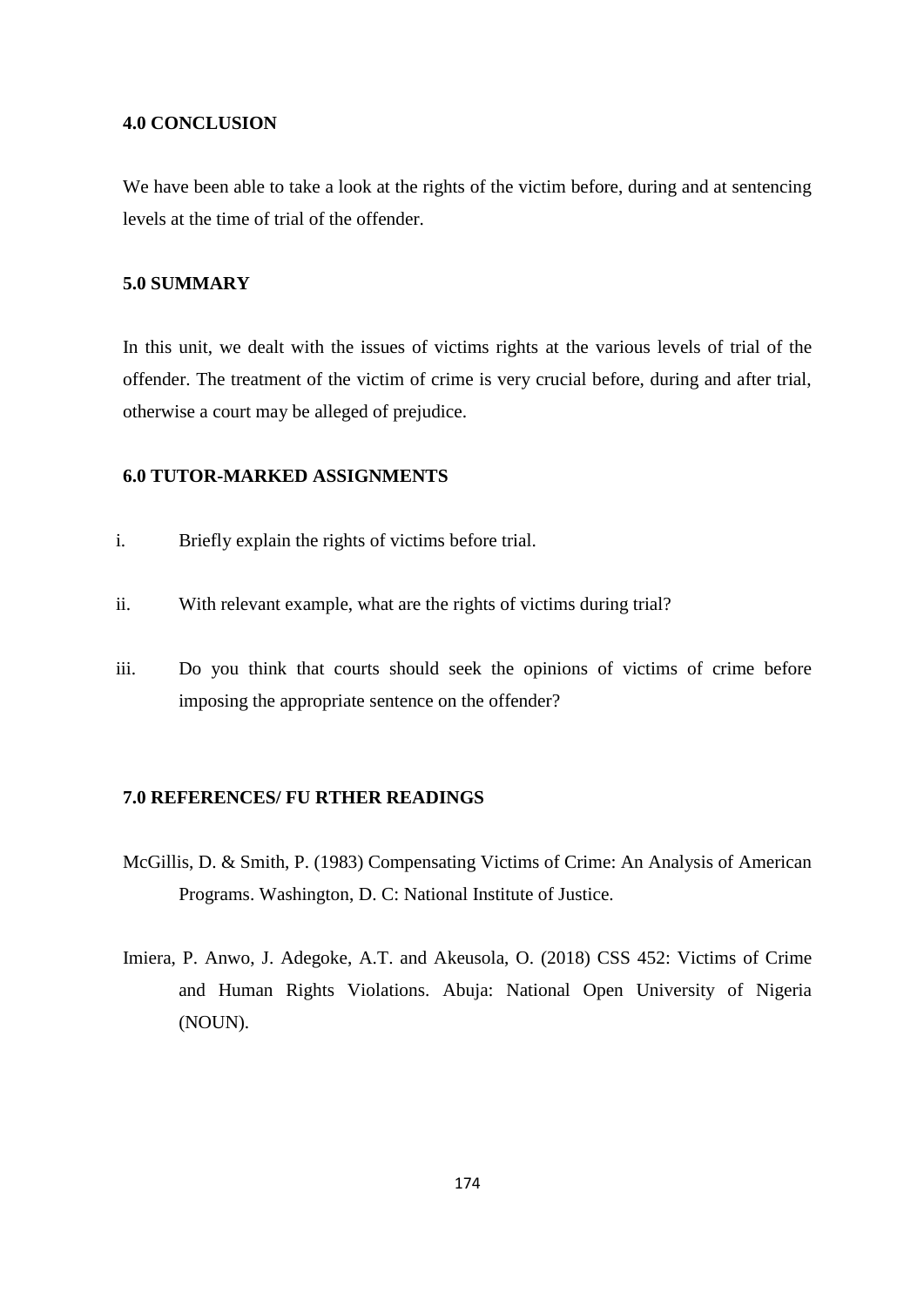# **UNIT 4: PROVISIONS, CONSTRUCTION AND ENFORCEMENT OF COMPENSATION TO VICTIMS OF CRIME**

# **CONTENTS**

1.0 Introduction

2.0 Objectives

3.0 Main Content

- 3.1 Compensation
- 3.2 Provisions Relating to Compensation to victims of crime
- 3.3 Construction of the compensation provisions
- 3.4 Enforcement of the Payment of Compensation
- 3.5 Compensation to Victims of Crime at Customary Law
- 3.6 Rationale basis for the Payment of Compensation to Victims of Crime

4.0 Conclusion

5.0 Summary

6.0 Tutor**-**marked Assignments

7.0 References/Further Readings

### **1.0 INTRODUCTION**

Justice is not a one-way-traffic. It is not justice for the appellant only. Justice is not even a two-way traffic. It is really a three**-**way traffic: Justice for the appellant accused of a heinous crimes of murder, justice for the victim, the murdered man, the deceased, "whose blood is crying to heaven for vengeance" and finally justice for the society at large- the society whose social norms and values had been desecrated and broken by the criminal act complained of.

#### **2.0 OBJECTIVES**

At the end of this unit, you would able to find out how:

i. Justice becomes a three-way-traffic;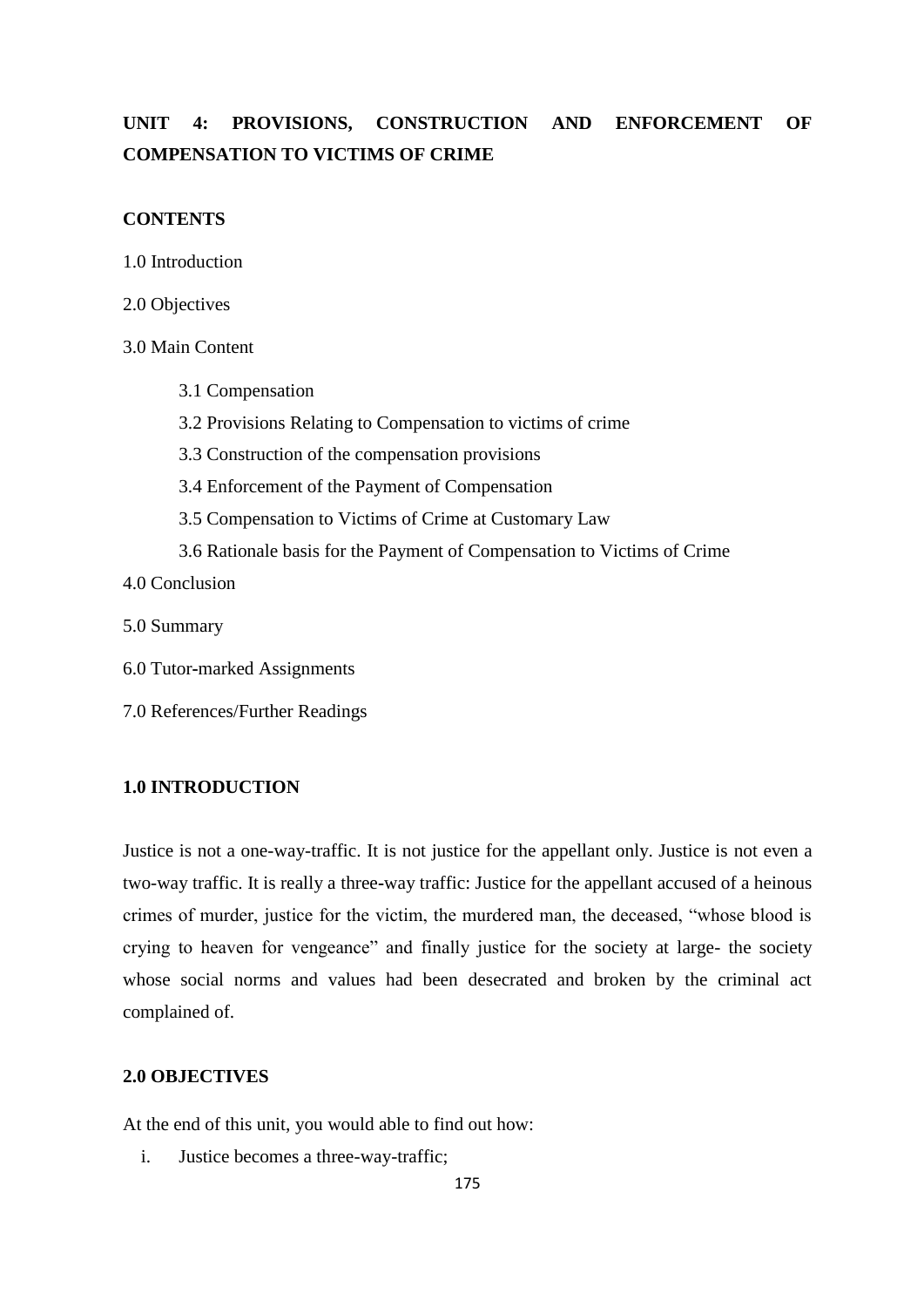- ii. The various codes make provision for compensations to victims of crimes.
- iii. Judgment for compensation is entered;
- iv. Customary law provides for compensation to victims of crime, and
- v. Rationale, basis for the payment of compensation to victims of crime comes about.

### **3.0 MAIN CONTENT**

#### **3.1 Compensation**

Compensation enables the victim to be adequately assuaged by money or in any other manner the injury done to him can be ameliorated. Thus the object of compensation is to heal the injury inflected by crime in so far as this can be done either by restitution in integrum by money or by apology. Compensation is an extension of the sentencing apology of the criminal law whose principal objective is to express the society's disapproval of the crime committed by the offender, and the sympathy for the injury suffered by the victim.

It is the most eloquent endorsement of the support for the victim. We have attempted a definition or explanation of the terms which will recur in this unit to facilitate understanding of the subject matter. It may be necessary in the course of the discourse to expatiate on the terms to enable a composite treatment of the word, "policy", "compensation", "victim" and "crime". It is now appropriate to discuss whether there is a National Policy for Compensation of Victims of Crime, and if there is none whether it is desirable to have any.

# **Self Assessment Exercise (SAE) 1**

Would you agree that policies for compensation in Nigeria are adequate?

### **3.2 Provisions Relating to Compensation to Victims of Crime**

The punishment prescribed in our Criminal and Penal Codes for culpability and liability for criminal offences are listed in section 17 of the Criminal Code, and Section 68 of the Penal Code. The Criminal Code lists them as death, imprisonment, whipping, fine and forfeiture.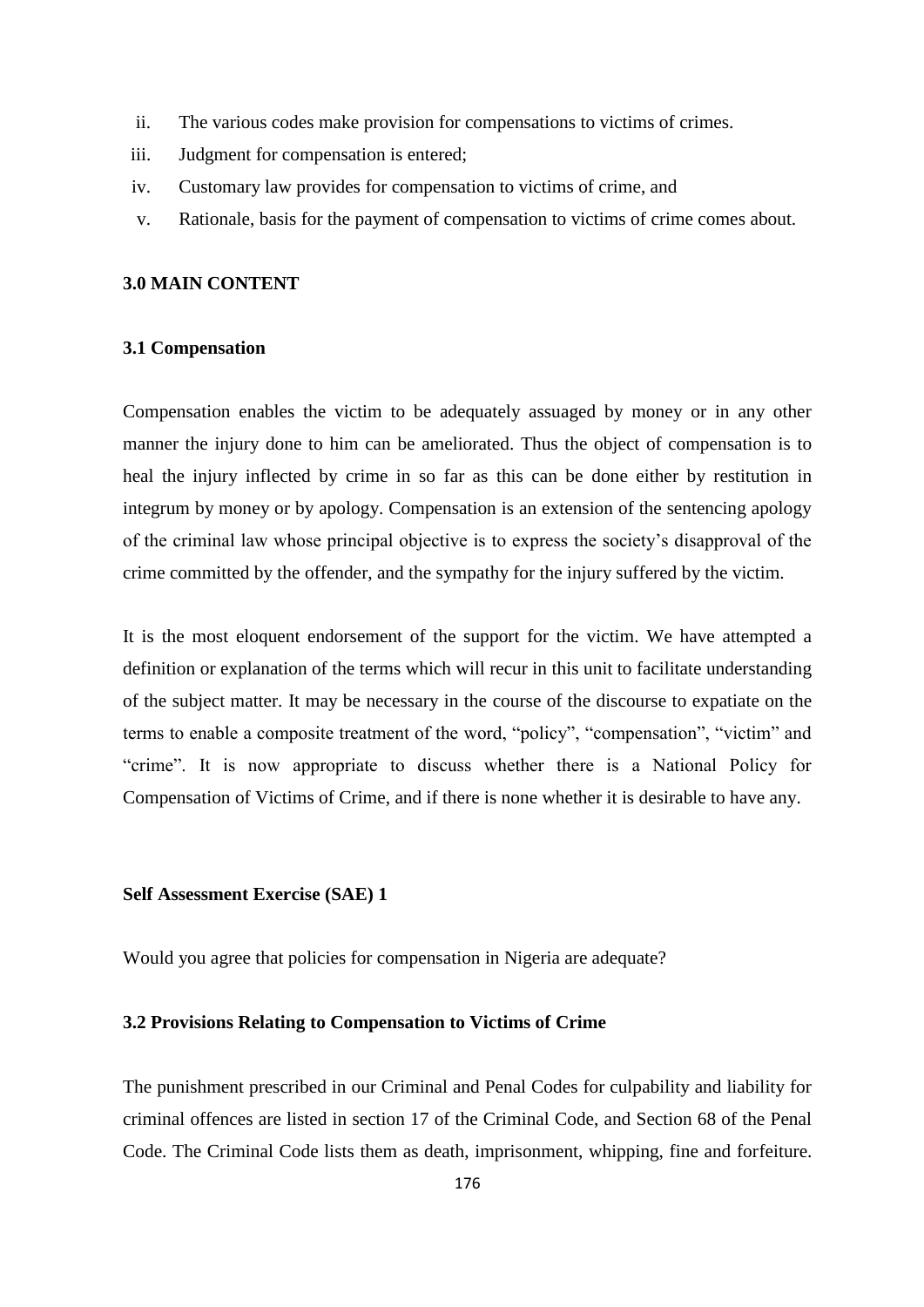The Penal Code adds detention in a reformatory, and for offenders who are of the Islamic faith Haddi lashing as prescribed by Islamic Law in offense prescribed.

Accordingly, although forfeiture is regarded as a punishment, none of the prescribed punishments listed above has the interest of the victim as its primary objective.

However, there are general provisions in both the Penal Code and Criminal Procedure Act which empower the court on conviction of an offender, or in respect of the Criminal Procedure Act even in lieu of conviction to award compensation to persons injured by the criminal acts of such offender.

Section 78 of the Penal Code provides as follows:

―Any person who is convicted of an offence under this Penal Code may be adjudged to make compensation to any person injured by his offence and such compensation may be either in addition to in substitution for any other punishment".

In accordance with these provisions compensation may be awarded in situations where the offender has been convicted of an offence and the award to the victim, can be made in addition to any penalty imposed on conviction. This is not the case with the exercise of powers vested in the Court under Section 299 of the Criminal Procedure Act. The section provides as follows:

> ―299. Upon the conclusion of the hearing the court shall either at the same or at an adjourned sitting give its decision on the case either by dismissing or convicting the accused and may make such other order as may seem just".

The words of this provision which are discretionary empower the court to make any order in relation to the victim of the offence prosecuted even where the charge in respect of which the offender is prosecuted has been dismissed, i.e. where he has not been found guilty. However, it would appear this is different from the general provisions cited and reproduced where the award of compensation to victims is firmly based on the principles of culpability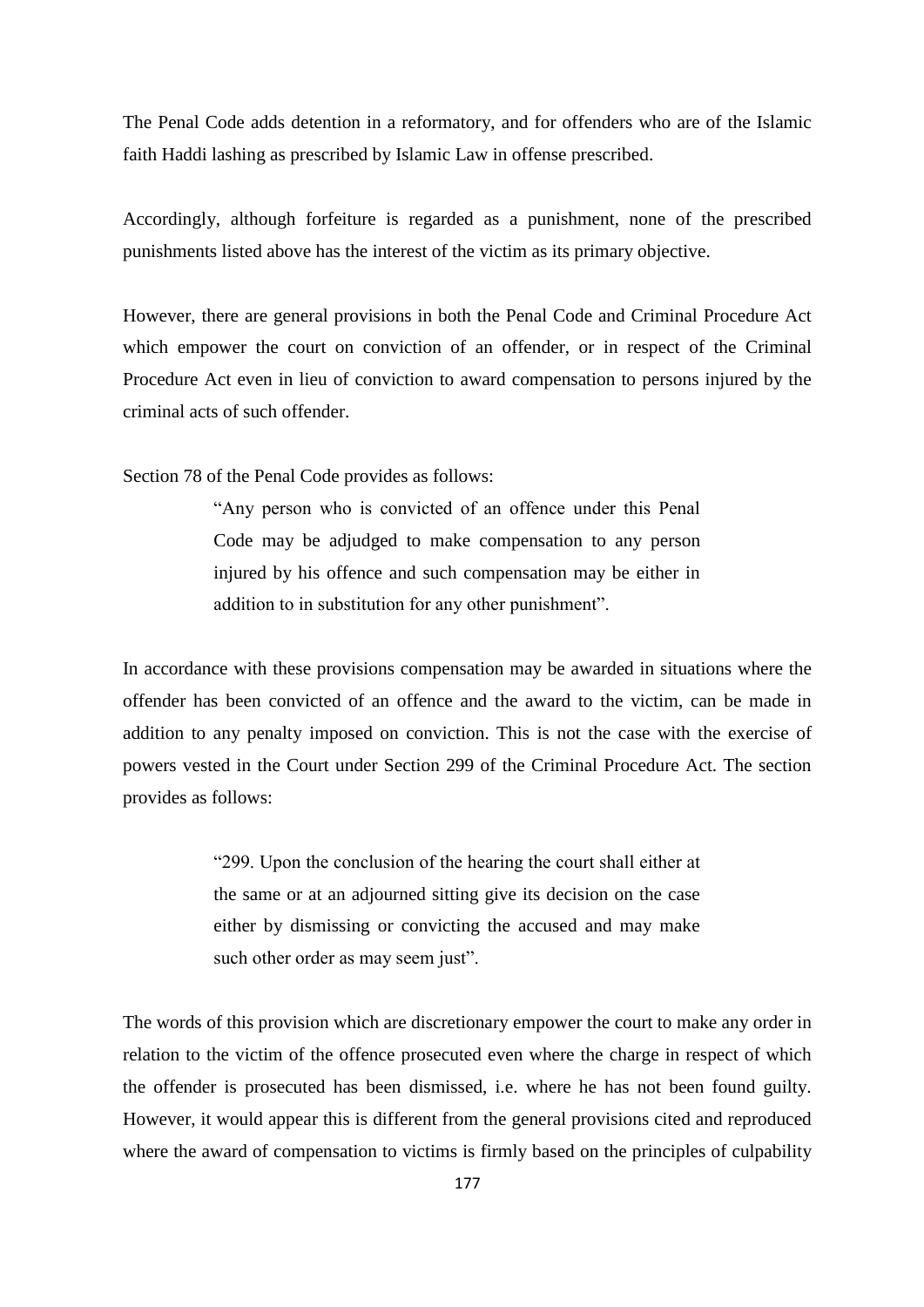of the offender for the criminal conduct resulting in the injury to the victim. It is therefore based on the fault theory. This is clearly brought out in Section 435 (1) of the Criminal Procedure Act which provides as follows:

> $435(1)$ . "Where any person is charged before a court with an offence punishable by such court, and the court thinks that the charge is proved but is of opinion that having regard to the character, antecedents, age, health or mental condition of the person charged, or to the trivial nature of the offence or to the extenuating circumstances under which the offence was committed, it is inexpedient to inflict any punishment or any other than a nominal punishment, or that it is expedient to release the offender on probation the court may without proceeding to conviction make an order either:

- a) Dismissing the charge; or
- b) Discharging the offender conditionally on his entering into a recognizance, with or without sureties, to be of good behaviour and to appear at anytime during such period not exceeding three years as may be specified in the order".

Sub-section 2 empowers the court in addition to "order the offender to pay damages for injury or compensation for loss, not exceeding ten pounds or if a higher limit is fixed by an enactment relating to an offence that higher limit..." and also to pay costs of the proceedings as the court thinks reasonable. Where the offender is below the age of seventeen years and it is found that his or her parent has conducted to the commission of the offence, they will be liable in respect of the damages and costs.

### **Self Assessment Exercise (SAE) 2**

Examine the various provisions of the Penal Code & CPA on compensation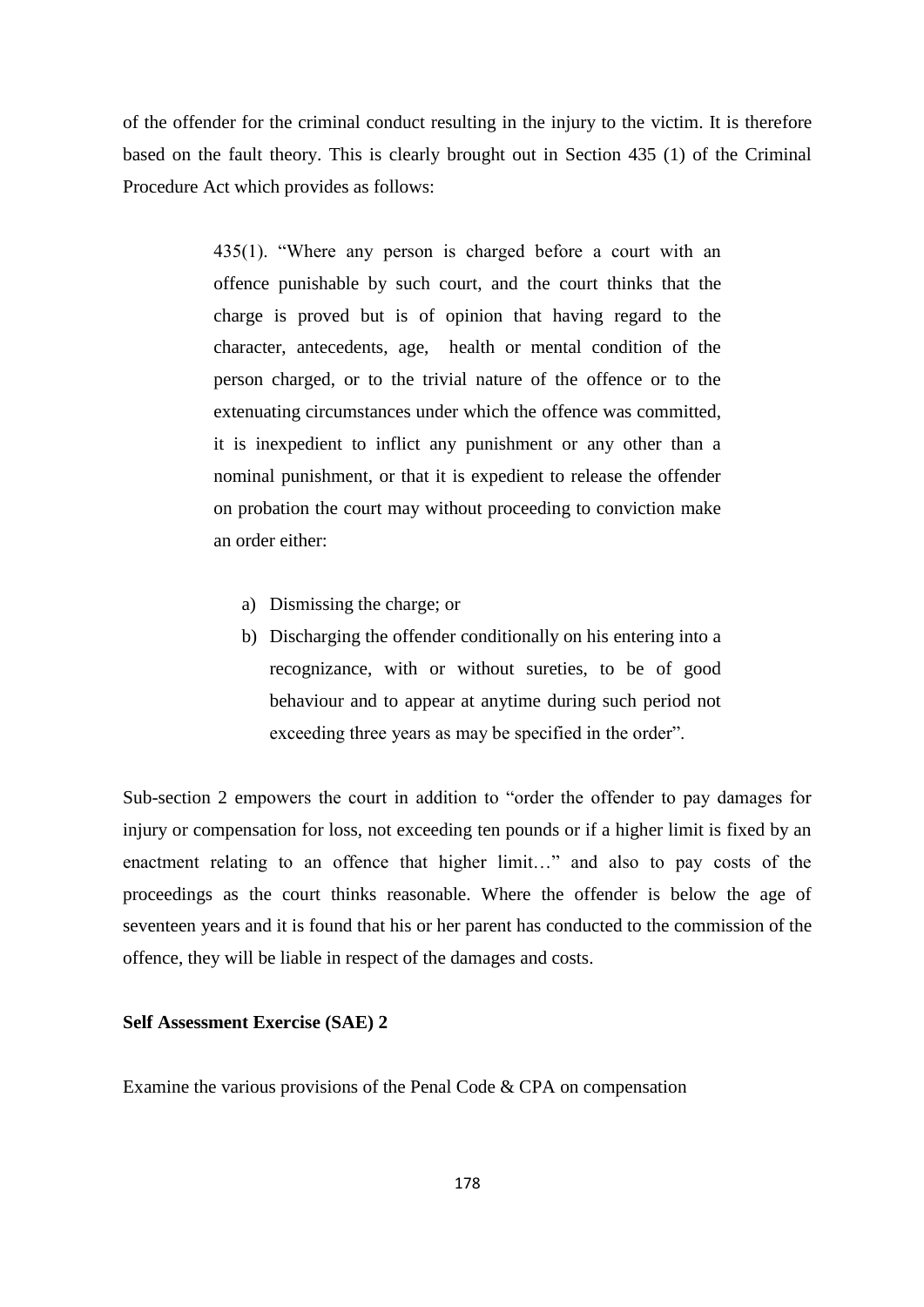#### **3.3 Construction of Compensation Provision**

A construction of the provisions of Section 78 of the Penal Code, Section 365 of the Criminal Procedure Code and Section 255 (1) of the Criminal Procedure Act, discloses a divergence, in the policy adopted in each criminal jurisdiction for the award of compensation to victims of crime. First to the Penal Code and Criminal Procedure Code.

The Penal Code and Criminal Procedure Code specifically use the words "compensation" in the appropriate sections, and also provide that such compensation is to be made to "any person injured by his offence". This enlarges the categories of the victims of the offence and enables the award of compensation not only to the victim who has suffered directly from the conduct of the offender, but such other persons who are also directly adversely affected by the injury through the victim from earning is living compensation should contemplate those others. Such as his dependants, affected directly by the incapacitation.

Compensation is to be awarded either in addition to or in substitution for any other punishment, such as fines or imprisonment which are the prescribed punishments. Thus compensation simpliciter is not punishment and cannot be regarded as the punishments. It is to be awarded entirely in the interest of the victim.

Section 365 of the Criminal Procedure Code brings out the policy clearly by providing that in addition to the imposition of a fine, the court may on conviction order the convicted person to pay costs in defraying expenses properly incurred in the prosecution, compensation for the injury caused by the person convicted, where substantial compensation is in the opinion of the court recoverable by civil suit, or medical expenses incurred by any victim of the offence, or compensation to any person who has suffered financial loss as a result of the offence.

The Criminal Procedure Code provides for the payment of compensation to persons who are subjected to arrest and prosecution without valid reasons. Section 255 (1), although supplemented by Section 260 of the Criminal Procedure Act is fairly difficult to reconcile. As we pointed out above, the word "compensation" is not used in the former section, although it is used in the latter. The costs which the court is empowered to award as it may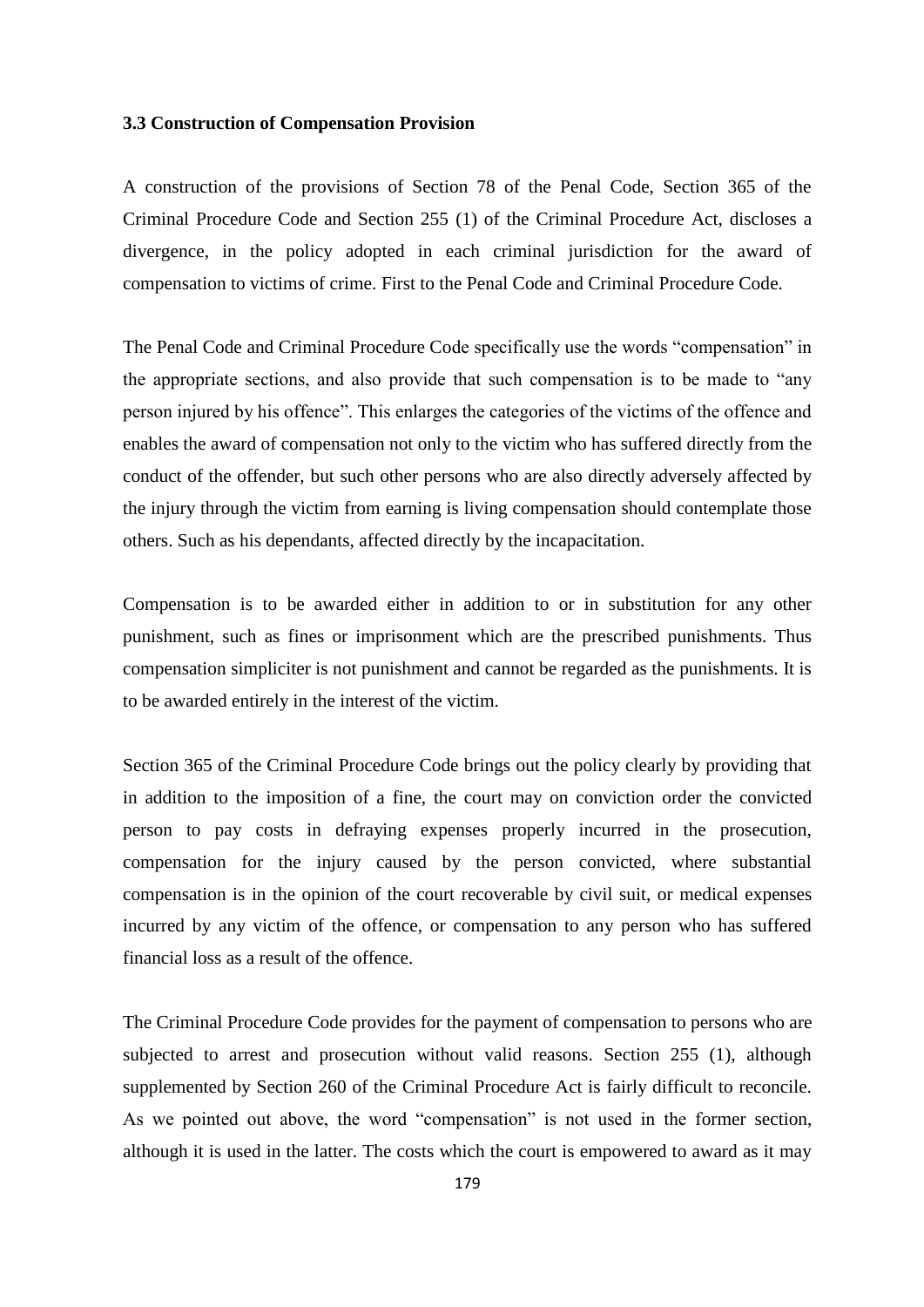seem fit in Section 255 (1) is to the prosecutor and not to the victim. The payment of compensation in the Criminal Procedure Act is in favour of the discharged offender and in relation to false and vexations charges. This can be enforced by the court with imprisonment in default.

Although Section 260 (1) speaks of where the offender, having been ordered to make compensation, suffers imprisonment for non-payment thereof."

There is no Section of the Criminal Procedure Act requiring a convicted offender to pay compensation, Section 257, which speaks of compensation provides that "Any sum so awarded as compensation shall be specified in the order of discharge or acquittal, as the case may be…" cannot be referring to a convicted offender. However, Section 260 (1) also cannot be construed as referring to costs in Section 255 (1) but to compensation in sections 256 and 257 which refers to acquittals or discharged persons. Thus the Criminal Procedure Act contemplates payments of costs to the prosecutor. It does not seem to me that any compensation is envisaged in favour of the victim of a criminal offence.

And this is so even where it is widely assumed that the court can rely on the provisions of Section 255(1) in relation to costs and 435(2) in relation to damages for injury or compensation for loss. The Criminal Procedure Act provides for the award of compensation of not more than one hundred naira, or fifty Naira, by a judge or Magistrates as the case may be against a private prosecutor, where the court considers that the private prosecutor had no reasonable grounds for bringing the prosecution.

Where compensation is awarded on the ground that the charge brought against a discharged or acquitted offender is false, malicious, frivolous and vexatious, compensation of not more than twenty naira is to be paid to the accused by the person upon whose complaint the accused was charged.

# **Self Assessment Exercise (SAE) 3**

How has the Courts interpreted the provisions on compensations?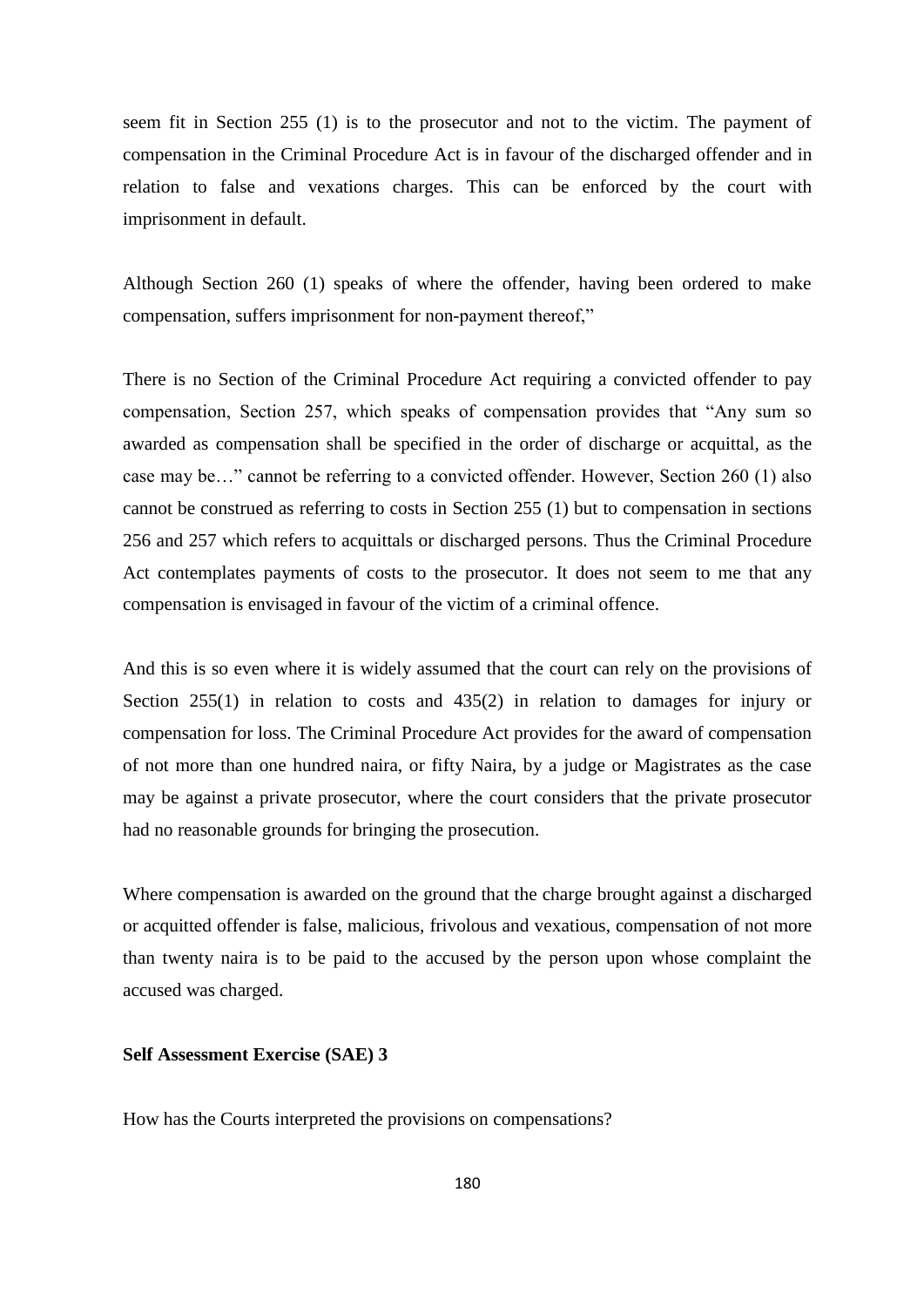### **3.4 Enforcement of the payment of compensation**

Compensations awarded to victims of crime are recoverable as fines imposed on conviction or by means of civil action. However, where injuries are sustained as a result of crime, where the victim has cause to resort to civil action to recover payment of the compensation awarded, this will be taken into consideration in such civil suit. There is provision for appeal against costs awarded in favour of the victim.

The Criminal Procedure Act provides that the victim of the offence may reject the compensation awarded and resort to his remedy by civil action. But the Criminal Procedure Act provides that acceptance of compensation awarded on conviction, constitutes a bar to recovery of compensation by civil process in respect of the same matter. It seems to me also that serving of a term of imprisonment in default of the payment of compensation awarded constitutes bar to any action for the same injury.

There appears to be different policy in the recovery of compensation between the Penal Code and Criminal Procedure Code and the Criminal Code and Criminal Procedure Act. In both laws, compensation awarded is recoverable as fines. The Criminal Procedure Code goes further to permit those who have received compensation to being further civil suit relating to the same matter, but empowers the court to take into consideration any sum paid or recovered as compensation in the criminal action.

The Criminal Procedure Act also envisages civil proceeding for the recovery of damages resulting from injury committed for an offence. But this is only where the victim has rejected the compensation awarded by the court on conviction of the offender.

It appears that where the victim has accepted the compensation awarded by the court, his losses his right of action by civil proceeding for damages in respect of the same matter. It is curious to observe that the victim also loses his right of action even where the convicted offender suffers imprisonment in default of the payment of compensation – a circumstance to which the victim has made no contribution.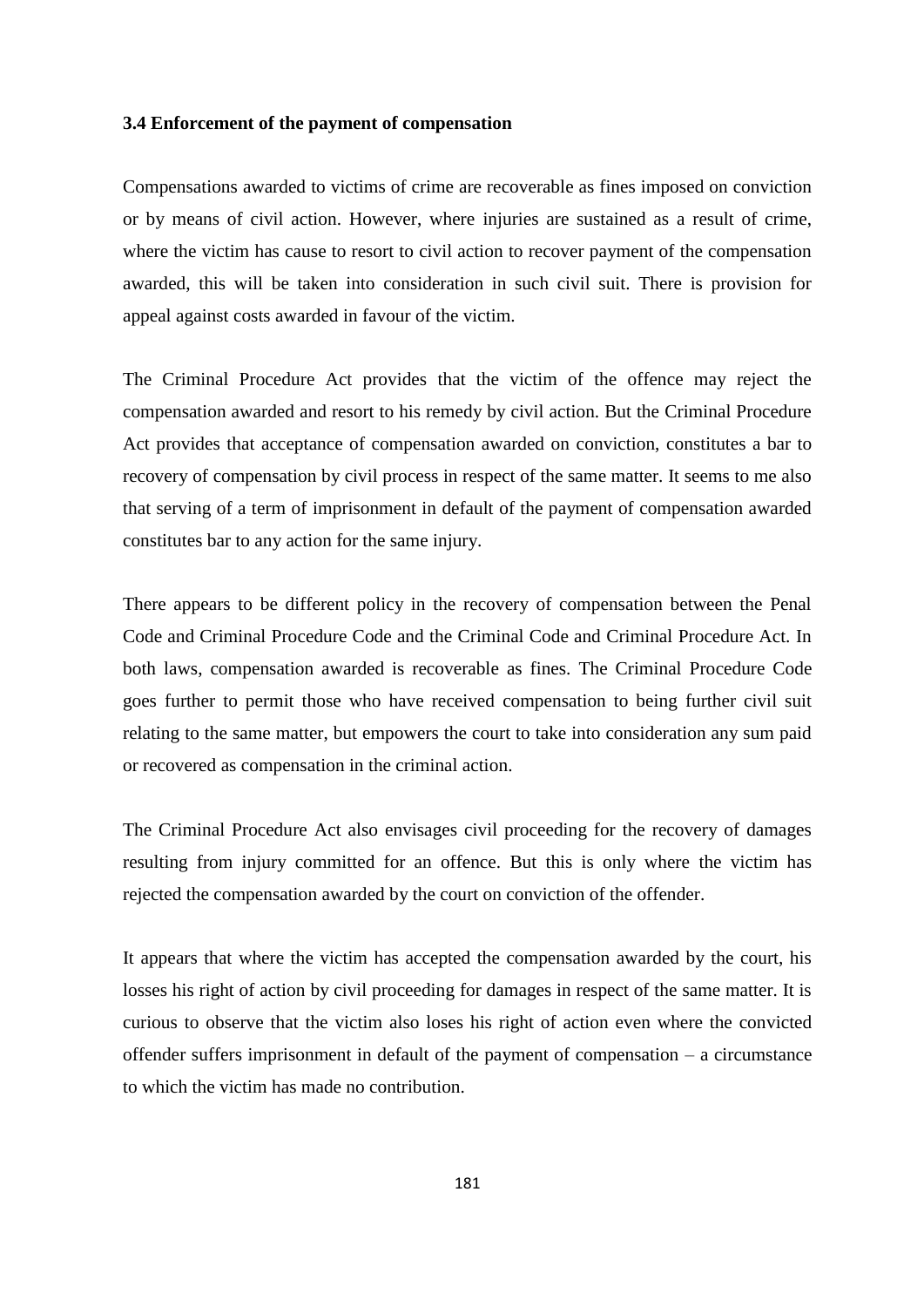It is obvious that the compensation provisions are clearly unsatisfactory in several respects.

Firstly, the conditions for the award of compensation which are based on the guilt of the offender, have not taken into account the contribution to the commission of the offence by the victim.

Secondly, the absence of any procedure for the quantification of damage and the amount to be awarded is a serious defect.

Thirdly, the consideration of the award entirely by the trial court and regarding the award of compensation as part of the fine on conviction as a criminal punishment also detracts from the real purpose of the compensation.

Fourthly, the policy of constituting an award of compensation it accepted as a bar to civil remedy is an entirely erroneous policy which defeats its real purpose.

Finally, the amount prescribed in the current provisions is completely out of step with current economic realities.

## **Self Assessment Exercise (SAE) 4**

What is the role of the state in enforcing payment compensation to a victim of crime?

## **3.5 Compensation to Victims of Crime at Customary Law**

The fundamental objective of sanctions in customary criminal law is the restoration of the equilibrium in the society. Thus whether the offence is one against the society in respect of which the group is the victim, or it is against an individual who is the victim, the sanction imposed is an attempt at restoring peace among the inhabitants of the community.

At customary law punishment was employed to express group solidarity and to uphold veneration of the sacred institutions of the community. This is the rationale for demanding a replacement in specie or restitution in many customary laws. For instance, although death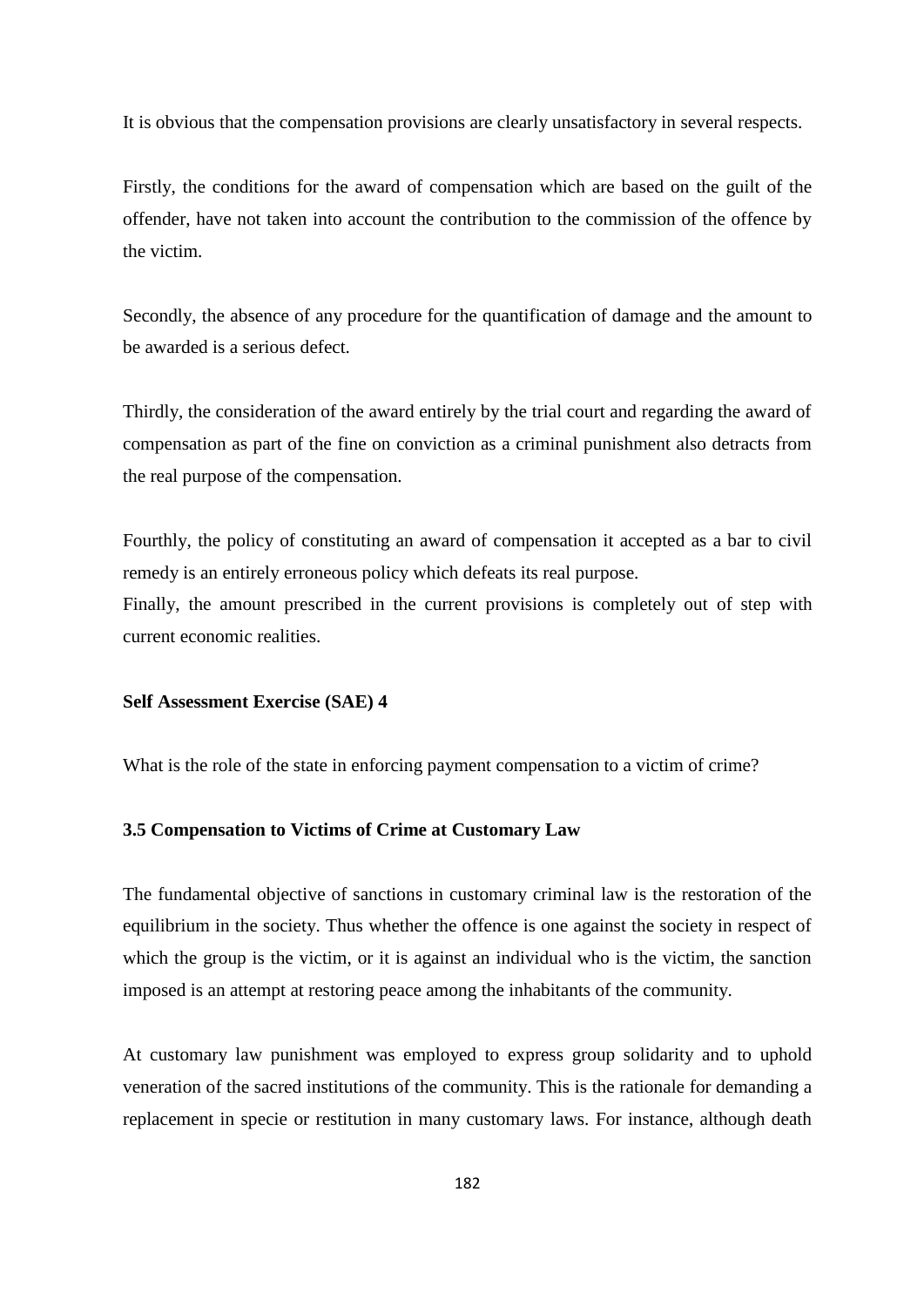penalty is the punishment for murder, where the offender is of the same family as his victim, the sentence was not usually carried out.

However, where the offender is of the same group as his victim, a substitute was accepted instead of the execution of the offender. Among the Kalabari/Ijaw, ifa slave killed a freeman, the victim's family was entitled to demand from the family of the accused, not merely his surrender but a person of equivalent status to the victim. Punishments for adultery were in certain societies graduated to reflect the status of the victim.

There are also societies where the suicide of the offender was the only approved punishment for homicide. This is because homicide was forbidden and no one could commit the act even against the wrongdoer. His self-execution is the only compensation to the community whose vital and fundamental interest has been violated and to the victim who had no way of being satisfied.

The element of compensation was the rationale behind subjecting an offender to be slave of the family of his victim. Largely because of the size of the many communities which were small, and their political organizations which were less organized, the attraction to come to compromises even in respect of violations of their prohibitions was dictated by their desire to preserve their unity and cohesiveness.

However, the large and more politically organized societies manifested authoritarian sanctions. It would seem that compensation and restitution to the victim of crime were prominent features in the administration of criminal law at customary law. Hence, Lugard was prompted to advise political officers early in this century to impose deterrent sentences in order to suppress crime, and that "Native Courts must be instructed that the restitution of stolen property, or of an abducted person is not of itself a sufficient penalty..."As recent as 1953 Brooke J. observed that compensation was more often used in resolving criminal disputes in native courts than in professional courts.

It is a truism that restitution and compensation to victims of crime where the important features of criminal justice administration in customary law which were swept away by the abolition of customary criminal law in 1960.We have endeavoured to outline the existing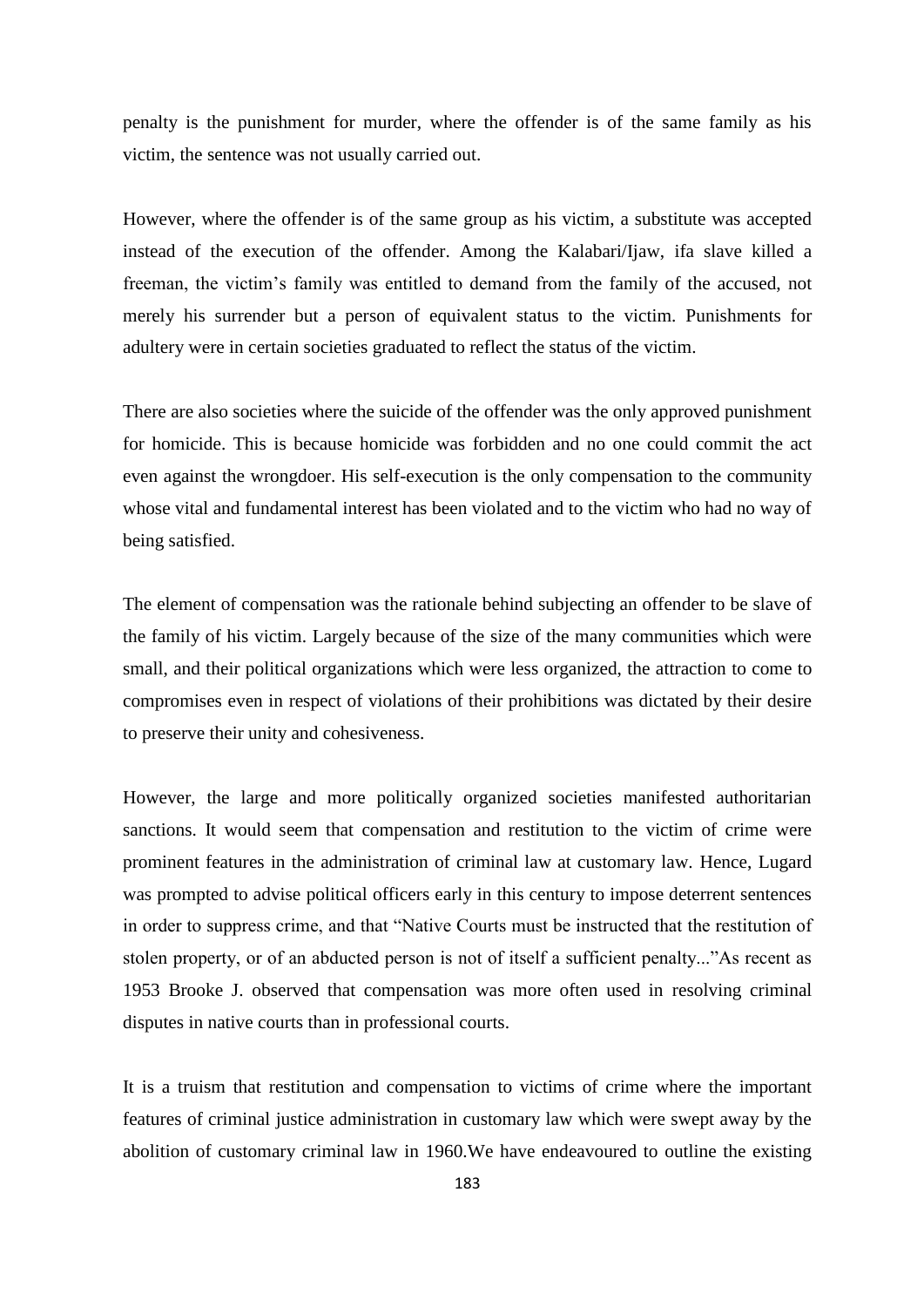compensation provisions and their general effect on the victims of crime. These are the provisions expected to replace the accepted general notion that compensation was a dominant feature of criminal justice administration.

Criminal justice administration at customary law was victim-initiated, and the offending party or his group "repaired" the loss or injury according to a prescribed schedule. Modern criminal justice administration relegates the victim to the position of a complainant to the society, which concentrates on social defence, rehabilitation, deterrence and incapacitation as its remedy. Society which claims to be a victim, exacts the remedy.

Thus the victim is doubly victimized, first by the wrongdoer, and second by the criminal process to which he is subjected. The general effect of the criminal process is that the victim suffers financial loss from the injury, caused by the offender, further financial losses due to attendance at the trial. The conviction and sentence of the offender resulting in his imprisonment may render compensation remote. The fines paid on conviction or imprisonment constitutes no benefit to the victim. The general view among the ordinary Nigerian is that only the Government will benefit from the fines or imprisonment, there is no benefit to his wife or children.

As a result of this disadvantage, and the problems generally encountered in persuading the Police to initiate the prosecution of the offender, many victims opt not to initiate the criminal process to prosecute the offender by not informing the Police about the commission of an office. The net effect of this general mistrust in the capacity of the State to protect the citizen and recompense him for injury resulting from violation of prohibited conduct is the feeling, somehow justified, that the victims of crime do not receive appropriate justice in the courts.

### **Self Assessment Exercise (SAE) 5**

Has the customary law been helpful in compensating victims of crimes?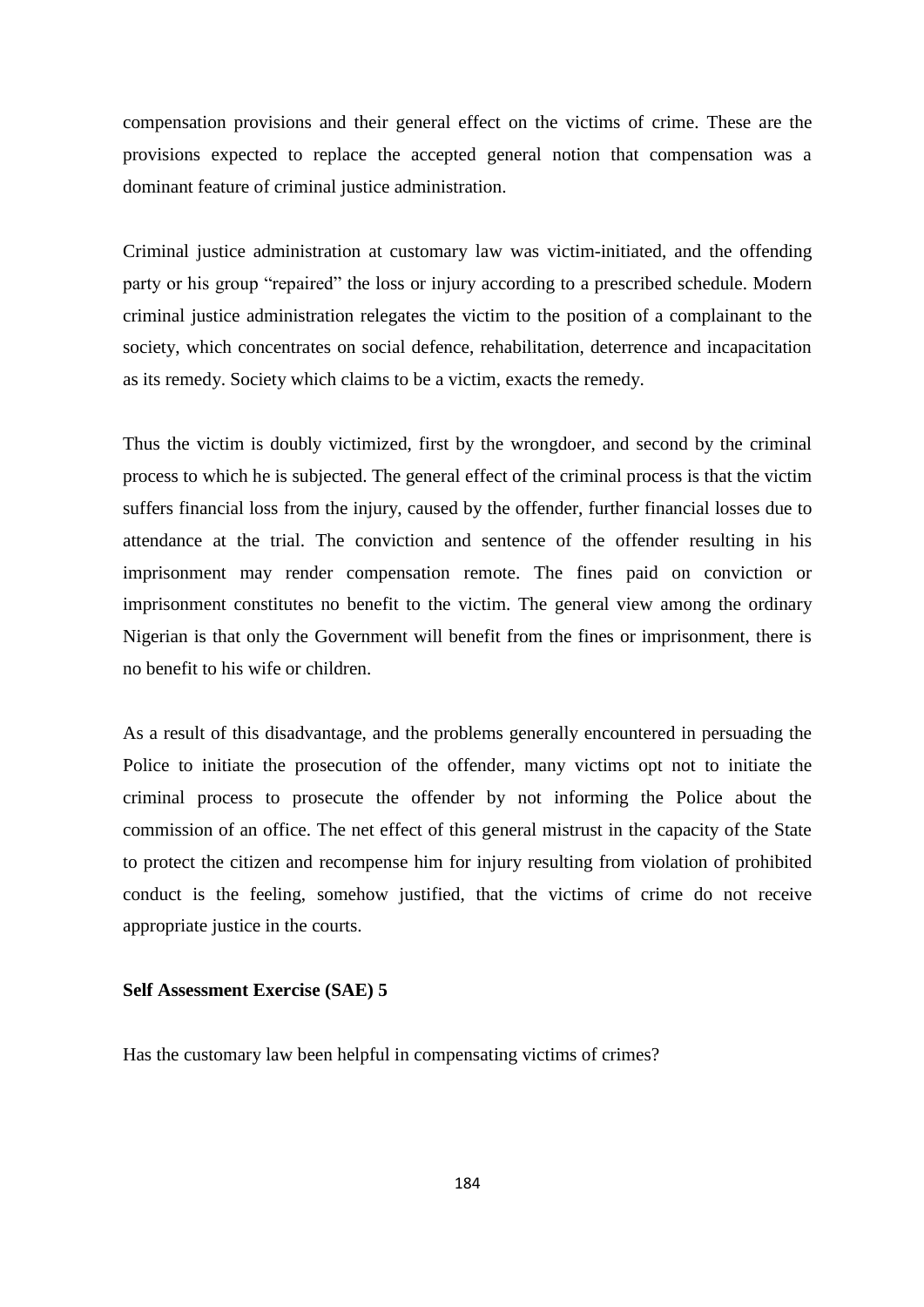## **3.6 Rationale basis for the Payment of Compensation to Victims of Crime**

It is a cardinal purpose of criminal policy that anti-social conduct injurious to the society and the citizens must be prohibited on pains of punishment. The State has undertaken this duty of protection of the law abiding citizen, who on his part as a correlative enjoys the right to be protected by the State.

Thus the State has a duty to prevent crime by the formulation of appropriate effective criminal policy and the breach of his duty confers on the citizen, victim of crime, the right to demand proper assistance. This duty of the State has been recognized by the European Convention on the Compensation of Victims of Violent Crimes (1984) which establishes in a limited scope, the duty of the State to provide compensation to the victims of violent crimes.

The recent adoption by the United Nations General Assembly of the Declaration on the Basic Principles of Justice for Victims of Crime and Abuse of Power, specifically enjoins member States to "review their practices, regulations and laws to consider restitution as an available sentencing option, in criminal cases, in addition to other criminal sanctions. This is an invitation to countries where provisions for compensation to victims of crime are as inadequate as ours to make better provision. Again the United Nations Declaration provides ―When compensation is not fully available from the offender, States should endeavour to provide financial compensation to:

- (a) Victims who have sustained significant bodily injury or impairment or physical or mental health as a result of serious crime.
- (b) The family, particularly dependents of persons who have died or become physically or mentally incapacitated as a result of such victimization.

The argument in favour of State obligation towards the victim and its responsibility to him for injury resulting from the breach of that obligation is not significantly different from the policy in indigenous law of redressing the injury of the victim and restoring the social equilibrium by awarding compensation to the victim. The modern State having taken over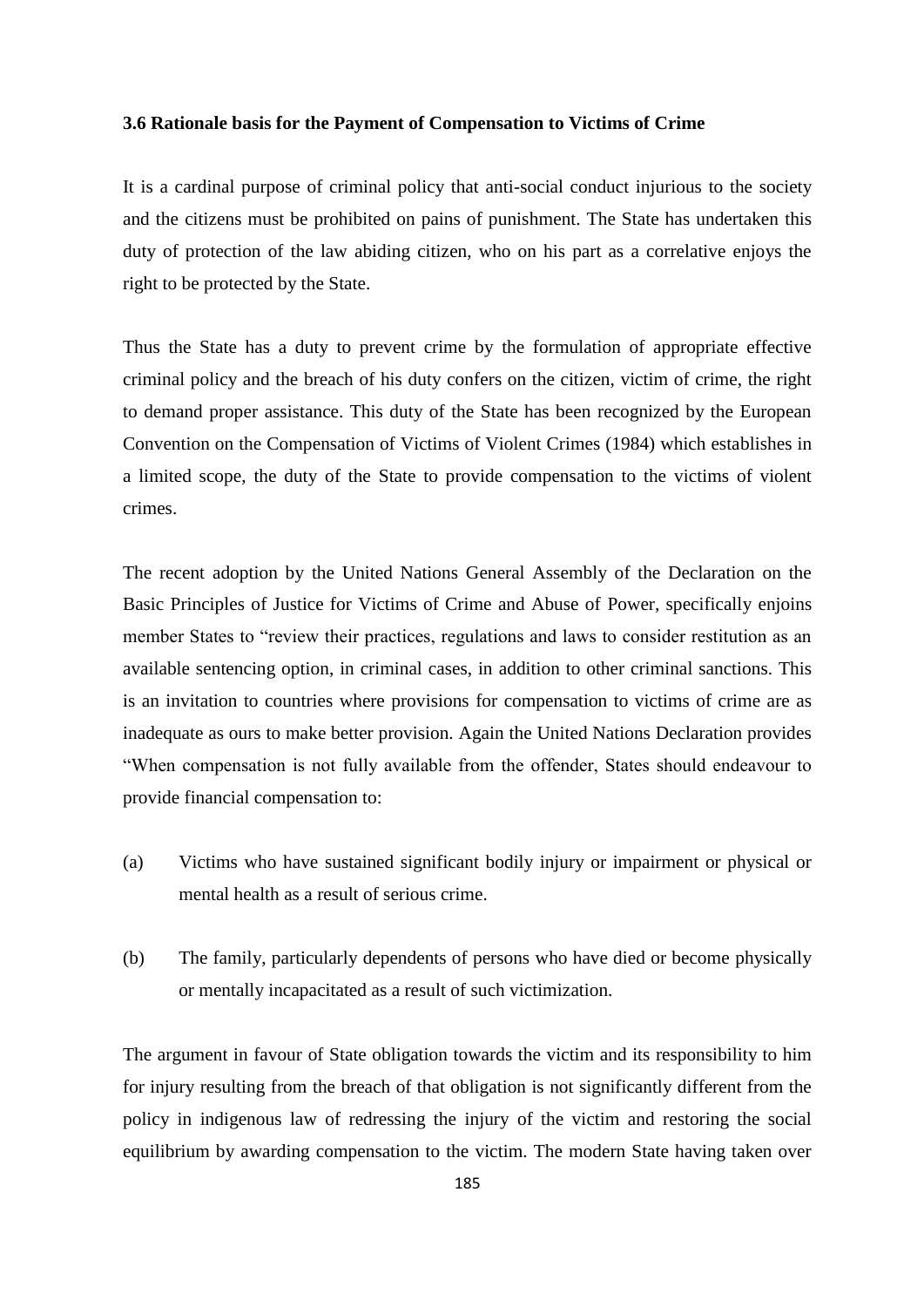completely the protection of the citizen must also take over the remedies hitherto available to him. This is why Dr. Nsereko has expressed it clearly when he suggested that:

> ―Probably the sounder premise for state compensation is social solidarity, and the need to relieve victims from the consequences of crime by spreading the risk of crime to all members of the community. Unless victims are so relieved they may decide to vindicate themselves by taking the law in their own hands. The consequences of such private vindications cannot conduce to public good." Although limited to unlawful arrest and detention, Section 35(6) of the Constitution 1999provides: "Any person who is unlawfully arrested or detained shall be entitled to compensation and public apology from the appropriate authority or person..."

This is constitutional support, for the award of compensation to the victim of crime. The confidence of the citizen in the criminal justice process will be restored and enhanced if he is assured that the injury inflicted on him by the offender will be reasonably compensated. It is therefore eminently desirable to have a national policy on compensation to victims of crime.

### **4.0 CONCLUSION**

Traditional African judicial systems relied on payment of compensation to victims as a principal remedy in the administration of criminal justice. The existing provisions of the law which are intended to provide the same remedy have failed in many important respects. This is essentially because the nature of modern judicial process coupled with the inadequacy of the provisions made in respect of the compensation to victims of crime. The differences in the Criminal Procedure Act and the Criminal Procedure Code accentuate the differences in the criminal policies. The CPA has not provided for compensation to victims of crime. The costs to be awarded against the accused in certain cases are intended to be paid to the prosecutor.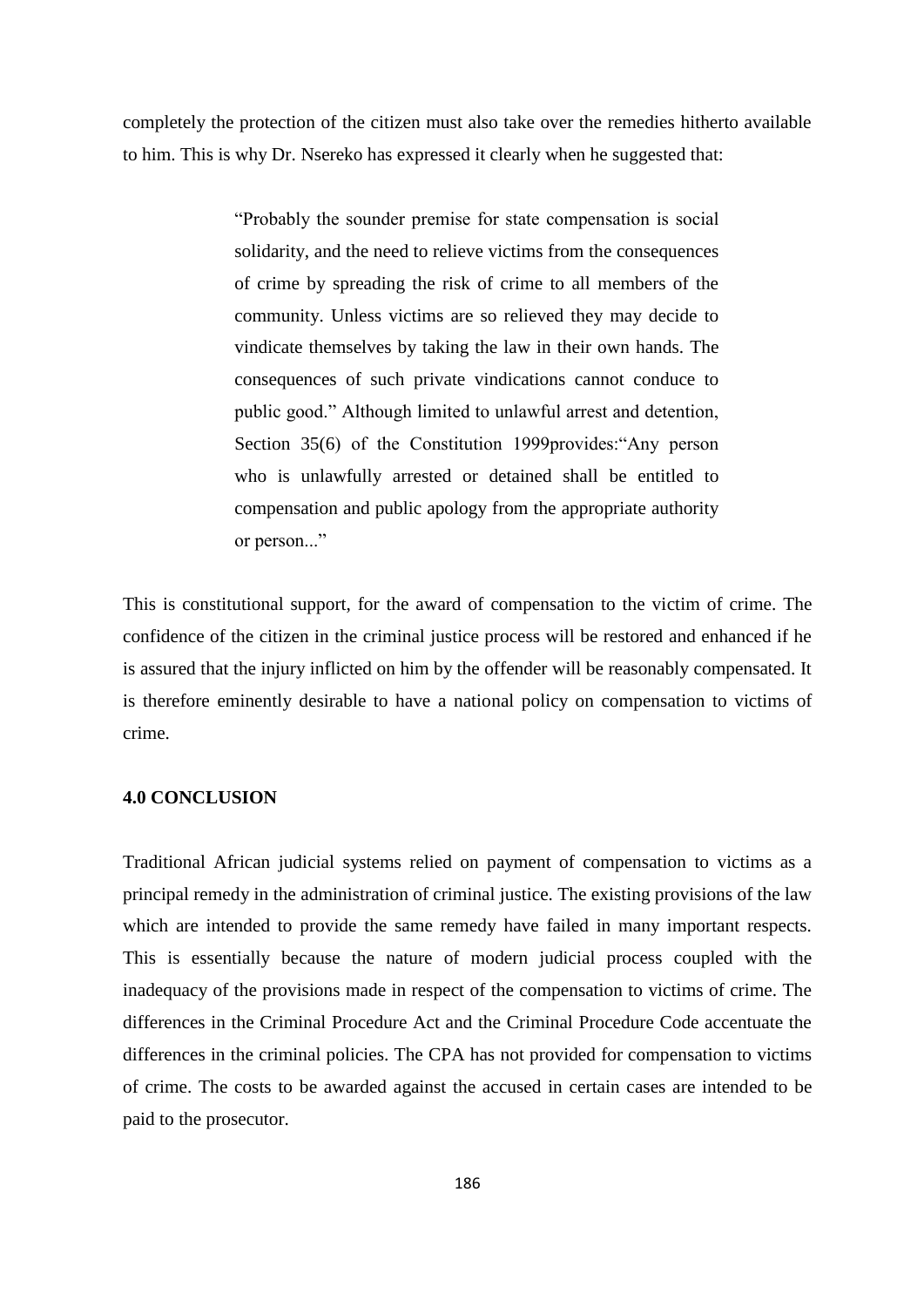## **5.0 SUMMARY**

In this unit we took a look at various issues relating to compensation of victims of crime. We also found out that the dominant role played by the victim in the prosecution of the offender may be consistent with the prevailing concept of the criminal process and that will enable the State to satisfy its avowed constitutional function of protection for all persons within its territorial jurisdiction.

## **6.0 TUTOR-MARKED ASSIGNMENTS**

- i. Would you agree that policies for compensation in Nigeria are adequate?
- ii. Examine the various provisions of the Penal Code & CPA on compensation
- iii. What is the role of the state in enforcing payment compensation to a victim of crime?

# **7.0 REFERENCES/FURTHER READINGS**

Godwin Josiah vs. the State (1985)1, NW LR 125

- Elias, T. O. (1963) "Government and Politics in Africa, in compensation and remedies for victims of crime in Nigeria. Federal Ministry of Justice.
- Dunkel, F. (1986) "Reparation and victim-offender conciliation", Federal Ministry of Justice, Nigeria.
- Imiera, P. Anwo, J. Adegoke, A.T. and Akeusola, O. (2018) CSS 452: Victims of Crime and Human Rights Violations. Abuja: National Open University of Nigeria (NOUN).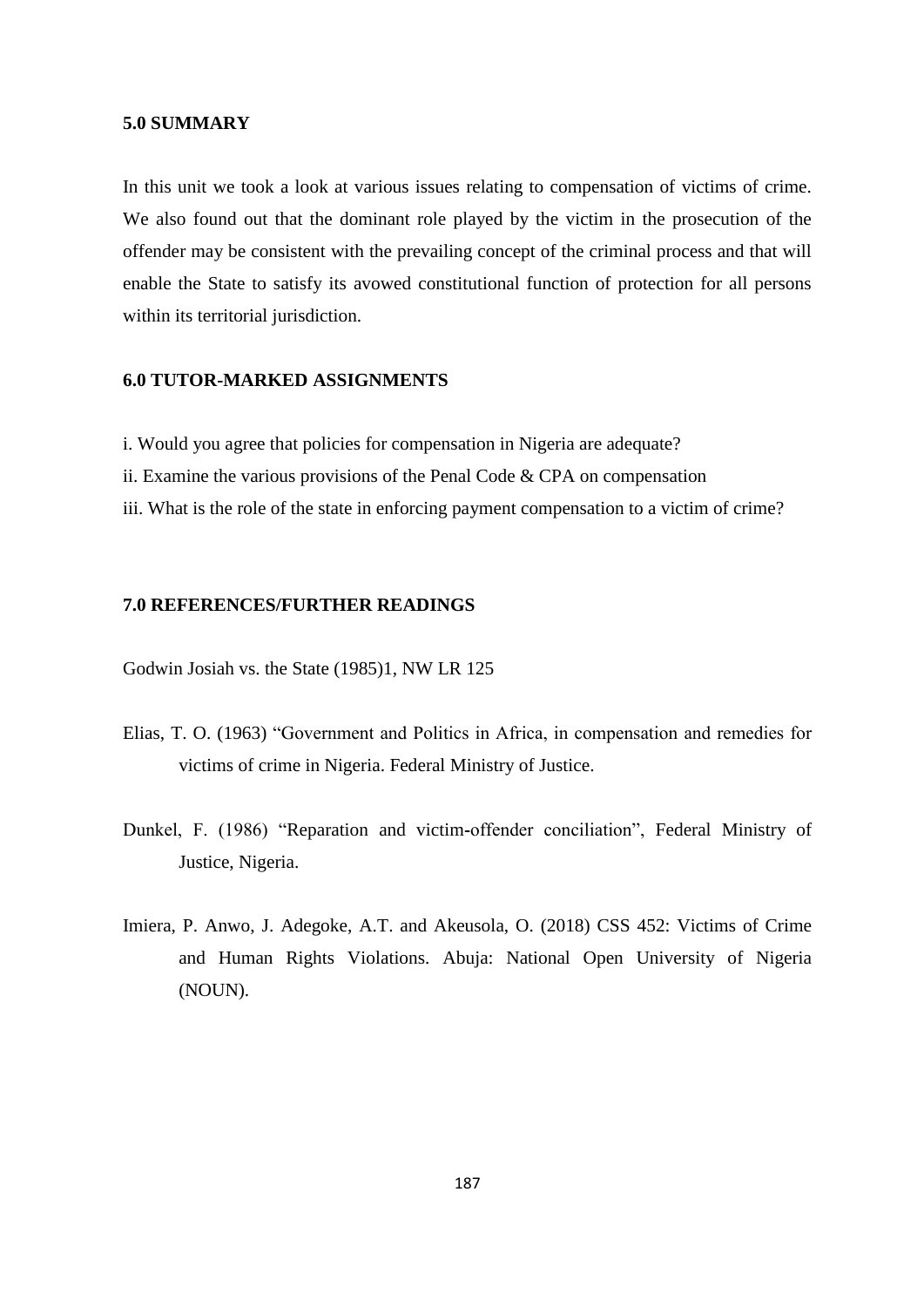# **MODULE 6 VICTIM ASSISTANCE AND NEEDS**

Unit 1 Victim Assistance Unit 2 International Rights of Victims Unit 3 Restitution and Crime Victims Unit 4 Victim Report Method

# **UNIT 1: VICTIM ASSISTANCE**

- 1.0 Introduction
- 2.0 Objectives
- 3.0 Main Content
- 3.1 Victim Assistance
- 3.2 Purposes of Victim Assistance
- 4.0 Conclusion
- 5.0 Summary
- 6.0 Tutor**-**Marked Assignments
- 7.0 Reference/Further Readings

# **1.0 INTRODUCTION**

The crime victim assistance field has undergone rapid growth in the past 30 years. Policies and services for crime victims have emerged as an important and growing field of human services practice.

# **2.0 OBJECTIVES**

At the end of this unit, you should be able to:

- i. Identify victim assistance
- ii. Appreciate the victim needs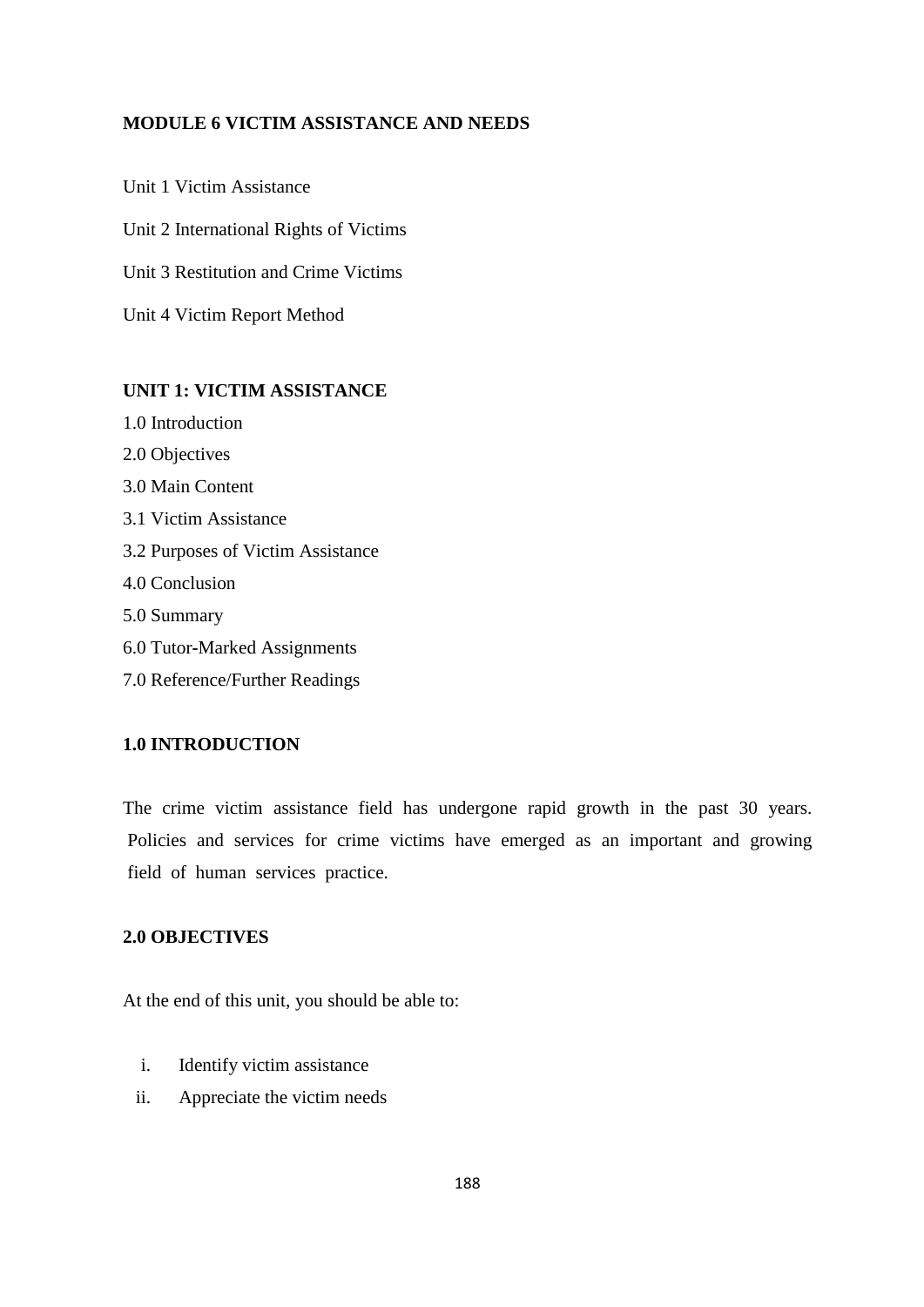## **3.0 MAIN CONTENT**

### **3.1 Victim Assistance**

Victim assistance implies programmes designed to offer services to victims as they recover from the crime and continue through the criminal justice process. Attempts to meet victims' needs have been forged on two fronts: victims' rights advocates lobby for and assert the rights of victims to have a primary role in the administration of justice, while community support groups attempt to address the personal crises that may follow from victimization.

Crime victim assistance programme are being developed to respond to the criminal justice system's notable lack of concern for victims. The criminal justice system began to recognize that by addressing victims' problems resulting from the crime, victims were more likely to work with police. This partnership hopes to increase the quality of evidence and lead to more convictions.

In 1984, Congress passed the Victims of crime Act (P.L. 98-473), which established strong federal leadership in victim assistance. The Act provided funding to qualified victim assistance and state compensation programmes in all 50 states. Passed in 1994 and reauthorized in 2000, the Violence against Women Act (P.L. 103-322) provides federal funding for shelters for battered women, sexual assault programs, and a variety of other measures to combat violence against women.

All states have passed a "Victims' Bill of Rights," and 32 have enacted constitutional amendments requiring certain services for crime victims. The rights of crime victims vary from state to state. For example, elderly people may be compensated as a result of crimes that do not result in physical injury.

### **Self Assessment Exercise (SAE) 1**

What is your understanding of victim assistance?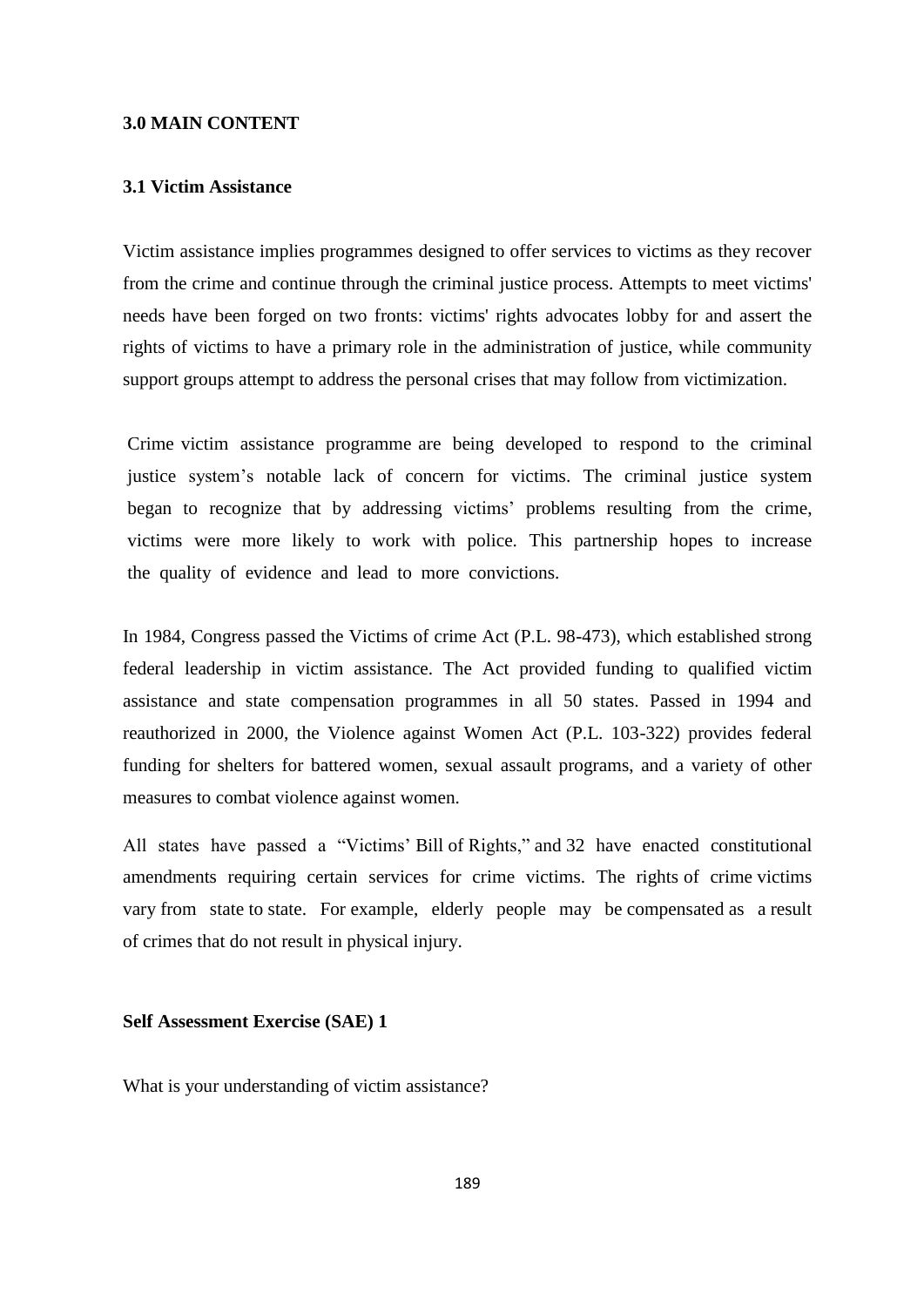## **3.2 Purposes of Victim Assistance**

A number of purposes of victim assistance have been suggested:

- i. To provide legal representation to victims of crime, so that victims are not revictimized by the system's neglect of them;
- ii. To meet victims' physical and psychological needs; and eventually
- iii. To give victims an opportunity to successfully reintegrate into society as restored individuals.

### **Self Assessment Exercise (SAE) 2**

Explain the purposes of victim assistance?

# **3.3 Victim Needs**

According to Wemmers (2002), the following are some of the needed assistance for the victims of crime and conflict:

# **Need for Information**

Victims want to know what they can expect and what their role is in the criminal justice process. After reporting a crime to the police, victims usually want to remain informed of any developments in their case. Victims' informational needs are the most common need found in the research literature (Maguire, 1991).

# **Emotional Needs**

Victimization can be an upsetting, frightening, infuriating, depressing, and anxietyprovoking experience, and it is well known that victims may experience a host of different emotions. While we tend to think of violent crimes as generally more serious than property crimes, the gravity of the offence according to the criminal code is not necessarily a good indication of its emotional impact (Baril, 1984). It is well known that moderately serious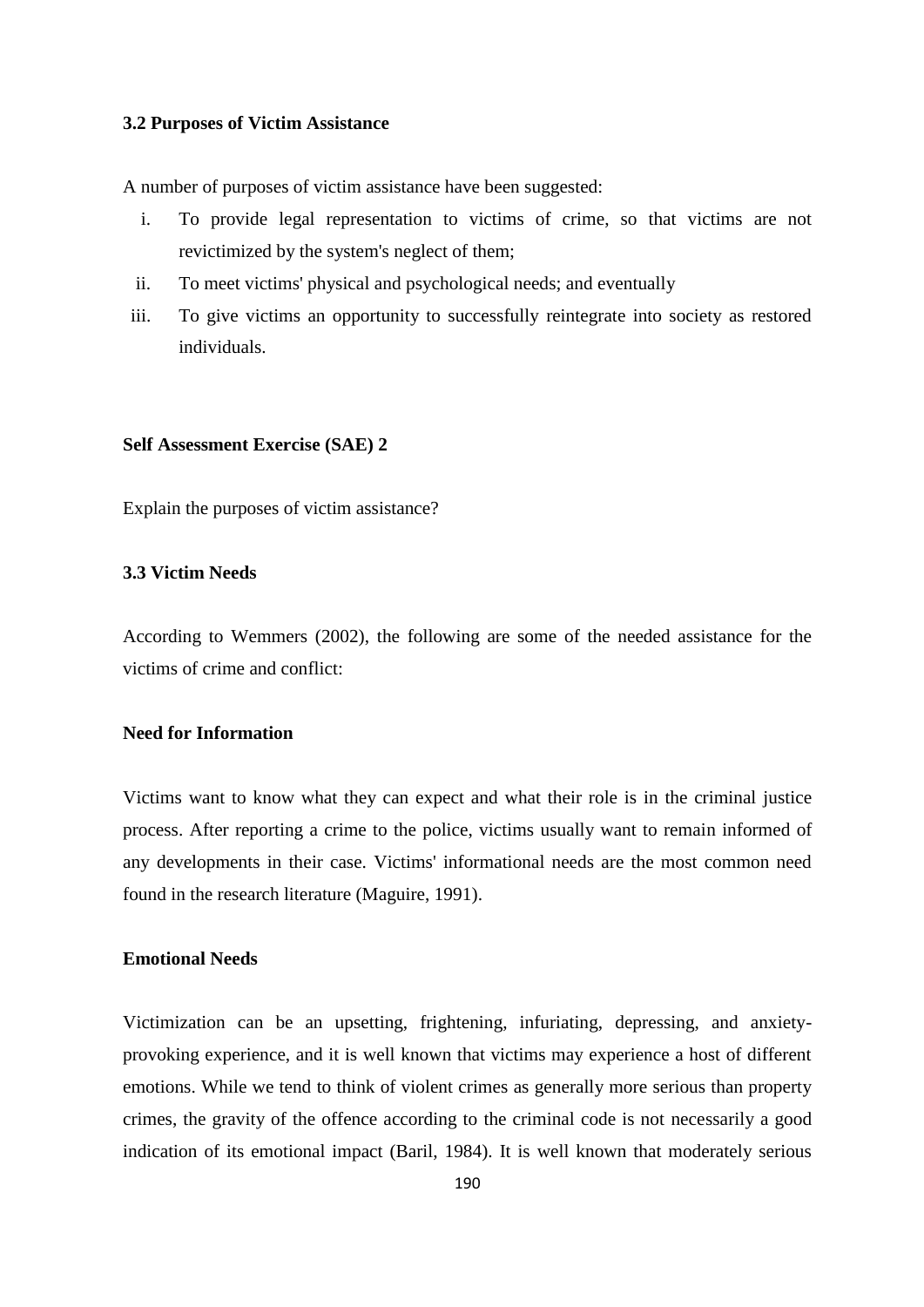crimes like burglary can have a profound effect on the victim (Maguire, 1980). Studies on victims of attempted or less-serious crime suggest that the impact of these crimes is often trivial (Lurigio, 1987).

Another well**-**known reaction is what Maguire (1991) refers to as the 'why-me syndrome'. This is a coping strategy for many victims and survivors of crime: they look for information to better understand the victimization in an effort to come to terms with the event. Recognition of victims' emotional needs has led to the development of victim support initiatives in most western countries. Programs typically address the emotional impact of victimization and provide victims with support throughout the criminal justice process.

# **A Lack of Participation**

Several studies have shown that victims generally feel left out of the criminal justice process and that they want to participate in it. What is not clear is whether victims seek an active or passive participation (UNODCCP, 1999). Active participation implies that they want to be able to make demands and have decision-making power. Passive participation implies that they want to be consulted throughout the process but they do not want to make demands and be responsible for decisions.

### **A Need for Protection**

Victimization can leave a person feeling vulnerable and insecure and victims often need to recover their sense of security (Baril, 1984; Lurigio, 1987). Not only do they feel vulnerable, but research on repeat victimization shows that victims of crime are indeed at risk of being revictimized (Pease, 1998). Victims may fear intimidation and retaliation by the offender (Baril, 1984; Reeves, 1989).They may worry about reactions from others and favour their privacy. They may be more anxious about crime in general and worry about the ability of the criminal justice system to protect citizens and control crime (Lurigio, 1987).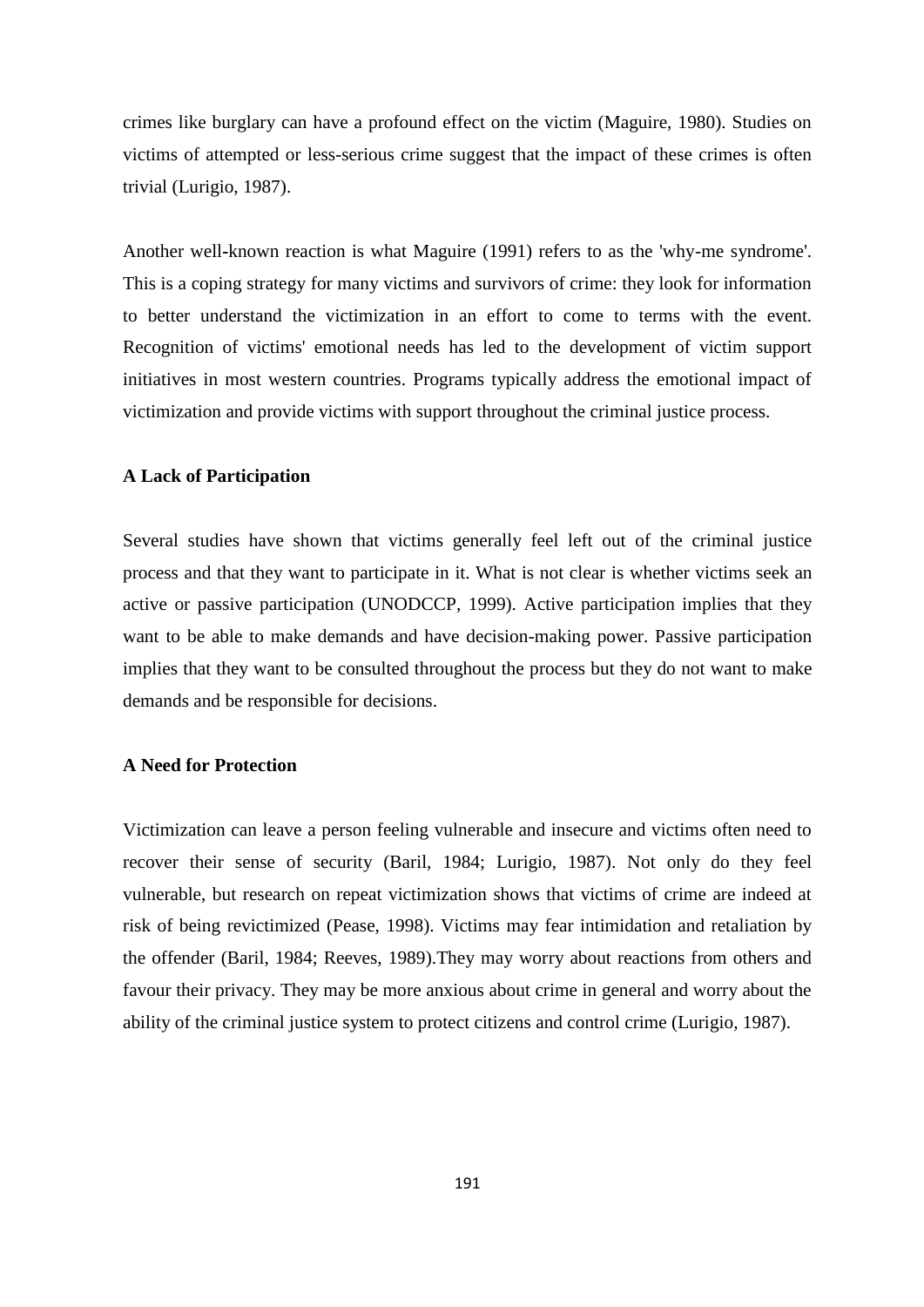### **Practical Needs**

Often, immediately following victimization, victims need practical help. Examples are: help with the repair of a door or window broken by the offender during the offence; help with filling in insurance forms or replacing stolen documents; help with babysitting small children so that the parent can go to the police station *et cetera.* Some of these immediate needs involve expenditure in respect of which victims with little money may find it difficult to meet.

### **Compensation**

Although the United Nations recommends that governments re-examine their legislation and practices to include the compensation of victims by offenders within the criminal justice process. Victims rarely receive restitution in this way. Compensation is, however, one of many reasons given by victims for participating in restorative justice programmes.

## **Self Assessment Exercise (SAE) 2**

Discuss the various needs of crime victims.

# **4.0 CONCLUSION**

We have explained victim assistance as programmes designed to offer services to victims as they recover from the crime and continue through the criminal justice process. Crime victim assistance programme are being developed to respond to the criminal justice system's notable lack of concern for victims.

## **5.0 SUMMARY**

In this unit, the nuances and dynamics surrounding victim assistance have been discussed. This was discussed in relation to the needs of victims of crime. In the next unit, we shall discuss international rights of victims.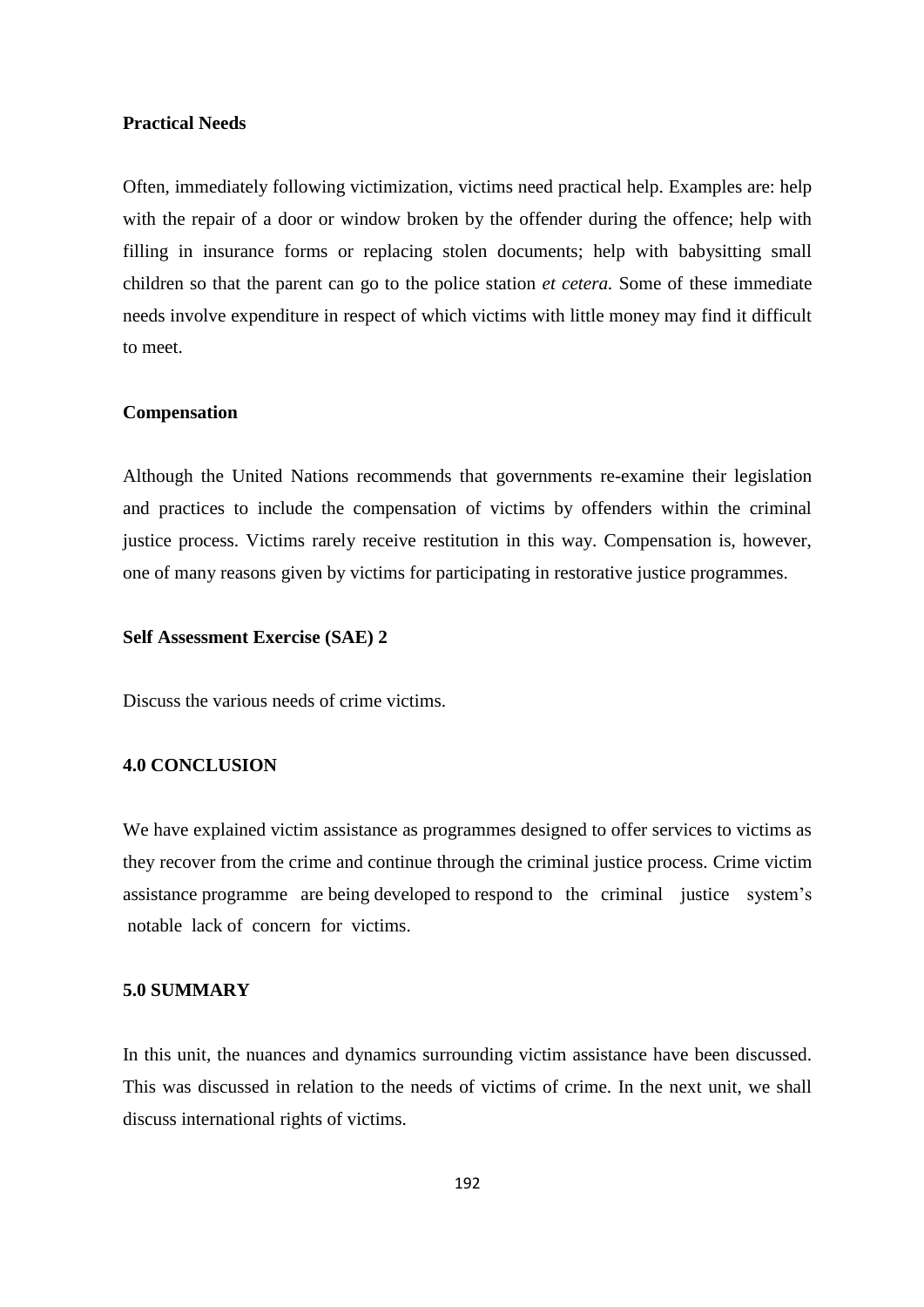### **6.0 TUTOR-MARKED ASSIGNMENTS**

- i. What is your understanding of victim assistance?
- ii. Explain the purposes of victim assistance.
- iii. Discuss the various needs of crime victims.

# **7.0 REFERENCES/FURTHER READINGS**

- Baril, M. (1984) L'envers du crime. Cahier No.2, CICC, Universite de Montreal; Montreal.
- Lurigio, AJ. (1987) Are All Victims Alike? The Adverse, Generalized and Differential Impact of Crime. Crime and Delinquency, 33, (4), 452-467.
- Maguire, M. (1980) The Impact of Burglary upon Victims. British Journal of Criminology. 20(3), 261-275.
- Maguire, M. (1991) The Needs and Rights of Victims. In Crime and Justice. A Review of the Research (M. Tonry, ed.) pp. 363-387.
- UNODCCP (1999). Handbook on Justice for Victims. United Nations Office for Drug Control and Crime Prevention. New York.
- Wemmers, J. (2002) Restorative Justice for Victims of Crime: A Victim**-**oriented Approach to Restorative Justice. International Review of Victimology. Vol. 19.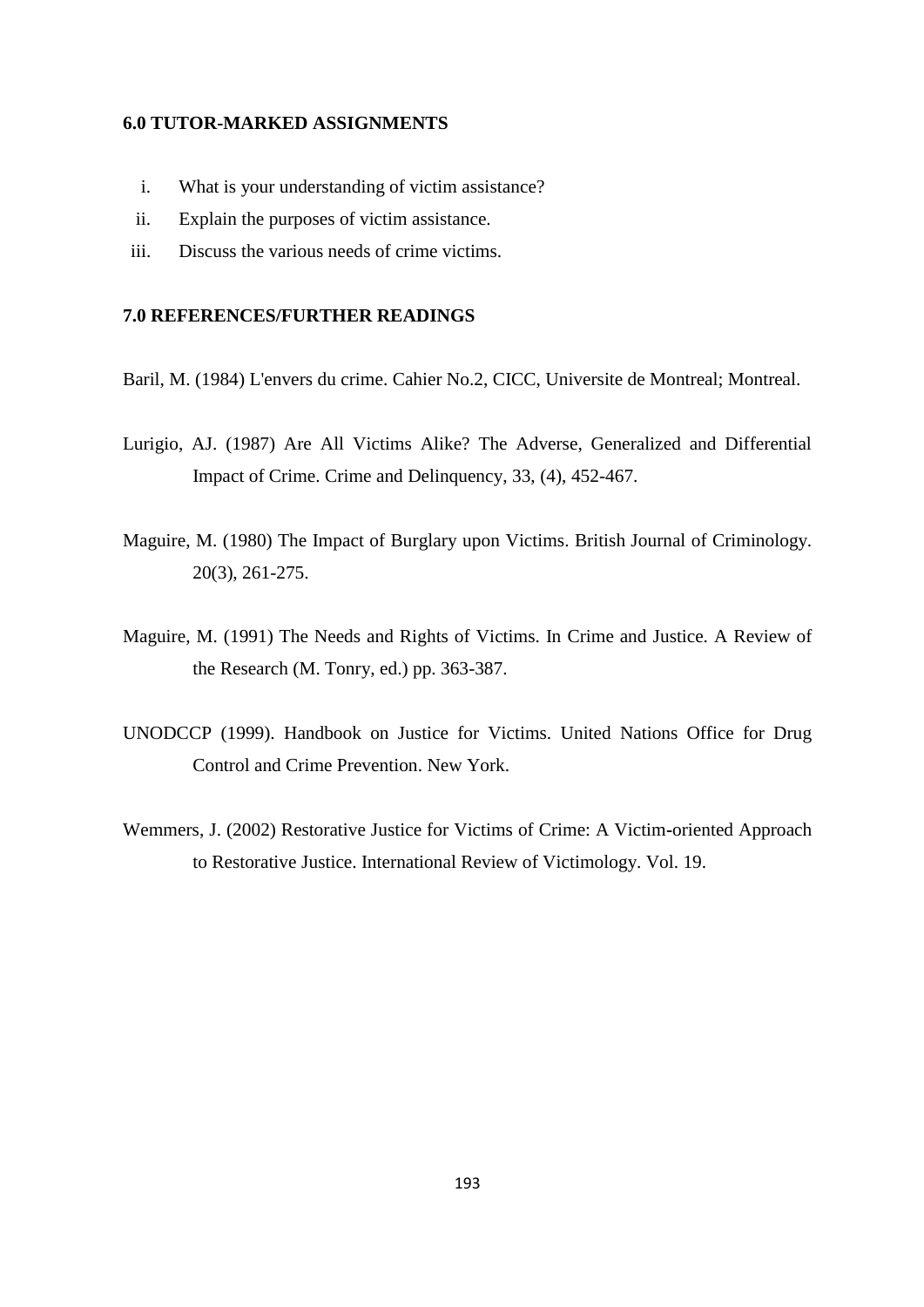# **UNIT 2 INTERNATIONAL RIGHTS OF VICTIM**

- 1.0 Introduction
- 2.0 Objectives
- 3.0 Main Content
	- 3.1 International Rights of Victim
	- 3.2 Voluntary organizations on Victim Rights
- 4.0 Conclusion
- 5.0 Summary
- 6.0 Tutor**-**Marked Assignments
- 7.0 Reference/Further Readings

# **1.0 INTRODUCTION**

In 1995, the United Nations General Assembly adopted the Declaration on the basic principles of justice for victim of crime and abuse of power. Also, the International Victimology Institute (INTERVICT) and the World Society of Victimology developed a draft UN Convention for Victims of Crime and Abuse of Power.

# **2.0 OBJECTIVES**

At the end of this unit, you should be able to know:

- i. The UN stance on rights of victims.
- ii. The international rights of victims
- iii. Voluntary organizations on victim rights.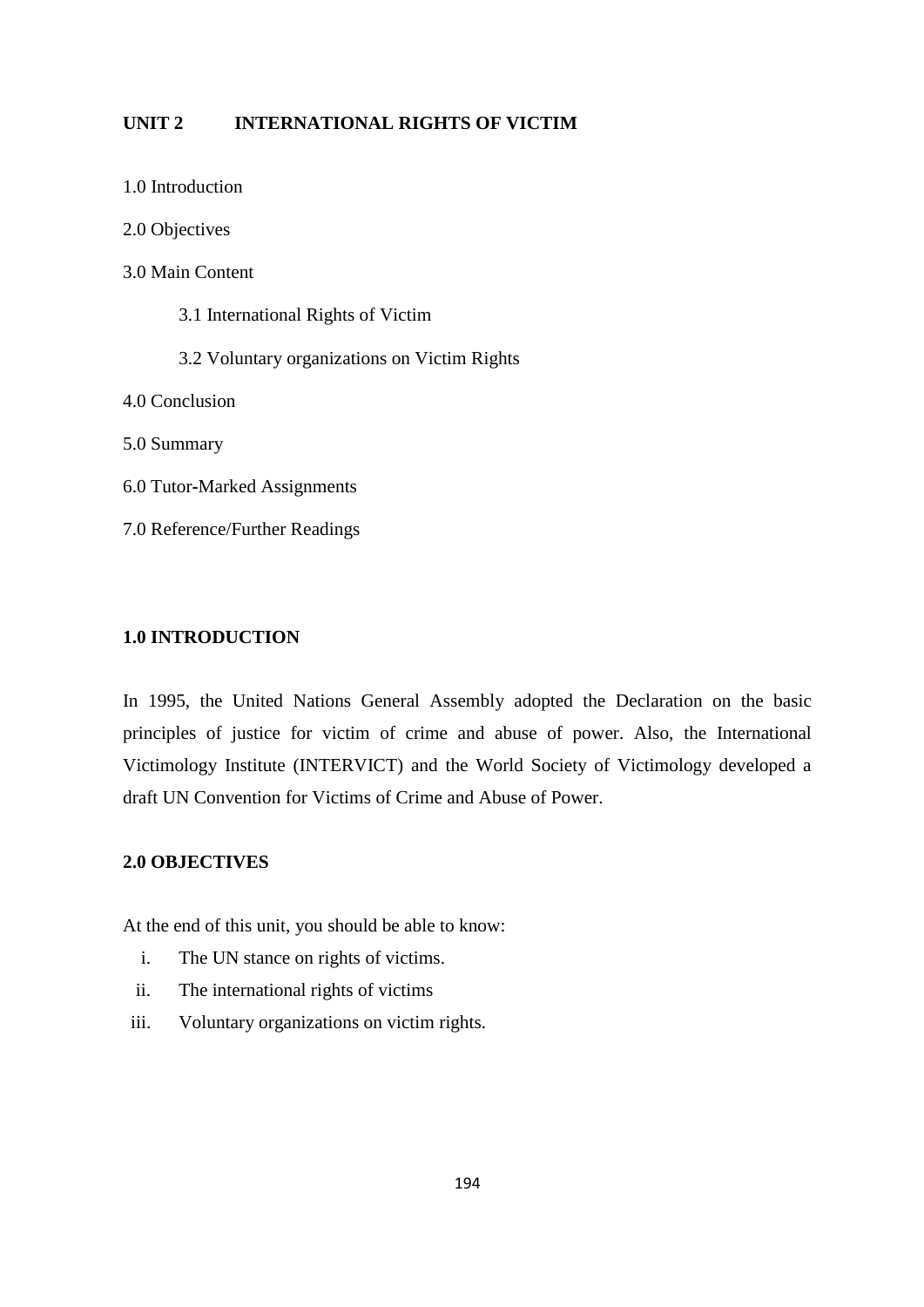### **3.0 MAIN CONTENT**

## **3.1 Rights of Victim**

In general crime victims' rights include the following:

- i. The right to notification aboutthe stagesand proceedings in the criminal justice process, other legal remedies, parole proceedings, and the
- ii. The right to be heard through a victim impact statement and to provide information to the probation department conducting an investigation on the impact of the crime.
- iii. The right to attend and participate in the criminal justice proceedings
- iv. The right to protection from intimidation and harassment, consideration of the safety of the victims and their families when bail is being set, and a safe waiting area before and during court proceedings
- v. The right to confidentiality of records and a speedy trial
- vi. The right to general compensation and restitution for the crime, including prompt return of personal property seized as evidence
- vii. The right to the offenders' profits from the sale of stories of their crimes
- viii. The right to have expenses for a sexual assault forensic examination and
- ix. Counseling about AIDS and HIV infection and testing pad for by a law enforcement agency.

# **Self Assessment Exercise (SAE) 1**

Highlight the general rights belonging to victims of crime.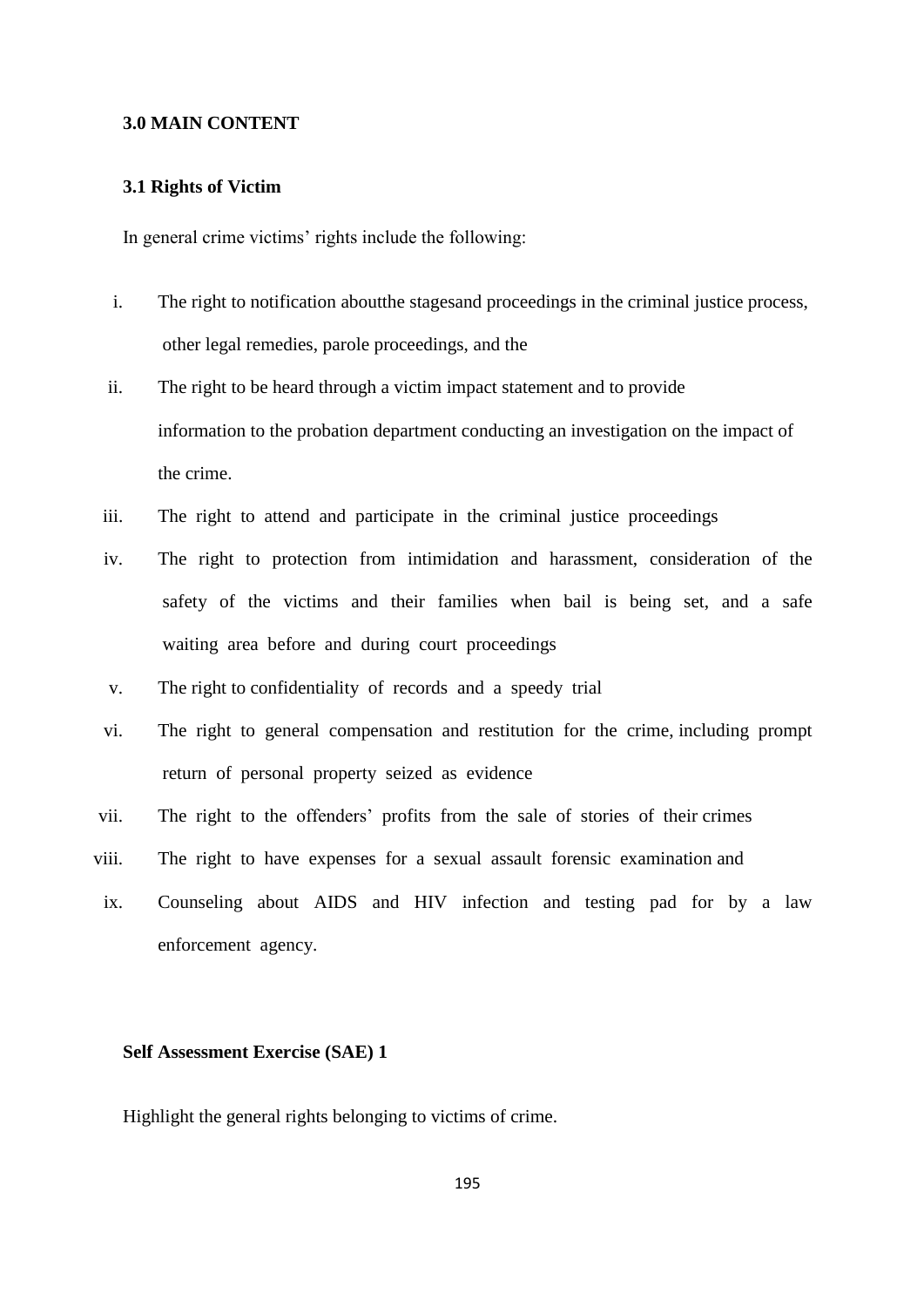## **3.2 Voluntary Organizations on Victim Rights**

Apart from the UN and state actors, there are many voluntary organizations established to promote the needs and rights of victims of crimes.

The role of voluntary organizations in other parts of the world in providing for the needs of the victims of crime and in constituting pressure groups on the government is remarkable. Their advocacy role has been most effective. The formation of such organizations needs to be encouraged and such organization like the Nigerian Society of Criminology which can play even a much wider role can be resuscitated and revitalized. This is pertinent at this point of economic meltdown when we are being constantly reminded that government efforts no matter how great cannot suffice for the enormous needs and demands in this and other sectors, and there is need to supplement this with voluntary support.

As stated above, the International Victimology Institute (INTERVICT) and the World Society of Victimology developed a draft UN Convention for Victims of Crime and Abuse of Power (Edewor, et. al 2013).

#### **Self Assessment Exercise (SAE) 2**

Explain the role of voluntary organizations on victim rights.

# **4.0 CONCLUSION**

We have been able to explain several terms in this unit, from victims of loss or damage to property, voluntary organization, and compensation for victims of crime.

### **5.0 SUMMARY**

In this unit, we examined the psychological impact of crime on victims, voluntary organizations providing for the needs of the victims of crime and the law enforcement perspective on crime victim compensation.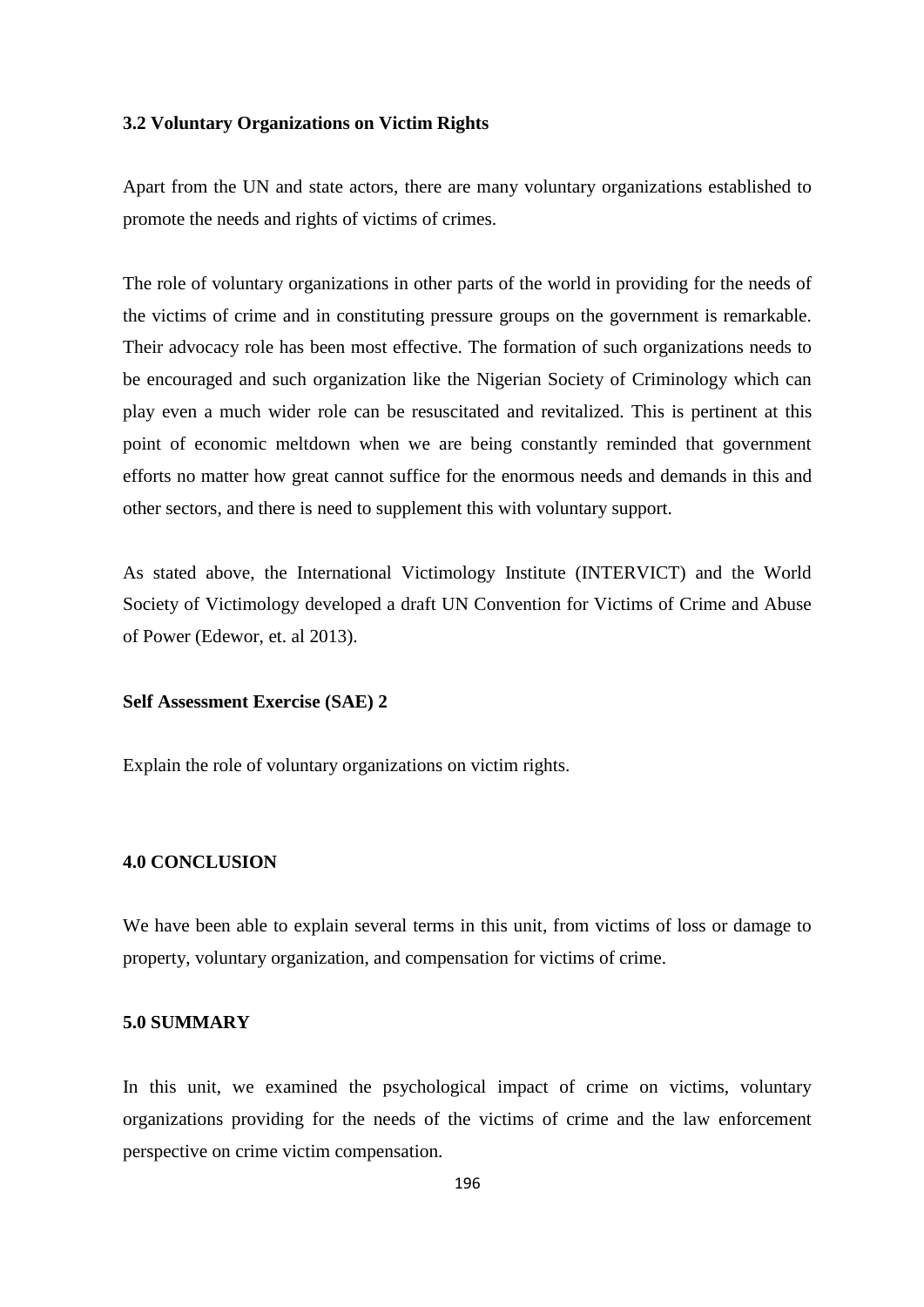# **6.0 TUTOR-MARKED ASSIGNMENTS**

- 1. Discuss the general rights of victims of crime.
- 2. Conduct a research on the role of voluntary organizations in promoting victim rights.

# **7.0 REFERENCE/ FURTHER READINGS**

Edewor, D.O. et. al (2013) CSS 242: Measurements and Patterns of Crime and Delinquency. Abuja: National Open University of Nigeria (NOUN).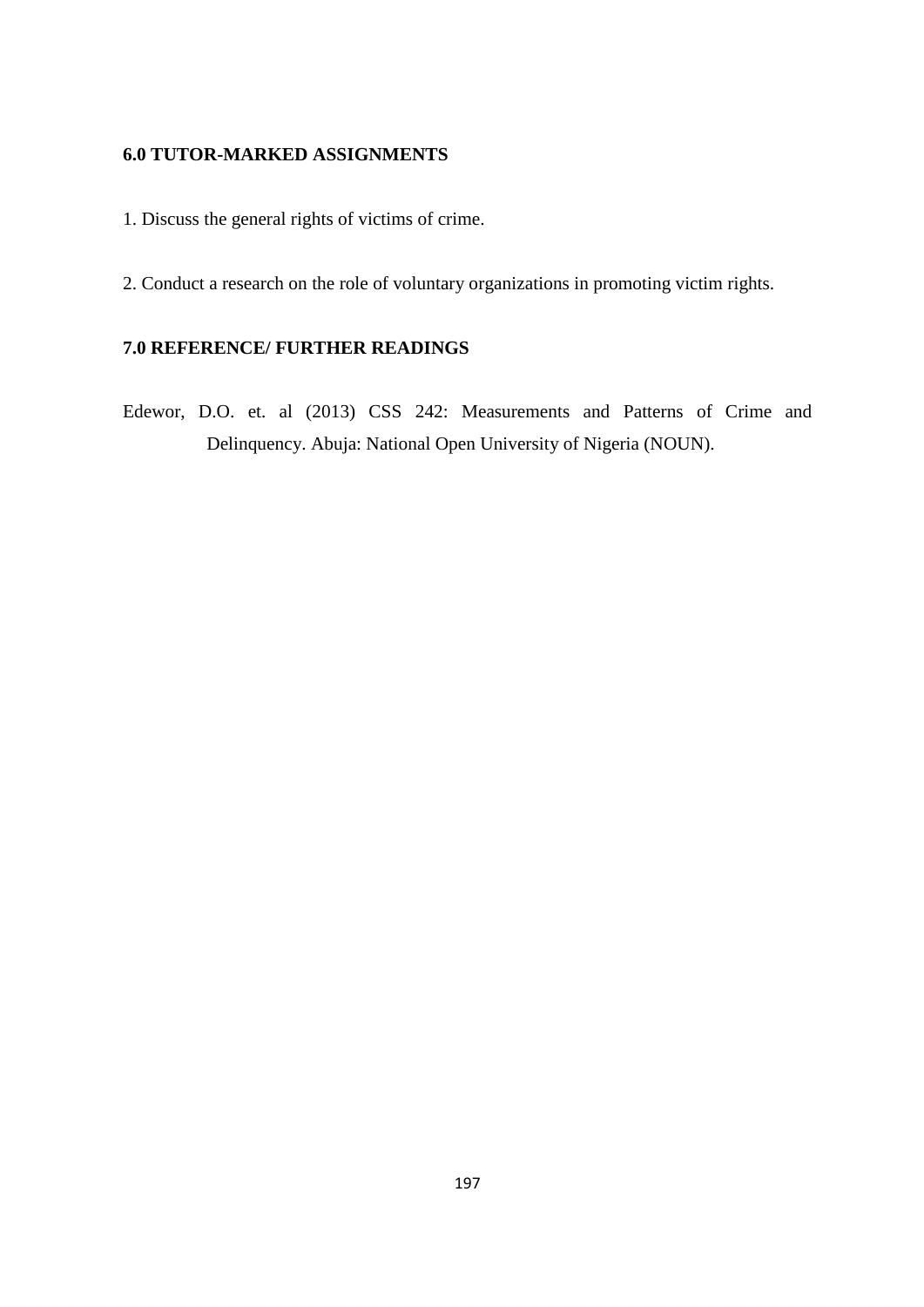# **UNIT 3: RESTITUTION AND CRIME VICTIMS**

1.0 Introduction 2.0 Objectives 3.0 Main Content 3.1 Restitution 3.2 Role of Restitution on Crime Victims 4.0 Conclusion 5.0 Summary 6.0 Tutor**-**Marked Assignments 7.0 Reference/Further Readings

# **1.0 INTRODUCTION**

Restoration of the victim by the offender through restitution is one of the vital parts of restorative justice. Because the harm to victims and their families is a central attribute of justice, it is regular that restitution is addressed in victim support. In this unit, we shall discuss victims' needs and the types of support available to victims, followed by restitution programmes to victims.

# **2.0 OBJECTIVES**

At the end of this unit, you should be able to:

- i. define the term restitution
- ii. identify the types of victims' support
- iii. explain the role of restitutions on victims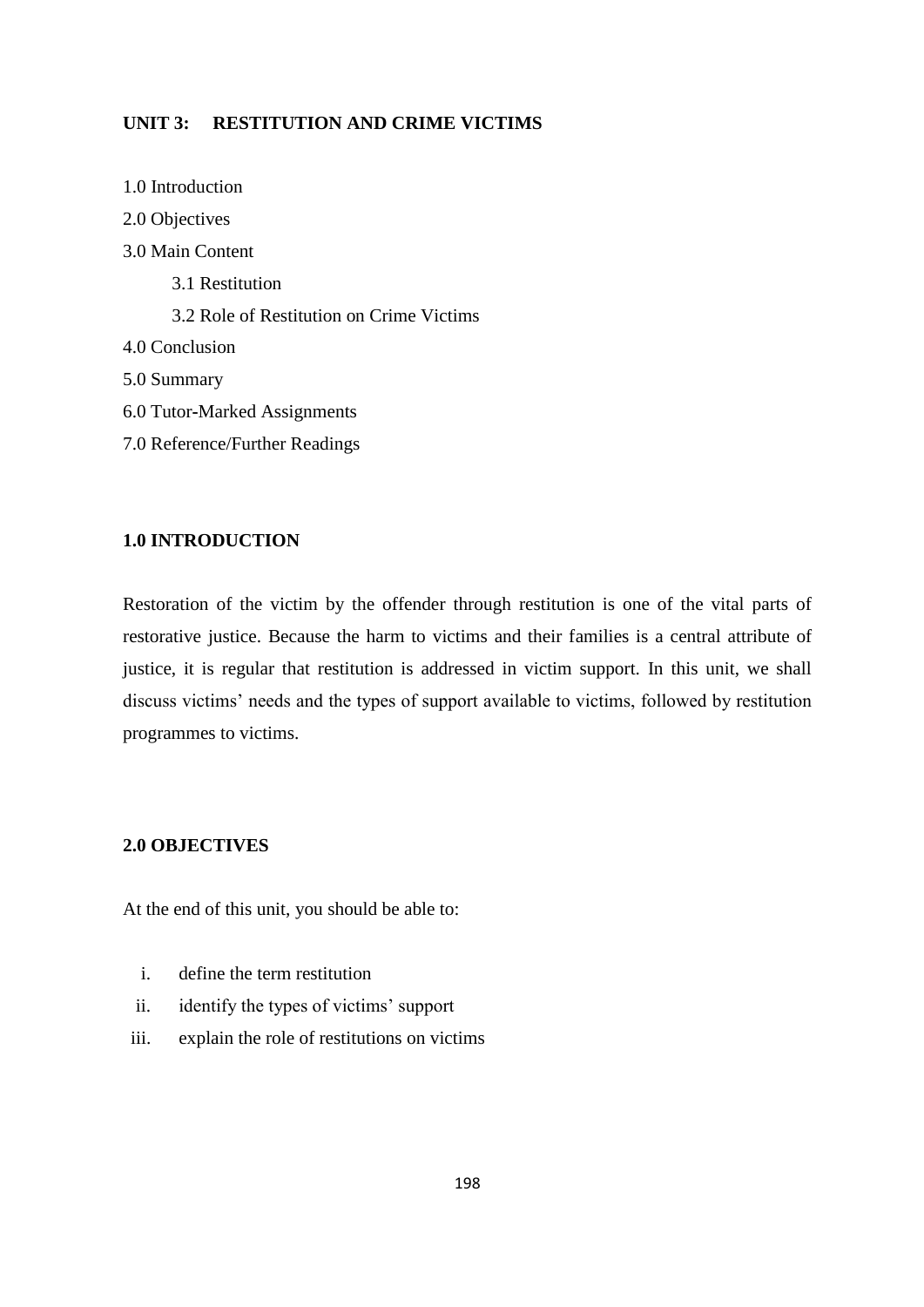### **3.0 MAIN CONTENT**

## **3.1 Restitution**

Restitution is compensation paid by the offender to the victim for any quantifiable loss suffered as a direct result of the crime (Ruback & Bergstrom, 2006).

Victims of crime undergo genuine harms in terms of property loss and damage, physical injury, and emotional distress that are usually not sufficiently addressed by the criminal justice system, despite reforms provoked by the victims' rights movement. Specifically, victims of crime do not regularly be given reparations for the financial costs of their victimization.

Financial costs of victimization include both direct costs, such as lost or damaged property, medical expenses, lost wages, mental health counselling and drug/alcohol treatment, and indirect costs, such as increased insurance costs, moving, buying protection devices, and avoiding certain neighbourhoods (Kilpatrick, Beatty, & Howley, 1998). Victims of nonviolent crime also suffer considerable economic loss.

Of the three types of support, victims' tangible needs are important in their own right, but also because they affect intangible harms, including psychological outcomes. Some types of tangible support, like financial compensation, may be particularly important because they realize multiple goals.

Informational support is also important because many victims do not know that compensation exists and therefore are unlikely to receive tangible support (Smith & Hillenbrand, 1997).

## **Self Assessment Exercise (SAE) 1**

What is your understanding of restitution?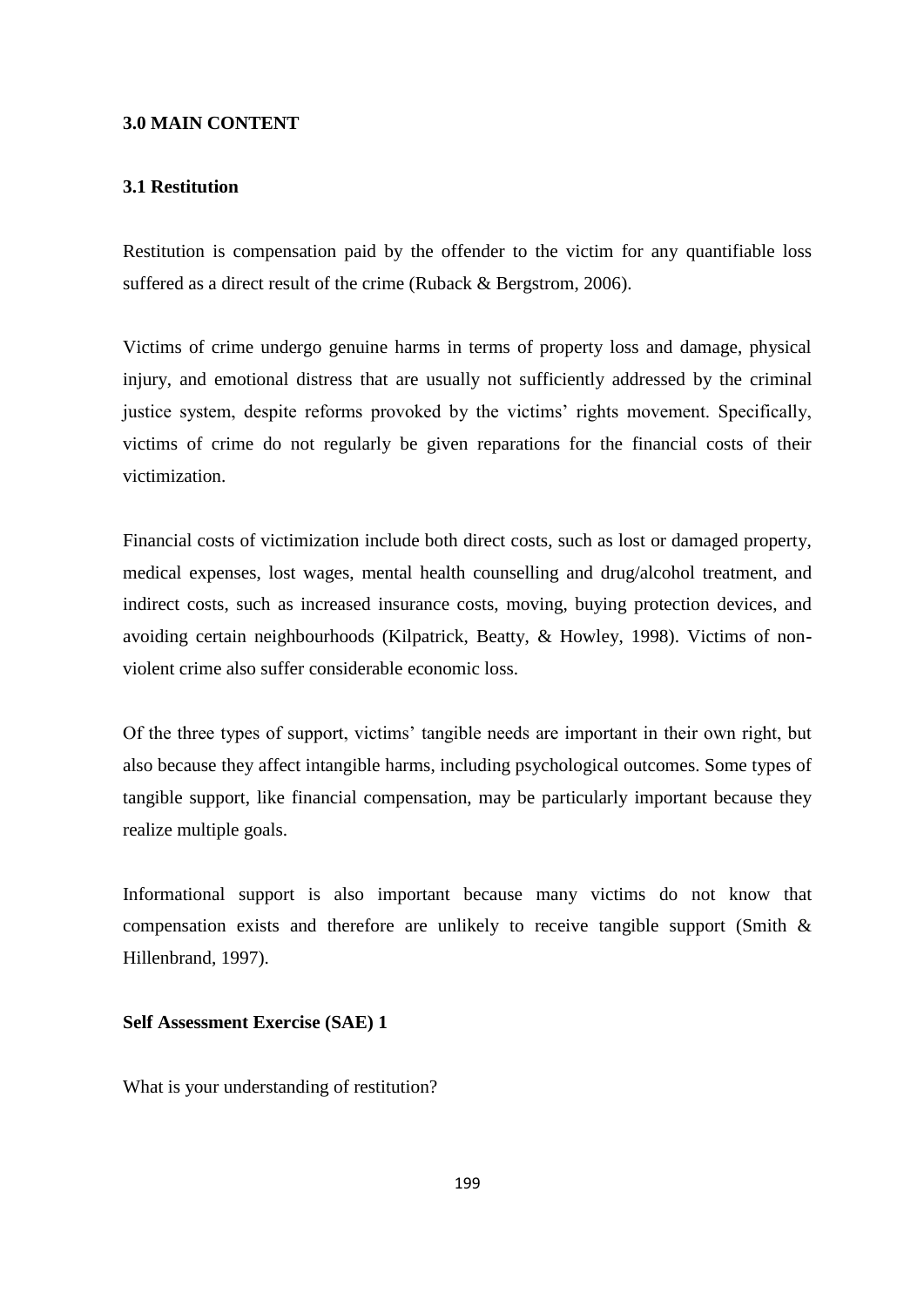### **3.2 Role of Restitution on Victims**

In specific term, restitution addresses victims' tangible and emotional needs. Victims' tangible needs are met by reimbursing them for any tangible costs suffered as a result of the crime. The hope is that by meeting victims' needs in this way, they will be more pleased and therefore more likely to have confidence in the criminal justice system in the future with the greater motivation of crime victims to report potential crimes to the police.

Restitution also addresses victims' emotional needs by legitimizing, in an official and public manner that what happened to the victim was wrong and should be rectified. This acknowledgment may improve victims' psychological well**-**being by assisting to repair their sense of justice and self**-**esteem. Besides, restitution may solve victims' emotional needs because it holds offenders directly accountable for the harm they inflicted (Cares, Haynes and Ruback, 2015).

## **Self Assessment Exercise (SAE) 2**

Explain the functions of restitution.

# **4.0 CONCLUSION**

It is a truism that restitution addresses victims' tangible and emotional needs. Victims' tangible needs are met by reimbursing them for any tangible costs suffered as a result of the crime. The rationale behind this is that, crime victims will be more satisfied and have trust in the criminal justice system with the greater enthusiasm to report future crimes to the police.

## **5.0 SUMMARY**

In this unit, the definition, types and roles of restitution on crime victims have been discussed. This was discussed in relation to the support of victims of crime. In the next unit, we shall discuss victim report method.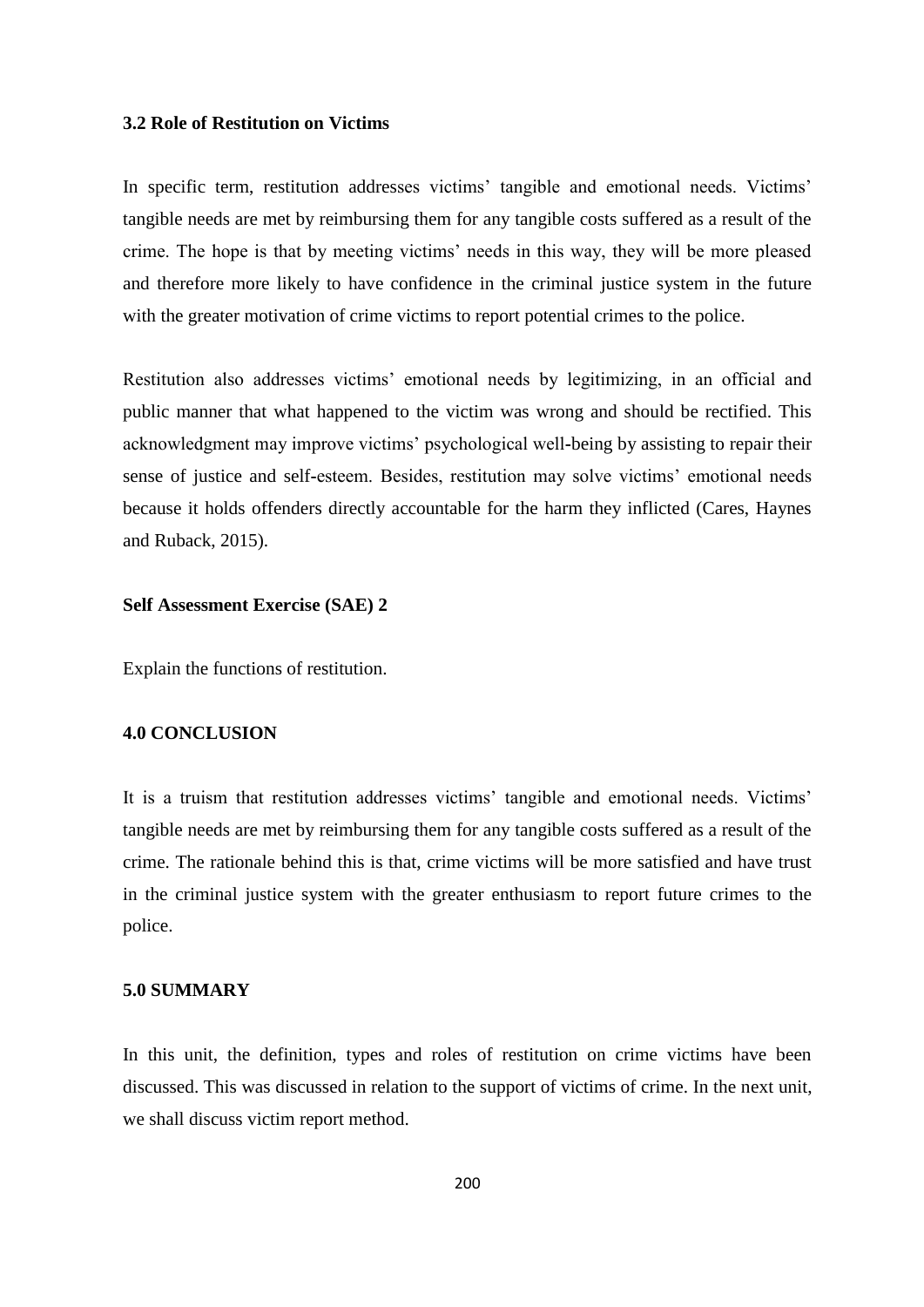## **6.0 TUTOR-MARKED ASSIGNMENTS**

- i. Define the term restitution.
- ii. Explain the types of victim support.
- iii. What are the roles of restitution on victims of crime?

# **7.0 REFERENCES/FURTHER READINGS**

- Cares, A.C. Haynes, S.H. and Ruback, R.B. (2015) Reducing the Harm of Criminal Victimization: The Role of Restitution. Violence and Victims 30(3): 450**-**469.
- Kilpatrick, D. G., Beatty, D., & Howley, S. S. (1998) The Rights of Crime Victims: Does Legal Protection makes a Difference? Washington, D.C.: National Institute of Justice.
- Ruback, R. B., & Bergstrom, M. H. (2006). Economic Sanctions in Criminal Justice: Purposes, Effects and Implications. Criminal Justice and Behaviour, 33(2), 242- 273.
- Smith, B. E., & Hillenbrand, S. W. (1997) Making Victims Whole Again: Restitution, Victim**-**Offender Reconciliation Programs, and Compensation. In A. J. Lurigio & W. G. Skogan (eds.), Victims of Crime (2nd ed.) Thousand Oaks, CA: Sage.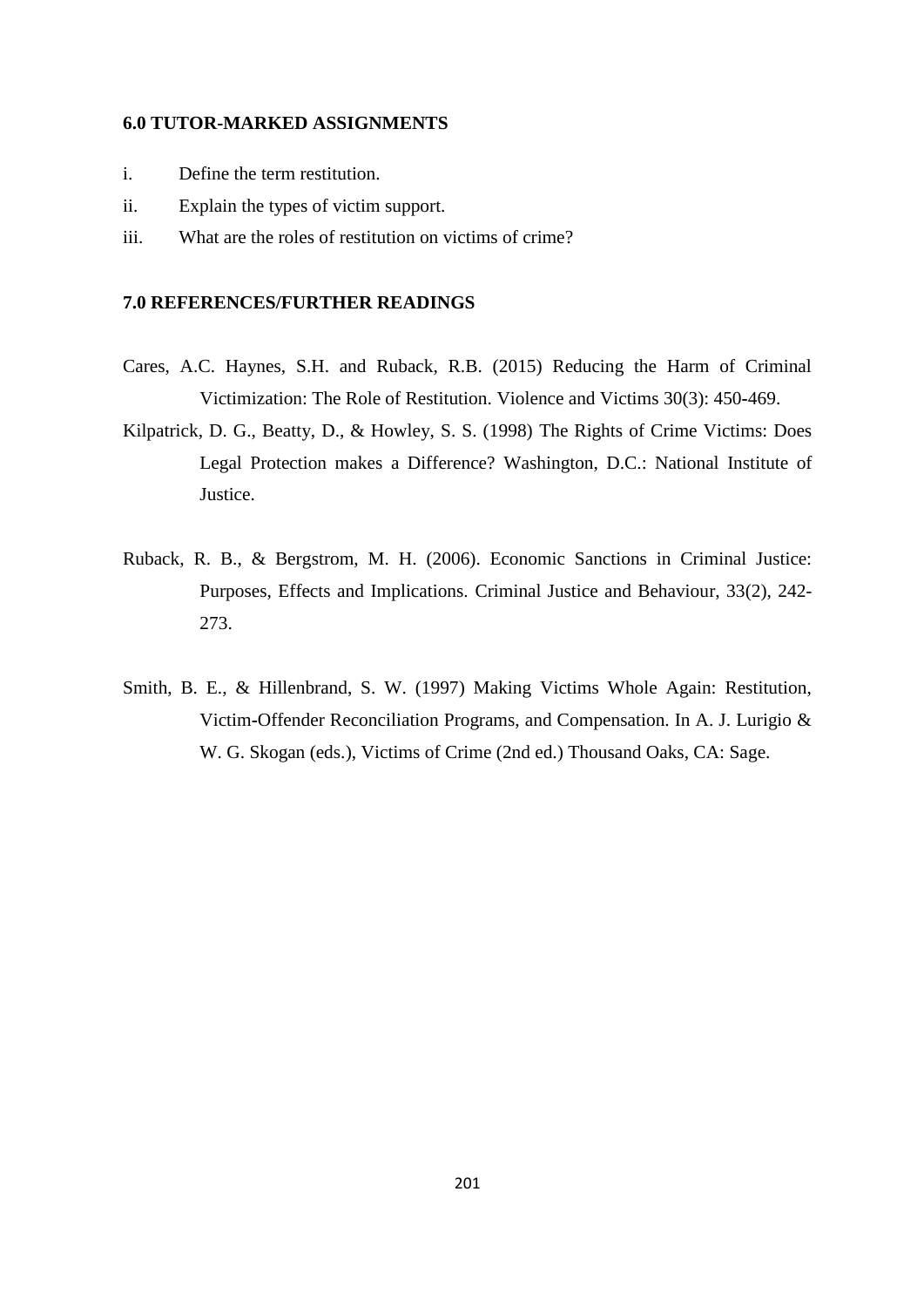# **UNIT 4: VICTIMS REPORT METHOD**

# **CONTENTS**

1.0 Introduction 2.0 Objectives 3.0 Main Content 3.1 Victim Report Method 3.2 Victim Facilitation 4.0 Conclusion 5.0 Summary 6.0 Tutor**-**marked Assignments 7.0 References/Further Readings

# **1.0 INTRODUCTION**

Crime is a disruptive issue in human affairs. Measurement of crime is usually statistical in nature. One key method for measuring crime is the report given by victims of crime.

# **2.0 OBJECTIVES**

At the end of this unit, you would able to understand:

- i. What victim report method is;
- ii. Importance of victim report of crimes.
- iii. Various methods of victim report.

# **3.0 MAIN CONTENT**

## **3.1 Victim Report Method**

Official crime statistics created by the police, prisons and the courts are the indicators of criminality and victimization usually obtainable in most countries. However, such figures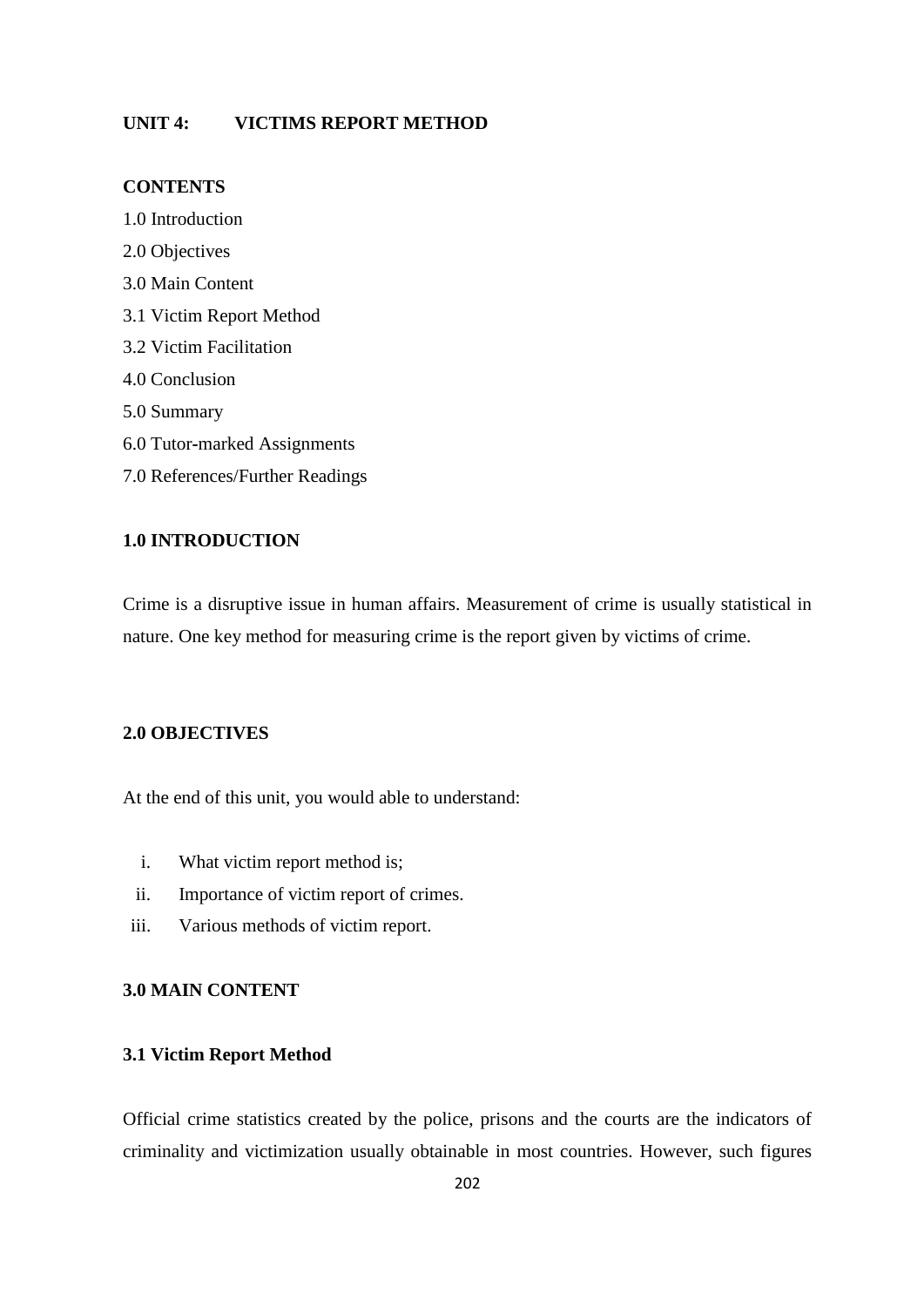are inaccurate due to dark figures (unreported crimes), grey figures (reported but unrecorded crimes) and manipulation of records to satisfy political and/or institutional interests (as when reported increase or decrease may be advantageous to regime in power of the police force).

Across the world, official statistics are known to suffer several weaknesses. Such weaknesses led criminologists to develop two methods of obtaining information on criminality, victimization, criminal justice administration and public attitudes to crime and criminal administration in society (Imiera, Anwo, Adegoke and Akeusola, 2018). These are the self**-**report measures**-**crime survey (self reported criminal behaviour) survey and victim survey (self reported victimization). They complement official crime statistics produced by the police, judiciary and the correctional service.

Crime survey involves the study of a sample of the population as regards the types and number of crimes that they committed during a particular period, usually during the past year whether or not detected or reported to the police. The method uses questionnaire to collect relevant information.

Victim survey is used to obtain data on the extent of criminal victimization. Unlike rime survey, which is used to obtain data on extent and patterns of crimes omitted by members of the society, victim survey is used to measure the extent and pattern of victimization in a community, among members of groups and in nations. Questionnaires were designed to gather information on respondents' experience of criminal victimization.

Victims' report method or victimization method involves measuring the numbers of discreet victims and offenders as well as repeat victimization rates and recidivism. Repeat victimization involves measuring how often the same victim is subjected to a repeat occurrence of an offence, often by the same offender. Repetition rate measures are often used to assess the effectiveness of interventions.

### **Self Assessment Exercise (SAE) 1**

Give detailed explanation regarding victim report method.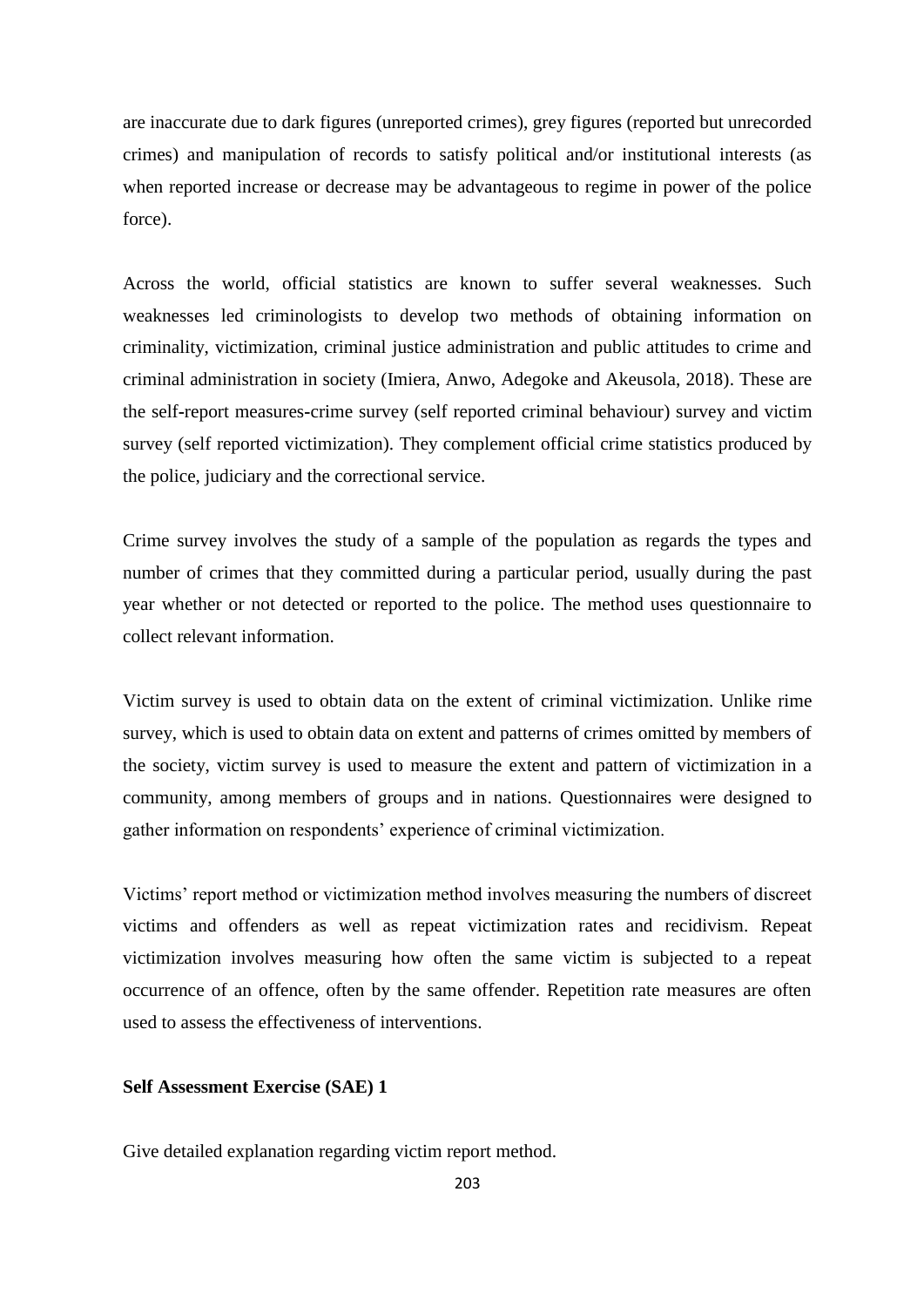# **3.2 Victim Facilitation**

Victim facilitation is another controversial sub**-**topic but more accepted than victim blaming. The choice to use victim facilitation as opposed to "victim blaming" or some other term is that victim facilitation is not blaming the victim, but rather the interactions of the victims that makes he/she vulnerable to crime.

The idea behind victim facilitation is to study the elements that make a victim more accessible or vulnerable to an attack. Schneider (2001) expresses victim facilitation as a model that ultimately describes only the misinterpretation of victim behaviour of the offender. It is based upon the theory of a symbolic interaction and does not alleviate the offender of his/her exclusive responsibility.

Symbolic interaction theory was derived from the work of George Herbert Mead. Herbert coined the term Symbolic Interactionism and put forward an influential summary of the perspective: people act toward things based on the meaning those things have for them, and these meanings are derived from social interaction and modified through interpretation. Herbert Mead argued that people's selves are social products, but that these selves are also purposive and creative and believed that the true test of any theory was that it was useful in solving complex social problems.

Deriving from the above perspective, it is apt to conclude that interaction between victims and offenders usually facilitate crime commission.

# **Self Assessment Exercise (SAE) 2**

Explain the term victim facilitation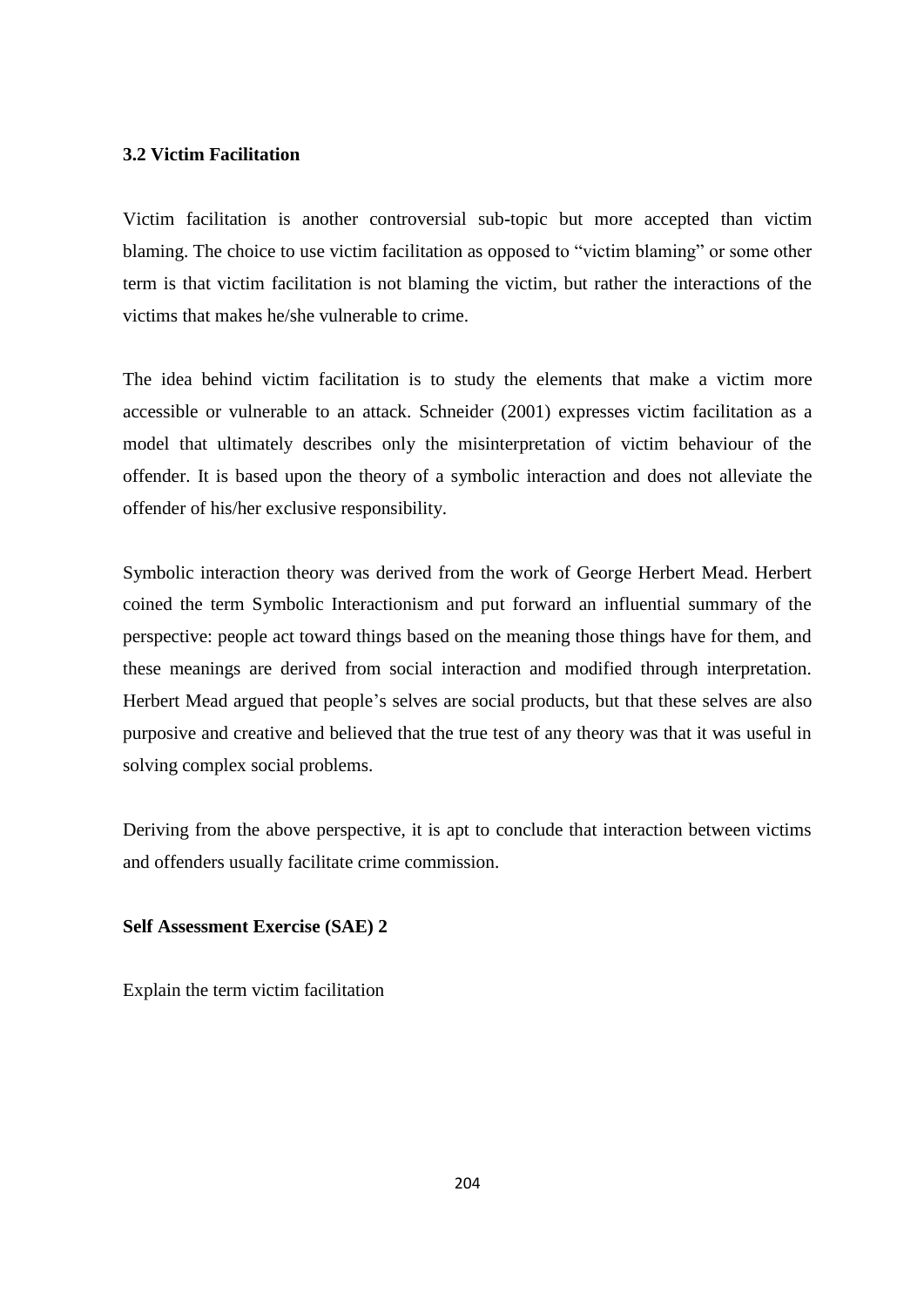### **3.3 Purposes of Victim Facilitation**

It is important to study and understand victim facilitation, because such effort increases public awareness, leads to more research on victim**-**offender relationship and advances theoretical etiologies of violent crime.

One of the ultimate purposes of victim facilitation is to inform the public and increase awareness so that less people become victims (Miethe, 1985).

Another goal of studying victim facilitation, as stated by Godwin (1988), is to aid in investigations. Godwin discusses the theory of victim social networks as a concept in which one looks at the areas of highest risk for victimization from a serial killer. This can be connected to victim facilitation because the victim social networks are the locations in which the victim is most vulnerable to the serial killer. Using this process, investigations can create a profile of places where the serial killer and victim both frequent.

# **Self Assessment Exercise (SAE)**

Discuss the factors that contribute to victim facilitation

# **4.0 CONCLUSION**

Victim report method is one of the techniques for measuring crime in the society. The appealing thing is that victim reports make crime statistics more comprehensive.

# **5.0 SUMMARY**

In this unit, we have succeeded in discussing topics regarding the victim report method. We described the victim report method. We equally explained victim facilitation with relevant theory.